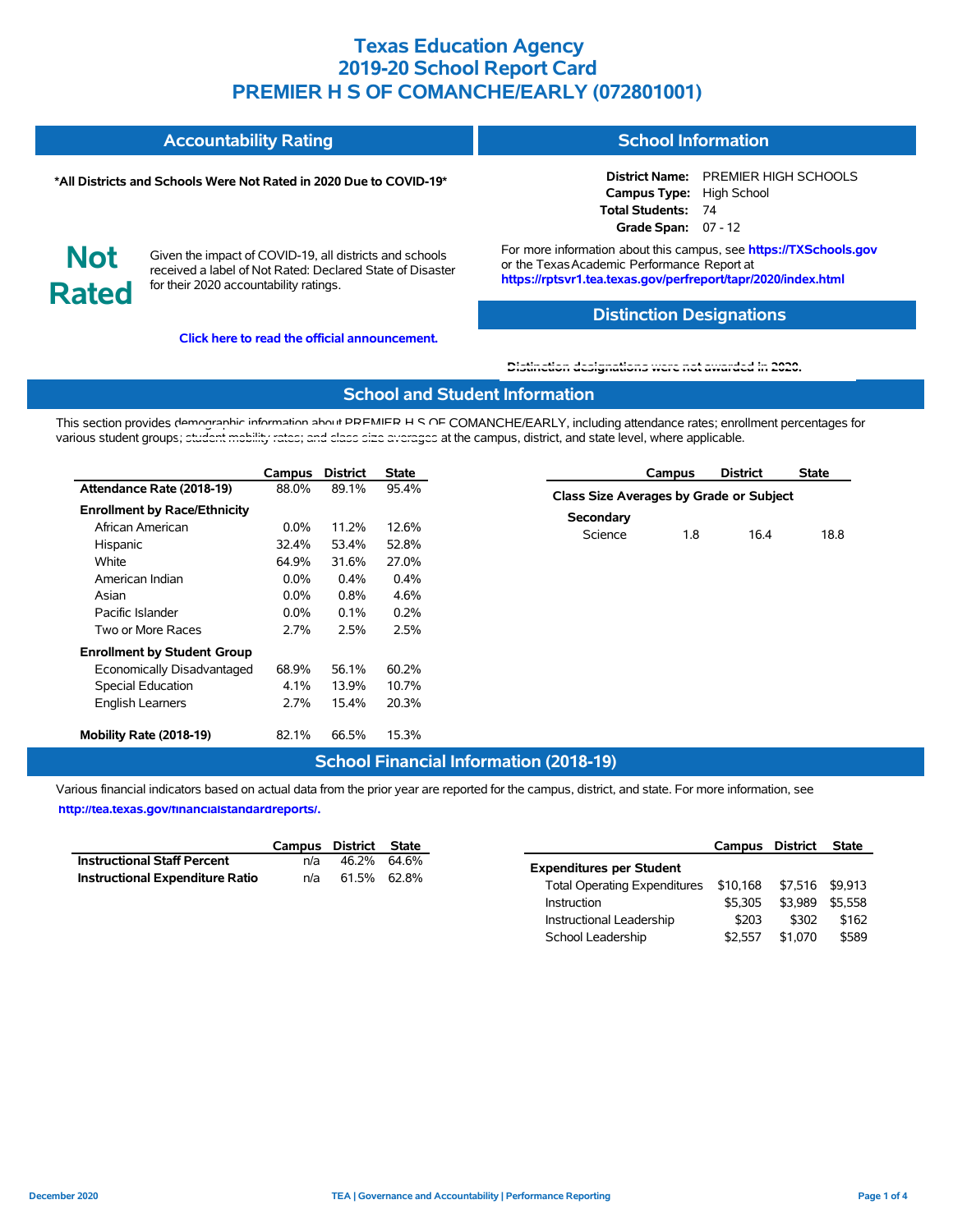### **STAAR Outcomes**

This section provides STAAR performance and Academic Growth outcomes. Academic Growth measures whether students are maintaining performance or improving from year to year. **Please note that due to the cancellation of spring 2020 State of Texas Assessments of Academic Readiness (STAAR) due to the COVID-19 pandemic, the performance of this year's report is not updated.**

|                                                                                |              |              |          |          | African                           |        |          | American |       | <b>Pacific</b>  | More                     | Econ          |
|--------------------------------------------------------------------------------|--------------|--------------|----------|----------|-----------------------------------|--------|----------|----------|-------|-----------------|--------------------------|---------------|
|                                                                                |              | <b>State</b> |          |          | District Campus American Hispanic |        | White    | Indian   | Asian | <b>Islander</b> | Races                    | <b>Disadv</b> |
| STAAR Performance Rates at Approaches Grade Level or Above (All Grades Tested) |              |              |          |          |                                   |        |          |          |       |                 |                          |               |
| All Subjects                                                                   | 2019         | 78%          | 70%      | 63%      |                                   | 38%    | 74%      |          |       |                 |                          | 52%           |
|                                                                                | 2018         | 77%          | 71%      | 64%      | $\overline{\phantom{a}}$          | 64%    | 65%      | $\ast$   |       |                 | $\ast$                   | 59%           |
| ELA/Reading                                                                    | 2019         | 75%          | 60%      | 75%      | $\overline{a}$                    | $\ast$ | 88%      |          |       |                 | $\overline{\phantom{a}}$ | 67%           |
|                                                                                | 2018         | 74%          | 64%      | 62%      |                                   | $\ast$ | 59%      | $\ast$   |       |                 | $\overline{\phantom{a}}$ | 59%           |
| <b>Mathematics</b>                                                             | 2019         | 82%          | 52%      | 75%      |                                   | $\ast$ | 80%      |          |       |                 | $\overline{\phantom{a}}$ | 67%           |
|                                                                                | 2018         | 81%          | 59%      | 73%      |                                   | $\ast$ | 77%      |          |       |                 | $\ast$                   | 69%           |
| Writing                                                                        | 2018         | 66%          | 35%      | $\star$  |                                   |        | $\ast$   |          |       |                 | ÷,                       | $\ast$        |
| Science                                                                        | 2019         | 81%          | 81%      | 57%      |                                   | $\ast$ | $\ast$   |          |       |                 | $\overline{\phantom{a}}$ | 50%           |
|                                                                                | 2018         | 80%          | 82%      | 68%      |                                   | $\ast$ | 73%      |          |       |                 | $\overline{\phantom{a}}$ | 57%           |
| Social Studies                                                                 | 2019         | 81%          | 90%      | 46%      |                                   | $\ast$ | 50%      |          |       |                 | Ĭ.                       | 30%           |
|                                                                                | 2018         | 78%          | 87%      | 62%      |                                   | 60%    | 63%      |          |       |                 | L.                       | 58%           |
| STAAR Performance Rates at Meets Grade Level or Above (All Grades Tested)      |              |              |          |          |                                   |        |          |          |       |                 |                          |               |
| All Subjects                                                                   | 2019         | 50%          | 38%      | 33%      |                                   | 23%    | 37%      |          |       |                 |                          | 29%           |
|                                                                                | 2018         | 48%          | 38%      | 20%      | $\overline{\phantom{a}}$          | 7%     | 22%      | $\ast$   |       |                 | $\ast$                   | 18%           |
| ELA/Reading                                                                    | 2019         | 48%          | 37%      | 42%      |                                   | $\ast$ | 38%      |          |       |                 | Ĭ.                       | 44%           |
|                                                                                | 2018         | 46%          | 39%      | 21%      |                                   | $\ast$ | 21%      | $\ast$   |       |                 | $\overline{a}$           | 14%           |
| Mathematics                                                                    | 2019         | 52%          | 16%      | 38%      |                                   | $\ast$ | 40%      |          |       |                 | $\overline{\phantom{a}}$ | 33%           |
|                                                                                | 2018         | 50%          | 14%      | 13%      |                                   | $\ast$ | 15%      |          |       |                 | $\ast$                   | 15%           |
| Writing                                                                        | 2018         | 41%          | 20%      | $\star$  |                                   | ٠      | $\ast$   |          |       |                 | ÷.                       | $\ast$        |
| Science                                                                        | 2019         | 54%          | 38%      | 29%      |                                   | $\ast$ | $\ast$   |          |       |                 | Ĭ.                       | 17%           |
|                                                                                | 2018         | 51%          | 39%      | 16%      |                                   | $\ast$ | 20%      |          |       |                 | $\overline{\phantom{a}}$ | 21%           |
| Social Studies                                                                 | 2019         | 55%          | 55%      | 23%      |                                   | $\ast$ | 30%      |          |       |                 | $\overline{\phantom{a}}$ | 20%           |
|                                                                                | 2018         | 53%          | 56%      | 29%      |                                   | 20%    | 31%      |          |       |                 |                          | 26%           |
| STAAR Performance Rates at Masters Grade Level (All Grades Tested)             |              |              |          |          |                                   |        |          |          |       |                 |                          |               |
| All Subjects                                                                   | 2019         | 24%          | 9%       | 0%       | L,                                | 0%     | 0%       |          |       |                 | Ĭ.                       | 0%            |
|                                                                                | 2018         | 22%          | 9%       | 1%       | L                                 | 0%     | 1%       | $\ast$   |       |                 | $\ast$                   | 0%            |
| ELA/Reading                                                                    | 2019         | 21%          | 4%       | 0%       | L,                                | $\ast$ | 0%       |          |       |                 | $\overline{a}$           | 0%            |
|                                                                                | 2018         | 19%          | 5%       | 3%       |                                   | $\ast$ | 3%       | $\ast$   |       |                 | $\blacksquare$           | 0%            |
| <b>Mathematics</b>                                                             | 2019         | 26%          | 4%       | 0%       |                                   | $\ast$ | 0%       |          |       |                 | ÷,                       | 0%            |
|                                                                                | 2018         | 24%          | 4%       | 0%       |                                   | $\ast$ | 0%       |          |       |                 | $\ast$                   | 0%            |
| Writing                                                                        | 2018         | 13%          | 5%       | $\star$  |                                   |        | $\ast$   |          |       |                 |                          | $\ast$        |
| Science                                                                        | 2019         | 25%          | 5%       | 0%       |                                   | $\ast$ | $\ast$   |          |       |                 | L,                       | 0%            |
|                                                                                | 2018         | 23%          | 7%       | 0%       |                                   | $\ast$ | 0%       |          |       |                 | $\overline{\phantom{a}}$ | 0%            |
| Social Studies                                                                 | 2019         | 33%          | 24%      | 0%       | $\overline{a}$                    | $\ast$ | 0%       |          |       |                 | $\overline{\phantom{a}}$ | 0%            |
|                                                                                | 2018         | 31%          | 23%      | 0%       | L,                                | 0%     | 0%       |          |       |                 | L,                       | 0%            |
|                                                                                |              |              |          |          |                                   |        |          |          |       |                 |                          |               |
| <b>Academic Growth Score (All Grades Tested)</b>                               |              |              |          | 59       | L,                                | 80     |          |          |       |                 | L,                       |               |
| <b>Both Subjects</b>                                                           | 2019<br>2018 | 69<br>69     | 53<br>54 | 61       |                                   | $\ast$ | 50<br>59 |          |       |                 | L,                       | 65<br>65      |
|                                                                                |              |              |          |          | ÷.                                | $\ast$ |          |          |       |                 | $\overline{a}$           |               |
| ELA/Reading                                                                    | 2019         | 68<br>69     | 66<br>64 | 56<br>59 |                                   | $\ast$ | 43<br>60 |          |       |                 |                          | 71            |
| <b>Mathematics</b>                                                             | 2018<br>2019 | 70           | 34       | 64       |                                   | $\ast$ | $\ast$   |          |       |                 |                          | 65<br>58      |
|                                                                                | 2018         | 70           | 41       | 64       |                                   | $\ast$ | 58       |          |       |                 |                          | 64            |
|                                                                                |              |              |          |          |                                   |        |          |          |       |                 |                          |               |

 **? Indicates that the data for this item were statistically improbable or were reported outside a reasonable range.**

- Indicates zero observations reported for this group.<br>\* Indicates results are masked due to small numbers to protect student confidentiality.<br>n/a Indicates data reporting is not applicable for this group.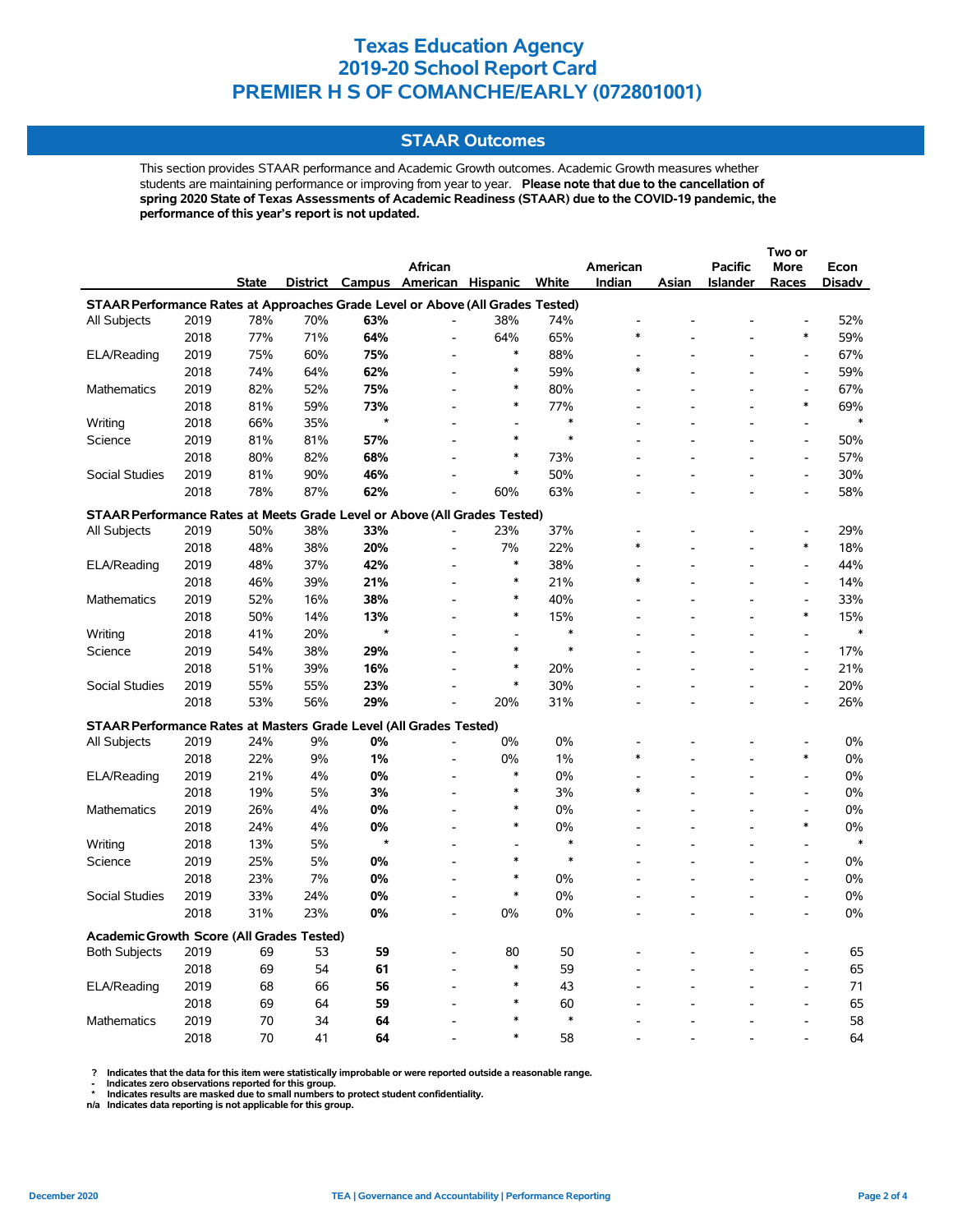### **Prior-Year Non-Proficient and Student Success Initiative STAAR Outcomes**

Progress of Prior-Year Non-Proficient Students shows STAAR performance rates for students who did not perform satisfactorily in 2017-18 but did in 2018-19. Student Success Initiative shows rates related to the requirement for students to demonstrate proficiency on the reading and mathematics STAAR in grades 5 and 8. **Please note that due to the cancellation of spring 2020 State of Texas Assessments of Academic Readiness (STAAR) due to the COVID-19 pandemic, this year's report is not updated.**

|                                                |              |                 |                                            | African                                                               |                 |        | American |       | <b>Pacific</b>  | <b>More</b> | Econ          |
|------------------------------------------------|--------------|-----------------|--------------------------------------------|-----------------------------------------------------------------------|-----------------|--------|----------|-------|-----------------|-------------|---------------|
|                                                | <b>State</b> | <b>District</b> | Campus                                     | American                                                              | <b>Hispanic</b> | White  | Indian   | Asian | <b>Islander</b> | Races       | <b>Disadv</b> |
| Progress of Prior-Year Non-Proficient Students |              |                 |                                            |                                                                       |                 |        |          |       |                 |             |               |
| Sum of Grades 4-8                              |              |                 |                                            |                                                                       |                 |        |          |       |                 |             |               |
| Reading<br>2019                                | 41%          | $\ast$          | $\star$                                    |                                                                       |                 | $\ast$ |          |       |                 |             |               |
| 2018                                           | 38%          | 33%             |                                            |                                                                       |                 |        |          |       |                 |             |               |
| <b>Mathematics</b>                             |              |                 |                                            |                                                                       |                 |        |          |       |                 |             |               |
| 2019                                           | 45%          | $\ast$          | $\star$                                    |                                                                       |                 |        |          |       |                 |             |               |
| 2018                                           | 47%          | 30%             | $\star$                                    |                                                                       | *               | $\ast$ |          |       |                 |             |               |
| <b>Students Success Initiative</b>             |              |                 |                                            |                                                                       |                 |        |          |       |                 |             |               |
| <b>Grade 8 Reading</b>                         |              |                 |                                            |                                                                       |                 |        |          |       |                 |             |               |
|                                                |              |                 |                                            | Students Meeting Approaches Grade Level on First STAAR Administration |                 |        |          |       |                 |             |               |
| 2019                                           | 78%          | 86%             |                                            |                                                                       | $\ast$          | $\ast$ |          |       |                 |             |               |
|                                                |              |                 | Students Requiring Accelerated Instruction |                                                                       |                 |        |          |       |                 |             |               |
| 2019                                           | 22%          | 14%             | ÷                                          |                                                                       | $\ast$          | $\ast$ |          |       |                 |             |               |
| <b>STAAR Cumulative Met Standard</b>           |              |                 |                                            |                                                                       |                 |        |          |       |                 |             |               |
| 2019                                           | 85%          | 100%            | ÷                                          |                                                                       | $\ast$          |        |          |       |                 |             |               |
| <b>Grade 8 Mathematics</b>                     |              |                 |                                            |                                                                       |                 |        |          |       |                 |             |               |
|                                                |              |                 |                                            | Students Meeting Approaches Grade Level on First STAAR Administration |                 |        |          |       |                 |             |               |
| 2019                                           | 82%          | 100%            |                                            |                                                                       |                 |        |          |       |                 |             |               |
| 2019                                           | 18%          |                 | Students Requiring Accelerated Instruction |                                                                       | *               | $\ast$ |          |       |                 |             |               |
| <b>STAAR Cumulative Met Standard</b><br>2019   | 88%          | 100%            | $\star$                                    |                                                                       | *               | $\ast$ |          |       |                 |             |               |

 **? Indicates that the data for this item were statistically improbable or were reported outside a reasonable range.**

 **- Indicates zero observations reported for this group. \* Indicates results are masked due to small numbers to protect student confidentiality.**

**n/a Indicates data reporting is not applicable for this group.**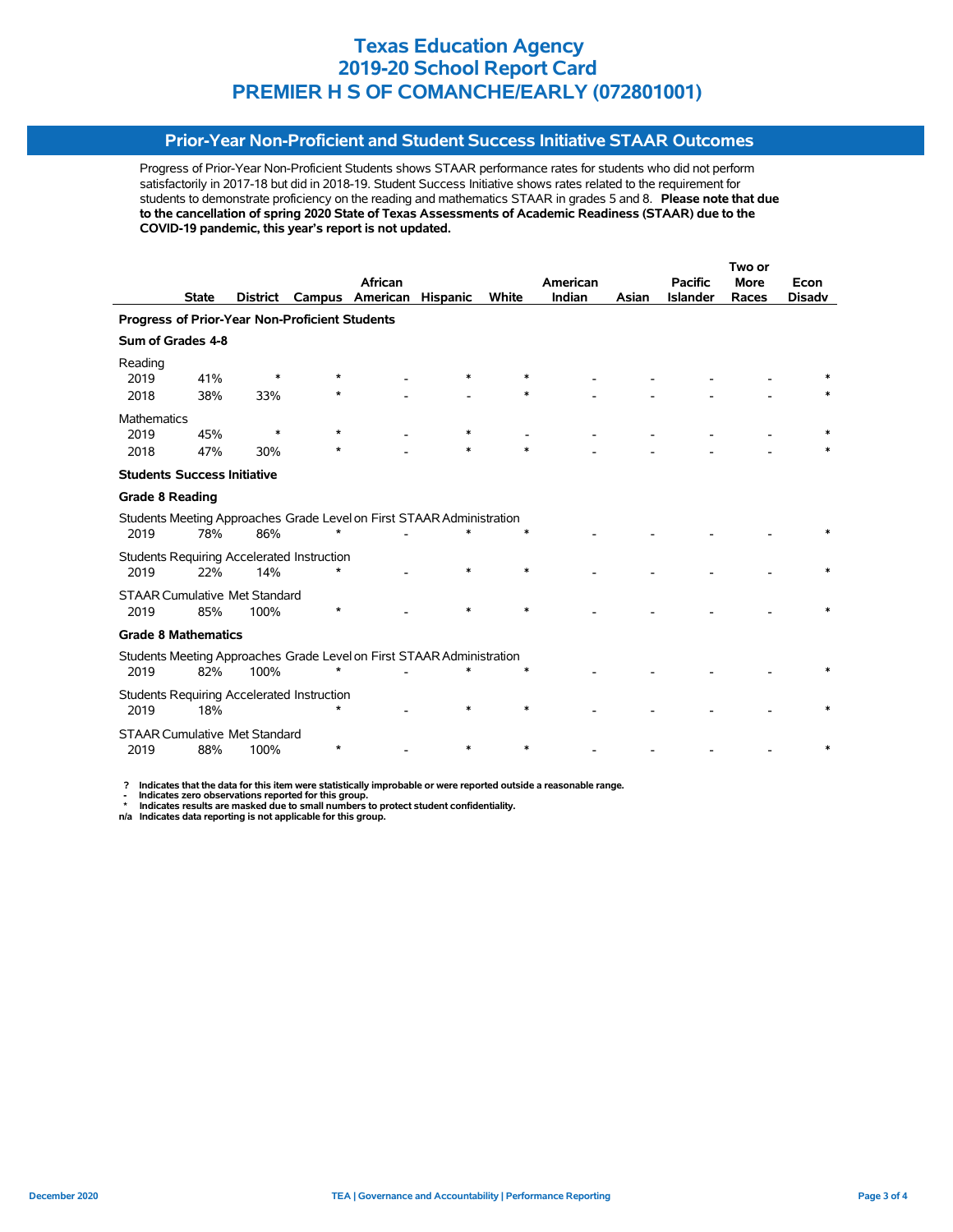### **Graduation and College, Career, and Military Readiness Outcomes**

This section provides graduation, graduation plan, and College, Career, and Military Readiness rates.

|                                                              | State | District       | Campus  | African<br>American Hispanic |        | White          | American<br>Indian | Asian | <b>Pacific</b><br>Islander | Two or<br>More<br>Races | Econ<br>Disadv |
|--------------------------------------------------------------|-------|----------------|---------|------------------------------|--------|----------------|--------------------|-------|----------------------------|-------------------------|----------------|
| Annual Dropout Rate (Gr 9-12)                                |       |                |         |                              |        |                |                    |       |                            |                         |                |
| 2018-19                                                      | 1.9%  | 3.3%           | 0.0%    | $\ast$                       | 0.0%   | $0.0\%$        |                    |       |                            |                         | $0.0\%$        |
| 2017-18                                                      | 1.9%  | 3.7%           | 0.0%    | 0.0%                         | 0.0%   | 0.0%           |                    |       |                            | $0.0\%$                 | 0.0%           |
| 4-Year Longitudinal Rate (Gr 9-12)<br>Class of 2019          |       |                |         |                              |        |                |                    |       |                            |                         |                |
| Graduated                                                    | 90.0% | 56.9%          | 82.4%   |                              | $\ast$ | 83.3%          |                    |       |                            |                         | 76.9%          |
| Graduates, TxCHSE, & Cont                                    | 94.1% | 88.6%          | 100.0%  |                              | $\ast$ | 100.0%         |                    |       |                            | $\ast$                  | 100.0%         |
| Class of 2018<br>Graduated                                   | 90.0% | 55.8%          | 66.7%   | *                            | 75.0%  | 58.3%          |                    |       |                            |                         | 70.6%          |
| Graduates, TxCHSE, & Cont                                    | 94.3% | 89.9%          | 100.0%  | $\ast$                       | 100.0% | 100.0%         |                    |       |                            |                         | 100.0%         |
| 5-Year Extended Longitudinal Rate (Gr 9-12)<br>Class of 2018 |       |                |         |                              |        |                |                    |       |                            |                         |                |
| Graduated                                                    | 92.2% | 76.4%          | 90.0%   |                              | 87.5%  | 100.0%         |                    |       |                            |                         | 87.5%          |
| Graduates, TxCHSE, & Cont                                    | 93.9% | 88.1%          | 100.0%  | *                            | 100.0% | 100.0%         |                    |       |                            | $\ast$                  | 100.0%         |
| Class of 2017                                                |       |                |         | $\ast$                       |        |                |                    |       |                            |                         |                |
| Graduated                                                    | 92.0% | 79.5%          | 75.7%   | *                            | 58.3%  | 87.0%          |                    |       |                            | $\ast$                  | 77.8%          |
| Graduates, TxCHSE, & Cont                                    | 93.7% | 91.4%          | 94.6%   |                              | 91.7%  | 95.7%          |                    |       |                            |                         | 96.3%          |
| 6-Year Extended Longitudinal Rate (Gr 9-12)<br>Class of 2017 |       |                |         |                              |        |                |                    |       |                            |                         |                |
| Graduated                                                    | 92.4% | 85.8%          | 86.1%   |                              | 81.8%  | 91.3%          |                    |       |                            |                         | 85.2%          |
| Graduates, TxCHSE, & Cont<br>Class of 2016                   | 93.7% | 91.9%          | 94.4%   | $\ast$                       | 90.9%  | 95.7%          |                    |       |                            | $\ast$                  | 96.3%          |
| Graduated                                                    | 92.1% | 86.7%          | 88.0%   | $\ast$                       | 100.0% | 81.3%          |                    |       |                            |                         | 100.0%         |
| Graduates, TxCHSE, & Cont                                    | 93.4% | 93.0%          | 96.0%   |                              | 100.0% | 93.8%          |                    |       |                            |                         | 100.0%         |
| 4-Year Federal Graduation Rate Without Exclusions (Gr 9-12)  |       |                |         |                              |        |                |                    |       |                            |                         |                |
| Class of 2019                                                | 90.0% | 55.4%          | 78.9%   |                              | $\ast$ | 84.6%          |                    |       |                            | ∗                       | 73.3%          |
| Class of 2018                                                | 90.0% | 54.5%          | 66.7%   |                              | 75.0%  | 58.3%          |                    |       |                            |                         | 70.6%          |
| RHSP/DAP Graduates (Longitudinal Rate)<br>Class of 2019      | 73.3% |                |         |                              |        |                |                    |       |                            |                         |                |
| Class of 2018                                                | 68.5% | 72.7%          |         |                              |        |                |                    |       |                            |                         |                |
|                                                              |       |                |         |                              |        |                |                    |       |                            |                         |                |
| RHSP/DAP/FHSP-E/FHSP-DLA Graduates (Longitudinal Rate)       |       |                |         |                              | $\ast$ |                |                    |       |                            | $\ast$                  |                |
| Class of 2019<br>Class of 2018                               | 87.6% | 71.4%<br>83.2% | 69.2%   |                              |        | 66.7%<br>28.6% |                    |       |                            |                         | 55.6%<br>45.5% |
|                                                              | 86.8% |                | 53.8%   |                              | 83.3%  |                |                    |       |                            |                         |                |
| College, Career, and Military Ready (Annual Graduates)       |       |                |         |                              |        |                |                    |       |                            |                         |                |
| 2018-19                                                      | 72.9% | 28.4%          | 31.8%   |                              | 20.0%  | 31.3%          |                    |       |                            | ∗                       | 26.7%          |
| 2017-18                                                      | 65.5% | 26.6%          | 6.7%    |                              | 20.0%  | 0.0%           |                    |       |                            |                         | 8.3%           |
| <b>SAT/ACT Results (Annual Graduates)</b><br>Tested          |       |                |         |                              |        |                |                    |       |                            |                         |                |
| 2018-19                                                      | 75.0% | 28.7%          | 4.5%    |                              | 0.0%   | 6.3%           |                    |       |                            |                         | 6.7%           |
| 2017-18                                                      | 74.6% | 29.1%          | 6.7%    | $\ast$                       | 20.0%  | 0.0%           |                    |       |                            |                         | 7.7%           |
| Average SAT Score<br>2018-19                                 | 1027  | 937            | $\ast$  |                              |        | ∗              |                    |       |                            |                         | $\ast$         |
| 2017-18                                                      | 1036  | 984            | $\star$ |                              | $\ast$ |                |                    |       |                            |                         | $\ast$         |
| Average ACT Score                                            |       |                |         |                              |        |                |                    |       |                            |                         |                |
| 2018-19                                                      | 20.6  | 18.6           |         |                              |        |                |                    |       |                            |                         |                |
| 2017-18                                                      | 20.6  | 18.5           |         |                              |        |                |                    |       |                            |                         |                |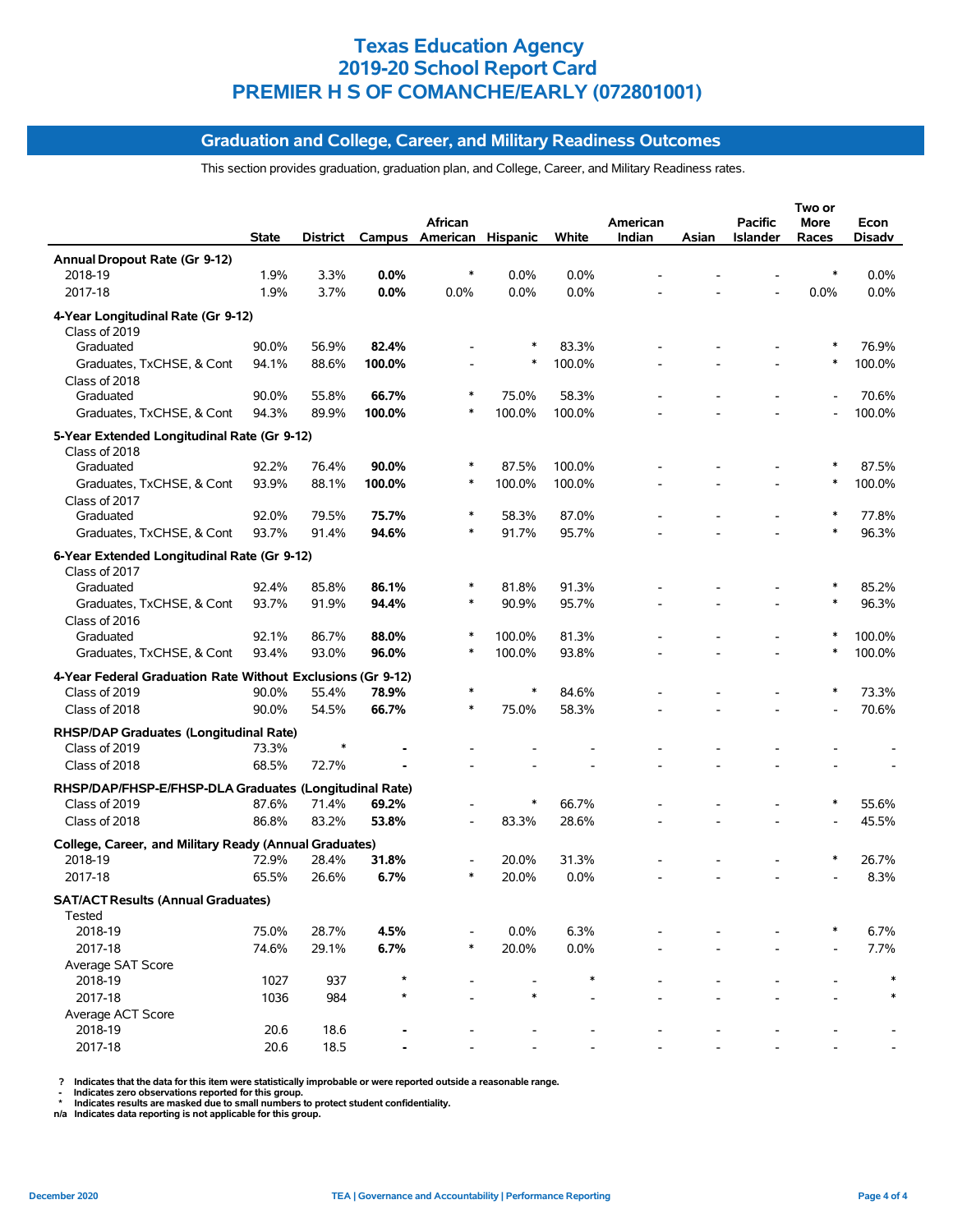| <b>Accountability Rating</b> | <b>School Information</b> |
|------------------------------|---------------------------|
|                              |                           |

#### **\*All Districts and Schools Were Not Rated in 2020 Due to COVID-19\***

**District Name:** PREMIER HIGH SCHOOLS **Campus Type:** High School **Total Students:** 153 **Grade Span:** 09 - 12



Given the impact of COVID-19, all districts and schools received a label of Not Rated: Declared State of Disaster for their 2020 accountability ratings.

**Click here to read the official announcement.**

For more information about this campus, see **https://TXSchools.gov** or the Texas Academic Performance Report at **https://rptsvr1.tea.texas.gov/perfreport/tapr/2020/index.html**

### **Distinction Designations**

### **[Distinction designations were not awarded in 2020.](https://rptsvr1.tea.texas.gov/perfreport/tapr/2020/index.html)**

### **School and Student Information**

This section provides demographic information about PREMIER H S OF ABILENE, including attendance rates; enrollment percentages for various student groups; student mobilit[y rates; and class size averages at the campus, d](https://tea.texas.gov/about-tea/news-and-multimedia/correspondence/taa-letters/every-student-succeeds-act-essa-waiver-approval-2020-state-academic-accountability)istrict, and state level, where applicable.

|                                     | Campus  | <b>District</b> | <b>State</b> |                                         | Campus | <b>District</b> | <b>State</b> |
|-------------------------------------|---------|-----------------|--------------|-----------------------------------------|--------|-----------------|--------------|
| Attendance Rate (2018-19)           | 91.5%   | 89.1%           | 95.4%        | Class Size Averages by Grade or Subject |        |                 |              |
| <b>Enrollment by Race/Ethnicity</b> |         |                 |              | Secondary                               |        |                 |              |
| African American                    | 5.7%    | 11.2%           | 12.6%        | Science                                 | 3.5    | 16.4            |              |
| Hispanic                            | 28.3%   | 53.4%           | 52.8%        |                                         |        |                 |              |
| White                               | 57.9%   | 31.6%           | 27.0%        |                                         |        |                 |              |
| American Indian                     | 2.5%    | $0.4\%$         | 0.4%         |                                         |        |                 |              |
| Asian                               | 0.6%    | 0.8%            | 4.6%         |                                         |        |                 |              |
| Pacific Islander                    | $0.0\%$ | 0.1%            | 0.2%         |                                         |        |                 |              |
| Two or More Races                   | 5.0%    | 2.5%            | 2.5%         |                                         |        |                 |              |
| <b>Enrollment by Student Group</b>  |         |                 |              |                                         |        |                 |              |
| Economically Disadvantaged          | 63.5%   | 56.1%           | 60.2%        |                                         |        |                 |              |
| Special Education                   | 11.3%   | 13.9%           | 10.7%        |                                         |        |                 |              |
| <b>English Learners</b>             | 1.3%    | 15.4%           | 20.3%        |                                         |        |                 |              |
| Mobility Rate (2018-19)             | 72.2%   | 66.5%           | 15.3%        |                                         |        |                 |              |

### **School Financial Information (2018-19)**

Various financial indicators based on actual data from the prior year are reported for the campus, district, and state. For more information, see **[http://tea.texas.gov/financialstandardreports/.](http://tea.texas.gov/financialstandardreports/)**

|                                        | Campus District State |             |  |
|----------------------------------------|-----------------------|-------------|--|
| <b>Instructional Staff Percent</b>     | n/a                   | 46.2% 64.6% |  |
| <b>Instructional Expenditure Ratio</b> | n/a                   | 61.5% 62.8% |  |

|                                     | Campus District |         | <b>State</b> |
|-------------------------------------|-----------------|---------|--------------|
| <b>Expenditures per Student</b>     |                 |         |              |
| <b>Total Operating Expenditures</b> | \$7.763         | \$7.516 | \$9.913      |
| <b>Instruction</b>                  | \$4.673         | \$3.989 | \$5.558      |
| Instructional Leadership            | \$184           | \$302   | \$162        |
| School Leadership                   | \$1.142         | \$1.070 | \$589        |

l,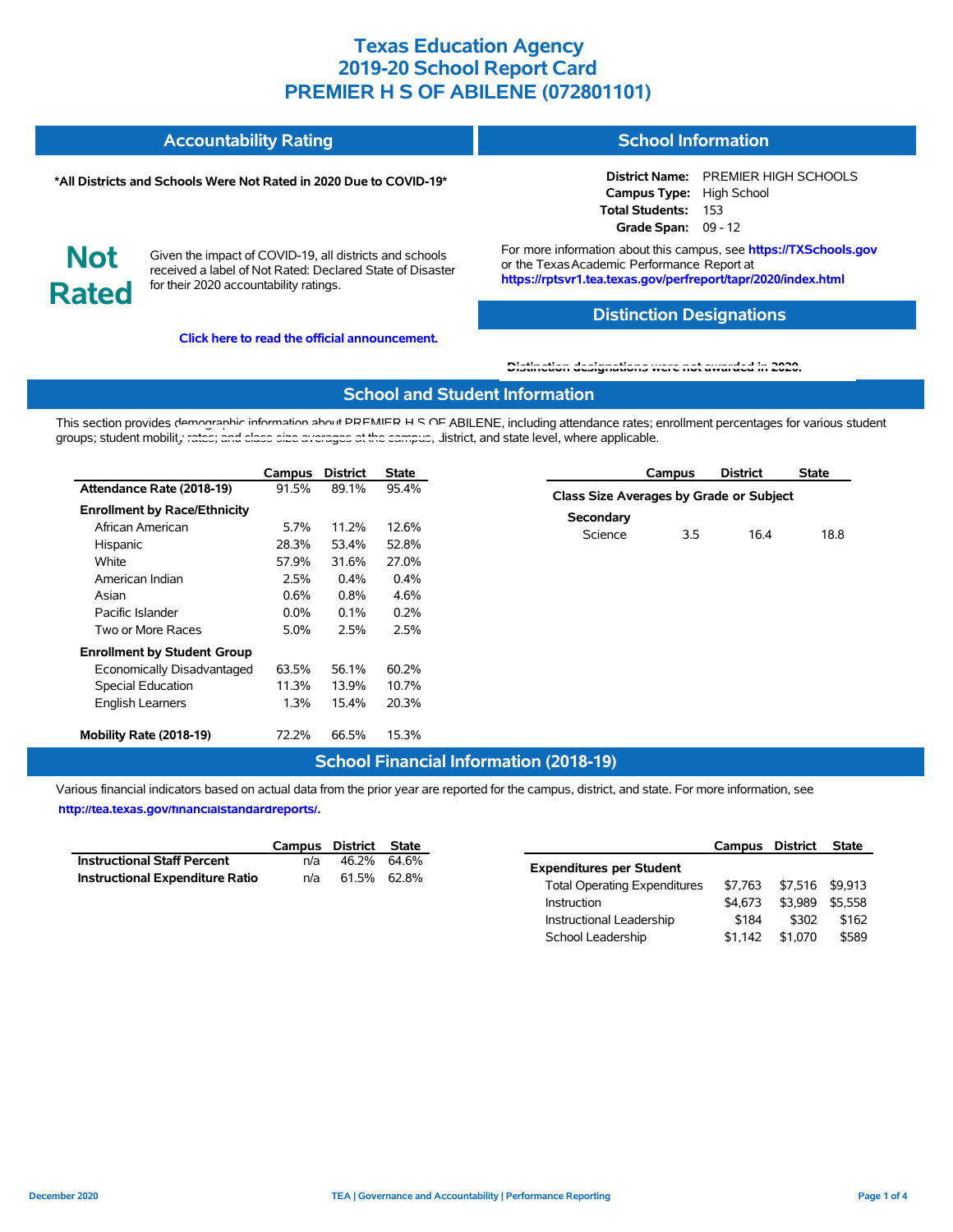### **STAAR Outcomes**

This section provides STAAR performance and Academic Growth outcomes. Academic Growth measures whether students are maintaining performance or improving from year to year. **Please note that due to the cancellation of spring 2020 State of Texas Assessments of Academic Readiness (STAAR) due to the COVID-19 pandemic, the performance of this year's report is not updated.**

|                                                                                |      |              |     |      |                                   |        |       |                |        |                 | Two or                   |        |
|--------------------------------------------------------------------------------|------|--------------|-----|------|-----------------------------------|--------|-------|----------------|--------|-----------------|--------------------------|--------|
|                                                                                |      |              |     |      | African                           |        |       | American       |        | <b>Pacific</b>  | More                     | Econ   |
|                                                                                |      | <b>State</b> |     |      | District Campus American Hispanic |        | White | Indian         | Asian  | <b>Islander</b> | Races                    | Disadv |
| STAAR Performance Rates at Approaches Grade Level or Above (All Grades Tested) |      |              |     |      |                                   |        |       |                |        |                 |                          |        |
| All Subjects                                                                   | 2019 | 78%          | 70% | 90%  | ∗                                 | 96%    | 88%   | 100%           | $\ast$ |                 | $\ast$                   | 87%    |
|                                                                                | 2018 | 77%          | 71% | 89%  | 86%                               | 94%    | 88%   |                |        |                 | ÷,                       | 86%    |
| ELA/Reading                                                                    | 2019 | 75%          | 60% | 91%  | $\ast$                            | 100%   | 85%   | $\ast$         | $\ast$ |                 | $\ast$                   | 87%    |
|                                                                                | 2018 | 74%          | 64% | 83%  | $\ast$                            | 93%    | 79%   |                |        |                 | $\overline{a}$           | 82%    |
| <b>Mathematics</b>                                                             | 2019 | 82%          | 52% | 68%  |                                   | 80%    | 73%   | $\ast$         | $\ast$ |                 | $\overline{a}$           | 57%    |
|                                                                                | 2018 | 81%          | 59% | 79%  | $\ast$                            | 83%    | 75%   |                |        |                 | $\overline{a}$           | 71%    |
| Science                                                                        | 2019 | 81%          | 81% | 94%  | $\ast$                            | $\ast$ | 92%   | $\ast$         |        |                 | $\overline{\phantom{a}}$ | 89%    |
|                                                                                | 2018 | 80%          | 82% | 100% | $\ast$                            | $\ast$ | 100%  |                |        |                 | $\overline{\phantom{a}}$ | 100%   |
| Social Studies                                                                 | 2019 | 81%          | 90% | 97%  | $\ast$                            | 100%   | 96%   |                |        |                 | $\ast$                   | 100%   |
|                                                                                | 2018 | 78%          | 87% | 97%  | $\ast$                            | 100%   | 97%   |                |        |                 | $\overline{\phantom{a}}$ | 93%    |
| STAAR Performance Rates at Meets Grade Level or Above (All Grades Tested)      |      |              |     |      |                                   |        |       |                |        |                 |                          |        |
| All Subjects                                                                   | 2019 | 50%          | 38% | 60%  | $\ast$                            | 59%    | 62%   | 40%            | $\ast$ |                 | $\ast$                   | 61%    |
|                                                                                | 2018 | 48%          | 38% | 62%  | 71%                               | 58%    | 62%   | $\blacksquare$ | ۰      |                 | $\overline{\phantom{a}}$ | 55%    |
| ELA/Reading                                                                    | 2019 | 48%          | 37% | 65%  | $\ast$                            | 60%    | 74%   | $\ast$         | $\ast$ |                 | $\ast$                   | 67%    |
|                                                                                | 2018 | 46%          | 39% | 62%  | $\ast$                            | 67%    | 59%   |                |        |                 | $\overline{\phantom{a}}$ | 55%    |
| <b>Mathematics</b>                                                             | 2019 | 52%          | 16% | 32%  | $\overline{a}$                    | 40%    | 36%   | $\ast$         | $\ast$ |                 | $\overline{\phantom{a}}$ | 43%    |
|                                                                                | 2018 | 50%          | 14% | 26%  | $\ast$                            | 17%    | 33%   |                |        |                 | $\overline{\phantom{a}}$ | 14%    |
| Science                                                                        | 2019 | 54%          | 38% | 72%  | $\ast$                            | $\ast$ | 67%   | $\ast$         |        |                 | $\overline{a}$           | 56%    |
|                                                                                | 2018 | 51%          | 39% | 59%  | $\ast$                            | $\ast$ | 59%   |                |        |                 | $\overline{a}$           | 67%    |
| Social Studies                                                                 | 2019 | 55%          | 55% | 62%  | $\ast$                            | 67%    | 56%   | ٠              |        |                 | $\ast$                   | 67%    |
|                                                                                | 2018 | 53%          | 56% | 81%  | $\ast$                            | 83%    | 79%   |                |        |                 | L,                       | 71%    |
| STAAR Performance Rates at Masters Grade Level (All Grades Tested)             |      |              |     |      |                                   |        |       |                |        |                 |                          |        |
| All Subjects                                                                   | 2019 | 24%          | 9%  | 12%  | $\ast$                            | 7%     | 15%   | $0\%$          | $\ast$ |                 | $\ast$                   | 11%    |
|                                                                                | 2018 | 22%          | 9%  | 15%  | 14%                               | 16%    | 14%   |                |        |                 | $\blacksquare$           | 12%    |
| ELA/Reading                                                                    | 2019 | 21%          | 4%  | 4%   | $\ast$                            | 0%     | 6%    | $\ast$         | *      |                 | $\ast$                   | 7%     |
|                                                                                | 2018 | 19%          | 5%  | 8%   | ∗                                 | 20%    | 3%    |                |        |                 | $\overline{\phantom{a}}$ | 5%     |
| Mathematics                                                                    | 2019 | 26%          | 4%  | 11%  |                                   | 0%     | 18%   | $\ast$         | *      |                 | $\blacksquare$           | 0%     |
|                                                                                | 2018 | 24%          | 4%  | 5%   | $\ast$                            | 0%     | 8%    |                |        |                 | $\sim$                   | 14%    |
| Science                                                                        | 2019 | 25%          | 5%  | 17%  | $\ast$                            | $\ast$ | 25%   | $\ast$         |        |                 | $\overline{\phantom{a}}$ | 11%    |
|                                                                                | 2018 | 23%          | 7%  | 18%  | $\ast$                            | $\ast$ | 18%   |                |        |                 | $\overline{a}$           | 0%     |
| Social Studies                                                                 | 2019 | 33%          | 24% | 21%  | $\ast$                            | 22%    | 22%   |                |        |                 | $\ast$                   | 20%    |
|                                                                                | 2018 | 31%          | 23% | 28%  | $\ast$                            | 17%    | 28%   |                |        |                 | $\overline{a}$           | 29%    |
| <b>Academic Growth Score (All Grades Tested)</b>                               |      |              |     |      |                                   |        |       |                |        |                 |                          |        |
| <b>Both Subjects</b>                                                           | 2019 | 69           | 53  | 70   | $\ast$                            | 50     | 75    | $\ast$         |        |                 | $\ast$                   | 85     |
|                                                                                | 2018 | 69           | 54  | 67   | $\ast$                            | 90     | 60    |                |        |                 | Ĭ.                       | 55     |
| ELA/Reading                                                                    | 2019 | 68           | 66  | 81   | $\ast$                            | $\ast$ | 85    | $\ast$         |        |                 | $\ast$                   | 86     |
|                                                                                | 2018 | 69           | 64  | 75   | $\ast$                            | $\ast$ | 67    |                |        |                 |                          | 75     |
| Mathematics                                                                    | 2019 | 70           | 34  | 50   |                                   | $\ast$ | 50    |                |        |                 |                          | $\ast$ |
|                                                                                | 2018 | 70           | 41  | 43   |                                   | $\ast$ | 42    |                |        |                 |                          | 30     |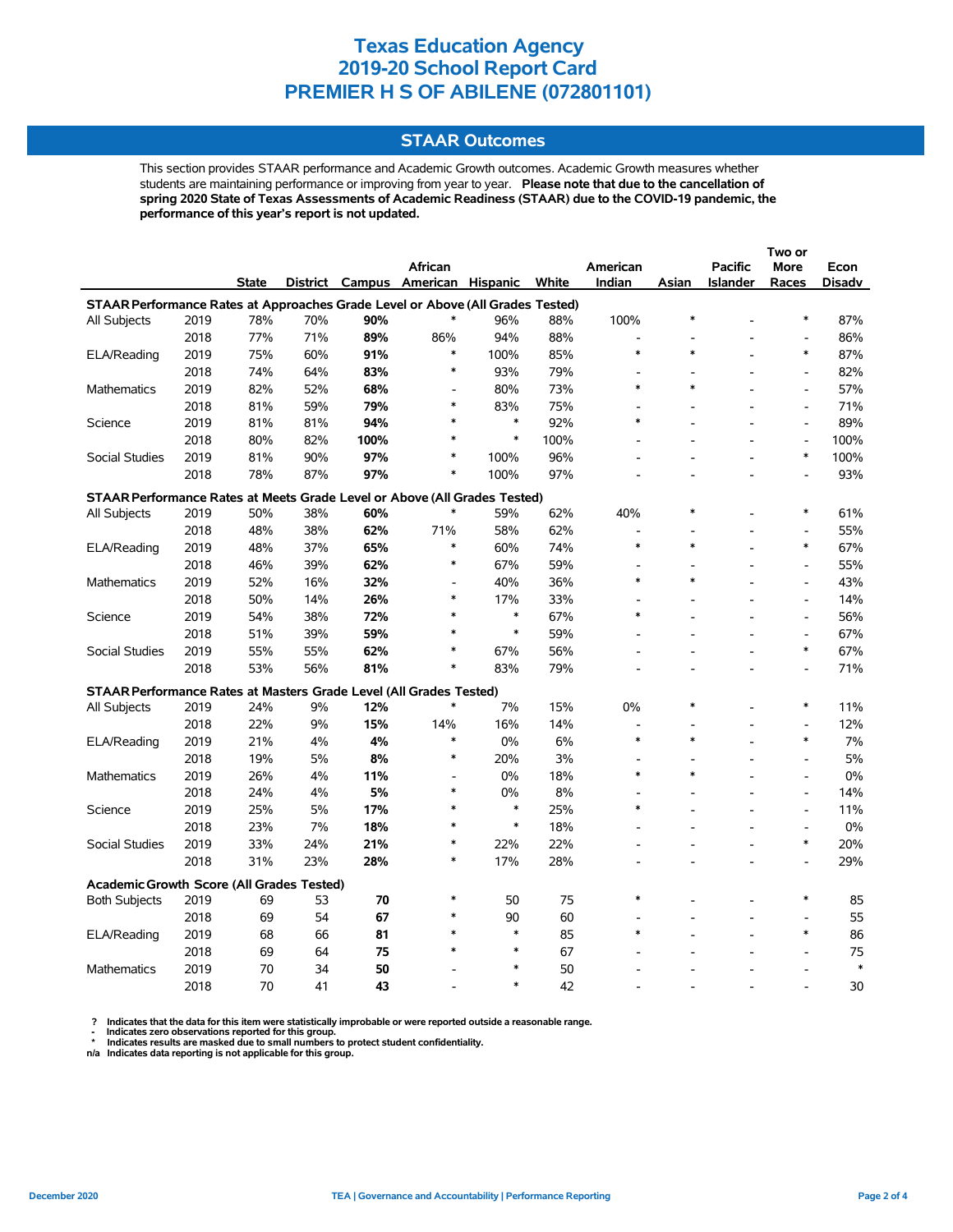### **Graduation and College, Career, and Military Readiness Outcomes**

This section provides graduation, graduation plan, and College, Career, and Military Readiness rates.

|                                                                   | <b>State</b> | District |         | African<br>Campus American Hispanic |        | White  | American<br>Indian | Asian  | <b>Pacific</b><br>Islander | Two or<br>More<br>Races | Econ<br>Disadv |
|-------------------------------------------------------------------|--------------|----------|---------|-------------------------------------|--------|--------|--------------------|--------|----------------------------|-------------------------|----------------|
| Annual Dropout Rate (Gr 9-12)                                     |              |          |         |                                     |        |        |                    |        |                            |                         |                |
| 2018-19                                                           | 1.9%         | 3.3%     | 1.9%    | 8.3%                                | 1.1%   | 2.0%   | 0.0%               | $\ast$ |                            | $0.0\%$                 | 1.7%           |
| 2017-18                                                           | 1.9%         | 3.7%     | 0.4%    | 0.0%                                | 0.0%   | 0.6%   |                    |        |                            | 0.0%                    | 0.0%           |
| 4-Year Longitudinal Rate (Gr 9-12)<br>Class of 2019               |              |          |         |                                     |        |        |                    |        |                            |                         |                |
| Graduated                                                         | 90.0%        | 56.9%    | 81.4%   |                                     | 86.7%  | 80.8%  |                    |        |                            |                         | 77.5%          |
| Graduates, TxCHSE, & Cont                                         | 94.1%        | 88.6%    | 95.7%   | $\overline{a}$                      | 100.0% | 94.2%  |                    |        |                            | $\ast$                  | 95.0%          |
| Class of 2018<br>Graduated                                        | 90.0%        | 55.8%    | 71.9%   | $\ast$                              | 75.0%  | 73.0%  |                    |        |                            | $\ast$                  | 72.2%          |
| Graduates, TxCHSE, & Cont                                         | 94.3%        | 89.9%    | 100.0%  |                                     | 100.0% | 100.0% |                    |        |                            | $\ast$                  | 100.0%         |
|                                                                   |              |          |         |                                     |        |        |                    |        |                            |                         |                |
| 5-Year Extended Longitudinal Rate (Gr 9-12)<br>Class of 2018      |              |          |         |                                     |        |        |                    |        |                            |                         |                |
| Graduated                                                         | 92.2%        | 76.4%    | 96.6%   |                                     | 94.1%  | 97.4%  |                    |        |                            |                         | 94.7%          |
| Graduates, TxCHSE, & Cont<br>Class of 2017                        | 93.9%        | 88.1%    | 98.3%   |                                     | 94.1%  | 100.0% |                    |        |                            | $\ast$                  | 97.4%          |
| Graduated                                                         | 92.0%        | 79.5%    | 96.1%   | $\ast$                              | 100.0% | 97.3%  |                    |        |                            | ∗                       | 97.0%          |
| Graduates, TxCHSE, & Cont                                         | 93.7%        | 91.4%    | 96.1%   |                                     | 100.0% | 97.3%  |                    |        |                            | $\ast$                  | 97.0%          |
| 6-Year Extended Longitudinal Rate (Gr 9-12)<br>Class of 2017      |              |          |         |                                     |        |        |                    |        |                            |                         |                |
| Graduated                                                         | 92.4%        | 85.8%    | 96.1%   |                                     | 100.0% | 97.3%  |                    |        |                            |                         | 97.0%          |
| Graduates, TxCHSE, & Cont<br>Class of 2016                        | 93.7%        | 91.9%    | 96.1%   | $\ast$                              | 100.0% | 97.3%  |                    |        |                            | $\ast$                  | 97.0%          |
| Graduated                                                         | 92.1%        | 86.7%    | 98.5%   |                                     | 100.0% | 97.8%  |                    |        |                            |                         | 97.1%          |
| Graduates, TxCHSE, & Cont                                         | 93.4%        | 93.0%    | 100.0%  |                                     | 100.0% | 100.0% |                    |        |                            |                         | 100.0%         |
| 4-Year Federal Graduation Rate Without Exclusions (Gr 9-12)       |              |          |         |                                     |        |        |                    |        |                            |                         |                |
| Class of 2019                                                     | 90.0%        | 55.4%    | 80.3%   |                                     | 86.7%  | 80.8%  |                    |        |                            |                         | 75.6%          |
| Class of 2018                                                     | 90.0%        | 54.5%    | 69.5%   | $\ast$                              | 75.0%  | 69.2%  |                    |        |                            | $\ast$                  | 70.3%          |
| RHSP/DAP Graduates (Longitudinal Rate)                            |              |          |         |                                     |        |        |                    |        |                            |                         |                |
| Class of 2019                                                     | 73.3%        |          |         |                                     |        |        |                    |        |                            |                         |                |
| Class of 2018                                                     | 68.5%        | 72.7%    |         |                                     |        |        |                    |        |                            |                         |                |
| RHSP/DAP/FHSP-E/FHSP-DLA Graduates (Longitudinal Rate)            |              |          |         |                                     |        |        |                    |        |                            |                         |                |
| Class of 2019                                                     | 87.6%        | 71.4%    | 65.5%   |                                     | 76.9%  | 65.0%  |                    |        |                            | $\ast$                  | 63.3%          |
| Class of 2018                                                     | 86.8%        | 83.2%    | 73.2%   | $\ast$                              | 58.3%  | 85.2%  |                    |        |                            |                         | 69.2%          |
| College, Career, and Military Ready (Annual Graduates)<br>2018-19 | 72.9%        | 28.4%    | 32.4%   |                                     | 31.6%  | 31.4%  |                    |        |                            | ∗                       | 19.5%          |
| 2017-18                                                           | 65.5%        | 26.6%    | 31.3%   |                                     | 30.8%  | 33.8%  |                    |        |                            |                         | 28.4%          |
|                                                                   |              |          |         |                                     |        |        |                    |        |                            |                         |                |
| <b>SAT/ACT Results (Annual Graduates)</b><br>Tested               |              |          |         |                                     |        |        |                    |        |                            |                         |                |
| 2018-19                                                           | 75.0%        | 28.7%    | 21.6%   |                                     | 15.8%  | 23.5%  |                    |        |                            |                         | 12.2%          |
| 2017-18                                                           | 74.6%        | 29.1%    | 21.4%   | $\ast$                              | 7.7%   | 27.5%  |                    |        |                            |                         | 15.8%          |
| Average SAT Score<br>2018-19                                      | 1027         | 937      | 997     | $\ast$                              | $\ast$ | 982    |                    |        |                            |                         | 918            |
| 2017-18                                                           | 1036         | 984      | 1008    |                                     | $\ast$ | 1019   |                    |        |                            |                         | $\ast$         |
| Average ACT Score<br>2018-19                                      | 20.6         | 18.6     |         |                                     |        | $\ast$ |                    |        |                            |                         |                |
| 2017-18                                                           | 20.6         | 18.5     | $\star$ |                                     |        | $\ast$ |                    |        |                            |                         |                |
|                                                                   |              |          |         |                                     |        |        |                    |        |                            |                         |                |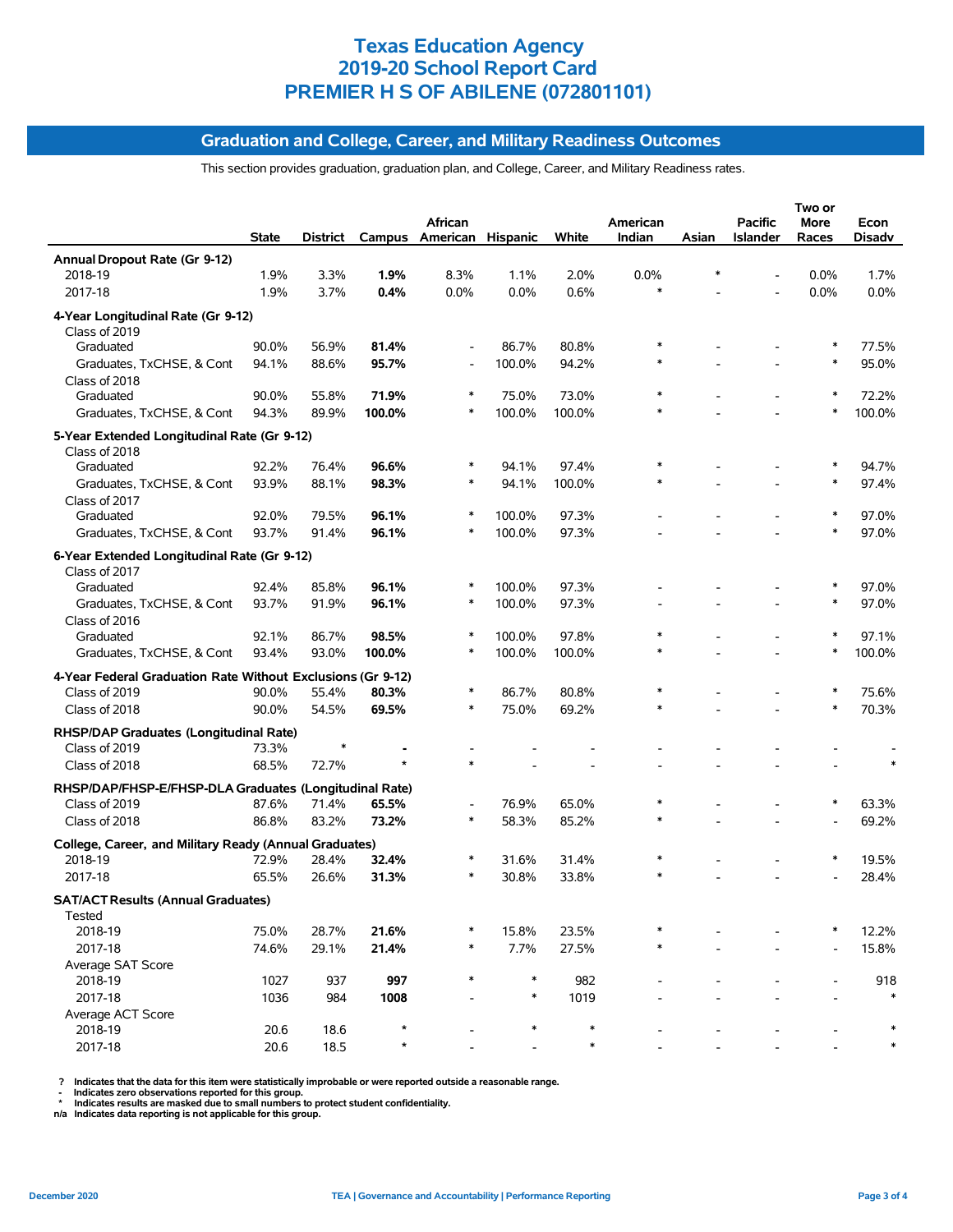**This page is intentionally blank.**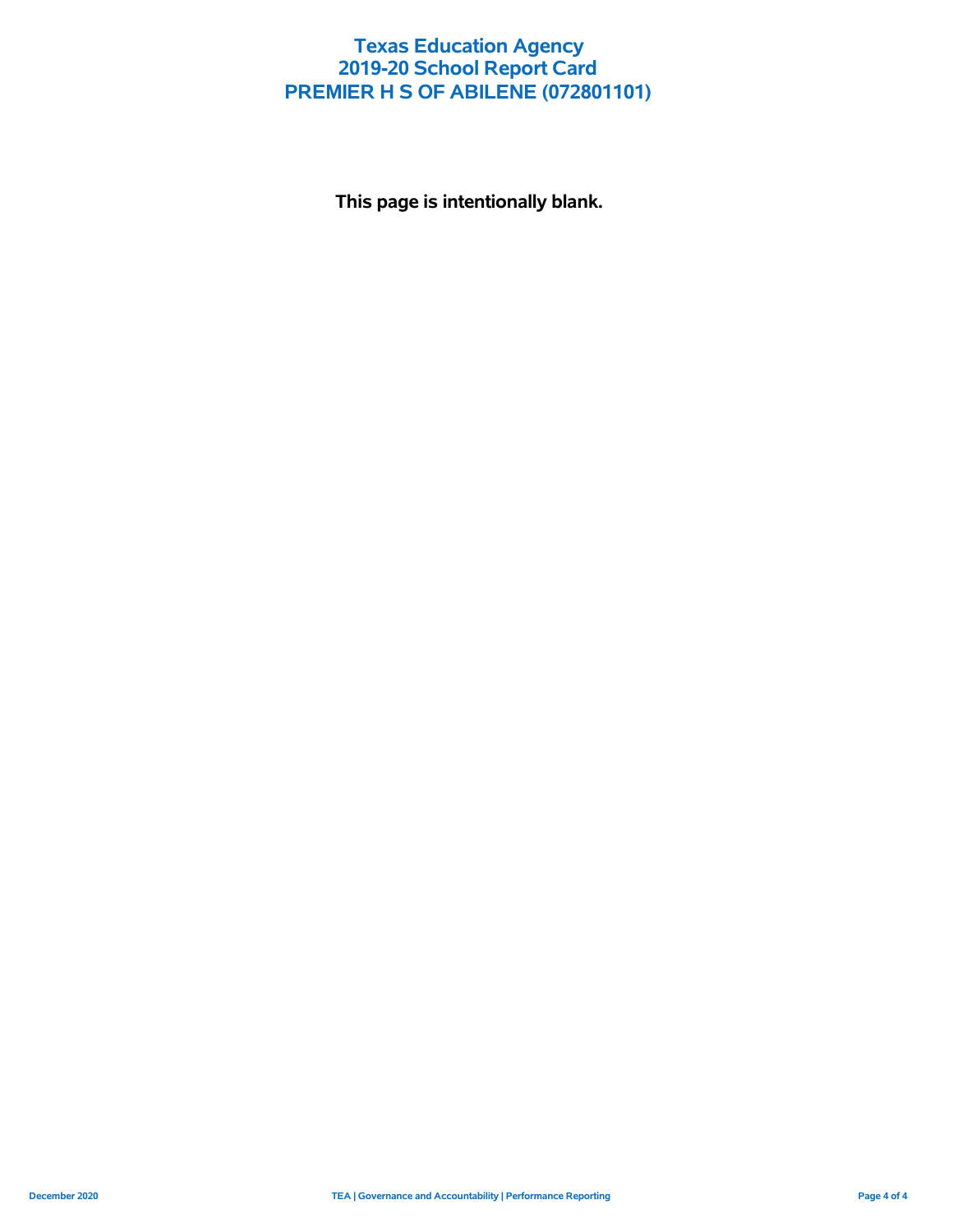| <b>Accountability Rating</b> | <b>School Information</b> |
|------------------------------|---------------------------|
|                              |                           |

#### **\*All Districts and Schools Were Not Rated in 2020 Due to COVID-19\***

**District Name:** PREMIER HIGH SCHOOLS **Campus Type:** High School **Total Students:** 136 **Grade Span:** 09 - 12

**Not Rated**

Given the impact of COVID-19, all districts and schools received a label of Not Rated: Declared State of Disaster for their 2020 accountability ratings.

**Click here to read the official announcement.**

For more information about this campus, see **https://TXSchools.gov** or the Texas Academic Performance Report at **https://rptsvr1.tea.texas.gov/perfreport/tapr/2020/index.html**

### **Distinction Designations**

#### **[Distinction designations were not awarded in 2020.](https://rptsvr1.tea.texas.gov/perfreport/tapr/2020/index.html)**

### **School and Student Information**

This section provides demographic information about PREMIER H S OF BROWNSVILLE, including attendance rates; enrollment percentages for various student groups; stude[nt mobility rates; and class size averages at the ca](https://tea.texas.gov/about-tea/news-and-multimedia/correspondence/taa-letters/every-student-succeeds-act-essa-waiver-approval-2020-state-academic-accountability)mpus, district, and state level, where applicable.

|                                                                                                                                                   | Campus                                                               | <b>District</b>                                         | <b>State</b>                                            |                                         | Campus | <b>District</b> | <b>State</b> |
|---------------------------------------------------------------------------------------------------------------------------------------------------|----------------------------------------------------------------------|---------------------------------------------------------|---------------------------------------------------------|-----------------------------------------|--------|-----------------|--------------|
| Attendance Rate (2018-19)                                                                                                                         | 78.6%                                                                | 89.1%                                                   | 95.4%                                                   | Class Size Averages by Grade or Subject |        |                 |              |
| <b>Enrollment by Race/Ethnicity</b><br>African American<br>Hispanic<br>White<br>American Indian<br>Asian<br>Pacific Islander<br>Two or More Races | $0.0\%$<br>99.3%<br>0.7%<br>$0.0\%$<br>$0.0\%$<br>$0.0\%$<br>$0.0\%$ | 11.2%<br>53.4%<br>31.6%<br>0.4%<br>0.8%<br>0.1%<br>2.5% | 12.6%<br>52.8%<br>27.0%<br>0.4%<br>4.6%<br>0.2%<br>2.5% | Secondary<br>Science                    | 7.0    | 16.4            | 18.8         |
| <b>Enrollment by Student Group</b><br>Economically Disadvantaged<br>Special Education<br><b>English Learners</b>                                  | 90.4%<br>11.0%<br>33.8%                                              | 56.1%<br>13.9%<br>15.4%                                 | 60.2%<br>10.7%<br>20.3%                                 |                                         |        |                 |              |
| Mobility Rate (2018-19)                                                                                                                           | 72.8%                                                                | 66.5%                                                   | 15.3%                                                   |                                         |        |                 |              |

### **School Financial Information (2018-19)**

Various financial indicators based on actual data from the prior year are reported for the campus, district, and state. For more information, see **[http://tea.texas.gov/financialstandardreports/.](http://tea.texas.gov/financialstandardreports/)**

|                                        | Campus District State |             |  |
|----------------------------------------|-----------------------|-------------|--|
| <b>Instructional Staff Percent</b>     | n/a                   | 46.2% 64.6% |  |
| <b>Instructional Expenditure Ratio</b> | n/a                   | 61.5% 62.8% |  |

|                                     | Campus District |         | <b>State</b> |
|-------------------------------------|-----------------|---------|--------------|
| <b>Expenditures per Student</b>     |                 |         |              |
| <b>Total Operating Expenditures</b> | \$7.782         | \$7.516 | \$9.913      |
| <b>Instruction</b>                  | \$4.441         | \$3.989 | \$5.558      |
| Instructional Leadership            | \$173           | \$302   | \$162        |
| School Leadership                   | \$1.038         | \$1.070 | \$589        |

l.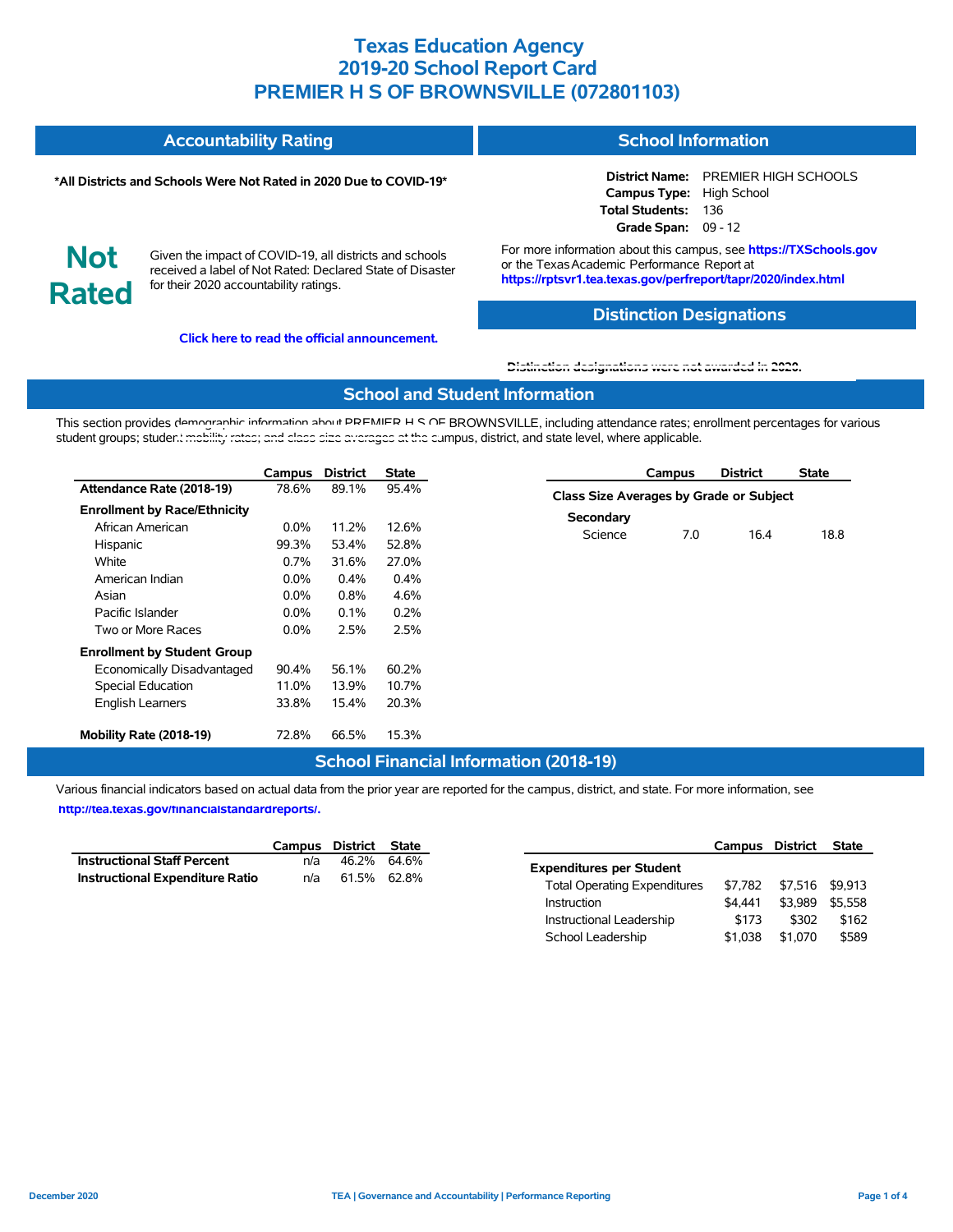### **STAAR Outcomes**

This section provides STAAR performance and Academic Growth outcomes. Academic Growth measures whether students are maintaining performance or improving from year to year. **Please note that due to the cancellation of spring 2020 State of Texas Assessments of Academic Readiness (STAAR) due to the COVID-19 pandemic, the performance of this year's report is not updated.**

|                                                                                |              |            |          |            |                                            |            |        |          |       |                 | Two or                           |               |
|--------------------------------------------------------------------------------|--------------|------------|----------|------------|--------------------------------------------|------------|--------|----------|-------|-----------------|----------------------------------|---------------|
|                                                                                |              |            |          |            | African                                    |            |        | American |       | <b>Pacific</b>  | <b>More</b>                      | Econ          |
|                                                                                |              | State      |          |            | District Campus American Hispanic          |            | White  | Indian   | Asian | <b>Islander</b> | Races                            | <b>Disadv</b> |
| STAAR Performance Rates at Approaches Grade Level or Above (All Grades Tested) |              |            |          |            |                                            |            |        |          |       |                 |                                  |               |
| All Subjects                                                                   | 2019         | 78%        | 70%      | 66%        | $\overline{a}$                             | 66%        | $\ast$ |          |       |                 |                                  | 66%           |
|                                                                                | 2018         | 77%        | 71%      | 73%        | $\qquad \qquad \blacksquare$               | 73%        | $\ast$ |          |       |                 | $\overline{a}$                   | 60%           |
| ELA/Reading                                                                    | 2019         | 75%        | 60%      | 49%        |                                            | 48%        |        |          |       |                 |                                  | 47%           |
|                                                                                | 2018         | 74%        | 64%      | 58%        | L,                                         | 58%        |        |          |       |                 | $\overline{a}$                   | 44%           |
| <b>Mathematics</b>                                                             | 2019         | 82%        | 52%      | 67%        | $\blacksquare$                             | 67%        |        |          |       |                 | $\overline{a}$                   | 86%           |
|                                                                                | 2018         | 81%        | 59%      | 100%       | $\overline{\phantom{0}}$                   | 100%       |        |          |       |                 | $\overline{\phantom{a}}$         | $\ast$        |
| Science                                                                        | 2019         | 81%        | 81%      | 83%        | $\overline{\phantom{0}}$                   | 83%        |        |          |       |                 | $\overline{a}$                   | 83%           |
|                                                                                | 2018         | 80%        | 82%      | 88%        | $\overline{a}$                             | 88%        |        |          |       |                 | $\overline{a}$                   | 100%          |
| Social Studies                                                                 | 2019         | 81%        | 90%      | 86%        | L,                                         | 86%        |        |          |       |                 | $\overline{a}$                   | 85%           |
|                                                                                | 2018         | 78%        | 87%      | 86%        |                                            | 85%        |        |          |       |                 |                                  | 73%           |
| STAAR Performance Rates at Meets Grade Level or Above (All Grades Tested)      |              |            |          |            |                                            |            |        |          |       |                 |                                  |               |
| All Subjects                                                                   | 2019         | 50%        | 38%      | 37%        |                                            | 36%        | $\ast$ |          |       |                 |                                  | 36%           |
|                                                                                | 2018         | 48%        | 38%      | 36%        | $\overline{a}$                             | 35%        | $\ast$ |          |       |                 | $\overline{a}$                   | 20%           |
| ELA/Reading                                                                    | 2019         | 48%        | 37%      | 28%        | $\overline{\phantom{a}}$                   | 26%        | $\ast$ |          |       |                 | $\overline{a}$                   | 27%           |
|                                                                                | 2018         | 46%        | 39%      | 29%        | $\blacksquare$                             | 29%        |        |          |       |                 |                                  | 15%           |
| Mathematics                                                                    | 2019         | 52%        | 16%      | 33%        |                                            | 33%        |        |          |       |                 | $\overline{a}$                   | 43%           |
|                                                                                | 2018         | 50%        | 14%      | 29%        | $\overline{\phantom{a}}$                   | 29%        |        |          |       |                 | $\overline{\phantom{a}}$         | $\ast$        |
| Science                                                                        | 2019         | 54%        | 38%      | 58%        | $\blacksquare$                             | 58%        |        |          |       |                 | $\overline{\phantom{a}}$         | 58%           |
|                                                                                | 2018         | 51%        | 39%      | 29%        |                                            | 29%        |        |          |       |                 | $\overline{\phantom{a}}$         | 17%           |
| Social Studies                                                                 | 2019         | 55%        | 55%      | 45%        | $\blacksquare$                             | 45%        |        |          |       |                 | $\overline{a}$                   | 38%           |
|                                                                                | 2018         | 53%        | 56%      | 57%        | $\blacksquare$                             | 55%        | $\ast$ |          |       |                 | $\overline{a}$                   | 36%           |
|                                                                                |              |            |          |            |                                            |            |        |          |       |                 |                                  |               |
| STAAR Performance Rates at Masters Grade Level (All Grades Tested)             |              |            |          |            |                                            |            |        |          |       |                 |                                  |               |
| All Subjects                                                                   | 2019<br>2018 | 24%<br>22% | 9%<br>9% | 9%<br>6%   | $\overline{a}$                             | 9%<br>6%   | $\ast$ |          |       |                 |                                  | 8%<br>7%      |
|                                                                                |              | 21%        |          | 0%         | $\blacksquare$                             |            | $\ast$ |          |       |                 |                                  | 0%            |
| ELA/Reading                                                                    | 2019         | 19%        | 4%       |            |                                            | 0%         |        |          |       |                 | $\overline{a}$                   | 4%            |
|                                                                                | 2018         |            | 5%       | 2%         | $\overline{\phantom{a}}$                   | 2%         |        |          |       |                 |                                  |               |
| Mathematics                                                                    | 2019<br>2018 | 26%        | 4%       | 22%<br>14% | $\overline{a}$<br>L,                       | 22%<br>14% |        |          |       |                 |                                  | 29%<br>$\ast$ |
|                                                                                | 2019         | 24%<br>25% | 4%<br>5% | 0%         |                                            | 0%         |        |          |       |                 | $\overline{a}$                   | 0%            |
| Science                                                                        |              |            |          |            | $\qquad \qquad \blacksquare$               |            |        |          |       |                 |                                  |               |
|                                                                                | 2018         | 23%        | 7%       | 0%         | $\overline{\phantom{0}}$<br>$\overline{a}$ | 0%         |        |          |       |                 | $\overline{a}$<br>$\overline{a}$ | 0%            |
| Social Studies                                                                 | 2019         | 33%        | 24%      | 24%        | $\overline{a}$                             | 24%        | ∗      |          |       |                 | $\overline{a}$                   | 19%           |
|                                                                                | 2018         | 31%        | 23%      | 14%        |                                            | 15%        |        |          |       |                 |                                  | 18%           |
| <b>Academic Growth Score (All Grades Tested)</b>                               |              |            |          |            |                                            |            |        |          |       |                 |                                  |               |
| <b>Both Subjects</b>                                                           | 2019         | 69         | 53       | 50         |                                            | 43         | $\ast$ |          |       |                 |                                  | 57            |
|                                                                                | 2018         | 69         | 54       | $\star$    |                                            | $\ast$     |        |          |       |                 |                                  |               |
| ELA/Reading                                                                    | 2019         | 68         | 66       | 57         |                                            | 50         | $\ast$ |          |       |                 |                                  | 67            |
|                                                                                | 2018         | 69         | 64       | $\star$    |                                            | $\ast$     |        |          |       |                 |                                  | $\ast$        |
| <b>Mathematics</b>                                                             | 2019         | 70         | 34       |            |                                            | $\ast$     |        |          |       |                 |                                  | $\ast$        |
|                                                                                | 2018         | 70         | 41       |            |                                            |            |        |          |       |                 |                                  |               |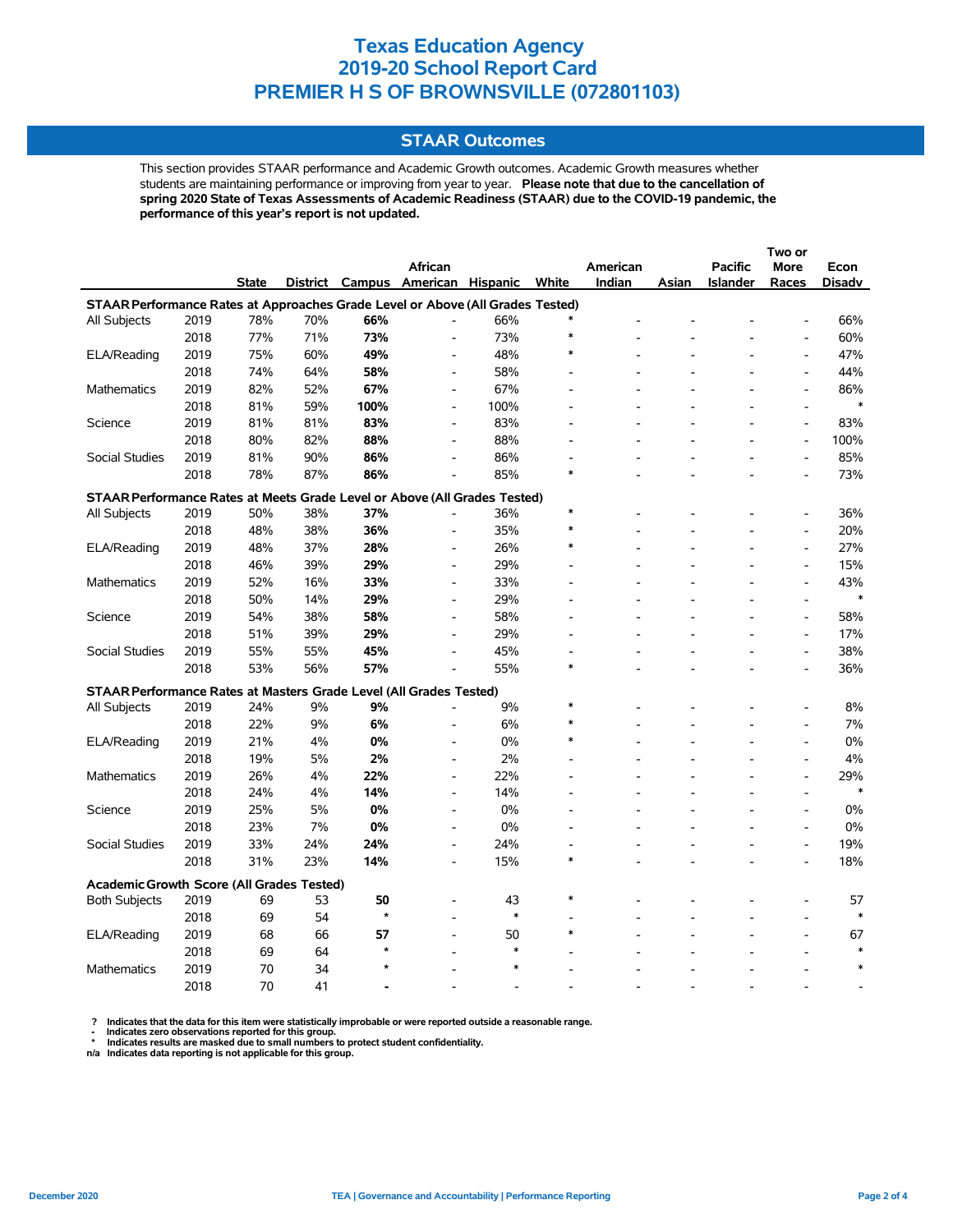### **Graduation and College, Career, and Military Readiness Outcomes**

This section provides graduation, graduation plan, and College, Career, and Military Readiness rates.

|                                                              |                |                |                 | African                           |                 |        | American |       | <b>Pacific</b>  | Two or<br>More           | Econ           |
|--------------------------------------------------------------|----------------|----------------|-----------------|-----------------------------------|-----------------|--------|----------|-------|-----------------|--------------------------|----------------|
|                                                              | State          |                |                 | District Campus American Hispanic |                 | White  | Indian   | Asian | <b>Islander</b> | Races                    | Disadv         |
| Annual Dropout Rate (Gr 9-12)                                |                |                |                 |                                   |                 |        |          |       |                 |                          |                |
| 2018-19                                                      | 1.9%           | 3.3%           | 2.2%            | *                                 | 2.0%            | 10.0%  |          |       |                 |                          | 2.5%           |
| 2017-18                                                      | 1.9%           | 3.7%           | 1.1%            |                                   | 1.1%            | 0.0%   |          |       |                 | $\ast$                   | 1.3%           |
| 4-Year Longitudinal Rate (Gr 9-12)                           |                |                |                 |                                   |                 |        |          |       |                 |                          |                |
| Class of 2019                                                |                |                |                 | ∗                                 |                 |        |          |       |                 |                          |                |
| Graduated                                                    | 90.0%          | 56.9%          | 47.6%           | $\ast$                            | 47.4%           | $\ast$ |          |       |                 |                          | 47.4%          |
| Graduates, TxCHSE, & Cont<br>Class of 2018                   | 94.1%          | 88.6%          | 92.9%           |                                   | 97.4%           |        |          |       |                 |                          | 92.1%          |
| Graduated                                                    | 90.0%          | 55.8%          | 21.3%           |                                   | 20.0%           | $\ast$ |          |       |                 | $\overline{\phantom{a}}$ | 21.4%          |
| Graduates, TxCHSE, & Cont                                    | 94.3%          | 89.9%          | 93.6%           |                                   | 93.3%           |        |          |       |                 | $\overline{a}$           | 92.9%          |
| 5-Year Extended Longitudinal Rate (Gr 9-12)<br>Class of 2018 |                |                |                 |                                   |                 |        |          |       |                 |                          |                |
| Graduated                                                    | 92.2%          | 76.4%          | 56.3%           |                                   | 54.8%           |        |          |       |                 |                          | 54.8%          |
| Graduates, TxCHSE, & Cont                                    | 93.9%          | 88.1%          | 84.4%           |                                   | 83.9%           |        |          |       |                 |                          | 83.9%          |
| Class of 2017                                                |                |                |                 |                                   |                 |        |          |       |                 |                          |                |
| Graduated                                                    | 92.0%          | 79.5%          | 68.2%           |                                   | 67.4%           | $\ast$ |          |       |                 | $\overline{\phantom{0}}$ | 73.0%          |
| Graduates, TxCHSE, & Cont                                    | 93.7%          | 91.4%          | 90.9%           |                                   | 90.7%           |        |          |       |                 |                          | 89.2%          |
| 6-Year Extended Longitudinal Rate (Gr 9-12)<br>Class of 2017 |                |                |                 |                                   |                 |        |          |       |                 |                          |                |
| Graduated                                                    | 92.4%          | 85.8%          | 77.8%           |                                   | 77.3%           |        |          |       |                 |                          | 76.9%          |
| Graduates, TxCHSE, & Cont                                    | 93.7%          | 91.9%          | 91.1%           |                                   | 90.9%           | $\ast$ |          |       |                 |                          | 89.7%          |
| Class of 2016                                                |                |                |                 |                                   |                 |        |          |       |                 |                          |                |
| Graduated                                                    | 92.1%          | 86.7%          | 90.7%           |                                   | 90.5%           |        |          |       |                 |                          | 88.2%          |
| Graduates, TxCHSE, & Cont                                    | 93.4%          | 93.0%          | 100.0%          |                                   | 100.0%          | $\ast$ |          |       |                 |                          | 100.0%         |
| 4-Year Federal Graduation Rate Without Exclusions (Gr 9-12)  |                |                |                 |                                   |                 |        |          |       |                 |                          |                |
| Class of 2019                                                | 90.0%          | 55.4%          | 46.5%           | $\ast$                            | 46.2%           |        |          |       |                 |                          | 47.4%          |
| Class of 2018                                                | 90.0%          | 54.5%          | 21.3%           |                                   | 20.0%           | $\ast$ |          |       |                 |                          | 21.4%          |
| RHSP/DAP Graduates (Longitudinal Rate)                       |                |                |                 |                                   |                 |        |          |       |                 |                          |                |
| Class of 2019                                                | 73.3%          |                |                 |                                   |                 |        |          |       |                 |                          |                |
| Class of 2018                                                | 68.5%          | 72.7%          |                 |                                   |                 |        |          |       |                 |                          |                |
| RHSP/DAP/FHSP-E/FHSP-DLA Graduates (Longitudinal Rate)       |                |                |                 |                                   |                 |        |          |       |                 |                          |                |
| Class of 2019                                                | 87.6%          | 71.4%          | 100.0%          | *                                 | 100.0%          |        |          |       |                 |                          | 100.0%         |
| Class of 2018                                                | 86.8%          | 83.2%          | 100.0%          |                                   | 100.0%          | $\ast$ |          |       |                 |                          | 100.0%         |
| College, Career, and Military Ready (Annual Graduates)       |                |                |                 |                                   |                 |        |          |       |                 |                          |                |
| 2018-19                                                      | 72.9%          | 28.4%          | 36.0%           | $\ast$                            | 37.8%           |        |          |       |                 |                          | 32.4%          |
| 2017-18                                                      | 65.5%          | 26.6%          | 30.8%           |                                   | 29.2%           |        |          |       |                 |                          | 28.0%          |
| <b>SAT/ACT Results (Annual Graduates)</b>                    |                |                |                 |                                   |                 |        |          |       |                 |                          |                |
| Tested                                                       |                |                |                 |                                   |                 |        |          |       |                 |                          |                |
| 2018-19<br>2017-18                                           | 75.0%<br>74.6% | 28.7%<br>29.1% | 79.1%<br>100.0% |                                   | 80.5%<br>100.0% | $\ast$ |          |       |                 |                          | 64.9%<br>96.0% |
| Average SAT Score                                            |                |                |                 |                                   |                 |        |          |       |                 |                          |                |
| 2018-19                                                      | 1027           | 937            | 863             | $\ast$                            | 861             |        |          |       |                 |                          | 848            |
| 2017-18                                                      | 1036           | 984            | 850             |                                   | 844             | $\ast$ |          |       |                 |                          | 837            |
| Average ACT Score                                            |                |                |                 |                                   |                 |        |          |       |                 |                          |                |
| 2018-19                                                      | 20.6           | 18.6           |                 |                                   |                 |        |          |       |                 |                          |                |
| 2017-18                                                      | 20.6           | 18.5           |                 |                                   |                 |        |          |       |                 |                          |                |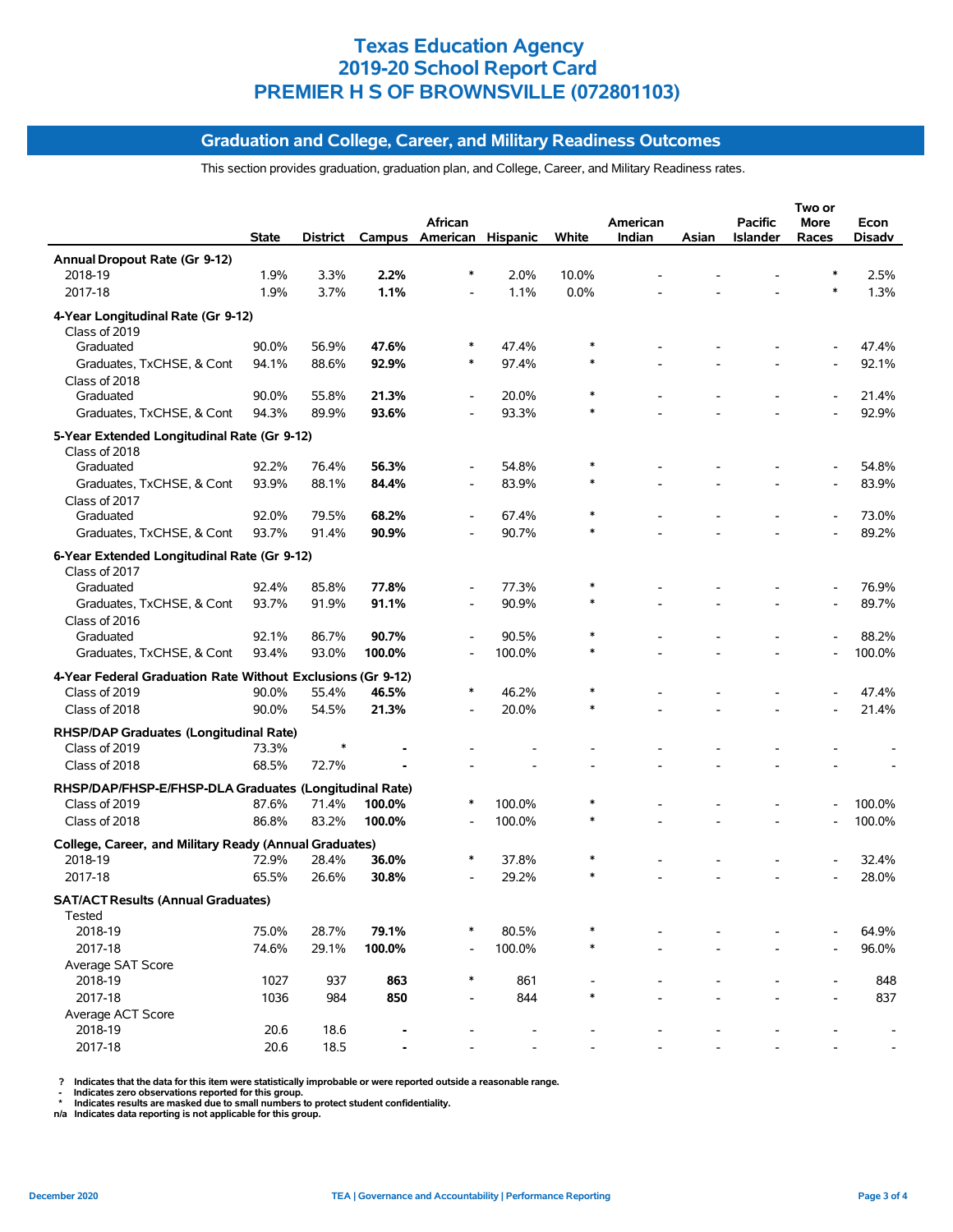**This page is intentionally blank.**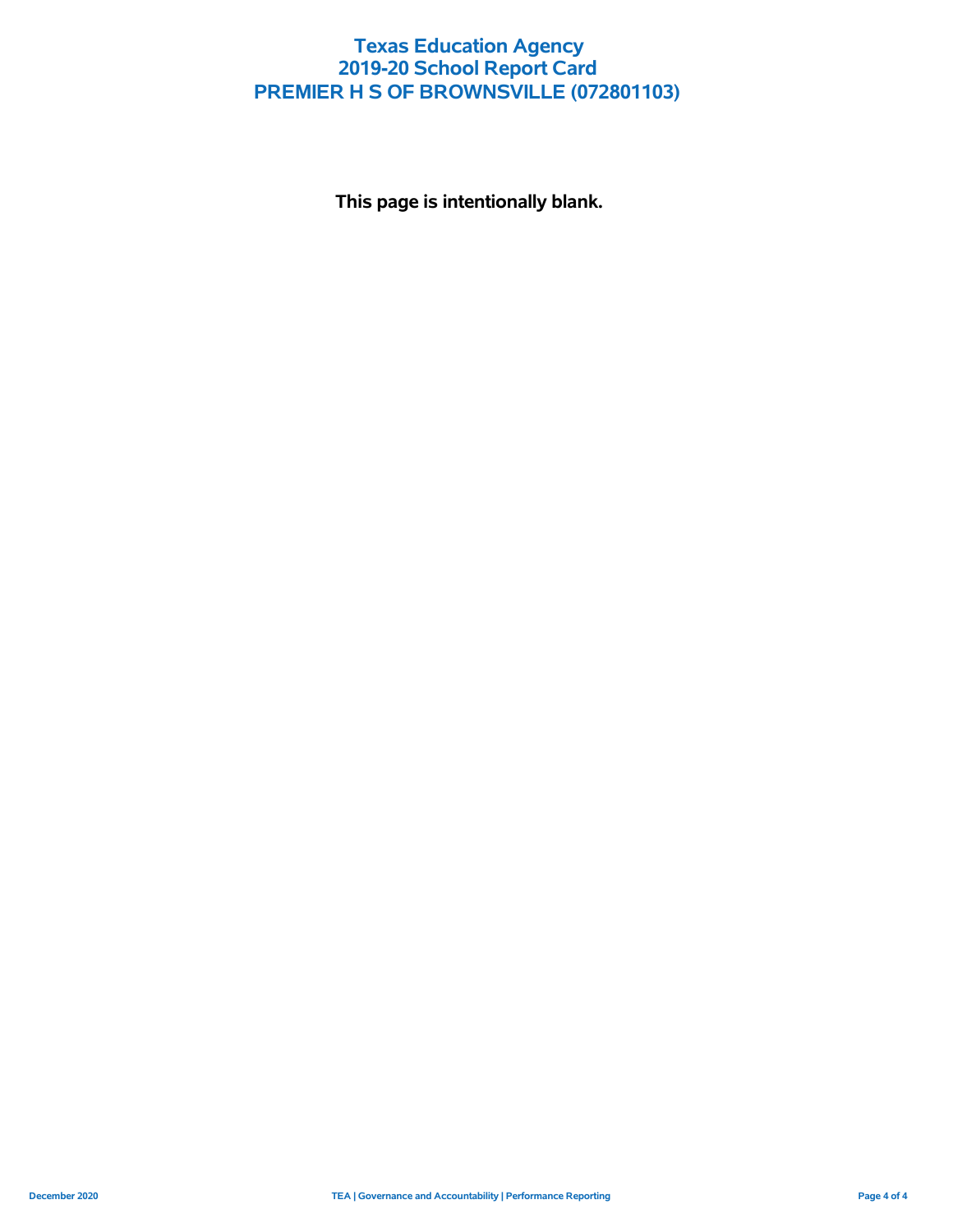| <b>Accountability Rating</b> | <b>School Information</b> |
|------------------------------|---------------------------|
|                              |                           |

#### **\*All Districts and Schools Were Not Rated in 2020 Due to COVID-19\***

**District Name:** PREMIER HIGH SCHOOLS **Campus Type:** High School **Total Students:** 121 **Grade Span:** 09 - 12

**Not Rated**

Given the impact of COVID-19, all districts and schools received a label of Not Rated: Declared State of Disaster for their 2020 accountability ratings.

**Click here to read the official announcement.**

For more information about this campus, see **https://TXSchools.gov** or the Texas Academic Performance Report at **https://rptsvr1.tea.texas.gov/perfreport/tapr/2020/index.html**

### **Distinction Designations**

#### **[Distinction designations were not awarded in 2020.](https://rptsvr1.tea.texas.gov/perfreport/tapr/2020/index.html)**

### **School and Student Information**

This section provides demographic information about PREMIER H S OF PALMVIEW, including attendance rates; enrollment percentages for various student groups; stude[nt mobility rates; and class size averages at the ca](https://tea.texas.gov/about-tea/news-and-multimedia/correspondence/taa-letters/every-student-succeeds-act-essa-waiver-approval-2020-state-academic-accountability)mpus, district, and state level, where applicable.

|                                     | Campus  | <b>District</b> | <b>State</b> |                                         | Campus | <b>District</b> | <b>State</b> |
|-------------------------------------|---------|-----------------|--------------|-----------------------------------------|--------|-----------------|--------------|
| Attendance Rate (2018-19)           | 90.0%   | 89.1%           | 95.4%        | Class Size Averages by Grade or Subject |        |                 |              |
| <b>Enrollment by Race/Ethnicity</b> |         |                 |              | Secondary                               |        |                 |              |
| African American                    | $0.0\%$ | 11.2%           | 12.6%        | Science                                 | 16.0   | 16.4            | 18.8         |
| Hispanic                            | 95.0%   | 53.4%           | 52.8%        |                                         |        |                 |              |
| White                               | 4.1%    | 31.6%           | 27.0%        |                                         |        |                 |              |
| American Indian                     | $0.0\%$ | 0.4%            | 0.4%         |                                         |        |                 |              |
| Asian                               | $0.0\%$ | 0.8%            | 4.6%         |                                         |        |                 |              |
| Pacific Islander                    | $0.0\%$ | 0.1%            | 0.2%         |                                         |        |                 |              |
| Two or More Races                   | 0.8%    | 2.5%            | 2.5%         |                                         |        |                 |              |
| <b>Enrollment by Student Group</b>  |         |                 |              |                                         |        |                 |              |
| Economically Disadvantaged          | 98.3%   | 56.1%           | 60.2%        |                                         |        |                 |              |
| Special Education                   | 5.8%    | 13.9%           | 10.7%        |                                         |        |                 |              |
| <b>English Learners</b>             | 84.3%   | 15.4%           | 20.3%        |                                         |        |                 |              |
| Mobility Rate (2018-19)             | 56.6%   | 66.5%           | 15.3%        |                                         |        |                 |              |

### **School Financial Information (2018-19)**

Various financial indicators based on actual data from the prior year are reported for the campus, district, and state. For more information, see **[http://tea.texas.gov/financialstandardreports/.](http://tea.texas.gov/financialstandardreports/)**

|                                        | Campus District State |             |  |
|----------------------------------------|-----------------------|-------------|--|
| <b>Instructional Staff Percent</b>     | n/a                   | 46.2% 64.6% |  |
| <b>Instructional Expenditure Ratio</b> | n/a                   | 61.5% 62.8% |  |

|                                     | Campus District |         | <b>State</b> |
|-------------------------------------|-----------------|---------|--------------|
| <b>Expenditures per Student</b>     |                 |         |              |
| <b>Total Operating Expenditures</b> | \$9.326         | \$7.516 | \$9.913      |
| <b>Instruction</b>                  | \$6,603         | \$3.989 | \$5.558      |
| Instructional Leadership            | \$188           | \$302   | \$162        |
| School Leadership                   | \$1,006         | \$1.070 | \$589        |

l,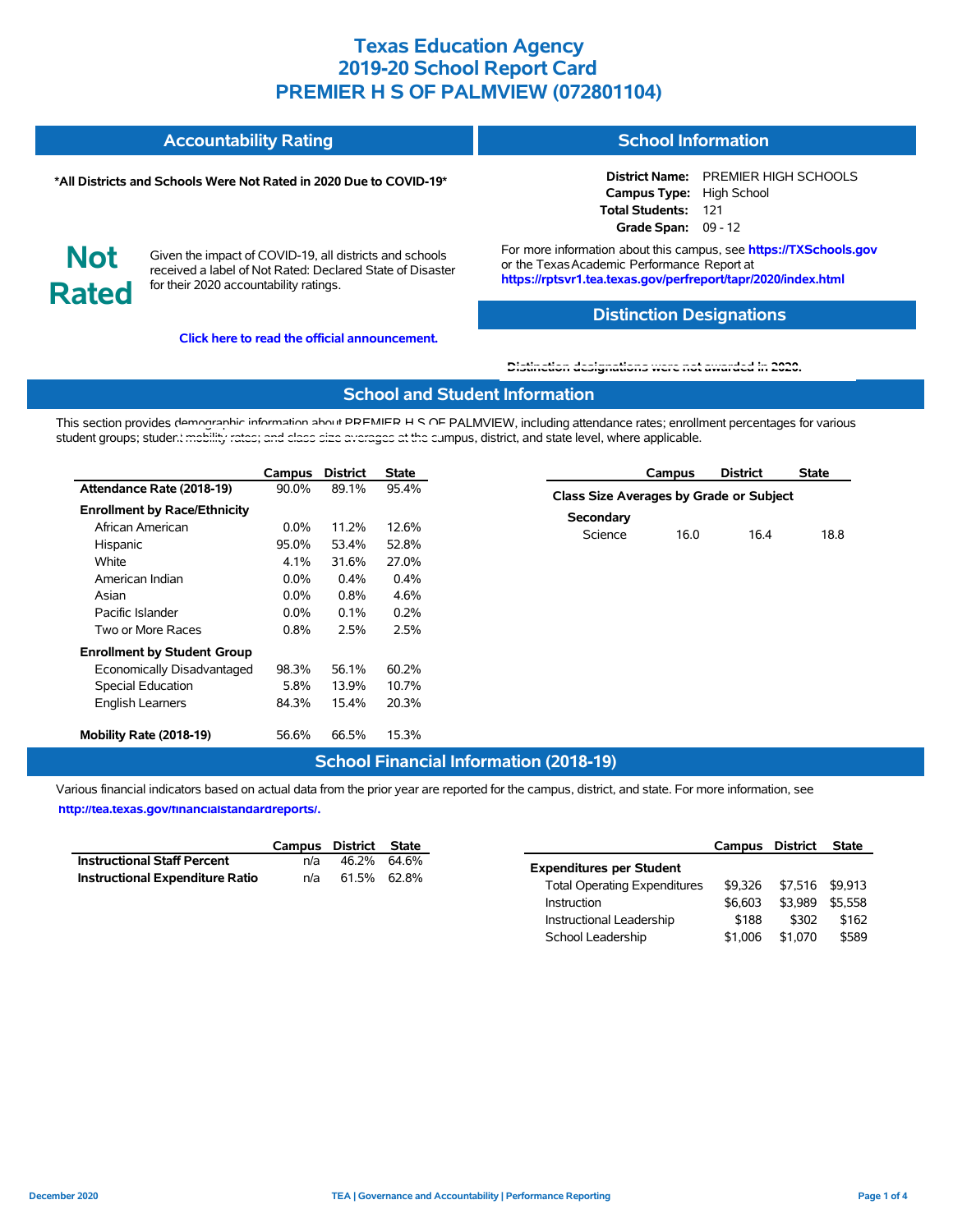### **STAAR Outcomes**

This section provides STAAR performance and Academic Growth outcomes. Academic Growth measures whether students are maintaining performance or improving from year to year. **Please note that due to the cancellation of spring 2020 State of Texas Assessments of Academic Readiness (STAAR) due to the COVID-19 pandemic, the performance of this year's report is not updated.**

|                                                                                |      |       |     |               |                                   |        |        |          |       |                 | Two or                       |               |
|--------------------------------------------------------------------------------|------|-------|-----|---------------|-----------------------------------|--------|--------|----------|-------|-----------------|------------------------------|---------------|
|                                                                                |      |       |     |               | African                           |        |        | American |       | <b>Pacific</b>  | <b>More</b>                  | Econ          |
|                                                                                |      | State |     |               | District Campus American Hispanic |        | White  | Indian   | Asian | <b>Islander</b> | Races                        | <b>Disadv</b> |
| STAAR Performance Rates at Approaches Grade Level or Above (All Grades Tested) |      |       |     |               |                                   |        |        |          |       |                 |                              |               |
| All Subjects                                                                   | 2019 | 78%   | 70% | 83%           | $\overline{a}$                    | 83%    | $\ast$ |          |       |                 |                              | 85%           |
|                                                                                | 2018 | 77%   | 71% | 81%           | $\ast$                            | 82%    |        |          |       |                 | $\qquad \qquad \blacksquare$ | 80%           |
| ELA/Reading                                                                    | 2019 | 75%   | 60% | 68%           |                                   | 67%    |        |          |       |                 |                              | 71%           |
|                                                                                | 2018 | 74%   | 64% | 79%           | $\ast$                            | 82%    |        |          |       |                 | $\frac{1}{2}$                | 79%           |
| <b>Mathematics</b>                                                             | 2019 | 82%   | 52% | 90%           | $\overline{\phantom{a}}$          | 89%    | $\ast$ |          |       |                 | $\overline{\phantom{a}}$     | 90%           |
|                                                                                | 2018 | 81%   | 59% | 80%           | $\overline{\phantom{a}}$          | 80%    |        |          |       |                 | $\overline{\phantom{a}}$     | 80%           |
| Science                                                                        | 2019 | 81%   | 81% | 83%           | $\overline{\phantom{a}}$          | 82%    |        |          |       |                 | $\overline{\phantom{a}}$     | 83%           |
|                                                                                | 2018 | 80%   | 82% | 71%           | $\overline{a}$                    | 71%    |        |          |       |                 | $\overline{a}$               | 71%           |
| Social Studies                                                                 | 2019 | 81%   | 90% | 100%          | $\overline{a}$                    | 100%   |        |          |       |                 | $\qquad \qquad \blacksquare$ | 100%          |
|                                                                                | 2018 | 78%   | 87% | 86%           |                                   | 86%    |        |          |       |                 |                              | 84%           |
| STAAR Performance Rates at Meets Grade Level or Above (All Grades Tested)      |      |       |     |               |                                   |        |        |          |       |                 |                              |               |
| All Subjects                                                                   | 2019 | 50%   | 38% | 48%           |                                   | 46%    | $\ast$ |          |       |                 | $\overline{\phantom{0}}$     | 49%           |
|                                                                                | 2018 | 48%   | 38% | 49%           | $\ast$                            | 49%    |        |          |       |                 | $\overline{\phantom{a}}$     | 47%           |
| <b>ELA/Reading</b>                                                             | 2019 | 48%   | 37% | 40%           | $\overline{\phantom{a}}$          | 38%    | $\ast$ |          |       |                 | $\overline{\phantom{a}}$     | 42%           |
|                                                                                | 2018 | 46%   | 39% | 44%           | $\ast$                            | 45%    |        |          |       |                 | L,                           | 44%           |
| Mathematics                                                                    | 2019 | 52%   | 16% | 60%           | $\overline{\phantom{a}}$          | 56%    |        |          |       |                 | $\overline{\phantom{a}}$     | 60%           |
|                                                                                | 2018 | 50%   | 14% | 30%           | $\overline{\phantom{a}}$          | 30%    |        |          |       |                 | $\overline{\phantom{a}}$     | 30%           |
| Science                                                                        | 2019 | 54%   | 38% | 33%           | $\blacksquare$                    | 27%    |        |          |       |                 | $\overline{a}$               | 33%           |
|                                                                                | 2018 | 51%   | 39% | 14%           | $\overline{\phantom{a}}$          | 14%    |        |          |       |                 | $\blacksquare$               | 14%           |
| Social Studies                                                                 | 2019 | 55%   | 55% | 63%           | $\overline{\phantom{a}}$          | 63%    |        |          |       |                 | $\overline{a}$               | 63%           |
|                                                                                | 2018 | 53%   | 56% | 76%           | $\overline{a}$                    | 76%    |        |          |       |                 | $\overline{a}$               | 74%           |
| STAAR Performance Rates at Masters Grade Level (All Grades Tested)             |      |       |     |               |                                   |        |        |          |       |                 |                              |               |
| All Subjects                                                                   | 2019 | 24%   | 9%  | 14%           | $\overline{a}$                    | 14%    |        |          |       |                 | $\overline{a}$               | 14%           |
|                                                                                | 2018 | 22%   | 9%  | 17%           | $\ast$                            | 17%    |        |          |       |                 | $\overline{a}$               | 14%           |
| ELA/Reading                                                                    | 2019 | 21%   | 4%  | 4%            | $\overline{a}$                    | 4%     | $\ast$ |          |       |                 | $\overline{\phantom{a}}$     | 4%            |
|                                                                                | 2018 | 19%   | 5%  | 6%            | $\ast$                            | 6%     |        |          |       |                 | $\overline{\phantom{a}}$     | 6%            |
| Mathematics                                                                    | 2019 | 26%   | 4%  | 20%           | $\overline{a}$                    | 22%    |        |          |       |                 | $\overline{a}$               | 20%           |
|                                                                                | 2018 | 24%   | 4%  | 0%            | $\overline{a}$                    | 0%     |        |          |       |                 | L,                           | 0%            |
| Science                                                                        | 2019 | 25%   | 5%  | 8%            | $\overline{\phantom{a}}$          | 9%     | $\ast$ |          |       |                 | $\overline{\phantom{a}}$     | 8%            |
|                                                                                | 2018 | 23%   | 7%  | 0%            | $\overline{\phantom{a}}$          | 0%     |        |          |       |                 | $\qquad \qquad \blacksquare$ | 0%            |
| Social Studies                                                                 | 2019 | 33%   | 24% | 26%           | $\overline{a}$                    | 26%    |        |          |       |                 | $\overline{\phantom{a}}$     | 26%           |
|                                                                                | 2018 | 31%   | 23% | 48%           | $\overline{a}$                    | 48%    |        |          |       |                 | $\overline{a}$               | 42%           |
|                                                                                |      |       |     |               |                                   |        |        |          |       |                 |                              |               |
| <b>Academic Growth Score (All Grades Tested)</b>                               |      |       |     |               |                                   |        |        |          |       |                 |                              |               |
| <b>Both Subjects</b>                                                           | 2019 | 69    | 53  | 79<br>$\star$ |                                   | 79     |        |          |       |                 |                              | 79            |
|                                                                                | 2018 | 69    | 54  | $\star$       |                                   | $\ast$ |        |          |       |                 |                              |               |
| ELA/Reading                                                                    | 2019 | 68    | 66  | $\star$       |                                   | $\ast$ |        |          |       |                 |                              | $\ast$        |
|                                                                                | 2018 | 69    | 64  |               |                                   | $\ast$ |        |          |       |                 |                              | $\ast$        |
| <b>Mathematics</b>                                                             | 2019 | 70    | 34  | 75            |                                   | 75     |        |          |       |                 |                              | 75            |
|                                                                                | 2018 | 70    | 41  |               |                                   |        |        |          |       |                 |                              |               |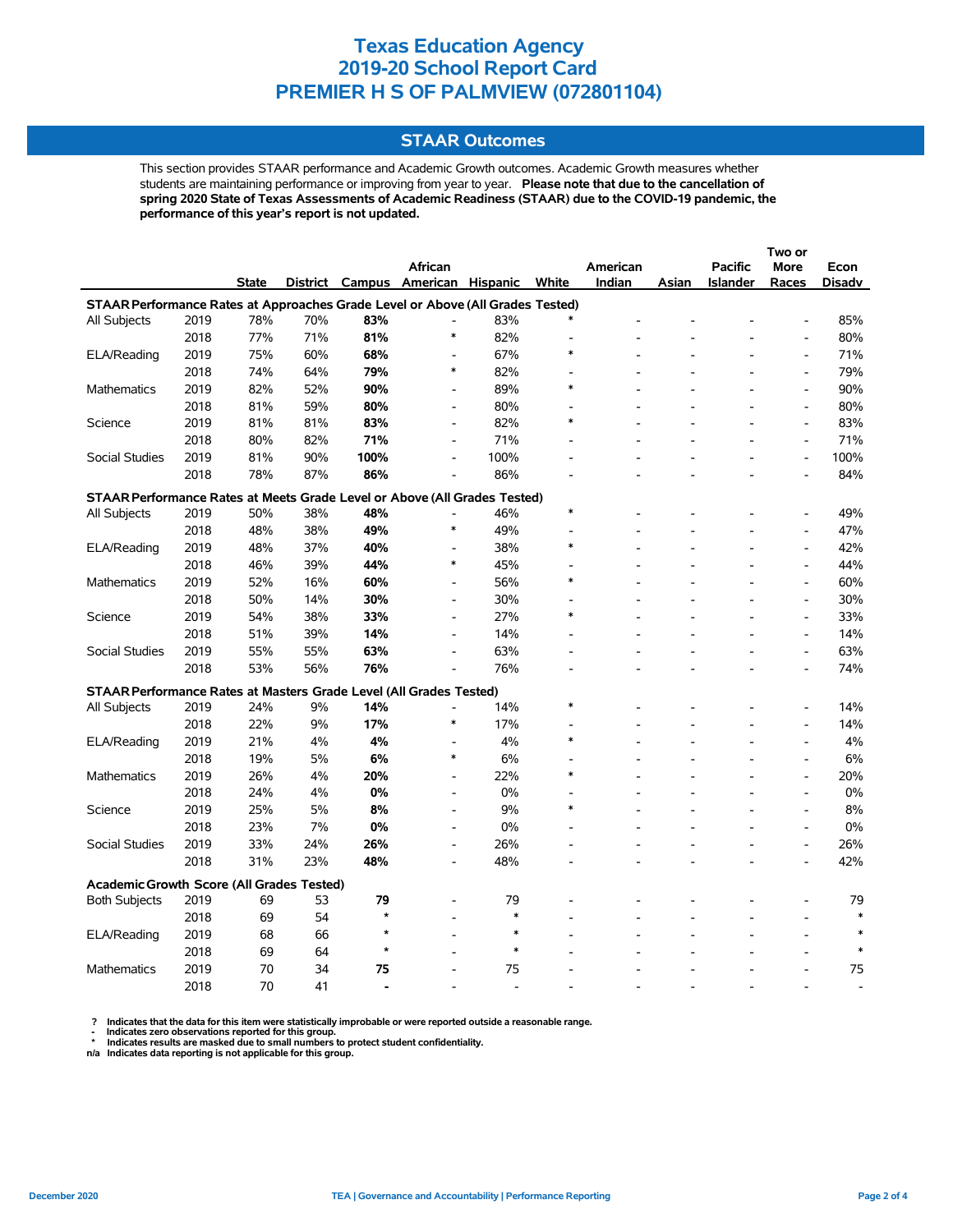### **Graduation and College, Career, and Military Readiness Outcomes**

This section provides graduation, graduation plan, and College, Career, and Military Readiness rates.

|                                                              |              |          |         | African                  |        |        | American |       | <b>Pacific</b>  | Two or<br>More           | Econ    |
|--------------------------------------------------------------|--------------|----------|---------|--------------------------|--------|--------|----------|-------|-----------------|--------------------------|---------|
|                                                              | <b>State</b> | District |         | Campus American Hispanic |        | White  | Indian   | Asian | <b>Islander</b> | Races                    | Disadv  |
| Annual Dropout Rate (Gr 9-12)                                |              |          |         |                          |        |        |          |       |                 |                          |         |
| 2018-19                                                      | 1.9%         | 3.3%     | 0.0%    |                          | 0.0%   | $\ast$ |          |       |                 |                          | $0.0\%$ |
| 2017-18                                                      | 1.9%         | 3.7%     | 0.0%    |                          | 0.0%   | 0.0%   |          |       |                 | $\ast$                   | 0.0%    |
| 4-Year Longitudinal Rate (Gr 9-12)                           |              |          |         |                          |        |        |          |       |                 |                          |         |
| Class of 2019                                                |              |          |         |                          |        |        |          |       |                 |                          |         |
| Graduated                                                    | 90.0%        | 56.9%    | 81.8%   |                          | 81.8%  |        |          |       |                 |                          | 78.9%   |
| Graduates, TxCHSE, & Cont                                    | 94.1%        | 88.6%    | 100.0%  | $\overline{\phantom{a}}$ | 100.0% |        |          |       |                 |                          | 100.0%  |
| Class of 2018                                                |              |          |         |                          |        |        |          |       |                 |                          |         |
| Graduated                                                    | 90.0%        | 55.8%    | 58.8%   |                          | 58.8%  |        |          |       |                 |                          | 53.3%   |
| Graduates, TxCHSE, & Cont                                    | 94.3%        | 89.9%    | 100.0%  |                          | 100.0% |        |          |       |                 |                          | 100.0%  |
| 5-Year Extended Longitudinal Rate (Gr 9-12)<br>Class of 2018 |              |          |         |                          |        |        |          |       |                 |                          |         |
| Graduated                                                    | 92.2%        | 76.4%    | 72.7%   |                          | 75.0%  |        |          |       |                 |                          | 69.0%   |
| Graduates, TxCHSE, & Cont                                    | 93.9%        | 88.1%    | 100.0%  |                          | 100.0% |        |          |       |                 |                          | 100.0%  |
| Class of 2017                                                |              |          |         |                          |        |        |          |       |                 |                          |         |
| Graduated                                                    | 92.0%        | 79.5%    | 78.6%   |                          | 80.5%  | $\ast$ |          |       |                 |                          | 80.5%   |
| Graduates, TxCHSE, & Cont                                    | 93.7%        | 91.4%    | 97.6%   |                          | 97.6%  |        |          |       |                 |                          | 100.0%  |
| 6-Year Extended Longitudinal Rate (Gr 9-12)<br>Class of 2017 |              |          |         |                          |        |        |          |       |                 |                          |         |
| Graduated                                                    | 92.4%        | 85.8%    | 92.7%   |                          | 95.0%  |        |          |       |                 |                          | 95.0%   |
| Graduates, TxCHSE, & Cont                                    | 93.7%        | 91.9%    | 97.6%   |                          | 97.5%  | $\ast$ |          |       |                 |                          | 100.0%  |
| Class of 2016                                                |              |          |         |                          |        |        |          |       |                 |                          |         |
| Graduated                                                    | 92.1%        | 86.7%    | 93.9%   |                          | 93.9%  |        |          |       |                 |                          | 93.9%   |
| Graduates, TxCHSE, & Cont                                    | 93.4%        | 93.0%    | 100.0%  |                          | 100.0% |        |          |       |                 |                          | 100.0%  |
| 4-Year Federal Graduation Rate Without Exclusions (Gr 9-12)  |              |          |         |                          |        |        |          |       |                 |                          |         |
| Class of 2019                                                | 90.0%        | 55.4%    | 72.0%   |                          | 72.0%  |        |          |       |                 |                          | 68.2%   |
| Class of 2018                                                | 90.0%        | 54.5%    | 57.1%   |                          | 57.1%  |        |          |       |                 |                          | 51.6%   |
| RHSP/DAP Graduates (Longitudinal Rate)                       |              |          |         |                          |        |        |          |       |                 |                          |         |
| Class of 2019                                                | 73.3%        |          |         |                          |        |        |          |       |                 |                          |         |
| Class of 2018                                                | 68.5%        | 72.7%    |         |                          |        |        |          |       |                 |                          |         |
| RHSP/DAP/FHSP-E/FHSP-DLA Graduates (Longitudinal Rate)       |              |          |         |                          |        |        |          |       |                 |                          |         |
| Class of 2019                                                | 87.6%        | 71.4%    | 94.1%   |                          | 94.1%  |        |          |       |                 |                          | 92.9%   |
| Class of 2018                                                | 86.8%        | 83.2%    | 90.0%   |                          | 90.0%  |        |          |       |                 |                          | 87.5%   |
| College, Career, and Military Ready (Annual Graduates)       |              |          |         |                          |        |        |          |       |                 |                          |         |
| 2018-19                                                      | 72.9%        | 28.4%    | 32.7%   |                          | 32.7%  |        |          |       |                 | $\overline{\phantom{a}}$ | 34.0%   |
| 2017-18                                                      | 65.5%        | 26.6%    | 38.7%   |                          | 38.7%  |        |          |       |                 |                          | 36.0%   |
| <b>SAT/ACT Results (Annual Graduates)</b>                    |              |          |         |                          |        |        |          |       |                 |                          |         |
| Tested                                                       |              |          |         |                          |        |        |          |       |                 |                          |         |
| 2018-19                                                      | 75.0%        | 28.7%    | 34.6%   |                          | 34.6%  |        |          |       |                 |                          | 32.0%   |
| 2017-18                                                      | 74.6%        | 29.1%    | 45.2%   |                          | 41.9%  | ?      |          |       |                 |                          | 44.0%   |
| Average SAT Score                                            |              |          |         |                          |        |        |          |       |                 |                          |         |
| 2018-19                                                      | 1027         | 937      | 904     | $\overline{a}$           | 904    |        |          |       |                 |                          | 911     |
| 2017-18                                                      | 1036         | 984      | 953     |                          | 936    | $\ast$ |          |       |                 |                          | 960     |
| Average ACT Score                                            |              |          |         |                          |        |        |          |       |                 |                          | *       |
| 2018-19                                                      | 20.6         | 18.6     | $\star$ |                          | $\ast$ |        |          |       |                 |                          |         |
| 2017-18                                                      | 20.6         | 18.5     | 16.8    | $\overline{a}$           | 16.8   |        |          |       |                 |                          |         |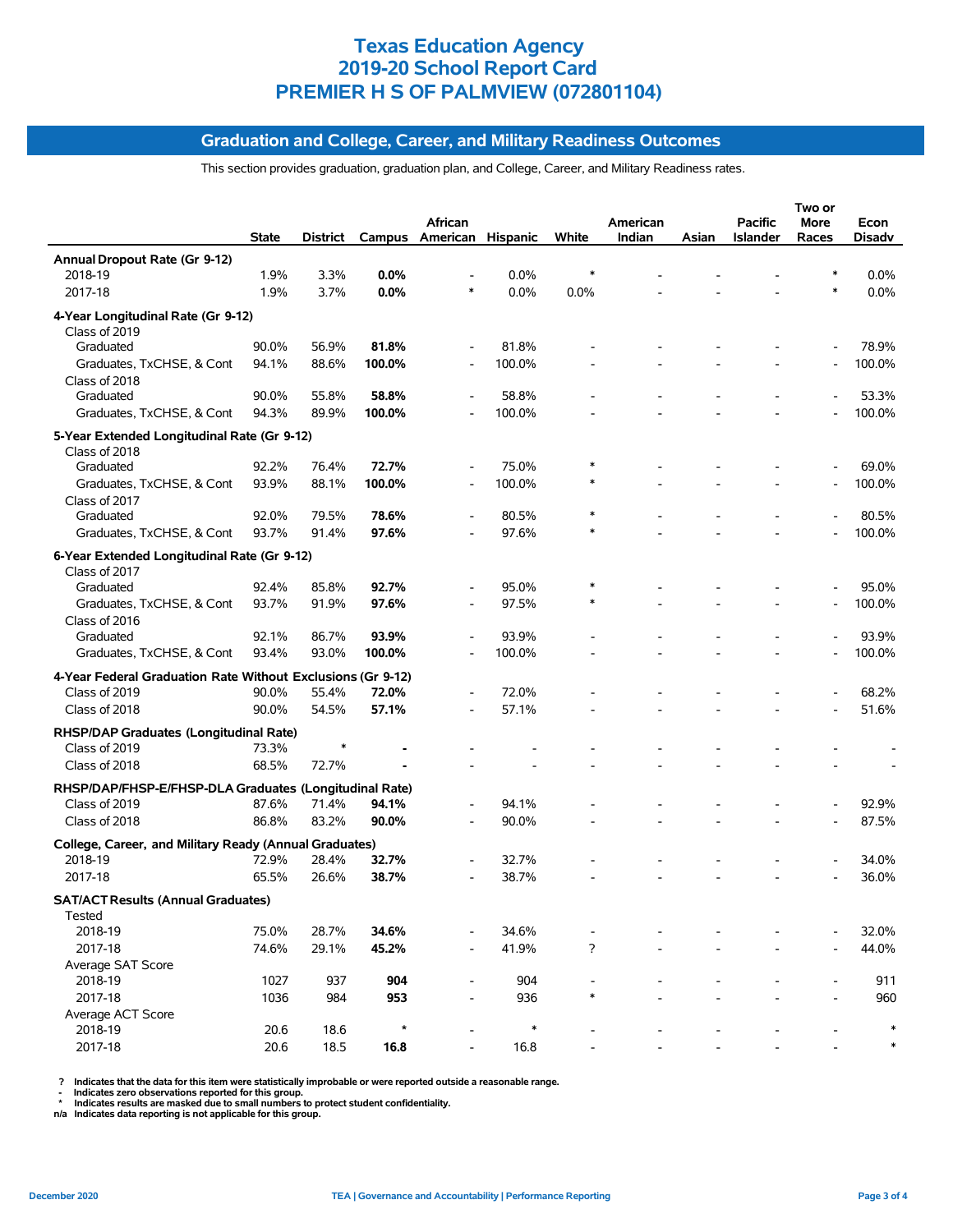**This page is intentionally blank.**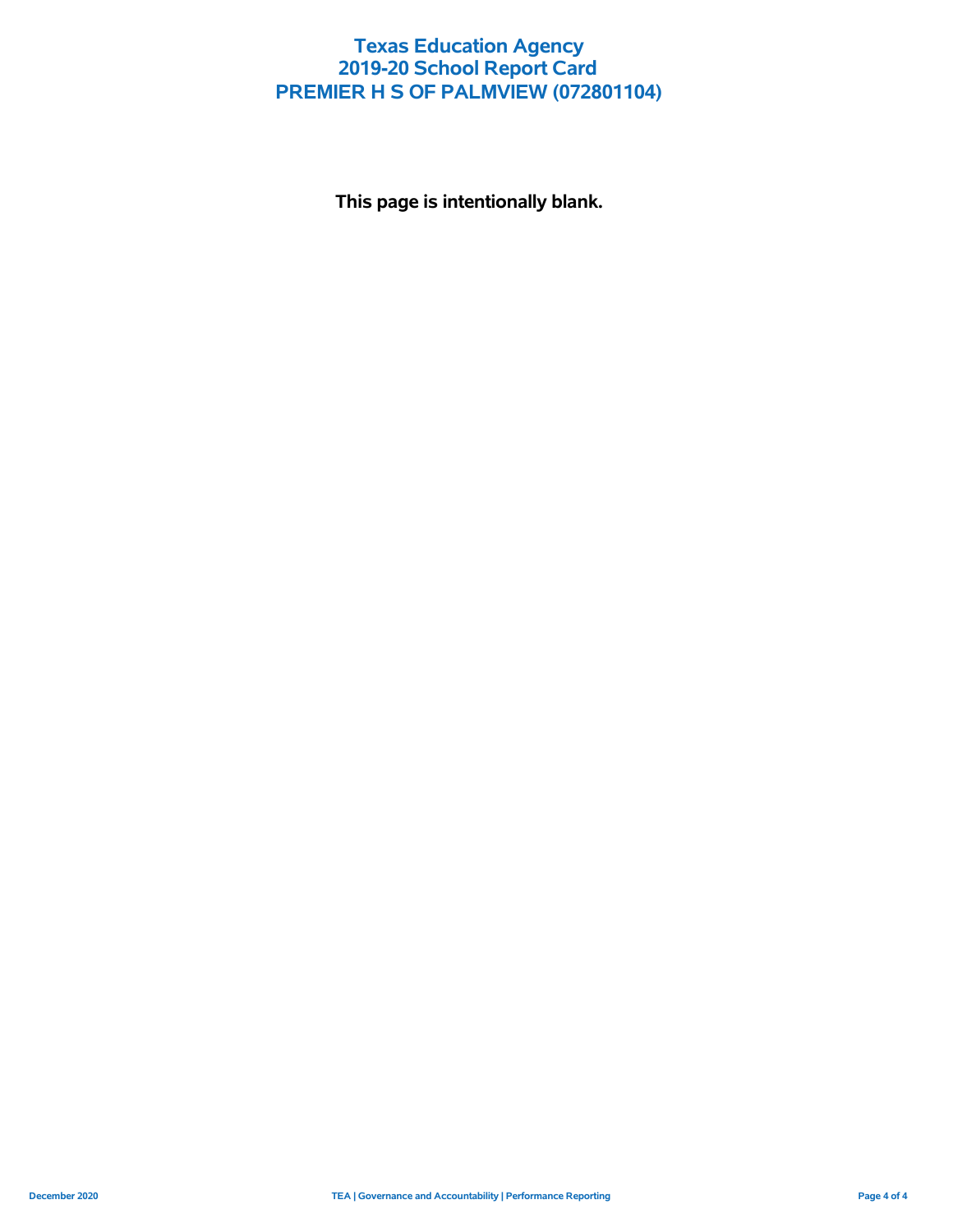| <b>Accountability Rating</b> | <b>School Information</b>                                                                                                                                 |
|------------------------------|-----------------------------------------------------------------------------------------------------------------------------------------------------------|
|                              | $D_{\text{total}}$ $\text{M}_{\text{model}}$ $\text{D}D\Gamma\text{M}$ $\Gamma\text{D}$ $\text{M}$ $\text{C}$ $\text{M}$ $\text{C}$ $\text{M}$ $\text{O}$ |

#### **\*All Districts and Schools Were Not Rated in 2020 Due to COVID-19\***

**District Name:** PREMIER HIGH SCHOOLS **Campus Type:** High School **Total Students:** 87 **Grade Span:** 09 - 12

**Not Rated**

Given the impact of COVID-19, all districts and schools received a label of Not Rated: Declared State of Disaster for their 2020 accountability ratings.

**Click here to read the official announcement.**

For more information about this campus, see **https://TXSchools.gov** or the Texas Academic Performance Report at **https://rptsvr1.tea.texas.gov/perfreport/tapr/2020/index.html**

### **Distinction Designations**

### **[Distinction designations were not awarded in 2020.](https://rptsvr1.tea.texas.gov/perfreport/tapr/2020/index.html)**

### **School and Student Information**

This section provides demographic information about PREMIER H S OF DEL RIO, including attendance rates; enrollment percentages for various student groups; student mobilit[y rates; and class size averages at the campus, d](https://tea.texas.gov/about-tea/news-and-multimedia/correspondence/taa-letters/every-student-succeeds-act-essa-waiver-approval-2020-state-academic-accountability)istrict, and state level, where applicable.

|                                     | Campus  | <b>District</b> | <b>State</b> |
|-------------------------------------|---------|-----------------|--------------|
| Attendance Rate (2018-19)           | 84.9%   | 89.1%           | 95.4%        |
| <b>Enrollment by Race/Ethnicity</b> |         |                 |              |
| African American                    | $1.1\%$ | 11.2%           | 12.6%        |
| Hispanic                            | 87.4%   | 53.4%           | 52.8%        |
| White                               | 11.5%   | 31.6%           | 27.0%        |
| American Indian                     | $0.0\%$ | $0.4\%$         | $0.4\%$      |
| Asian                               | $0.0\%$ | $0.8\%$         | 4.6%         |
| Pacific Islander                    | $0.0\%$ | $0.1\%$         | 0.2%         |
| Two or More Races                   | $0.0\%$ | 2.5%            | 2.5%         |
| <b>Enrollment by Student Group</b>  |         |                 |              |
| Economically Disadvantaged          | 85.1%   | 56.1%           | 60.2%        |
| <b>Special Education</b>            | 18.4%   | 13.9%           | 10.7%        |
| <b>English Learners</b>             | 19.5%   | 15.4%           | 20.3%        |
| Mobility Rate (2018-19)             | 69.5%   | 66.5%           | 15.3%        |

### **School Financial Information (2018-19)**

Various financial indicators based on actual data from the prior year are reported for the campus, district, and state. For more information, see **[http://tea.texas.gov/financialstandardreports/.](http://tea.texas.gov/financialstandardreports/)**

|                                        | Campus District State |             |  |
|----------------------------------------|-----------------------|-------------|--|
| <b>Instructional Staff Percent</b>     | n/a                   | 46.2% 64.6% |  |
| <b>Instructional Expenditure Ratio</b> | n/a                   | 61.5% 62.8% |  |

|                                     | Campus District |         | <b>State</b> |
|-------------------------------------|-----------------|---------|--------------|
| <b>Expenditures per Student</b>     |                 |         |              |
| <b>Total Operating Expenditures</b> | \$6.573         | \$7.516 | \$9.913      |
| Instruction                         | \$3.470         | \$3.989 | \$5.558      |
| Instructional Leadership            | \$172           | \$302   | \$162        |
| School Leadership                   | \$1.232         | \$1.070 | \$589        |

l.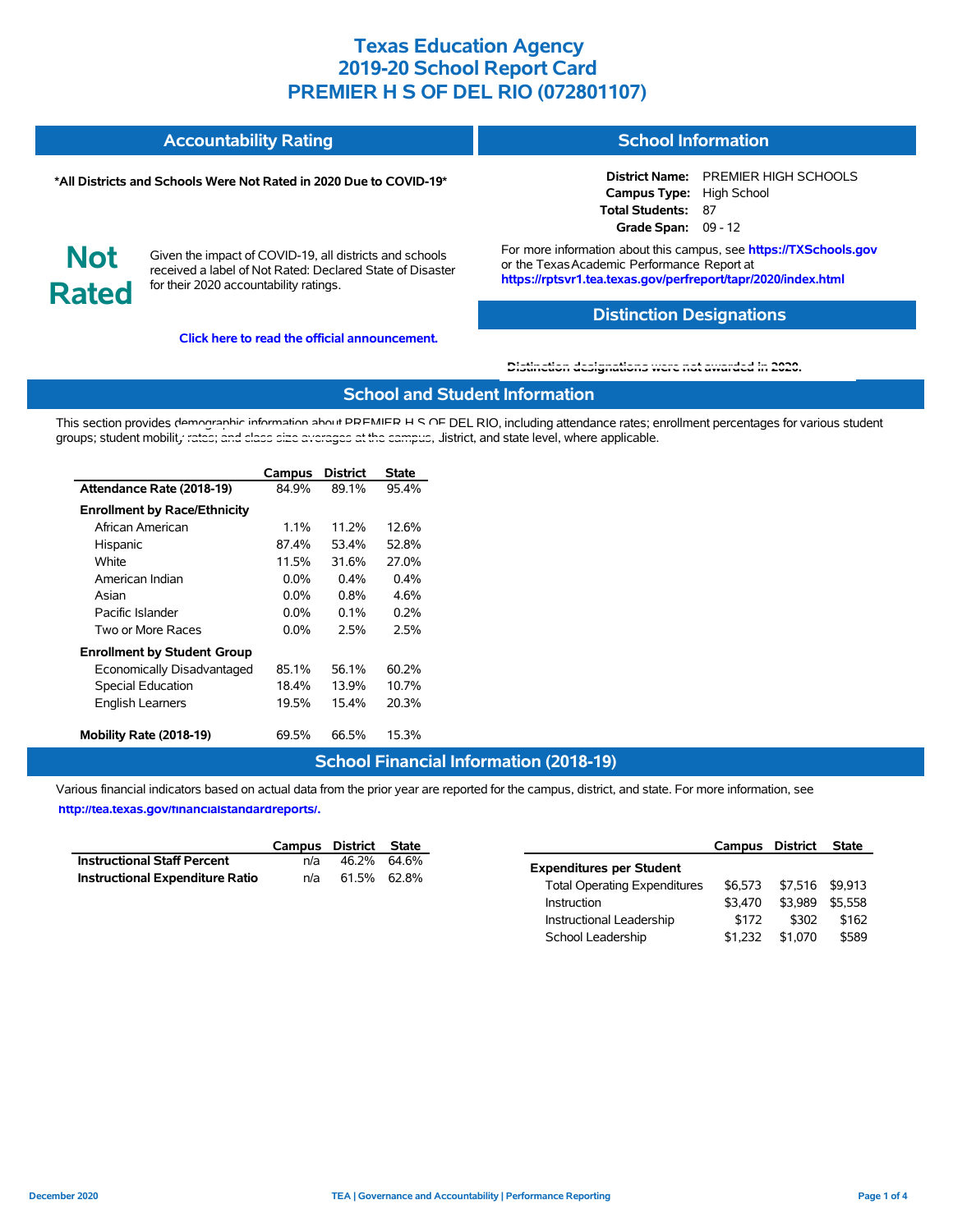### **STAAR Outcomes**

This section provides STAAR performance and Academic Growth outcomes. Academic Growth measures whether students are maintaining performance or improving from year to year. **Please note that due to the cancellation of spring 2020 State of Texas Assessments of Academic Readiness (STAAR) due to the COVID-19 pandemic, the performance of this year's report is not updated.**

|                                                                                |      |       |     |         |                                   |               |              |          |       |                 | Two or                   |               |
|--------------------------------------------------------------------------------|------|-------|-----|---------|-----------------------------------|---------------|--------------|----------|-------|-----------------|--------------------------|---------------|
|                                                                                |      |       |     |         | African                           |               |              | American |       | <b>Pacific</b>  | <b>More</b>              | Econ          |
|                                                                                |      | State |     |         | District Campus American Hispanic |               | White        | Indian   | Asian | <b>Islander</b> | Races                    | <b>Disadv</b> |
| STAAR Performance Rates at Approaches Grade Level or Above (All Grades Tested) |      |       |     |         |                                   |               |              |          |       |                 |                          |               |
| All Subjects                                                                   | 2019 | 78%   | 70% | 66%     | $\overline{a}$                    | 65%           | 80%          |          |       |                 |                          | 65%           |
|                                                                                | 2018 | 77%   | 71% | 74%     | $\overline{\phantom{a}}$          | 73%           | $\ast$       |          |       |                 | $\overline{a}$           | 73%           |
| ELA/Reading                                                                    | 2019 | 75%   | 60% | 41%     |                                   | 38%           |              |          |       |                 |                          | 35%           |
|                                                                                | 2018 | 74%   | 64% | 53%     | L,                                | 53%           |              |          |       |                 | $\overline{a}$           | 58%           |
| <b>Mathematics</b>                                                             | 2019 | 82%   | 52% | 86%     | $\overline{\phantom{0}}$          | 86%           |              |          |       |                 | $\overline{a}$           | 83%           |
|                                                                                | 2018 | 81%   | 59% | 100%    | $\blacksquare$                    | $\ast$        |              |          |       |                 | $\blacksquare$           | $\ast$        |
| Science                                                                        | 2019 | 81%   | 81% | 75%     | $\overline{\phantom{0}}$          | 73%           |              |          |       |                 | $\overline{a}$           | 78%           |
|                                                                                | 2018 | 80%   | 82% | 100%    | $\overline{\phantom{a}}$          | 100%          | $\ast$       |          |       |                 | $\overline{a}$           |               |
| Social Studies                                                                 | 2019 | 81%   | 90% | 94%     | L,                                | 93%           |              |          |       |                 | $\overline{a}$           | 92%           |
|                                                                                | 2018 | 78%   | 87% | 90%     |                                   | 90%           |              |          |       |                 |                          | 87%           |
| STAAR Performance Rates at Meets Grade Level or Above (All Grades Tested)      |      |       |     |         |                                   |               |              |          |       |                 |                          |               |
| All Subjects                                                                   | 2019 | 50%   | 38% | 39%     |                                   | 35%           | 80%          |          |       |                 |                          | 33%           |
|                                                                                | 2018 | 48%   | 38% | 35%     | $\overline{a}$                    | 33%           | $\ast$       |          |       |                 | $\overline{a}$           | 31%           |
| ELA/Reading                                                                    | 2019 | 48%   | 37% | 33%     | $\overline{\phantom{a}}$          | 29%           |              |          |       |                 | $\overline{a}$           | 25%           |
|                                                                                | 2018 | 46%   | 39% | 16%     | $\blacksquare$                    | 16%           |              |          |       |                 |                          | 15%           |
| <b>Mathematics</b>                                                             | 2019 | 52%   | 16% | 57%     |                                   | 57%           |              |          |       |                 | $\overline{\phantom{a}}$ | 50%           |
|                                                                                | 2018 | 50%   | 14% | 100%    | $\blacksquare$                    | $\ast$        | $\ast$       |          |       |                 | $\overline{a}$           | $\ast$        |
| Science                                                                        | 2019 | 54%   | 38% | 42%     | $\blacksquare$                    | 36%           |              |          |       |                 | $\overline{\phantom{a}}$ | 33%           |
|                                                                                | 2018 | 51%   | 39% | 38%     |                                   | 43%           |              |          |       |                 |                          | $\ast$        |
| Social Studies                                                                 | 2019 | 55%   | 55% | 38%     | $\blacksquare$                    | 33%           |              |          |       |                 | $\overline{a}$           | 38%           |
|                                                                                | 2018 | 53%   | 56% | 48%     | $\overline{a}$                    | 45%           |              |          |       |                 |                          | 40%           |
|                                                                                |      |       |     |         |                                   |               |              |          |       |                 |                          |               |
| STAAR Performance Rates at Masters Grade Level (All Grades Tested)             |      |       |     |         |                                   |               |              |          |       |                 |                          |               |
| All Subjects                                                                   | 2019 | 24%   | 9%  | 5%      |                                   | 5%            | 0%<br>$\ast$ |          |       |                 |                          | 2%            |
|                                                                                | 2018 | 22%   | 9%  | 6%      | $\blacksquare$                    | 5%            | $\ast$       |          |       |                 |                          | 2%            |
| ELA/Reading                                                                    | 2019 | 21%   | 4%  | 0%      | $\blacksquare$                    | 0%            |              |          |       |                 |                          | 0%            |
|                                                                                | 2018 | 19%   | 5%  | 0%      | $\overline{\phantom{a}}$          | 0%            |              |          |       |                 | $\overline{a}$           | 0%            |
| Mathematics                                                                    | 2019 | 26%   | 4%  | 29%     |                                   | 29%<br>$\ast$ |              |          |       |                 |                          | 17%           |
|                                                                                | 2018 | 24%   | 4%  | 20%     |                                   |               |              |          |       |                 |                          |               |
| Science                                                                        | 2019 | 25%   | 5%  | 8%      | L,                                | 9%            |              |          |       |                 | $\overline{\phantom{a}}$ | 0%            |
|                                                                                | 2018 | 23%   | 7%  | 0%      | $\overline{a}$                    | 0%            |              |          |       |                 | $\overline{a}$           | $\ast$        |
| Social Studies                                                                 | 2019 | 33%   | 24% | 0%      | $\overline{a}$                    | 0%            | $\ast$       |          |       |                 | $\overline{a}$           | 0%            |
|                                                                                | 2018 | 31%   | 23% | 14%     |                                   | 10%           | $\ast$       |          |       |                 |                          | 7%            |
| <b>Academic Growth Score (All Grades Tested)</b>                               |      |       |     |         |                                   |               |              |          |       |                 |                          |               |
| <b>Both Subjects</b>                                                           | 2019 | 69    | 53  | 70      |                                   | 70            |              |          |       |                 |                          |               |
|                                                                                | 2018 | 69    | 54  | $\star$ |                                   | $\ast$        |              |          |       |                 |                          |               |
| ELA/Reading                                                                    | 2019 | 68    | 66  |         |                                   | $\ast$        |              |          |       |                 |                          |               |
|                                                                                | 2018 | 69    | 64  |         |                                   | $\ast$        |              |          |       |                 |                          |               |
| <b>Mathematics</b>                                                             | 2019 | 70    | 34  |         |                                   | $\ast$        |              |          |       |                 |                          |               |
|                                                                                | 2018 | 70    | 41  |         |                                   |               |              |          |       |                 |                          | $\ast$        |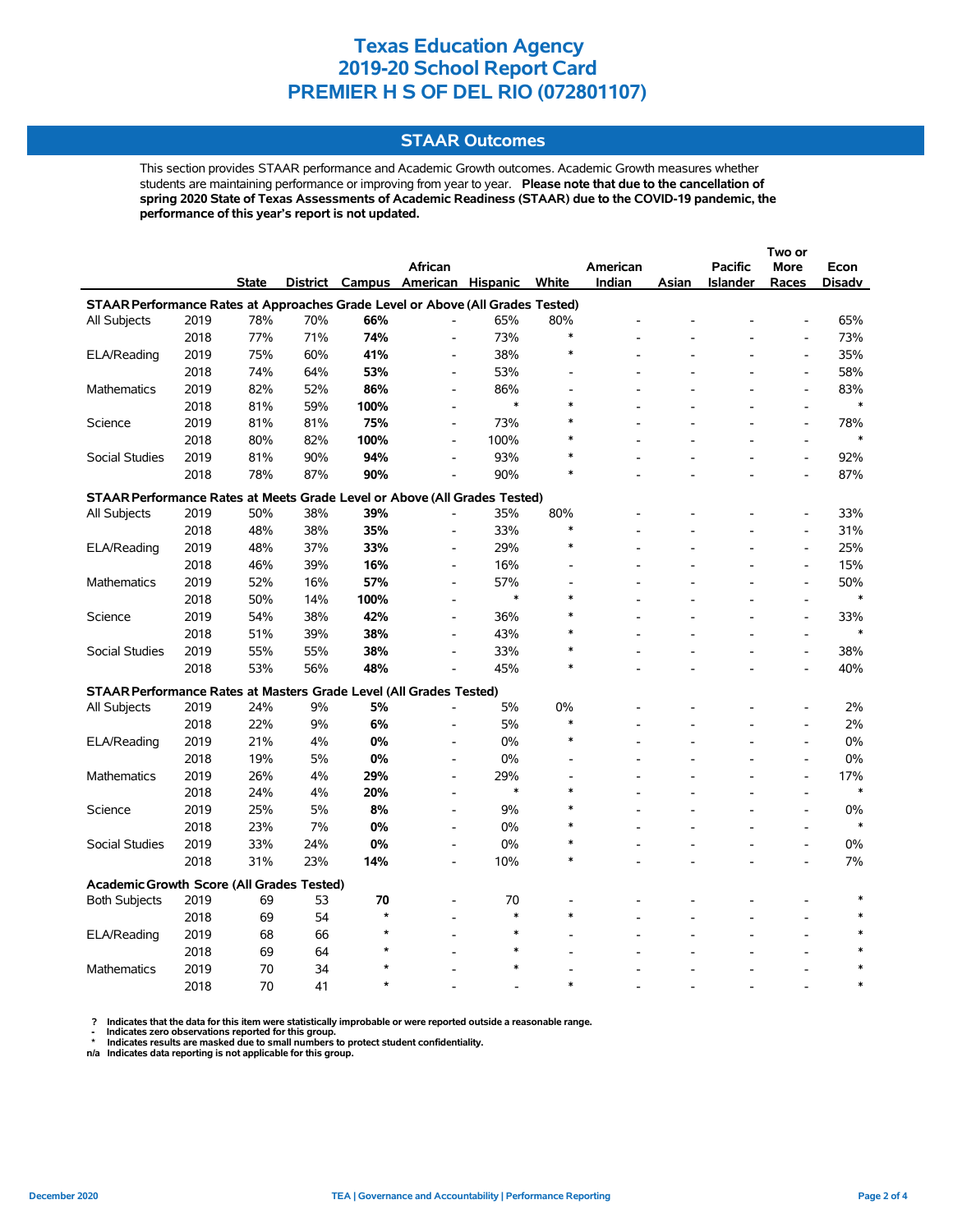### **Graduation and College, Career, and Military Readiness Outcomes**

This section provides graduation, graduation plan, and College, Career, and Military Readiness rates.

|                                                             |              |              |         |                                     |        |        |                    |       |                                   | Two or                   |                       |
|-------------------------------------------------------------|--------------|--------------|---------|-------------------------------------|--------|--------|--------------------|-------|-----------------------------------|--------------------------|-----------------------|
|                                                             | <b>State</b> | District     |         | African<br>Campus American Hispanic |        | White  | American<br>Indian | Asian | <b>Pacific</b><br><b>Islander</b> | More<br>Races            | Econ<br><b>Disadv</b> |
| Annual Dropout Rate (Gr 9-12)                               |              |              |         |                                     |        |        |                    |       |                                   |                          |                       |
| 2018-19                                                     | 1.9%         | 3.3%         | 0.0%    |                                     | 0.0%   | 0.0%   |                    |       |                                   |                          | $0.0\%$               |
| 2017-18                                                     | 1.9%         | 3.7%         | 0.0%    | $\ast$                              | 0.0%   | 0.0%   |                    |       |                                   |                          | 0.0%                  |
|                                                             |              |              |         |                                     |        |        |                    |       |                                   |                          |                       |
| 4-Year Longitudinal Rate (Gr 9-12)<br>Class of 2019         |              |              |         |                                     |        |        |                    |       |                                   |                          |                       |
| Graduated                                                   | 90.0%        | 56.9%        | 51.6%   |                                     | 57.7%  |        |                    |       |                                   |                          | 50.0%                 |
| Graduates, TxCHSE, & Cont                                   | 94.1%        | 88.6%        | 100.0%  | $\ast$                              | 100.0% | $\ast$ |                    |       |                                   | $\overline{\phantom{a}}$ | 100.0%                |
| Class of 2018                                               |              |              |         |                                     |        |        |                    |       |                                   |                          |                       |
| Graduated                                                   | 90.0%        | 55.8%        | 23.9%   |                                     | 20.9%  | $\ast$ |                    |       |                                   |                          | 16.1%                 |
| Graduates, TxCHSE, & Cont                                   | 94.3%        | 89.9%        | 100.0%  |                                     | 100.0% |        |                    |       |                                   | $\overline{\phantom{a}}$ | 100.0%                |
| 5-Year Extended Longitudinal Rate (Gr 9-12)                 |              |              |         |                                     |        |        |                    |       |                                   |                          |                       |
| Class of 2018                                               |              |              |         |                                     |        |        |                    |       |                                   |                          |                       |
| Graduated                                                   | 92.2%        | 76.4%        | 86.1%   |                                     | 84.8%  |        |                    |       |                                   |                          | 80.8%                 |
| Graduates, TxCHSE, & Cont                                   | 93.9%        | 88.1%        | 100.0%  |                                     | 100.0% |        |                    |       |                                   |                          | 100.0%                |
| Class of 2017                                               |              |              |         |                                     |        |        |                    |       |                                   |                          |                       |
| Graduated                                                   | 92.0%        | 79.5%        | 63.0%   |                                     | 60.0%  | $\ast$ |                    |       |                                   |                          | 63.2%                 |
| Graduates, TxCHSE, & Cont                                   | 93.7%        | 91.4%        | 100.0%  |                                     | 100.0% |        |                    |       |                                   |                          | 100.0%                |
| 6-Year Extended Longitudinal Rate (Gr 9-12)                 |              |              |         |                                     |        |        |                    |       |                                   |                          |                       |
| Class of 2017                                               |              |              |         |                                     |        |        |                    |       |                                   |                          |                       |
| Graduated                                                   | 92.4%        | 85.8%        | 88.0%   |                                     | 87.0%  |        |                    |       |                                   |                          | 89.5%                 |
| Graduates, TxCHSE, & Cont                                   | 93.7%        | 91.9%        | 100.0%  |                                     | 100.0% | $\ast$ |                    |       |                                   |                          | 100.0%                |
| Class of 2016<br>Graduated                                  | 92.1%        | 86.7%        | 91.9%   |                                     | 94.1%  |        |                    |       |                                   |                          | 92.9%                 |
|                                                             | 93.4%        | 93.0%        | 100.0%  |                                     | 100.0% | $\ast$ |                    |       |                                   |                          | 100.0%                |
| Graduates, TxCHSE, & Cont                                   |              |              |         |                                     |        |        |                    |       |                                   |                          |                       |
| 4-Year Federal Graduation Rate Without Exclusions (Gr 9-12) |              |              |         |                                     |        |        |                    |       |                                   |                          |                       |
| Class of 2019                                               | 90.0%        | 55.4%        | 51.6%   |                                     | 57.7%  | $\ast$ |                    |       |                                   |                          | 50.0%                 |
| Class of 2018                                               | 90.0%        | 54.5%        | 22.9%   |                                     | 20.0%  |        |                    |       |                                   |                          | 15.2%                 |
| RHSP/DAP Graduates (Longitudinal Rate)                      |              |              |         |                                     |        |        |                    |       |                                   |                          |                       |
| Class of 2019                                               | 73.3%        |              |         |                                     |        |        |                    |       |                                   |                          |                       |
| Class of 2018                                               | 68.5%        | 72.7%        |         |                                     |        |        |                    |       |                                   |                          |                       |
| RHSP/DAP/FHSP-E/FHSP-DLA Graduates (Longitudinal Rate)      |              |              |         |                                     |        |        |                    |       |                                   |                          |                       |
| Class of 2019                                               | 87.6%        | 71.4%        | 12.5%   |                                     | 13.3%  |        |                    |       |                                   | $\overline{\phantom{a}}$ | 15.4%                 |
| Class of 2018                                               | 86.8%        | 83.2%        | 45.5%   |                                     | 33.3%  | $\ast$ |                    |       |                                   |                          | 20.0%                 |
| College, Career, and Military Ready (Annual Graduates)      |              |              |         |                                     |        |        |                    |       |                                   |                          |                       |
| 2018-19                                                     | 72.9%        | 28.4%        | 25.0%   |                                     | 23.8%  |        |                    |       |                                   | $\overline{\phantom{a}}$ | 26.3%                 |
| 2017-18                                                     | 65.5%        | 26.6%        | 29.4%   |                                     | 25.0%  |        |                    |       |                                   |                          | 22.7%                 |
| <b>SAT/ACT Results (Annual Graduates)</b>                   |              |              |         |                                     |        |        |                    |       |                                   |                          |                       |
| Tested                                                      |              |              |         |                                     |        |        |                    |       |                                   |                          |                       |
| 2018-19                                                     | 75.0%        | 28.7%        | 31.8%   |                                     | 31.0%  |        |                    |       |                                   |                          | 37.8%                 |
| 2017-18                                                     | 74.6%        | 29.1%        | 23.5%   |                                     | 18.8%  | $\ast$ |                    |       |                                   |                          | 10.0%                 |
| Average SAT Score                                           |              |              |         |                                     |        |        |                    |       |                                   |                          |                       |
| 2018-19                                                     | 1027         | 937          | 900     |                                     | 893    |        |                    |       |                                   |                          | 900                   |
| 2017-18                                                     | 1036         | 984          | $\star$ |                                     | $\ast$ | $\ast$ |                    |       |                                   |                          | $\ast$                |
| Average ACT Score<br>2018-19                                | 20.6         |              |         |                                     |        |        |                    |       |                                   |                          |                       |
| 2017-18                                                     | 20.6         | 18.6<br>18.5 |         |                                     |        |        |                    |       |                                   |                          |                       |
|                                                             |              |              |         |                                     |        |        |                    |       |                                   |                          |                       |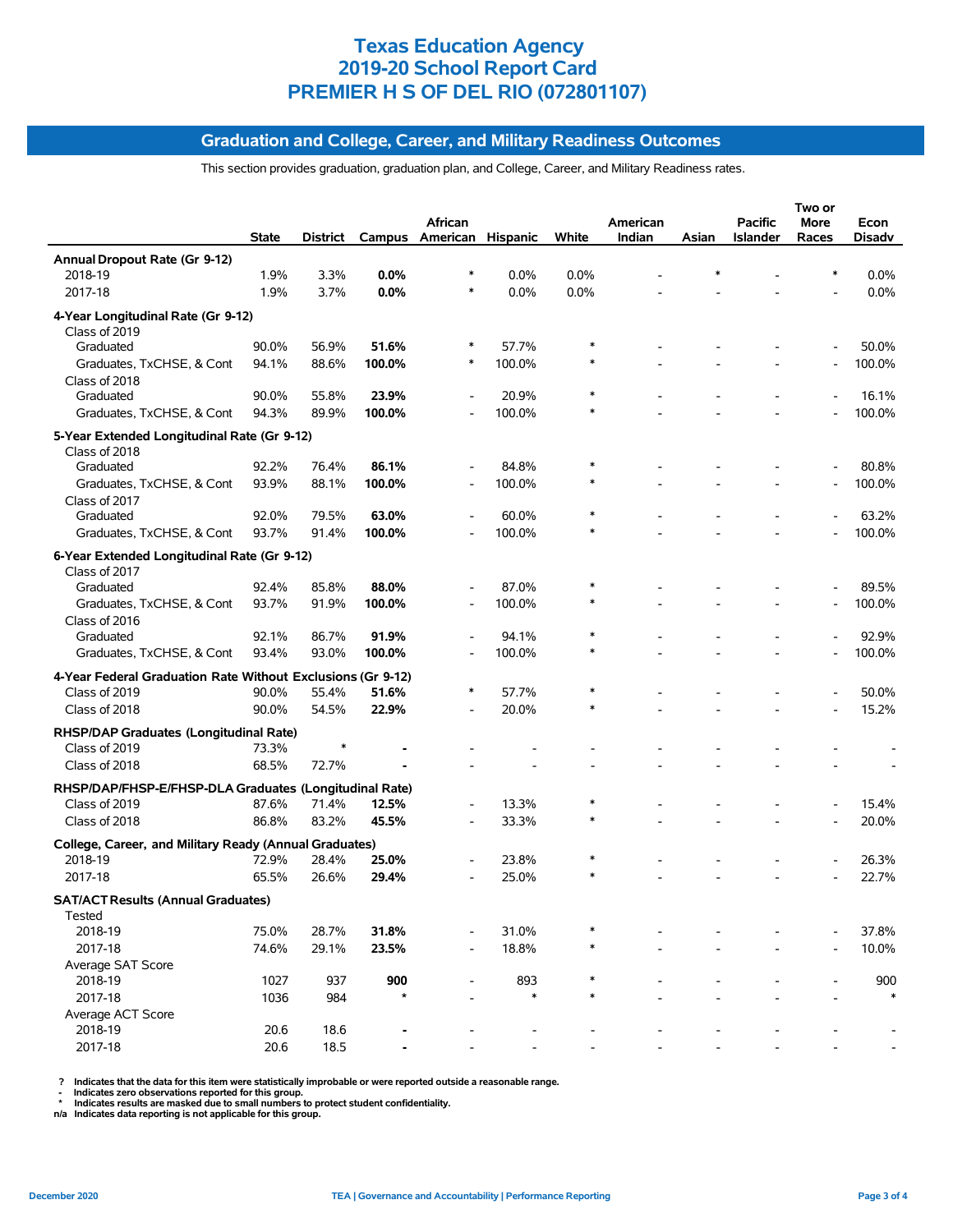**This page is intentionally blank.**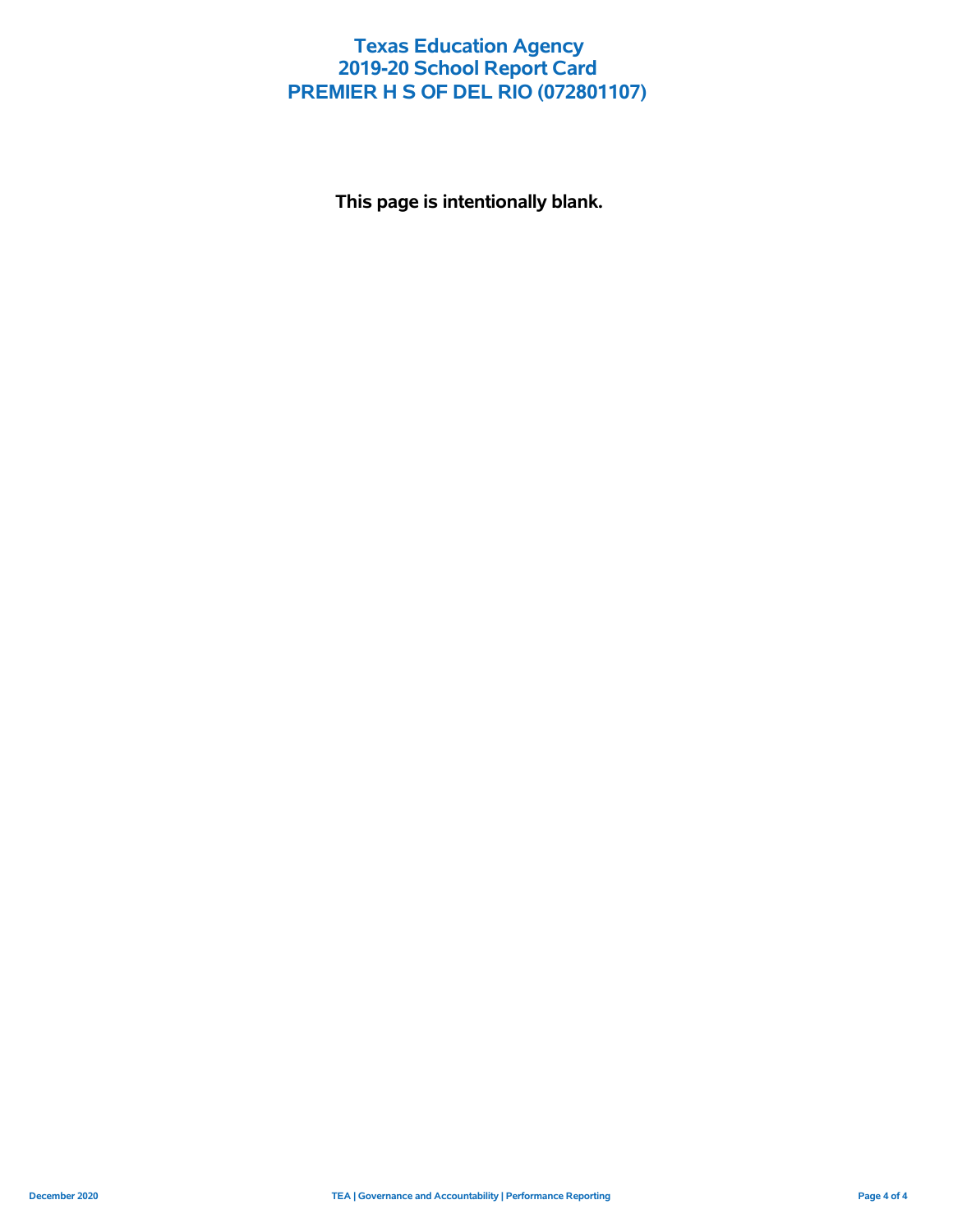| <b>Accountability Rating</b> | <b>School Information</b> |
|------------------------------|---------------------------|
|                              | _<br>______               |

#### **\*All Districts and Schools Were Not Rated in 2020 Due to COVID-19\***

**District Name:** PREMIER HIGH SCHOOLS **Campus Type:** High School **Total Students:** 186 **Grade Span:** 09 - 12

**Not Rated**

Given the impact of COVID-19, all districts and schools received a label of Not Rated: Declared State of Disaster for their 2020 accountability ratings.

For more information about this campus, see **https://TXSchools.gov** or the Texas Academic Performance Report at **https://rptsvr1.tea.texas.gov/perfreport/tapr/2020/index.html**

### **Distinction Designations**

#### **Click here to read the official announcement.**

#### **[Distinction designations were not awarded in 2020.](https://rptsvr1.tea.texas.gov/perfreport/tapr/2020/index.html)**

### **School and Student Information**

This section provides demographic information about PREMIER H S OF FORT WORTH, including attendance rates; enrollment percentages for various student groups; stude[nt mobility rates; and class size averages at the ca](https://tea.texas.gov/about-tea/news-and-multimedia/correspondence/taa-letters/every-student-succeeds-act-essa-waiver-approval-2020-state-academic-accountability)mpus, district, and state level, where applicable.

|                                     | Campus  | <b>District</b> | <b>State</b> |
|-------------------------------------|---------|-----------------|--------------|
| Attendance Rate (2018-19)           | 83.7%   | 89.1%           | 95.4%        |
| <b>Enrollment by Race/Ethnicity</b> |         |                 |              |
| African American                    | 36.0%   | 11.2%           | 12.6%        |
| Hispanic                            | 48.9%   | 53.4%           | 52.8%        |
| White                               | 11.8%   | 31.6%           | 27.0%        |
| American Indian                     | $0.0\%$ | $0.4\%$         | 0.4%         |
| Asian                               | $0.0\%$ | $0.8\%$         | 4.6%         |
| Pacific Islander                    | $0.5\%$ | $0.1\%$         | 0.2%         |
| Two or More Races                   | 2.7%    | 2.5%            | 2.5%         |
| <b>Enrollment by Student Group</b>  |         |                 |              |
| Economically Disadvantaged          | 87.1%   | 56.1%           | 60.2%        |
| Special Education                   | 12.4%   | 13.9%           | 10.7%        |
| <b>English Learners</b>             | 25.3%   | 15.4%           | 20.3%        |
| Mobility Rate (2018-19)             | 83.2%   | 66.5%           | 15.3%        |

### **School Financial Information (2018-19)**

Various financial indicators based on actual data from the prior year are reported for the campus, district, and state. For more information, see **[http://tea.texas.gov/financialstandardreports/.](http://tea.texas.gov/financialstandardreports/)**

|                                        | Campus District State |             |  |
|----------------------------------------|-----------------------|-------------|--|
| <b>Instructional Staff Percent</b>     | n/a                   | 46.2% 64.6% |  |
| <b>Instructional Expenditure Ratio</b> | n/a                   | 61.5% 62.8% |  |

|                                     | Campus District |         | <b>State</b> |
|-------------------------------------|-----------------|---------|--------------|
| <b>Expenditures per Student</b>     |                 |         |              |
| <b>Total Operating Expenditures</b> | \$7,109         | \$7.516 | \$9.913      |
| Instruction                         | \$4.593         | \$3.989 | \$5.558      |
| Instructional Leadership            | \$176           | \$302   | \$162        |
| School Leadership                   | \$940           | \$1.070 | \$589        |

l.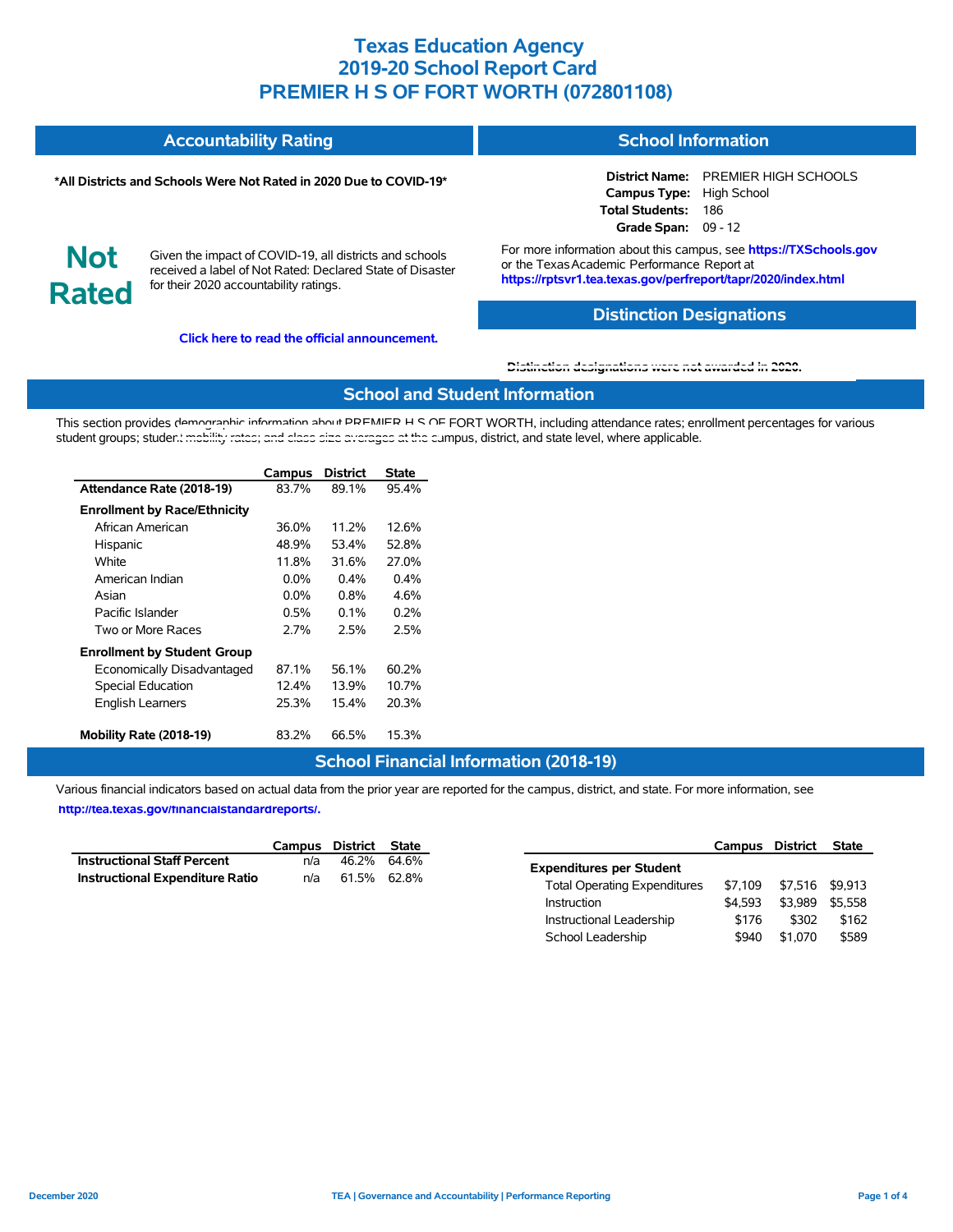### **STAAR Outcomes**

This section provides STAAR performance and Academic Growth outcomes. Academic Growth measures whether students are maintaining performance or improving from year to year. **Please note that due to the cancellation of spring 2020 State of Texas Assessments of Academic Readiness (STAAR) due to the COVID-19 pandemic, the performance of this year's report is not updated.**

|                                                                                |      |       |     |     |                                   |        |        |          |        |                 | Two or         |               |
|--------------------------------------------------------------------------------|------|-------|-----|-----|-----------------------------------|--------|--------|----------|--------|-----------------|----------------|---------------|
|                                                                                |      |       |     |     | African                           |        |        | American |        | <b>Pacific</b>  | <b>More</b>    | Econ          |
|                                                                                |      | State |     |     | District Campus American Hispanic |        | White  | Indian   | Asian  | <b>Islander</b> | Races          | <b>Disadv</b> |
| STAAR Performance Rates at Approaches Grade Level or Above (All Grades Tested) |      |       |     |     |                                   |        |        |          |        |                 |                |               |
| All Subjects                                                                   | 2019 | 78%   | 70% | 57% | 56%                               | 60%    | 56%    |          |        | $\ast$          | $\ast$         | 58%           |
|                                                                                | 2018 | 77%   | 71% | 46% | 45%                               | 41%    | 50%    | $\ast$   | $\ast$ |                 | $\ast$         | 50%           |
| ELA/Reading                                                                    | 2019 | 75%   | 60% | 40% | 42%                               | 33%    | 50%    |          |        |                 | *              | 42%           |
|                                                                                | 2018 | 74%   | 64% | 40% | 33%                               | 39%    | $\ast$ |          | $\ast$ |                 | $\overline{a}$ | 48%           |
| <b>Mathematics</b>                                                             | 2019 | 82%   | 52% | 25% | 33%                               | 20%    |        |          |        |                 | $\overline{a}$ | 27%           |
|                                                                                | 2018 | 81%   | 59% | 25% | ∗                                 | 25%    |        | $\ast$   | $\ast$ |                 | $\overline{a}$ | 29%           |
| Science                                                                        | 2019 | 81%   | 81% | 92% | $\ast$                            | 100%   |        |          |        |                 | $\overline{a}$ | 92%           |
|                                                                                | 2018 | 80%   | 82% | 64% | $\ast$                            | 17%    | $\ast$ | $\ast$   |        |                 | $\ast$         | 70%           |
| Social Studies                                                                 | 2019 | 81%   | 90% | 95% | 100%                              | 100%   |        |          |        | $\ast$          | $\ast$         | 94%           |
|                                                                                | 2018 | 78%   | 87% | 61% | 50%                               | 78%    |        |          |        |                 |                | 59%           |
| STAAR Performance Rates at Meets Grade Level or Above (All Grades Tested)      |      |       |     |     |                                   |        |        |          |        |                 |                |               |
| All Subjects                                                                   | 2019 | 50%   | 38% | 23% | 18%                               | 25%    | 31%    |          |        | $\ast$          | $\ast$         | 23%           |
|                                                                                | 2018 | 48%   | 38% | 14% | 9%                                | 15%    | 10%    | $\ast$   | $\ast$ |                 | $\ast$         | 18%           |
| ELA/Reading                                                                    | 2019 | 48%   | 37% | 17% | 11%                               | 17%    | 30%    |          |        |                 | $\ast$         | 19%           |
|                                                                                | 2018 | 46%   | 39% | 9%  | 11%                               | 9%     | $\ast$ |          | $\ast$ |                 |                | 11%           |
| Mathematics                                                                    | 2019 | 52%   | 16% | 0%  | $0\%$                             | 0%     |        |          |        |                 |                | $0\%$         |
|                                                                                | 2018 | 50%   | 14% | 0%  | $\ast$                            | 0%     |        | $\ast$   | $\ast$ |                 | $\overline{a}$ | $0\%$         |
| Science                                                                        | 2019 | 54%   | 38% | 38% | $\ast$                            | 29%    |        |          |        |                 | $\blacksquare$ | 33%           |
|                                                                                | 2018 | 51%   | 39% | 14% | $\ast$                            | 0%     |        | $\ast$   |        |                 | $\ast$         | 20%           |
| <b>Social Studies</b>                                                          | 2019 | 55%   | 55% | 40% | 40%                               | 50%    |        |          |        | $\ast$          | $\ast$         | 39%           |
|                                                                                | 2018 | 53%   | 56% | 39% | 17%                               | 56%    |        |          |        |                 |                | 41%           |
| STAAR Performance Rates at Masters Grade Level (All Grades Tested)             |      |       |     |     |                                   |        |        |          |        |                 |                |               |
| All Subjects                                                                   | 2019 | 24%   | 9%  | 1%  | 3%                                | 0%     | 0%     |          |        | $\ast$          | $\ast$         | 1%            |
|                                                                                | 2018 | 22%   | 9%  | 1%  | 0%                                | 2%     | 0%     | $\ast$   | $\ast$ |                 | $\ast$         | 1%            |
| ELA/Reading                                                                    | 2019 | 21%   | 4%  | 0%  | 0%                                | 0%     | 0%     |          |        |                 | *              | 0%            |
|                                                                                | 2018 | 19%   | 5%  | 0%  | 0%                                | 0%     | $\ast$ |          | *      |                 | $\overline{a}$ | 0%            |
| Mathematics                                                                    | 2019 | 26%   | 4%  | 0%  | 0%                                | 0%     |        |          |        |                 |                | 0%            |
|                                                                                | 2018 | 24%   | 4%  | 0%  | $\ast$                            | 0%     |        | $\ast$   | $\ast$ |                 |                | 0%            |
| Science                                                                        | 2019 | 25%   | 5%  | 0%  | $\ast$                            | 0%     |        |          |        |                 | $\overline{a}$ | 0%            |
|                                                                                | 2018 | 23%   | 7%  | 0%  | $\ast$                            | 0%     |        | $\ast$   |        |                 | $\ast$         | 0%            |
| Social Studies                                                                 | 2019 | 33%   | 24% | 5%  | 20%                               | 0%     | $\ast$ |          |        | $\ast$          | $\ast$         | 6%            |
|                                                                                | 2018 | 31%   | 23% | 6%  | 0%                                | 11%    | $\ast$ |          |        |                 |                | 6%            |
|                                                                                |      |       |     |     |                                   |        |        |          |        |                 |                |               |
| <b>Academic Growth Score (All Grades Tested)</b>                               |      |       |     |     |                                   | $\ast$ |        |          |        |                 |                |               |
| <b>Both Subjects</b>                                                           | 2019 | 69    | 53  |     |                                   | $\ast$ |        |          |        |                 |                |               |
|                                                                                | 2018 | 69    | 54  |     |                                   | $\ast$ |        |          |        |                 |                |               |
| ELA/Reading                                                                    | 2019 | 68    | 66  |     |                                   | $\ast$ |        |          |        |                 |                |               |
|                                                                                | 2018 | 69    | 64  |     |                                   |        |        |          |        |                 |                |               |
| <b>Mathematics</b>                                                             | 2019 | 70    | 34  |     |                                   |        |        |          |        |                 |                |               |
|                                                                                | 2018 | 70    | 41  |     |                                   |        |        |          |        |                 |                |               |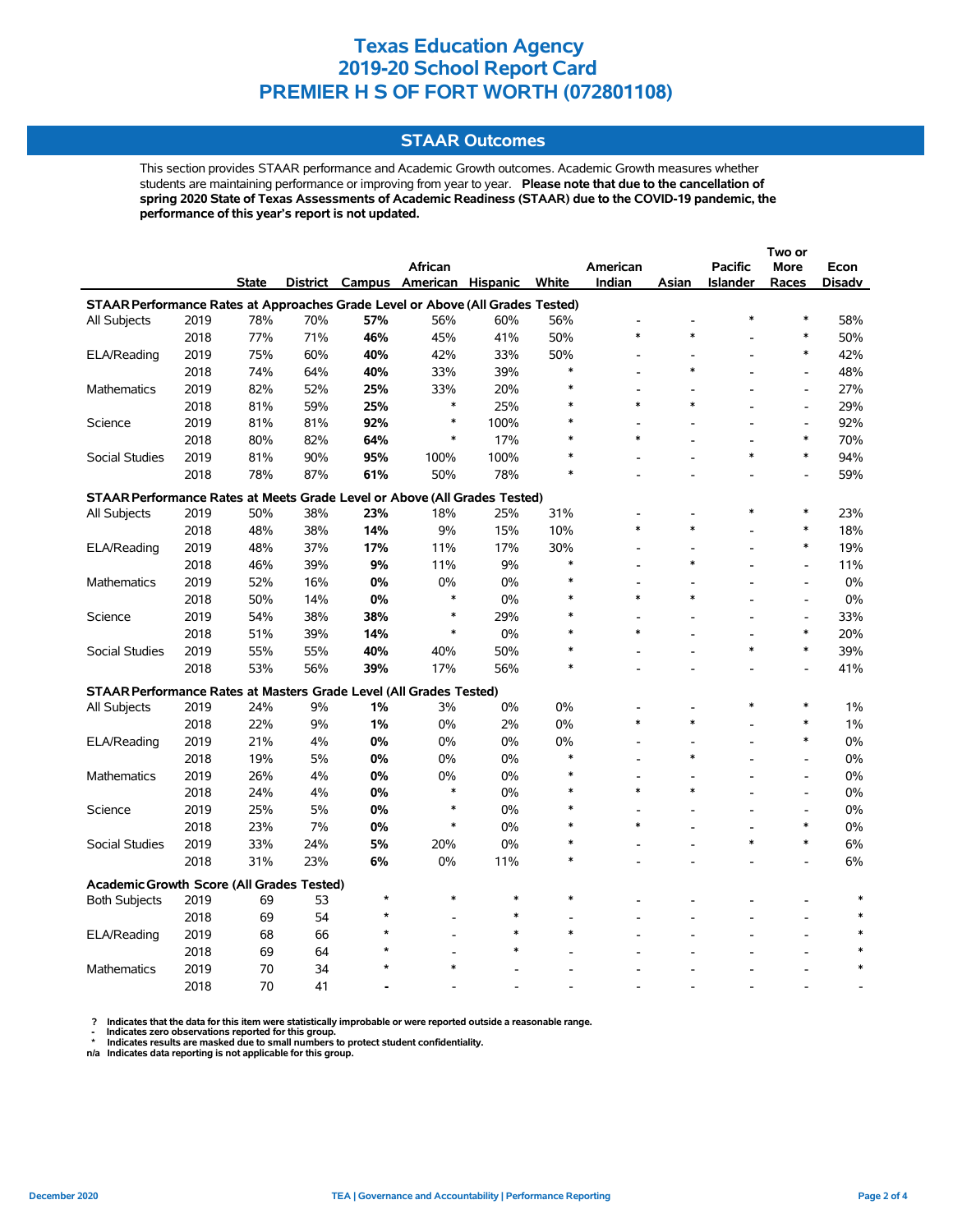### **Graduation and College, Career, and Military Readiness Outcomes**

This section provides graduation, graduation plan, and College, Career, and Military Readiness rates.

|                                                                         |              |              |                |                                     |        |        |                    |        |                            | Two or                   |                |
|-------------------------------------------------------------------------|--------------|--------------|----------------|-------------------------------------|--------|--------|--------------------|--------|----------------------------|--------------------------|----------------|
|                                                                         | <b>State</b> | District     |                | African<br>Campus American Hispanic |        | White  | American<br>Indian | Asian  | <b>Pacific</b><br>Islander | More<br>Races            | Econ<br>Disadv |
| Annual Dropout Rate (Gr 9-12)                                           |              |              |                |                                     |        |        |                    |        |                            |                          |                |
| 2018-19                                                                 | 1.9%         | 3.3%         | 0.3%           | 1.0%                                | 0.0%   | 0.0%   |                    |        |                            | 0.0%                     | 0.4%           |
| 2017-18                                                                 | 1.9%         | 3.7%         | 0.0%           | 0.0%                                | 0.0%   | 0.0%   |                    | $\ast$ | $\ast$                     | 0.0%                     | 0.0%           |
| 4-Year Longitudinal Rate (Gr 9-12)                                      |              |              |                |                                     |        |        |                    |        |                            |                          |                |
| Class of 2019                                                           |              |              |                |                                     |        |        |                    |        |                            |                          |                |
| Graduated                                                               | 90.0%        | 56.9%        | 37.2%          | 42.9%                               | 28.6%  | 50.0%  |                    |        |                            |                          | 41.2%          |
| Graduates, TxCHSE, & Cont                                               | 94.1%        | 88.6%        | 95.3%          | 85.7%                               | 100.0% | 100.0% |                    |        |                            |                          | 94.1%          |
| Class of 2018                                                           |              |              |                |                                     |        |        |                    |        |                            |                          |                |
| Graduated                                                               | 90.0%        | 55.8%        | 35.7%          | 36.4%                               | 33.3%  | $\ast$ |                    |        |                            |                          | 36.4%          |
| Graduates, TxCHSE, & Cont                                               | 94.3%        | 89.9%        | 92.9%          | 90.9%                               | 91.7%  | $\ast$ |                    |        |                            |                          | 90.9%          |
| 5-Year Extended Longitudinal Rate (Gr 9-12)<br>Class of 2018            |              |              |                |                                     |        |        |                    |        |                            |                          |                |
| Graduated                                                               | 92.2%        | 76.4%        | 77.3%          | 77.8%                               | 66.7%  |        |                    |        |                            |                          | 70.6%          |
| Graduates, TxCHSE, & Cont                                               | 93.9%        | 88.1%        | 90.9%          | 88.9%                               | 88.9%  | $\ast$ |                    |        |                            |                          | 88.2%          |
| Class of 2017                                                           |              |              |                |                                     |        |        |                    |        |                            |                          |                |
| Graduated                                                               | 92.0%        | 79.5%        | 69.2%          | 77.8%                               | 40.0%  | 100.0% |                    |        |                            |                          | 63.2%          |
| Graduates, TxCHSE, & Cont                                               | 93.7%        | 91.4%        | 88.5%          | 77.8%                               | 90.0%  | 100.0% |                    |        |                            |                          | 89.5%          |
| 6-Year Extended Longitudinal Rate (Gr 9-12)                             |              |              |                |                                     |        |        |                    |        |                            |                          |                |
| Class of 2017<br>Graduated                                              | 92.4%        | 85.8%        | 81.5%          | 77.8%                               | 72.7%  | 100.0% |                    |        |                            |                          | 88.9%          |
| Graduates, TxCHSE, & Cont                                               | 93.7%        | 91.9%        | 88.9%          | 77.8%                               | 90.9%  | 100.0% |                    |        |                            |                          | 88.9%          |
| Class of 2016                                                           |              |              |                |                                     |        |        |                    |        |                            |                          |                |
| Graduated                                                               | 92.1%        | 86.7%        | 69.2%          | 71.4%                               | 60.0%  | 75.0%  |                    |        |                            |                          | 58.8%          |
| Graduates, TxCHSE, & Cont                                               | 93.4%        | 93.0%        | 88.5%          | 85.7%                               | 90.0%  | 87.5%  |                    |        |                            |                          | 82.4%          |
| 4-Year Federal Graduation Rate Without Exclusions (Gr 9-12)             |              |              |                |                                     |        |        |                    |        |                            |                          |                |
| Class of 2019                                                           | 90.0%        | 55.4%        | 37.0%          | 46.7%                               | 26.1%  | 50.0%  |                    |        |                            | $\overline{\phantom{a}}$ | 38.9%          |
| Class of 2018                                                           | 90.0%        | 54.5%        | 29.4%          | 36.4%                               | 23.5%  | 40.0%  |                    |        |                            |                          | 28.6%          |
| RHSP/DAP Graduates (Longitudinal Rate)                                  |              |              |                |                                     |        |        |                    |        |                            |                          |                |
| Class of 2019                                                           | 73.3%        |              |                |                                     |        |        |                    |        |                            |                          |                |
| Class of 2018                                                           | 68.5%        | 72.7%        |                |                                     |        |        |                    |        |                            |                          |                |
|                                                                         |              |              |                |                                     |        |        |                    |        |                            |                          |                |
| RHSP/DAP/FHSP-E/FHSP-DLA Graduates (Longitudinal Rate)<br>Class of 2019 | 87.6%        | 71.4%        | 50.0%          | 40.0%                               | 66.7%  | $\ast$ |                    |        |                            |                          | 50.0%          |
| Class of 2018                                                           | 86.8%        | 83.2%        | 70.0%          | $\ast$                              | $\ast$ | $\ast$ |                    |        |                            |                          | 62.5%          |
|                                                                         |              |              |                |                                     |        |        |                    |        |                            |                          |                |
| College, Career, and Military Ready (Annual Graduates)<br>2018-19       | 72.9%        | 28.4%        | 19.2%          | 22.7%                               | 16.7%  | 22.2%  |                    |        |                            | $\ast$                   | 19.7%          |
| 2017-18                                                                 | 65.5%        | 26.6%        | 26.1%          | 18.2%                               | 28.6%  | 40.0%  |                    |        |                            |                          | 18.8%          |
|                                                                         |              |              |                |                                     |        |        |                    |        |                            |                          |                |
| <b>SAT/ACT Results (Annual Graduates)</b><br>Tested                     |              |              |                |                                     |        |        |                    |        |                            |                          |                |
| 2018-19                                                                 | 75.0%        | 28.7%        | 2.6%           | 0.0%                                | 0.0%   | 11.1%  |                    |        |                            |                          | 0.0%           |
| 2017-18                                                                 | 74.6%        | 29.1%        | 30.4%          | 45.5%                               | 0.0%   | 40.0%  |                    |        |                            |                          | 18.8%          |
| Average SAT Score                                                       |              |              |                |                                     |        |        |                    |        |                            |                          |                |
| 2018-19                                                                 | 1027         | 937          | $\ast$         |                                     |        |        |                    |        |                            |                          |                |
| 2017-18                                                                 | 1036         | 984          | 860            | 808                                 |        | ∗      |                    |        |                            |                          | $\ast$         |
| Average ACT Score                                                       |              |              |                |                                     |        |        |                    |        |                            |                          |                |
| 2018-19<br>2017-18                                                      | 20.6<br>20.6 | 18.6<br>18.5 | $\blacksquare$ |                                     |        |        |                    |        |                            |                          |                |
|                                                                         |              |              |                |                                     |        |        |                    |        |                            |                          |                |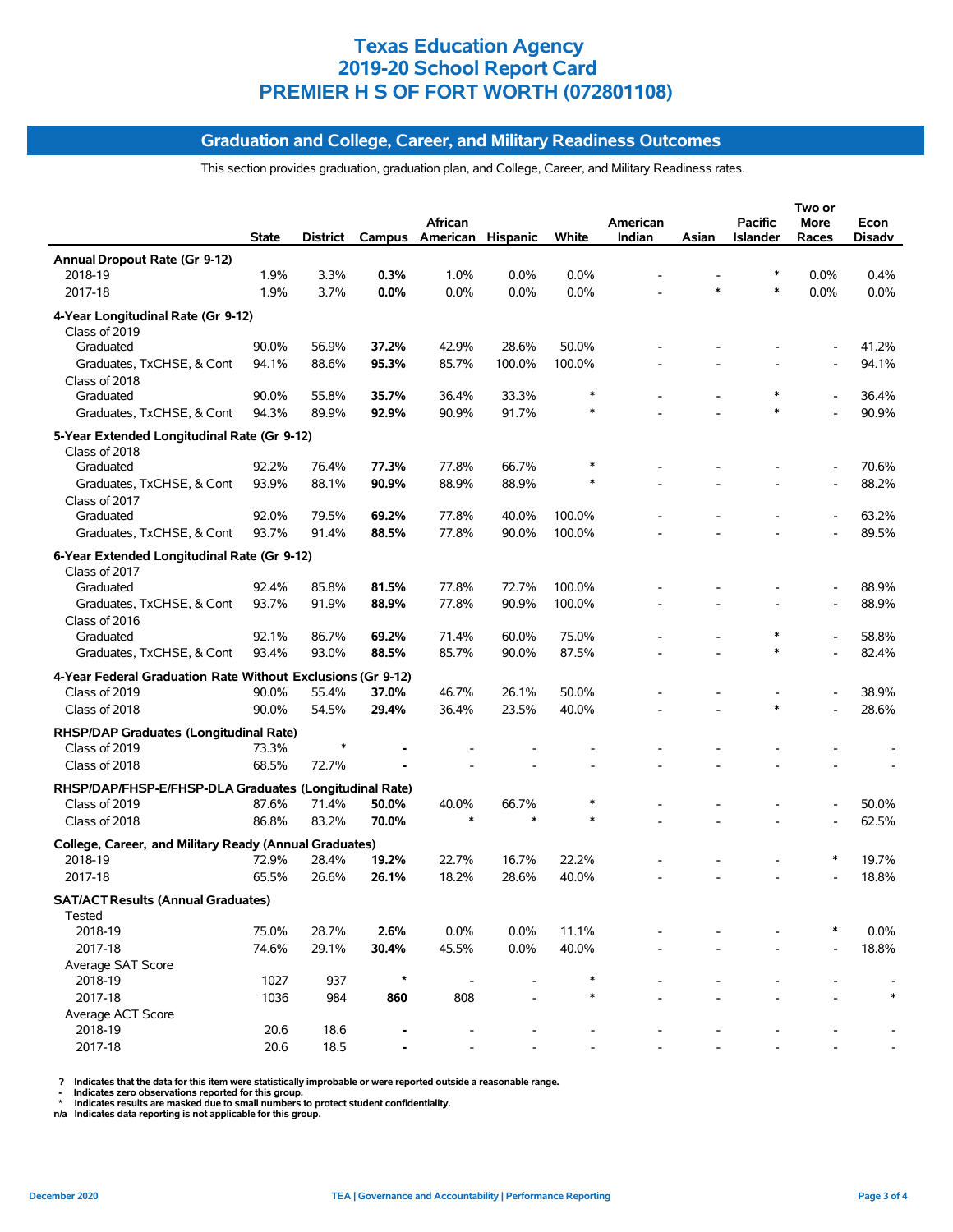**This page is intentionally blank.**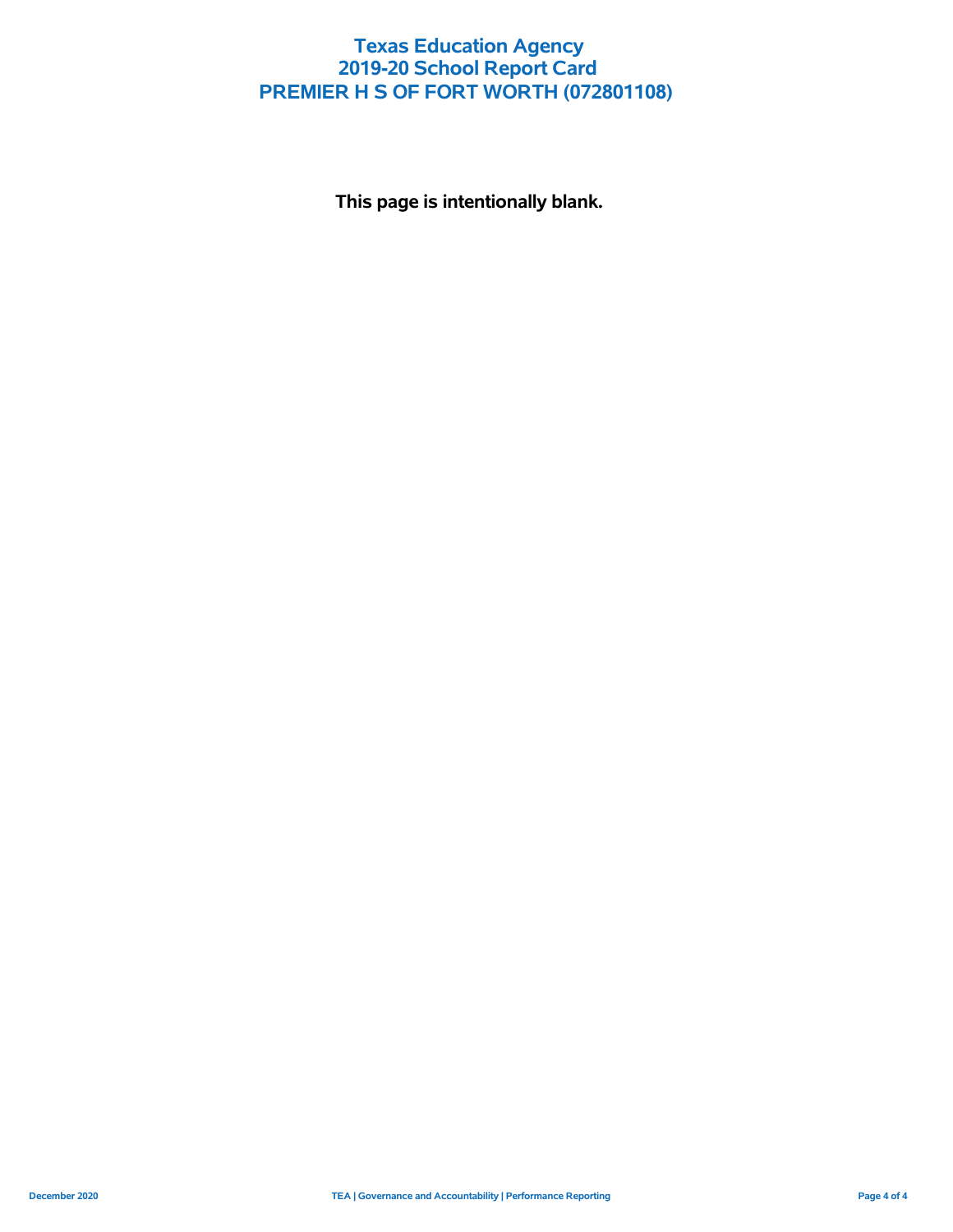| <b>Accountability Rating</b> | <b>School Information</b> |
|------------------------------|---------------------------|
|                              |                           |

#### **\*All Districts and Schools Were Not Rated in 2020 Due to COVID-19\***

### **District Name:** PREMIER HIGH SCHOOLS **Campus Type:** High School **Total Students:** 81

**Grade Span:** 09 - 12

**Not Rated**

Given the impact of COVID-19, all districts and schools received a label of Not Rated: Declared State of Disaster for their 2020 accountability ratings.

**Click here to read the official announcement.**

For more information about this campus, see **https://TXSchools.gov** or the Texas Academic Performance Report at **https://rptsvr1.tea.texas.gov/perfreport/tapr/2020/index.html**

### **Distinction Designations**

#### **[Distinction designations were not awarded in 2020.](https://rptsvr1.tea.texas.gov/perfreport/tapr/2020/index.html)**

### **School and Student Information**

This section provides demographic information about PREMIER H S OF LAREDO, including attendance rates; enrollment percentages for various student groups; student mobilit[y rates; and class size averages at the campus, d](https://tea.texas.gov/about-tea/news-and-multimedia/correspondence/taa-letters/every-student-succeeds-act-essa-waiver-approval-2020-state-academic-accountability)istrict, and state level, where applicable.

|                                                                                                                                       | Campus                                                               | <b>District</b>                                         | <b>State</b>                                            |                                         | Campus | <b>District</b> | <b>State</b> |
|---------------------------------------------------------------------------------------------------------------------------------------|----------------------------------------------------------------------|---------------------------------------------------------|---------------------------------------------------------|-----------------------------------------|--------|-----------------|--------------|
| Attendance Rate (2018-19)                                                                                                             | 89.0%                                                                | 89.1%                                                   | 95.4%                                                   | Class Size Averages by Grade or Subject |        |                 |              |
| <b>Enrollment by Race/Ethnicity</b><br>African American<br>Hispanic<br>White<br>American Indian<br>Asian<br>Pacific Islander          | $0.0\%$<br>98.8%<br>1.2%<br>$0.0\%$<br>$0.0\%$<br>$0.0\%$<br>$0.0\%$ | 11.2%<br>53.4%<br>31.6%<br>0.4%<br>0.8%<br>0.1%<br>2.5% | 12.6%<br>52.8%<br>27.0%<br>0.4%<br>4.6%<br>0.2%<br>2.5% | Secondary<br>Science                    | 1.0    | 16.4            | 18.8         |
| Two or More Races<br><b>Enrollment by Student Group</b><br>Economically Disadvantaged<br>Special Education<br><b>English Learners</b> | 87.7%<br>11.1%<br>50.6%                                              | 56.1%<br>13.9%<br>15.4%                                 | 60.2%<br>10.7%<br>20.3%                                 |                                         |        |                 |              |
| Mobility Rate (2018-19)                                                                                                               | 81.2%                                                                | 66.5%                                                   | 15.3%                                                   |                                         |        |                 |              |

### **School Financial Information (2018-19)**

Various financial indicators based on actual data from the prior year are reported for the campus, district, and state. For more information, see **[http://tea.texas.gov/financialstandardreports/.](http://tea.texas.gov/financialstandardreports/)**

|                                        | Campus District State |             |  |
|----------------------------------------|-----------------------|-------------|--|
| <b>Instructional Staff Percent</b>     | n/a                   | 46.2% 64.6% |  |
| <b>Instructional Expenditure Ratio</b> | n/a                   | 61.5% 62.8% |  |

|                                     | Campus District |         | <b>State</b> |
|-------------------------------------|-----------------|---------|--------------|
| <b>Expenditures per Student</b>     |                 |         |              |
| <b>Total Operating Expenditures</b> | \$6.394         | \$7.516 | \$9.913      |
| <b>Instruction</b>                  | \$3.187         | \$3.989 | \$5.558      |
| Instructional Leadership            | \$178           | \$302   | \$162        |
| School Leadership                   | \$1.111         | \$1.070 | \$589        |

l,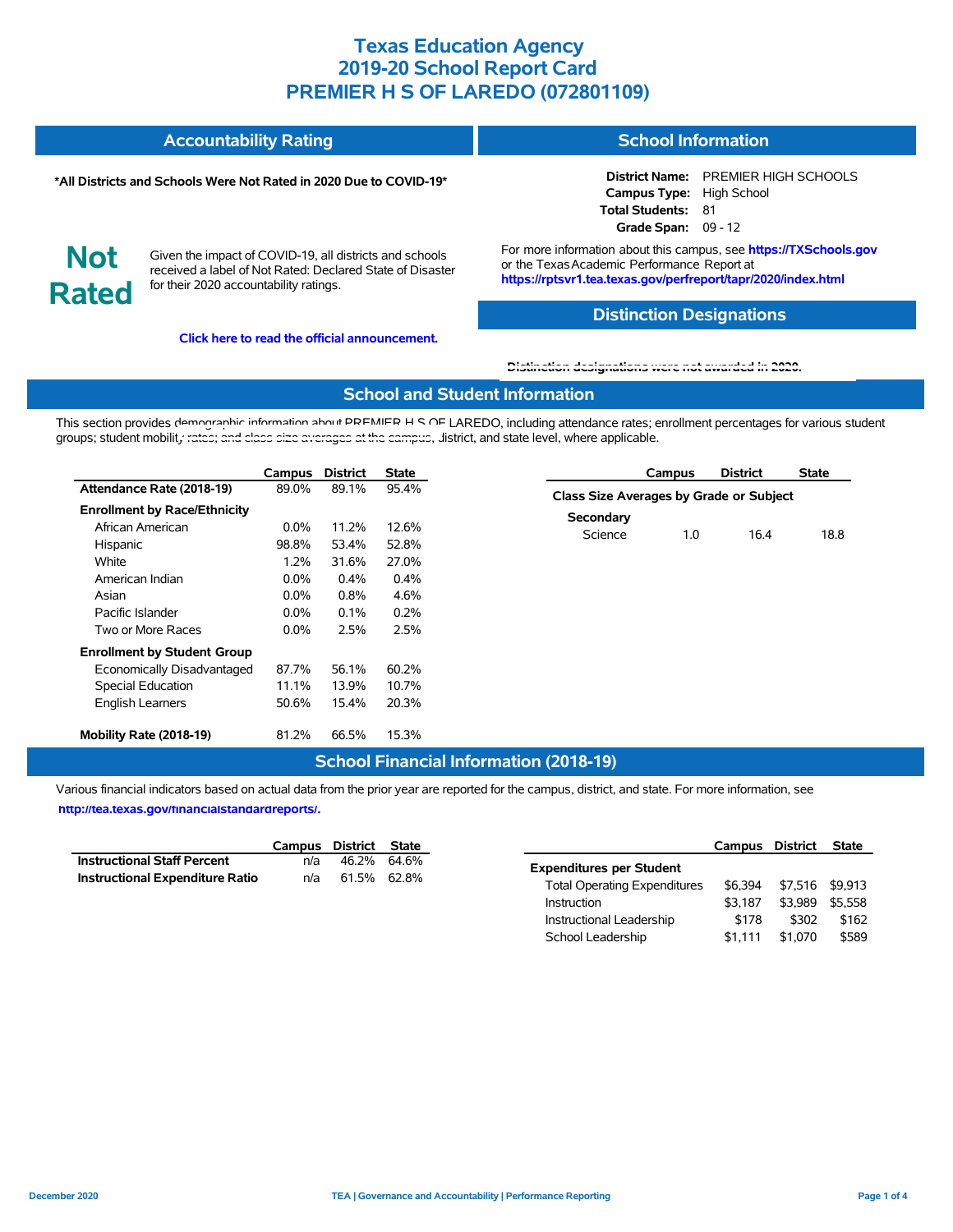### **STAAR Outcomes**

This section provides STAAR performance and Academic Growth outcomes. Academic Growth measures whether students are maintaining performance or improving from year to year. **Please note that due to the cancellation of spring 2020 State of Texas Assessments of Academic Readiness (STAAR) due to the COVID-19 pandemic, the performance of this year's report is not updated.**

|                                                                                |      |              |     |                |                                   |                          |       |          |       |                 | Two or                   |        |
|--------------------------------------------------------------------------------|------|--------------|-----|----------------|-----------------------------------|--------------------------|-------|----------|-------|-----------------|--------------------------|--------|
|                                                                                |      |              |     |                | African                           |                          |       | American |       | <b>Pacific</b>  | <b>More</b>              | Econ   |
|                                                                                |      | <b>State</b> |     |                | District Campus American Hispanic |                          | White | Indian   | Asian | <b>Islander</b> | Races                    | Disadv |
| STAAR Performance Rates at Approaches Grade Level or Above (All Grades Tested) |      |              |     |                |                                   |                          |       |          |       |                 |                          |        |
| All Subjects                                                                   | 2019 | 78%          | 70% | 49%            | $\overline{a}$                    | 49%                      |       |          |       |                 |                          | 51%    |
|                                                                                | 2018 | 77%          | 71% | 51%            | $\overline{\phantom{a}}$          | 51%                      | ÷.    |          |       |                 | $\overline{a}$           | 52%    |
| ELA/Reading                                                                    | 2019 | 75%          | 60% | 33%            | L,                                | 33%                      |       |          |       |                 | $\overline{a}$           | 36%    |
|                                                                                | 2018 | 74%          | 64% | 32%            | $\overline{\phantom{a}}$          | 32%                      |       |          |       |                 | $\overline{\phantom{a}}$ | 31%    |
| <b>Mathematics</b>                                                             | 2019 | 82%          | 52% | 57%            | $\blacksquare$                    | 57%                      |       |          |       |                 | $\overline{a}$           | 57%    |
|                                                                                | 2018 | 81%          | 59% | 63%            | $\overline{\phantom{a}}$          | 63%                      |       |          |       |                 | $\overline{a}$           | 57%    |
| Science                                                                        | 2019 | 81%          | 81% | 63%            | $\overline{\phantom{a}}$          | 63%                      |       |          |       |                 | $\overline{a}$           | 63%    |
|                                                                                | 2018 | 80%          | 82% | 55%            | $\overline{\phantom{a}}$          | 55%                      |       |          |       |                 | $\overline{\phantom{a}}$ | 55%    |
| <b>Social Studies</b>                                                          | 2019 | 81%          | 90% | 73%            | $\overline{\phantom{a}}$          | 73%                      |       |          |       |                 | $\overline{a}$           | 73%    |
|                                                                                | 2018 | 78%          | 87% | 89%            |                                   | 89%                      |       |          |       |                 |                          | 88%    |
| STAAR Performance Rates at Meets Grade Level or Above (All Grades Tested)      |      |              |     |                |                                   |                          |       |          |       |                 |                          |        |
| All Subjects                                                                   | 2019 | 50%          | 38% | 21%            | $\overline{a}$                    | 21%                      |       |          |       |                 |                          | 22%    |
|                                                                                | 2018 | 48%          | 38% | 26%            | $\overline{a}$                    | 26%                      |       |          |       |                 | $\overline{a}$           | 24%    |
| ELA/Reading                                                                    | 2019 | 48%          | 37% | 19%            | $\overline{\phantom{a}}$          | 19%                      |       |          |       |                 | $\overline{a}$           | 20%    |
|                                                                                | 2018 | 46%          | 39% | 15%            | $\overline{\phantom{0}}$          | 15%                      |       |          |       |                 | $\overline{a}$           | 9%     |
| <b>Mathematics</b>                                                             | 2019 | 52%          | 16% | 0%             | $\overline{\phantom{a}}$          | 0%                       |       |          |       |                 | $\overline{\phantom{a}}$ | $0\%$  |
|                                                                                | 2018 | 50%          | 14% | 13%            | L,                                | 13%                      |       |          |       |                 | $\overline{a}$           | 14%    |
| Science                                                                        | 2019 | 54%          | 38% | 13%            | $\blacksquare$                    | 13%                      |       |          |       |                 | $\overline{a}$           | 13%    |
|                                                                                | 2018 | 51%          | 39% | 18%            | $\blacksquare$                    | 18%                      |       |          |       |                 | $\overline{\phantom{a}}$ | 18%    |
| Social Studies                                                                 | 2019 | 55%          | 55% | 45%            | $\overline{\phantom{a}}$          | 45%                      |       |          |       |                 | $\overline{\phantom{a}}$ | 45%    |
|                                                                                | 2018 | 53%          | 56% | 61%            | $\overline{a}$                    | 61%                      |       |          |       |                 | $\overline{a}$           | 59%    |
| STAAR Performance Rates at Masters Grade Level (All Grades Tested)             |      |              |     |                |                                   |                          |       |          |       |                 |                          |        |
| All Subjects                                                                   | 2019 | 24%          | 9%  | 4%             | L,                                | 4%                       |       |          |       |                 |                          | 4%     |
|                                                                                | 2018 | 22%          | 9%  | 0%             | L,                                | 0%                       |       |          |       |                 |                          | 0%     |
| ELA/Reading                                                                    | 2019 | 21%          | 4%  | 4%             | $\overline{\phantom{a}}$          | 4%                       |       |          |       |                 | $\overline{\phantom{a}}$ | 4%     |
|                                                                                | 2018 | 19%          | 5%  | 0%             | $\blacksquare$                    | 0%                       |       |          |       |                 | $\overline{a}$           | 0%     |
| <b>Mathematics</b>                                                             | 2019 | 26%          | 4%  | 0%             | $\overline{\phantom{a}}$          | 0%                       |       |          |       |                 | $\overline{a}$           | 0%     |
|                                                                                | 2018 | 24%          | 4%  | 0%             | $\overline{\phantom{a}}$          | 0%                       |       |          |       |                 | $\overline{\phantom{a}}$ | 0%     |
| Science                                                                        | 2019 | 25%          | 5%  | 13%            |                                   | 13%                      |       |          |       |                 |                          | 13%    |
|                                                                                | 2018 | 23%          | 7%  | 0%             | $\blacksquare$                    | 0%                       |       |          |       |                 | $\overline{a}$           | $0\%$  |
| Social Studies                                                                 | 2019 | 33%          | 24% | 0%             | $\overline{a}$                    | 0%                       |       |          |       |                 | $\overline{a}$           | $0\%$  |
|                                                                                | 2018 | 31%          | 23% | 0%             | $\overline{\phantom{a}}$          | 0%                       |       |          |       |                 | $\overline{a}$           | 0%     |
| Academic Growth Score (All Grades Tested)                                      |      |              |     |                |                                   |                          |       |          |       |                 |                          |        |
| <b>Both Subjects</b>                                                           | 2019 | 69           | 53  | $\blacksquare$ | $\overline{a}$                    | $\overline{\phantom{a}}$ |       |          |       |                 |                          |        |
|                                                                                | 2018 | 69           | 54  | 50             | L,                                | 50                       |       |          |       |                 |                          | 50     |
| ELA/Reading                                                                    | 2019 | 68           | 66  |                |                                   | L,                       |       |          |       |                 |                          |        |
|                                                                                | 2018 | 69           | 64  | 50             |                                   | 50                       |       |          |       |                 |                          | 50     |

 **? Indicates that the data for this item were statistically improbable or were reported outside a reasonable range.**

- Indicates zero observations reported for this group.<br>\* Indicates results are masked due to small numbers to protect student confidentiality.<br>n/a Indicates data reporting is not applicable for this group.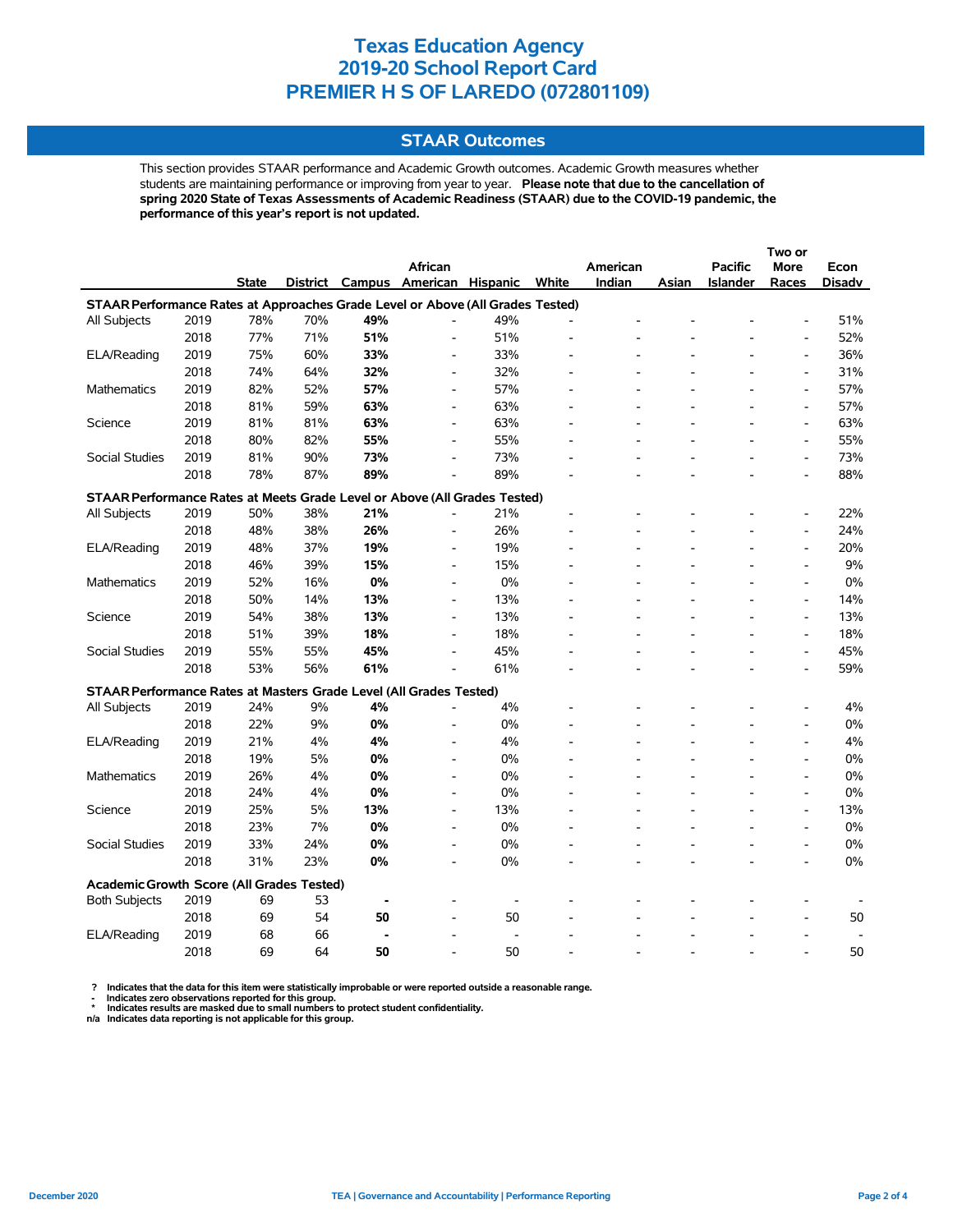### **Graduation and College, Career, and Military Readiness Outcomes**

This section provides graduation, graduation plan, and College, Career, and Military Readiness rates.

|                                                             |              |          |                |                          |        |        |          |       |                 | Two or |         |
|-------------------------------------------------------------|--------------|----------|----------------|--------------------------|--------|--------|----------|-------|-----------------|--------|---------|
|                                                             |              |          |                | African                  |        |        | American |       | <b>Pacific</b>  | More   | Econ    |
|                                                             | <b>State</b> | District |                | Campus American Hispanic |        | White  | Indian   | Asian | <b>Islander</b> | Races  | Disadv  |
| Annual Dropout Rate (Gr 9-12)                               |              |          |                |                          |        |        |          |       |                 |        |         |
| 2018-19                                                     | 1.9%         | 3.3%     | 0.0%           |                          | 0.0%   | $\ast$ |          |       |                 |        | $0.0\%$ |
| 2017-18                                                     | 1.9%         | 3.7%     | 0.0%           |                          | 0.0%   | $\ast$ |          |       |                 |        | 0.0%    |
| 4-Year Longitudinal Rate (Gr 9-12)                          |              |          |                |                          |        |        |          |       |                 |        |         |
| Class of 2019                                               |              |          |                |                          |        |        |          |       |                 |        |         |
| Graduated                                                   | 90.0%        | 56.9%    | 41.9%          |                          | 41.9%  |        |          |       |                 |        | 52.0%   |
| Graduates, TxCHSE, & Cont                                   | 94.1%        | 88.6%    | 93.5%          |                          | 93.5%  |        |          |       |                 |        | 92.0%   |
| Class of 2018                                               |              |          |                |                          |        |        |          |       |                 |        |         |
| Graduated                                                   | 90.0%        | 55.8%    | 31.3%          |                          | 31.3%  |        |          |       |                 |        | 31.0%   |
| Graduates, TxCHSE, & Cont                                   | 94.3%        | 89.9%    | 100.0%         |                          | 100.0% |        |          |       |                 |        | 100.0%  |
| 5-Year Extended Longitudinal Rate (Gr 9-12)                 |              |          |                |                          |        |        |          |       |                 |        |         |
| Class of 2018                                               |              |          |                |                          |        |        |          |       |                 |        |         |
| Graduated                                                   | 92.2%        | 76.4%    | 66.7%          |                          | 66.7%  |        |          |       |                 |        | 68.2%   |
| Graduates, TxCHSE, & Cont                                   | 93.9%        | 88.1%    | 100.0%         |                          | 100.0% |        |          |       |                 |        | 100.0%  |
| Class of 2017                                               |              |          |                |                          |        |        |          |       |                 |        |         |
| Graduated                                                   | 92.0%        | 79.5%    | 76.9%          |                          | 76.9%  |        |          |       |                 |        | 76.9%   |
| Graduates, TxCHSE, & Cont                                   | 93.7%        | 91.4%    | 100.0%         |                          | 100.0% |        |          |       |                 |        | 100.0%  |
| 6-Year Extended Longitudinal Rate (Gr 9-12)                 |              |          |                |                          |        |        |          |       |                 |        |         |
| Class of 2017                                               |              |          |                |                          |        |        |          |       |                 |        |         |
| Graduated                                                   | 92.4%        | 85.8%    | 84.0%          |                          | 84.0%  |        |          |       |                 |        | 84.0%   |
| Graduates, TxCHSE, & Cont                                   | 93.7%        | 91.9%    | 100.0%         |                          | 100.0% |        |          |       |                 |        | 100.0%  |
| Class of 2016<br>Graduated                                  | 92.1%        | 86.7%    | 87.5%          |                          | 87.5%  |        |          |       |                 |        | 86.2%   |
| Graduates, TxCHSE, & Cont                                   | 93.4%        | 93.0%    | 100.0%         |                          | 100.0% |        |          |       |                 |        | 100.0%  |
|                                                             |              |          |                |                          |        |        |          |       |                 |        |         |
| 4-Year Federal Graduation Rate Without Exclusions (Gr 9-12) |              |          |                |                          |        |        |          |       |                 |        |         |
| Class of 2019                                               | 90.0%        | 55.4%    | 36.1%          |                          | 36.1%  |        |          |       |                 |        | 50.0%   |
| Class of 2018                                               | 90.0%        | 54.5%    | 32.4%          |                          | 32.4%  |        |          |       |                 |        | 32.3%   |
| RHSP/DAP Graduates (Longitudinal Rate)                      |              |          |                |                          |        |        |          |       |                 |        |         |
| Class of 2019                                               | 73.3%        |          |                |                          |        |        |          |       |                 |        |         |
| Class of 2018                                               | 68.5%        | 72.7%    |                |                          |        |        |          |       |                 |        |         |
| RHSP/DAP/FHSP-E/FHSP-DLA Graduates (Longitudinal Rate)      |              |          |                |                          |        |        |          |       |                 |        |         |
| Class of 2019                                               | 87.6%        | 71.4%    | 61.5%          |                          | 61.5%  |        |          |       |                 |        | 61.5%   |
| Class of 2018                                               | 86.8%        | 83.2%    | 55.6%          |                          | 55.6%  |        |          |       |                 |        | 50.0%   |
| College, Career, and Military Ready (Annual Graduates)      |              |          |                |                          |        |        |          |       |                 |        |         |
| 2018-19                                                     | 72.9%        | 28.4%    | 22.9%          |                          | 22.9%  |        |          |       |                 |        | 22.9%   |
| 2017-18                                                     | 65.5%        | 26.6%    | 15.8%          |                          | 15.8%  |        |          |       |                 |        | 14.3%   |
|                                                             |              |          |                |                          |        |        |          |       |                 |        |         |
| <b>SAT/ACT Results (Annual Graduates)</b>                   |              |          |                |                          |        |        |          |       |                 |        |         |
| Tested<br>2018-19                                           | 75.0%        | 28.7%    | 33.3%          |                          | 33.3%  |        |          |       |                 |        | 25.0%   |
| 2017-18                                                     | 74.6%        | 29.1%    | 63.2%          |                          | 63.2%  |        |          |       |                 |        | 71.4%   |
| Average SAT Score                                           |              |          |                |                          |        |        |          |       |                 |        |         |
| 2018-19                                                     | 1027         | 937      | 936            | $\overline{a}$           | 936    |        |          |       |                 |        | 925     |
| 2017-18                                                     | 1036         | 984      | 892            |                          | 892    |        |          |       |                 |        | 862     |
| Average ACT Score                                           |              |          |                |                          |        |        |          |       |                 |        |         |
| 2018-19                                                     | 20.6         | 18.6     |                |                          |        |        |          |       |                 |        |         |
| 2017-18                                                     | 20.6         | 18.5     | $\blacksquare$ |                          |        |        |          |       |                 |        |         |
|                                                             |              |          |                |                          |        |        |          |       |                 |        |         |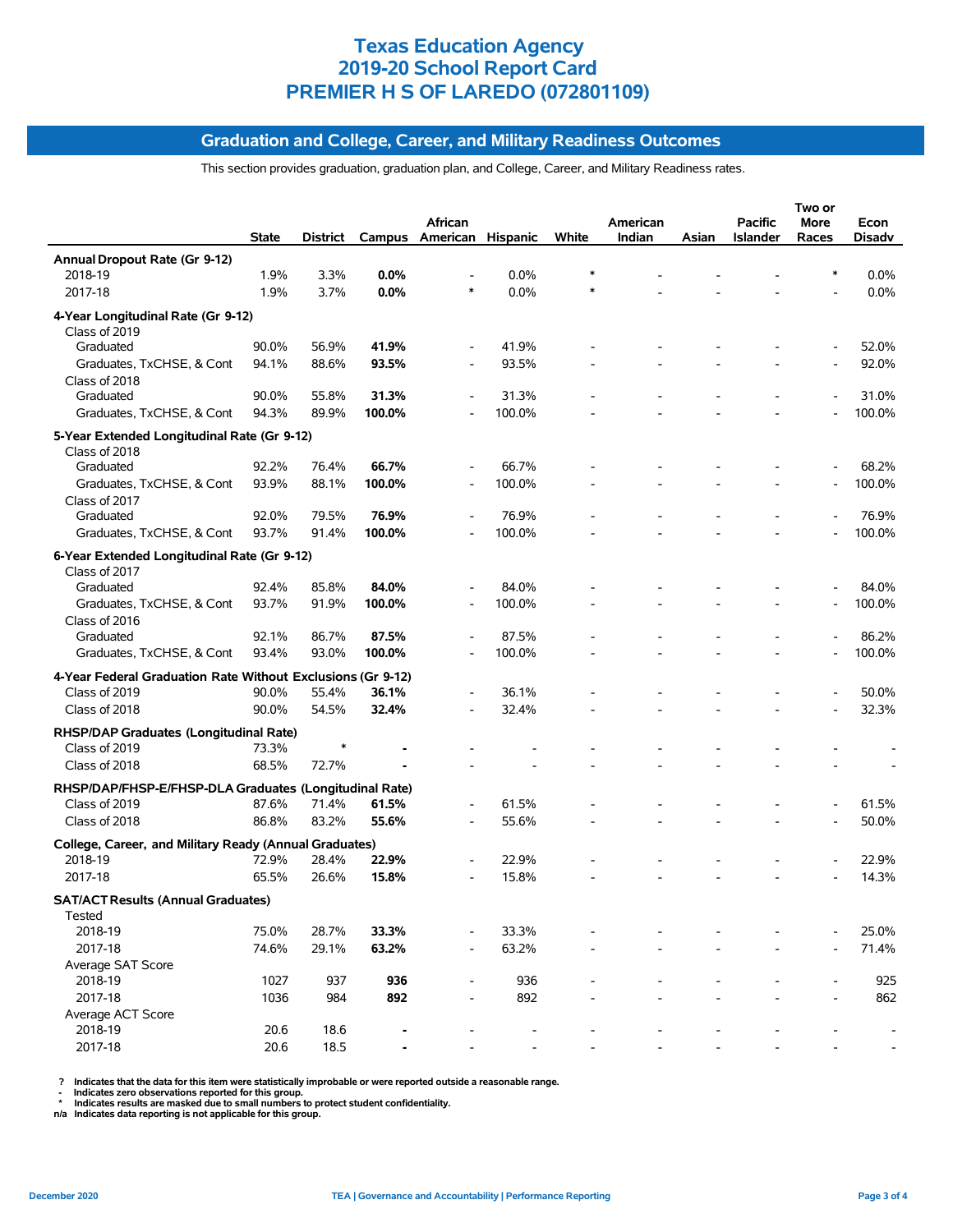**This page is intentionally blank.**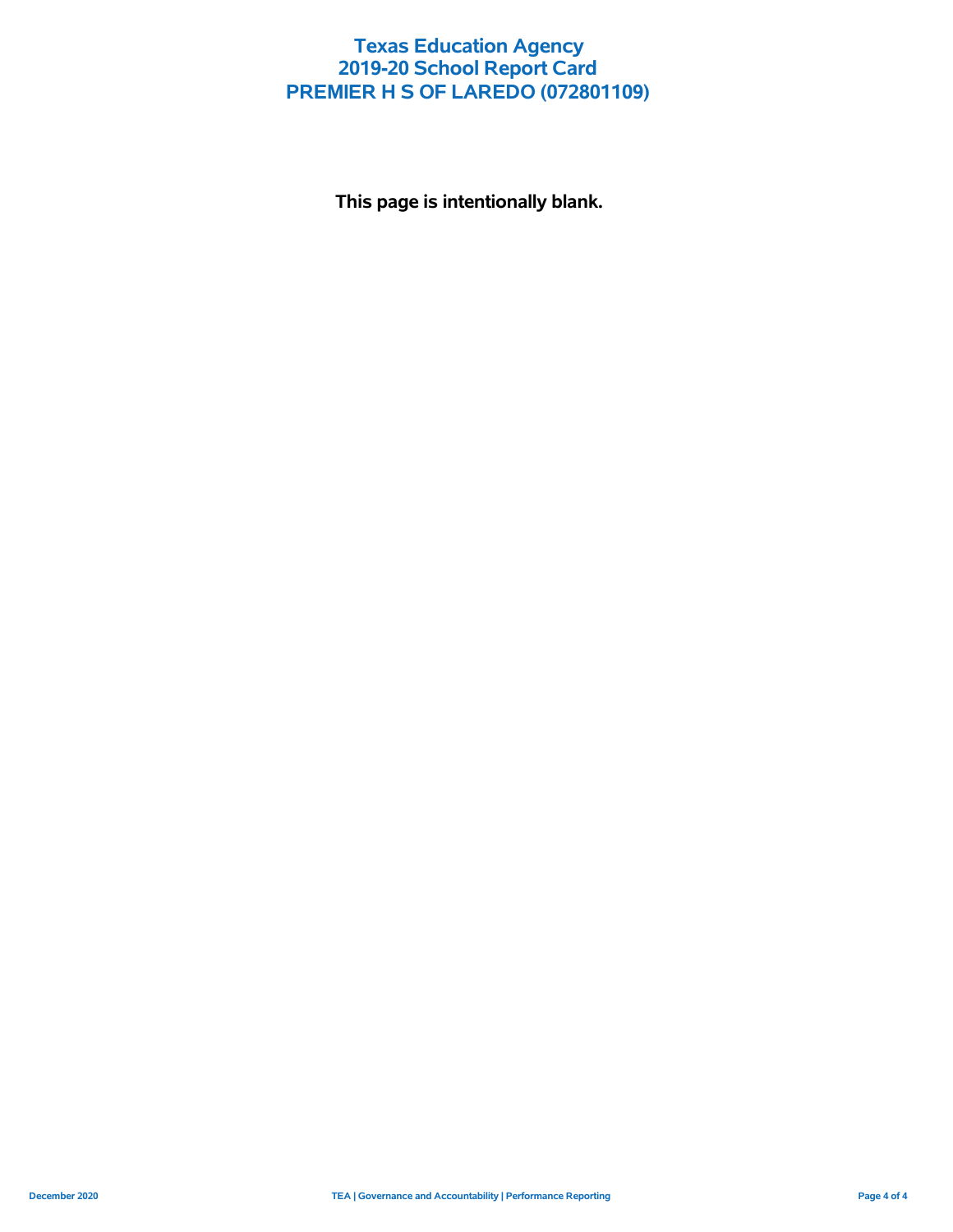#### **Accountability Rating School Information**

#### **\*All Districts and Schools Were Not Rated in 2020 Due to COVID-19\***

**District Name:** PREMIER HIGH SCHOOLS **Campus Type:** High School **Total Students:** 150 **Grade Span:** 09 - 12

**Not Rated**

Given the impact of COVID-19, all districts and schools received a label of Not Rated: Declared State of Disaster for their 2020 accountability ratings.

For more information about this campus, see **https://TXSchools.gov** or the Texas Academic Performance Report at **https://rptsvr1.tea.texas.gov/perfreport/tapr/2020/index.html**

### **Distinction Designations**

# **Click here to read the official announcement.**

#### **[Distinction designations were not awarded in 2020.](https://rptsvr1.tea.texas.gov/perfreport/tapr/2020/index.html)**

### **School and Student Information**

This section provides demographic information about PREMIER H S OF LUBBOCK, including attendance rates; enrollment percentages for various student groups; stude[nt mobility rates; and class size averages at the ca](https://tea.texas.gov/about-tea/news-and-multimedia/correspondence/taa-letters/every-student-succeeds-act-essa-waiver-approval-2020-state-academic-accountability)mpus, district, and state level, where applicable.

|                                                                                                                              | Campus                                               | <b>District</b>                                 | <b>State</b>                                    |                                         | Campus | <b>District</b> | <b>State</b> |
|------------------------------------------------------------------------------------------------------------------------------|------------------------------------------------------|-------------------------------------------------|-------------------------------------------------|-----------------------------------------|--------|-----------------|--------------|
| Attendance Rate (2018-19)                                                                                                    | 84.5%                                                | 89.1%                                           | 95.4%                                           | Class Size Averages by Grade or Subject |        |                 |              |
| <b>Enrollment by Race/Ethnicity</b><br>African American<br>Hispanic<br>White<br>American Indian<br>Asian<br>Pacific Islander | 5.8%<br>45.5%<br>47.4%<br>0.6%<br>$0.0\%$<br>$0.0\%$ | 11.2%<br>53.4%<br>31.6%<br>0.4%<br>0.8%<br>0.1% | 12.6%<br>52.8%<br>27.0%<br>0.4%<br>4.6%<br>0.2% | Secondary<br>Science                    | 5.7    | 16.4            | 18.8         |
| Two or More Races                                                                                                            | 0.6%                                                 | 2.5%                                            | 2.5%                                            |                                         |        |                 |              |
| <b>Enrollment by Student Group</b><br>Economically Disadvantaged                                                             | 59.1%                                                | 56.1%                                           | 60.2%                                           |                                         |        |                 |              |
| Special Education<br><b>English Learners</b>                                                                                 | 7.1%<br>$0.0\%$                                      | 13.9%<br>15.4%                                  | 10.7%<br>20.3%                                  |                                         |        |                 |              |
| Mobility Rate (2018-19)                                                                                                      | 65.0%                                                | 66.5%                                           | 15.3%                                           |                                         |        |                 |              |

### **School Financial Information (2018-19)**

Various financial indicators based on actual data from the prior year are reported for the campus, district, and state. For more information, see **[http://tea.texas.gov/financialstandardreports/.](http://tea.texas.gov/financialstandardreports/)**

|                                        | Campus District State |             |  |
|----------------------------------------|-----------------------|-------------|--|
| <b>Instructional Staff Percent</b>     | n/a                   | 46.2% 64.6% |  |
| <b>Instructional Expenditure Ratio</b> | n/a                   | 61.5% 62.8% |  |

|                                     | Campus District |         | <b>State</b> |
|-------------------------------------|-----------------|---------|--------------|
| <b>Expenditures per Student</b>     |                 |         |              |
| <b>Total Operating Expenditures</b> | \$5.952         | \$7.516 | \$9.913      |
| <b>Instruction</b>                  | \$3.448         | \$3.989 | \$5.558      |
| Instructional Leadership            | \$158           | \$302   | \$162        |
| School Leadership                   | \$999           | \$1.070 | \$589        |

l.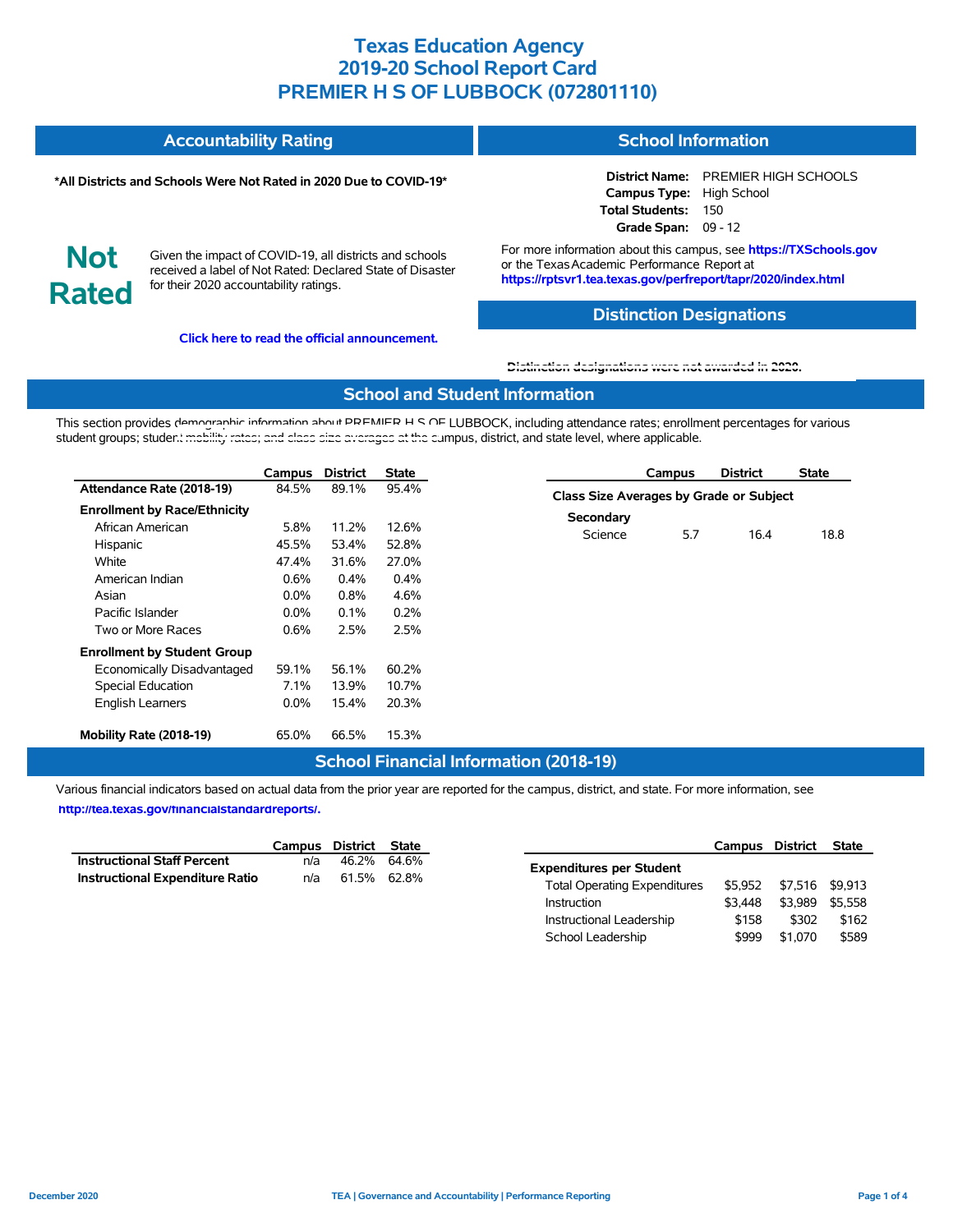### **STAAR Outcomes**

This section provides STAAR performance and Academic Growth outcomes. Academic Growth measures whether students are maintaining performance or improving from year to year. **Please note that due to the cancellation of spring 2020 State of Texas Assessments of Academic Readiness (STAAR) due to the COVID-19 pandemic, the performance of this year's report is not updated.**

| African<br><b>Pacific</b><br>American<br><b>More</b><br>Econ<br>District Campus American Hispanic<br>White<br>Indian<br>Asian<br><b>Islander</b><br>Races<br><b>Disadv</b><br>State<br>STAAR Performance Rates at Approaches Grade Level or Above (All Grades Tested)<br>78%<br>$\ast$<br>$\ast$<br>70%<br>66%<br>46%<br>63%<br>2019<br>∗<br>80%<br>All Subjects<br>2018<br>77%<br>71%<br>77%<br>∗<br>63%<br>86%<br>*<br>72%<br>$\overline{a}$<br>48%<br>2019<br>75%<br>60%<br>55%<br>38%<br>69%<br>$\ast$<br>ELA/Reading<br>2018<br>74%<br>64%<br>70%<br>*<br>78%<br>65%<br>54%<br>$\overline{a}$<br>2019<br>82%<br>52%<br>19%<br>0%<br>43%<br>22%<br><b>Mathematics</b><br>$\blacksquare$<br>$\overline{a}$<br>$\ast$<br>59%<br>42%<br>33%<br>2018<br>81%<br>25%<br>$\overline{a}$<br>$\overline{\phantom{0}}$<br>$\ast$<br>*<br>81%<br>81%<br>90%<br>75%<br>Science<br>2019<br>81%<br>67%<br>$\ast$<br>2018<br>80%<br>82%<br>100%<br>100%<br>$\ast$<br>100%<br>$\overline{a}$<br>L,<br>2019<br>81%<br>90%<br>100%<br>100%<br>100%<br>Social Studies<br>100%<br>$\overline{a}$<br>$\overline{a}$<br>2018<br>78%<br>87%<br>100%<br>∗<br>100%<br>100%<br>100%<br>STAAR Performance Rates at Meets Grade Level or Above (All Grades Tested)<br>38%<br>$\ast$<br>2019<br>50%<br>35%<br>29%<br>38%<br>$\ast$<br>All Subjects<br>∗<br>34%<br>48%<br>38%<br>44%<br>$\ast$<br>38%<br>36%<br>2018<br>48%<br>$\ast$<br>$\overline{a}$<br>37%<br>27%<br>29%<br>2019<br>48%<br>25%<br>25%<br>$\ast$<br>ELA/Reading<br>$\overline{\phantom{a}}$<br>$\overline{a}$<br>46%<br>39%<br>41%<br>$\ast$<br>43%<br>30%<br>2018<br>38%<br>$0\%$<br>2019<br>52%<br>16%<br>0%<br>0%<br>0%<br><b>Mathematics</b><br>L,<br>$\overline{\phantom{a}}$<br>8%<br>$\ast$<br>$0\%$<br>2018<br>50%<br>14%<br>0%<br>$\overline{\phantom{a}}$<br>$\overline{\phantom{a}}$<br>2019<br>54%<br>38%<br>43%<br>*<br>33%<br>*<br>44%<br>Science<br>50%<br>$\ast$<br>2018<br>51%<br>39%<br>50%<br>38%<br>$\ast$<br>40%<br>$\overline{\phantom{a}}$<br>54%<br>Social Studies<br>2019<br>55%<br>55%<br>63%<br>71%<br>59%<br>$\overline{a}$<br>$\overline{a}$<br>*<br>2018<br>53%<br>56%<br>72%<br>63%<br>78%<br>75%<br>$\overline{a}$<br>STAAR Performance Rates at Masters Grade Level (All Grades Tested) |              |      |     |    |    |   |     |    |        |  | Two or |    |
|-------------------------------------------------------------------------------------------------------------------------------------------------------------------------------------------------------------------------------------------------------------------------------------------------------------------------------------------------------------------------------------------------------------------------------------------------------------------------------------------------------------------------------------------------------------------------------------------------------------------------------------------------------------------------------------------------------------------------------------------------------------------------------------------------------------------------------------------------------------------------------------------------------------------------------------------------------------------------------------------------------------------------------------------------------------------------------------------------------------------------------------------------------------------------------------------------------------------------------------------------------------------------------------------------------------------------------------------------------------------------------------------------------------------------------------------------------------------------------------------------------------------------------------------------------------------------------------------------------------------------------------------------------------------------------------------------------------------------------------------------------------------------------------------------------------------------------------------------------------------------------------------------------------------------------------------------------------------------------------------------------------------------------------------------------------------------------------------------------------------------------------------------------------------------------------------------------------------------------------------------------------------|--------------|------|-----|----|----|---|-----|----|--------|--|--------|----|
|                                                                                                                                                                                                                                                                                                                                                                                                                                                                                                                                                                                                                                                                                                                                                                                                                                                                                                                                                                                                                                                                                                                                                                                                                                                                                                                                                                                                                                                                                                                                                                                                                                                                                                                                                                                                                                                                                                                                                                                                                                                                                                                                                                                                                                                                   |              |      |     |    |    |   |     |    |        |  |        |    |
|                                                                                                                                                                                                                                                                                                                                                                                                                                                                                                                                                                                                                                                                                                                                                                                                                                                                                                                                                                                                                                                                                                                                                                                                                                                                                                                                                                                                                                                                                                                                                                                                                                                                                                                                                                                                                                                                                                                                                                                                                                                                                                                                                                                                                                                                   |              |      |     |    |    |   |     |    |        |  |        |    |
|                                                                                                                                                                                                                                                                                                                                                                                                                                                                                                                                                                                                                                                                                                                                                                                                                                                                                                                                                                                                                                                                                                                                                                                                                                                                                                                                                                                                                                                                                                                                                                                                                                                                                                                                                                                                                                                                                                                                                                                                                                                                                                                                                                                                                                                                   |              |      |     |    |    |   |     |    |        |  |        |    |
|                                                                                                                                                                                                                                                                                                                                                                                                                                                                                                                                                                                                                                                                                                                                                                                                                                                                                                                                                                                                                                                                                                                                                                                                                                                                                                                                                                                                                                                                                                                                                                                                                                                                                                                                                                                                                                                                                                                                                                                                                                                                                                                                                                                                                                                                   |              |      |     |    |    |   |     |    |        |  |        |    |
|                                                                                                                                                                                                                                                                                                                                                                                                                                                                                                                                                                                                                                                                                                                                                                                                                                                                                                                                                                                                                                                                                                                                                                                                                                                                                                                                                                                                                                                                                                                                                                                                                                                                                                                                                                                                                                                                                                                                                                                                                                                                                                                                                                                                                                                                   |              |      |     |    |    |   |     |    |        |  |        |    |
|                                                                                                                                                                                                                                                                                                                                                                                                                                                                                                                                                                                                                                                                                                                                                                                                                                                                                                                                                                                                                                                                                                                                                                                                                                                                                                                                                                                                                                                                                                                                                                                                                                                                                                                                                                                                                                                                                                                                                                                                                                                                                                                                                                                                                                                                   |              |      |     |    |    |   |     |    |        |  |        |    |
|                                                                                                                                                                                                                                                                                                                                                                                                                                                                                                                                                                                                                                                                                                                                                                                                                                                                                                                                                                                                                                                                                                                                                                                                                                                                                                                                                                                                                                                                                                                                                                                                                                                                                                                                                                                                                                                                                                                                                                                                                                                                                                                                                                                                                                                                   |              |      |     |    |    |   |     |    |        |  |        |    |
|                                                                                                                                                                                                                                                                                                                                                                                                                                                                                                                                                                                                                                                                                                                                                                                                                                                                                                                                                                                                                                                                                                                                                                                                                                                                                                                                                                                                                                                                                                                                                                                                                                                                                                                                                                                                                                                                                                                                                                                                                                                                                                                                                                                                                                                                   |              |      |     |    |    |   |     |    |        |  |        |    |
|                                                                                                                                                                                                                                                                                                                                                                                                                                                                                                                                                                                                                                                                                                                                                                                                                                                                                                                                                                                                                                                                                                                                                                                                                                                                                                                                                                                                                                                                                                                                                                                                                                                                                                                                                                                                                                                                                                                                                                                                                                                                                                                                                                                                                                                                   |              |      |     |    |    |   |     |    |        |  |        |    |
|                                                                                                                                                                                                                                                                                                                                                                                                                                                                                                                                                                                                                                                                                                                                                                                                                                                                                                                                                                                                                                                                                                                                                                                                                                                                                                                                                                                                                                                                                                                                                                                                                                                                                                                                                                                                                                                                                                                                                                                                                                                                                                                                                                                                                                                                   |              |      |     |    |    |   |     |    |        |  |        |    |
|                                                                                                                                                                                                                                                                                                                                                                                                                                                                                                                                                                                                                                                                                                                                                                                                                                                                                                                                                                                                                                                                                                                                                                                                                                                                                                                                                                                                                                                                                                                                                                                                                                                                                                                                                                                                                                                                                                                                                                                                                                                                                                                                                                                                                                                                   |              |      |     |    |    |   |     |    |        |  |        |    |
|                                                                                                                                                                                                                                                                                                                                                                                                                                                                                                                                                                                                                                                                                                                                                                                                                                                                                                                                                                                                                                                                                                                                                                                                                                                                                                                                                                                                                                                                                                                                                                                                                                                                                                                                                                                                                                                                                                                                                                                                                                                                                                                                                                                                                                                                   |              |      |     |    |    |   |     |    |        |  |        |    |
|                                                                                                                                                                                                                                                                                                                                                                                                                                                                                                                                                                                                                                                                                                                                                                                                                                                                                                                                                                                                                                                                                                                                                                                                                                                                                                                                                                                                                                                                                                                                                                                                                                                                                                                                                                                                                                                                                                                                                                                                                                                                                                                                                                                                                                                                   |              |      |     |    |    |   |     |    |        |  |        |    |
|                                                                                                                                                                                                                                                                                                                                                                                                                                                                                                                                                                                                                                                                                                                                                                                                                                                                                                                                                                                                                                                                                                                                                                                                                                                                                                                                                                                                                                                                                                                                                                                                                                                                                                                                                                                                                                                                                                                                                                                                                                                                                                                                                                                                                                                                   |              |      |     |    |    |   |     |    |        |  |        |    |
|                                                                                                                                                                                                                                                                                                                                                                                                                                                                                                                                                                                                                                                                                                                                                                                                                                                                                                                                                                                                                                                                                                                                                                                                                                                                                                                                                                                                                                                                                                                                                                                                                                                                                                                                                                                                                                                                                                                                                                                                                                                                                                                                                                                                                                                                   |              |      |     |    |    |   |     |    |        |  |        |    |
|                                                                                                                                                                                                                                                                                                                                                                                                                                                                                                                                                                                                                                                                                                                                                                                                                                                                                                                                                                                                                                                                                                                                                                                                                                                                                                                                                                                                                                                                                                                                                                                                                                                                                                                                                                                                                                                                                                                                                                                                                                                                                                                                                                                                                                                                   |              |      |     |    |    |   |     |    |        |  |        |    |
|                                                                                                                                                                                                                                                                                                                                                                                                                                                                                                                                                                                                                                                                                                                                                                                                                                                                                                                                                                                                                                                                                                                                                                                                                                                                                                                                                                                                                                                                                                                                                                                                                                                                                                                                                                                                                                                                                                                                                                                                                                                                                                                                                                                                                                                                   |              |      |     |    |    |   |     |    |        |  |        |    |
|                                                                                                                                                                                                                                                                                                                                                                                                                                                                                                                                                                                                                                                                                                                                                                                                                                                                                                                                                                                                                                                                                                                                                                                                                                                                                                                                                                                                                                                                                                                                                                                                                                                                                                                                                                                                                                                                                                                                                                                                                                                                                                                                                                                                                                                                   |              |      |     |    |    |   |     |    |        |  |        |    |
|                                                                                                                                                                                                                                                                                                                                                                                                                                                                                                                                                                                                                                                                                                                                                                                                                                                                                                                                                                                                                                                                                                                                                                                                                                                                                                                                                                                                                                                                                                                                                                                                                                                                                                                                                                                                                                                                                                                                                                                                                                                                                                                                                                                                                                                                   |              |      |     |    |    |   |     |    |        |  |        |    |
|                                                                                                                                                                                                                                                                                                                                                                                                                                                                                                                                                                                                                                                                                                                                                                                                                                                                                                                                                                                                                                                                                                                                                                                                                                                                                                                                                                                                                                                                                                                                                                                                                                                                                                                                                                                                                                                                                                                                                                                                                                                                                                                                                                                                                                                                   |              |      |     |    |    |   |     |    |        |  |        |    |
|                                                                                                                                                                                                                                                                                                                                                                                                                                                                                                                                                                                                                                                                                                                                                                                                                                                                                                                                                                                                                                                                                                                                                                                                                                                                                                                                                                                                                                                                                                                                                                                                                                                                                                                                                                                                                                                                                                                                                                                                                                                                                                                                                                                                                                                                   |              |      |     |    |    |   |     |    |        |  |        |    |
|                                                                                                                                                                                                                                                                                                                                                                                                                                                                                                                                                                                                                                                                                                                                                                                                                                                                                                                                                                                                                                                                                                                                                                                                                                                                                                                                                                                                                                                                                                                                                                                                                                                                                                                                                                                                                                                                                                                                                                                                                                                                                                                                                                                                                                                                   |              |      |     |    |    |   |     |    |        |  |        |    |
|                                                                                                                                                                                                                                                                                                                                                                                                                                                                                                                                                                                                                                                                                                                                                                                                                                                                                                                                                                                                                                                                                                                                                                                                                                                                                                                                                                                                                                                                                                                                                                                                                                                                                                                                                                                                                                                                                                                                                                                                                                                                                                                                                                                                                                                                   |              |      |     |    |    |   |     |    |        |  |        |    |
|                                                                                                                                                                                                                                                                                                                                                                                                                                                                                                                                                                                                                                                                                                                                                                                                                                                                                                                                                                                                                                                                                                                                                                                                                                                                                                                                                                                                                                                                                                                                                                                                                                                                                                                                                                                                                                                                                                                                                                                                                                                                                                                                                                                                                                                                   |              |      |     |    |    |   |     |    |        |  |        |    |
|                                                                                                                                                                                                                                                                                                                                                                                                                                                                                                                                                                                                                                                                                                                                                                                                                                                                                                                                                                                                                                                                                                                                                                                                                                                                                                                                                                                                                                                                                                                                                                                                                                                                                                                                                                                                                                                                                                                                                                                                                                                                                                                                                                                                                                                                   |              |      |     |    |    |   |     |    |        |  |        |    |
|                                                                                                                                                                                                                                                                                                                                                                                                                                                                                                                                                                                                                                                                                                                                                                                                                                                                                                                                                                                                                                                                                                                                                                                                                                                                                                                                                                                                                                                                                                                                                                                                                                                                                                                                                                                                                                                                                                                                                                                                                                                                                                                                                                                                                                                                   | All Subjects | 2019 | 24% | 9% | 9% | ∗ | 10% | 8% | $\ast$ |  | ∗      | 5% |
| 22%<br>9%<br>9%<br>*<br>10%<br>2018<br>9%<br>9%<br>$\ast$<br>$\overline{\phantom{a}}$                                                                                                                                                                                                                                                                                                                                                                                                                                                                                                                                                                                                                                                                                                                                                                                                                                                                                                                                                                                                                                                                                                                                                                                                                                                                                                                                                                                                                                                                                                                                                                                                                                                                                                                                                                                                                                                                                                                                                                                                                                                                                                                                                                             |              |      |     |    |    |   |     |    |        |  |        |    |
| 21%<br>4%<br>0%<br>0%<br>ELA/Reading<br>2019<br>0%<br>0%<br>$\ast$<br>$\overline{a}$<br>$\overline{a}$                                                                                                                                                                                                                                                                                                                                                                                                                                                                                                                                                                                                                                                                                                                                                                                                                                                                                                                                                                                                                                                                                                                                                                                                                                                                                                                                                                                                                                                                                                                                                                                                                                                                                                                                                                                                                                                                                                                                                                                                                                                                                                                                                            |              |      |     |    |    |   |     |    |        |  |        |    |
| $\ast$<br>19%<br>3%<br>0%<br>2018<br>5%<br>0%<br>4%<br>$\overline{a}$                                                                                                                                                                                                                                                                                                                                                                                                                                                                                                                                                                                                                                                                                                                                                                                                                                                                                                                                                                                                                                                                                                                                                                                                                                                                                                                                                                                                                                                                                                                                                                                                                                                                                                                                                                                                                                                                                                                                                                                                                                                                                                                                                                                             |              |      |     |    |    |   |     |    |        |  |        |    |
| 26%<br>0%<br>$0\%$<br><b>Mathematics</b><br>2019<br>4%<br>0%<br>0%<br>L,                                                                                                                                                                                                                                                                                                                                                                                                                                                                                                                                                                                                                                                                                                                                                                                                                                                                                                                                                                                                                                                                                                                                                                                                                                                                                                                                                                                                                                                                                                                                                                                                                                                                                                                                                                                                                                                                                                                                                                                                                                                                                                                                                                                          |              |      |     |    |    |   |     |    |        |  |        |    |
| 2018<br>24%<br>4%<br>0%<br>0%<br>$\ast$<br>0%<br>L,                                                                                                                                                                                                                                                                                                                                                                                                                                                                                                                                                                                                                                                                                                                                                                                                                                                                                                                                                                                                                                                                                                                                                                                                                                                                                                                                                                                                                                                                                                                                                                                                                                                                                                                                                                                                                                                                                                                                                                                                                                                                                                                                                                                                               |              |      |     |    |    |   |     |    |        |  |        |    |
| 2019<br>25%<br>5%<br>0%<br>*<br>0%<br>$\ast$<br>0%<br>0%<br>Science                                                                                                                                                                                                                                                                                                                                                                                                                                                                                                                                                                                                                                                                                                                                                                                                                                                                                                                                                                                                                                                                                                                                                                                                                                                                                                                                                                                                                                                                                                                                                                                                                                                                                                                                                                                                                                                                                                                                                                                                                                                                                                                                                                                               |              |      |     |    |    |   |     |    |        |  |        |    |
| 2018<br>23%<br>7%<br>0%<br>$\ast$<br>0%<br>$0\%$<br>$\ast$<br>$\overline{a}$<br>$\overline{a}$                                                                                                                                                                                                                                                                                                                                                                                                                                                                                                                                                                                                                                                                                                                                                                                                                                                                                                                                                                                                                                                                                                                                                                                                                                                                                                                                                                                                                                                                                                                                                                                                                                                                                                                                                                                                                                                                                                                                                                                                                                                                                                                                                                    |              |      |     |    |    |   |     |    |        |  |        |    |
| Social Studies<br>2019<br>33%<br>24%<br>33%<br>57%<br>24%<br>23%<br>$\overline{a}$<br>$\overline{a}$                                                                                                                                                                                                                                                                                                                                                                                                                                                                                                                                                                                                                                                                                                                                                                                                                                                                                                                                                                                                                                                                                                                                                                                                                                                                                                                                                                                                                                                                                                                                                                                                                                                                                                                                                                                                                                                                                                                                                                                                                                                                                                                                                              |              |      |     |    |    |   |     |    |        |  |        |    |
| 2018<br>31%<br>23%<br>33%<br>*<br>50%<br>38%<br>33%<br>$\overline{a}$                                                                                                                                                                                                                                                                                                                                                                                                                                                                                                                                                                                                                                                                                                                                                                                                                                                                                                                                                                                                                                                                                                                                                                                                                                                                                                                                                                                                                                                                                                                                                                                                                                                                                                                                                                                                                                                                                                                                                                                                                                                                                                                                                                                             |              |      |     |    |    |   |     |    |        |  |        |    |
|                                                                                                                                                                                                                                                                                                                                                                                                                                                                                                                                                                                                                                                                                                                                                                                                                                                                                                                                                                                                                                                                                                                                                                                                                                                                                                                                                                                                                                                                                                                                                                                                                                                                                                                                                                                                                                                                                                                                                                                                                                                                                                                                                                                                                                                                   |              |      |     |    |    |   |     |    |        |  |        |    |
| <b>Academic Growth Score (All Grades Tested)</b><br>2019<br>69<br>53<br>50<br>$\ast$<br>40<br><b>Both Subjects</b>                                                                                                                                                                                                                                                                                                                                                                                                                                                                                                                                                                                                                                                                                                                                                                                                                                                                                                                                                                                                                                                                                                                                                                                                                                                                                                                                                                                                                                                                                                                                                                                                                                                                                                                                                                                                                                                                                                                                                                                                                                                                                                                                                |              |      |     |    |    |   |     |    |        |  |        |    |
| 2018<br>69<br>54<br>60<br>60<br>$\overline{a}$                                                                                                                                                                                                                                                                                                                                                                                                                                                                                                                                                                                                                                                                                                                                                                                                                                                                                                                                                                                                                                                                                                                                                                                                                                                                                                                                                                                                                                                                                                                                                                                                                                                                                                                                                                                                                                                                                                                                                                                                                                                                                                                                                                                                                    |              |      |     |    |    |   |     |    |        |  |        |    |
| $\ast$<br>2019<br>68<br>66<br>50<br>$\ast$<br>ELA/Reading                                                                                                                                                                                                                                                                                                                                                                                                                                                                                                                                                                                                                                                                                                                                                                                                                                                                                                                                                                                                                                                                                                                                                                                                                                                                                                                                                                                                                                                                                                                                                                                                                                                                                                                                                                                                                                                                                                                                                                                                                                                                                                                                                                                                         |              |      |     |    |    |   |     |    |        |  |        |    |
| 2018<br>69<br>64<br>60<br>60                                                                                                                                                                                                                                                                                                                                                                                                                                                                                                                                                                                                                                                                                                                                                                                                                                                                                                                                                                                                                                                                                                                                                                                                                                                                                                                                                                                                                                                                                                                                                                                                                                                                                                                                                                                                                                                                                                                                                                                                                                                                                                                                                                                                                                      |              |      |     |    |    |   |     |    |        |  |        |    |
| $\star$<br>2019<br>70<br>34<br>$\ast$<br><b>Mathematics</b>                                                                                                                                                                                                                                                                                                                                                                                                                                                                                                                                                                                                                                                                                                                                                                                                                                                                                                                                                                                                                                                                                                                                                                                                                                                                                                                                                                                                                                                                                                                                                                                                                                                                                                                                                                                                                                                                                                                                                                                                                                                                                                                                                                                                       |              |      |     |    |    |   |     |    |        |  |        |    |
| 2018<br>70<br>41                                                                                                                                                                                                                                                                                                                                                                                                                                                                                                                                                                                                                                                                                                                                                                                                                                                                                                                                                                                                                                                                                                                                                                                                                                                                                                                                                                                                                                                                                                                                                                                                                                                                                                                                                                                                                                                                                                                                                                                                                                                                                                                                                                                                                                                  |              |      |     |    |    |   |     |    |        |  |        |    |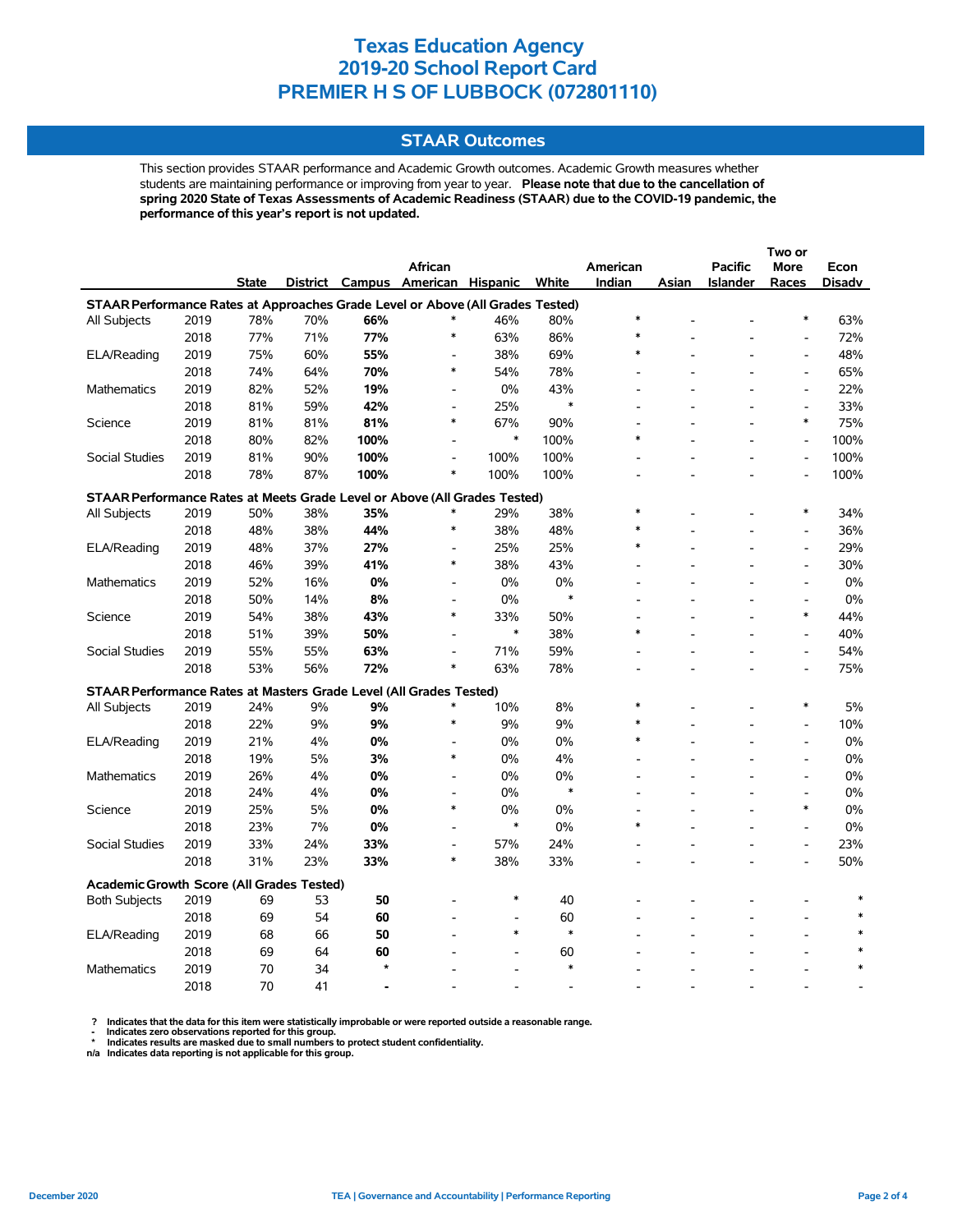### **Graduation and College, Career, and Military Readiness Outcomes**

This section provides graduation, graduation plan, and College, Career, and Military Readiness rates.

|                                                              | <b>State</b> | District |        | African<br>Campus American Hispanic |        | White  | American<br>Indian | Asian  | <b>Pacific</b><br>Islander | Two or<br>More<br>Races | Econ<br>Disadv |
|--------------------------------------------------------------|--------------|----------|--------|-------------------------------------|--------|--------|--------------------|--------|----------------------------|-------------------------|----------------|
| Annual Dropout Rate (Gr 9-12)                                |              |          |        |                                     |        |        |                    |        |                            |                         |                |
| 2018-19                                                      | 1.9%         | 3.3%     | 0.4%   | 0.0%                                | 0.0%   | 0.9%   | $\ast$             |        |                            |                         | 1.0%           |
| 2017-18                                                      | 1.9%         | 3.7%     | 0.5%   | 0.0%                                | 1.1%   | 0.0%   |                    |        |                            | 0.0%                    | 0.8%           |
| 4-Year Longitudinal Rate (Gr 9-12)<br>Class of 2019          |              |          |        |                                     |        |        |                    |        |                            |                         |                |
| Graduated                                                    | 90.0%        | 56.9%    | 71.7%  |                                     | 66.7%  | 72.7%  |                    |        |                            |                         | 66.7%          |
| Graduates, TxCHSE, & Cont                                    | 94.1%        | 88.6%    | 95.7%  | $\ast$                              | 90.5%  | 100.0% |                    |        |                            | $\ast$                  | 95.2%          |
| Class of 2018<br>Graduated                                   | 90.0%        | 55.8%    | 62.8%  | $\ast$                              | 35.7%  | 72.7%  |                    |        |                            |                         | 48.0%          |
| Graduates, TxCHSE, & Cont                                    | 94.3%        | 89.9%    | 100.0% | $\ast$                              | 100.0% | 100.0% |                    |        |                            |                         | 100.0%         |
| 5-Year Extended Longitudinal Rate (Gr 9-12)                  |              |          |        |                                     |        |        |                    |        |                            |                         |                |
| Class of 2018                                                |              |          |        |                                     |        |        |                    |        |                            |                         |                |
| Graduated                                                    | 92.2%        | 76.4%    | 91.9%  |                                     | 90.9%  | 90.0%  |                    |        |                            |                         | 94.7%          |
| Graduates, TxCHSE, & Cont                                    | 93.9%        | 88.1%    | 100.0% |                                     | 100.0% | 100.0% |                    |        |                            |                         | 100.0%         |
| Class of 2017<br>Graduated                                   | 92.0%        | 79.5%    | 86.7%  |                                     | 80.0%  | 88.9%  |                    |        |                            |                         | 75.0%          |
|                                                              | 93.7%        |          | 100.0% |                                     | 100.0% | 100.0% |                    |        |                            |                         | 100.0%         |
| Graduates, TxCHSE, & Cont                                    |              | 91.4%    |        |                                     |        |        |                    |        |                            |                         |                |
| 6-Year Extended Longitudinal Rate (Gr 9-12)<br>Class of 2017 |              |          |        |                                     |        |        |                    |        |                            |                         |                |
| Graduated                                                    | 92.4%        | 85.8%    | 90.6%  |                                     | 90.0%  | 90.0%  |                    |        |                            |                         | 76.9%          |
| Graduates, TxCHSE, & Cont<br>Class of 2016                   | 93.7%        | 91.9%    | 100.0% | $\ast$                              | 100.0% | 100.0% |                    |        |                            | $\ast$                  | 100.0%         |
| Graduated                                                    | 92.1%        | 86.7%    | 89.7%  |                                     | 100.0% | 83.3%  |                    |        |                            |                         | 83.3%          |
| Graduates, TxCHSE, & Cont                                    | 93.4%        | 93.0%    | 96.6%  |                                     | 100.0% | 94.4%  |                    | $\ast$ |                            | $\ast$                  | 91.7%          |
| 4-Year Federal Graduation Rate Without Exclusions (Gr 9-12)  |              |          |        |                                     |        |        |                    |        |                            |                         |                |
| Class of 2019                                                | 90.0%        | 55.4%    | 71.4%  |                                     | 63.6%  | 73.9%  |                    |        |                            |                         | 63.6%          |
| Class of 2018                                                | 90.0%        | 54.5%    | 62.8%  |                                     | 35.7%  | 72.7%  |                    |        |                            | $\ast$                  | 48.0%          |
| RHSP/DAP Graduates (Longitudinal Rate)                       |              |          |        |                                     |        |        |                    |        |                            |                         |                |
| Class of 2019                                                | 73.3%        |          |        |                                     |        |        |                    |        |                            |                         |                |
| Class of 2018                                                | 68.5%        | 72.7%    |        |                                     |        |        |                    |        |                            |                         |                |
| RHSP/DAP/FHSP-E/FHSP-DLA Graduates (Longitudinal Rate)       |              |          |        |                                     |        |        |                    |        |                            |                         |                |
| Class of 2019                                                | 87.6%        | 71.4%    | 54.5%  |                                     | 35.7%  | 75.0%  |                    |        |                            |                         | 57.1%          |
| Class of 2018                                                | 86.8%        | 83.2%    | 77.8%  |                                     | 80.0%  | 75.0%  |                    |        |                            |                         | 58.3%          |
| College, Career, and Military Ready (Annual Graduates)       |              |          |        |                                     |        |        |                    |        |                            |                         |                |
| 2018-19                                                      | 72.9%        | 28.4%    | 44.0%  |                                     | 47.8%  | 41.7%  |                    |        |                            |                         | 44.4%          |
| 2017-18                                                      | 65.5%        | 26.6%    | 40.2%  |                                     | 26.9%  | 42.9%  |                    |        |                            |                         | 43.8%          |
| <b>SAT/ACT Results (Annual Graduates)</b><br>Tested          |              |          |        |                                     |        |        |                    |        |                            |                         |                |
| 2018-19                                                      | 75.0%        | 28.7%    | 58.0%  |                                     | 39.1%  | 79.2%  |                    |        |                            |                         | 52.2%          |
| 2017-18                                                      | 74.6%        | 29.1%    | 39.0%  | $\ast$                              | 30.8%  | 38.1%  |                    |        |                            | *                       | 37.5%          |
| Average SAT Score                                            |              |          |        |                                     |        |        |                    |        |                            |                         |                |
| 2018-19                                                      | 1027         | 937      | 957    |                                     | 873    | 1005   |                    |        |                            |                         | 891            |
| 2017-18                                                      | 1036         | 984      | 988    | $\ast$                              | $\ast$ | 996    |                    |        |                            | $\ast$                  | 958            |
| Average ACT Score                                            |              |          |        |                                     |        |        |                    |        |                            |                         |                |
| 2018-19                                                      | 20.6         | 18.6     |        |                                     |        | $\ast$ |                    |        |                            |                         |                |
| 2017-18                                                      | 20.6         | 18.5     |        |                                     |        |        |                    |        |                            |                         |                |
|                                                              |              |          |        |                                     |        |        |                    |        |                            |                         |                |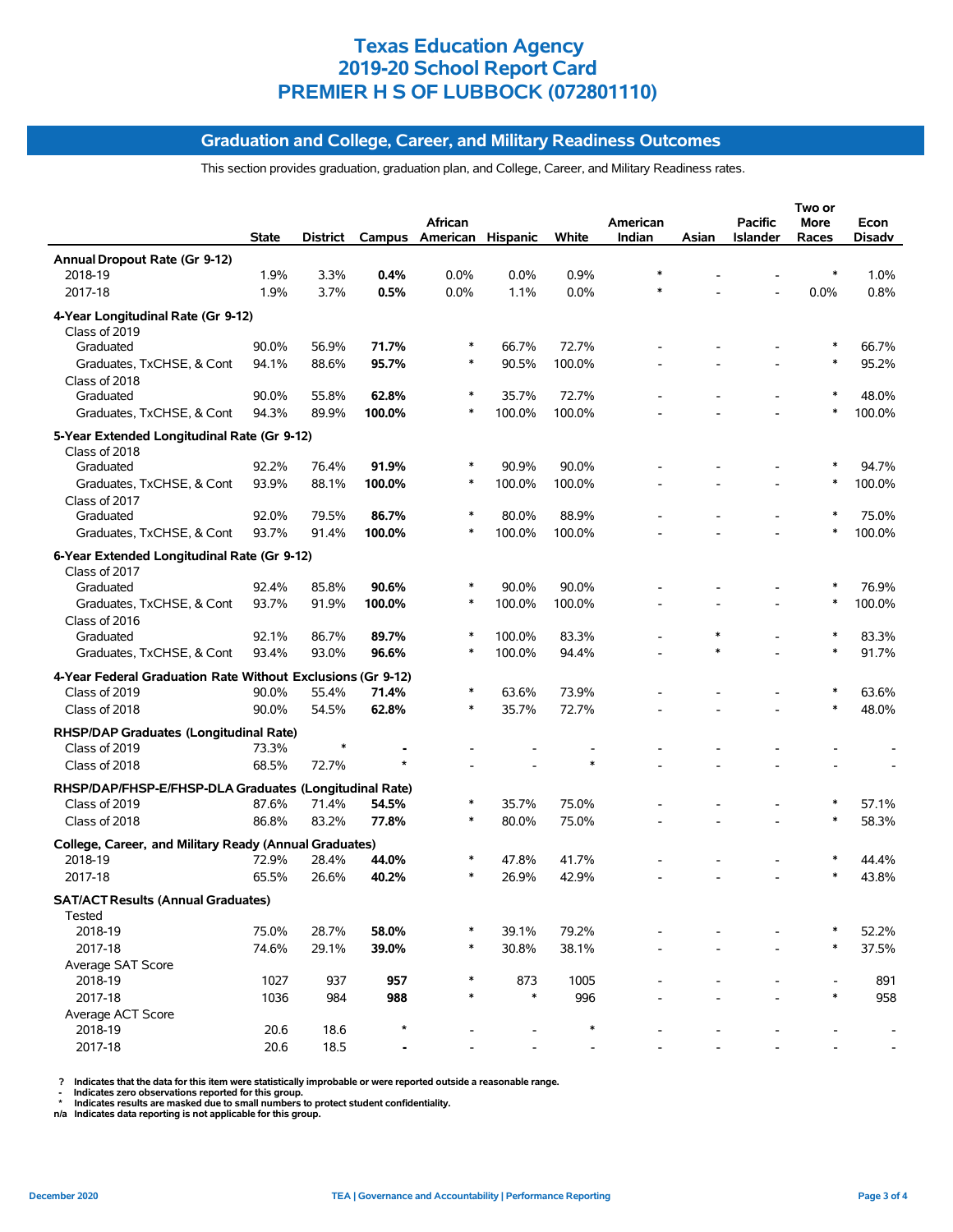**This page is intentionally blank.**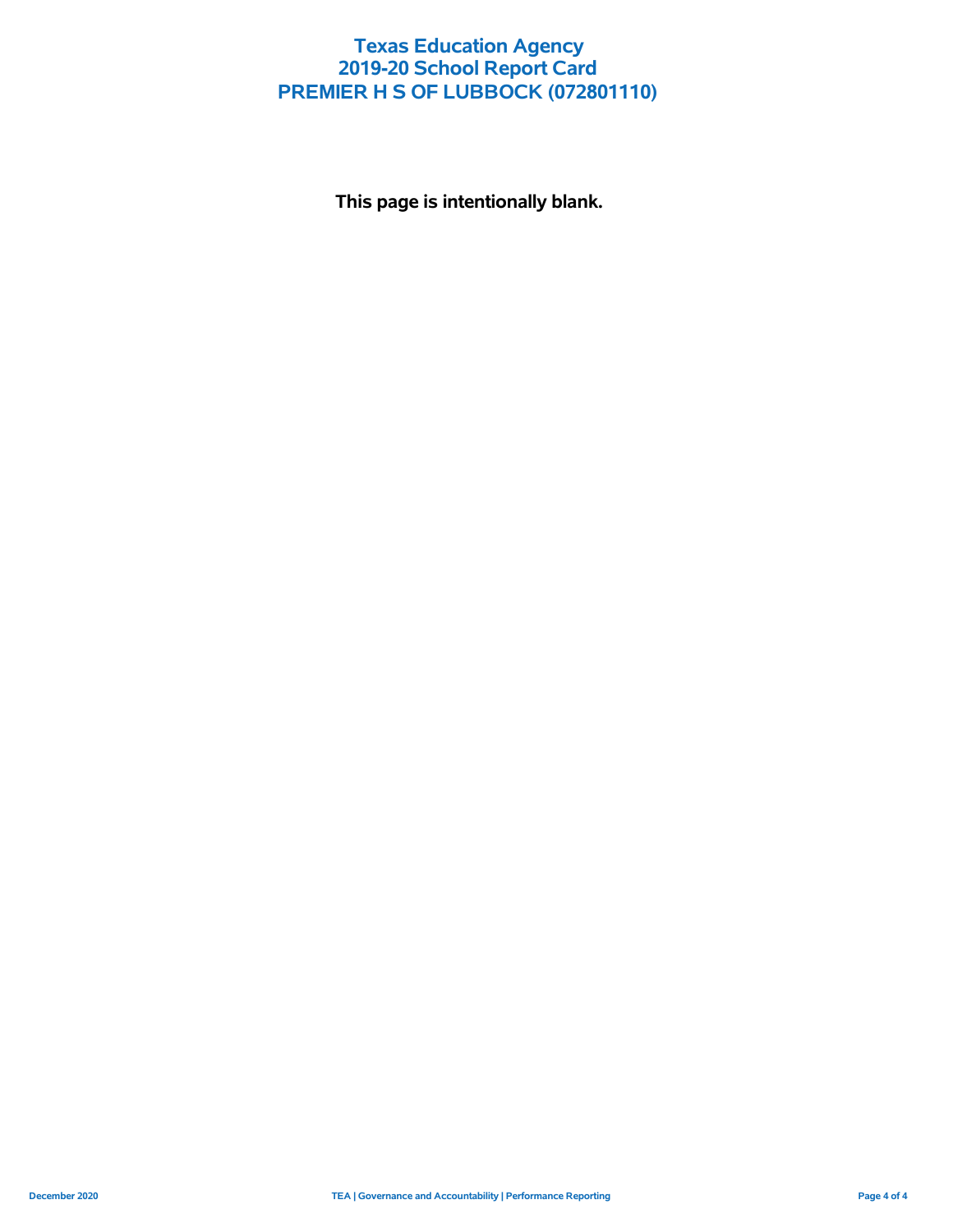| <b>Accountability Rating</b> | School Information |
|------------------------------|--------------------|
|                              |                    |

#### **\*All Districts and Schools Were Not Rated in 2020 Due to COVID-19\***

#### **District Name:** PREMIER HIGH SCHOOLS **Campus Type:** High School **Total Students:** 137 **Grade Span:** 09 - 12



Given the impact of COVID-19, all districts and schools received a label of Not Rated: Declared State of Disaster for their 2020 accountability ratings.

For more information about this campus, see **https://TXSchools.gov** or the Texas Academic Performance Report at **https://rptsvr1.tea.texas.gov/perfreport/tapr/2020/index.html**

### **Distinction Designations**

### **Click here to read the official announcement.**

#### **[Distinction designations were not awarded in 2020.](https://rptsvr1.tea.texas.gov/perfreport/tapr/2020/index.html)**

### **School and Student Information**

This section provides demographic information about PREMIER H S OF MIDLAND, including attendance rates; enrollment percentages for various student groups; stude[nt mobility rates; and class size averages at the ca](https://tea.texas.gov/about-tea/news-and-multimedia/correspondence/taa-letters/every-student-succeeds-act-essa-waiver-approval-2020-state-academic-accountability)mpus, district, and state level, where applicable.

|                                     | Campus  | <b>District</b> | <b>State</b> |
|-------------------------------------|---------|-----------------|--------------|
| Attendance Rate (2018-19)           | 89.1%   | 89.1%           | 95.4%        |
| <b>Enrollment by Race/Ethnicity</b> |         |                 |              |
| African American                    | $4.4\%$ | 11.2%           | 12.6%        |
| Hispanic                            | 43.1%   | 53.4%           | 52.8%        |
| White                               | 50.4%   | 31.6%           | 27.0%        |
| American Indian                     | $0.7\%$ | $0.4\%$         | 0.4%         |
| Asian                               | $0.7\%$ | $0.8\%$         | 4.6%         |
| Pacific Islander                    | $0.0\%$ | $0.1\%$         | 0.2%         |
| Two or More Races                   | 0.7%    | 2.5%            | 2.5%         |
| <b>Enrollment by Student Group</b>  |         |                 |              |
| Economically Disadvantaged          | 44.5%   | 56.1%           | 60.2%        |
| Special Education                   | $2.2\%$ | 13.9%           | 10.7%        |
| <b>English Learners</b>             | 2.2%    | 15.4%           | 20.3%        |
| Mobility Rate (2018-19)             | 62.6%   | 66.5%           | 15.3%        |

### **School Financial Information (2018-19)**

Various financial indicators based on actual data from the prior year are reported for the campus, district, and state. For more information, see **[http://tea.texas.gov/financialstandardreports/.](http://tea.texas.gov/financialstandardreports/)**

|                                        | Campus District State |             |  |
|----------------------------------------|-----------------------|-------------|--|
| <b>Instructional Staff Percent</b>     | n/a                   | 46.2% 64.6% |  |
| <b>Instructional Expenditure Ratio</b> | n/a                   | 61.5% 62.8% |  |

|                                     | Campus District |         | <b>State</b> |
|-------------------------------------|-----------------|---------|--------------|
| <b>Expenditures per Student</b>     |                 |         |              |
| <b>Total Operating Expenditures</b> | \$5.707         | \$7.516 | \$9.913      |
| <b>Instruction</b>                  | \$3.510         | \$3.989 | \$5.558      |
| Instructional Leadership            | \$150           | \$302   | \$162        |
| School Leadership                   | \$876           | \$1.070 | \$589        |

l.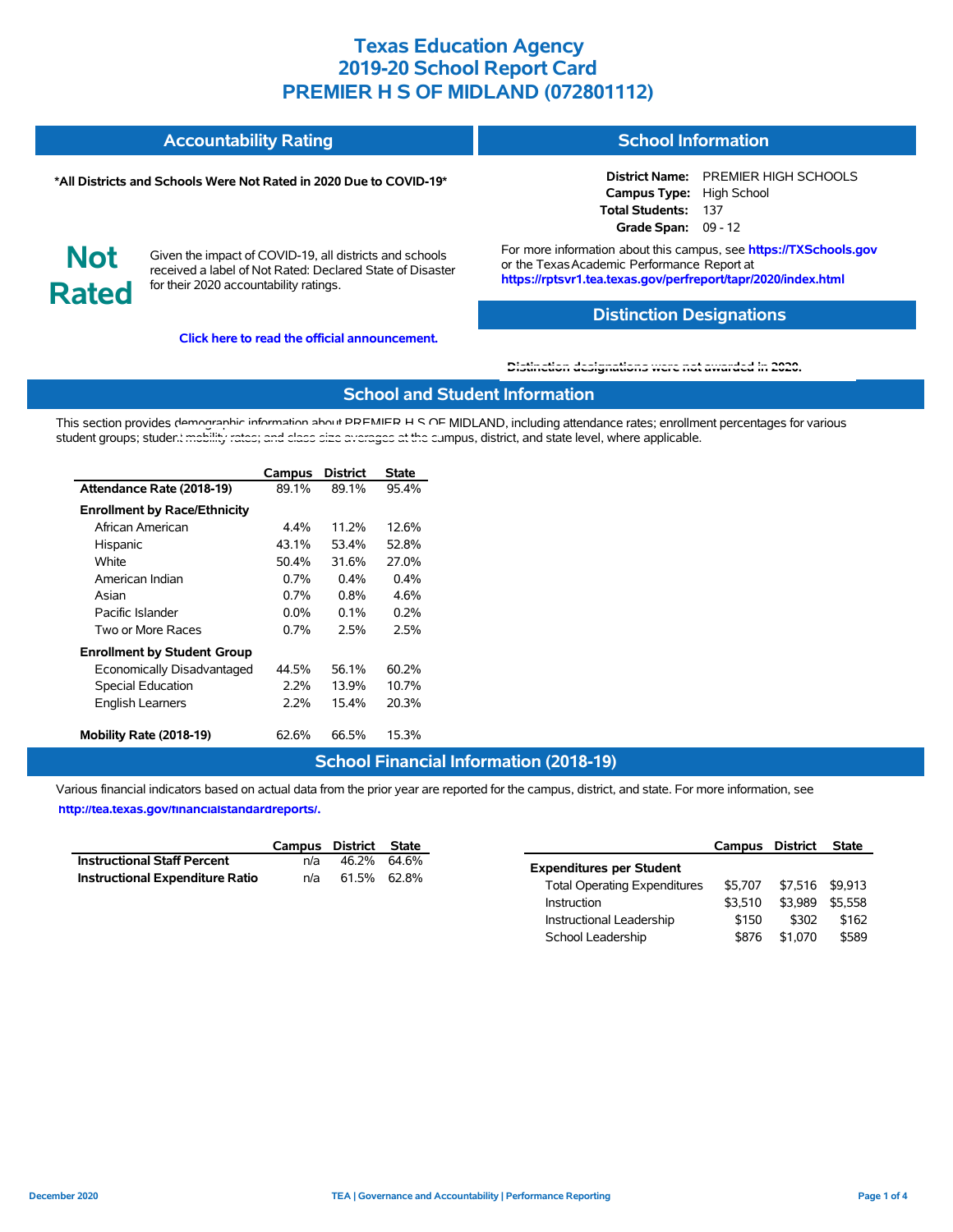### **STAAR Outcomes**

This section provides STAAR performance and Academic Growth outcomes. Academic Growth measures whether students are maintaining performance or improving from year to year. **Please note that due to the cancellation of spring 2020 State of Texas Assessments of Academic Readiness (STAAR) due to the COVID-19 pandemic, the performance of this year's report is not updated.**

|                                                                                |      |              |     |     |                                   |        |       |                          |        |                 | Two or                       |               |
|--------------------------------------------------------------------------------|------|--------------|-----|-----|-----------------------------------|--------|-------|--------------------------|--------|-----------------|------------------------------|---------------|
|                                                                                |      |              |     |     | African                           |        |       | American                 |        | Pacific         | More                         | Econ          |
|                                                                                |      | <b>State</b> |     |     | District Campus American Hispanic |        | White | Indian                   | Asian  | <b>Islander</b> | Races                        | <b>Disadv</b> |
| STAAR Performance Rates at Approaches Grade Level or Above (All Grades Tested) |      |              |     |     |                                   |        |       |                          |        |                 |                              |               |
| All Subjects                                                                   | 2019 | 78%          | 70% | 77% | 83%                               | 67%    | 84%   |                          | $\ast$ |                 | $\ast$                       | 79%           |
|                                                                                | 2018 | 77%          | 71% | 61% | 54%                               | 51%    | 70%   | $\overline{a}$           | 100%   |                 | $\ast$                       | 56%           |
| ELA/Reading                                                                    | 2019 | 75%          | 60% | 63% | $\ast$                            | 49%    | 78%   |                          | *      |                 | $\ast$                       | 65%           |
|                                                                                | 2018 | 74%          | 64% | 63% | 100%                              | 50%    | 71%   |                          | $\ast$ |                 | $\ast$                       | 55%           |
| <b>Mathematics</b>                                                             | 2019 | 82%          | 52% | 81% | $\ast$                            | 85%    | 81%   |                          |        | $\overline{a}$  | $\ast$                       | 84%           |
|                                                                                | 2018 | 81%          | 59% | 59% | *                                 | 54%    | 64%   |                          | $\ast$ |                 | $\ast$                       | 49%           |
| Writing                                                                        | 2018 | 66%          | 35% | 37% |                                   | 0%     | 58%   |                          |        |                 | $\overline{a}$               | 36%           |
| Science                                                                        | 2019 | 81%          | 81% | 79% | $\ast$                            | 71%    | 83%   |                          |        |                 | $\overline{\phantom{a}}$     | 79%           |
|                                                                                | 2018 | 80%          | 82% | 70% | $\ast$                            | 58%    | 86%   |                          | $\ast$ |                 | $\overline{a}$               | 70%           |
| <b>Social Studies</b>                                                          | 2019 | 81%          | 90% | 91% | $\ast$                            | 86%    | 95%   |                          | $\ast$ |                 | $\ast$                       | 94%           |
|                                                                                | 2018 | 78%          | 87% | 59% | $\ast$                            | 54%    | 66%   |                          |        |                 |                              | 59%           |
| STAAR Performance Rates at Meets Grade Level or Above (All Grades Tested)      |      |              |     |     |                                   |        |       |                          |        |                 |                              |               |
| All Subjects                                                                   | 2019 | 50%          | 38% | 39% | 17%                               | 35%    | 42%   |                          | *      |                 | $\ast$                       | 40%           |
|                                                                                | 2018 | 48%          | 38% | 26% | 31%                               | 16%    | 32%   | $\overline{\phantom{a}}$ | 100%   |                 | $\ast$                       | 23%           |
| ELA/Reading                                                                    | 2019 | 48%          | 37% | 40% | $\ast$                            | 31%    | 52%   |                          | *      |                 | $\ast$                       | 44%           |
|                                                                                | 2018 | 46%          | 39% | 31% | 60%                               | 23%    | 33%   |                          | $\ast$ |                 | $\ast$                       | 30%           |
| Mathematics                                                                    | 2019 | 52%          | 16% | 19% | $\ast$                            | 23%    | 19%   |                          |        |                 | $\ast$                       | 19%           |
|                                                                                | 2018 | 50%          | 14% | 17% | $\ast$                            | 11%    | 19%   |                          | $\ast$ |                 | $\ast$                       | 8%            |
| Writing                                                                        | 2018 | 41%          | 20% | 21% | $\overline{\phantom{0}}$          | 0%     | 33%   |                          |        |                 | $\overline{a}$               | 21%           |
| Science                                                                        | 2019 | 54%          | 38% | 39% | *                                 | 41%    | 39%   |                          |        |                 | $\overline{a}$               | 41%           |
|                                                                                | 2018 | 51%          | 39% | 35% | *                                 | 26%    | 45%   |                          | $\ast$ |                 | $\qquad \qquad \blacksquare$ | 38%           |
| Social Studies                                                                 | 2019 | 55%          | 55% | 51% | ∗                                 | 43%    | 57%   |                          | $\ast$ |                 | $\ast$                       | 50%           |
|                                                                                | 2018 | 53%          | 56% | 22% | $\ast$                            | 4%     | 38%   |                          |        |                 | $\overline{a}$               | 16%           |
| STAAR Performance Rates at Masters Grade Level (All Grades Tested)             |      |              |     |     |                                   |        |       |                          |        |                 |                              |               |
| All Subjects                                                                   | 2019 | 24%          | 9%  | 8%  | 0%                                | 5%     | 11%   |                          | *      |                 | $\ast$                       | 8%            |
|                                                                                | 2018 | 22%          | 9%  | 9%  | 0%                                | 4%     | 14%   | ÷                        | 60%    |                 | $\ast$                       | 10%           |
| ELA/Reading                                                                    | 2019 | 21%          | 4%  | 6%  | $\ast$                            | 6%     | 9%    |                          | $\ast$ |                 | $\ast$                       | 8%            |
|                                                                                | 2018 | 19%          | 5%  | 12% | 0%                                | 6%     | 17%   |                          | $\ast$ |                 | $\ast$                       | 13%           |
| <b>Mathematics</b>                                                             | 2019 | 26%          | 4%  | 0%  | $\ast$                            | 0%     | 0%    |                          |        |                 | $\ast$                       | 0%            |
|                                                                                | 2018 | 24%          | 4%  | 7%  | *                                 | 4%     | 7%    |                          | $\ast$ |                 | $\ast$                       | 8%            |
| Writing                                                                        | 2018 | 13%          | 5%  | 5%  | $\overline{a}$                    | 0%     | 8%    |                          |        |                 | $\overline{a}$               | 7%            |
| Science                                                                        | 2019 | 25%          | 5%  | 5%  | $\ast$                            | 0%     | 11%   |                          |        |                 | $\overline{a}$               | 6%            |
|                                                                                | 2018 | 23%          | 7%  | 10% | ∗                                 | 3%     | 14%   |                          | $\ast$ |                 | $\overline{a}$               | 11%           |
| <b>Social Studies</b>                                                          | 2019 | 33%          | 24% | 18% | $\ast$                            | 10%    | 24%   |                          | *      |                 | $\ast$                       | 19%           |
|                                                                                | 2018 | 31%          | 23% | 9%  | $\ast$                            | 0%     | 17%   |                          |        |                 |                              | 6%            |
| Academic Growth Score (All Grades Tested)                                      |      |              |     |     |                                   |        |       |                          |        |                 |                              |               |
| <b>Both Subjects</b>                                                           | 2019 | 69           | 53  | 52  | $\ast$                            | 70     | 44    |                          | $\ast$ |                 |                              | 48            |
|                                                                                | 2018 | 69           | 54  | 63  | 50                                | 65     | 63    |                          | $\ast$ |                 | $\ast$                       | 62            |
| ELA/Reading                                                                    | 2019 | 68           | 66  | 62  | $\overline{a}$                    | 64     | 60    |                          | $\ast$ |                 |                              | 55            |
|                                                                                | 2018 | 69           | 64  | 71  | $\ast$                            | 70     | 71    |                          | $\ast$ |                 | $\ast$                       | 70            |
| <b>Mathematics</b>                                                             | 2019 | 70           | 34  | 44  | $\ast$                            | $\ast$ | 38    |                          |        |                 |                              | 44            |
|                                                                                | 2018 | 70           | 41  | 54  |                                   | 60     | 54    |                          | $\ast$ |                 | $\ast$                       | 53            |
|                                                                                |      |              |     |     |                                   |        |       |                          |        |                 |                              |               |

 **? Indicates that the data for this item were statistically improbable or were reported outside a reasonable range.**

- Indicates zero observations reported for this group.<br>\* Indicates results are masked due to small numbers to protect student confidentiality.<br>n/a Indicates data reporting is not applicable for this group.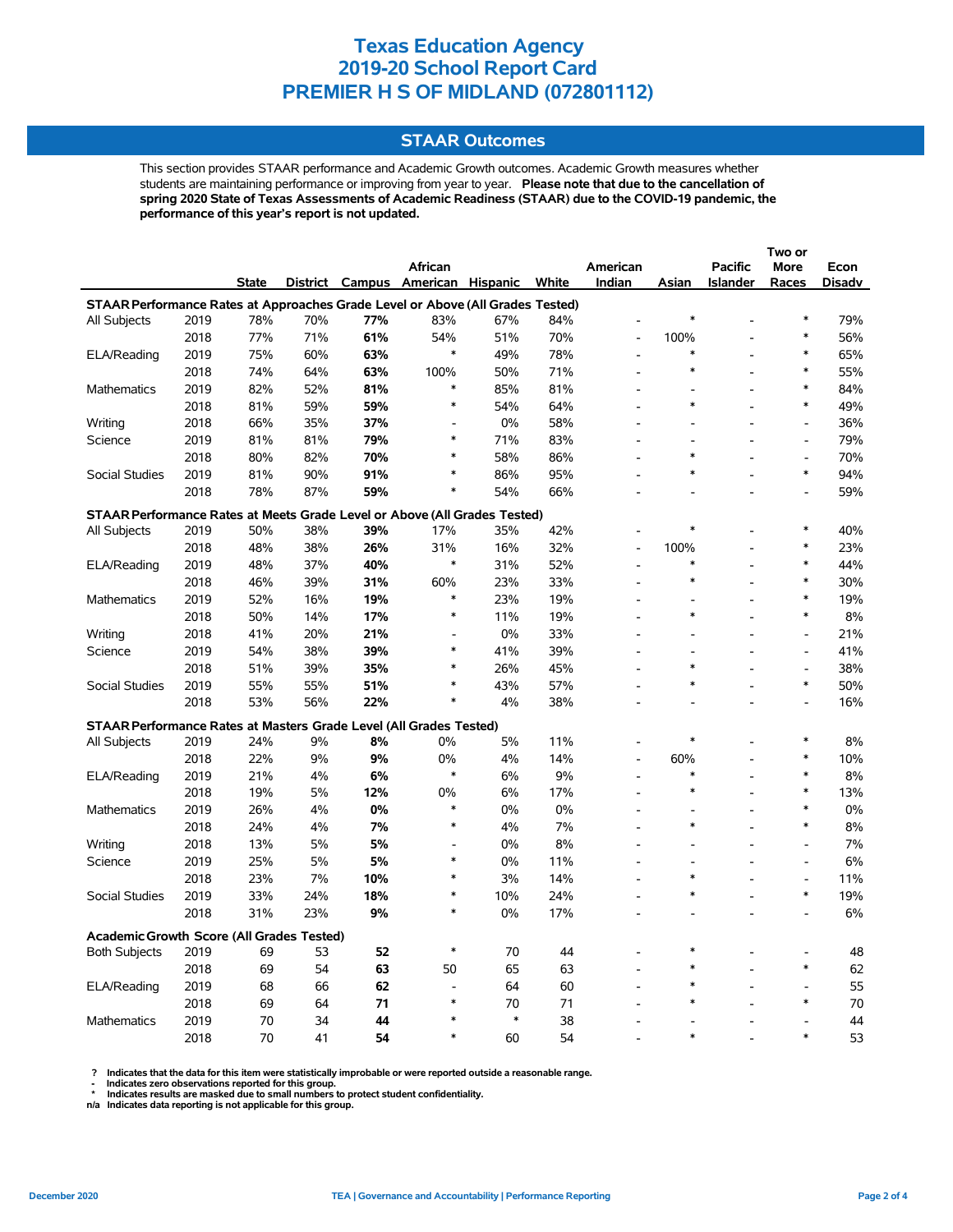### **Prior-Year Non-Proficient and Student Success Initiative STAAR Outcomes**

Progress of Prior-Year Non-Proficient Students shows STAAR performance rates for students who did not perform satisfactorily in 2017-18 but did in 2018-19. Student Success Initiative shows rates related to the requirement for students to demonstrate proficiency on the reading and mathematics STAAR in grades 5 and 8. **Please note that due to the cancellation of spring 2020 State of Texas Assessments of Academic Readiness (STAAR) due to the COVID-19 pandemic, this year's report is not updated.**

|                                                       |              |                  |                                  |                                                      |                                                      |                                                      |                               |       |                 | Two or      |               |
|-------------------------------------------------------|--------------|------------------|----------------------------------|------------------------------------------------------|------------------------------------------------------|------------------------------------------------------|-------------------------------|-------|-----------------|-------------|---------------|
|                                                       |              |                  |                                  | African                                              |                                                      |                                                      | American                      |       | <b>Pacific</b>  | <b>More</b> | Econ          |
|                                                       | <b>State</b> | <b>District</b>  | Campus                           | American                                             | <b>Hispanic</b>                                      | White                                                | <b>Indian</b>                 | Asian | <b>Islander</b> | Races       | <b>Disady</b> |
| <b>Progress of Prior-Year Non-Proficient Students</b> |              |                  |                                  |                                                      |                                                      |                                                      |                               |       |                 |             |               |
| 2019<br>2019                                          | 41%<br>45%   | $\ast$<br>$\ast$ | $\blacksquare$<br>$\blacksquare$ | $\overline{\phantom{0}}$<br>$\overline{\phantom{a}}$ | $\overline{\phantom{a}}$<br>$\overline{\phantom{a}}$ | $\overline{\phantom{a}}$<br>$\overline{\phantom{a}}$ | -<br>$\overline{\phantom{a}}$ | -     |                 |             |               |
| Sum of Grades 4-8                                     |              |                  |                                  |                                                      |                                                      |                                                      |                               |       |                 |             |               |
| Reading<br>2018                                       | 38%          | 33%              | 33%                              | ۰                                                    | 42%                                                  | ∗                                                    | ۰                             |       |                 |             | $\ast$        |
| <b>Mathematics</b><br>2018                            | 47%          | 30%              | 23%                              | $\ast$                                               | *                                                    | $\ast$                                               |                               |       |                 |             | $\ast$        |

 **? Indicates that the data for this item were statistically improbable or were reported outside a reasonable range.**

- Indicates zero observations reported for this group.<br>\* Indicates results are masked due to small numbers to protect student confidentiality.<br>n/a Indicates data reporting is not applicable for this group.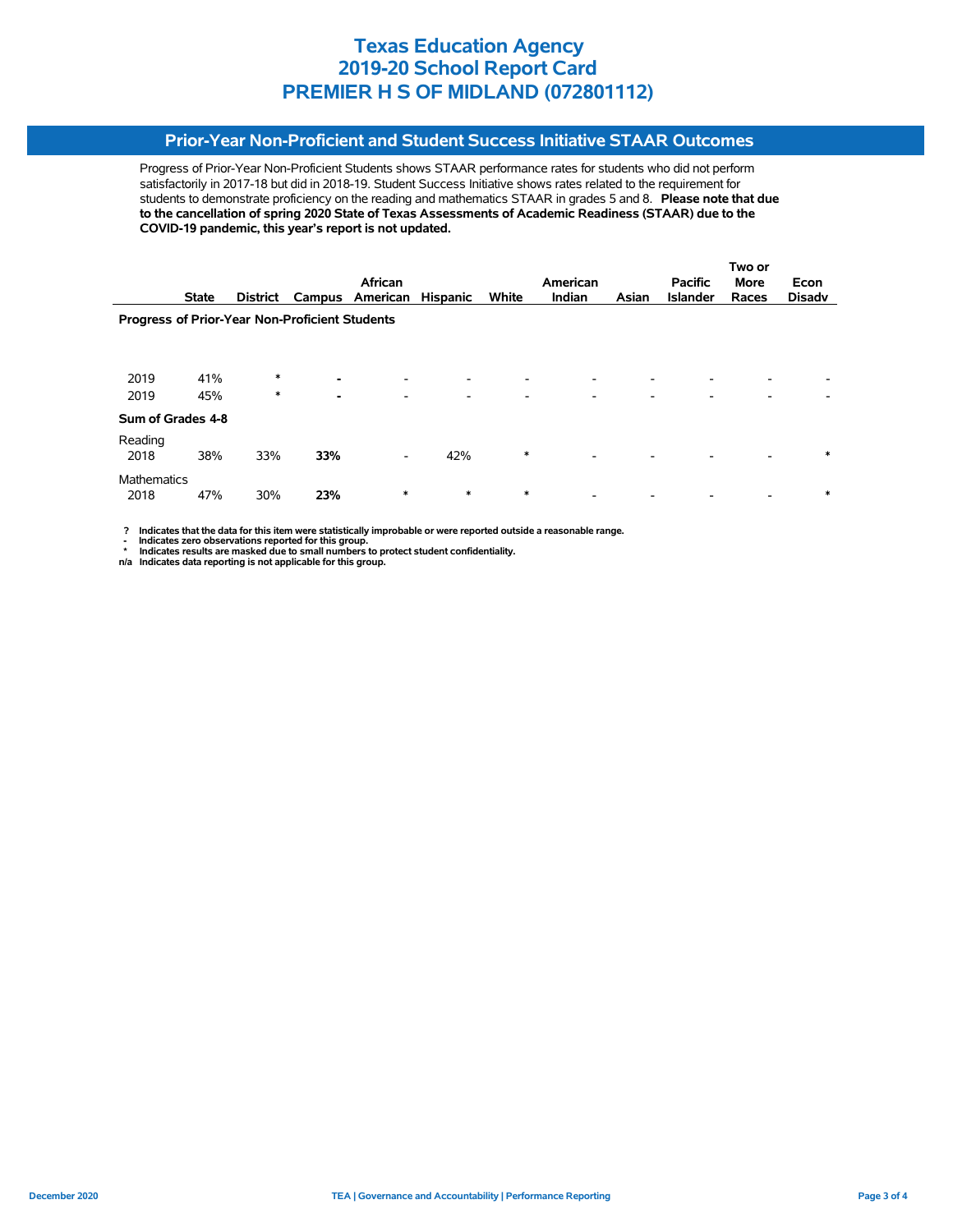### **Graduation and College, Career, and Military Readiness Outcomes**

This section provides graduation, graduation plan, and College, Career, and Military Readiness rates.

|                                                              | State | District | Campus  | African<br>American Hispanic |        | White   | American<br>Indian | Asian  | <b>Pacific</b><br>Islander | Two or<br>More<br>Races | Econ<br>Disadv |
|--------------------------------------------------------------|-------|----------|---------|------------------------------|--------|---------|--------------------|--------|----------------------------|-------------------------|----------------|
| Annual Dropout Rate (Gr 9-12)                                |       |          |         |                              |        |         |                    |        |                            |                         |                |
| 2018-19                                                      | 1.9%  | 3.3%     | 0.0%    | 0.0%                         | 0.0%   | $0.0\%$ | $\ast$             | $\ast$ |                            |                         | $0.0\%$        |
| 2017-18                                                      | 1.9%  | 3.7%     | 0.0%    | 0.0%                         | 0.0%   | 0.0%    |                    | $\ast$ |                            | 0.0%                    | 0.0%           |
| 4-Year Longitudinal Rate (Gr 9-12)<br>Class of 2019          |       |          |         |                              |        |         |                    |        |                            |                         |                |
| Graduated                                                    | 90.0% | 56.9%    | 91.3%   |                              | 94.7%  | 88.0%   |                    |        |                            |                         | 96.4%          |
| Graduates, TxCHSE, & Cont                                    | 94.1% | 88.6%    | 100.0%  | $\ast$                       | 100.0% | 100.0%  |                    |        |                            |                         | 100.0%         |
| Class of 2018<br>Graduated                                   | 90.0% | 55.8%    | 58.5%   | $\ast$                       | 50.0%  | 64.7%   |                    |        |                            |                         | 61.9%          |
| Graduates, TxCHSE, & Cont                                    | 94.3% | 89.9%    | 100.0%  | $\ast$                       | 100.0% | 100.0%  |                    |        |                            | $\ast$                  | 100.0%         |
| 5-Year Extended Longitudinal Rate (Gr 9-12)                  |       |          |         |                              |        |         |                    |        |                            |                         |                |
| Class of 2018<br>Graduated                                   | 92.2% | 76.4%    | 100.0%  |                              | 100.0% | 100.0%  |                    |        |                            |                         | 100.0%         |
| Graduates, TxCHSE, & Cont                                    | 93.9% | 88.1%    | 100.0%  | *                            | 100.0% | 100.0%  |                    |        |                            | $\ast$                  | 100.0%         |
| Class of 2017                                                |       |          |         |                              |        |         |                    |        |                            |                         |                |
| Graduated                                                    | 92.0% | 79.5%    | 85.7%   |                              | 80.0%  | $\ast$  |                    |        |                            |                         | 83.3%          |
| Graduates, TxCHSE, & Cont                                    | 93.7% | 91.4%    | 92.9%   |                              | 90.0%  |         |                    |        |                            |                         | 83.3%          |
| 6-Year Extended Longitudinal Rate (Gr 9-12)<br>Class of 2017 |       |          |         |                              |        |         |                    |        |                            |                         |                |
| Graduated                                                    | 92.4% | 85.8%    | 92.9%   |                              | 90.0%  |         |                    |        |                            |                         | 83.3%          |
| Graduates, TxCHSE, & Cont<br>Class of 2016                   | 93.7% | 91.9%    | 92.9%   |                              | 90.0%  |         |                    |        |                            |                         | 83.3%          |
| Graduated                                                    | 92.1% | 86.7%    | 89.3%   | $\ast$                       | 84.2%  | 100.0%  |                    |        |                            |                         | 100.0%         |
| Graduates, TxCHSE, & Cont                                    | 93.4% | 93.0%    | 92.9%   |                              | 89.5%  | 100.0%  |                    |        |                            |                         | 100.0%         |
| 4-Year Federal Graduation Rate Without Exclusions (Gr 9-12)  |       |          |         |                              |        |         |                    |        |                            |                         |                |
| Class of 2019                                                | 90.0% | 55.4%    | 87.8%   | $\ast$                       | 90.0%  | 85.2%   |                    |        |                            |                         | 90.0%          |
| Class of 2018                                                | 90.0% | 54.5%    | 55.8%   | $\ast$                       | 45.8%  | 64.7%   |                    |        |                            | $\ast$                  | 56.5%          |
| RHSP/DAP Graduates (Longitudinal Rate)<br>Class of 2019      | 73.3% |          |         |                              |        |         |                    |        |                            |                         |                |
| Class of 2018                                                | 68.5% | 72.7%    |         |                              |        |         |                    |        |                            |                         |                |
| RHSP/DAP/FHSP-E/FHSP-DLA Graduates (Longitudinal Rate)       |       |          |         |                              |        |         |                    |        |                            |                         |                |
| Class of 2019                                                | 87.6% | 71.4%    | 57.1%   |                              | 66.7%  | 54.5%   |                    |        |                            |                         | 63.0%          |
| Class of 2018                                                | 86.8% | 83.2%    | 70.8%   | $\ast$                       | 54.5%  | 81.8%   |                    |        |                            | $\ast$                  | 69.2%          |
| College, Career, and Military Ready (Annual Graduates)       |       |          |         |                              |        |         |                    |        |                            |                         |                |
| 2018-19                                                      | 72.9% | 28.4%    | 14.3%   | $\ast$                       | 17.9%  | 11.5%   |                    |        |                            |                         | 13.9%          |
| 2017-18                                                      | 65.5% | 26.6%    | 20.6%   |                              | 15.4%  | 21.1%   |                    |        |                            |                         | 11.8%          |
| <b>SAT/ACT Results (Annual Graduates)</b>                    |       |          |         |                              |        |         |                    |        |                            |                         |                |
| Tested<br>2018-19                                            | 75.0% | 28.7%    | 21.4%   |                              | 21.4%  | 23.1%   |                    |        |                            |                         | 21.2%          |
| 2017-18                                                      | 74.6% | 29.1%    | 20.6%   | $\ast$                       | 7.7%   | 31.6%   |                    |        |                            | $\ast$                  | 20.0%          |
| Average SAT Score                                            |       |          |         |                              |        |         |                    |        |                            |                         |                |
| 2018-19                                                      | 1027  | 937      | 915     |                              | 888    | 946     |                    |        |                            |                         | 874            |
| 2017-18                                                      | 1036  | 984      | 922     |                              | $\ast$ | 944     |                    |        |                            |                         | $\ast$         |
| Average ACT Score                                            |       |          |         |                              |        |         |                    |        |                            |                         |                |
| 2018-19                                                      | 20.6  | 18.6     | $\star$ |                              |        | ∗       |                    |        |                            |                         |                |
| 2017-18                                                      | 20.6  | 18.5     | $\star$ |                              |        | $\ast$  |                    |        |                            |                         |                |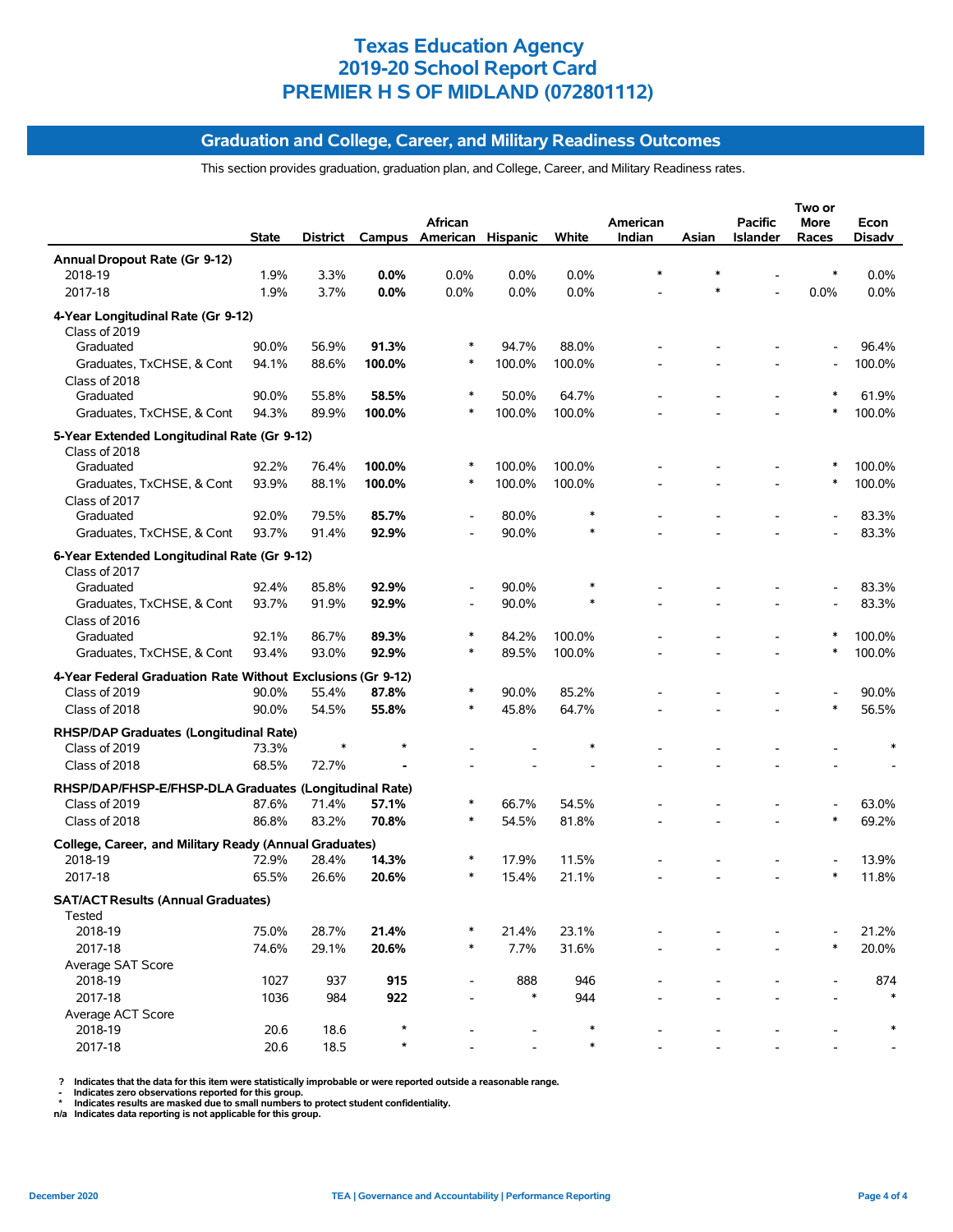| <b>Accountability Rating</b> | <b>School Information</b> |
|------------------------------|---------------------------|
|                              |                           |

#### **\*All Districts and Schools Were Not Rated in 2020 Due to COVID-19\***

**District Name:** PREMIER HIGH SCHOOLS **Campus Type:** High School **Total Students:** 215 **Grade Span:** 08 - 12

**Not Rated**

Given the impact of COVID-19, all districts and schools received a label of Not Rated: Declared State of Disaster for their 2020 accountability ratings.

**Click here to read the official announcement.**

For more information about this campus, see **https://TXSchools.gov** or the Texas Academic Performance Report at **https://rptsvr1.tea.texas.gov/perfreport/tapr/2020/index.html**

### **Distinction Designations**

#### **[Distinction designations were not awarded in 2020.](https://rptsvr1.tea.texas.gov/perfreport/tapr/2020/index.html)**

#### **School and Student Information**

This section provides demographic information about PREMIER H S OF AUSTIN, including attendance rates; enrollment percentages for various student groups; student mobilit[y rates; and class size averages at the campus, d](https://tea.texas.gov/about-tea/news-and-multimedia/correspondence/taa-letters/every-student-succeeds-act-essa-waiver-approval-2020-state-academic-accountability)istrict, and state level, where applicable.

|                                     | Campus | <b>District</b> | <b>State</b> | <b>District</b><br><b>State</b><br>Campus |
|-------------------------------------|--------|-----------------|--------------|-------------------------------------------|
| Attendance Rate (2018-19)           | 84.4%  | 89.1%           | 95.4%        | Class Size Averages by Grade or Subject   |
| <b>Enrollment by Race/Ethnicity</b> |        |                 |              |                                           |
| African American                    | 5.5%   | 11.2%           | 12.6%        | Secondary                                 |
| Hispanic                            | 62.7%  | 53.4%           | 52.8%        | 16.4<br>18.8<br>Science<br>4.0            |
| White                               | 27.2%  | 31.6%           | 27.0%        |                                           |
| American Indian                     | 0.5%   | 0.4%            | 0.4%         |                                           |
| Asian                               | 1.4%   | 0.8%            | 4.6%         |                                           |
| Pacific Islander                    | 0.0%   | 0.1%            | 0.2%         |                                           |
| Two or More Races                   | 2.8%   | 2.5%            | 2.5%         |                                           |
| <b>Enrollment by Student Group</b>  |        |                 |              |                                           |
| Economically Disadvantaged          | 63.6%  | 56.1%           | 60.2%        |                                           |
| Special Education                   | 13.4%  | 13.9%           | 10.7%        |                                           |
| <b>English Learners</b>             | 20.3%  | 15.4%           | 20.3%        |                                           |
| Mobility Rate (2018-19)             | 72.0%  | 66.5%           | 15.3%        |                                           |

### **School Financial Information (2018-19)**

Various financial indicators based on actual data from the prior year are reported for the campus, district, and state. For more information, see **[http://tea.texas.gov/financialstandardreports/.](http://tea.texas.gov/financialstandardreports/)**

|                                        | Campus District State |             |  |
|----------------------------------------|-----------------------|-------------|--|
| <b>Instructional Staff Percent</b>     | n/a                   | 46.2% 64.6% |  |
| <b>Instructional Expenditure Ratio</b> | n/a                   | 61.5% 62.8% |  |

|                                     | Campus District |         | <b>State</b> |
|-------------------------------------|-----------------|---------|--------------|
| <b>Expenditures per Student</b>     |                 |         |              |
| <b>Total Operating Expenditures</b> | \$9.398         | \$7.516 | \$9.913      |
| Instruction                         | \$6.160         | \$3.989 | \$5.558      |
| Instructional Leadership            | \$190           | \$302   | \$162        |
| School Leadership                   | \$1.199         | \$1.070 | \$589        |

l,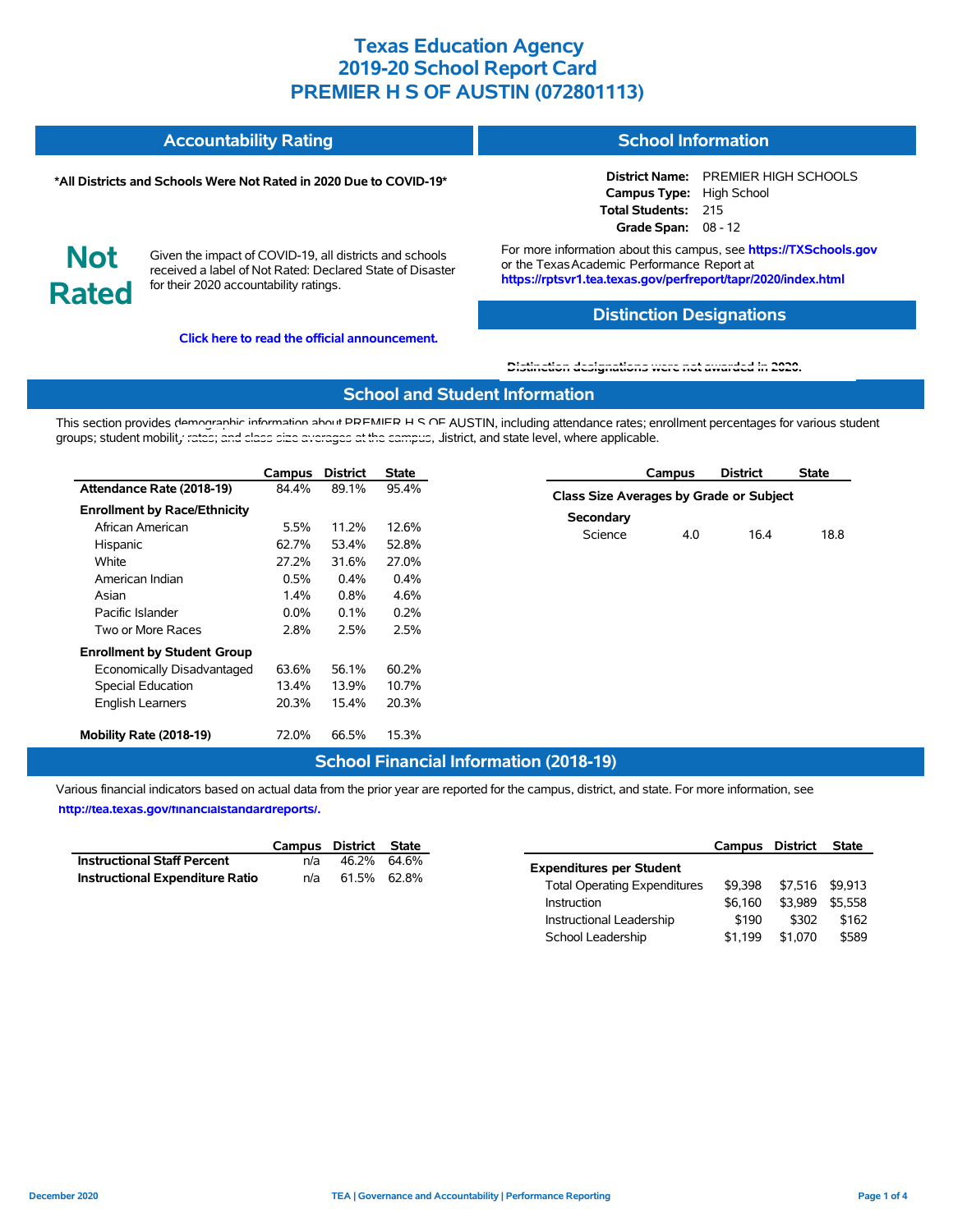#### **STAAR Outcomes**

This section provides STAAR performance and Academic Growth outcomes. Academic Growth measures whether students are maintaining performance or improving from year to year. **Please note that due to the cancellation of spring 2020 State of Texas Assessments of Academic Readiness (STAAR) due to the COVID-19 pandemic, the performance of this year's report is not updated.**

|                                                                                |              |              |          |            |                                                |                |          |          |        |                 | Two or                             |               |
|--------------------------------------------------------------------------------|--------------|--------------|----------|------------|------------------------------------------------|----------------|----------|----------|--------|-----------------|------------------------------------|---------------|
|                                                                                |              |              |          |            | African                                        |                |          | American |        | <b>Pacific</b>  | <b>More</b>                        | Econ          |
|                                                                                |              | <b>State</b> |          |            | District Campus American Hispanic              |                | White    | Indian   | Asian  | <b>Islander</b> | Races                              | <b>Disadv</b> |
| STAAR Performance Rates at Approaches Grade Level or Above (All Grades Tested) |              |              |          |            |                                                |                |          |          |        |                 |                                    |               |
| All Subjects                                                                   | 2019         | 78%          | 70%      | 83%        | 83%                                            | 76%            | 93%      |          |        |                 | 100%                               | 73%           |
|                                                                                | 2018         | 77%          | 71%      | 70%        | *                                              | 68%            | 69%      | $\ast$   | $\ast$ |                 | $\ast$                             | 63%           |
| ELA/Reading                                                                    | 2019         | 75%          | 60%      | 84%        | $\ast$                                         | 78%            | 88%      |          |        |                 | $\ast$                             | 73%           |
|                                                                                | 2018         | 74%          | 64%      | 67%        | $\overline{a}$                                 | 63%            | 73%      |          |        |                 | $\overline{\phantom{a}}$           | 59%           |
| <b>Mathematics</b>                                                             | 2019         | 82%          | 52%      | 53%        | $\ast$                                         | 30%            | 86%      |          |        |                 | $\ast$                             | 33%           |
|                                                                                | 2018         | 81%          | 59%      | 47%        | $\blacksquare$                                 | 42%            | 50%      | $\ast$   |        |                 | $\overline{a}$                     | 50%           |
| Science                                                                        | 2019         | 81%          | 81%      | 88%        | $\overline{a}$                                 | 83%            | 100%     |          |        |                 | $\ast$                             | 82%           |
|                                                                                | 2018         | 80%          | 82%      | 67%        | $\ast$                                         | 67%            | $\ast$   | $\ast$   |        |                 | $\overline{\phantom{a}}$           | 61%           |
| <b>Social Studies</b>                                                          | 2019         | 81%          | 90%      | 97%        | ∗                                              | 94%            | 100%     |          |        |                 | $\ast$                             | 93%           |
|                                                                                | 2018         | 78%          | 87%      | 90%        | $\ast$                                         | 94%            | 82%      |          | $\ast$ |                 | $\ast$                             | 81%           |
| STAAR Performance Rates at Meets Grade Level or Above (All Grades Tested)      |              |              |          |            |                                                |                |          |          |        |                 |                                    |               |
| All Subjects                                                                   | 2019         | 50%          | 38%      | 49%        | 33%                                            | 35%            | 72%      |          |        |                 | 67%                                | 36%           |
|                                                                                | 2018         | 48%          | 38%      | 42%        | $\ast$                                         | 35%            | 56%      | $\ast$   | $\ast$ |                 | $\ast$                             | 30%           |
| ELA/Reading                                                                    | 2019         | 48%          | 37%      | 59%        | $\ast$                                         | 52%            | 75%      |          |        |                 | $\ast$                             | 53%           |
|                                                                                | 2018         | 46%          | 39%      | 44%        | $\overline{a}$                                 | 37%            | 60%      |          |        |                 | $\overline{a}$                     | 30%           |
| Mathematics                                                                    | 2019         | 52%          | 16%      | 21%        | $\ast$                                         | 10%            | 43%      |          |        |                 | $\ast$                             | 8%            |
|                                                                                | 2018         | 50%          | 14%      | 16%        | $\overline{\phantom{a}}$                       | 17%            | 17%      | $\ast$   |        |                 | $\overline{\phantom{a}}$           | 8%            |
| Science                                                                        | 2019         | 54%          | 38%      | 35%        | $\overline{\phantom{a}}$                       | 11%            | 83%      |          |        |                 | $\ast$                             | 12%           |
|                                                                                | 2018         | 51%          | 39%      | 38%        | $\ast$                                         | 33%            | $\ast$   | $\ast$   |        |                 | $\overline{\phantom{a}}$           | 33%           |
| <b>Social Studies</b>                                                          | 2019         | 55%          | 55%      | 61%        | $\ast$                                         | 47%            | 79%      |          |        |                 | $\ast$                             | 50%           |
|                                                                                | 2018         | 53%          | 56%      | 58%        | $\ast$                                         | 47%            | 73%      |          | $\ast$ |                 | $\ast$                             | 44%           |
|                                                                                |              |              |          |            |                                                |                |          |          |        |                 |                                    |               |
| STAAR Performance Rates at Masters Grade Level (All Grades Tested)             |              |              |          | 11%        |                                                |                | 21%      |          |        |                 | 17%                                | 7%            |
| All Subjects                                                                   | 2019<br>2018 | 24%<br>22%   | 9%<br>9% | 14%        | 0%<br>$\ast$                                   | 6%             | 17%      | $\ast$   | $\ast$ | $\overline{a}$  | $\ast$                             | 11%           |
|                                                                                |              | 21%          |          | 10%        | $\ast$                                         | 10%            | 19%      |          |        |                 | $\ast$                             | 7%            |
| ELA/Reading                                                                    | 2019         | 19%          | 4%       | 4%         | $\blacksquare$                                 | 4%             | 7%       |          |        |                 | $\overline{\phantom{a}}$           | 4%            |
|                                                                                | 2018         |              | 5%       |            | $\ast$                                         | 3%             |          |          |        |                 | $\ast$                             |               |
| <b>Mathematics</b>                                                             | 2019<br>2018 | 26%          | 4%       | 0%         |                                                | 0%<br>8%       | 0%<br>0% | $\ast$   |        |                 | Ĭ.                                 | 0%<br>0%      |
|                                                                                | 2019         | 24%<br>25%   | 4%<br>5% | 5%<br>0%   | $\qquad \qquad \blacksquare$<br>$\blacksquare$ | 0%             | 0%       |          |        |                 | $\ast$                             | 0%            |
| Science                                                                        |              | 23%          |          |            | ∗                                              |                | $\ast$   | $\ast$   |        |                 |                                    | 17%           |
|                                                                                | 2018         |              | 7%       | 13%<br>27% | $\ast$                                         | 6%             |          |          |        | $\overline{a}$  | $\overline{\phantom{a}}$<br>$\ast$ | 21%           |
| Social Studies                                                                 | 2019         | 33%          | 24%      |            | $\ast$                                         | 18%            | 43%      |          | *      | L.              | $\ast$                             |               |
|                                                                                | 2018         | 31%          | 23%      | 35%        |                                                | 29%            | 36%      |          |        |                 |                                    | 25%           |
| <b>Academic Growth Score (All Grades Tested)</b>                               |              |              |          |            |                                                |                |          |          |        |                 |                                    |               |
| <b>Both Subjects</b>                                                           | 2019         | 69           | 53       | 67         |                                                | 63             | 70       |          |        |                 | $\ast$                             | 57            |
|                                                                                | 2018         | 69           | 54       | 58         | $\overline{a}$                                 | $\ast$         | $\ast$   |          |        |                 |                                    |               |
| ELA/Reading                                                                    | 2019         | 68           | 66       | 58         | $\overline{a}$                                 | 57             | $\ast$   |          |        |                 | $\ast$                             | 50            |
|                                                                                | 2018         | 69           | 64       | $\star$    |                                                | $\overline{a}$ |          |          |        |                 |                                    | $\ast$        |
| <b>Mathematics</b>                                                             | 2019         | 70           | 34       |            |                                                | $\ast$         |          |          |        |                 | $\ast$                             | $\ast$        |
|                                                                                | 2018         | 70           | 41       | $\star$    |                                                | $\ast$         | $\ast$   |          |        |                 |                                    | $\ast$        |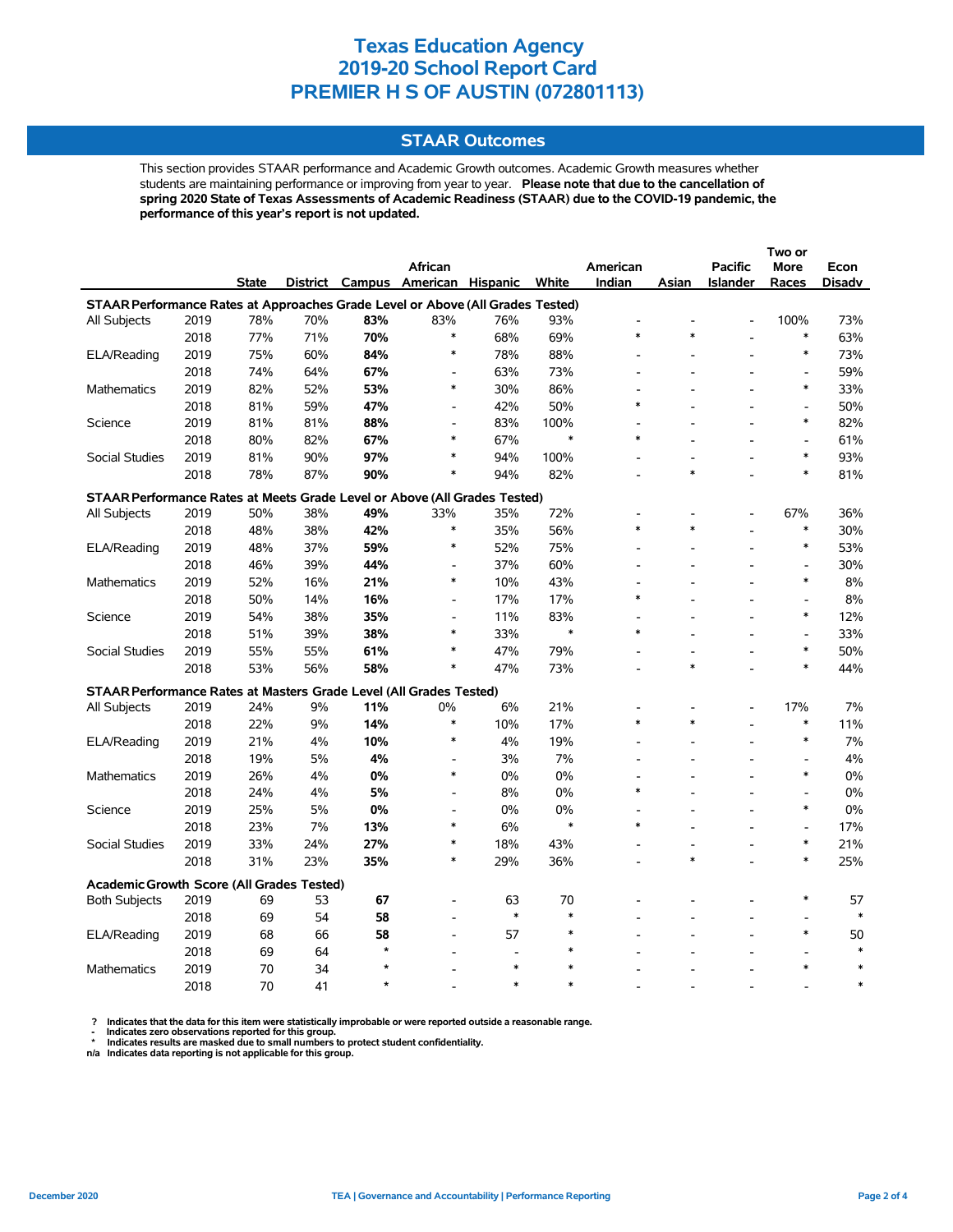### **Prior-Year Non-Proficient and Student Success Initiative STAAR Outcomes**

Progress of Prior-Year Non-Proficient Students shows STAAR performance rates for students who did not perform satisfactorily in 2017-18 but did in 2018-19. Student Success Initiative shows rates related to the requirement for students to demonstrate proficiency on the reading and mathematics STAAR in grades 5 and 8. **Please note that due to the cancellation of spring 2020 State of Texas Assessments of Academic Readiness (STAAR) due to the COVID-19 pandemic, this year's report is not updated.**

|                                              |              |               |                                                       |                                                                       |                 |        |          |       |                 | Two or      |        |
|----------------------------------------------|--------------|---------------|-------------------------------------------------------|-----------------------------------------------------------------------|-----------------|--------|----------|-------|-----------------|-------------|--------|
|                                              |              |               |                                                       | African                                                               |                 |        | American |       | <b>Pacific</b>  | <b>More</b> | Econ   |
|                                              | <b>State</b> |               |                                                       | District Campus American                                              | <b>Hispanic</b> | White  | Indian   | Asian | <b>Islander</b> | Races       | Disadv |
|                                              |              |               | Progress of Prior-Year Non-Proficient Students        |                                                                       |                 |        |          |       |                 |             |        |
| 2019                                         | 41%          |               |                                                       |                                                                       |                 |        |          |       |                 |             |        |
| Sum of Grades 4-8                            |              |               |                                                       |                                                                       |                 |        |          |       |                 |             |        |
| Reading<br>2018                              | 38%          | 33%           |                                                       |                                                                       |                 |        |          |       |                 |             |        |
| <b>Mathematics</b>                           |              |               |                                                       |                                                                       |                 |        |          |       |                 |             |        |
| 2019<br>2018                                 | 45%<br>47%   | $\ast$<br>30% | $\ast$                                                |                                                                       |                 | $\ast$ |          |       |                 |             |        |
| <b>Students Success Initiative</b>           |              |               |                                                       |                                                                       |                 |        |          |       |                 |             |        |
| <b>Grade 8 Reading</b>                       |              |               |                                                       |                                                                       |                 |        |          |       |                 |             |        |
|                                              |              |               |                                                       | Students Meeting Approaches Grade Level on First STAAR Administration |                 |        |          |       |                 |             |        |
| 2019                                         | 78%          | 86%           |                                                       |                                                                       |                 |        |          |       |                 |             |        |
| 2019                                         | 22%          | 14%           | Students Requiring Accelerated Instruction<br>$\star$ |                                                                       |                 |        |          |       |                 |             |        |
| <b>STAAR Cumulative Met Standard</b><br>2019 | 85%          | 100%          | $\star$                                               |                                                                       |                 | $\ast$ |          |       |                 |             |        |
| <b>Grade 8 Mathematics</b>                   |              |               |                                                       |                                                                       |                 |        |          |       |                 |             |        |
|                                              |              |               |                                                       | Students Meeting Approaches Grade Level on First STAAR Administration |                 |        |          |       |                 |             |        |
| 2019                                         | 82%          | 100%          |                                                       |                                                                       |                 |        |          |       |                 |             |        |
| 2019                                         | 18%          |               | Students Requiring Accelerated Instruction            |                                                                       |                 | $\ast$ |          |       |                 |             |        |
| <b>STAAR Cumulative Met Standard</b><br>2019 | 88%          | 100%          | $\ast$                                                |                                                                       |                 |        |          |       |                 |             |        |
|                                              |              |               |                                                       |                                                                       |                 |        |          |       |                 |             |        |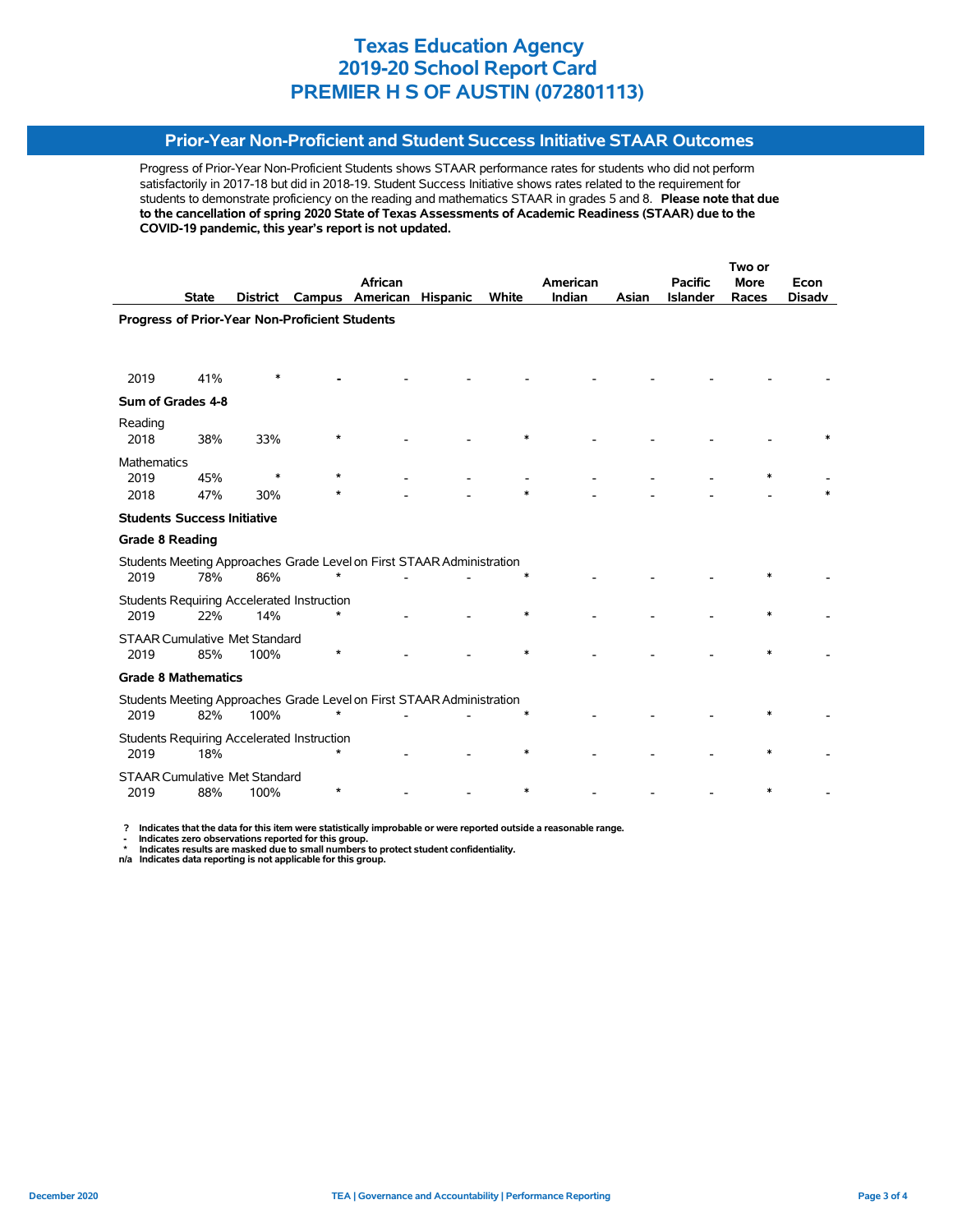### **Graduation and College, Career, and Military Readiness Outcomes**

This section provides graduation, graduation plan, and College, Career, and Military Readiness rates.

|                                                              | State | District       | Campus  | African<br>American Hispanic |                | White  | American<br>Indian | Asian  | <b>Pacific</b><br>Islander | Two or<br>More<br>Races | Econ<br>Disadv |
|--------------------------------------------------------------|-------|----------------|---------|------------------------------|----------------|--------|--------------------|--------|----------------------------|-------------------------|----------------|
| Annual Dropout Rate (Gr 9-12)                                |       |                |         |                              |                |        |                    |        |                            |                         |                |
| 2018-19                                                      | 1.9%  | 3.3%           | 0.6%    | 0.0%                         | 0.0%           | 1.0%   |                    | ∗      |                            | 11.1%                   | 0.9%           |
| 2017-18                                                      | 1.9%  | 3.7%           | 0.6%    | 0.0%                         | 0.5%           | 1.0%   |                    | $\ast$ |                            | 0.0%                    | 0.9%           |
| 4-Year Longitudinal Rate (Gr 9-12)<br>Class of 2019          |       |                |         |                              |                |        |                    |        |                            |                         |                |
| Graduated                                                    | 90.0% | 56.9%          | 38.8%   |                              | 30.0%          | 52.9%  |                    |        |                            |                         | 34.5%          |
| Graduates, TxCHSE, & Cont                                    | 94.1% | 88.6%          | 98.0%   |                              | 96.7%          | 100.0% |                    | $\ast$ |                            | $\ast$                  | 96.6%          |
| Class of 2018<br>Graduated                                   | 90.0% | 55.8%          | 50.0%   | $\ast$                       | 30.4%          | 72.2%  |                    |        |                            | $\ast$                  | 40.0%          |
| Graduates, TxCHSE, & Cont                                    | 94.3% | 89.9%          | 97.8%   | $\ast$                       | 100.0%         | 94.4%  |                    |        |                            | $\ast$                  | 95.0%          |
| 5-Year Extended Longitudinal Rate (Gr 9-12)<br>Class of 2018 |       |                |         |                              |                |        |                    |        |                            |                         |                |
| Graduated                                                    | 92.2% | 76.4%          | 73.8%   |                              | 60.0%          | 93.8%  |                    |        |                            |                         | 70.6%          |
| Graduates, TxCHSE, & Cont                                    | 93.9% | 88.1%          | 95.2%   | *                            | 100.0%         | 93.8%  |                    |        |                            | $\ast$                  | 88.2%          |
| Class of 2017<br>Graduated                                   | 92.0% | 79.5%          | 73.7%   |                              | 68.4%          | 71.4%  |                    | ∗      |                            |                         | 65.2%          |
| Graduates, TxCHSE, & Cont                                    | 93.7% | 91.4%          | 100.0%  |                              | 100.0%         | 100.0% |                    |        |                            |                         | 100.0%         |
|                                                              |       |                |         |                              |                |        |                    |        |                            |                         |                |
| 6-Year Extended Longitudinal Rate (Gr 9-12)<br>Class of 2017 |       |                |         |                              |                |        |                    |        |                            |                         |                |
| Graduated                                                    | 92.4% | 85.8%          | 91.4%   |                              | 94.1%          | 84.6%  |                    |        |                            |                         | 90.0%          |
| Graduates, TxCHSE, & Cont<br>Class of 2016                   | 93.7% | 91.9%          | 100.0%  | $\ast$                       | 100.0%         | 100.0% | $\ast$             | $\ast$ |                            |                         | 100.0%         |
| Graduated                                                    | 92.1% | 86.7%          | 82.2%   |                              | 83.3%          | 82.6%  |                    |        |                            |                         | 75.0%          |
| Graduates, TxCHSE, & Cont                                    | 93.4% | 93.0%          | 91.1%   |                              | 94.4%          | 91.3%  |                    |        |                            |                         | 85.0%          |
| 4-Year Federal Graduation Rate Without Exclusions (Gr 9-12)  |       |                |         |                              |                |        |                    |        |                            |                         |                |
| Class of 2019                                                | 90.0% | 55.4%          | 37.3%   |                              | 29.0%          | 50.0%  |                    |        |                            |                         | 33.3%          |
| Class of 2018                                                | 90.0% | 54.5%          | 46.9%   | $\ast$                       | 28.0%          | 68.4%  |                    |        |                            |                         | 36.4%          |
| RHSP/DAP Graduates (Longitudinal Rate)<br>Class of 2019      | 73.3% |                |         |                              |                |        |                    |        |                            |                         |                |
| Class of 2018                                                | 68.5% | 72.7%          |         |                              |                |        |                    |        |                            |                         |                |
|                                                              |       |                |         |                              |                |        |                    |        |                            |                         |                |
| RHSP/DAP/FHSP-E/FHSP-DLA Graduates (Longitudinal Rate)       |       |                |         |                              |                |        |                    |        |                            |                         |                |
| Class of 2019<br>Class of 2018                               | 87.6% | 71.4%<br>83.2% | 63.2%   | $\ast$                       | 66.7%<br>85.7% | 66.7%  |                    |        |                            |                         | 40.0%          |
|                                                              | 86.8% |                | 87.0%   |                              |                | 84.6%  |                    |        |                            |                         | 100.0%         |
| College, Career, and Military Ready (Annual Graduates)       |       |                |         |                              |                |        |                    |        |                            |                         |                |
| 2018-19                                                      | 72.9% | 28.4%          | 54.3%   | *                            | 40.5%          | 70.8%  |                    |        |                            |                         | 45.2%          |
| 2017-18                                                      | 65.5% | 26.6%          | 42.9%   |                              | 16.7%          | 55.6%  |                    |        |                            |                         | 44.4%          |
| <b>SAT/ACT Results (Annual Graduates)</b><br>Tested          |       |                |         |                              |                |        |                    |        |                            |                         |                |
| 2018-19                                                      | 75.0% | 28.7%          | 54.3%   |                              | 47.6%          | 66.7%  |                    |        |                            |                         | 38.1%          |
| 2017-18                                                      | 74.6% | 29.1%          | 47.6%   | $\ast$                       | 33.3%          | 55.6%  |                    | $\ast$ |                            | $\ast$                  | 61.1%          |
| Average SAT Score                                            |       |                |         |                              |                |        |                    |        |                            |                         |                |
| 2018-19                                                      | 1027  | 937            | 997     |                              | 982            | 999    |                    |        |                            |                         | 971            |
| 2017-18                                                      | 1036  | 984            | 1078    | $\ast$                       | $\ast$         | 1119   |                    | $\ast$ |                            | $\ast$                  | 1023           |
| Average ACT Score                                            |       |                |         |                              |                |        |                    |        |                            |                         |                |
| 2018-19                                                      | 20.6  | 18.6           | $\star$ | $\ast$                       |                | $\ast$ |                    |        |                            |                         | $\ast$         |
| 2017-18                                                      | 20.6  | 18.5           | 19.0    |                              |                |        |                    |        |                            |                         | 19.6           |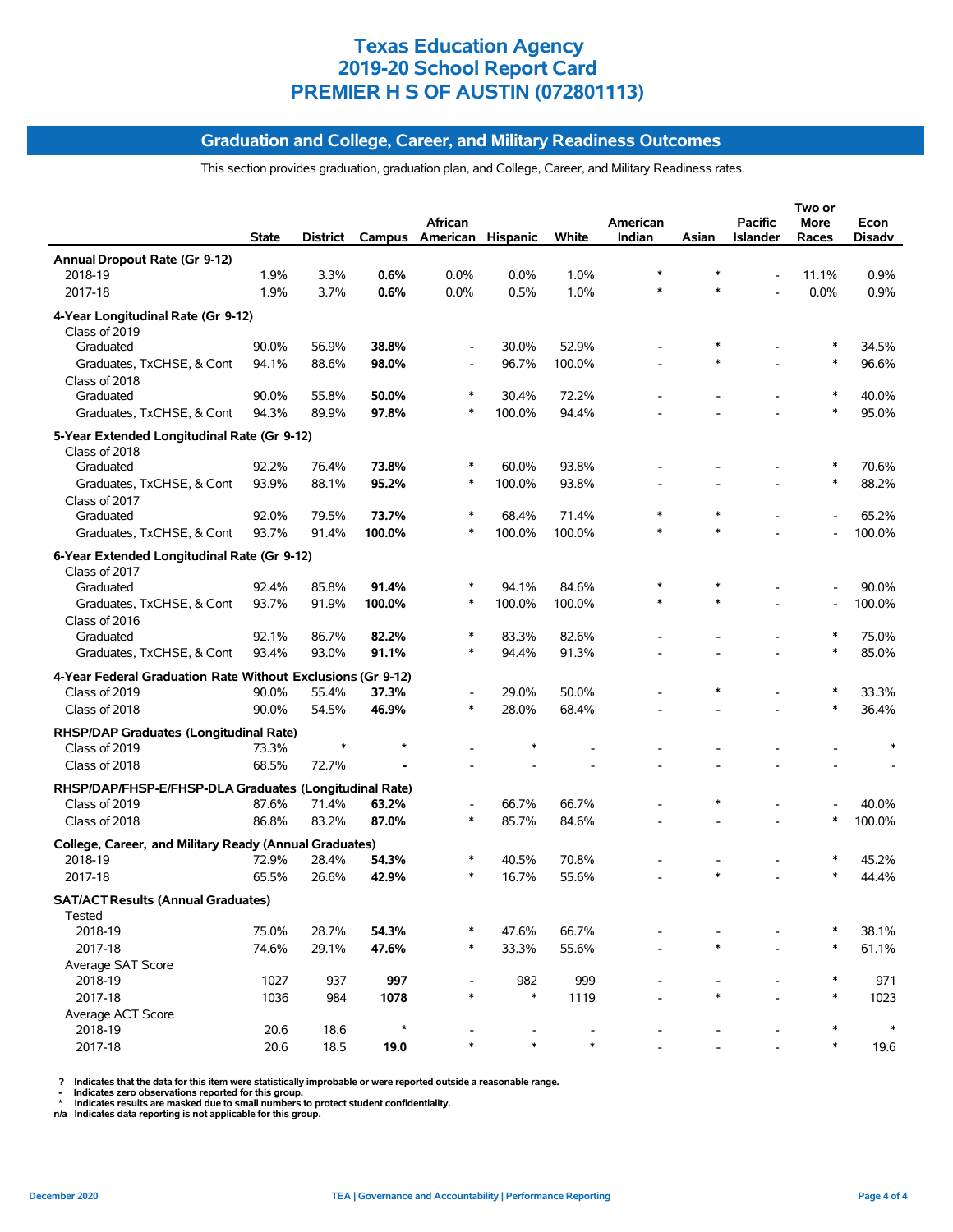| <b>Accountability Rating</b>                                       | <b>School Information</b>                  |
|--------------------------------------------------------------------|--------------------------------------------|
| *All Districts and Schools Were Not Rated in 2020 Due to COVID-19* | <b>District Name:</b> PREMIER HIGH SCHOOLS |

### **Campus Type:** High School **Total Students:** 85 **Grade Span:** 09 - 12



Given the impact of COVID-19, all districts and schools received a label of Not Rated: Declared State of Disaster for their 2020 accountability ratings.

For more information about this campus, see **https://TXSchools.gov** or the Texas Academic Performance Report at **https://rptsvr1.tea.texas.gov/perfreport/tapr/2020/index.html**

### **Distinction Designations**

#### **Click here to read the official announcement.**

#### **[Distinction designations were not awarded in 2020.](https://rptsvr1.tea.texas.gov/perfreport/tapr/2020/index.html)**

#### **School and Student Information**

This section provides demographic information about PREMIER H S OF PHARR, including attendance rates; enrollment percentages for various student groups; student mobilit[y rates; and class size averages at the campus, d](https://tea.texas.gov/about-tea/news-and-multimedia/correspondence/taa-letters/every-student-succeeds-act-essa-waiver-approval-2020-state-academic-accountability)istrict, and state level, where applicable.

|                                     | <b>CampusDistrict State</b> |                   |         |
|-------------------------------------|-----------------------------|-------------------|---------|
| Attendance Rate (2018-19)           |                             | 84.3% 89.1% 95.4% |         |
| <b>Enrollment by Race/Ethnicity</b> |                             |                   |         |
| African American                    | 0 ዐ%                        | 11 2% 12 6%       |         |
| Hispanic                            | 98.8%                       | 53.4%             | 52.8%   |
| White                               | 1.2%                        | 31.6%             | 27.0%   |
| American Indian                     | $0.0\%$                     | $0.4\%$           | $0.4\%$ |
| Asian                               | 0.0%                        | 0.8%              | 4.6%    |
| Pacific Islander                    | 0.0%                        | $0.1\%$           | 0.2%    |
| Two or More Races                   | $0.0\%$                     | $2.5\%$           | 2.5%    |
| <b>Enrollment by Student Group</b>  |                             |                   |         |
| Economically Disadvantaged          |                             | 94.1% 56.1% 60.2% |         |
| Special Education                   | $9.4\%$                     | 13.9% 10.7%       |         |
| English Learners                    | 60.0%                       | 15.4% 20.3%       |         |
| Mobility Rate (2018-19)             |                             | 71.4% 66.5%       | 15.3%   |

### **School Financial Information (2018-19)**

|                                        | Campus District State |             |  |
|----------------------------------------|-----------------------|-------------|--|
| <b>Instructional Staff Percent</b>     | n/a                   | 46.2% 64.6% |  |
| <b>Instructional Expenditure Ratio</b> | n/a                   | 61.5% 62.8% |  |

|                                     | Campus District |         | <b>State</b> |
|-------------------------------------|-----------------|---------|--------------|
| <b>Expenditures per Student</b>     |                 |         |              |
| <b>Total Operating Expenditures</b> | \$7.785         | \$7.516 | \$9.913      |
| Instruction                         | \$4.780         | \$3.989 | \$5.558      |
| Instructional Leadership            | \$174           | \$302   | \$162        |
| School Leadership                   | \$1.176         | \$1.070 | \$589        |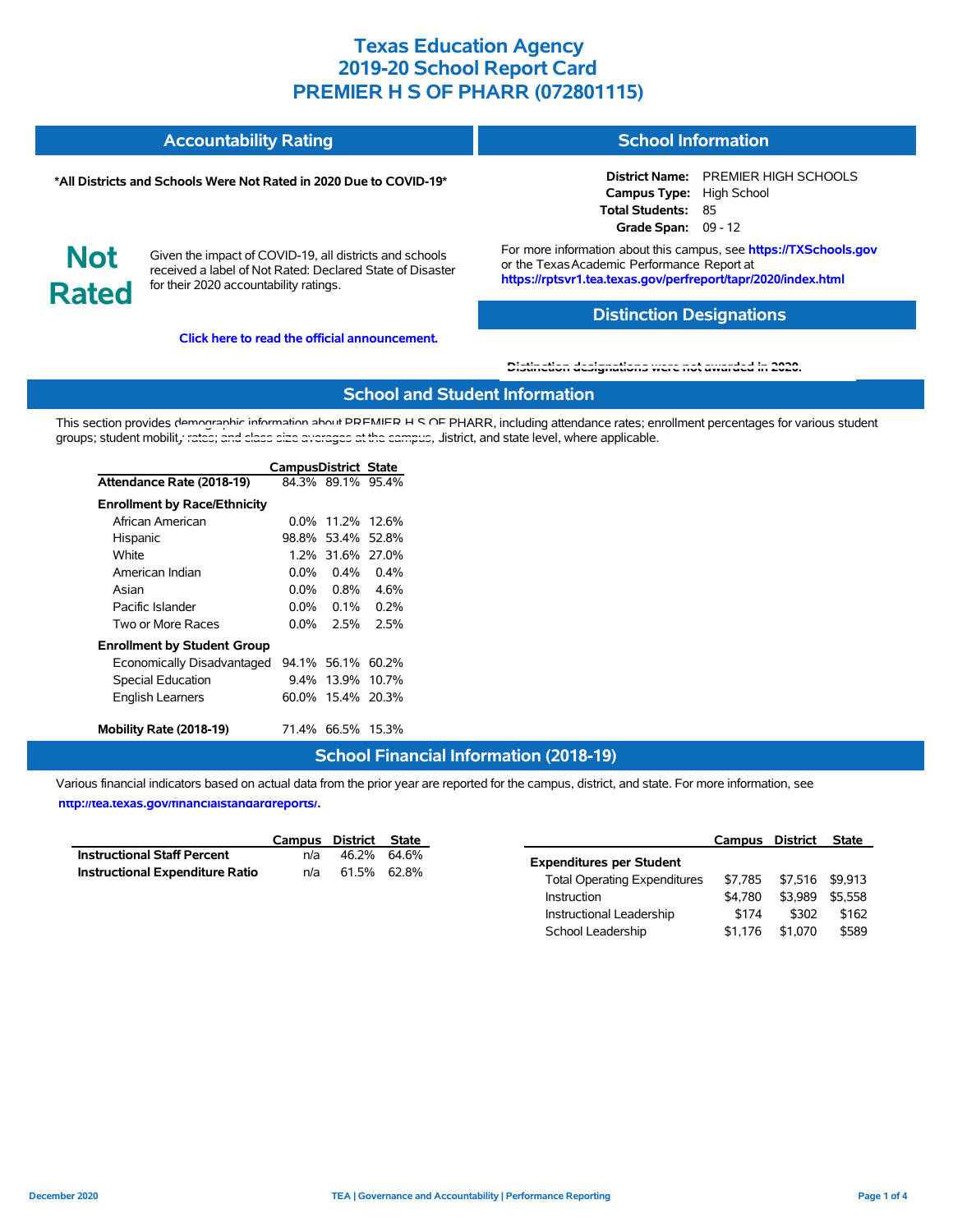#### **STAAR Outcomes**

This section provides STAAR performance and Academic Growth outcomes. Academic Growth measures whether students are maintaining performance or improving from year to year. **Please note that due to the cancellation of spring 2020 State of Texas Assessments of Academic Readiness (STAAR) due to the COVID-19 pandemic, the performance of this year's report is not updated.**

|                                                                                |      |       |     |               |                                   |              |       |          |       |                 | Two or                   |              |
|--------------------------------------------------------------------------------|------|-------|-----|---------------|-----------------------------------|--------------|-------|----------|-------|-----------------|--------------------------|--------------|
|                                                                                |      |       |     |               | <b>African</b>                    |              |       | American |       | <b>Pacific</b>  | <b>More</b>              | Econ         |
|                                                                                |      | State |     |               | District Campus American Hispanic |              | White | Indian   | Asian | <b>Islander</b> | Races                    | Disadv       |
| STAAR Performance Rates at Approaches Grade Level or Above (All Grades Tested) |      |       |     |               |                                   |              |       |          |       |                 |                          |              |
| All Subjects                                                                   | 2019 | 78%   | 70% | 82%           | $\overline{a}$                    | 82%          |       |          |       |                 |                          | 81%          |
|                                                                                | 2018 | 77%   | 71% | 77%           | $\qquad \qquad \blacksquare$      | 77%          |       |          |       |                 | $\overline{a}$           | 76%          |
| ELA/Reading                                                                    | 2019 | 75%   | 60% | 61%           |                                   | 61%          |       |          |       |                 |                          | 57%          |
|                                                                                | 2018 | 74%   | 64% | 55%           | $\blacksquare$                    | 55%          |       |          |       |                 | $\overline{a}$           | 55%          |
| <b>Mathematics</b>                                                             | 2019 | 82%   | 52% | 91%           | $\blacksquare$                    | 91%          |       |          |       |                 | $\overline{a}$           | 91%          |
|                                                                                | 2018 | 81%   | 59% | 83%           | $\blacksquare$                    | 83%          |       |          |       |                 | $\overline{a}$           | 83%          |
| Science                                                                        | 2019 | 81%   | 81% | 100%          | $\overline{\phantom{a}}$          | 100%         |       |          |       |                 | $\overline{a}$           | 100%         |
|                                                                                | 2018 | 80%   | 82% | 86%           | $\overline{a}$                    | 86%          |       |          |       |                 | $\overline{a}$           | 86%          |
| <b>Social Studies</b>                                                          | 2019 | 81%   | 90% | 100%          | L,                                | 100%         |       |          |       |                 | $\frac{1}{2}$            | 100%         |
|                                                                                | 2018 | 78%   | 87% | 95%           |                                   | 95%          |       |          |       |                 |                          | 94%          |
| STAAR Performance Rates at Meets Grade Level or Above (All Grades Tested)      |      |       |     |               |                                   |              |       |          |       |                 |                          |              |
| All Subjects                                                                   | 2019 | 50%   | 38% | 53%           |                                   | 53%          |       |          |       |                 |                          | 53%          |
|                                                                                | 2018 | 48%   | 38% | 47%           | $\overline{a}$                    | 47%          |       |          |       |                 | $\overline{a}$           | 45%          |
| ELA/Reading                                                                    | 2019 | 48%   | 37% | 39%           | $\qquad \qquad \blacksquare$      | 39%          |       |          |       |                 | $\overline{a}$           | 36%          |
|                                                                                | 2018 | 46%   | 39% | 24%           |                                   | 24%          |       |          |       |                 |                          | 24%          |
| <b>Mathematics</b>                                                             | 2019 | 52%   | 16% | 64%           | L,                                | 64%          |       |          |       |                 | $\overline{a}$           | 64%          |
|                                                                                | 2018 | 50%   | 14% | 52%           | $\blacksquare$                    | 52%          |       |          |       |                 | $\overline{a}$           | 52%          |
| Science                                                                        | 2019 | 54%   | 38% | 50%           | $\overline{\phantom{0}}$          | 50%          |       |          |       |                 | $\overline{a}$           | 57%          |
|                                                                                | 2018 | 51%   | 39% | 29%           | $\overline{\phantom{0}}$          | 29%          |       |          |       |                 | $\overline{a}$           | 29%          |
| Social Studies                                                                 | 2019 | 55%   | 55% | 68%           | $\overline{a}$                    | 68%          |       |          |       |                 | $\overline{a}$           | 68%          |
|                                                                                | 2018 | 53%   | 56% | 85%           | $\overline{\phantom{0}}$          | 85%          |       |          |       |                 | $\overline{a}$           | 83%          |
| STAAR Performance Rates at Masters Grade Level (All Grades Tested)             |      |       |     |               |                                   |              |       |          |       |                 |                          |              |
| All Subjects                                                                   | 2019 | 24%   | 9%  | 21%           | $\overline{\phantom{0}}$          | 21%          |       |          |       |                 | $\overline{a}$           | 22%          |
|                                                                                | 2018 | 22%   | 9%  | 15%           | $\overline{\phantom{a}}$          | 15%          |       |          |       |                 | $\overline{\phantom{a}}$ | 15%          |
| <b>ELA/Reading</b>                                                             | 2019 | 21%   | 4%  | 0%            | $\overline{a}$                    | 0%           |       |          |       |                 | $\overline{a}$           | $0\%$        |
|                                                                                | 2018 | 19%   | 5%  | 3%            | $\overline{\phantom{a}}$          | 3%           |       |          |       |                 | $\overline{a}$           | 3%           |
| Mathematics                                                                    | 2019 | 26%   | 4%  | 27%           | $\overline{\phantom{a}}$          | 27%          |       |          |       |                 |                          | 27%          |
|                                                                                | 2018 | 24%   | 4%  | 30%           | L,                                | 30%          |       |          |       |                 | $\overline{a}$           | 30%          |
| Science                                                                        | 2019 | 25%   | 5%  | 13%           | $\overline{\phantom{a}}$          | 13%          |       |          |       |                 | $\overline{a}$           | 14%          |
|                                                                                | 2018 | 23%   | 7%  | 0%            | $\blacksquare$                    | 0%           |       |          |       |                 | $\overline{\phantom{a}}$ | 0%           |
| Social Studies                                                                 | 2019 | 33%   | 24% | 50%           | $\overline{\phantom{0}}$          | 50%          |       |          |       |                 | $\overline{a}$           | 50%          |
|                                                                                | 2018 | 31%   | 23% | 25%           | $\overline{\phantom{a}}$          | 25%          |       |          |       |                 | $\overline{a}$           | 28%          |
|                                                                                |      |       |     |               |                                   |              |       |          |       |                 |                          |              |
| <b>Academic Growth Score (All Grades Tested)</b>                               |      |       |     | $\star$       |                                   |              |       |          |       |                 |                          | $\ast$       |
| <b>Both Subjects</b>                                                           | 2019 | 69    | 53  |               |                                   | $\ast$       |       |          |       |                 |                          |              |
|                                                                                | 2018 | 69    | 54  | 73<br>$\star$ |                                   | 73<br>$\ast$ |       |          |       |                 |                          | 73<br>$\ast$ |
| ELA/Reading                                                                    | 2019 | 68    | 66  |               |                                   |              |       |          |       |                 |                          |              |
|                                                                                | 2018 | 69    | 64  | 67<br>$\star$ |                                   | 67<br>$\ast$ |       |          |       |                 |                          | 67<br>$\ast$ |
| <b>Mathematics</b>                                                             | 2019 | 70    | 34  |               |                                   |              |       |          |       |                 |                          |              |
|                                                                                | 2018 | 70    | 41  | 80            |                                   | 80           |       |          |       |                 |                          | 80           |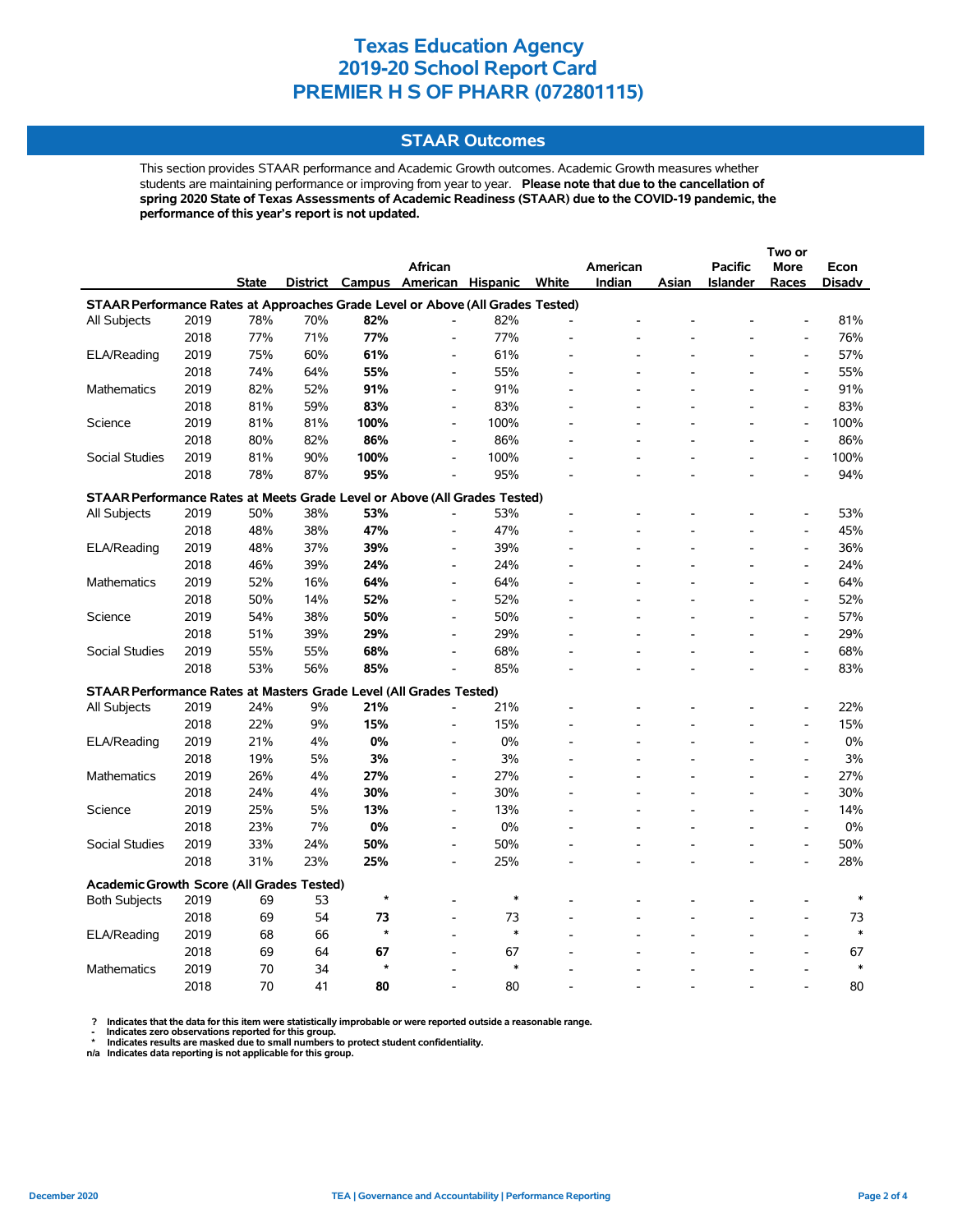### **Graduation and College, Career, and Military Readiness Outcomes**

This section provides graduation, graduation plan, and College, Career, and Military Readiness rates.

|                                                             |              |              |         |                                     |        |        |                    |       |                                   | Two or                   |                |
|-------------------------------------------------------------|--------------|--------------|---------|-------------------------------------|--------|--------|--------------------|-------|-----------------------------------|--------------------------|----------------|
|                                                             | <b>State</b> | District     |         | African<br>Campus American Hispanic |        | White  | American<br>Indian | Asian | <b>Pacific</b><br><b>Islander</b> | More<br>Races            | Econ<br>Disadv |
|                                                             |              |              |         |                                     |        |        |                    |       |                                   |                          |                |
| Annual Dropout Rate (Gr 9-12)<br>2018-19                    | 1.9%         | 3.3%         | 0.0%    |                                     | 0.0%   | $\ast$ |                    |       |                                   |                          | $0.0\%$        |
| 2017-18                                                     | 1.9%         | 3.7%         | 0.0%    |                                     | 0.0%   | 0.0%   |                    |       |                                   |                          | 0.0%           |
|                                                             |              |              |         |                                     |        |        |                    |       |                                   |                          |                |
| 4-Year Longitudinal Rate (Gr 9-12)                          |              |              |         |                                     |        |        |                    |       |                                   |                          |                |
| Class of 2019<br>Graduated                                  | 90.0%        | 56.9%        | 51.5%   |                                     | 50.0%  | $\ast$ |                    |       |                                   |                          | 50.0%          |
| Graduates, TxCHSE, & Cont                                   | 94.1%        | 88.6%        | 100.0%  | $\overline{\phantom{a}}$            | 100.0% | $\ast$ |                    |       |                                   | $\overline{\phantom{a}}$ | 100.0%         |
| Class of 2018                                               |              |              |         |                                     |        |        |                    |       |                                   |                          |                |
| Graduated                                                   | 90.0%        | 55.8%        | 47.9%   |                                     | 47.9%  |        |                    |       |                                   |                          | 45.5%          |
| Graduates, TxCHSE, & Cont                                   | 94.3%        | 89.9%        | 100.0%  |                                     | 100.0% |        |                    |       |                                   |                          | 100.0%         |
| 5-Year Extended Longitudinal Rate (Gr 9-12)                 |              |              |         |                                     |        |        |                    |       |                                   |                          |                |
| Class of 2018                                               |              |              |         |                                     |        |        |                    |       |                                   |                          |                |
| Graduated                                                   | 92.2%        | 76.4%        | 80.0%   |                                     | 80.0%  |        |                    |       |                                   |                          | 78.1%          |
| Graduates, TxCHSE, & Cont                                   | 93.9%        | 88.1%        | 100.0%  |                                     | 100.0% |        |                    |       |                                   |                          | 100.0%         |
| Class of 2017                                               |              |              |         |                                     |        |        |                    |       |                                   |                          |                |
| Graduated                                                   | 92.0%        | 79.5%        | 92.9%   |                                     | 92.9%  |        |                    |       |                                   |                          | 95.0%          |
| Graduates, TxCHSE, & Cont                                   | 93.7%        | 91.4%        | 100.0%  |                                     | 100.0% |        |                    |       |                                   |                          | 100.0%         |
| 6-Year Extended Longitudinal Rate (Gr 9-12)                 |              |              |         |                                     |        |        |                    |       |                                   |                          |                |
| Class of 2017                                               |              |              |         |                                     |        |        |                    |       |                                   |                          |                |
| Graduated                                                   | 92.4%        | 85.8%        | 93.2%   |                                     | 93.2%  |        |                    |       |                                   |                          | 97.6%          |
| Graduates, TxCHSE, & Cont                                   | 93.7%        | 91.9%        | 100.0%  |                                     | 100.0% |        |                    |       |                                   |                          | 100.0%         |
| Class of 2016                                               |              |              |         |                                     |        |        |                    |       |                                   |                          |                |
| Graduated                                                   | 92.1%        | 86.7%        | 89.2%   |                                     | 89.2%  |        |                    |       |                                   |                          | 91.7%          |
| Graduates, TxCHSE, & Cont                                   | 93.4%        | 93.0%        | 97.3%   |                                     | 97.3%  |        |                    |       |                                   |                          | 97.2%          |
| 4-Year Federal Graduation Rate Without Exclusions (Gr 9-12) |              |              |         |                                     |        |        |                    |       |                                   |                          |                |
| Class of 2019                                               | 90.0%        | 55.4%        | 51.4%   |                                     | 50.0%  |        |                    |       |                                   |                          | 50.0%          |
| Class of 2018                                               | 90.0%        | 54.5%        | 47.9%   |                                     | 47.9%  |        |                    |       |                                   |                          | 45.5%          |
| RHSP/DAP Graduates (Longitudinal Rate)                      |              |              |         |                                     |        |        |                    |       |                                   |                          |                |
| Class of 2019                                               | 73.3%        |              |         |                                     |        |        |                    |       |                                   |                          |                |
| Class of 2018                                               | 68.5%        | 72.7%        |         |                                     |        |        |                    |       |                                   |                          |                |
| RHSP/DAP/FHSP-E/FHSP-DLA Graduates (Longitudinal Rate)      |              |              |         |                                     |        |        |                    |       |                                   |                          |                |
| Class of 2019                                               | 87.6%        | 71.4%        | 100.0%  |                                     | 100.0% |        |                    |       |                                   |                          | 100.0%         |
| Class of 2018                                               | 86.8%        | 83.2%        | 95.7%   |                                     | 95.7%  |        |                    |       |                                   |                          | 95.0%          |
| College, Career, and Military Ready (Annual Graduates)      |              |              |         |                                     |        |        |                    |       |                                   |                          |                |
| 2018-19                                                     | 72.9%        | 28.4%        | 29.4%   |                                     | 30.3%  |        |                    |       |                                   | $\overline{\phantom{a}}$ | 29.0%          |
| 2017-18                                                     | 65.5%        | 26.6%        | 25.0%   |                                     | 25.0%  |        |                    |       |                                   |                          | 26.6%          |
| <b>SAT/ACT Results (Annual Graduates)</b>                   |              |              |         |                                     |        |        |                    |       |                                   |                          |                |
| Tested                                                      |              |              |         |                                     |        |        |                    |       |                                   |                          |                |
| 2018-19                                                     | 75.0%        | 28.7%        | 50.0%   |                                     | 48.5%  |        |                    |       |                                   |                          | 45.2%          |
| 2017-18                                                     | 74.6%        | 29.1%        | 64.7%   |                                     | 64.7%  |        |                    |       |                                   |                          | 65.6%          |
| Average SAT Score                                           |              |              |         |                                     |        |        |                    |       |                                   |                          |                |
| 2018-19                                                     | 1027         | 937          | 816     | $\overline{\phantom{a}}$            | 821    | $\ast$ |                    |       |                                   |                          | 802            |
| 2017-18                                                     | 1036         | 984          | 847     |                                     | 847    |        |                    |       |                                   |                          | 849            |
| Average ACT Score                                           |              |              |         |                                     | $\ast$ |        |                    |       |                                   |                          |                |
| 2018-19<br>2017-18                                          | 20.6<br>20.6 | 18.6<br>18.5 | $\star$ |                                     | $\ast$ |        |                    |       |                                   |                          |                |
|                                                             |              |              |         |                                     |        |        |                    |       |                                   |                          |                |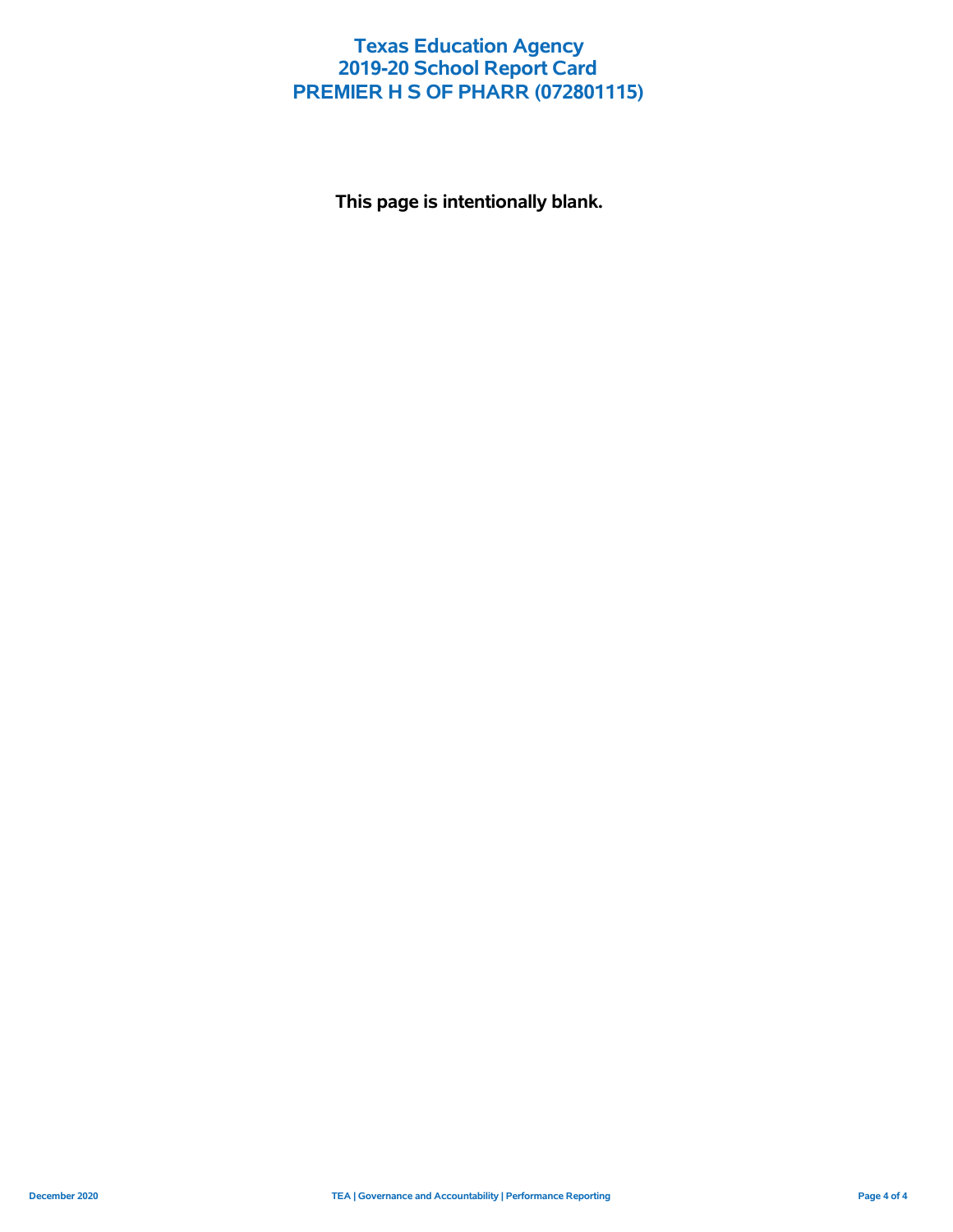| Accountability Rating | <b>School Information</b> |
|-----------------------|---------------------------|
|                       |                           |

#### **\*All Districts and Schools Were Not Rated in 2020 Due to COVID-19\***

# **District Name:** PREMIER HIGH SCHOOLS

**Not Rated**

Given the impact of COVID-19, all districts and schools received a label of Not Rated: Declared State of Disaster for their 2020 accountability ratings.

**Campus Type:** High School **Total Students:** 131 **Grade Span:** 09 - 12

For more information about this campus, see **https://TXSchools.gov** or the Texas Academic Performance Report at **https://rptsvr1.tea.texas.gov/perfreport/tapr/2020/index.html**

#### **Distinction Designations**

# **Click here to read the official announcement.**

#### **[Distinction designations were not awarded in 2020.](https://rptsvr1.tea.texas.gov/perfreport/tapr/2020/index.html)**

#### **School and Student Information**

This section provides demographic information about PREMIER H S OF MISSION, including attendance rates; enrollment percentages for various student groups; student mobilit[y rates; and class size averages at the campus, d](https://tea.texas.gov/about-tea/news-and-multimedia/correspondence/taa-letters/every-student-succeeds-act-essa-waiver-approval-2020-state-academic-accountability)istrict, and state level, where applicable.

|                                               | CampusDistrict State |                   |         |                                         | Campus | <b>District</b> | <b>State</b> |
|-----------------------------------------------|----------------------|-------------------|---------|-----------------------------------------|--------|-----------------|--------------|
| Attendance Rate (2018-19)                     |                      | 91.9% 89.1% 95.4% |         |                                         |        |                 |              |
| <b>Enrollment by Race/Ethnicity</b>           |                      |                   |         | Class Size Averages by Grade or Subject |        |                 |              |
| African American                              |                      | 0.0% 11.2% 12.6%  |         | Secondary                               |        |                 |              |
| Hispanic                                      |                      | 96.2% 53.4% 52.8% |         | Science                                 | 6.0    | 16.4            | 18.8         |
| White                                         |                      | 2.3% 31.6% 27.0%  |         |                                         |        |                 |              |
| American Indian                               | $0.0\%$              | $0.4\%$           | $0.4\%$ |                                         |        |                 |              |
| Asian                                         | $0.0\%$              | 0.8%              | 4.6%    |                                         |        |                 |              |
| Pacific Islander                              | $0.0\%$              | $0.1\%$           | $0.2\%$ |                                         |        |                 |              |
| Two or More Races                             | 1.5%                 | 2.5%              | 2.5%    |                                         |        |                 |              |
| <b>Enrollment by Student Group</b>            |                      |                   |         |                                         |        |                 |              |
| Economically Disadvantaged 100.0% 56.1% 60.2% |                      |                   |         |                                         |        |                 |              |
| Special Education                             |                      | 8.4% 13.9% 10.7%  |         |                                         |        |                 |              |
| <b>English Learners</b>                       |                      | 67.9% 15.4% 20.3% |         |                                         |        |                 |              |
| Mobility Rate (2018-19)                       |                      | 58.9% 66.5% 15.3% |         |                                         |        |                 |              |

#### **School Financial Information (2018-19)**

|                                        | Campus District State |             |  |
|----------------------------------------|-----------------------|-------------|--|
| <b>Instructional Staff Percent</b>     | n/a                   | 46.2% 64.6% |  |
| <b>Instructional Expenditure Ratio</b> | n/a                   | 61.5% 62.8% |  |

|                                     | Campus District |         | <b>State</b> |
|-------------------------------------|-----------------|---------|--------------|
| <b>Expenditures per Student</b>     |                 |         |              |
| <b>Total Operating Expenditures</b> | \$10.124        | \$7.516 | \$9.913      |
| Instruction                         | \$6.673         | \$3.989 | \$5.558      |
| Instructional Leadership            | \$202           | \$302   | \$162        |
| School Leadership                   | \$1.423         | \$1.070 | \$589        |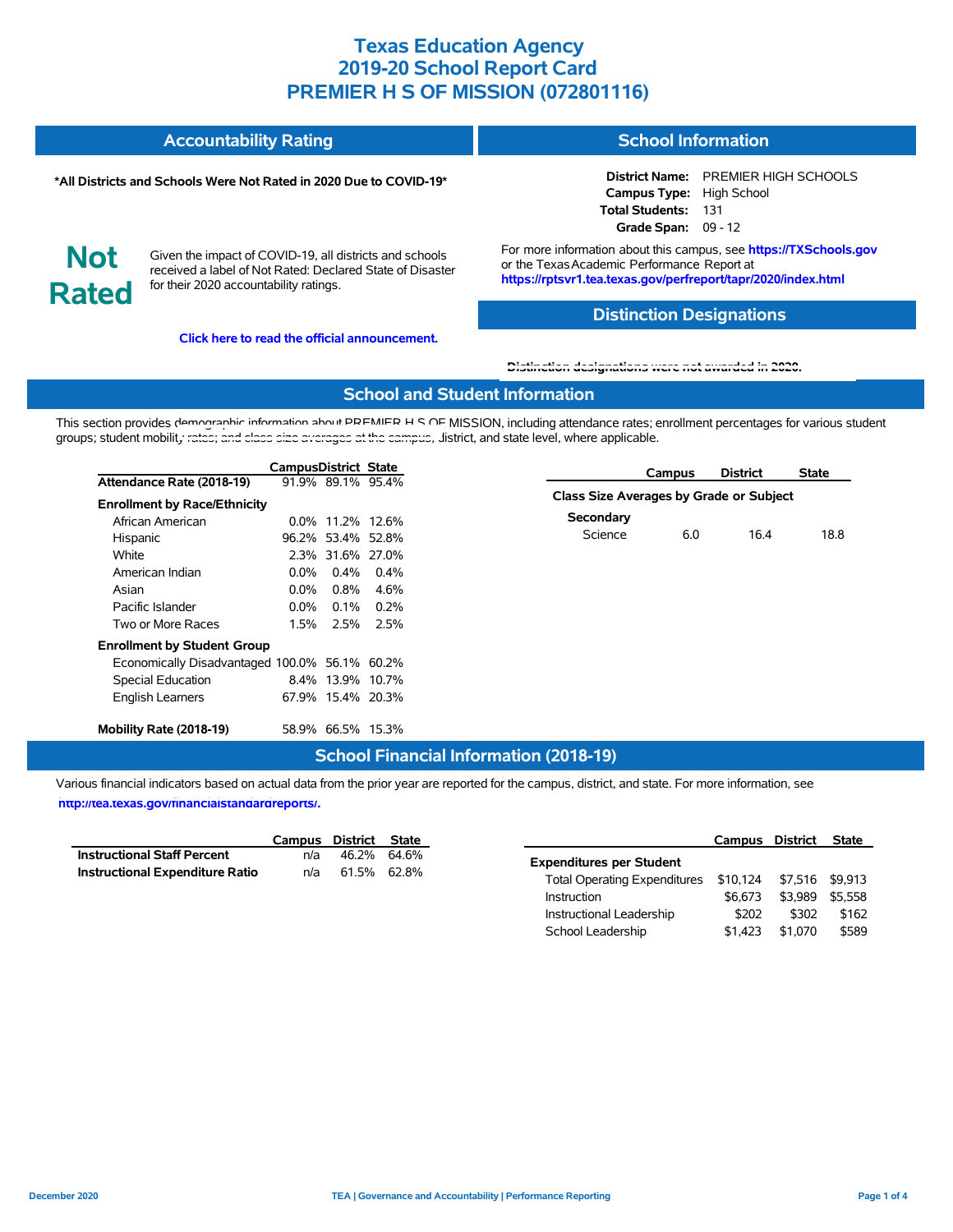### **STAAR Outcomes**

This section provides STAAR performance and Academic Growth outcomes. Academic Growth measures whether students are maintaining performance or improving from year to year. **Please note that due to the cancellation of spring 2020 State of Texas Assessments of Academic Readiness (STAAR) due to the COVID-19 pandemic, the performance of this year's report is not updated.**

|                                                                                    |      |       |     |      | African                           |        |        | American |       | <b>Pacific</b>  | <b>More</b>                  | Econ          |
|------------------------------------------------------------------------------------|------|-------|-----|------|-----------------------------------|--------|--------|----------|-------|-----------------|------------------------------|---------------|
|                                                                                    |      | State |     |      | District Campus American Hispanic |        | White  | Indian   | Asian | <b>Islander</b> | Races                        | <b>Disadv</b> |
| STAAR Performance Rates at Approaches Grade Level or Above (All Grades Tested)     |      |       |     |      |                                   |        |        |          |       |                 |                              |               |
| All Subjects                                                                       | 2019 | 78%   | 70% | 84%  | $\overline{a}$                    | 84%    |        |          |       |                 |                              | 84%           |
|                                                                                    | 2018 | 77%   | 71% | 83%  | $\qquad \qquad \blacksquare$      | 82%    | $\ast$ |          |       |                 | $\overline{a}$               | 83%           |
| ELA/Reading                                                                        | 2019 | 75%   | 60% | 88%  |                                   | 88%    |        |          |       |                 |                              | 88%           |
|                                                                                    | 2018 | 74%   | 64% | 65%  | L,                                | 60%    | $\ast$ |          |       |                 | $\overline{a}$               | 65%           |
| <b>Mathematics</b>                                                                 | 2019 | 82%   | 52% | 40%  | $\overline{\phantom{a}}$          | 40%    |        |          |       |                 | $\overline{a}$               | 40%           |
|                                                                                    | 2018 | 81%   | 59% | 100% | $\overline{\phantom{0}}$          | 100%   |        |          |       |                 | $\overline{a}$               | 100%          |
| Science                                                                            | 2019 | 81%   | 81% | 80%  | $\overline{\phantom{a}}$          | 80%    |        |          |       |                 | $\overline{a}$               | 80%           |
|                                                                                    | 2018 | 80%   | 82% | 100% | $\overline{a}$                    | 100%   |        |          |       |                 | $\overline{a}$               | 100%          |
| Social Studies                                                                     | 2019 | 81%   | 90% | 91%  | L,                                | 91%    |        |          |       |                 | $\overline{a}$               | 91%           |
|                                                                                    | 2018 | 78%   | 87% | 88%  |                                   | 86%    |        |          |       |                 |                              | 88%           |
| STAAR Performance Rates at Meets Grade Level or Above (All Grades Tested)          |      |       |     |      |                                   |        |        |          |       |                 |                              |               |
| All Subjects                                                                       | 2019 | 50%   | 38% | 43%  |                                   | 43%    |        |          |       |                 |                              | 43%           |
|                                                                                    | 2018 | 48%   | 38% | 29%  | $\overline{a}$                    | 31%    | $\ast$ |          |       |                 | $\overline{a}$               | 29%           |
| ELA/Reading                                                                        | 2019 | 48%   | 37% | 38%  | $\overline{\phantom{a}}$          | 38%    |        |          |       |                 | $\overline{a}$               | 38%           |
|                                                                                    | 2018 | 46%   | 39% | 24%  | $\blacksquare$                    | 27%    | $\ast$ |          |       |                 |                              | 24%           |
| <b>Mathematics</b>                                                                 | 2019 | 52%   | 16% | 20%  | $\overline{\phantom{0}}$          | 20%    |        |          |       |                 | $\overline{a}$               | 20%           |
|                                                                                    | 2018 | 50%   | 14% | 22%  | $\overline{\phantom{a}}$          | 22%    |        |          |       |                 | $\overline{a}$               | 22%           |
| Science                                                                            | 2019 | 54%   | 38% | 40%  | $\blacksquare$                    | 40%    |        |          |       |                 | $\overline{\phantom{a}}$     | 40%           |
|                                                                                    | 2018 | 51%   | 39% | 38%  |                                   | 38%    |        |          |       |                 | $\overline{\phantom{a}}$     | 38%           |
| <b>Social Studies</b>                                                              | 2019 | 55%   | 55% | 55%  | $\blacksquare$                    | 55%    |        |          |       |                 | $\overline{a}$               | 55%           |
|                                                                                    | 2018 | 53%   | 56% | 38%  | $\overline{\phantom{0}}$          | 43%    | $\ast$ |          |       |                 | $\overline{a}$               | 38%           |
|                                                                                    |      |       |     |      |                                   |        |        |          |       |                 |                              |               |
| STAAR Performance Rates at Masters Grade Level (All Grades Tested)<br>All Subjects | 2019 | 24%   | 9%  | 18%  |                                   | 18%    |        |          |       |                 | $\overline{a}$               | 18%           |
|                                                                                    | 2018 | 22%   | 9%  | 5%   | $\blacksquare$                    | 5%     | $\ast$ |          |       |                 |                              | 5%            |
| ELA/Reading                                                                        | 2019 | 21%   | 4%  | 13%  | $\blacksquare$                    | 13%    |        |          |       |                 | $\overline{a}$               | 13%           |
|                                                                                    | 2018 | 19%   | 5%  | 0%   | $\overline{\phantom{a}}$          | 0%     | $\ast$ |          |       |                 | $\overline{a}$               | 0%            |
| Mathematics                                                                        | 2019 | 26%   | 4%  | 0%   | L,                                | 0%     |        |          |       |                 |                              | $0\%$         |
|                                                                                    | 2018 | 24%   | 4%  | 11%  | L,                                | 11%    |        |          |       |                 |                              | 11%           |
| Science                                                                            | 2019 | 25%   | 5%  | 0%   | $\qquad \qquad \blacksquare$      | 0%     |        |          |       |                 | $\overline{\phantom{a}}$     | 0%            |
|                                                                                    | 2018 | 23%   | 7%  | 13%  | $\overline{a}$                    | 13%    |        |          |       |                 | $\qquad \qquad \blacksquare$ | 13%           |
| Social Studies                                                                     | 2019 | 33%   | 24% | 32%  | $\overline{a}$                    | 32%    |        |          |       |                 | $\overline{a}$               | 32%           |
|                                                                                    | 2018 | 31%   | 23% | 0%   | $\overline{a}$                    | 0%     | $\ast$ |          |       |                 |                              | 0%            |
|                                                                                    |      |       |     |      |                                   |        |        |          |       |                 |                              |               |
| <b>Academic Growth Score (All Grades Tested)</b>                                   |      |       |     |      |                                   |        |        |          |       |                 |                              |               |
| <b>Both Subjects</b>                                                               | 2019 | 69    | 53  |      |                                   | $\ast$ |        |          |       |                 |                              |               |
|                                                                                    | 2018 | 69    | 54  |      |                                   | $\ast$ |        |          |       |                 |                              |               |
| ELA/Reading                                                                        | 2019 | 68    | 66  |      |                                   | $\ast$ |        |          |       |                 |                              | $\ast$        |
|                                                                                    | 2018 | 69    | 64  |      |                                   | $\ast$ |        |          |       |                 |                              |               |
| <b>Mathematics</b>                                                                 | 2019 | 70    | 34  |      |                                   |        |        |          |       |                 |                              |               |
|                                                                                    | 2018 | 70    | 41  | ÷    |                                   | $\ast$ |        |          |       |                 |                              | $\ast$        |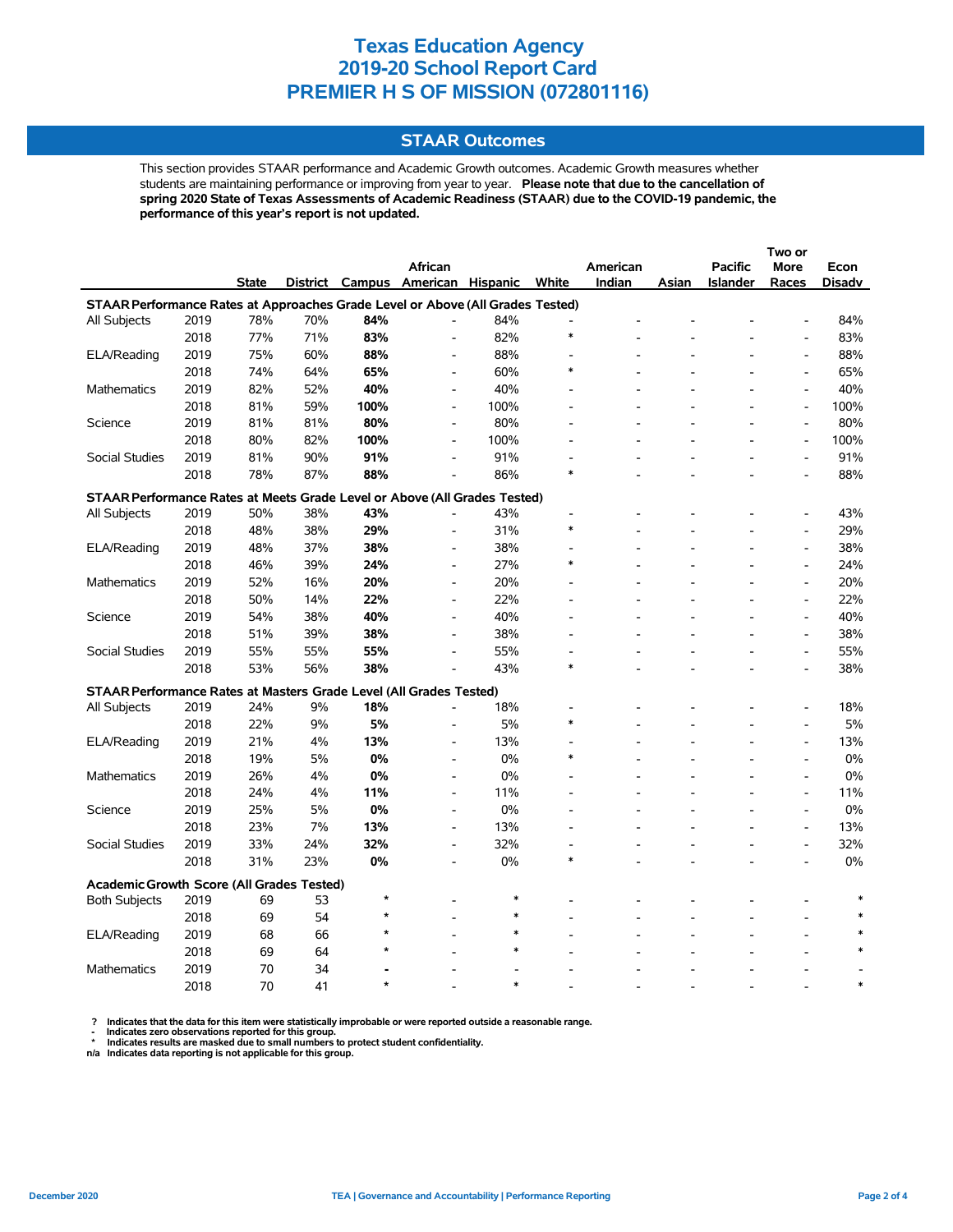### **Graduation and College, Career, and Military Readiness Outcomes**

This section provides graduation, graduation plan, and College, Career, and Military Readiness rates.

|                                                                         |                |                |                 |                                     |                 |        |                    |       |                                   | Two or                   |                  |
|-------------------------------------------------------------------------|----------------|----------------|-----------------|-------------------------------------|-----------------|--------|--------------------|-------|-----------------------------------|--------------------------|------------------|
|                                                                         | <b>State</b>   | District       |                 | African<br>Campus American Hispanic |                 | White  | American<br>Indian | Asian | <b>Pacific</b><br><b>Islander</b> | More<br>Races            | Econ<br>Disadv   |
|                                                                         |                |                |                 |                                     |                 |        |                    |       |                                   |                          |                  |
| Annual Dropout Rate (Gr 9-12)<br>2018-19                                | 1.9%           | 3.3%           | 0.0%            |                                     | 0.0%            | 0.0%   |                    |       |                                   |                          | $0.0\%$          |
| 2017-18                                                                 | 1.9%           | 3.7%           | 0.0%            |                                     | 0.0%            | 0.0%   |                    |       |                                   |                          | 0.0%             |
|                                                                         |                |                |                 |                                     |                 |        |                    |       |                                   |                          |                  |
| 4-Year Longitudinal Rate (Gr 9-12)                                      |                |                |                 |                                     |                 |        |                    |       |                                   |                          |                  |
| Class of 2019                                                           |                |                |                 |                                     |                 |        |                    |       |                                   |                          |                  |
| Graduated                                                               | 90.0%          | 56.9%          | 38.5%<br>100.0% |                                     | 39.5%<br>100.0% | $\ast$ |                    |       |                                   | $\overline{\phantom{a}}$ | 38.5%<br>100.0%  |
| Graduates, TxCHSE, & Cont<br>Class of 2018                              | 94.1%          | 88.6%          |                 | $\overline{\phantom{a}}$            |                 |        |                    |       |                                   |                          |                  |
| Graduated                                                               | 90.0%          | 55.8%          | 58.1%           |                                     | 57.1%           | $\ast$ |                    |       |                                   |                          | 58.1%            |
| Graduates, TxCHSE, & Cont                                               | 94.3%          | 89.9%          | 100.0%          |                                     | 100.0%          |        |                    |       |                                   |                          | 100.0%           |
|                                                                         |                |                |                 |                                     |                 |        |                    |       |                                   |                          |                  |
| 5-Year Extended Longitudinal Rate (Gr 9-12)                             |                |                |                 |                                     |                 |        |                    |       |                                   |                          |                  |
| Class of 2018<br>Graduated                                              | 92.2%          | 76.4%          | 75.0%           |                                     | 74.4%           |        |                    |       |                                   |                          | 75.0%            |
| Graduates, TxCHSE, & Cont                                               | 93.9%          | 88.1%          | 100.0%          |                                     | 100.0%          |        |                    |       |                                   |                          | 100.0%           |
| Class of 2017                                                           |                |                |                 |                                     |                 |        |                    |       |                                   |                          |                  |
| Graduated                                                               | 92.0%          | 79.5%          | 87.2%           |                                     | 87.2%           |        |                    |       |                                   |                          | 87.2%            |
| Graduates, TxCHSE, & Cont                                               | 93.7%          | 91.4%          | 100.0%          |                                     | 100.0%          |        |                    |       |                                   |                          | 100.0%           |
| 6-Year Extended Longitudinal Rate (Gr 9-12)                             |                |                |                 |                                     |                 |        |                    |       |                                   |                          |                  |
| Class of 2017                                                           |                |                |                 |                                     |                 |        |                    |       |                                   |                          |                  |
| Graduated                                                               | 92.4%          | 85.8%          | 90.0%           |                                     | 90.0%           |        |                    |       |                                   |                          | 90.0%            |
| Graduates, TxCHSE, & Cont                                               | 93.7%          | 91.9%          | 100.0%          |                                     | 100.0%          |        |                    |       |                                   |                          | 100.0%           |
| Class of 2016                                                           |                |                |                 |                                     |                 |        |                    |       |                                   |                          |                  |
| Graduated                                                               | 92.1%          | 86.7%          | 91.4%           |                                     | 93.9%           |        |                    |       |                                   |                          | 91.2%            |
| Graduates, TxCHSE, & Cont                                               | 93.4%          | 93.0%          | 100.0%          |                                     | 100.0%          |        |                    |       |                                   |                          | 100.0%           |
| 4-Year Federal Graduation Rate Without Exclusions (Gr 9-12)             |                |                |                 |                                     |                 |        |                    |       |                                   |                          |                  |
| Class of 2019                                                           | 90.0%          | 55.4%          | 37.5%           |                                     | 38.5%           |        |                    |       |                                   |                          | 37.5%            |
| Class of 2018                                                           | 90.0%          | 54.5%          | 57.8%           |                                     | 56.8%           | $\ast$ |                    |       |                                   |                          | 57.8%            |
| RHSP/DAP Graduates (Longitudinal Rate)                                  |                |                |                 |                                     |                 |        |                    |       |                                   |                          |                  |
| Class of 2019                                                           | 73.3%          |                |                 |                                     |                 |        |                    |       |                                   |                          |                  |
| Class of 2018                                                           | 68.5%          | 72.7%          |                 |                                     |                 |        |                    |       |                                   |                          |                  |
|                                                                         |                |                |                 |                                     |                 |        |                    |       |                                   |                          |                  |
| RHSP/DAP/FHSP-E/FHSP-DLA Graduates (Longitudinal Rate)<br>Class of 2019 |                |                | 100.0%          |                                     | 100.0%          |        |                    |       |                                   |                          |                  |
| Class of 2018                                                           | 87.6%<br>86.8% | 71.4%<br>83.2% | 100.0%          |                                     |                 | $\ast$ |                    |       |                                   |                          | 100.0%<br>100.0% |
|                                                                         |                |                |                 |                                     | 100.0%          |        |                    |       |                                   |                          |                  |
| College, Career, and Military Ready (Annual Graduates)                  |                |                |                 |                                     |                 |        |                    |       |                                   |                          |                  |
| 2018-19                                                                 | 72.9%          | 28.4%          | 34.3%           |                                     | 34.3%           |        |                    |       |                                   |                          | 34.3%            |
| 2017-18                                                                 | 65.5%          | 26.6%          | 23.8%           |                                     | 24.4%           |        |                    |       |                                   |                          | 25.0%            |
| <b>SAT/ACT Results (Annual Graduates)</b>                               |                |                |                 |                                     |                 |        |                    |       |                                   |                          |                  |
| Tested                                                                  |                |                |                 |                                     |                 |        |                    |       |                                   |                          |                  |
| 2018-19                                                                 | 75.0%          | 28.7%          | 62.9%           |                                     | 62.9%           |        |                    |       |                                   |                          | 62.9%            |
| 2017-18                                                                 | 74.6%          | 29.1%          | 42.9%           |                                     | 41.5%           | $\ast$ |                    |       |                                   |                          | 42.9%            |
| Average SAT Score                                                       |                |                |                 |                                     |                 |        |                    |       |                                   |                          |                  |
| 2018-19                                                                 | 1027           | 937            | 910<br>864      | $\overline{\phantom{a}}$            | 910             | $\ast$ |                    |       |                                   |                          | 910              |
| 2017-18<br>Average ACT Score                                            | 1036           | 984            |                 |                                     | 859             |        |                    |       |                                   |                          | 864              |
| 2018-19                                                                 | 20.6           | 18.6           | $\star$         |                                     | $\ast$          |        |                    |       |                                   |                          | $\ast$           |
| 2017-18                                                                 | 20.6           | 18.5           | 17.3            |                                     | 17.3            |        |                    |       |                                   |                          | 17.3             |
|                                                                         |                |                |                 |                                     |                 |        |                    |       |                                   |                          |                  |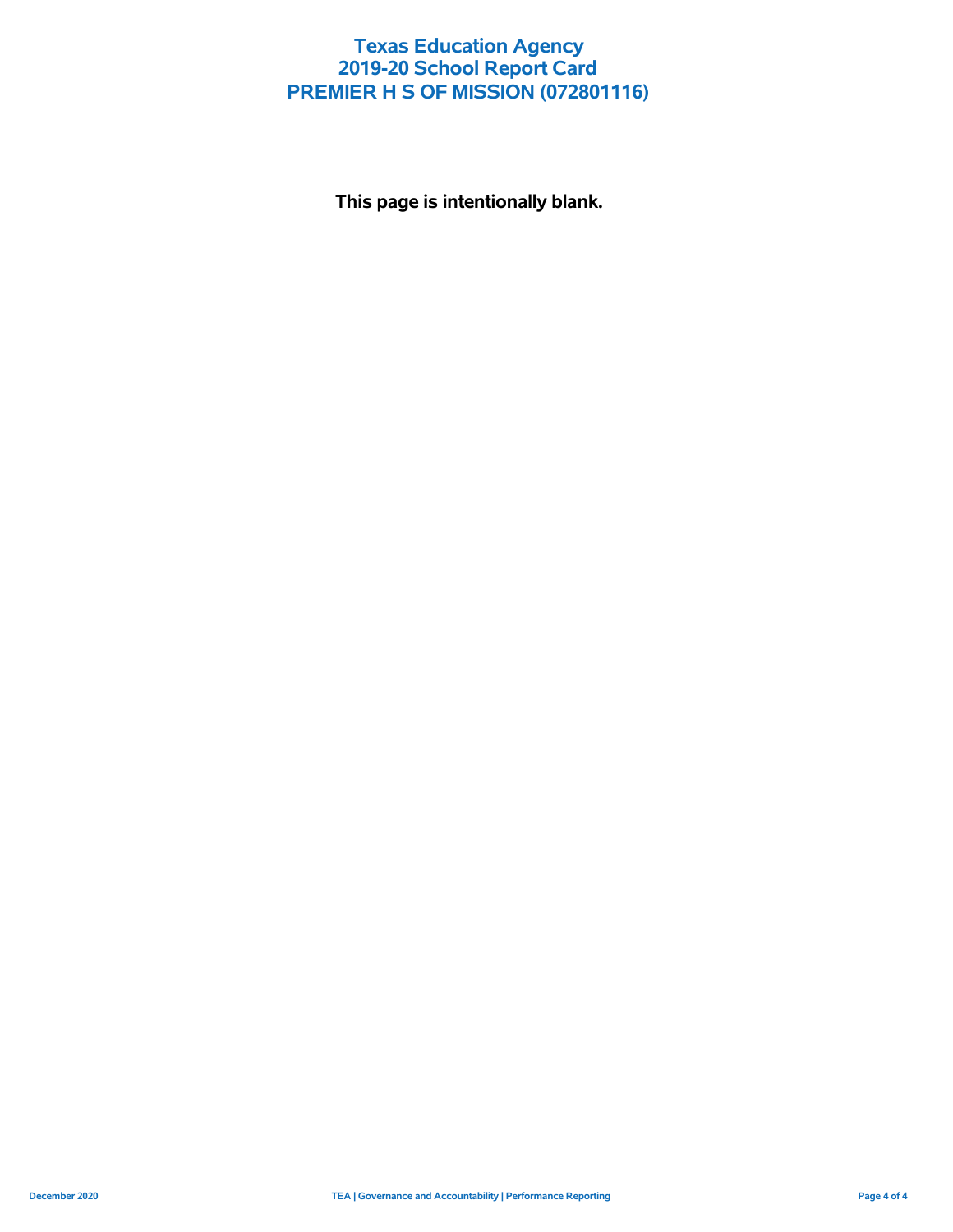| <b>Accountability Rating</b> | <b>School Information</b> |
|------------------------------|---------------------------|
|                              |                           |

#### **\*All Districts and Schools Were Not Rated in 2020 Due to COVID-19\***

**District Name:** PREMIER HIGH SCHOOLS **Campus Type:** High School **Total Students:** 123 **Grade Span:** 09 - 12



Given the impact of COVID-19, all districts and schools received a label of Not Rated: Declared State of Disaster for their 2020 accountability ratings.

**Click here to read the official announcement.**

For more information about this campus, see **https://TXSchools.gov** or the Texas Academic Performance Report at **https://rptsvr1.tea.texas.gov/perfreport/tapr/2020/index.html**

### **Distinction Designations**

# **[Distinction designations were not awarded in 2020.](https://rptsvr1.tea.texas.gov/perfreport/tapr/2020/index.html)**

### **School and Student Information**

This section provides demographic information about PREMIER H S SAN ANTONIO EAST, including attendance rates; enrollment percentages for various student group[s; student mobility rates; and class size averages](https://tea.texas.gov/about-tea/news-and-multimedia/correspondence/taa-letters/every-student-succeeds-act-essa-waiver-approval-2020-state-academic-accountability) at the campus, district, and state level, where applicable.

|                                     | <b>CampusDistrict State</b> |                   |           |                                         | <b>Campus</b> | <b>District</b> | <b>State</b> |
|-------------------------------------|-----------------------------|-------------------|-----------|-----------------------------------------|---------------|-----------------|--------------|
| Attendance Rate (2018-19)           |                             | 79.9% 89.1% 95.4% |           |                                         |               |                 |              |
| <b>Enrollment by Race/Ethnicity</b> |                             |                   |           | Class Size Averages by Grade or Subject |               |                 |              |
| African American                    |                             | 17.1% 11.2% 12.6% |           | Secondary                               |               |                 |              |
| Hispanic                            |                             | 67.5% 53.4% 52.8% |           | Science                                 | 1.7           | 16.4            | 18.8         |
| White                               |                             | 12.2% 31.6% 27.0% |           |                                         |               |                 |              |
| American Indian                     | $0.0\%$                     | $0.4\%$           | $0.4\%$   |                                         |               |                 |              |
| Asian                               | $0.0\%$                     | 0.8%              | 4.6%      |                                         |               |                 |              |
| Pacific Islander                    | 0.8%                        | $0.1\%$           | $0.2\%$   |                                         |               |                 |              |
| Two or More Races                   | 2.4%                        |                   | 2.5% 2.5% |                                         |               |                 |              |
| <b>Enrollment by Student Group</b>  |                             |                   |           |                                         |               |                 |              |
| Economically Disadvantaged          |                             | 62.6% 56.1% 60.2% |           |                                         |               |                 |              |
| Special Education                   |                             | 26.8% 13.9% 10.7% |           |                                         |               |                 |              |
| <b>English Learners</b>             |                             | 6.5% 15.4% 20.3%  |           |                                         |               |                 |              |
| Mobility Rate (2018-19)             |                             | 77.1% 66.5% 15.3% |           |                                         |               |                 |              |

#### **School Financial Information (2018-19)**

|                                        | Campus District State |             |  |
|----------------------------------------|-----------------------|-------------|--|
| <b>Instructional Staff Percent</b>     | n/a                   | 46.2% 64.6% |  |
| <b>Instructional Expenditure Ratio</b> | n/a                   | 61.5% 62.8% |  |

|                                     | Campus District |         | <b>State</b> |
|-------------------------------------|-----------------|---------|--------------|
| <b>Expenditures per Student</b>     |                 |         |              |
| <b>Total Operating Expenditures</b> | \$7.609         | \$7.516 | \$9.913      |
| Instruction                         | \$4.831         | \$3.989 | \$5.558      |
| Instructional Leadership            | \$176           | \$302   | \$162        |
| School Leadership                   | \$1.033         | \$1.070 | \$589        |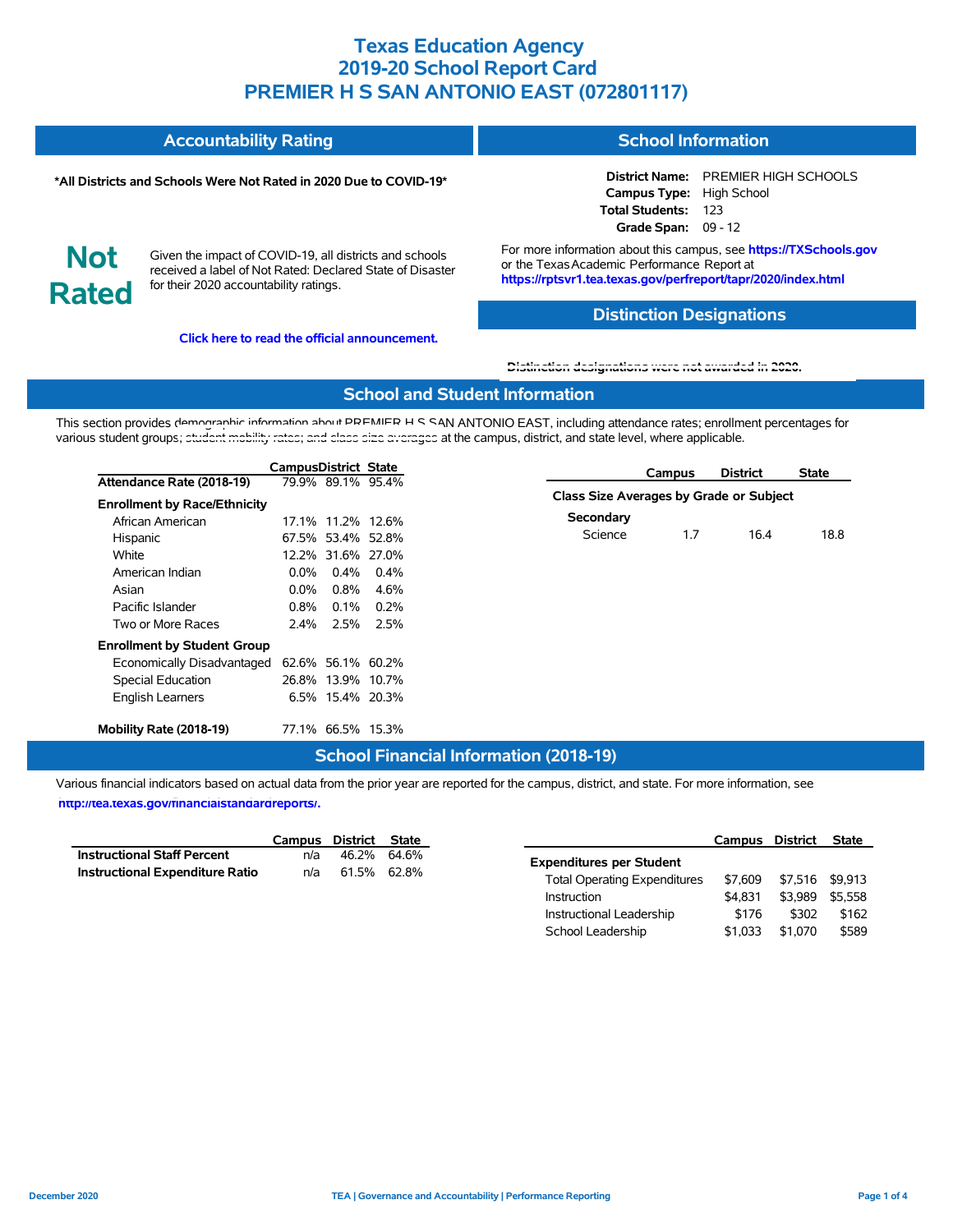#### **STAAR Outcomes**

This section provides STAAR performance and Academic Growth outcomes. Academic Growth measures whether students are maintaining performance or improving from year to year. **Please note that due to the cancellation of spring 2020 State of Texas Assessments of Academic Readiness (STAAR) due to the COVID-19 pandemic, the performance of this year's report is not updated.**

|                                                                                |      |       |     |         | African        |                                   |        | American |       | <b>Pacific</b>  | <b>More</b>    | Econ          |
|--------------------------------------------------------------------------------|------|-------|-----|---------|----------------|-----------------------------------|--------|----------|-------|-----------------|----------------|---------------|
|                                                                                |      | State |     |         |                | District Campus American Hispanic | White  | Indian   | Asian | <b>Islander</b> | Races          | <b>Disadv</b> |
| STAAR Performance Rates at Approaches Grade Level or Above (All Grades Tested) |      |       |     |         |                |                                   |        |          |       |                 |                |               |
| All Subjects                                                                   | 2019 | 78%   | 70% | 67%     | 50%            | 74%                               | 100%   |          |       |                 | $\ast$         | 92%           |
|                                                                                | 2018 | 77%   | 71% | 74%     | 73%            | 73%                               | 83%    |          |       | $\ast$          |                | 75%           |
| ELA/Reading                                                                    | 2019 | 75%   | 60% | 50%     | 29%            | 59%                               | $\ast$ |          |       |                 | *              | 80%           |
|                                                                                | 2018 | 74%   | 64% | 68%     | 57%            | 71%                               | $\ast$ |          |       | $\ast$          |                | 65%           |
| <b>Mathematics</b>                                                             | 2019 | 82%   | 52% | 50%     | $\ast$         | $\ast$                            | $\ast$ |          |       |                 |                | $\ast$        |
|                                                                                | 2018 | 81%   | 59% | 70%     | ∗              | 63%                               |        |          |       |                 |                | 78%           |
| Science                                                                        | 2019 | 81%   | 81% | 73%     | $\ast$         | $\ast$                            | $\ast$ |          |       |                 | $\ast$         | $\ast$        |
|                                                                                | 2018 | 80%   | 82% | 88%     | $\ast$         | 83%                               |        |          |       |                 | $\overline{a}$ | 88%           |
| Social Studies                                                                 | 2019 | 81%   | 90% | 95%     | $\ast$         | 93%                               |        |          |       |                 | *              | 100%          |
|                                                                                | 2018 | 78%   | 87% | 89%     |                | 80%                               |        |          |       |                 |                | 100%          |
| STAAR Performance Rates at Meets Grade Level or Above (All Grades Tested)      |      |       |     |         |                |                                   |        |          |       |                 |                |               |
| All Subjects                                                                   | 2019 | 50%   | 38% | 36%     | 19%            | 43%                               | 63%    |          |       |                 | $\ast$         | 50%           |
|                                                                                | 2018 | 48%   | 38% | 43%     | 55%            | 38%                               | 50%    |          |       | $\ast$          |                | 40%           |
| ELA/Reading                                                                    | 2019 | 48%   | 37% | 29%     | $0\%$          | 41%                               | $\ast$ |          |       |                 | $\ast$         | 40%           |
|                                                                                | 2018 | 46%   | 39% | 45%     | 57%            | 38%                               | $\ast$ |          |       | $\ast$          |                | 42%           |
| <b>Mathematics</b>                                                             | 2019 | 52%   | 16% | 33%     | $\ast$         | $\ast$                            | $\ast$ |          |       |                 |                | $\ast$        |
|                                                                                | 2018 | 50%   | 14% | 40%     | $\ast$         | 25%                               |        |          |       |                 |                | 44%           |
| Science                                                                        | 2019 | 54%   | 38% | 36%     | $\ast$         | $\ast$                            | $\ast$ |          |       |                 | $\ast$         | $\star$       |
|                                                                                | 2018 | 51%   | 39% | 25%     | $\ast$         | 33%                               |        |          |       |                 |                | 25%           |
| <b>Social Studies</b>                                                          | 2019 | 55%   | 55% | 45%     | $\ast$         | 47%                               |        |          |       |                 | $\ast$         | 40%           |
|                                                                                | 2018 | 53%   | 56% | 56%     | $\overline{a}$ | 60%                               |        |          |       |                 |                | 40%           |
| STAAR Performance Rates at Masters Grade Level (All Grades Tested)             |      |       |     |         |                |                                   |        |          |       |                 |                |               |
| All Subjects                                                                   | 2019 | 24%   | 9%  | 12%     | 6%             | 12%                               | 38%    |          |       |                 | ∗              | 25%           |
|                                                                                | 2018 | 22%   | 9%  | 12%     | 9%             | 10%                               | 33%    |          |       | $\ast$          |                | 8%            |
| ELA/Reading                                                                    | 2019 | 21%   | 4%  | 3%      | 0%             | 5%                                | $\ast$ |          |       |                 | *              | 20%           |
|                                                                                | 2018 | 19%   | 5%  | 0%      | 0%             | 0%                                | $\ast$ |          |       | $\ast$          |                | 0%            |
| Mathematics                                                                    | 2019 | 26%   | 4%  | 33%     | $\ast$         | $\ast$                            | $\ast$ |          |       |                 |                | $\ast$        |
|                                                                                | 2018 | 24%   | 4%  | 30%     | $\ast$         | 25%                               |        |          |       |                 |                | 33%           |
| Science                                                                        | 2019 | 25%   | 5%  | 18%     | $\ast$         | $\ast$                            | $\ast$ |          |       |                 | $\ast$         |               |
|                                                                                | 2018 | 23%   | 7%  | 0%      | $\ast$         | 0%                                |        |          |       |                 |                | 0%            |
| Social Studies                                                                 | 2019 | 33%   | 24% | 18%     | *              | 13%                               | $\ast$ |          |       |                 | *              | 20%           |
|                                                                                | 2018 | 31%   | 23% | 44%     |                |                                   | $\ast$ |          |       |                 |                | 20%           |
|                                                                                |      |       |     |         |                | 40%                               |        |          |       |                 |                |               |
| <b>Academic Growth Score (All Grades Tested)</b>                               |      |       |     |         |                |                                   |        |          |       |                 |                |               |
| <b>Both Subjects</b>                                                           | 2019 | 69    | 53  | 57      |                | $\ast$                            |        |          |       |                 |                |               |
|                                                                                | 2018 | 69    | 54  | $\star$ |                | $\ast$                            |        |          |       |                 |                |               |
| ELA/Reading                                                                    | 2019 | 68    | 66  | 60      | $\ast$         | $\ast$                            |        |          |       |                 |                |               |
|                                                                                | 2018 | 69    | 64  | ÷       |                | $\ast$                            |        |          |       |                 |                |               |
| <b>Mathematics</b>                                                             | 2019 | 70    | 34  |         |                |                                   |        |          |       |                 |                |               |
|                                                                                | 2018 | 70    | 41  |         |                |                                   |        |          |       |                 |                |               |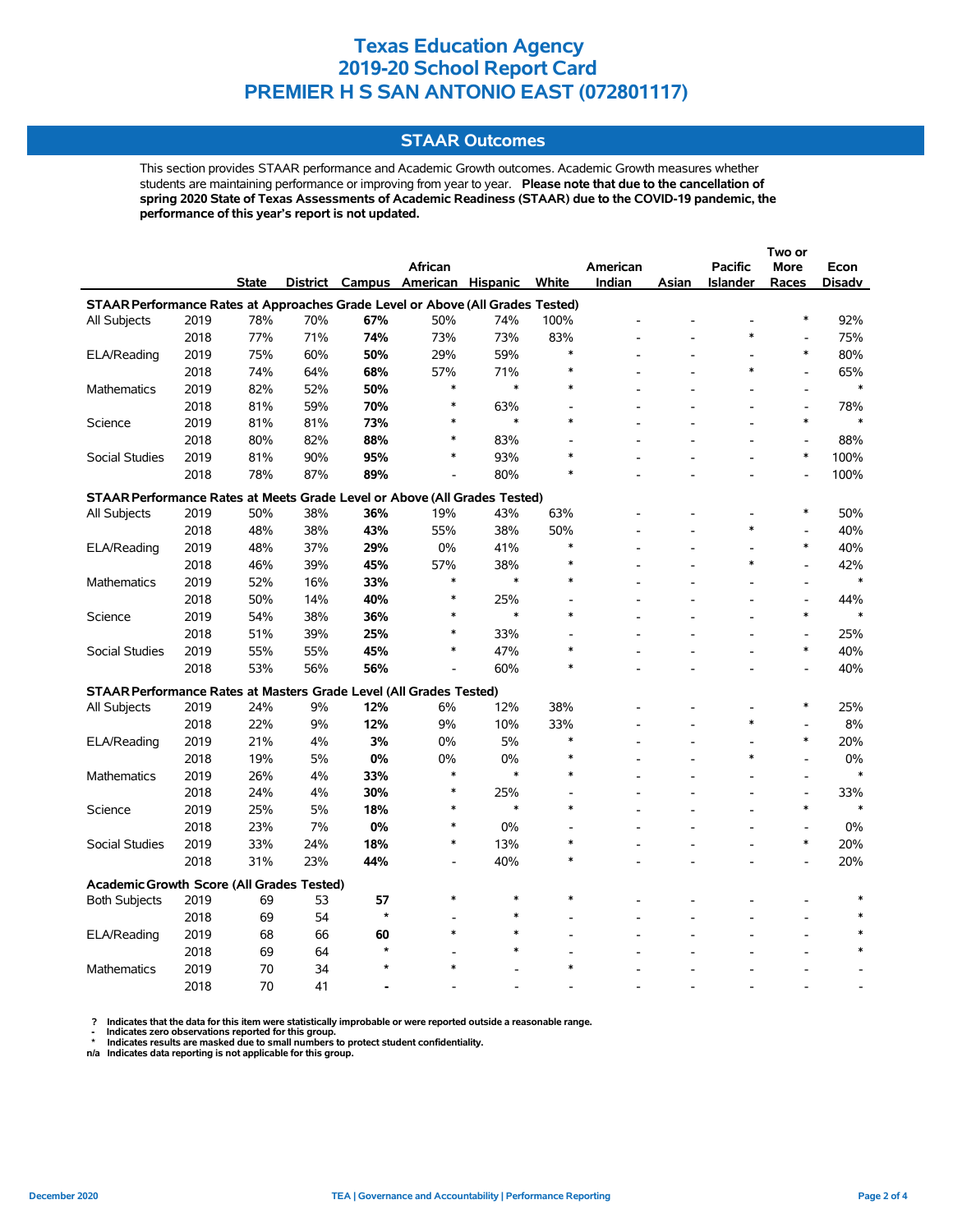### **Graduation and College, Career, and Military Readiness Outcomes**

This section provides graduation, graduation plan, and College, Career, and Military Readiness rates.

|                                                              | <b>State</b> | District |       | African<br>Campus American Hispanic |        | White  | American<br>Indian | Asian  | <b>Pacific</b><br>Islander | Two or<br>More<br>Races | Econ<br>Disadv |
|--------------------------------------------------------------|--------------|----------|-------|-------------------------------------|--------|--------|--------------------|--------|----------------------------|-------------------------|----------------|
| Annual Dropout Rate (Gr 9-12)                                |              |          |       |                                     |        |        |                    |        |                            |                         |                |
| 2018-19                                                      | 1.9%         | 3.3%     | 0.0%  | 0.0%                                | 0.0%   | 0.0%   |                    |        |                            | $0.0\%$                 | $0.0\%$        |
| 2017-18                                                      | 1.9%         | 3.7%     | 0.8%  | 1.9%                                | 0.7%   | 0.0%   |                    | $\ast$ | $\ast$                     | 0.0%                    | 0.7%           |
| 4-Year Longitudinal Rate (Gr 9-12)<br>Class of 2019          |              |          |       |                                     |        |        |                    |        |                            |                         |                |
| Graduated                                                    | 90.0%        | 56.9%    | 44.1% | 57.1%                               | 31.8%  |        |                    |        |                            |                         | 50.0%          |
| Graduates, TxCHSE, & Cont                                    | 94.1%        | 88.6%    | 97.1% | 100.0%                              | 95.5%  | $\ast$ |                    |        |                            |                         | 95.0%          |
| Class of 2018<br>Graduated                                   | 90.0%        | 55.8%    | 48.7% | 57.1%                               | 56.5%  | 33.3%  |                    |        |                            | $\ast$                  | 55.6%          |
| Graduates, TxCHSE, & Cont                                    | 94.3%        | 89.9%    | 97.4% | 100.0%                              | 95.7%  | 100.0% |                    |        |                            | *                       | 100.0%         |
| 5-Year Extended Longitudinal Rate (Gr 9-12)                  |              |          |       |                                     |        |        |                    |        |                            |                         |                |
| Class of 2018                                                |              |          |       |                                     |        |        |                    |        |                            |                         |                |
| Graduated                                                    | 92.2%        | 76.4%    | 92.9% |                                     | 89.5%  |        |                    |        |                            | $\ast$                  | 95.0%          |
| Graduates, TxCHSE, & Cont<br>Class of 2017                   | 93.9%        | 88.1%    | 96.4% |                                     | 94.7%  |        |                    |        |                            |                         | 100.0%         |
| Graduated                                                    | 92.0%        | 79.5%    | 76.2% | 100.0%                              | 61.5%  | $\ast$ |                    |        |                            |                         | 80.0%          |
| Graduates, TxCHSE, & Cont                                    | 93.7%        | 91.4%    | 95.2% | 100.0%                              | 92.3%  |        |                    |        |                            |                         | 100.0%         |
| 6-Year Extended Longitudinal Rate (Gr 9-12)<br>Class of 2017 |              |          |       |                                     |        |        |                    |        |                            |                         |                |
| Graduated                                                    | 92.4%        | 85.8%    | 84.2% | 100.0%                              | 88.9%  |        |                    |        |                            |                         | 100.0%         |
| Graduates, TxCHSE, & Cont<br>Class of 2016                   | 93.7%        | 91.9%    | 94.7% | 100.0%                              | 88.9%  | $\ast$ |                    |        |                            | $\ast$                  | 100.0%         |
| Graduated                                                    | 92.1%        | 86.7%    | 93.1% | $\ast$                              | 100.0% | 75.0%  |                    |        |                            | $\ast$                  | 87.5%          |
| Graduates, TxCHSE, & Cont                                    | 93.4%        | 93.0%    | 96.6% |                                     | 100.0% | 87.5%  |                    | $\ast$ |                            | $\ast$                  | 93.8%          |
| 4-Year Federal Graduation Rate Without Exclusions (Gr 9-12)  |              |          |       |                                     |        |        |                    |        |                            |                         |                |
| Class of 2019                                                | 90.0%        | 55.4%    | 42.1% | 57.1%                               | 28.0%  | 80.0%  |                    |        |                            |                         | 45.5%          |
| Class of 2018                                                | 90.0%        | 54.5%    | 47.5% | 57.1%                               | 54.2%  | 33.3%  |                    |        |                            | $\ast$                  | 53.6%          |
| RHSP/DAP Graduates (Longitudinal Rate)<br>Class of 2019      | 73.3%        |          |       |                                     |        |        |                    |        |                            |                         |                |
| Class of 2018                                                | 68.5%        | 72.7%    |       |                                     |        |        |                    |        |                            |                         |                |
|                                                              |              |          |       |                                     |        |        |                    |        |                            |                         |                |
| RHSP/DAP/FHSP-E/FHSP-DLA Graduates (Longitudinal Rate)       |              |          |       |                                     |        |        |                    |        |                            |                         |                |
| Class of 2019                                                | 87.6%        | 71.4%    | 42.9% | $\ast$                              | 50.0%  |        |                    |        |                            |                         | 44.4%          |
| Class of 2018                                                | 86.8%        | 83.2%    | 70.6% |                                     | 63.6%  |        |                    |        |                            |                         | 69.2%          |
| College, Career, and Military Ready (Annual Graduates)       |              |          |       |                                     |        |        |                    |        |                            |                         |                |
| 2018-19                                                      | 72.9%        | 28.4%    | 44.0% |                                     | 42.9%  | 50.0%  |                    |        |                            | ∗                       | 43.8%          |
| 2017-18                                                      | 65.5%        | 26.6%    | 37.5% | 20.0%                               | 33.3%  |        |                    |        |                            |                         | 40.0%          |
| <b>SAT/ACT Results (Annual Graduates)</b><br>Tested          |              |          |       |                                     |        |        |                    |        |                            |                         |                |
| 2018-19                                                      | 75.0%        | 28.7%    | 24.0% | $\ast$                              | 28.6%  | 0.0%   |                    |        |                            |                         | 38.5%          |
| 2017-18                                                      | 74.6%        | 29.1%    | 20.8% | 40.0%                               | 13.3%  | $\ast$ |                    |        |                            |                         | 25.0%          |
| Average SAT Score<br>2018-19                                 | 1027         | 937      | 990   |                                     |        |        |                    |        |                            |                         | 946            |
| 2017-18                                                      | 1036         | 984      | 982   | $\ast$                              | $\ast$ | $\ast$ |                    |        |                            |                         | 982            |
| Average ACT Score                                            |              |          |       |                                     |        |        |                    |        |                            |                         |                |
| 2018-19                                                      | 20.6         | 18.6     |       |                                     |        |        |                    |        |                            |                         |                |
| 2017-18                                                      | 20.6         | 18.5     |       |                                     |        |        |                    |        |                            |                         | $\ast$         |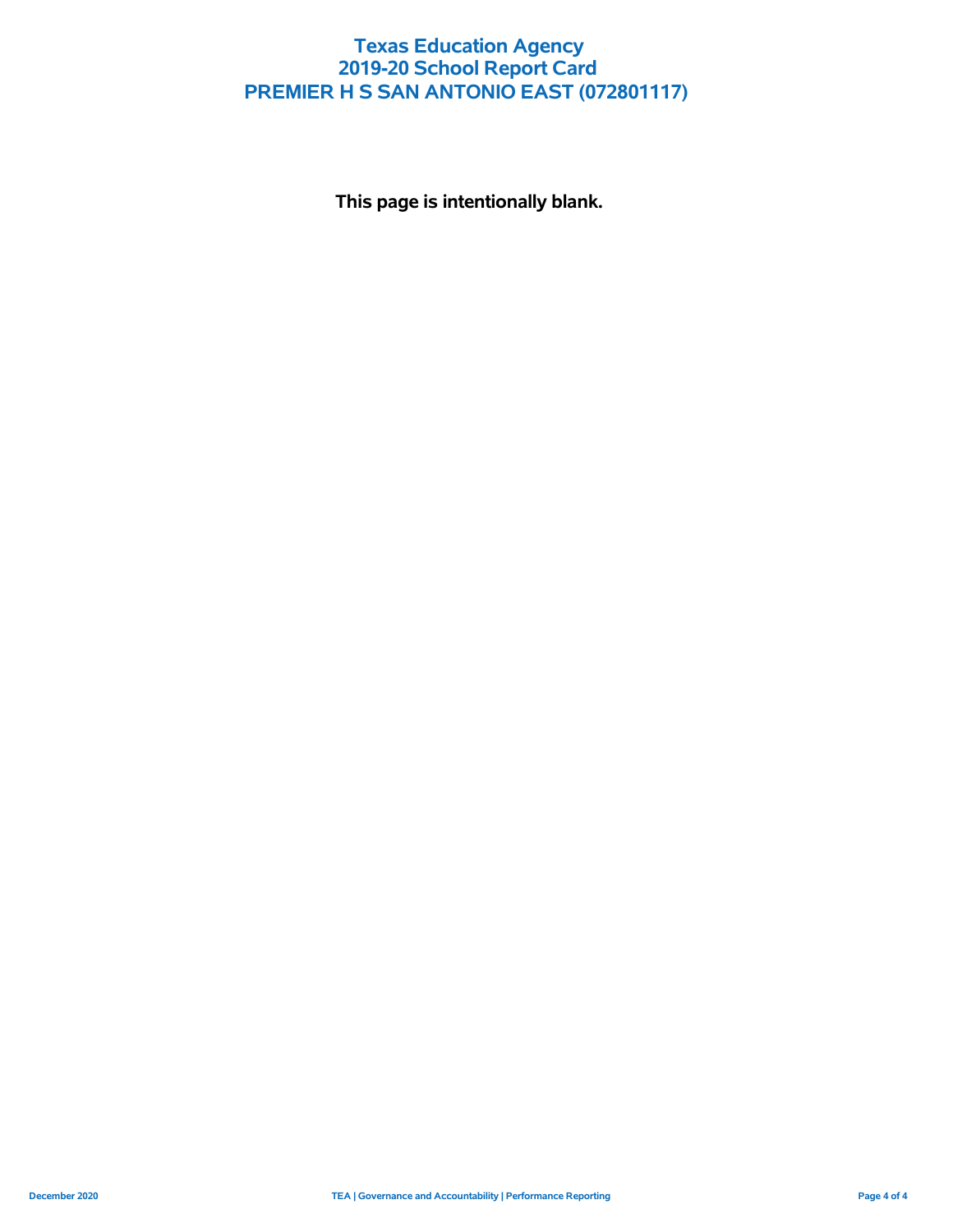| <b>Accountability Rating</b>                                       | School Information                  |
|--------------------------------------------------------------------|-------------------------------------|
| *All Districts and Schools Were Not Rated in 2020 Due to COVID-19* | District Name: PREMIER HIGH SCHOOLS |

**Campus Type:** High School **Total Students:** 120 **Grade Span:** 09 - 12



Given the impact of COVID-19, all districts and schools received a label of Not Rated: Declared State of Disaster for their 2020 accountability ratings.

For more information about this campus, see **https://TXSchools.gov** or the Texas Academic Performance Report at **https://rptsvr1.tea.texas.gov/perfreport/tapr/2020/index.html**

### **Distinction Designations**

#### **Click here to read the official announcement.**

#### **[Distinction designations were not awarded in 2020.](https://rptsvr1.tea.texas.gov/perfreport/tapr/2020/index.html)**

#### **School and Student Information**

This section provides demographic information about PREMIER H S OF TYLER, including attendance rates; enrollment percentages for various student groups; student mobilit[y rates; and class size averages at the campus, d](https://tea.texas.gov/about-tea/news-and-multimedia/correspondence/taa-letters/every-student-succeeds-act-essa-waiver-approval-2020-state-academic-accountability)istrict, and state level, where applicable.

|                                     | <b>CampusDistrict State</b> |                   |         |
|-------------------------------------|-----------------------------|-------------------|---------|
| Attendance Rate (2018-19)           |                             | 73.6% 89.1% 95.4% |         |
| <b>Enrollment by Race/Ethnicity</b> |                             |                   |         |
| African American                    |                             | 38.3% 11.2% 12.6% |         |
| Hispanic                            | 32.5%                       | 53.4%             | 52.8%   |
| White                               | 25.8%                       | 31.6%             | 27.0%   |
| American Indian                     | $0.0\%$                     | $0.4\%$           | $0.4\%$ |
| Asian                               | $0.0\%$                     | 0 8% በ            | 4.6%    |
| Pacific Islander                    | 0.0%                        | 0 1%              | 0.2%    |
| Two or More Races                   | 3.3%                        | 2.5%              | 2.5%    |
| <b>Enrollment by Student Group</b>  |                             |                   |         |
| Economically Disadvantaged          |                             | 71.7% 56.1% 60.2% |         |
| Special Education                   |                             | 11.7% 13.9% 10.7% |         |
| English Learners                    |                             | 13.3% 15.4% 20.3% |         |
| Mobility Rate (2018-19)             | 80.3%                       | 66.5%             | 15.3%   |

### **School Financial Information (2018-19)**

|                                        | Campus District State |             |  |
|----------------------------------------|-----------------------|-------------|--|
| <b>Instructional Staff Percent</b>     | n/a                   | 46.2% 64.6% |  |
| <b>Instructional Expenditure Ratio</b> | n/a                   | 61.5% 62.8% |  |

|                                     | Campus District |         | <b>State</b> |
|-------------------------------------|-----------------|---------|--------------|
| <b>Expenditures per Student</b>     |                 |         |              |
| <b>Total Operating Expenditures</b> | \$5.903         | \$7.516 | \$9.913      |
| Instruction                         | \$2.637         | \$3.989 | \$5.558      |
| Instructional Leadership            | \$151           | \$302   | \$162        |
| School Leadership                   | \$1.571         | \$1.070 | \$589        |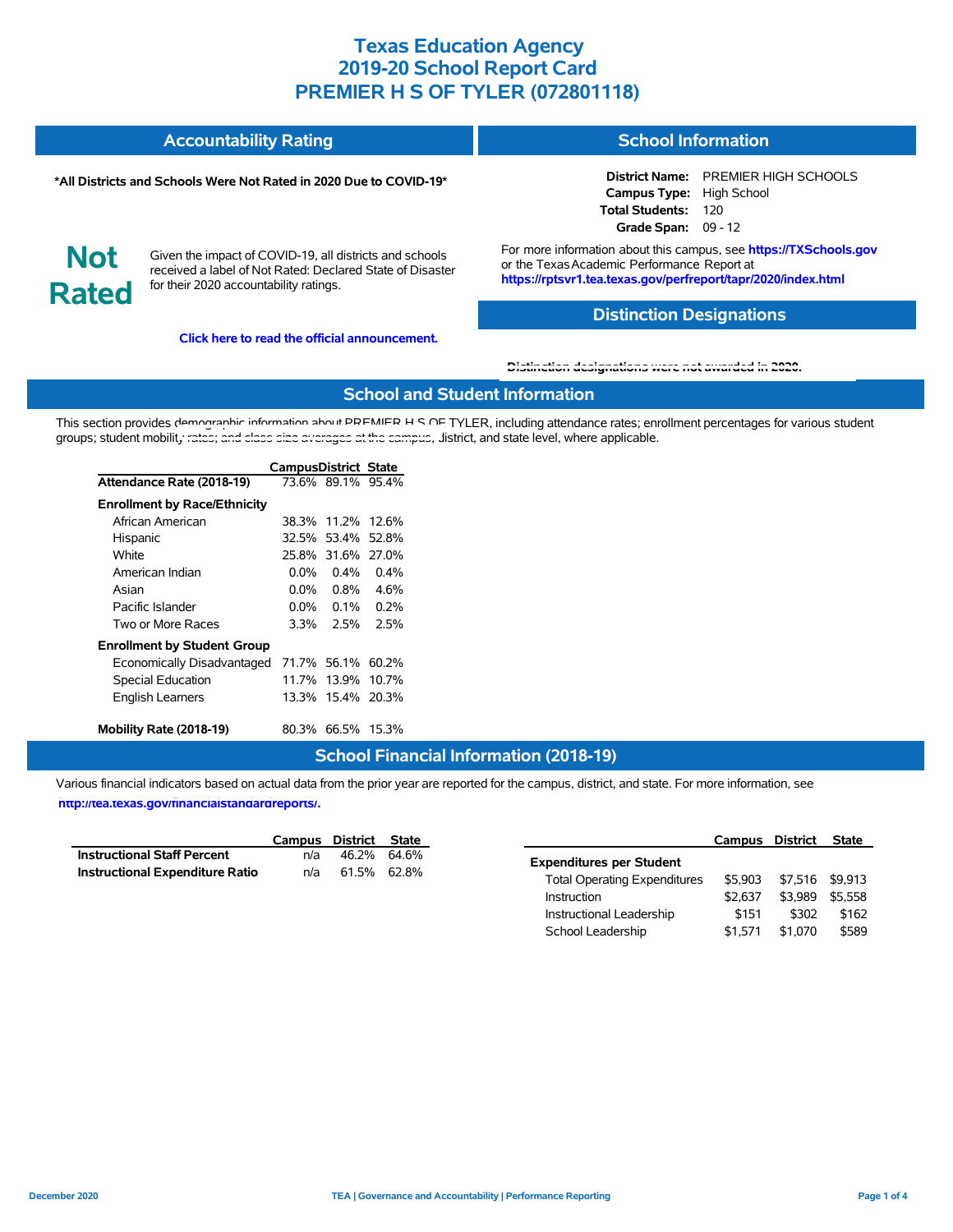### **STAAR Outcomes**

This section provides STAAR performance and Academic Growth outcomes. Academic Growth measures whether students are maintaining performance or improving from year to year. **Please note that due to the cancellation of spring 2020 State of Texas Assessments of Academic Readiness (STAAR) due to the COVID-19 pandemic, the performance of this year's report is not updated.**

|                                                                                |              |            |          |          |                |                                   |               |          |       |                 | Two or                           |               |
|--------------------------------------------------------------------------------|--------------|------------|----------|----------|----------------|-----------------------------------|---------------|----------|-------|-----------------|----------------------------------|---------------|
|                                                                                |              |            |          |          | African        |                                   |               | American |       | <b>Pacific</b>  | <b>More</b>                      | Econ          |
|                                                                                |              | State      |          |          |                | District Campus American Hispanic | White         | Indian   | Asian | <b>Islander</b> | Races                            | <b>Disadv</b> |
| STAAR Performance Rates at Approaches Grade Level or Above (All Grades Tested) |              |            |          |          |                |                                   |               |          |       |                 |                                  |               |
| All Subjects                                                                   | 2019         | 78%        | 70%      | 70%      | 58%            | 64%                               | 100%          |          |       |                 |                                  | 74%           |
|                                                                                | 2018         | 77%        | 71%      | 60%      | 64%            | 45%                               | 75%           |          |       |                 | *                                | 57%           |
| ELA/Reading                                                                    | 2019         | 75%        | 60%      | 58%      | 40%            | 38%                               | 100%          |          |       |                 |                                  | 61%           |
|                                                                                | 2018         | 74%        | 64%      | 44%      | 43%            | 33%                               | $\ast$        |          |       |                 | *                                | 44%           |
| <b>Mathematics</b>                                                             | 2019         | 82%        | 52%      | 60%      | $\ast$         | $\ast$                            |               |          |       |                 |                                  | $\ast$        |
|                                                                                | 2018         | 81%        | 59%      | 67%      | $\ast$         | $\ast$                            |               |          |       |                 | $\overline{\phantom{a}}$         | 60%           |
| Science                                                                        | 2019         | 81%        | 81%      | 88%      | 80%            | $\ast$                            | $\ast$        |          |       |                 | $\overline{a}$                   | 100%          |
|                                                                                | 2018         | 80%        | 82%      | 60%      |                | $\ast$                            | $\ast$        |          |       |                 | $\overline{a}$                   | 60%           |
| <b>Social Studies</b>                                                          | 2019         | 81%        | 90%      | 91%      | 83%            | $\ast$                            |               |          |       |                 | $\overline{a}$                   | 89%           |
|                                                                                | 2018         | 78%        | 87%      | 100%     | $\ast$         | $\ast$                            |               |          |       |                 |                                  | $\ast$        |
| STAAR Performance Rates at Meets Grade Level or Above (All Grades Tested)      |              |            |          |          |                |                                   |               |          |       |                 |                                  |               |
| All Subjects                                                                   | 2019         | 50%        | 38%      | 32%      | 17%            | 29%                               | 67%           |          |       |                 |                                  | 33%           |
|                                                                                | 2018         | 48%        | 38%      | 17%      | 18%            | 0%                                | 33%           |          |       |                 | $\ast$                           | 17%           |
| ELA/Reading                                                                    | 2019         | 48%        | 37%      | 23%      | 10%            | 0%                                | 63%           |          |       |                 | $\overline{a}$                   | 26%           |
|                                                                                | 2018         | 46%        | 39%      | 17%      | 14%            | 0%                                | $\ast$        |          |       |                 | $\ast$                           | 19%           |
| <b>Mathematics</b>                                                             | 2019         | 52%        | 16%      | 40%      | $\ast$         | $\ast$                            |               |          |       |                 |                                  | $\ast$        |
|                                                                                | 2018         | 50%        | 14%      | 17%      | $\ast$         | $\ast$                            | $\ast$        |          |       |                 | $\overline{\phantom{a}}$         | 20%           |
| Science                                                                        | 2019         | 54%        | 38%      | 25%      | 20%            | $\ast$                            | $\ast$        |          |       |                 | $\overline{\phantom{a}}$         | 17%           |
|                                                                                | 2018         | 51%        | 39%      | 20%      |                | $\ast$                            |               |          |       |                 | $\overline{\phantom{a}}$         | 20%           |
| <b>Social Studies</b>                                                          | 2019         | 55%        | 55%      | 55%      | 33%            | $\ast$                            | $\ast$        |          |       |                 | $\overline{a}$                   | 56%           |
|                                                                                | 2018         | 53%        | 56%      | 17%      |                | $\ast$                            |               |          |       |                 |                                  | $\ast$        |
|                                                                                |              |            |          |          |                |                                   |               |          |       |                 |                                  |               |
| STAAR Performance Rates at Masters Grade Level (All Grades Tested)             |              |            |          |          |                |                                   |               |          |       |                 |                                  |               |
| All Subjects                                                                   | 2019         | 24%<br>22% | 9%<br>9% | 10%      | 4%             | 7%                                | 25%<br>0%     |          |       |                 | $\overline{a}$<br>$\ast$         | 12%<br>0%     |
|                                                                                | 2018         |            |          | 3%       | 9%             | 0%                                |               |          |       |                 |                                  |               |
| ELA/Reading                                                                    | 2019         | 21%        | 4%       | 8%       | 0%             | 0%                                | 25%<br>$\ast$ |          |       |                 | $\ast$                           | 9%            |
|                                                                                | 2018         | 19%        | 5%       | 0%       | 0%<br>$\ast$   | 0%<br>$\ast$                      |               |          |       |                 |                                  | 0%<br>$\ast$  |
| <b>Mathematics</b>                                                             | 2019         | 26%        | 4%       | 20%      | $\ast$         | $\ast$                            | $\ast$        |          |       |                 |                                  |               |
|                                                                                | 2018<br>2019 | 24%<br>25% | 4%<br>5% | 0%<br>0% | 0%             | $\ast$                            | $\ast$        |          |       |                 | $\overline{a}$                   | 0%<br>0%      |
| Science                                                                        |              |            |          |          |                | $\ast$                            |               |          |       |                 |                                  |               |
|                                                                                | 2018         | 23%        | 7%       | 0%       | $\overline{a}$ | $\ast$                            | $\ast$        |          |       |                 | $\overline{a}$<br>$\overline{a}$ | $0\%$<br>22%  |
| Social Studies                                                                 | 2019         | 33%        | 24%      | 18%      | 17%<br>$\ast$  | $\ast$                            | $\ast$        |          |       |                 |                                  | $\ast$        |
|                                                                                | 2018         | 31%        | 23%      | 17%      |                |                                   |               |          |       |                 |                                  |               |
| <b>Academic Growth Score (All Grades Tested)</b>                               |              |            |          |          |                |                                   |               |          |       |                 |                                  |               |
| <b>Both Subjects</b>                                                           | 2019         | 69         | 53       | $\star$  |                |                                   |               |          |       |                 |                                  |               |
|                                                                                | 2018         | 69         | 54       | 36       |                | $\ast$                            |               |          |       |                 |                                  | 36            |
| ELA/Reading                                                                    | 2019         | 68         | 66       | $\star$  |                |                                   |               |          |       |                 |                                  | $\ast$        |
|                                                                                | 2018         | 69         | 64       | 30       |                | $\ast$                            |               |          |       |                 |                                  | 30            |
| <b>Mathematics</b>                                                             | 2019         | 70         | 34       |          |                |                                   |               |          |       |                 |                                  |               |
|                                                                                | 2018         | 70         | 41       | ÷        |                |                                   |               |          |       |                 |                                  | $\ast$        |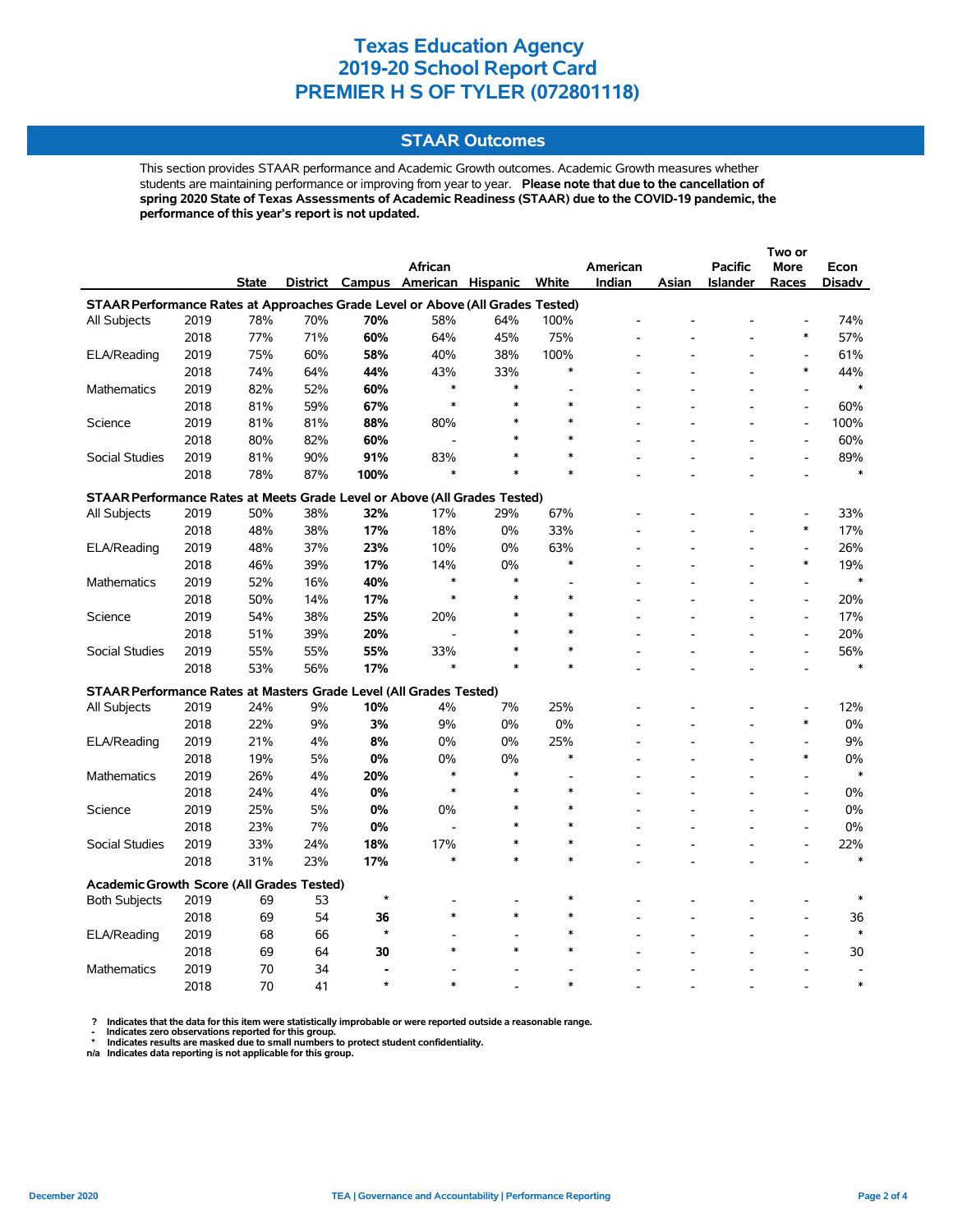### **Graduation and College, Career, and Military Readiness Outcomes**

This section provides graduation, graduation plan, and College, Career, and Military Readiness rates.

|                                                              | <b>State</b> | District |         | African<br>Campus American Hispanic |        | White  | American<br>Indian | Asian | <b>Pacific</b><br>Islander | Two or<br>More<br>Races  | Econ<br>Disadv |
|--------------------------------------------------------------|--------------|----------|---------|-------------------------------------|--------|--------|--------------------|-------|----------------------------|--------------------------|----------------|
| Annual Dropout Rate (Gr 9-12)                                |              |          |         |                                     |        |        |                    |       |                            |                          |                |
| 2018-19                                                      | 1.9%         | 3.3%     | 3.9%    | 3.3%                                | 5.3%   | 3.8%   |                    |       |                            | 0.0%                     | 4.1%           |
| 2017-18                                                      | 1.9%         | 3.7%     | 1.7%    | 1.6%                                | 1.9%   | 0.0%   |                    |       |                            | 20.0%                    | 0.0%           |
| 4-Year Longitudinal Rate (Gr 9-12)                           |              |          |         |                                     |        |        |                    |       |                            |                          |                |
| Class of 2019<br>Graduated                                   | 90.0%        | 56.9%    | 28.0%   | 33.3%                               | 10.0%  | 50.0%  |                    |       |                            |                          | 20.0%          |
| Graduates, TxCHSE, & Cont                                    | 94.1%        | 88.6%    | 84.0%   | 88.9%                               | 80.0%  | 83.3%  |                    |       |                            |                          | 100.0%         |
| Class of 2018                                                |              |          |         |                                     |        | 66.7%  |                    |       |                            | $\ast$                   | 35.3%          |
| Graduated                                                    | 90.0%        | 55.8%    | 37.0%   | 16.7%                               | 27.3%  |        |                    |       |                            | $\ast$                   |                |
| Graduates, TxCHSE, & Cont                                    | 94.3%        | 89.9%    | 96.3%   | 100.0%                              | 100.0% | 100.0% |                    |       |                            |                          | 100.0%         |
| 5-Year Extended Longitudinal Rate (Gr 9-12)<br>Class of 2018 |              |          |         |                                     |        |        |                    |       |                            |                          |                |
| Graduated                                                    | 92.2%        | 76.4%    | 65.2%   | 66.7%                               | 55.6%  | 85.7%  |                    |       |                            |                          | 64.3%          |
| Graduates, TxCHSE, & Cont                                    | 93.9%        | 88.1%    | 91.3%   | 100.0%                              | 88.9%  | 100.0% |                    |       |                            | $\ast$                   | 92.9%          |
| Class of 2017                                                |              |          |         |                                     |        | $\ast$ |                    |       |                            | ∗                        |                |
| Graduated                                                    | 92.0%        | 79.5%    | 55.6%   | 50.0%                               | 80.0%  |        |                    |       |                            |                          | 66.7%          |
| Graduates, TxCHSE, & Cont                                    | 93.7%        | 91.4%    | 100.0%  | 100.0%                              | 100.0% |        |                    |       |                            |                          | 100.0%         |
| 6-Year Extended Longitudinal Rate (Gr 9-12)<br>Class of 2017 |              |          |         |                                     |        |        |                    |       |                            |                          |                |
| Graduated                                                    | 92.4%        | 85.8%    | 92.9%   | 100.0%                              |        |        |                    |       |                            |                          | 100.0%         |
| Graduates, TxCHSE, & Cont<br>Class of 2016                   | 93.7%        | 91.9%    | 100.0%  | 100.0%                              |        | $\ast$ |                    |       |                            | $\ast$                   | 100.0%         |
| Graduated                                                    | 92.1%        | 86.7%    | 76.9%   | 83.3%                               |        |        |                    |       |                            |                          | 85.7%          |
| Graduates, TxCHSE, & Cont                                    | 93.4%        | 93.0%    | 100.0%  | 100.0%                              |        | $\ast$ |                    |       |                            |                          | 100.0%         |
| 4-Year Federal Graduation Rate Without Exclusions (Gr 9-12)  |              |          |         |                                     |        |        |                    |       |                            |                          |                |
| Class of 2019                                                | 90.0%        | 55.4%    | 26.9%   | 33.3%                               | 9.1%   | 50.0%  |                    |       |                            |                          | 20.0%          |
| Class of 2018                                                | 90.0%        | 54.5%    | 37.0%   | 16.7%                               | 27.3%  | 66.7%  |                    |       |                            | $\ast$                   | 35.3%          |
| RHSP/DAP Graduates (Longitudinal Rate)                       |              |          |         |                                     |        |        |                    |       |                            |                          |                |
| Class of 2019                                                | 73.3%        |          |         |                                     |        |        |                    |       |                            |                          |                |
| Class of 2018                                                | 68.5%        | 72.7%    |         |                                     |        |        |                    |       |                            |                          |                |
| RHSP/DAP/FHSP-E/FHSP-DLA Graduates (Longitudinal Rate)       |              |          |         |                                     |        |        |                    |       |                            |                          |                |
| Class of 2019                                                | 87.6%        | 71.4%    | 85.7%   |                                     |        |        |                    |       |                            |                          |                |
| Class of 2018                                                | 86.8%        | 83.2%    | 100.0%  |                                     | $\ast$ | 100.0% |                    |       |                            |                          | 100.0%         |
| College, Career, and Military Ready (Annual Graduates)       |              |          |         |                                     |        |        |                    |       |                            |                          |                |
| 2018-19                                                      | 72.9%        | 28.4%    | 5.9%    | 0.0%                                |        | 0.0%   |                    |       |                            | $\overline{\phantom{a}}$ | 16.7%          |
| 2017-18                                                      | 65.5%        | 26.6%    | 35.3%   | 14.3%                               |        | 50.0%  |                    |       |                            |                          | 20.0%          |
| <b>SAT/ACT Results (Annual Graduates)</b><br>Tested          |              |          |         |                                     |        |        |                    |       |                            |                          |                |
| 2018-19                                                      | 75.0%        | 28.7%    | 11.8%   | 0.0%                                |        | 16.7%  |                    |       |                            |                          | 20.0%          |
| 2017-18                                                      | 74.6%        | 29.1%    | 0.0%    | 0.0%                                |        | 0.0%   |                    |       |                            |                          | 0.0%           |
| Average SAT Score                                            |              |          |         |                                     |        |        |                    |       |                            |                          |                |
| 2018-19                                                      | 1027         | 937      | $\star$ |                                     |        | ∗      |                    |       |                            |                          |                |
| 2017-18                                                      | 1036         | 984      |         |                                     |        |        |                    |       |                            |                          |                |
| Average ACT Score                                            |              |          |         |                                     |        |        |                    |       |                            |                          |                |
| 2018-19                                                      | 20.6         | 18.6     |         |                                     |        |        |                    |       |                            |                          |                |
| 2017-18                                                      | 20.6         | 18.5     |         |                                     |        |        |                    |       |                            |                          |                |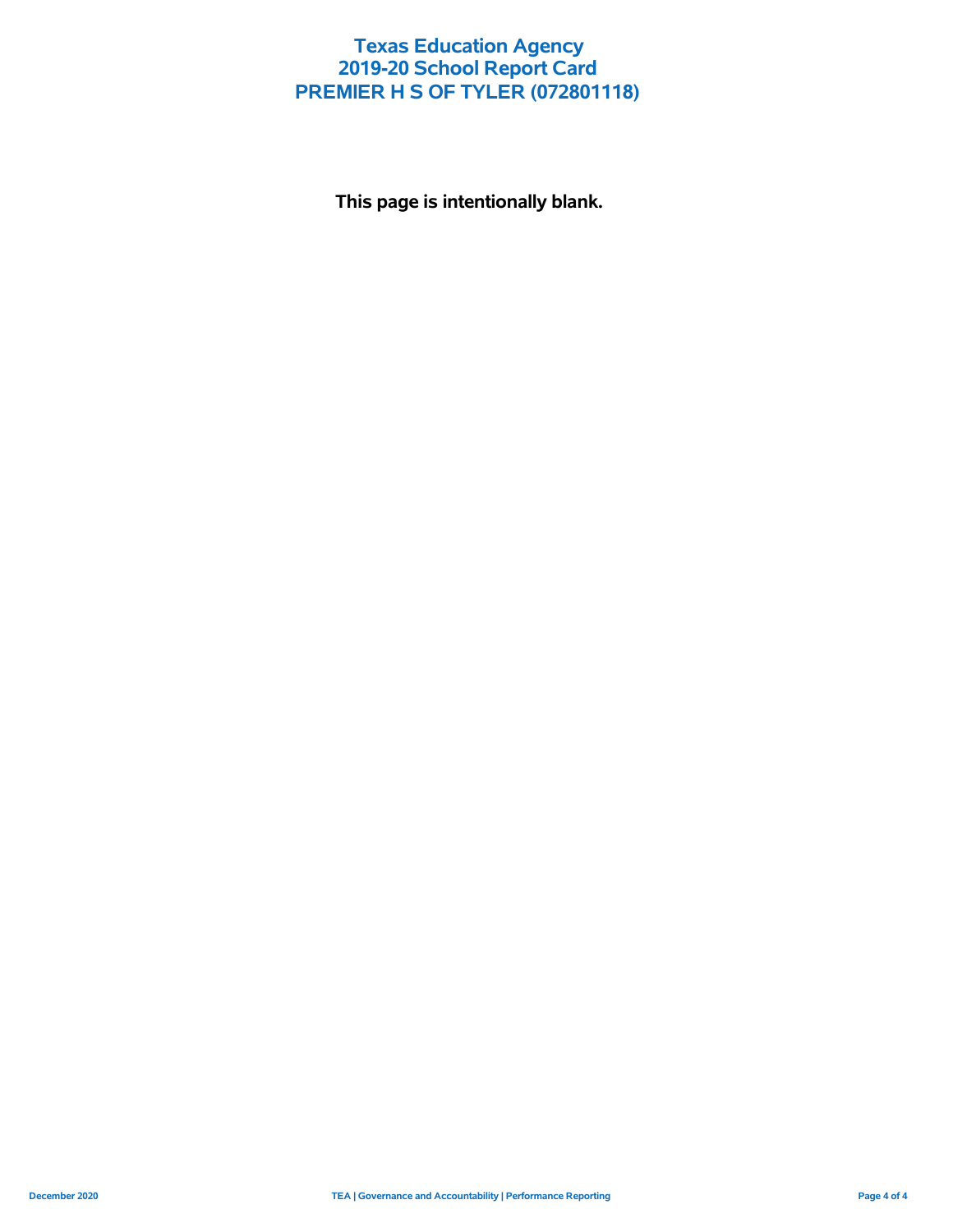| <b>Accountability Rating</b>                                       | <b>School Information</b>           |
|--------------------------------------------------------------------|-------------------------------------|
| *All Districts and Schools Were Not Rated in 2020 Due to COVID-19* | District Name: PREMIER HIGH SCHOOLS |

**Campus Type:** High School **Total Students:** 173 **Grade Span:** 09 - 12



Given the impact of COVID-19, all districts and schools received a label of Not Rated: Declared State of Disaster for their 2020 accountability ratings.

For more information about this campus, see **https://TXSchools.gov** or the Texas Academic Performance Report at **https://rptsvr1.tea.texas.gov/perfreport/tapr/2020/index.html**

### **Distinction Designations**

#### **Click here to read the official announcement.**

#### **[Distinction designations were not awarded in 2020.](https://rptsvr1.tea.texas.gov/perfreport/tapr/2020/index.html)**

#### **School and Student Information**

This section provides demographic information about PREMIER H S OF WACO, including attendance rates; enrollment percentages for various student groups; student mobilit[y rates; and class size averages at the campus, d](https://tea.texas.gov/about-tea/news-and-multimedia/correspondence/taa-letters/every-student-succeeds-act-essa-waiver-approval-2020-state-academic-accountability)istrict, and state level, where applicable.

|                                     | <b>CampusDistrict State</b> |                   |         |
|-------------------------------------|-----------------------------|-------------------|---------|
| Attendance Rate (2018-19)           |                             | 88.8% 89.1% 95.4% |         |
| <b>Enrollment by Race/Ethnicity</b> |                             |                   |         |
| African American                    |                             | 20.2% 11.2% 12.6% |         |
| Hispanic                            | 48.0%                       | 53.4%             | 52.8%   |
| White                               | 29.5%                       | 31.6%             | 27.0%   |
| American Indian                     | $0.0\%$                     | $0.4\%$           | $0.4\%$ |
| Asian                               | $0.0\%$                     | 0.8%              | 4.6%    |
| Pacific Islander                    | 0.0%                        | $0.1\%$           | 0.2%    |
| Two or More Races                   | 2.3%                        | 2.5%              | 2.5%    |
| <b>Enrollment by Student Group</b>  |                             |                   |         |
| Economically Disadvantaged          |                             | 75.7% 56.1% 60.2% |         |
| Special Education                   | 11.6%                       | 13.9% 10.7%       |         |
| English Learners                    |                             | 19.7% 15.4% 20.3% |         |
| Mobility Rate (2018-19)             |                             | 63.1% 66.5% 15.3% |         |

### **School Financial Information (2018-19)**

|                                        | Campus District State |             |  |
|----------------------------------------|-----------------------|-------------|--|
| <b>Instructional Staff Percent</b>     | n/a                   | 46.2% 64.6% |  |
| <b>Instructional Expenditure Ratio</b> | n/a                   | 61.5% 62.8% |  |

|                                     | Campus District |         | State   |
|-------------------------------------|-----------------|---------|---------|
| <b>Expenditures per Student</b>     |                 |         |         |
| <b>Total Operating Expenditures</b> | \$6.154         | \$7.516 | \$9.913 |
| Instruction                         | \$3.292         | \$3.989 | \$5.558 |
| Instructional Leadership            | \$169           | \$302   | \$162   |
| School Leadership                   | \$969           | \$1,070 | \$589   |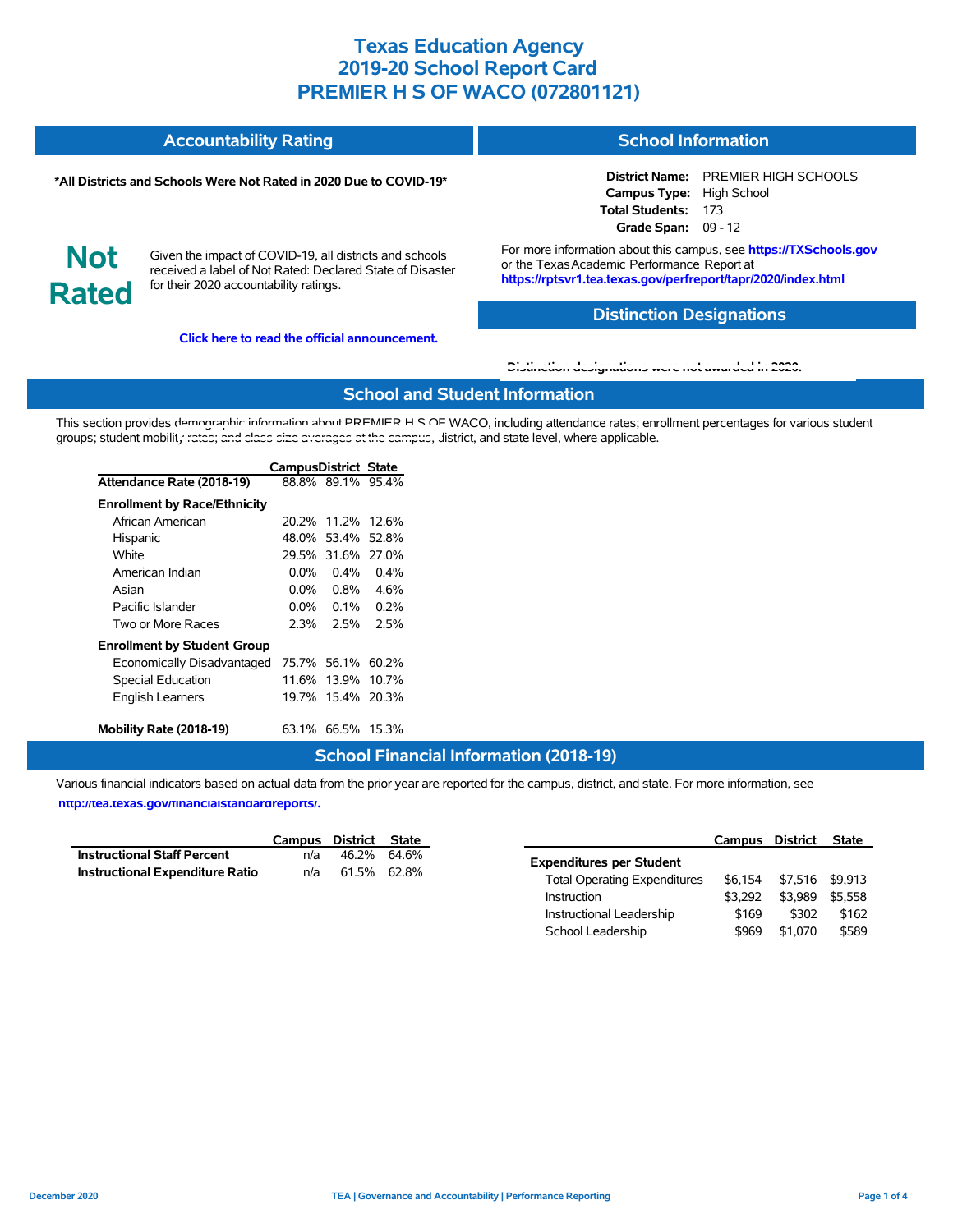### **STAAR Outcomes**

This section provides STAAR performance and Academic Growth outcomes. Academic Growth measures whether students are maintaining performance or improving from year to year. **Please note that due to the cancellation of spring 2020 State of Texas Assessments of Academic Readiness (STAAR) due to the COVID-19 pandemic, the performance of this year's report is not updated.**

|                                                                                |      |       |     |         |                                   |        |        |          |                |                 | Two or                       |        |
|--------------------------------------------------------------------------------|------|-------|-----|---------|-----------------------------------|--------|--------|----------|----------------|-----------------|------------------------------|--------|
|                                                                                |      |       |     |         | <b>African</b>                    |        |        | American |                | <b>Pacific</b>  | <b>More</b>                  | Econ   |
|                                                                                |      | State |     |         | District Campus American Hispanic |        | White  | Indian   | Asian          | <b>Islander</b> | Races                        | Disadv |
| STAAR Performance Rates at Approaches Grade Level or Above (All Grades Tested) |      |       |     |         |                                   |        |        |          |                |                 |                              |        |
| All Subjects                                                                   | 2019 | 78%   | 70% | 71%     | 70%                               | 65%    | 82%    |          |                |                 |                              | 66%    |
|                                                                                | 2018 | 77%   | 71% | 79%     | 63%                               | 80%    | 86%    |          |                |                 | $\ast$                       | 77%    |
| ELA/Reading                                                                    | 2019 | 75%   | 60% | 59%     | 60%                               | 54%    | 67%    |          |                |                 |                              | 54%    |
|                                                                                | 2018 | 74%   | 64% | 69%     | 33%                               | 75%    | 71%    |          |                |                 | $\frac{1}{2}$                | 68%    |
| <b>Mathematics</b>                                                             | 2019 | 82%   | 52% | 71%     | 80%                               | 67%    | ∗      |          |                |                 | $\overline{\phantom{a}}$     | 64%    |
|                                                                                | 2018 | 81%   | 59% | 84%     | $\ast$                            | 82%    | $\ast$ |          |                |                 | $\overline{\phantom{a}}$     | 79%    |
| Science                                                                        | 2019 | 81%   | 81% | 81%     | 80%                               | 60%    | 100%   |          |                |                 | $\frac{1}{2}$                | 73%    |
|                                                                                | 2018 | 80%   | 82% | 82%     | $\ast$                            | 71%    | $\ast$ |          |                |                 | $\frac{1}{2}$                | 78%    |
| <b>Social Studies</b>                                                          | 2019 | 81%   | 90% | 89%     | 80%                               | 92%    | 93%    |          |                |                 | $\qquad \qquad \blacksquare$ | 88%    |
|                                                                                | 2018 | 78%   | 87% | 93%     | $\ast$                            | 94%    | 100%   |          |                |                 | $\ast$                       | 91%    |
| STAAR Performance Rates at Meets Grade Level or Above (All Grades Tested)      |      |       |     |         |                                   |        |        |          |                |                 |                              |        |
| All Subjects                                                                   | 2019 | 50%   | 38% | 42%     | 43%                               | 39%    | 45%    |          |                |                 | $\overline{a}$               | 35%    |
|                                                                                | 2018 | 48%   | 38% | 36%     | 25%                               | 26%    | 62%    |          |                |                 | $\ast$                       | 31%    |
| ELA/Reading                                                                    | 2019 | 48%   | 37% | 38%     | 50%                               | 25%    | 47%    |          |                |                 | $\overline{\phantom{a}}$     | 33%    |
|                                                                                | 2018 | 46%   | 39% | 27%     | 0%                                | 25%    | 43%    |          |                |                 | $\overline{a}$               | 24%    |
| <b>Mathematics</b>                                                             | 2019 | 52%   | 16% | 29%     | 20%                               | 44%    | $\ast$ |          |                |                 | $\overline{\phantom{a}}$     | 21%    |
|                                                                                | 2018 | 50%   | 14% | 21%     | $\ast$                            | 0%     | $\ast$ |          |                |                 | $\overline{\phantom{a}}$     | 14%    |
| Science                                                                        | 2019 | 54%   | 38% | 25%     | 20%                               | 40%    | 17%    |          |                |                 | $\overline{a}$               | 18%    |
|                                                                                | 2018 | 51%   | 39% | 36%     | $\ast$                            | 29%    | $\ast$ |          |                |                 | $\overline{a}$               | 33%    |
| <b>Social Studies</b>                                                          | 2019 | 55%   | 55% | 61%     | 50%                               | 67%    | 64%    |          |                |                 | $\overline{a}$               | 56%    |
|                                                                                | 2018 | 53%   | 56% | 60%     | $\ast$                            | 44%    | 80%    |          |                |                 | $\ast$                       | 55%    |
| STAAR Performance Rates at Masters Grade Level (All Grades Tested)             |      |       |     |         |                                   |        |        |          |                |                 |                              |        |
| All Subjects                                                                   | 2019 | 24%   | 9%  | 8%      | 5%                                | 6%     | 13%    |          |                |                 | $\overline{a}$               | 3%     |
|                                                                                | 2018 | 22%   | 9%  | 10%     | 6%                                | 3%     | 24%    |          |                |                 | $\ast$                       | 8%     |
| ELA/Reading                                                                    | 2019 | 21%   | 4%  | 0%      | 0%                                | 0%     | 0%     |          |                |                 | $\overline{a}$               | 0%     |
|                                                                                | 2018 | 19%   | 5%  | 4%      | 0%                                | 0%     | 14%    |          |                |                 | $\overline{\phantom{a}}$     | 2%     |
| <b>Mathematics</b>                                                             | 2019 | 26%   | 4%  | 6%      | 20%                               | 0%     | $\ast$ |          |                |                 | L,                           | 7%     |
|                                                                                | 2018 | 24%   | 4%  | 5%      | $\ast$                            | 0%     | $\ast$ |          |                |                 | L,                           | 7%     |
| Science                                                                        | 2019 | 25%   | 5%  | 6%      | 0%                                | 0%     | 17%    |          |                |                 | $\overline{\phantom{a}}$     | 0%     |
|                                                                                | 2018 | 23%   | 7%  | 0%      | $\ast$                            | 0%     | $\ast$ |          |                |                 | $\qquad \qquad \blacksquare$ | 0%     |
| Social Studies                                                                 | 2019 | 33%   | 24% | 22%     | 10%                               | 25%    | 29%    |          |                |                 | $\overline{\phantom{a}}$     | 8%     |
|                                                                                | 2018 | 31%   | 23% | 27%     | $\ast$                            | 13%    | 40%    |          | $\overline{a}$ |                 | $\ast$                       | 23%    |
| <b>Academic Growth Score (All Grades Tested)</b>                               |      |       |     |         |                                   |        |        |          |                |                 |                              |        |
| <b>Both Subjects</b>                                                           | 2019 | 69    | 53  | 66      | 86                                | 50     | $\ast$ |          |                |                 |                              | 64     |
|                                                                                | 2018 | 69    | 54  | 68      | $\ast$                            | 83     | 61     |          |                |                 | $\overline{\phantom{a}}$     | 71     |
| ELA/Reading                                                                    | 2019 | 68    | 66  | 69      | 90                                | 50     | $\ast$ |          |                |                 | $\overline{a}$               | 65     |
|                                                                                | 2018 | 69    | 64  | 62      | $\ast$                            | $\ast$ | 57     |          |                |                 | $\overline{a}$               | 67     |
| <b>Mathematics</b>                                                             | 2019 | 70    | 34  | 58      | $\ast$                            | $\ast$ |        |          |                |                 | $\overline{\phantom{a}}$     | 60     |
|                                                                                | 2018 | 70    | 41  | $\star$ |                                   | $\ast$ | $\ast$ |          |                |                 |                              | $\ast$ |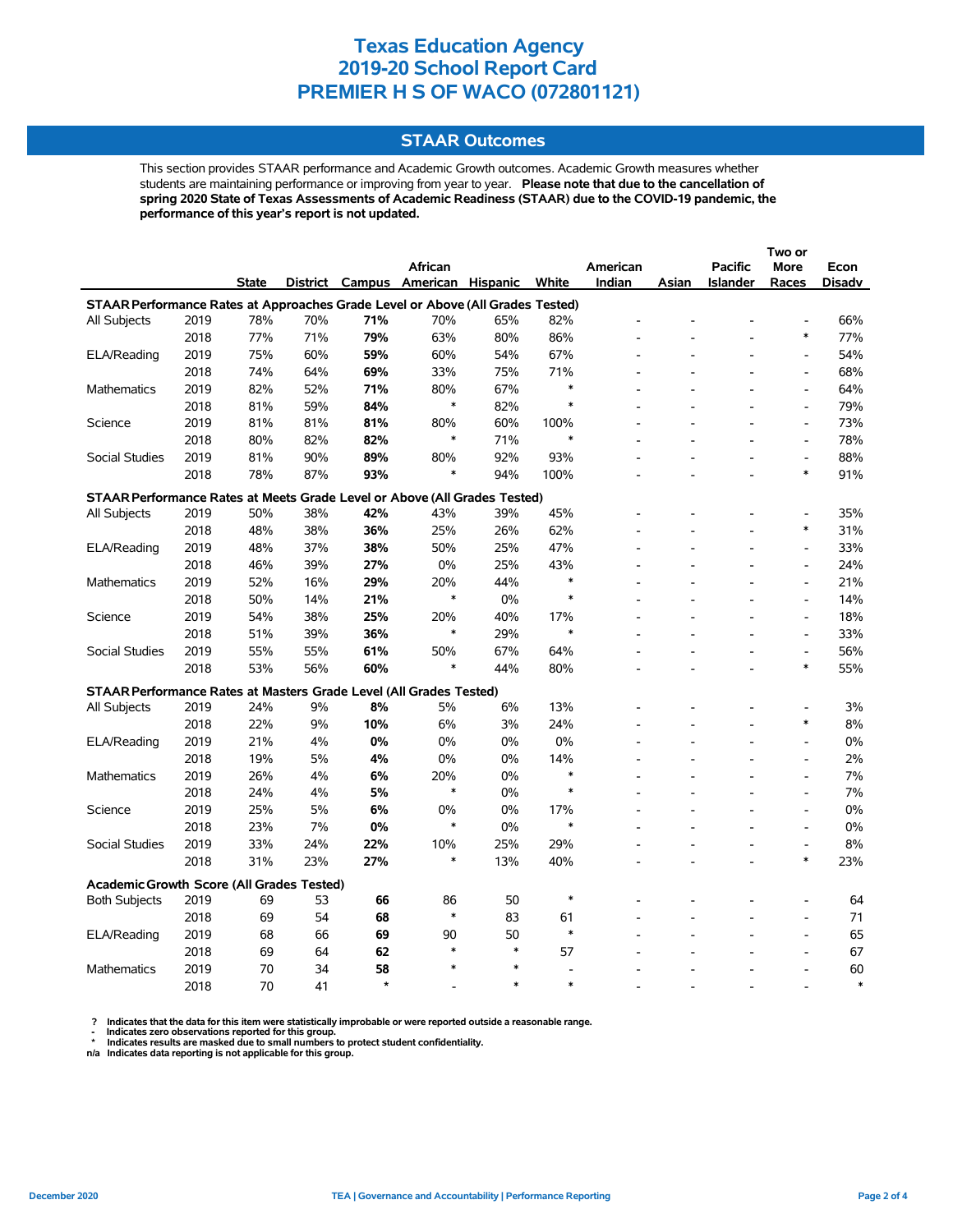### **Graduation and College, Career, and Military Readiness Outcomes**

This section provides graduation, graduation plan, and College, Career, and Military Readiness rates.

|                                                              | <b>State</b> | District |         | African<br>Campus American Hispanic |        | White  | American<br>Indian | Asian | <b>Pacific</b><br>Islander | Two or<br>More<br>Races | Econ<br>Disadv |
|--------------------------------------------------------------|--------------|----------|---------|-------------------------------------|--------|--------|--------------------|-------|----------------------------|-------------------------|----------------|
| Annual Dropout Rate (Gr 9-12)                                |              |          |         |                                     |        |        |                    |       |                            |                         |                |
| 2018-19                                                      | 1.9%         | 3.3%     | 3.0%    | 1.7%                                | 1.9%   | 3.4%   | $\ast$             |       |                            | 22.2%                   | 1.4%           |
| 2017-18                                                      | 1.9%         | 3.7%     | 0.4%    | 0.0%                                | 0.0%   | 1.2%   |                    |       |                            | 0.0%                    | 0.0%           |
| 4-Year Longitudinal Rate (Gr 9-12)<br>Class of 2019          |              |          |         |                                     |        |        |                    |       |                            |                         |                |
| Graduated                                                    | 90.0%        | 56.9%    | 59.6%   | 40.0%                               | 63.6%  | 65.2%  |                    |       |                            |                         | 67.6%          |
| Graduates, TxCHSE, & Cont                                    | 94.1%        | 88.6%    | 98.2%   | 90.0%                               | 100.0% | 100.0% |                    |       |                            | $\ast$                  | 100.0%         |
| Class of 2018<br>Graduated                                   | 90.0%        | 55.8%    | 56.4%   | $\ast$                              | 47.1%  | 75.0%  |                    |       |                            | $\ast$                  | 53.8%          |
| Graduates, TxCHSE, & Cont                                    | 94.3%        | 89.9%    | 97.4%   | $\ast$                              | 94.1%  | 100.0% |                    |       |                            | $\ast$                  | 96.2%          |
| 5-Year Extended Longitudinal Rate (Gr 9-12)                  |              |          |         |                                     |        |        |                    |       |                            |                         |                |
| Class of 2018<br>Graduated                                   | 92.2%        | 76.4%    | 84.4%   |                                     | 76.9%  | 93.3%  |                    |       |                            |                         | 85.7%          |
| Graduates, TxCHSE, & Cont                                    | 93.9%        | 88.1%    | 93.8%   |                                     | 92.3%  | 93.3%  |                    |       |                            | $\ast$                  | 95.2%          |
| Class of 2017                                                |              |          |         |                                     |        |        |                    |       |                            |                         |                |
| Graduated                                                    | 92.0%        | 79.5%    | 91.3%   | 88.9%                               | 90.0%  | 94.1%  |                    |       |                            |                         | 87.1%          |
| Graduates, TxCHSE, & Cont                                    | 93.7%        | 91.4%    | 97.8%   | 100.0%                              | 100.0% | 94.1%  |                    |       |                            |                         | 96.8%          |
| 6-Year Extended Longitudinal Rate (Gr 9-12)<br>Class of 2017 |              |          |         |                                     |        |        |                    |       |                            |                         |                |
| Graduated                                                    | 92.4%        | 85.8%    | 95.7%   | 88.9%                               | 100.0% | 94.1%  |                    |       |                            |                         | 93.5%          |
| Graduates, TxCHSE, & Cont                                    | 93.7%        | 91.9%    | 97.8%   | 100.0%                              | 100.0% | 94.1%  |                    |       |                            |                         | 96.8%          |
| Class of 2016                                                |              |          |         |                                     |        |        |                    |       |                            |                         |                |
| Graduated                                                    | 92.1%        | 86.7%    | 91.1%   | 86.4%                               | 92.1%  | 93.8%  |                    |       |                            |                         | 91.7%          |
| Graduates, TxCHSE, & Cont                                    | 93.4%        | 93.0%    | 98.7%   | 100.0%                              | 97.4%  | 100.0% |                    |       |                            |                         | 100.0%         |
| 4-Year Federal Graduation Rate Without Exclusions (Gr 9-12)  |              |          |         |                                     |        |        |                    |       |                            |                         |                |
| Class of 2019                                                | 90.0%        | 55.4%    | 60.3%   | 40.0%                               | 63.6%  | 66.7%  |                    |       |                            |                         | 68.6%          |
| Class of 2018                                                | 90.0%        | 54.5%    | 56.4%   | $\ast$                              | 47.1%  | 75.0%  |                    |       |                            | $\ast$                  | 53.8%          |
| RHSP/DAP Graduates (Longitudinal Rate)<br>Class of 2019      | 73.3%        |          |         |                                     |        |        |                    |       |                            |                         |                |
| Class of 2018                                                | 68.5%        | 72.7%    |         |                                     |        | $\ast$ |                    |       |                            |                         |                |
|                                                              |              |          |         |                                     |        |        |                    |       |                            |                         |                |
| RHSP/DAP/FHSP-E/FHSP-DLA Graduates (Longitudinal Rate)       |              |          |         |                                     |        |        |                    |       |                            |                         |                |
| Class of 2019                                                | 87.6%        | 71.4%    | 96.9%   |                                     | 92.9%  | 100.0% |                    |       |                            | $\ast$                  | 95.2%          |
| Class of 2018                                                | 86.8%        | 83.2%    | 81.0%   | $\ast$                              | 62.5%  | 91.7%  |                    |       |                            |                         | 76.9%          |
| College, Career, and Military Ready (Annual Graduates)       |              |          |         |                                     |        |        |                    |       |                            |                         |                |
| 2018-19                                                      | 72.9%        | 28.4%    | 18.0%   | 22.2%                               | 25.0%  | 10.0%  |                    |       |                            | ∗                       | 18.4%          |
| 2017-18                                                      | 65.5%        | 26.6%    | 12.8%   | 0.0%                                | 5.0%   | 30.8%  |                    |       |                            |                         | 18.5%          |
| <b>SAT/ACT Results (Annual Graduates)</b><br>Tested          |              |          |         |                                     |        |        |                    |       |                            |                         |                |
| 2018-19                                                      | 75.0%        | 28.7%    | 6.0%    | 0.0%                                | 0.0%   | 15.0%  |                    |       |                            |                         | 0.0%           |
| 2017-18                                                      | 74.6%        | 29.1%    | 2.6%    | 0.0%                                | 0.0%   | 7.7%   |                    |       |                            | $\ast$                  | 0.0%           |
| Average SAT Score<br>2018-19                                 | 1027         | 937      | $\star$ |                                     |        |        |                    |       |                            |                         |                |
| 2017-18                                                      | 1036         | 984      |         |                                     |        |        |                    |       |                            |                         |                |
| Average ACT Score                                            |              |          |         |                                     |        |        |                    |       |                            |                         |                |
| 2018-19                                                      | 20.6         | 18.6     |         |                                     |        |        |                    |       |                            |                         |                |
| 2017-18                                                      | 20.6         | 18.5     |         |                                     |        |        |                    |       |                            |                         |                |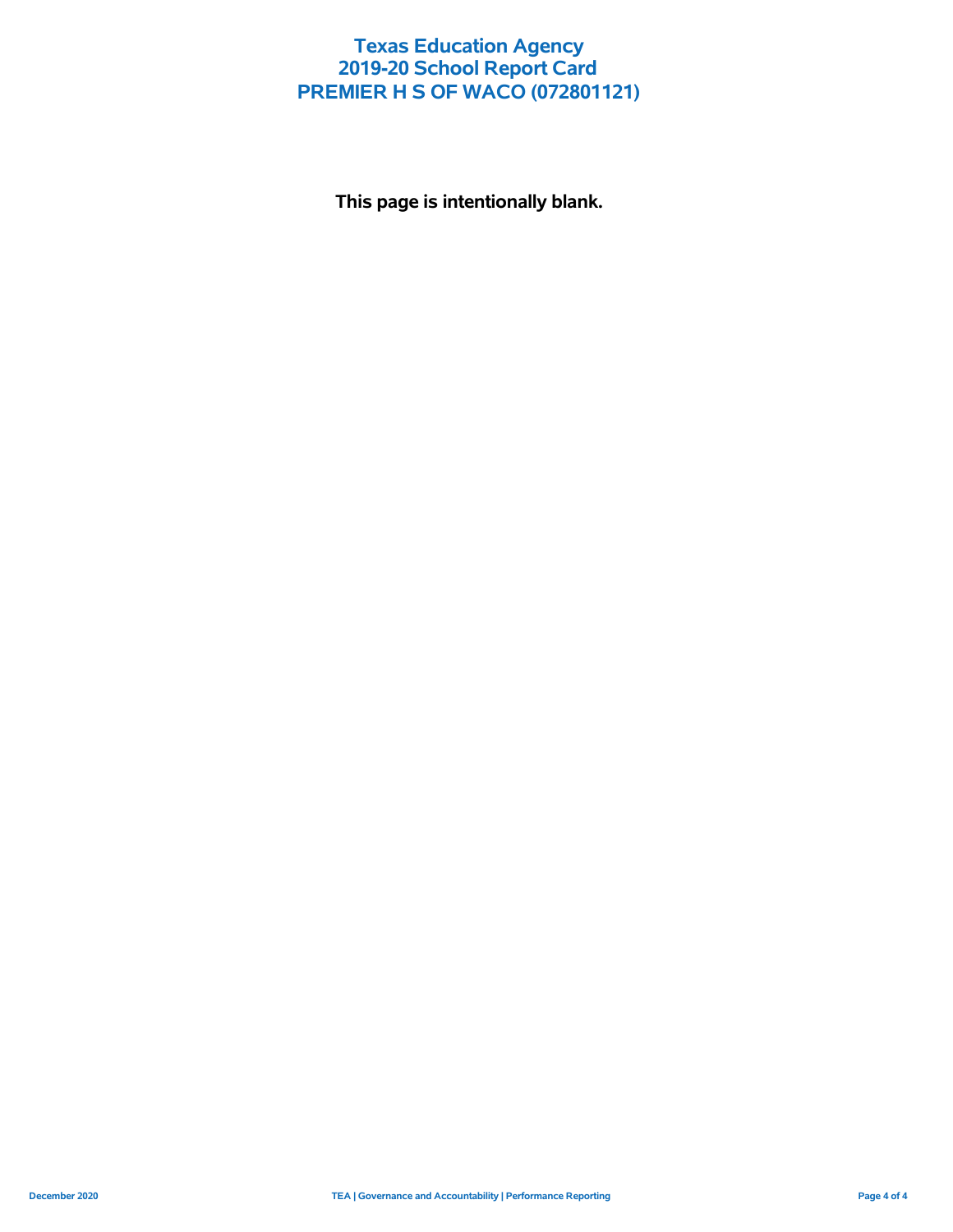| <b>Accountability Rating</b> | <b>School Information</b>        |
|------------------------------|----------------------------------|
|                              | Blake Marco, BBEMER HIGH COHOOLO |

#### **\*All Districts and Schools Were Not Rated in 2020 Due to COVID-19\***

**District Name:** PREMIER HIGH SCHOOLS **Campus Type:** High School **Total Students:** 86 **Grade Span:** 09 - 12

**Not Rated**

Given the impact of COVID-19, all districts and schools received a label of Not Rated: Declared State of Disaster for their 2020 accountability ratings.

For more information about this campus, see **https://TXSchools.gov** or the Texas Academic Performance Report at **https://rptsvr1.tea.texas.gov/perfreport/tapr/2020/index.html**

### **Distinction Designations**

#### **Click here to read the official announcement.**

#### **[Distinction designations were not awarded in 2020.](https://rptsvr1.tea.texas.gov/perfreport/tapr/2020/index.html)**

#### **School and Student Information**

This section provides demographic information about PREMIER H S OF NORTH AUSTIN, including attendance rates; enrollment percentages for various student groups; stude[nt mobility rates; and class size averages at the ca](https://tea.texas.gov/about-tea/news-and-multimedia/correspondence/taa-letters/every-student-succeeds-act-essa-waiver-approval-2020-state-academic-accountability)mpus, district, and state level, where applicable.

|                                     | <b>CampusDistrict State</b> |                   |         |
|-------------------------------------|-----------------------------|-------------------|---------|
| Attendance Rate (2018-19)           |                             | 78.9% 89.1% 95.4% |         |
| <b>Enrollment by Race/Ethnicity</b> |                             |                   |         |
| African American                    |                             | 13.8% 11.2% 12.6% |         |
| Hispanic                            | 49.4%                       | 53.4%             | 52.8%   |
| White                               | 31.0%                       | 31.6%             | 27.0%   |
| American Indian                     | $0.0\%$                     | $0.4\%$           | $0.4\%$ |
| Asian                               | $0.0\%$                     | 0 8%              | 4.6%    |
| Pacific Islander                    | 0.0%                        | $0.1\%$           | $0.2\%$ |
| Two or More Races                   | 5.7%                        | 2.5%              | 2.5%    |
| <b>Enrollment by Student Group</b>  |                             |                   |         |
| Economically Disadvantaged          |                             | 57.5% 56.1% 60.2% |         |
| Special Education                   | 17.2%                       | 13.9% 10.7%       |         |
| <b>English Learners</b>             | $9.2\%$                     | 15.4% 20.3%       |         |
| Mobility Rate (2018-19)             |                             | 64.1% 66.5% 15.3% |         |

### **School Financial Information (2018-19)**

|                                        | Campus District State |             |  |
|----------------------------------------|-----------------------|-------------|--|
| <b>Instructional Staff Percent</b>     | n/a                   | 46.2% 64.6% |  |
| <b>Instructional Expenditure Ratio</b> | n/a                   | 61.5% 62.8% |  |

|                                     | Campus District |         | State   |
|-------------------------------------|-----------------|---------|---------|
| <b>Expenditures per Student</b>     |                 |         |         |
| <b>Total Operating Expenditures</b> | \$12.184        | \$7.516 | \$9.913 |
| Instruction                         | \$8.027         | \$3.989 | \$5,558 |
| Instructional Leadership            | \$174           | \$302   | \$162   |
| School Leadership                   | \$1.837         | \$1.070 | \$589   |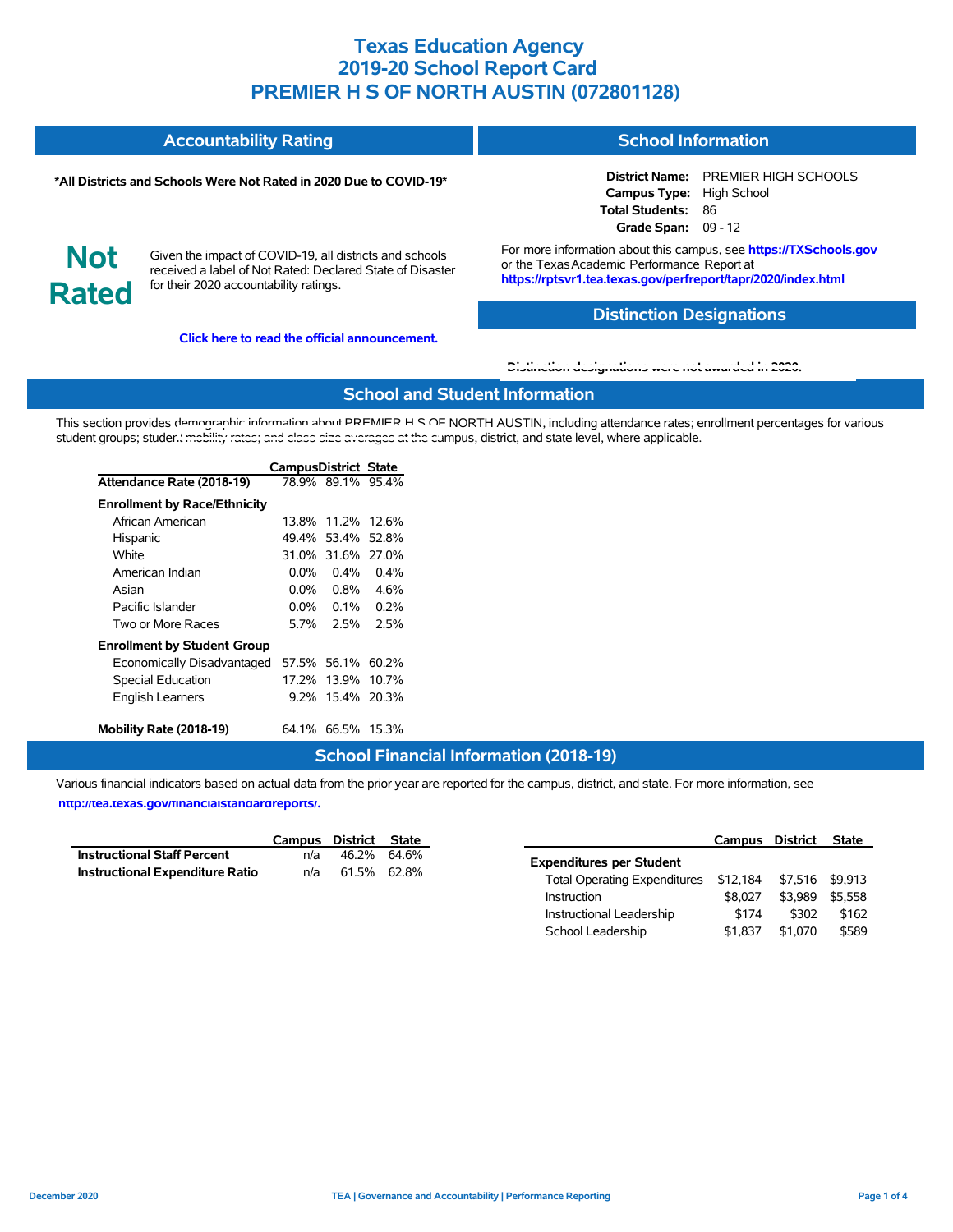#### **STAAR Outcomes**

This section provides STAAR performance and Academic Growth outcomes. Academic Growth measures whether students are maintaining performance or improving from year to year. **Please note that due to the cancellation of spring 2020 State of Texas Assessments of Academic Readiness (STAAR) due to the COVID-19 pandemic, the performance of this year's report is not updated.**

|                                                                                |      |              |     |         |                          |                 |        |          |        |                 | Two or         |               |
|--------------------------------------------------------------------------------|------|--------------|-----|---------|--------------------------|-----------------|--------|----------|--------|-----------------|----------------|---------------|
|                                                                                |      |              |     |         | African                  |                 |        | American |        | <b>Pacific</b>  | More           | Econ          |
|                                                                                |      | <b>State</b> |     |         | District Campus American | <b>Hispanic</b> | White  | Indian   | Asian  | <b>Islander</b> | Races          | <b>Disadv</b> |
| STAAR Performance Rates at Approaches Grade Level or Above (All Grades Tested) |      |              |     |         |                          |                 |        |          |        |                 |                |               |
| All Subjects                                                                   | 2019 | 78%          | 70% | 91%     | 83%                      | 94%             | 90%    |          |        |                 | *              | 95%           |
|                                                                                | 2018 | 77%          | 71% | 92%     | $\ast$                   | 77%             | 100%   |          | $\ast$ |                 | $\ast$         | 80%           |
| ELA/Reading                                                                    | 2019 | 75%          | 60% | 91%     | $\ast$                   | 100%            | $\ast$ |          |        |                 | $\ast$         | 100%          |
|                                                                                | 2018 | 74%          | 64% | 94%     | ∗                        | 86%             | 100%   |          |        |                 | ∗              | 86%           |
| <b>Mathematics</b>                                                             | 2019 | 82%          | 52% | ÷       |                          | $\ast$          |        |          |        |                 |                |               |
|                                                                                | 2018 | 81%          | 59% | 86%     | $\ast$                   | $\ast$          | $\ast$ |          |        |                 | $\ast$         | $\ast$        |
| Science                                                                        | 2019 | 81%          | 81% | 100%    | $\ast$                   | $\ast$          | $\ast$ |          |        |                 |                |               |
|                                                                                | 2018 | 80%          | 82% | ÷       |                          | $\ast$          |        |          |        |                 |                |               |
| Social Studies                                                                 | 2019 | 81%          | 90% | 94%     |                          | 100%            | 88%    |          |        |                 | $\overline{a}$ | 90%           |
|                                                                                | 2018 | 78%          | 87% | 100%    | $\ast$                   | $\ast$          | 100%   |          | $\ast$ |                 | $\ast$         | 100%          |
| STAAR Performance Rates at Meets Grade Level or Above (All Grades Tested)      |      |              |     |         |                          |                 |        |          |        |                 |                |               |
| All Subjects                                                                   | 2019 | 50%          | 38% | 68%     | 50%                      | 71%             | 70%    |          |        |                 | ∗              | 70%           |
|                                                                                | 2018 | 48%          | 38% | 54%     | $\ast$                   | 62%             | 67%    |          | *      |                 | $\ast$         | 47%           |
| ELA/Reading                                                                    | 2019 | 48%          | 37% | 82%     | $\ast$                   | 86%             | $\ast$ |          |        |                 | $\ast$         | 100%          |
|                                                                                | 2018 | 46%          | 39% | 76%     | $\ast$                   | 86%             | 86%    |          |        |                 | $\ast$         | 71%           |
| <b>Mathematics</b>                                                             | 2019 | 52%          | 16% | $\star$ |                          | $\ast$          |        |          |        |                 |                |               |
|                                                                                | 2018 | 50%          | 14% | 0%      | $\ast$                   | $\ast$          | $\ast$ |          |        |                 | $\ast$         | $\ast$        |
| Science                                                                        | 2019 | 54%          | 38% | 20%     | $\ast$                   | $\ast$          | $\ast$ |          |        |                 |                | $\ast$        |
|                                                                                | 2018 | 51%          | 39% | $\star$ |                          | $\ast$          |        |          |        |                 |                | $\ast$        |
| Social Studies                                                                 | 2019 | 55%          | 55% | 76%     |                          | 86%             | 75%    |          |        |                 |                | 70%           |
|                                                                                | 2018 | 53%          | 56% | 55%     |                          | $\ast$          | 80%    |          | $\ast$ |                 | $\ast$         | 20%           |
| STAAR Performance Rates at Masters Grade Level (All Grades Tested)             |      |              |     |         |                          |                 |        |          |        |                 |                |               |
| All Subjects                                                                   | 2019 | 24%          | 9%  | 18%     | 17%                      | 12%             | 30%    |          |        |                 | *              | 15%           |
|                                                                                | 2018 | 22%          | 9%  | 19%     | *                        | 23%             | 20%    |          | $\ast$ |                 | *              | 20%           |
| ELA/Reading                                                                    | 2019 | 21%          | 4%  | 9%      | $\ast$                   | 14%             | $\ast$ |          |        |                 | $\ast$         | 17%           |
|                                                                                | 2018 | 19%          | 5%  | 18%     | $\ast$                   | 29%             | 14%    |          |        |                 | $\ast$         | 29%           |
| <b>Mathematics</b>                                                             | 2019 | 26%          | 4%  | $\star$ |                          | $\ast$          |        |          |        |                 |                |               |
|                                                                                | 2018 | 24%          | 4%  | 0%      | $\ast$                   | $\ast$          | $\ast$ |          |        |                 | $\ast$         | $\ast$        |
| Science                                                                        | 2019 | 25%          | 5%  | 0%      | $\ast$                   | $\ast$          | $\ast$ |          |        |                 |                |               |
|                                                                                | 2018 | 23%          | 7%  | $\star$ |                          | $\ast$          |        |          |        |                 |                | $\ast$        |
| Social Studies                                                                 | 2019 | 33%          | 24% | 29%     | $\ast$                   | 14%             | 38%    |          |        |                 |                | 20%           |
|                                                                                | 2018 | 31%          | 23% | 36%     | $\ast$                   | $\ast$          | 40%    |          | $\ast$ |                 | $\ast$         | 20%           |
| Academic Growth Score (All Grades Tested)                                      |      |              |     |         |                          |                 |        |          |        |                 |                |               |
| <b>Both Subjects</b>                                                           | 2019 | 69           | 53  | ÷       |                          | $\ast$          | $\ast$ |          |        |                 |                |               |
|                                                                                | 2018 | 69           | 54  |         |                          | $\ast$          | $\ast$ |          |        |                 |                |               |
| ELA/Reading                                                                    | 2019 | 68           | 66  |         |                          | $\ast$          |        |          |        |                 |                |               |
|                                                                                | 2018 | 69           | 64  |         |                          | $\ast$          |        |          |        |                 |                | $\ast$        |

 **? Indicates that the data for this item were statistically improbable or were reported outside a reasonable range.**

- Indicates zero observations reported for this group.<br>\* Indicates results are masked due to small numbers to protect student confidentiality.<br>n/a Indicates data reporting is not applicable for this group.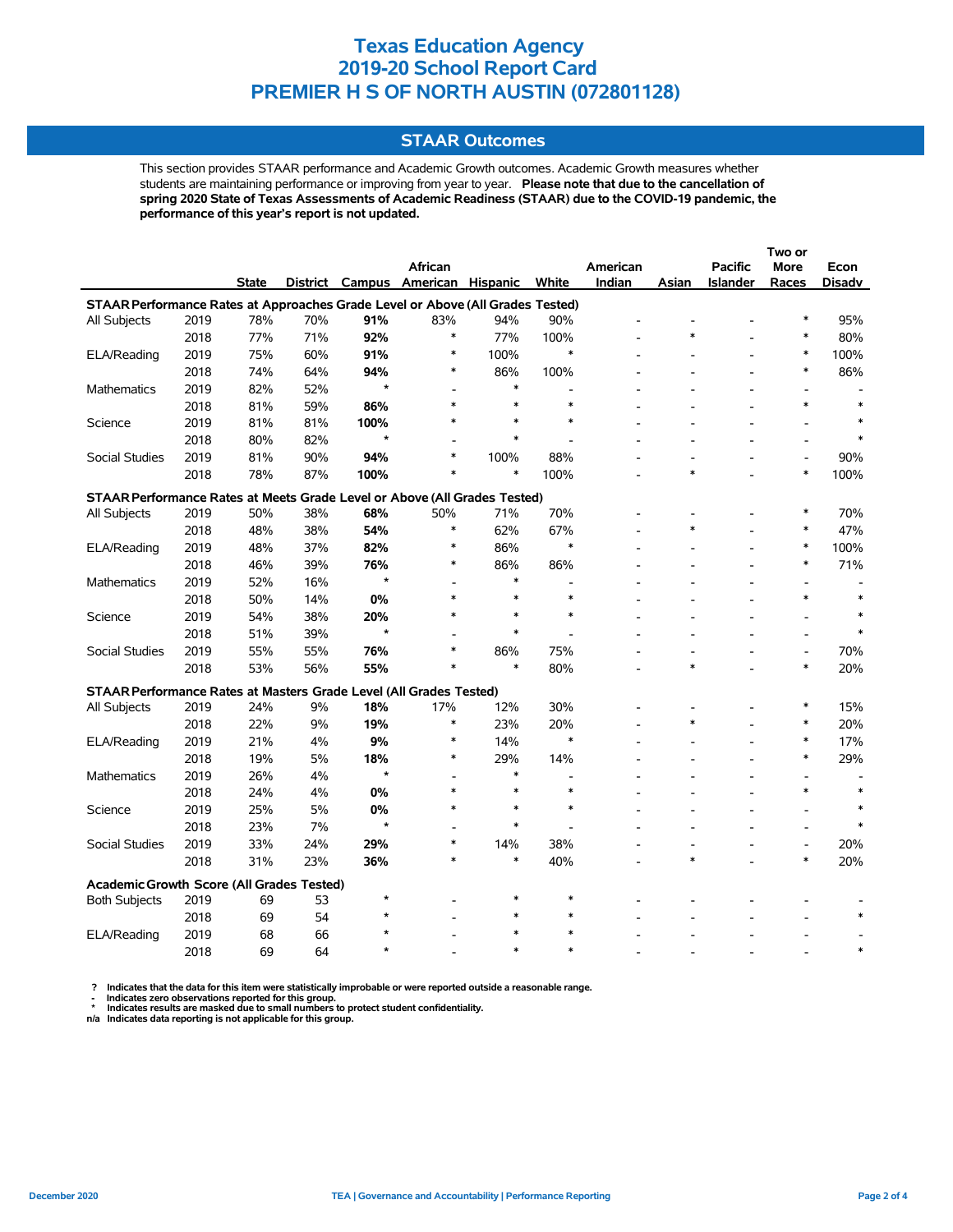### **Graduation and College, Career, and Military Readiness Outcomes**

This section provides graduation, graduation plan, and College, Career, and Military Readiness rates.

|                                                                         | State        | District     | Campus          | African<br>American Hispanic |                          | White   | American<br>Indian | Asian  | <b>Pacific</b><br>Islander | Two or<br>More<br>Races | Econ<br>Disadv  |
|-------------------------------------------------------------------------|--------------|--------------|-----------------|------------------------------|--------------------------|---------|--------------------|--------|----------------------------|-------------------------|-----------------|
| Annual Dropout Rate (Gr 9-12)                                           |              |              |                 |                              |                          |         |                    |        |                            |                         |                 |
| 2018-19                                                                 | 1.9%         | 3.3%         | 0.0%            | 0.0%                         | 0.0%                     | $0.0\%$ |                    | $\ast$ |                            | $0.0\%$                 | $0.0\%$         |
| 2017-18                                                                 | 1.9%         | 3.7%         | 0.0%            | 0.0%                         | 0.0%                     | 0.0%    |                    | $\ast$ |                            | 0.0%                    | 0.0%            |
| 4-Year Longitudinal Rate (Gr 9-12)<br>Class of 2019                     |              |              |                 |                              |                          |         |                    |        |                            |                         |                 |
| Graduated                                                               | 90.0%        | 56.9%        | 56.0%           |                              | 33.3%                    | 75.0%   |                    |        |                            |                         | 66.7%           |
| Graduates, TxCHSE, & Cont                                               | 94.1%        | 88.6%        | 100.0%          | *                            | 100.0%                   | 100.0%  |                    |        |                            | $\ast$                  | 100.0%          |
| Class of 2018<br>Graduated                                              | 90.0%        | 55.8%        | 62.1%           | $\ast$                       | 40.0%                    | 88.9%   |                    | $\ast$ |                            | 60.0%                   | 50.0%           |
| Graduates, TxCHSE, & Cont                                               | 94.3%        | 89.9%        | 100.0%          |                              | 100.0%                   | 100.0%  |                    | $\ast$ |                            | 100.0%                  | 100.0%          |
| 5-Year Extended Longitudinal Rate (Gr 9-12)<br>Class of 2018            |              |              |                 |                              |                          |         |                    |        |                            |                         |                 |
| Graduated                                                               | 92.2%        | 76.4%        | 93.1%           |                              | 90.9%                    | 100.0%  |                    |        |                            | 100.0%                  | 85.7%           |
| Graduates, TxCHSE, & Cont                                               | 93.9%        | 88.1%        | 100.0%          | *                            | 100.0%                   | 100.0%  |                    | $\ast$ |                            | 100.0%                  | 100.0%          |
| Class of 2017                                                           | 92.0%        |              |                 |                              |                          | 80.0%   |                    | $\ast$ |                            |                         |                 |
| Graduated                                                               | 93.7%        | 79.5%        | 83.3%<br>100.0% |                              | 81.8%<br>100.0%          | 100.0%  |                    | $\ast$ |                            |                         | 69.2%<br>100.0% |
| Graduates, TxCHSE, & Cont                                               |              | 91.4%        |                 |                              |                          |         |                    |        |                            |                         |                 |
| 6-Year Extended Longitudinal Rate (Gr 9-12)<br>Class of 2017            |              |              |                 |                              |                          |         |                    |        |                            |                         |                 |
| Graduated                                                               | 92.4%        | 85.8%        | 91.3%           |                              | 90.9%                    | 88.9%   |                    |        |                            |                         | 83.3%           |
| Graduates, TxCHSE, & Cont<br>Class of 2016                              | 93.7%        | 91.9%        | 100.0%          | *                            | 100.0%                   | 100.0%  |                    | $\ast$ |                            |                         | 100.0%          |
| Graduated                                                               | 92.1%        | 86.7%        | 80.6%           |                              | 84.6%                    | 72.2%   |                    |        |                            | ∗                       | 75.0%           |
| Graduates, TxCHSE, & Cont                                               | 93.4%        | 93.0%        | 88.9%           |                              | 92.3%                    | 83.3%   |                    | $\ast$ |                            | $\ast$                  | 81.3%           |
| 4-Year Federal Graduation Rate Without Exclusions (Gr 9-12)             |              |              |                 |                              |                          |         |                    |        |                            |                         |                 |
| Class of 2019                                                           | 90.0%        | 55.4%        | 56.0%           | *                            | 33.3%                    | 75.0%   |                    |        |                            |                         | 66.7%           |
| Class of 2018                                                           | 90.0%        | 54.5%        | 62.1%           |                              | 40.0%                    | 88.9%   |                    | $\ast$ |                            | 60.0%                   | 50.0%           |
| RHSP/DAP Graduates (Longitudinal Rate)<br>Class of 2019                 | 73.3%        |              |                 |                              |                          |         |                    |        |                            |                         |                 |
| Class of 2018                                                           | 68.5%        | 72.7%        |                 |                              |                          |         |                    |        |                            |                         |                 |
|                                                                         |              |              |                 |                              |                          |         |                    |        |                            |                         |                 |
| RHSP/DAP/FHSP-E/FHSP-DLA Graduates (Longitudinal Rate)<br>Class of 2019 | 87.6%        | 71.4%        | 85.7%           |                              | $\ast$                   | 77.8%   |                    |        |                            |                         | 100.0%          |
| Class of 2018                                                           | 86.8%        | 83.2%        | 88.9%           |                              | ∗                        | 75.0%   |                    | $\ast$ |                            |                         | 85.7%           |
|                                                                         |              |              |                 |                              |                          |         |                    |        |                            |                         |                 |
| College, Career, and Military Ready (Annual Graduates)                  |              |              |                 |                              |                          |         |                    |        |                            |                         |                 |
| 2018-19                                                                 | 72.9%        | 28.4%        | 46.2%           | $\ast$                       | 60.0%                    | 41.7%   |                    |        |                            |                         | 57.1%           |
| 2017-18                                                                 | 65.5%        | 26.6%        | 65.2%           |                              | 66.7%                    | 58.3%   |                    |        |                            |                         | 71.4%           |
| <b>SAT/ACT Results (Annual Graduates)</b><br>Tested                     |              |              |                 |                              |                          |         |                    |        |                            |                         |                 |
| 2018-19                                                                 | 75.0%        | 28.7%        | 30.8%           |                              | 0.0%                     | 41.7%   |                    | ?      |                            |                         | 23.1%           |
| 2017-18                                                                 | 74.6%        | 29.1%        | 91.3%           |                              | 100.0%                   | 83.3%   |                    | $\ast$ |                            | $\ast$                  | 100.0%          |
| Average SAT Score                                                       |              |              |                 |                              |                          |         |                    |        |                            |                         |                 |
| 2018-19                                                                 | 1027         | 937          | 1077            | $\overline{\phantom{m}}$     | $\overline{\phantom{a}}$ | 1074    |                    |        |                            | ∗                       | $\ast$          |
| 2017-18                                                                 | 1036         | 984          | 1093            |                              | 920                      | 1144    |                    | $\ast$ |                            | $\ast$                  | 1000            |
| Average ACT Score                                                       |              |              | $\ast$          | $\ast$                       | $\blacksquare$           | $\ast$  |                    |        |                            |                         |                 |
| 2018-19<br>2017-18                                                      | 20.6<br>20.6 | 18.6<br>18.5 | 20.8            |                              | $\overline{\phantom{a}}$ | 20.8    |                    |        |                            |                         |                 |
|                                                                         |              |              |                 |                              |                          |         |                    |        |                            |                         |                 |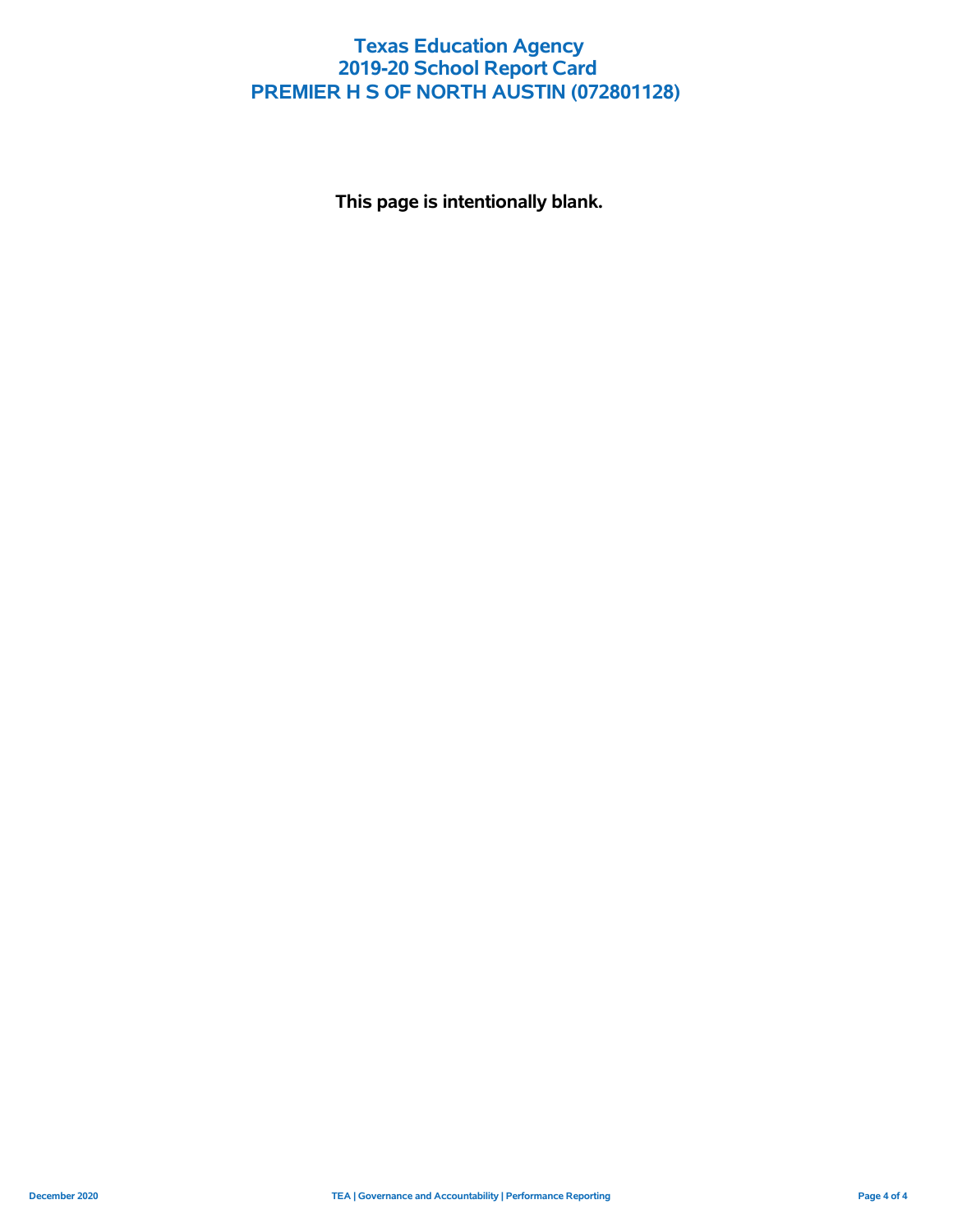| <b>Accountability Rating</b>                                       | <b>School Information</b>                  |
|--------------------------------------------------------------------|--------------------------------------------|
| *All Districts and Schools Were Not Rated in 2020 Due to COVID-19* | <b>District Name:</b> PREMIER HIGH SCHOOLS |

**Campus Type:** High School **Total Students:** 113 **Grade Span:** 09 - 12



Given the impact of COVID-19, all districts and schools received a label of Not Rated: Declared State of Disaster for their 2020 accountability ratings.

For more information about this campus, see **https://TXSchools.gov** or the Texas Academic Performance Report at **https://rptsvr1.tea.texas.gov/perfreport/tapr/2020/index.html**

### **Distinction Designations**

#### **Click here to read the official announcement.**

#### **[Distinction designations were not awarded in 2020.](https://rptsvr1.tea.texas.gov/perfreport/tapr/2020/index.html)**

#### **School and Student Information**

This section provides demographic information about PREMIER H S OF EL PASO, including attendance rates; enrollment percentages for various student groups; student mobilit[y rates; and class size averages at the campus, d](https://tea.texas.gov/about-tea/news-and-multimedia/correspondence/taa-letters/every-student-succeeds-act-essa-waiver-approval-2020-state-academic-accountability)istrict, and state level, where applicable.

|                                     | <b>CampusDistrict State</b> |                   |         |
|-------------------------------------|-----------------------------|-------------------|---------|
| Attendance Rate (2018-19)           |                             | 82.6% 89.1% 95.4% |         |
| <b>Enrollment by Race/Ethnicity</b> |                             |                   |         |
| African American                    | 0 ዐ%                        | 11 2% 12 6%       |         |
| Hispanic                            | 87.6%                       | 53.4%             | 52.8%   |
| White                               | 11.5%                       | 31.6%             | 27.0%   |
| American Indian                     | $0.0\%$                     | $0.4\%$           | $0.4\%$ |
| Asian                               | 0.9%                        | 0.8%              | 4.6%    |
| Pacific Islander                    | 0.0%                        | $0.1\%$           | 0.2%    |
| Two or More Races                   | $0.0\%$                     | $2.5\%$           | 2.5%    |
| <b>Enrollment by Student Group</b>  |                             |                   |         |
| Economically Disadvantaged          |                             | 81.4% 56.1% 60.2% |         |
| Special Education                   | 10.6%                       | 13.9% 10.7%       |         |
| English Learners                    |                             | 12.4% 15.4% 20.3% |         |
| Mobility Rate (2018-19)             | 71.5%                       | 66.5%             | 15.3%   |

### **School Financial Information (2018-19)**

|                                        | Campus District State |             |  |
|----------------------------------------|-----------------------|-------------|--|
| <b>Instructional Staff Percent</b>     | n/a                   | 46.2% 64.6% |  |
| <b>Instructional Expenditure Ratio</b> | n/a                   | 61.5% 62.8% |  |

|                                     | Campus District |         | State   |
|-------------------------------------|-----------------|---------|---------|
| <b>Expenditures per Student</b>     |                 |         |         |
| <b>Total Operating Expenditures</b> | \$6,760         | \$7.516 | \$9.913 |
| Instruction                         | \$4.098         | \$3.989 | \$5.558 |
| Instructional Leadership            | \$171           | \$302   | \$162   |
| School Leadership                   | \$949           | \$1.070 | \$589   |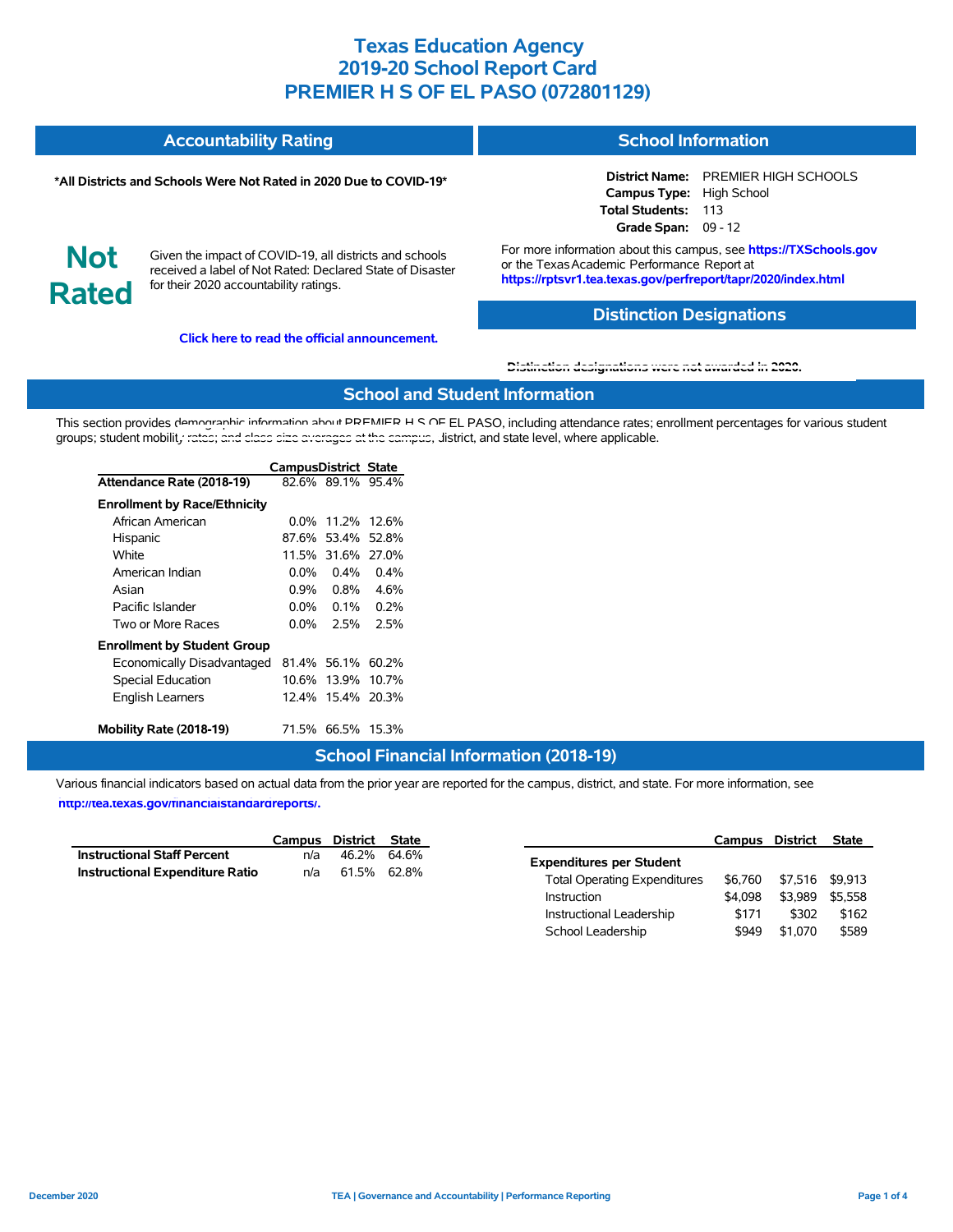### **STAAR Outcomes**

This section provides STAAR performance and Academic Growth outcomes. Academic Growth measures whether students are maintaining performance or improving from year to year. **Please note that due to the cancellation of spring 2020 State of Texas Assessments of Academic Readiness (STAAR) due to the COVID-19 pandemic, the performance of this year's report is not updated.**

|                                                                                |      |              |     |         |                          |                          |        |          |       |                 | Two or                   |               |
|--------------------------------------------------------------------------------|------|--------------|-----|---------|--------------------------|--------------------------|--------|----------|-------|-----------------|--------------------------|---------------|
|                                                                                |      |              |     |         | African                  |                          |        | American |       | <b>Pacific</b>  | More                     | Econ          |
|                                                                                |      | <b>State</b> |     |         | District Campus American | <b>Hispanic</b>          | White  | Indian   | Asian | <b>Islander</b> | Races                    | <b>Disadv</b> |
| STAAR Performance Rates at Approaches Grade Level or Above (All Grades Tested) |      |              |     |         |                          |                          |        |          |       |                 |                          |               |
| All Subjects                                                                   | 2019 | 78%          | 70% | 72%     |                          | 68%                      | 100%   |          |       |                 |                          | 75%           |
|                                                                                | 2018 | 77%          | 71% | 59%     | $\ast$                   | 58%                      | $\ast$ |          |       |                 | $\overline{a}$           | 57%           |
| ELA/Reading                                                                    | 2019 | 75%          | 60% | 53%     |                          | 52%                      | $\ast$ |          |       |                 | $\overline{a}$           | 60%           |
|                                                                                | 2018 | 74%          | 64% | 36%     | *                        | 35%                      |        |          |       |                 | $\overline{a}$           | 38%           |
| <b>Mathematics</b>                                                             | 2019 | 82%          | 52% | $\star$ |                          |                          |        |          |       |                 |                          | $\ast$        |
|                                                                                | 2018 | 81%          | 59% | 100%    | $\overline{a}$           | 100%                     |        |          |       |                 | ÷.                       | 100%          |
| Science                                                                        | 2019 | 81%          | 81% | 88%     | $\overline{a}$           | 80%                      | $\ast$ |          |       |                 | $\overline{\phantom{a}}$ | 86%           |
|                                                                                | 2018 | 80%          | 82% | $\star$ |                          | $\ast$                   |        |          |       |                 |                          | $\ast$        |
| <b>Social Studies</b>                                                          | 2019 | 81%          | 90% | 88%     |                          | 86%                      |        |          |       |                 | $\overline{a}$           | 90%           |
|                                                                                | 2018 | 78%          | 87% | 88%     |                          | 87%                      |        |          |       |                 |                          | 87%           |
| STAAR Performance Rates at Meets Grade Level or Above (All Grades Tested)      |      |              |     |         |                          |                          |        |          |       |                 |                          |               |
| All Subjects                                                                   | 2019 | 50%          | 38% | 44%     |                          | 41%                      | 63%    |          |       |                 |                          | 43%           |
|                                                                                | 2018 | 48%          | 38% | 27%     | $\ast$                   | 25%                      | $\ast$ |          |       |                 |                          | 24%           |
| ELA/Reading                                                                    | 2019 | 48%          | 37% | 23%     |                          | 21%                      | $\ast$ |          |       |                 | $\overline{a}$           | 24%           |
|                                                                                | 2018 | 46%          | 39% | 15%     | *                        | 14%                      | $\ast$ |          |       |                 |                          | 14%           |
| <b>Mathematics</b>                                                             | 2019 | 52%          | 16% | $\star$ | $\overline{\phantom{a}}$ | $\overline{\phantom{a}}$ |        |          |       |                 | $\overline{a}$           |               |
|                                                                                | 2018 | 50%          | 14% | 71%     | $\overline{\phantom{a}}$ | 71%                      |        |          |       |                 | $\overline{a}$           | 80%           |
| Science                                                                        | 2019 | 54%          | 38% | 50%     | $\overline{a}$           | 40%                      | $\ast$ |          |       |                 |                          | 43%           |
|                                                                                | 2018 | 51%          | 39% | $\star$ | $\overline{a}$           | $\ast$                   |        |          |       |                 | $\overline{a}$           | $\ast$        |
| Social Studies                                                                 | 2019 | 55%          | 55% | 64%     |                          | 68%                      |        |          |       |                 |                          | 65%           |
|                                                                                | 2018 | 53%          | 56% | 32%     | L,                       | 30%                      |        |          |       |                 | $\overline{a}$           | 27%           |
| STAAR Performance Rates at Masters Grade Level (All Grades Tested)             |      |              |     |         |                          |                          |        |          |       |                 |                          |               |
| All Subjects                                                                   | 2019 | 24%          | 9%  | 9%      | L,                       | 9%                       | 13%    |          |       |                 |                          | 8%            |
|                                                                                | 2018 | 22%          | 9%  | 0%      | *                        | 0%                       | $\ast$ |          |       |                 |                          | $0\%$         |
| ELA/Reading                                                                    | 2019 | 21%          | 4%  | 0%      | L,                       | 0%                       | $\ast$ |          |       |                 |                          | 0%            |
|                                                                                | 2018 | 19%          | 5%  | 0%      | *                        | 0%                       | $\ast$ |          |       |                 |                          | 0%            |
| <b>Mathematics</b>                                                             | 2019 | 26%          | 4%  | $\star$ |                          | $\overline{\phantom{a}}$ | $\ast$ |          |       |                 |                          | $\ast$        |
|                                                                                | 2018 | 24%          | 4%  | 0%      | $\overline{\phantom{a}}$ | 0%                       |        |          |       |                 | $\overline{a}$           | 0%            |
| Science                                                                        | 2019 | 25%          | 5%  | 13%     | $\overline{a}$           | 20%                      | $\ast$ |          |       |                 | $\overline{a}$           | 14%           |
|                                                                                | 2018 | 23%          | 7%  | $\star$ | $\overline{a}$           | $\ast$                   |        |          |       |                 |                          | $\ast$        |
| Social Studies                                                                 | 2019 | 33%          | 24% | 20%     | $\overline{\phantom{a}}$ | 18%                      | $\ast$ |          |       |                 | $\blacksquare$           | 15%           |
|                                                                                | 2018 | 31%          | 23% | 0%      |                          | 0%                       | $\ast$ |          |       |                 |                          | $0\%$         |
| Academic Growth Score (All Grades Tested)                                      |      |              |     |         |                          |                          |        |          |       |                 |                          |               |
| <b>Both Subjects</b>                                                           | 2019 | 69           | 53  | $\star$ |                          | $\ast$                   |        |          |       |                 |                          |               |
|                                                                                | 2018 | 69           | 54  |         |                          | $\ast$                   |        |          |       |                 |                          |               |
| ELA/Reading                                                                    | 2019 | 68           | 66  |         |                          | $\ast$                   |        |          |       |                 |                          |               |
|                                                                                | 2018 | 69           | 64  |         |                          | $\ast$                   |        |          |       |                 |                          | *             |

 **? Indicates that the data for this item were statistically improbable or were reported outside a reasonable range.**

- Indicates zero observations reported for this group.<br>\* Indicates results are masked due to small numbers to protect student confidentiality.<br>n/a Indicates data reporting is not applicable for this group.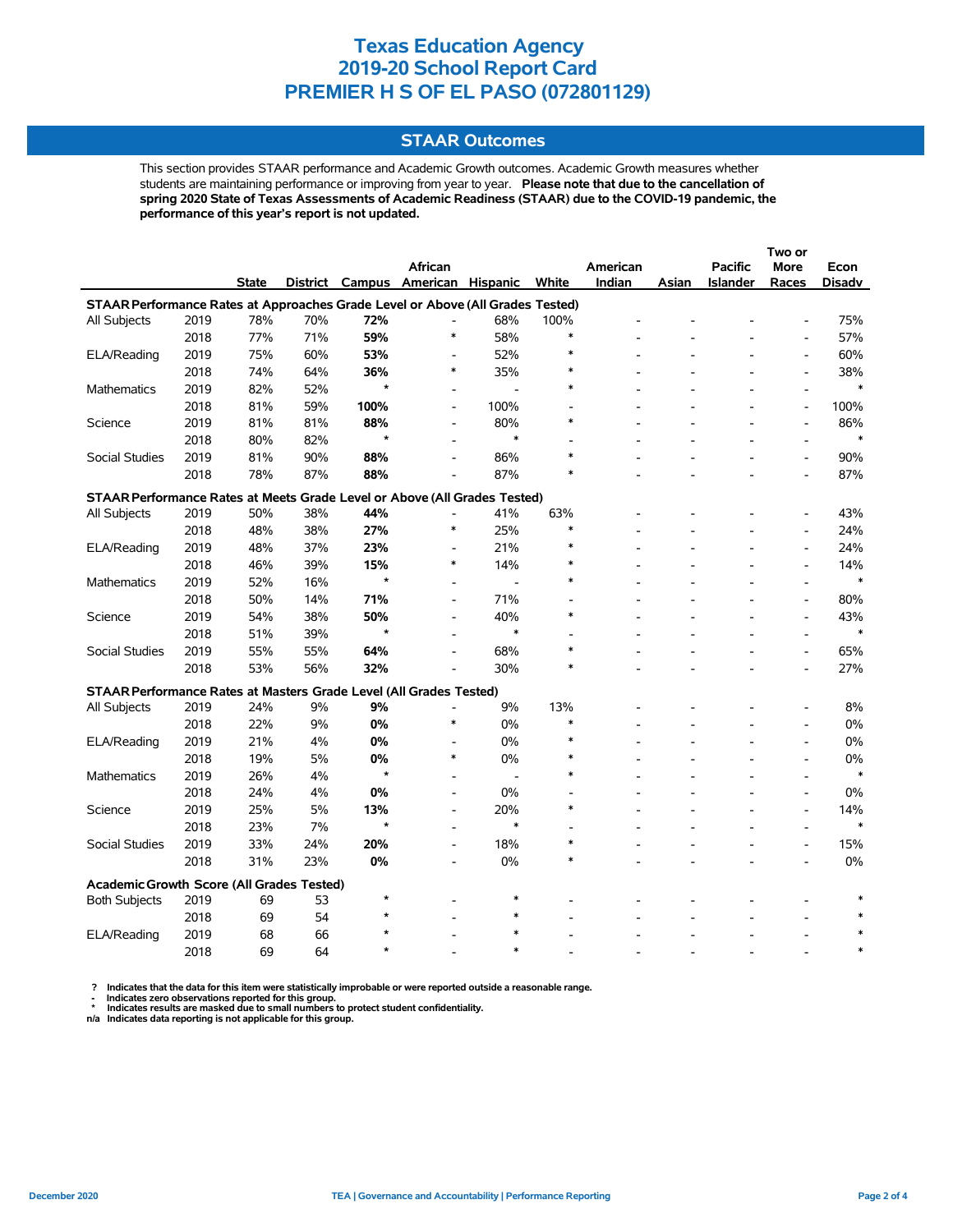### **Graduation and College, Career, and Military Readiness Outcomes**

This section provides graduation, graduation plan, and College, Career, and Military Readiness rates.

|                                                             |       |          |         |                   |        |        |          |       |                 | Two or |         |
|-------------------------------------------------------------|-------|----------|---------|-------------------|--------|--------|----------|-------|-----------------|--------|---------|
|                                                             |       |          |         | African           |        |        | American |       | <b>Pacific</b>  | More   | Econ    |
|                                                             | State | District | Campus  | American Hispanic |        | White  | Indian   | Asian | <b>Islander</b> | Races  | Disadv  |
| Annual Dropout Rate (Gr 9-12)                               |       |          |         |                   |        |        |          |       |                 |        |         |
| 2018-19                                                     | 1.9%  | 3.3%     | 0.0%    |                   | 0.0%   | 0.0%   | $\ast$   |       |                 |        | $0.0\%$ |
| 2017-18                                                     | 1.9%  | 3.7%     | 0.0%    |                   | 0.0%   | 0.0%   |          |       |                 | $\ast$ | 0.0%    |
| 4-Year Longitudinal Rate (Gr 9-12)                          |       |          |         |                   |        |        |          |       |                 |        |         |
| Class of 2019                                               |       |          |         |                   |        |        |          |       |                 |        |         |
| Graduated                                                   | 90.0% | 56.9%    | 45.8%   |                   | 44.2%  |        |          |       |                 |        | 48.6%   |
| Graduates, TxCHSE, & Cont                                   | 94.1% | 88.6%    | 100.0%  |                   | 100.0% | $\ast$ |          |       |                 | $\ast$ | 100.0%  |
| Class of 2018                                               |       |          |         |                   |        |        |          |       |                 |        |         |
| Graduated                                                   | 90.0% | 55.8%    | 48.9%   |                   | 55.0%  | 20.0%  |          |       |                 | ∗      | 30.3%   |
| Graduates, TxCHSE, & Cont                                   | 94.3% | 89.9%    | 97.9%   |                   | 97.5%  | 100.0% |          |       |                 | $\ast$ | 97.0%   |
| 5-Year Extended Longitudinal Rate (Gr 9-12)                 |       |          |         |                   |        |        |          |       |                 |        |         |
| Class of 2018                                               |       |          |         |                   |        |        |          |       |                 |        |         |
| Graduated                                                   | 92.2% | 76.4%    | 78.4%   |                   | 81.8%  |        |          |       |                 |        | 69.6%   |
| Graduates, TxCHSE, & Cont                                   | 93.9% | 88.1%    | 97.3%   |                   | 97.0%  |        |          |       |                 |        | 95.7%   |
| Class of 2017                                               |       |          |         |                   |        |        |          |       |                 |        |         |
| Graduated                                                   | 92.0% | 79.5%    | 82.5%   | $\ast$            | 83.9%  | 66.7%  |          |       |                 | ∗      | 70.0%   |
| Graduates, TxCHSE, & Cont                                   | 93.7% | 91.4%    | 95.0%   | $\ast$            | 100.0% | 66.7%  |          |       |                 | $\ast$ | 95.0%   |
| 6-Year Extended Longitudinal Rate (Gr 9-12)                 |       |          |         |                   |        |        |          |       |                 |        |         |
| Class of 2017                                               |       |          |         |                   |        |        |          |       |                 |        |         |
| Graduated                                                   | 92.4% | 85.8%    | 94.7%   |                   | 100.0% | 66.7%  |          |       |                 |        | 94.4%   |
| Graduates, TxCHSE, & Cont                                   | 93.7% | 91.9%    | 94.7%   | *                 | 100.0% | 66.7%  |          |       |                 | $\ast$ | 94.4%   |
| Class of 2016                                               |       |          |         |                   |        |        |          |       |                 |        |         |
| Graduated                                                   | 92.1% | 86.7%    | 85.1%   |                   | 86.0%  | $\ast$ |          |       |                 |        | 81.3%   |
| Graduates, TxCHSE, & Cont                                   | 93.4% | 93.0%    | 95.7%   |                   | 97.7%  | $\ast$ |          |       |                 |        | 93.8%   |
| 4-Year Federal Graduation Rate Without Exclusions (Gr 9-12) |       |          |         |                   |        |        |          |       |                 |        |         |
| Class of 2019                                               | 90.0% | 55.4%    | 44.9%   |                   | 43.2%  |        |          |       |                 |        | 48.6%   |
| Class of 2018                                               | 90.0% | 54.5%    | 46.9%   |                   | 52.4%  | 20.0%  |          |       |                 | $\ast$ | 28.6%   |
|                                                             |       |          |         |                   |        |        |          |       |                 |        |         |
| RHSP/DAP Graduates (Longitudinal Rate)                      |       |          |         |                   |        |        |          |       |                 |        |         |
| Class of 2019                                               | 73.3% |          |         |                   |        |        |          |       |                 |        |         |
| Class of 2018                                               | 68.5% | 72.7%    |         |                   |        |        |          |       |                 |        |         |
| RHSP/DAP/FHSP-E/FHSP-DLA Graduates (Longitudinal Rate)      |       |          |         |                   |        |        |          |       |                 |        |         |
| Class of 2019                                               | 87.6% | 71.4%    | 90.0%   |                   | 100.0% |        |          |       |                 | ∗      | 88.2%   |
| Class of 2018                                               | 86.8% | 83.2%    | 91.3%   |                   | 90.9%  | $\ast$ |          |       |                 |        | 80.0%   |
| College, Career, and Military Ready (Annual Graduates)      |       |          |         |                   |        |        |          |       |                 |        |         |
| 2018-19                                                     | 72.9% | 28.4%    | 18.4%   |                   | 20.0%  |        |          |       |                 | ∗      | 20.6%   |
| 2017-18                                                     | 65.5% | 26.6%    | 12.5%   |                   | 11.9%  | 20.0%  |          |       |                 |        | 16.7%   |
|                                                             |       |          |         |                   |        |        |          |       |                 |        |         |
| <b>SAT/ACT Results (Annual Graduates)</b><br>Tested         |       |          |         |                   |        |        |          |       |                 |        |         |
| 2018-19                                                     | 75.0% | 28.7%    | 5.3%    |                   | 5.7%   |        |          |       |                 |        | 6.3%    |
| 2017-18                                                     | 74.6% | 29.1%    | 12.5%   | *                 | 7.1%   | 60.0%  |          |       |                 |        | 7.1%    |
| Average SAT Score                                           |       |          |         |                   |        |        |          |       |                 |        |         |
| 2018-19                                                     | 1027  | 937      | $\ast$  |                   | ∗      |        |          |       |                 |        | $\ast$  |
| 2017-18                                                     | 1036  | 984      | 932     |                   | $\ast$ | $\ast$ |          |       |                 |        | $\ast$  |
| Average ACT Score                                           |       |          |         |                   |        |        |          |       |                 |        |         |
| 2018-19                                                     | 20.6  | 18.6     |         |                   |        |        |          |       |                 |        |         |
| 2017-18                                                     | 20.6  | 18.5     | $\star$ |                   |        |        |          |       |                 |        |         |
|                                                             |       |          |         |                   |        |        |          |       |                 |        |         |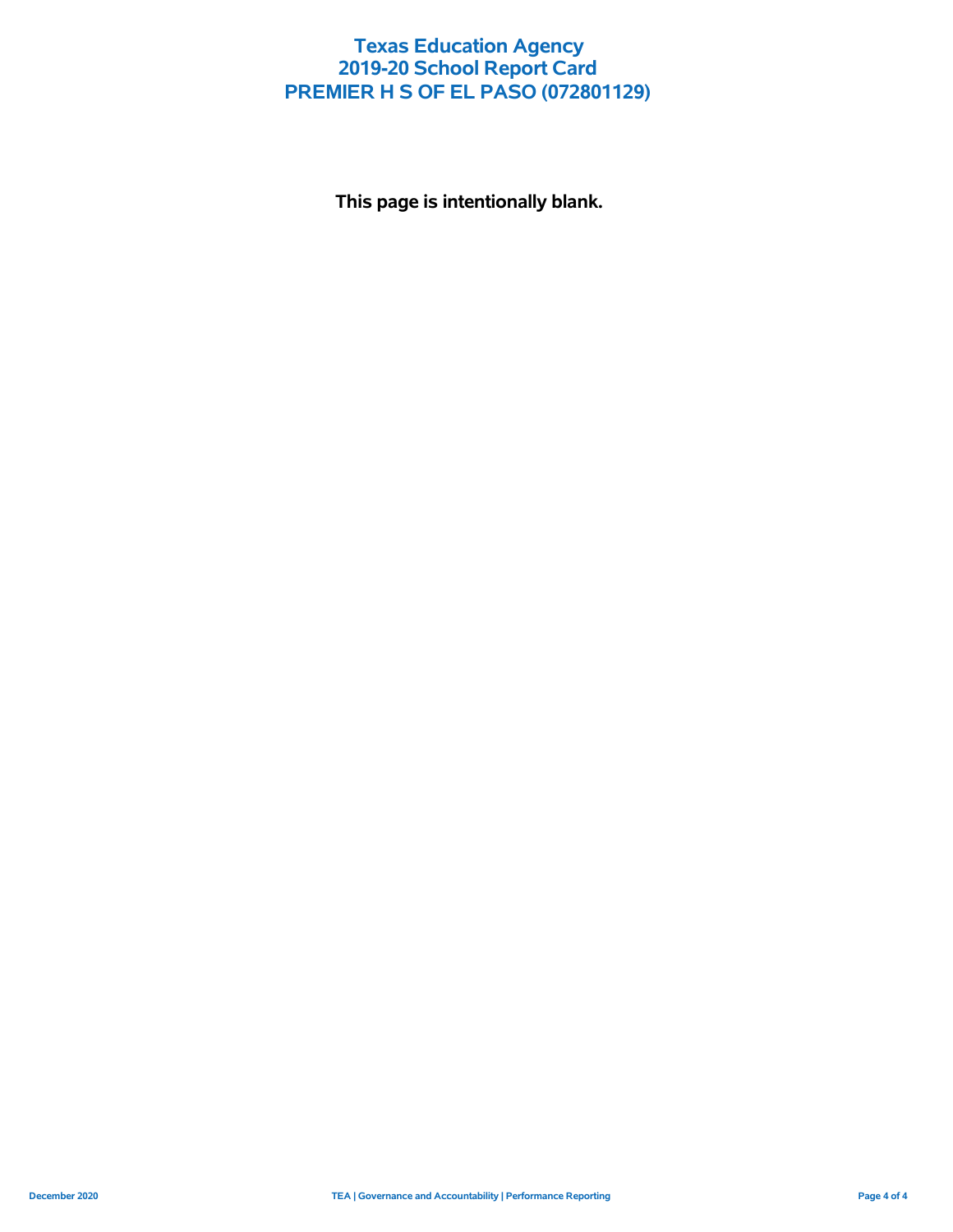| <b>Accountability Rating</b> | <b>School Information</b> |
|------------------------------|---------------------------|
|                              |                           |

#### **\*All Districts and Schools Were Not Rated in 2020 Due to COVID-19\***

**District Name:** PREMIER HIGH SCHOOLS **Campus Type:** High School **Total Students:** 114 **Grade Span:** 09 - 12

**Not Rated**

Given the impact of COVID-19, all districts and schools received a label of Not Rated: Declared State of Disaster for their 2020 accountability ratings.

**Click here to read the official announcement.**

For more information about this campus, see **https://TXSchools.gov** or the Texas Academic Performance Report at **https://rptsvr1.tea.texas.gov/perfreport/tapr/2020/index.html**

### **Distinction Designations**

#### **[Distinction designations were not awarded in 2020.](https://rptsvr1.tea.texas.gov/perfreport/tapr/2020/index.html)**

#### **School and Student Information**

This section provides demographic information about PREMIER H S OF SAN JUAN, including attendance rates; enrollment percentages for various student groups; stude[nt mobility rates; and class size averages at the ca](https://tea.texas.gov/about-tea/news-and-multimedia/correspondence/taa-letters/every-student-succeeds-act-essa-waiver-approval-2020-state-academic-accountability)mpus, district, and state level, where applicable.

|                                     | CampusDistrict State |                   |                  | <b>District</b><br>Campus               | <b>State</b> |
|-------------------------------------|----------------------|-------------------|------------------|-----------------------------------------|--------------|
| Attendance Rate (2018-19)           |                      | 88.3% 89.1% 95.4% |                  |                                         |              |
| <b>Enrollment by Race/Ethnicity</b> |                      |                   |                  | Class Size Averages by Grade or Subject |              |
| African American                    |                      |                   | 0.0% 11.2% 12.6% | Secondary                               |              |
| Hispanic                            |                      | 99.1% 53.4% 52.8% |                  | Science<br>16.4<br>14.0                 | 18.8         |
| White                               |                      | 0.9% 31.6% 27.0%  |                  |                                         |              |
| American Indian                     | $0.0\%$              | $0.4\%$           | $0.4\%$          |                                         |              |
| Asian                               | $0.0\%$              | 0.8%              | 4.6%             |                                         |              |
| Pacific Islander                    | $0.0\%$              | $0.1\%$           | 0.2%             |                                         |              |
| Two or More Races                   | 0.0%                 |                   | 2.5% 2.5%        |                                         |              |
| <b>Enrollment by Student Group</b>  |                      |                   |                  |                                         |              |
| Economically Disadvantaged          |                      | 94.7% 56.1% 60.2% |                  |                                         |              |
| Special Education                   |                      | 1.8% 13.9% 10.7%  |                  |                                         |              |
| English Learners                    |                      | 50.9% 15.4% 20.3% |                  |                                         |              |
| Mobility Rate (2018-19)             |                      | 68.6% 66.5% 15.3% |                  |                                         |              |

### **School Financial Information (2018-19)**

|                                        | Campus District State |             |  |
|----------------------------------------|-----------------------|-------------|--|
| <b>Instructional Staff Percent</b>     | n/a                   | 46.2% 64.6% |  |
| <b>Instructional Expenditure Ratio</b> | n/a                   | 61.5% 62.8% |  |

|                                     | Campus District |         | <b>State</b> |
|-------------------------------------|-----------------|---------|--------------|
| <b>Expenditures per Student</b>     |                 |         |              |
| <b>Total Operating Expenditures</b> | \$8.837         | \$7.516 | \$9.913      |
| Instruction                         | \$5.917         | \$3.989 | \$5.558      |
| Instructional Leadership            | \$173           | \$302   | \$162        |
| School Leadership                   | \$1.033         | \$1.070 | \$589        |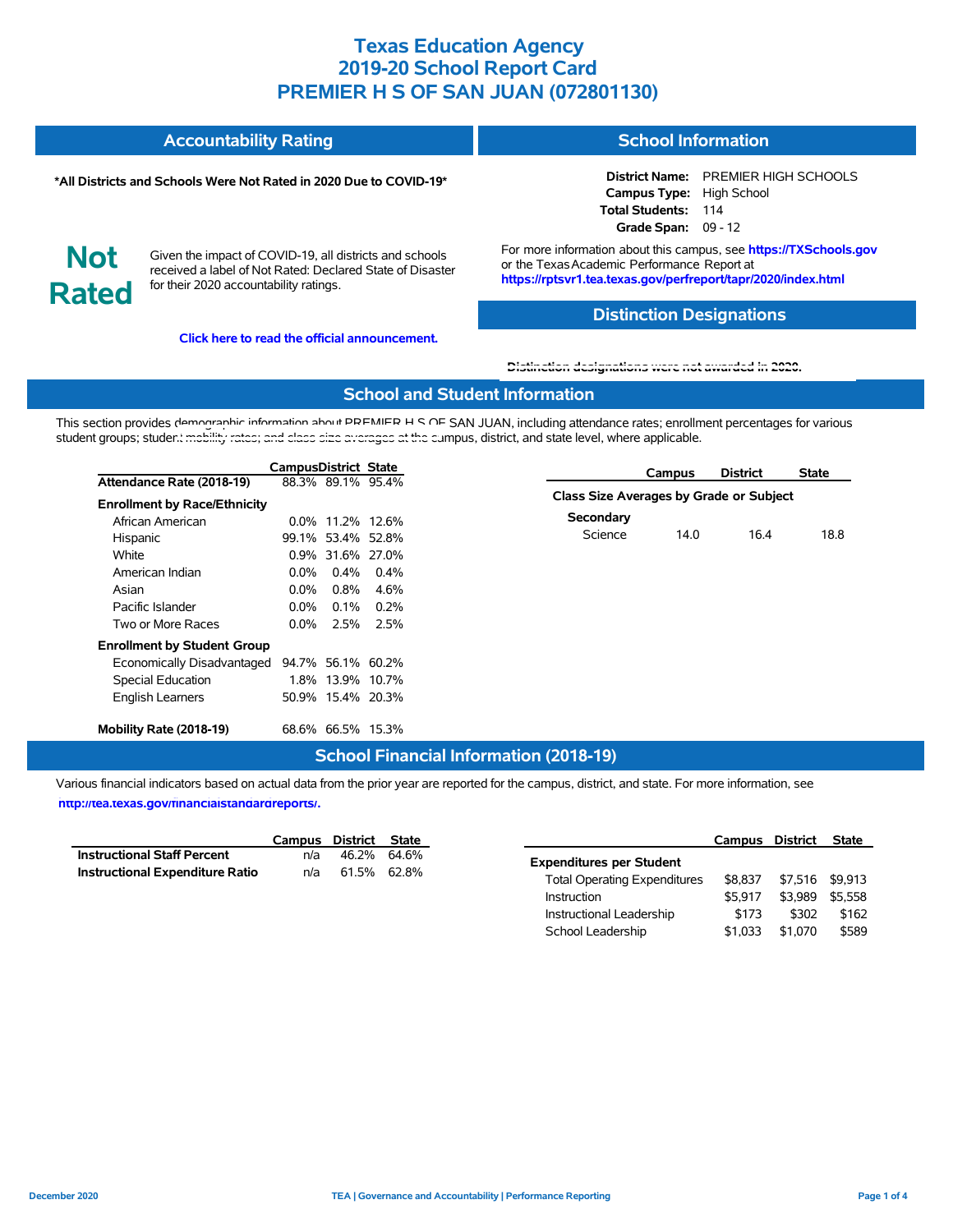### **STAAR Outcomes**

This section provides STAAR performance and Academic Growth outcomes. Academic Growth measures whether students are maintaining performance or improving from year to year. **Please note that due to the cancellation of spring 2020 State of Texas Assessments of Academic Readiness (STAAR) due to the COVID-19 pandemic, the performance of this year's report is not updated.**

|                                                                                |      |       |     |               | African                           |              |        | American |       | <b>Pacific</b>  | <b>More</b>                  | Econ          |
|--------------------------------------------------------------------------------|------|-------|-----|---------------|-----------------------------------|--------------|--------|----------|-------|-----------------|------------------------------|---------------|
|                                                                                |      | State |     |               | District Campus American Hispanic |              | White  | Indian   | Asian | <b>Islander</b> | Races                        | <b>Disadv</b> |
| STAAR Performance Rates at Approaches Grade Level or Above (All Grades Tested) |      |       |     |               |                                   |              |        |          |       |                 |                              |               |
| All Subjects                                                                   | 2019 | 78%   | 70% | 89%           | $\overline{a}$                    | 89%          | $\ast$ |          |       |                 |                              | 90%           |
|                                                                                | 2018 | 77%   | 71% | 88%           | $\qquad \qquad \blacksquare$      | 88%          |        |          |       |                 | $\overline{a}$               | 88%           |
| ELA/Reading                                                                    | 2019 | 75%   | 60% | 83%           |                                   | 83%          |        |          |       |                 |                              | 83%           |
|                                                                                | 2018 | 74%   | 64% | 71%           | $\blacksquare$                    | 71%          |        |          |       |                 | $\overline{a}$               | 71%           |
| <b>Mathematics</b>                                                             | 2019 | 82%   | 52% | 82%           | $\blacksquare$                    | 82%          |        |          |       |                 | $\overline{a}$               | 90%           |
|                                                                                | 2018 | 81%   | 59% | 100%          | $\overline{\phantom{0}}$          | 100%         |        |          |       |                 | $\overline{a}$               | 100%          |
| Science                                                                        | 2019 | 81%   | 81% | 100%          | $\overline{\phantom{a}}$          | 100%         |        |          |       |                 | $\overline{a}$               | 100%          |
|                                                                                | 2018 | 80%   | 82% | 100%          | $\overline{a}$                    | 100%         |        |          |       |                 | $\overline{a}$               | 100%          |
| Social Studies                                                                 | 2019 | 81%   | 90% | 95%           | L,                                | 95%          |        |          |       |                 | $\overline{a}$               | 95%           |
|                                                                                | 2018 | 78%   | 87% | 100%          |                                   | 100%         |        |          |       |                 |                              | 100%          |
| STAAR Performance Rates at Meets Grade Level or Above (All Grades Tested)      |      |       |     |               |                                   |              |        |          |       |                 |                              |               |
| All Subjects                                                                   | 2019 | 50%   | 38% | 77%           |                                   | 77%          | $\ast$ |          |       |                 |                              | 78%           |
|                                                                                | 2018 | 48%   | 38% | 68%           | $\overline{a}$                    | 68%          |        |          |       |                 | $\overline{a}$               | 66%           |
| ELA/Reading                                                                    | 2019 | 48%   | 37% | 74%           | $\overline{\phantom{a}}$          | 74%          |        |          |       |                 | $\overline{a}$               | 74%           |
|                                                                                | 2018 | 46%   | 39% | 60%           | $\blacksquare$                    | 60%          |        |          |       |                 |                              | 58%           |
| <b>Mathematics</b>                                                             | 2019 | 52%   | 16% | 45%           | $\overline{\phantom{0}}$          | 45%          |        |          |       |                 | $\overline{a}$               | 50%           |
|                                                                                | 2018 | 50%   | 14% | 50%           | $\overline{\phantom{a}}$          | 50%          |        |          |       |                 | $\overline{a}$               | 45%           |
| Science                                                                        | 2019 | 54%   | 38% | 100%          | $\blacksquare$                    | 100%         |        |          |       |                 | $\overline{a}$               | 100%          |
|                                                                                | 2018 | 51%   | 39% | 80%           |                                   | 80%          |        |          |       |                 | $\overline{\phantom{a}}$     | 78%           |
| <b>Social Studies</b>                                                          | 2019 | 55%   | 55% | 90%           | $\blacksquare$                    | 90%          | $\ast$ |          |       |                 | $\overline{a}$               | 89%           |
|                                                                                | 2018 | 53%   | 56% | 81%           | $\blacksquare$                    | 81%          |        |          |       |                 | $\overline{a}$               | 83%           |
| STAAR Performance Rates at Masters Grade Level (All Grades Tested)             |      |       |     |               |                                   |              |        |          |       |                 |                              |               |
| All Subjects                                                                   | 2019 | 24%   | 9%  | 13%           | $\overline{a}$                    | 13%          |        |          |       |                 | $\overline{a}$               | 14%           |
|                                                                                | 2018 | 22%   | 9%  | 14%           | $\blacksquare$                    | 14%          |        |          |       |                 |                              | 12%           |
| ELA/Reading                                                                    | 2019 | 21%   | 4%  | 4%            | $\blacksquare$                    | 4%           |        |          |       |                 | $\overline{\phantom{a}}$     | 4%            |
|                                                                                | 2018 | 19%   | 5%  | 0%            | $\overline{\phantom{a}}$          | 0%           |        |          |       |                 | $\overline{a}$               | 0%            |
| <b>Mathematics</b>                                                             | 2019 | 26%   | 4%  | 9%            | L,                                | 9%           |        |          |       |                 | $\overline{a}$               | 10%           |
|                                                                                | 2018 | 24%   | 4%  | 17%           | L,                                | 17%          |        |          |       |                 | $\overline{a}$               | 18%           |
| Science                                                                        | 2019 | 25%   | 5%  | 0%            | $\qquad \qquad \blacksquare$      | 0%           |        |          |       |                 | $\blacksquare$               | 0%            |
|                                                                                | 2018 | 23%   | 7%  | 20%           | $\overline{a}$                    | 20%          |        |          |       |                 | $\qquad \qquad \blacksquare$ | 11%           |
| Social Studies                                                                 | 2019 | 33%   | 24% | 29%           | $\overline{a}$                    | 30%          | $\ast$ |          |       |                 | $\overline{a}$               | 32%           |
|                                                                                | 2018 | 31%   | 23% | 30%           | $\overline{a}$                    | 30%          |        |          |       |                 | $\overline{a}$               | 26%           |
|                                                                                |      |       |     |               |                                   |              |        |          |       |                 |                              |               |
| <b>Academic Growth Score (All Grades Tested)</b>                               |      |       |     |               |                                   |              |        |          |       |                 |                              |               |
| <b>Both Subjects</b>                                                           | 2019 | 69    | 53  | 90            |                                   | 90           |        |          |       |                 |                              | 90            |
|                                                                                | 2018 | 69    | 54  | 64<br>$\star$ |                                   | 64<br>$\ast$ |        |          |       |                 |                              | 70<br>$\ast$  |
| ELA/Reading                                                                    | 2019 | 68    | 66  |               |                                   | $\ast$       |        |          |       |                 |                              | $\ast$        |
|                                                                                | 2018 | 69    | 64  |               |                                   | $\ast$       |        |          |       |                 |                              | $\ast$        |
| <b>Mathematics</b>                                                             | 2019 | 70    | 34  |               |                                   |              |        |          |       |                 |                              |               |
|                                                                                | 2018 | 70    | 41  |               |                                   | $\ast$       |        |          |       |                 |                              | $\ast$        |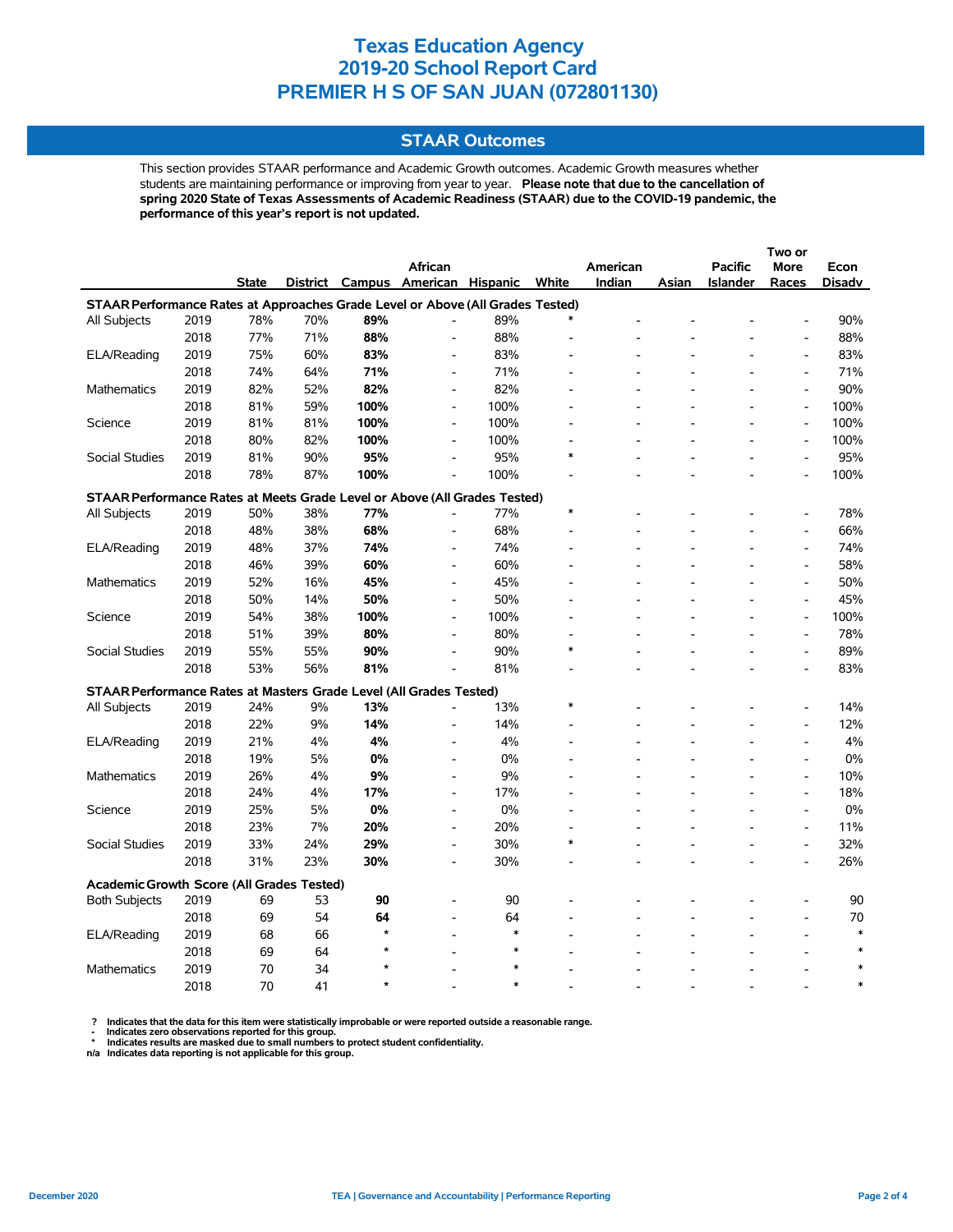### **Graduation and College, Career, and Military Readiness Outcomes**

This section provides graduation, graduation plan, and College, Career, and Military Readiness rates.

|                                                              |              |          |        |                          |        |                          |          |       |                 | Two or |        |
|--------------------------------------------------------------|--------------|----------|--------|--------------------------|--------|--------------------------|----------|-------|-----------------|--------|--------|
|                                                              |              |          |        | African                  |        |                          | American |       | <b>Pacific</b>  | More   | Econ   |
|                                                              | <b>State</b> | District |        | Campus American Hispanic |        | White                    | Indian   | Asian | <b>Islander</b> | Races  | Disadv |
| Annual Dropout Rate (Gr 9-12)                                |              |          |        |                          |        |                          |          |       |                 |        |        |
| 2018-19                                                      | 1.9%         | 3.3%     | 0.5%   |                          | 0.5%   | $\ast$                   |          |       |                 |        | 0.6%   |
| 2017-18                                                      | 1.9%         | 3.7%     | 0.0%   |                          | 0.0%   | $\ast$                   |          |       |                 |        | 0.0%   |
| 4-Year Longitudinal Rate (Gr 9-12)                           |              |          |        |                          |        |                          |          |       |                 |        |        |
| Class of 2019                                                |              |          |        |                          |        |                          |          |       |                 |        |        |
| Graduated                                                    | 90.0%        | 56.9%    | 65.4%  |                          | 65.4%  |                          |          |       |                 |        | 61.9%  |
| Graduates, TxCHSE, & Cont                                    | 94.1%        | 88.6%    | 100.0% |                          | 100.0% |                          |          |       |                 |        | 100.0% |
| Class of 2018                                                |              |          |        |                          |        |                          |          |       |                 |        |        |
| Graduated                                                    | 90.0%        | 55.8%    | 64.0%  |                          | 65.3%  |                          |          |       |                 |        | 63.6%  |
| Graduates, TxCHSE, & Cont                                    | 94.3%        | 89.9%    | 100.0% |                          | 100.0% |                          |          |       |                 |        | 100.0% |
| 5-Year Extended Longitudinal Rate (Gr 9-12)                  |              |          |        |                          |        |                          |          |       |                 |        |        |
| Class of 2018                                                |              |          |        |                          |        |                          |          |       |                 |        |        |
| Graduated                                                    | 92.2%        | 76.4%    | 85.7%  |                          | 87.8%  |                          |          |       |                 |        | 86.5%  |
| Graduates, TxCHSE, & Cont                                    | 93.9%        | 88.1%    | 100.0% |                          | 100.0% |                          |          |       |                 |        | 100.0% |
| Class of 2017                                                |              |          |        |                          |        |                          |          |       |                 |        |        |
| Graduated                                                    | 92.0%        | 79.5%    | 86.8%  |                          | 86.8%  |                          |          |       |                 |        | 85.7%  |
| Graduates, TxCHSE, & Cont                                    | 93.7%        | 91.4%    | 100.0% |                          | 100.0% |                          |          |       |                 |        | 100.0% |
|                                                              |              |          |        |                          |        |                          |          |       |                 |        |        |
| 6-Year Extended Longitudinal Rate (Gr 9-12)<br>Class of 2017 |              |          |        |                          |        |                          |          |       |                 |        |        |
| Graduated                                                    | 92.4%        | 85.8%    | 97.1%  |                          | 97.1%  |                          |          |       |                 |        | 96.8%  |
| Graduates, TxCHSE, & Cont                                    | 93.7%        | 91.9%    | 100.0% |                          | 100.0% |                          |          |       |                 |        | 100.0% |
| Class of 2016                                                |              |          |        |                          |        |                          |          |       |                 |        |        |
| Graduated                                                    | 92.1%        | 86.7%    | 89.5%  |                          | 88.9%  |                          |          |       |                 |        | 91.7%  |
| Graduates, TxCHSE, & Cont                                    | 93.4%        | 93.0%    | 100.0% |                          | 100.0% |                          |          |       |                 |        | 100.0% |
|                                                              |              |          |        |                          |        |                          |          |       |                 |        |        |
| 4-Year Federal Graduation Rate Without Exclusions (Gr 9-12)  |              |          |        |                          |        |                          |          |       |                 |        |        |
| Class of 2019                                                | 90.0%        | 55.4%    | 66.7%  |                          | 66.7%  | $\ast$                   |          |       |                 |        | 63.6%  |
| Class of 2018                                                | 90.0%        | 54.5%    | 62.7%  |                          | 64.0%  |                          |          |       |                 |        | 62.2%  |
| RHSP/DAP Graduates (Longitudinal Rate)                       |              |          |        |                          |        |                          |          |       |                 |        |        |
| Class of 2019                                                | 73.3%        |          |        |                          |        |                          |          |       |                 |        |        |
| Class of 2018                                                | 68.5%        | 72.7%    |        |                          |        |                          |          |       |                 |        |        |
| RHSP/DAP/FHSP-E/FHSP-DLA Graduates (Longitudinal Rate)       |              |          |        |                          |        |                          |          |       |                 |        |        |
| Class of 2019                                                | 87.6%        | 71.4%    | 88.2%  |                          | 88.2%  |                          |          |       |                 |        | 84.6%  |
| Class of 2018                                                | 86.8%        | 83.2%    | 96.8%  |                          | 96.8%  |                          |          |       |                 |        | 96.3%  |
|                                                              |              |          |        |                          |        |                          |          |       |                 |        |        |
| College, Career, and Military Ready (Annual Graduates)       |              |          |        |                          |        |                          |          |       |                 |        |        |
| 2018-19                                                      | 72.9%        | 28.4%    | 53.3%  |                          | 53.3%  |                          |          |       |                 |        | 51.9%  |
| 2017-18                                                      | 65.5%        | 26.6%    | 27.0%  |                          | 27.0%  |                          |          |       |                 |        | 27.3%  |
| <b>SAT/ACT Results (Annual Graduates)</b>                    |              |          |        |                          |        |                          |          |       |                 |        |        |
| Tested                                                       |              |          |        |                          |        |                          |          |       |                 |        |        |
| 2018-19                                                      | 75.0%        | 28.7%    | 66.7%  |                          | 63.3%  | ?                        |          |       |                 |        | 72.0%  |
| 2017-18                                                      | 74.6%        | 29.1%    | 54.1%  |                          | 54.1%  | $\overline{\phantom{a}}$ |          |       |                 |        | 50.0%  |
| Average SAT Score                                            |              |          |        |                          |        |                          |          |       |                 |        |        |
| 2018-19                                                      | 1027         | 937      | 918    | $\overline{\phantom{a}}$ | 915    | $\ast$                   |          |       |                 |        | 898    |
| 2017-18                                                      | 1036         | 984      | 962    | $\overline{a}$           | 962    |                          |          |       |                 |        | $\ast$ |
| Average ACT Score                                            |              |          |        |                          |        |                          |          |       |                 |        |        |
| 2018-19                                                      | 20.6         | 18.6     | 17.1   |                          | 17.1   |                          |          |       |                 |        | 17.1   |
| 2017-18                                                      | 20.6         | 18.5     | 16.6   |                          | 16.6   |                          |          |       |                 |        | 16.3   |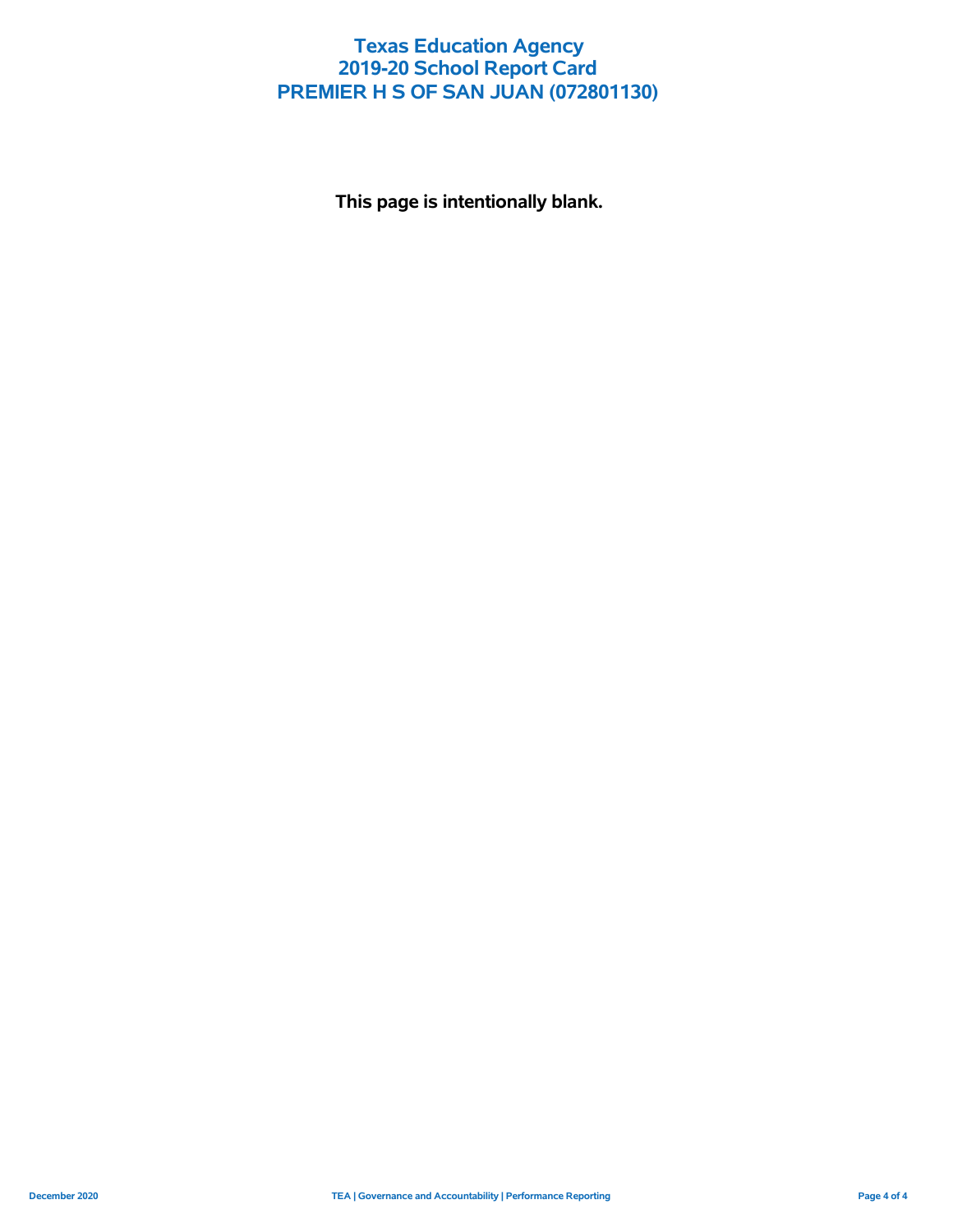| <b>Accountability Rating</b> | <b>School Information</b> |
|------------------------------|---------------------------|
|                              |                           |

#### **\*All Districts and Schools Were Not Rated in 2020 Due to COVID-19\***

#### **District Name:** PREMIER HIGH SCHOOLS **Campus Type:** High School **Total Students:** 166 **Grade Span:** 09 - 12

**Not Rated**

Given the impact of COVID-19, all districts and schools received a label of Not Rated: Declared State of Disaster for their 2020 accountability ratings.

**Click here to read the official announcement.**

For more information about this campus, see **https://TXSchools.gov** or the Texas Academic Performance Report at **https://rptsvr1.tea.texas.gov/perfreport/tapr/2020/index.html**

#### **Distinction Designations**

#### **[Distinction designations were not awarded in 2020.](https://rptsvr1.tea.texas.gov/perfreport/tapr/2020/index.html)**

#### **School and Student Information**

This section provides demographic information about PREMIER H S OF ARLINGTON, including attendance rates; enrollment percentages for various student groups; stude[nt mobility rates; and class size averages at the ca](https://tea.texas.gov/about-tea/news-and-multimedia/correspondence/taa-letters/every-student-succeeds-act-essa-waiver-approval-2020-state-academic-accountability)mpus, district, and state level, where applicable.

|                                     | <b>CampusDistrict State</b> |                   |         | <b>District</b><br><b>Campus</b>        | <b>State</b> |
|-------------------------------------|-----------------------------|-------------------|---------|-----------------------------------------|--------------|
| Attendance Rate (2018-19)           |                             | 80.7% 89.1% 95.4% |         |                                         |              |
| <b>Enrollment by Race/Ethnicity</b> |                             |                   |         | Class Size Averages by Grade or Subject |              |
| African American                    |                             | 39.8% 11.2% 12.6% |         | Secondary                               |              |
| Hispanic                            |                             | 44.0% 53.4% 52.8% |         | 1.5<br>Science<br>16.4                  | 18.8         |
| White                               |                             | 12.0% 31.6% 27.0% |         |                                         |              |
| American Indian                     | $0.0\%$                     | $0.4\%$           | $0.4\%$ |                                         |              |
| Asian                               | 1.2%                        | $0.8\%$           | 4.6%    |                                         |              |
| Pacific Islander                    | $0.0\%$                     | $0.1\%$           | $0.2\%$ |                                         |              |
| Two or More Races                   | 3.0%                        | 2.5%              | 2.5%    |                                         |              |
| <b>Enrollment by Student Group</b>  |                             |                   |         |                                         |              |
| Economically Disadvantaged          |                             | 75.3% 56.1% 60.2% |         |                                         |              |
| Special Education                   |                             | 5.4% 13.9% 10.7%  |         |                                         |              |
| English Learners                    |                             | 16.3% 15.4% 20.3% |         |                                         |              |
| Mobility Rate (2018-19)             |                             | 71.8% 66.5% 15.3% |         |                                         |              |

#### **School Financial Information (2018-19)**

|                                        | Campus District State |             |  |
|----------------------------------------|-----------------------|-------------|--|
| <b>Instructional Staff Percent</b>     | n/a                   | 46.2% 64.6% |  |
| <b>Instructional Expenditure Ratio</b> | n/a                   | 61.5% 62.8% |  |

|                                     | Campus District |         | <b>State</b> |
|-------------------------------------|-----------------|---------|--------------|
| <b>Expenditures per Student</b>     |                 |         |              |
| <b>Total Operating Expenditures</b> | \$7.197         | \$7.516 | \$9.913      |
| Instruction                         | \$4.492         | \$3.989 | \$5.558      |
| Instructional Leadership            | \$163           | \$302   | \$162        |
| School Leadership                   | \$1.296         | \$1.070 | \$589        |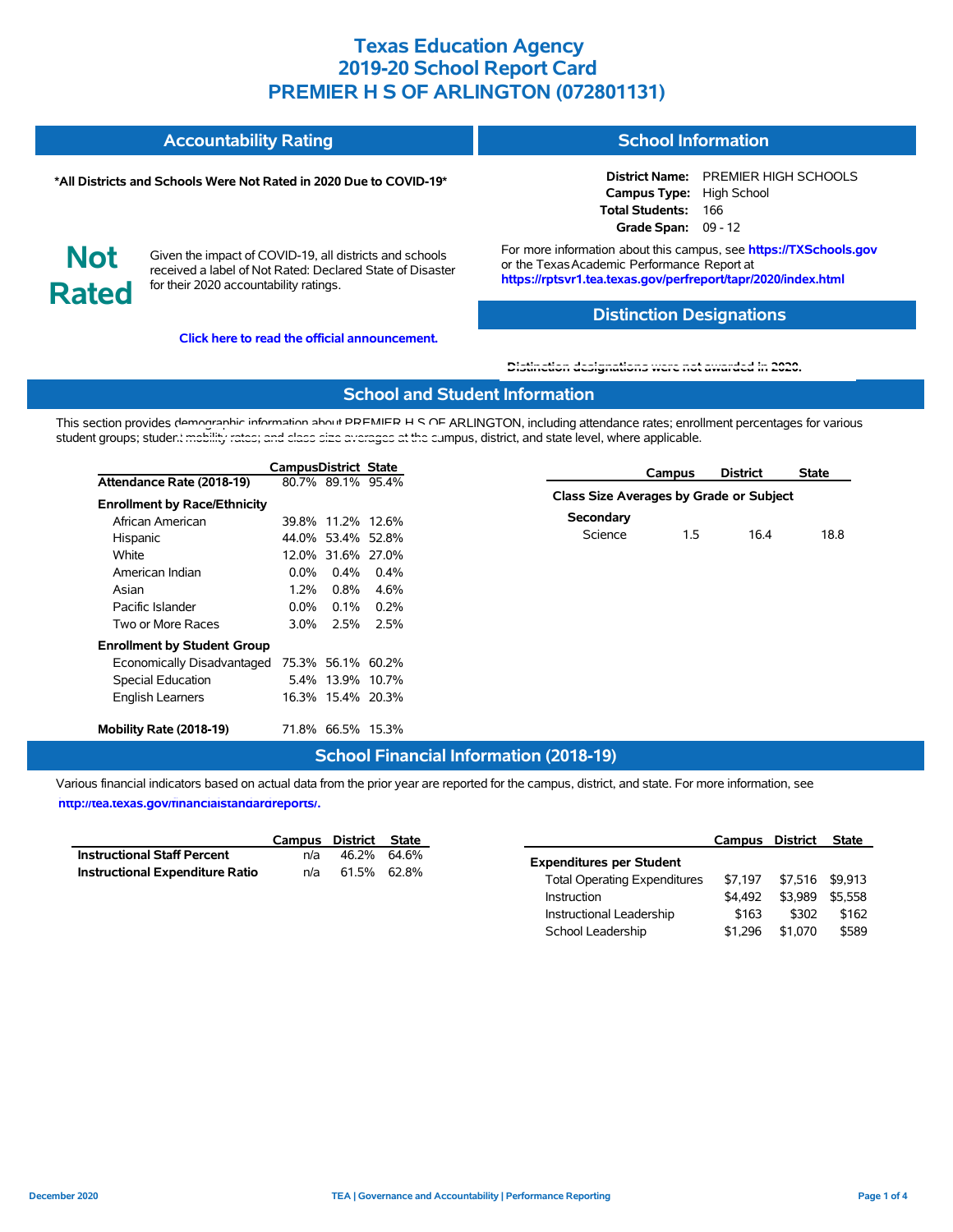### **STAAR Outcomes**

This section provides STAAR performance and Academic Growth outcomes. Academic Growth measures whether students are maintaining performance or improving from year to year. **Please note that due to the cancellation of spring 2020 State of Texas Assessments of Academic Readiness (STAAR) due to the COVID-19 pandemic, the performance of this year's report is not updated.**

|                                                                                |      |       |     |               |                                   |               |              |          |        |                 | Two or                   |               |
|--------------------------------------------------------------------------------|------|-------|-----|---------------|-----------------------------------|---------------|--------------|----------|--------|-----------------|--------------------------|---------------|
|                                                                                |      |       |     |               | African                           |               |              | American |        | <b>Pacific</b>  | <b>More</b>              | Econ          |
|                                                                                |      | State |     |               | District Campus American Hispanic |               | White        | Indian   | Asian  | <b>Islander</b> | Races                    | <b>Disadv</b> |
| STAAR Performance Rates at Approaches Grade Level or Above (All Grades Tested) |      |       |     |               |                                   |               |              |          |        |                 |                          |               |
| All Subjects                                                                   | 2019 | 78%   | 70% | 59%           | 48%                               | 63%           | 91%          |          | $\ast$ |                 |                          | 61%           |
|                                                                                | 2018 | 77%   | 71% | 63%           | 61%                               | 58%           | 75%          |          |        |                 | $\overline{a}$           | 67%           |
| ELA/Reading                                                                    | 2019 | 75%   | 60% | 42%           | 20%                               | 55%           | 80%          |          |        |                 |                          | 41%           |
|                                                                                | 2018 | 74%   | 64% | 48%           | 50%                               | 50%           | $\ast$       |          |        |                 | $\overline{a}$           | 50%           |
| <b>Mathematics</b>                                                             | 2019 | 82%   | 52% | 48%           | 33%                               | 54%           | $\ast$       |          |        |                 | $\overline{a}$           | 50%           |
|                                                                                | 2018 | 81%   | 59% | $\star$       | $\ast$                            | $\ast$        |              |          |        |                 | $\overline{\phantom{a}}$ | $\ast$        |
| Science                                                                        | 2019 | 81%   | 81% | 71%           | 60%                               | 70%           |              |          |        |                 | $\overline{a}$           | 79%           |
|                                                                                | 2018 | 80%   | 82% | 78%           | 80%                               | $\ast$        | $\ast$       |          |        |                 | $\overline{a}$           | 83%           |
| Social Studies                                                                 | 2019 | 81%   | 90% | 88%           | 94%                               | 79%           |              |          | $\ast$ |                 | $\overline{a}$           | 89%           |
|                                                                                | 2018 | 78%   | 87% | 100%          | $\ast$                            | $\ast$        |              |          |        |                 |                          | 100%          |
| STAAR Performance Rates at Meets Grade Level or Above (All Grades Tested)      |      |       |     |               |                                   |               |              |          |        |                 |                          |               |
| All Subjects                                                                   | 2019 | 50%   | 38% | 24%           | 18%                               | 23%           | 55%          |          | $\ast$ |                 |                          | 22%           |
|                                                                                | 2018 | 48%   | 38% | 26%           | 17%                               | 17%           | 63%          |          |        |                 | $\overline{a}$           | 30%           |
| ELA/Reading                                                                    | 2019 | 48%   | 37% | 20%           | 15%                               | 20%           | 40%          |          |        |                 | $\overline{a}$           | 21%           |
|                                                                                | 2018 | 46%   | 39% | 10%           | $8\%$                             | 0%            | $\ast$       |          |        |                 |                          | 14%           |
| <b>Mathematics</b>                                                             | 2019 | 52%   | 16% | 19%           | 7%                                | 23%           |              |          |        |                 | $\overline{a}$           | 18%           |
|                                                                                | 2018 | 50%   | 14% | $\star$       | $\ast$                            | $\ast$        | $\ast$       |          |        |                 | $\overline{a}$           | $\ast$        |
| Science                                                                        | 2019 | 54%   | 38% | 18%           | 0%                                | 20%           |              |          |        |                 | $\overline{\phantom{a}}$ | 14%           |
|                                                                                | 2018 | 51%   | 39% | 33%           | 20%                               | $\ast$        |              |          |        |                 | $\overline{\phantom{a}}$ | 33%           |
| <b>Social Studies</b>                                                          | 2019 | 55%   | 55% | 38%           | 38%                               | 29%           |              |          | $\ast$ |                 | $\overline{a}$           | 33%           |
|                                                                                | 2018 | 53%   | 56% | 56%           | $\ast$                            | $\ast$        | $\ast$       |          |        |                 | $\overline{a}$           | 57%           |
|                                                                                |      |       |     |               |                                   |               |              |          |        |                 |                          |               |
| STAAR Performance Rates at Masters Grade Level (All Grades Tested)             |      |       |     |               |                                   |               |              |          |        |                 |                          |               |
| All Subjects                                                                   | 2019 | 24%   | 9%  | 7%            | 5%                                | 7%            | 9%           |          |        |                 |                          | 8%            |
|                                                                                | 2018 | 22%   | 9%  | 5%            | 0%                                | 8%            | 13%          |          |        |                 |                          | 3%            |
| ELA/Reading                                                                    | 2019 | 21%   | 4%  | 2%            | 0%                                | 5%            | 0%<br>$\ast$ |          |        |                 | $\overline{a}$           | 3%            |
|                                                                                | 2018 | 19%   | 5%  | 0%            | 0%                                | 0%            |              |          |        |                 | $\overline{a}$           | 0%            |
| <b>Mathematics</b>                                                             | 2019 | 26%   | 4%  | 0%<br>$\star$ | 0%<br>$\ast$                      | 0%<br>$\ast$  |              |          |        |                 |                          | 0%<br>$\ast$  |
|                                                                                | 2018 | 24%   | 4%  |               |                                   |               | $\ast$       |          |        |                 |                          |               |
| Science                                                                        | 2019 | 25%   | 5%  | 0%            | 0%                                | 0%<br>$\ast$  |              |          |        |                 | $\overline{a}$           | 0%            |
|                                                                                | 2018 | 23%   | 7%  | 0%            | 0%                                |               | $\ast$       |          | *      |                 | $\overline{a}$           | $0\%$         |
| Social Studies                                                                 | 2019 | 33%   | 24% | 25%           | 19%<br>$\ast$                     | 21%<br>$\ast$ | $\ast$       |          |        |                 | $\overline{a}$           | 26%           |
|                                                                                | 2018 | 31%   | 23% | 22%           |                                   |               |              |          |        |                 |                          | 14%           |
| <b>Academic Growth Score (All Grades Tested)</b>                               |      |       |     |               |                                   |               |              |          |        |                 |                          |               |
| <b>Both Subjects</b>                                                           | 2019 | 69    | 53  | 50            | $\ast$                            | $\ast$        |              |          |        |                 |                          |               |
|                                                                                | 2018 | 69    | 54  | $\star$       |                                   |               |              |          |        |                 |                          |               |
| ELA/Reading                                                                    | 2019 | 68    | 66  |               |                                   |               |              |          |        |                 |                          |               |
|                                                                                | 2018 | 69    | 64  |               |                                   |               |              |          |        |                 |                          |               |
| <b>Mathematics</b>                                                             | 2019 | 70    | 34  |               |                                   | $\ast$        |              |          |        |                 |                          |               |
|                                                                                | 2018 | 70    | 41  |               |                                   |               |              |          |        |                 |                          |               |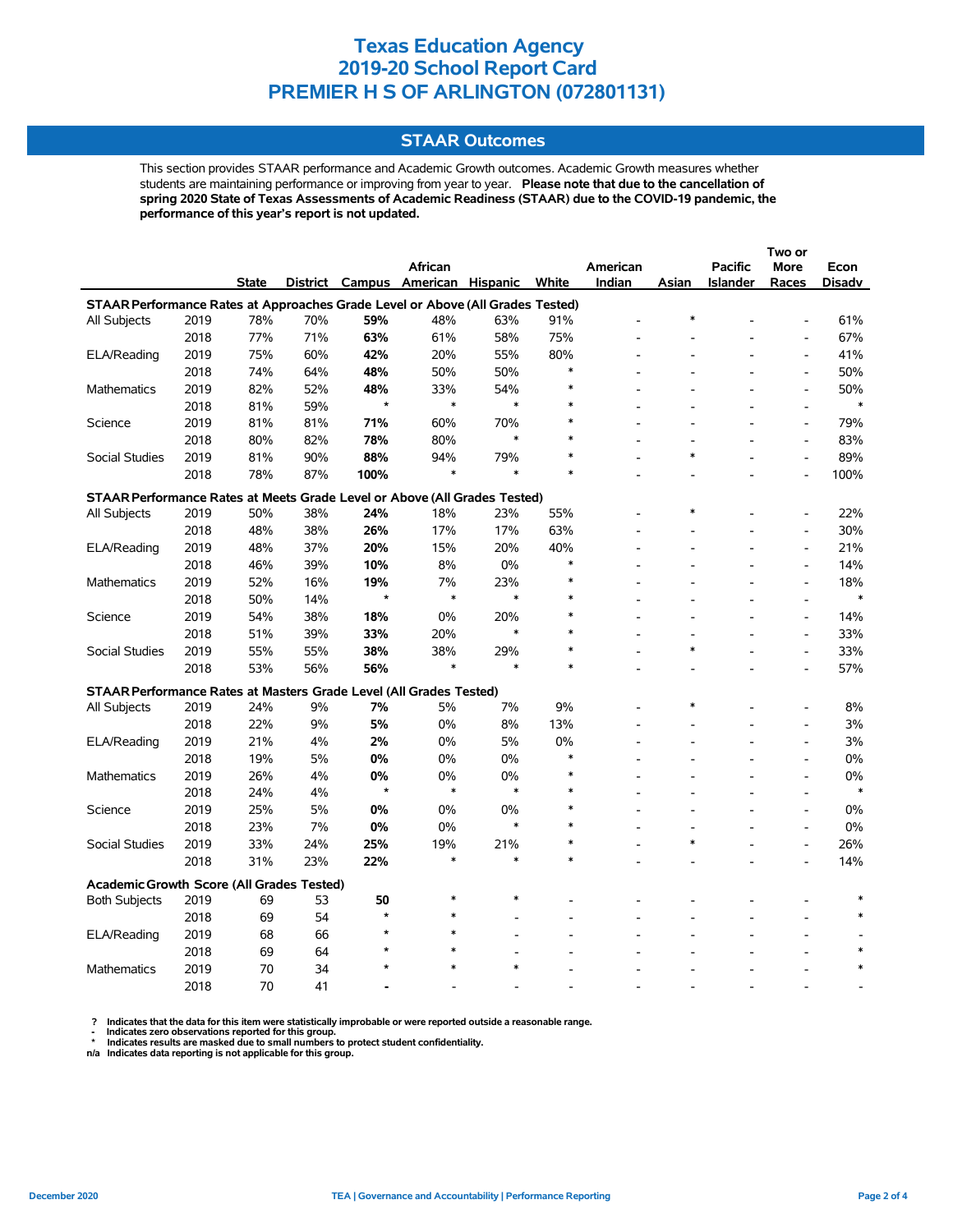### **Graduation and College, Career, and Military Readiness Outcomes**

This section provides graduation, graduation plan, and College, Career, and Military Readiness rates.

|                                                              | <b>State</b> | District |        | African<br>Campus American Hispanic |        | White  | American<br>Indian | Asian  | <b>Pacific</b><br>Islander | Two or<br>More<br>Races | Econ<br>Disadv |
|--------------------------------------------------------------|--------------|----------|--------|-------------------------------------|--------|--------|--------------------|--------|----------------------------|-------------------------|----------------|
| Annual Dropout Rate (Gr 9-12)                                |              |          |        |                                     |        |        |                    |        |                            |                         |                |
| 2018-19                                                      | 1.9%         | 3.3%     | 0.7%   | 0.0%                                | 0.9%   | 2.1%   |                    |        |                            | $0.0\%$                 | 0.9%           |
| 2017-18                                                      | 1.9%         | 3.7%     | 0.4%   | 0.0%                                | 0.0%   | 4.2%   |                    | $\ast$ |                            | $\ast$                  | 0.5%           |
| 4-Year Longitudinal Rate (Gr 9-12)<br>Class of 2019          |              |          |        |                                     |        |        |                    |        |                            |                         |                |
| Graduated                                                    | 90.0%        | 56.9%    | 47.4%  | 53.8%                               | 18.2%  | 58.3%  |                    |        |                            |                         | 47.8%          |
| Graduates, TxCHSE, & Cont                                    | 94.1%        | 88.6%    | 94.7%  | 100.0%                              | 90.9%  | 91.7%  |                    | $\ast$ |                            | $\ast$                  | 91.3%          |
| Class of 2018<br>Graduated                                   | 90.0%        | 55.8%    | 44.0%  | 60.0%                               | 44.4%  | 16.7%  |                    |        |                            |                         | 57.9%          |
| Graduates, TxCHSE, & Cont                                    | 94.3%        | 89.9%    | 88.0%  | 100.0%                              | 88.9%  | 66.7%  |                    |        |                            |                         | 94.7%          |
| 5-Year Extended Longitudinal Rate (Gr 9-12)                  |              |          |        |                                     |        |        |                    |        |                            |                         |                |
| Class of 2018<br>Graduated                                   | 92.2%        | 76.4%    | 61.9%  | 85.7%                               | 62.5%  | 33.3%  |                    |        |                            |                         | 80.0%          |
| Graduates, TxCHSE, & Cont                                    | 93.9%        | 88.1%    | 81.0%  | 100.0%                              | 87.5%  | 50.0%  |                    |        |                            |                         | 86.7%          |
| Class of 2017                                                |              |          |        |                                     |        |        |                    |        |                            |                         |                |
| Graduated                                                    | 92.0%        | 79.5%    | 81.3%  | $\ast$                              | $\ast$ | 87.5%  |                    | $\ast$ |                            |                         | 62.5%          |
| Graduates, TxCHSE, & Cont                                    | 93.7%        | 91.4%    | 93.8%  |                                     | $\ast$ | 100.0% |                    | $\ast$ |                            |                         | 87.5%          |
|                                                              |              |          |        |                                     |        |        |                    |        |                            |                         |                |
| 6-Year Extended Longitudinal Rate (Gr 9-12)<br>Class of 2017 |              |          |        |                                     |        |        |                    |        |                            |                         |                |
| Graduated                                                    | 92.4%        | 85.8%    | 86.7%  |                                     |        | 87.5%  |                    | $\ast$ |                            |                         | 71.4%          |
| Graduates, TxCHSE, & Cont                                    | 93.7%        | 91.9%    | 93.3%  | $\ast$                              | $\ast$ | 100.0% |                    | $\ast$ |                            |                         | 85.7%          |
| Class of 2016                                                |              |          |        |                                     |        |        |                    |        |                            |                         |                |
| Graduated                                                    | 92.1%        | 86.7%    | 88.9%  | $\ast$                              | 100.0% | 100.0% |                    | $\ast$ |                            |                         | 90.0%          |
| Graduates, TxCHSE, & Cont                                    | 93.4%        | 93.0%    | 100.0% |                                     | 100.0% | 100.0% |                    | $\ast$ |                            |                         | 100.0%         |
| 4-Year Federal Graduation Rate Without Exclusions (Gr 9-12)  |              |          |        |                                     |        |        |                    |        |                            |                         |                |
| Class of 2019                                                | 90.0%        | 55.4%    | 43.9%  | 43.8%                               | 18.2%  | 58.3%  |                    |        |                            |                         | 44.0%          |
| Class of 2018                                                | 90.0%        | 54.5%    | 39.3%  | 60.0%                               | 36.4%  | 14.3%  |                    |        |                            |                         | 55.0%          |
|                                                              |              |          |        |                                     |        |        |                    |        |                            |                         |                |
| RHSP/DAP Graduates (Longitudinal Rate)<br>Class of 2019      | 73.3%        |          |        |                                     |        |        |                    |        |                            |                         |                |
|                                                              |              | 72.7%    |        |                                     |        |        |                    |        |                            |                         |                |
| Class of 2018                                                | 68.5%        |          |        |                                     |        |        |                    |        |                            |                         |                |
| RHSP/DAP/FHSP-E/FHSP-DLA Graduates (Longitudinal Rate)       |              |          |        |                                     |        |        |                    |        |                            |                         |                |
| Class of 2019                                                | 87.6%        | 71.4%    | 77.8%  | 85.7%                               |        | 85.7%  |                    | $\ast$ |                            | $\ast$                  | 81.8%          |
| Class of 2018                                                | 86.8%        | 83.2%    | 72.7%  | 66.7%                               |        | $\ast$ |                    |        |                            |                         | 72.7%          |
| College, Career, and Military Ready (Annual Graduates)       |              |          |        |                                     |        |        |                    |        |                            |                         |                |
| 2018-19                                                      | 72.9%        | 28.4%    | 21.1%  | 33.3%                               |        | 12.5%  |                    | $\ast$ |                            | $\ast$                  | 16.7%          |
| 2017-18                                                      | 65.5%        | 26.6%    | 20.0%  | 16.7%                               |        |        |                    |        |                            |                         | 12.5%          |
| <b>SAT/ACT Results (Annual Graduates)</b><br>Tested          |              |          |        |                                     |        |        |                    |        |                            |                         |                |
| 2018-19                                                      | 75.0%        | 28.7%    | 68.4%  | 66.7%                               |        | 25.0%  |                    |        |                            |                         | 100.0%         |
| 2017-18                                                      | 74.6%        | 29.1%    | 50.0%  | 33.3%                               | $\ast$ |        |                    |        |                            |                         | 33.3%          |
| Average SAT Score<br>2018-19                                 | 1027         | 937      | 845    |                                     | 780    |        |                    |        |                            |                         | 828            |
| 2017-18                                                      | 1036         | 984      | 970    | $\ast$                              | $\ast$ |        |                    |        |                            |                         | $\ast$         |
| Average ACT Score                                            |              |          |        |                                     |        |        |                    |        |                            |                         |                |
| 2018-19                                                      | 20.6         | 18.6     |        |                                     |        |        |                    |        |                            |                         |                |
| 2017-18                                                      | 20.6         | 18.5     |        |                                     |        |        |                    |        |                            |                         |                |
|                                                              |              |          |        |                                     |        |        |                    |        |                            |                         |                |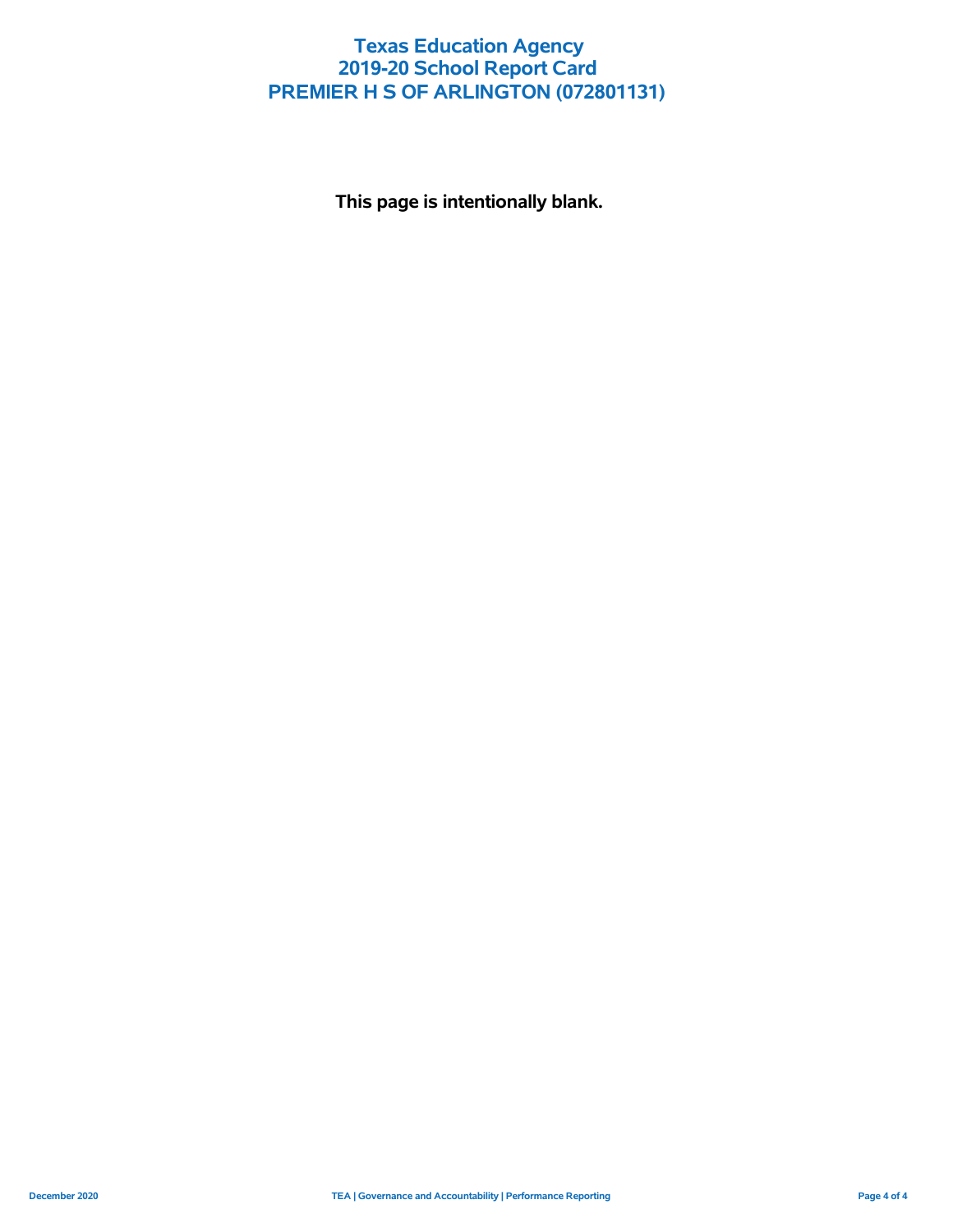| <b>Accountability Rating</b> | <b>School Information</b> |
|------------------------------|---------------------------|
|                              |                           |

#### **\*All Districts and Schools Were Not Rated in 2020 Due to COVID-19\***

# **District Name:** PREMIER HIGH SCHOOLS

**Campus Type:** High School **Total Students:** 57 **Grade Span:** 09 - 12

**Not Rated**

Given the impact of COVID-19, all districts and schools received a label of Not Rated: Declared State of Disaster for their 2020 accountability ratings.

**Click here to read the official announcement.**

For more information about this campus, see **https://TXSchools.gov** or the Texas Academic Performance Report at **https://rptsvr1.tea.texas.gov/perfreport/tapr/2020/index.html**

### **Distinction Designations**

### **[Distinction designations were not awarded in 2020.](https://rptsvr1.tea.texas.gov/perfreport/tapr/2020/index.html)**

#### **School and Student Information**

This section provides demographic information about PREMIER H S OF HUNTSVILLE, including attendance rates; enrollment percentages for various student groups; stude[nt mobility rates; and class size averages at the ca](https://tea.texas.gov/about-tea/news-and-multimedia/correspondence/taa-letters/every-student-succeeds-act-essa-waiver-approval-2020-state-academic-accountability)mpus, district, and state level, where applicable.

|                                     | CampusDistrict State |                   |         |                                         | Campus | <b>District</b> | <b>State</b> |
|-------------------------------------|----------------------|-------------------|---------|-----------------------------------------|--------|-----------------|--------------|
| Attendance Rate (2018-19)           |                      | 80.3% 89.1% 95.4% |         |                                         |        |                 |              |
| <b>Enrollment by Race/Ethnicity</b> |                      |                   |         | Class Size Averages by Grade or Subject |        |                 |              |
| African American                    |                      | 17.5% 11.2% 12.6% |         | Secondary                               |        |                 |              |
| Hispanic                            |                      | 17.5% 53.4% 52.8% |         | Science                                 | 2.0    | 16.4            | 18.8         |
| White                               |                      | 54.4% 31.6% 27.0% |         |                                         |        |                 |              |
| American Indian                     | $0.0\%$              | $0.4\%$           | $0.4\%$ |                                         |        |                 |              |
| Asian                               | 5.3%                 | 0.8%              | 4.6%    |                                         |        |                 |              |
| Pacific Islander                    | $0.0\%$              | 0.1%              | 0.2%    |                                         |        |                 |              |
| Two or More Races                   | 5.3%                 | 2.5%              | 2.5%    |                                         |        |                 |              |
| <b>Enrollment by Student Group</b>  |                      |                   |         |                                         |        |                 |              |
| Economically Disadvantaged          |                      | 59.6% 56.1% 60.2% |         |                                         |        |                 |              |
| Special Education                   |                      | 12.3% 13.9% 10.7% |         |                                         |        |                 |              |
| English Learners                    |                      | 0.0% 15.4% 20.3%  |         |                                         |        |                 |              |
| Mobility Rate (2018-19)             |                      | 67.3% 66.5% 15.3% |         |                                         |        |                 |              |

#### **School Financial Information (2018-19)**

|                                        | Campus District State |             |  |
|----------------------------------------|-----------------------|-------------|--|
| <b>Instructional Staff Percent</b>     | n/a                   | 46.2% 64.6% |  |
| <b>Instructional Expenditure Ratio</b> | n/a                   | 61.5% 62.8% |  |

|                                     | Campus District |         | <b>State</b> |
|-------------------------------------|-----------------|---------|--------------|
| <b>Expenditures per Student</b>     |                 |         |              |
| <b>Total Operating Expenditures</b> | \$6.898         | \$7.516 | \$9.913      |
| Instruction                         | \$3.415         | \$3.989 | \$5,558      |
| Instructional Leadership            | \$152           | \$302   | \$162        |
| School Leadership                   | \$1.723         | \$1.070 | \$589        |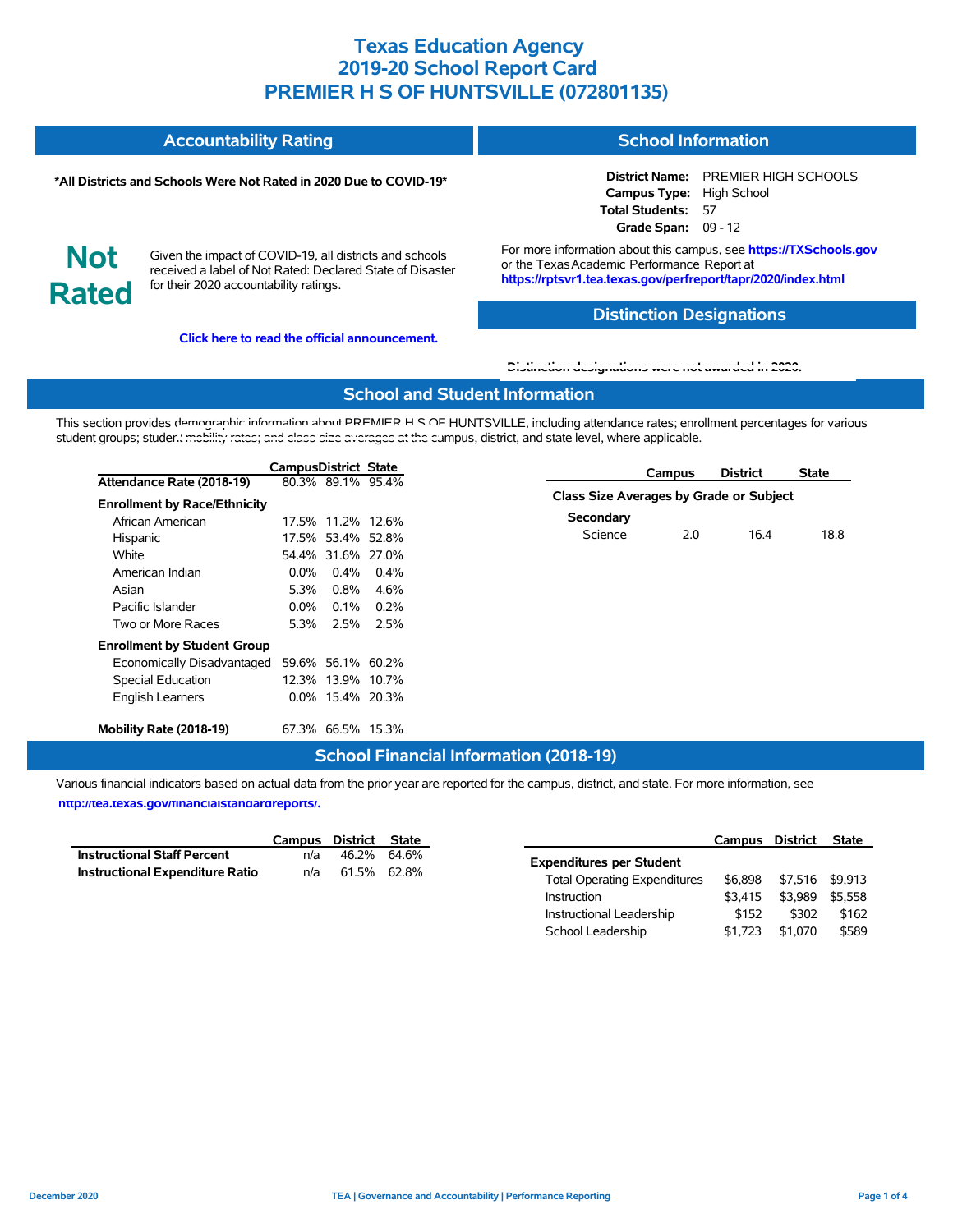### **STAAR Outcomes**

This section provides STAAR performance and Academic Growth outcomes. Academic Growth measures whether students are maintaining performance or improving from year to year. **Please note that due to the cancellation of spring 2020 State of Texas Assessments of Academic Readiness (STAAR) due to the COVID-19 pandemic, the performance of this year's report is not updated.**

|                                                                                |      |       |     |         |                                         |                          |        |          |        |                 | Two or      |               |
|--------------------------------------------------------------------------------|------|-------|-----|---------|-----------------------------------------|--------------------------|--------|----------|--------|-----------------|-------------|---------------|
|                                                                                |      |       |     |         | African                                 |                          |        | American |        | <b>Pacific</b>  | <b>More</b> | Econ          |
|                                                                                |      | State |     |         | District Campus American Hispanic White |                          |        | Indian   | Asian  | <b>Islander</b> | Races       | <b>Disadv</b> |
| STAAR Performance Rates at Approaches Grade Level or Above (All Grades Tested) |      |       |     |         |                                         |                          |        |          |        |                 |             |               |
| All Subjects                                                                   | 2019 | 78%   | 70% | 88%     | ∗                                       | $\ast$                   | 93%    |          | $\ast$ |                 | 100%        | 90%           |
|                                                                                | 2018 | 77%   | 71% | 91%     | 86%                                     | 100%                     | 89%    |          | *      |                 | $\ast$      | 91%           |
| ELA/Reading                                                                    | 2019 | 75%   | 60% | 87%     | $\ast$                                  | $\ast$                   | 93%    |          | $\ast$ |                 | $\ast$      | 92%           |
|                                                                                | 2018 | 74%   | 64% | 88%     | $\ast$                                  | $\ast$                   | 82%    |          | $\ast$ |                 | $\ast$      | 80%           |
| <b>Mathematics</b>                                                             | 2019 | 82%   | 52% | 80%     | $\ast$                                  | L,                       | $\ast$ |          |        |                 | $\ast$      | *             |
|                                                                                | 2018 | 81%   | 59% | 86%     | $\ast$                                  | $\ast$                   | 89%    |          | $\ast$ |                 | $\ast$      | 100%          |
| Science                                                                        | 2019 | 81%   | 81% | 90%     |                                         | $\ast$                   | 86%    |          | $\ast$ |                 | $\ast$      | $\ast$        |
|                                                                                | 2018 | 80%   | 82% | $\star$ | $\ast$                                  | $\ast$                   | $\ast$ |          |        |                 |             | $\ast$        |
| Social Studies                                                                 | 2019 | 81%   | 90% |         |                                         |                          | $\ast$ |          |        |                 |             |               |
|                                                                                | 2018 | 78%   | 87% | 100%    | $\ast$                                  | $\ast$                   | 100%   |          |        |                 |             |               |
| STAAR Performance Rates at Meets Grade Level or Above (All Grades Tested)      |      |       |     |         |                                         |                          |        |          |        |                 |             |               |
| All Subjects                                                                   | 2019 | 50%   | 38% | 64%     | $\ast$                                  | $\ast$                   | 72%    |          | *      |                 | 80%         | 65%           |
|                                                                                | 2018 | 48%   | 38% | 65%     | 71%                                     | 80%                      | 58%    |          | *      |                 | $\ast$      | 73%           |
| ELA/Reading                                                                    | 2019 | 48%   | 37% | 65%     | $\ast$                                  | $\ast$                   | 73%    |          | $\ast$ |                 | $\ast$      | 67%           |
|                                                                                | 2018 | 46%   | 39% | 67%     | $\ast$                                  | $\ast$                   | 53%    |          | $\ast$ |                 | $\ast$      | 70%           |
| Mathematics                                                                    | 2019 | 52%   | 16% | 20%     | $\ast$                                  |                          | $\ast$ |          |        |                 | $\ast$      | $\ast$        |
|                                                                                | 2018 | 50%   | 14% | 71%     | $\ast$                                  | $\ast$                   | 67%    |          | $\ast$ |                 | $\ast$      | 83%           |
| Science                                                                        | 2019 | 54%   | 38% | 80%     |                                         | $\ast$                   | 86%    |          | $\ast$ |                 | $\ast$      | ×             |
|                                                                                | 2018 | 51%   | 39% | $\star$ | $\ast$                                  | $\ast$                   | $\ast$ |          |        |                 |             | $\ast$        |
| <b>Social Studies</b>                                                          | 2019 | 55%   | 55% | $\star$ |                                         |                          | $\ast$ |          |        |                 |             |               |
|                                                                                | 2018 | 53%   | 56% | 69%     |                                         | $\ast$                   | 70%    |          |        |                 |             |               |
| STAAR Performance Rates at Masters Grade Level (All Grades Tested)             |      |       |     |         |                                         |                          |        |          |        |                 |             |               |
| All Subjects                                                                   | 2019 | 24%   | 9%  | 19%     | $\ast$                                  | $\ast$                   | 24%    |          |        | $\overline{a}$  | 0%          | 25%           |
|                                                                                | 2018 | 22%   | 9%  | 25%     | 29%                                     | 40%                      | 18%    |          | $\ast$ |                 | $\ast$      | 32%           |
| ELA/Reading                                                                    | 2019 | 21%   | 4%  | 13%     | $\ast$                                  | $\ast$                   | 20%    |          | $\ast$ |                 | $\ast$      | 17%           |
|                                                                                | 2018 | 19%   | 5%  | 17%     | $\ast$                                  | $\ast$                   | 6%     |          | $\ast$ |                 | $\ast$      | 20%           |
| Mathematics                                                                    | 2019 | 26%   | 4%  | 0%      | $\ast$                                  |                          | $\ast$ |          |        |                 | $\ast$      | $\ast$        |
|                                                                                | 2018 | 24%   | 4%  | 50%     | $\ast$                                  | $\ast$                   | 44%    |          | $\ast$ |                 | $\ast$      | 67%           |
| Science                                                                        | 2019 | 25%   | 5%  | 30%     |                                         | $\ast$                   | 29%    |          | $\ast$ |                 | $\ast$      |               |
|                                                                                | 2018 | 23%   | 7%  | $\star$ | $\ast$                                  | $\ast$                   | $\ast$ |          |        |                 |             |               |
| Social Studies                                                                 | 2019 | 33%   | 24% | *       |                                         | $\overline{\phantom{a}}$ | $\ast$ |          |        |                 |             |               |
|                                                                                | 2018 | 31%   | 23% | 23%     | $\ast$                                  | $\ast$                   | 20%    |          |        |                 |             |               |
| <b>Academic Growth Score (All Grades Tested)</b>                               |      |       |     |         |                                         |                          |        |          |        |                 |             |               |
| <b>Both Subjects</b>                                                           | 2019 | 69    | 53  | 63      | $\ast$                                  |                          | 70     |          |        |                 | $\ast$      |               |
|                                                                                | 2018 | 69    | 54  | 81      |                                         |                          | 75     |          |        |                 | $\ast$      | 100           |
| ELA/Reading                                                                    | 2019 | 68    | 66  | $\star$ |                                         |                          | $\ast$ |          | $\ast$ |                 |             |               |
|                                                                                | 2018 | 69    | 64  |         |                                         |                          | $\ast$ |          |        |                 |             |               |
| <b>Mathematics</b>                                                             | 2019 | 70    | 34  |         |                                         |                          |        |          |        |                 |             |               |
|                                                                                | 2018 | 70    | 41  | 89      |                                         |                          | 83     |          |        |                 | $\ast$      | $\ast$        |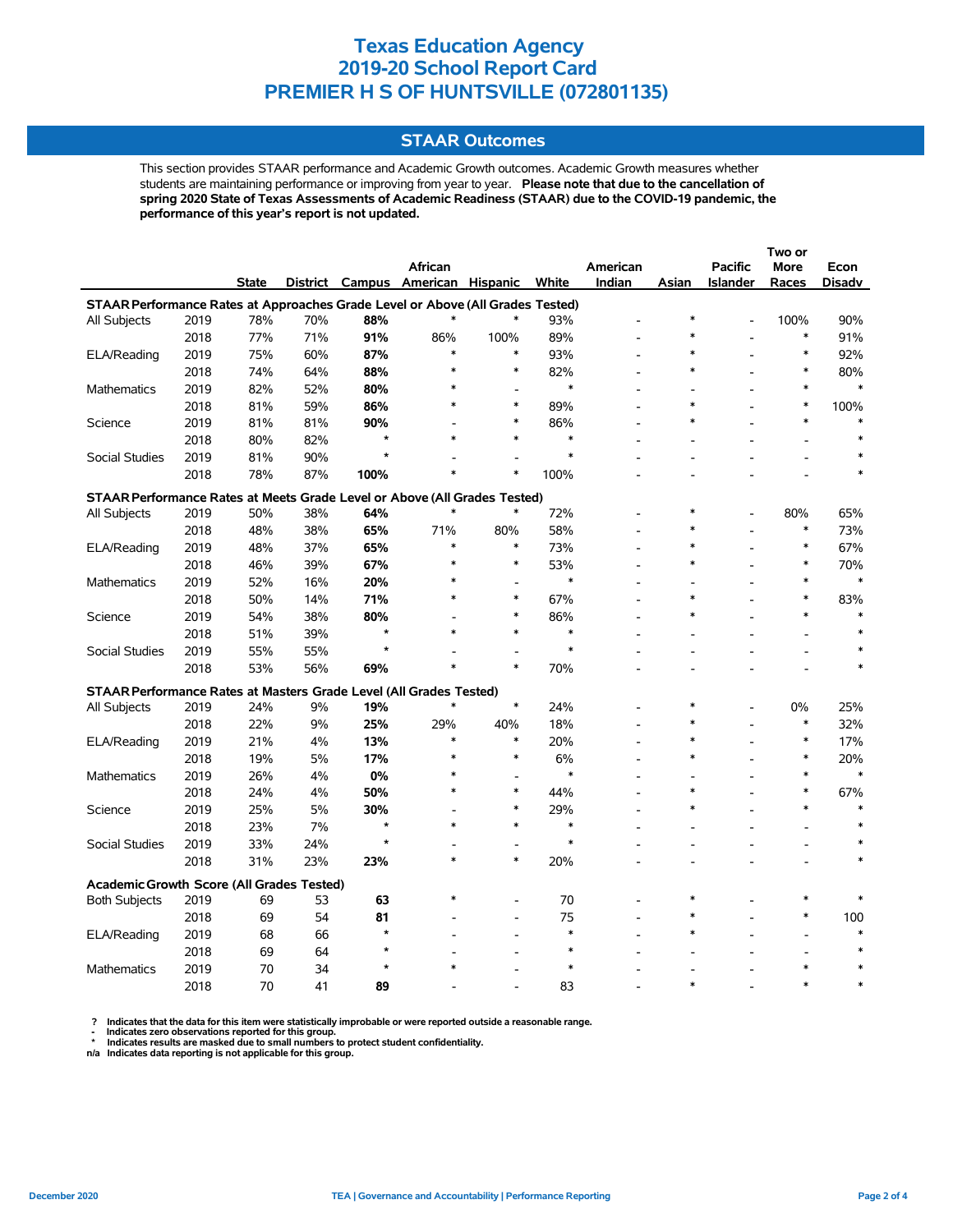### **Graduation and College, Career, and Military Readiness Outcomes**

This section provides graduation, graduation plan, and College, Career, and Military Readiness rates.

|                                                              | <b>State</b> | District |         | African<br>Campus American Hispanic |        | White  | American<br>Indian | Asian  | <b>Pacific</b><br>Islander | Two or<br>More<br>Races | Econ<br>Disadv |
|--------------------------------------------------------------|--------------|----------|---------|-------------------------------------|--------|--------|--------------------|--------|----------------------------|-------------------------|----------------|
| Annual Dropout Rate (Gr 9-12)                                |              |          |         |                                     |        |        |                    |        |                            |                         |                |
| 2018-19                                                      | 1.9%         | 3.3%     | 4.6%    | 4.2%                                | 6.7%   | 3.4%   |                    |        |                            | 14.3%                   | 6.0%           |
| 2017-18                                                      | 1.9%         | 3.7%     | 2.8%    | 7.1%                                | 0.0%   | 1.3%   |                    |        |                            | $\ast$                  | 3.7%           |
| 4-Year Longitudinal Rate (Gr 9-12)<br>Class of 2019          |              |          |         |                                     |        |        |                    |        |                            |                         |                |
| Graduated                                                    | 90.0%        | 56.9%    | 75.0%   |                                     | $\ast$ | 82.4%  |                    |        |                            |                         | 80.0%          |
| Graduates, TxCHSE, & Cont                                    | 94.1%        | 88.6%    | 83.3%   |                                     | $\ast$ | 94.1%  |                    |        |                            | $\ast$                  | 90.0%          |
| Class of 2018<br>Graduated                                   | 90.0%        | 55.8%    | 56.5%   |                                     | $\ast$ | 56.3%  |                    | $\ast$ |                            | $\ast$                  | 57.1%          |
| Graduates, TxCHSE, & Cont                                    | 94.3%        | 89.9%    | 91.3%   |                                     | $\ast$ | 93.8%  |                    | $\ast$ |                            | $\ast$                  | 85.7%          |
| 5-Year Extended Longitudinal Rate (Gr 9-12)                  |              |          |         |                                     |        |        |                    |        |                            |                         |                |
| Class of 2018<br>Graduated                                   | 92.2%        | 76.4%    | 72.7%   |                                     |        | 73.3%  |                    |        |                            |                         | 76.9%          |
| Graduates, TxCHSE, & Cont                                    | 93.9%        | 88.1%    | 95.5%   |                                     | $\ast$ | 100.0% |                    | $\ast$ |                            | $\ast$                  | 92.3%          |
| Class of 2017<br>Graduated                                   | 92.0%        | 79.5%    | 95.2%   |                                     | $\ast$ | 92.9%  |                    |        |                            |                         | 87.5%          |
| Graduates, TxCHSE, & Cont                                    | 93.7%        | 91.4%    | 100.0%  |                                     | $\ast$ | 100.0% |                    |        |                            |                         | 100.0%         |
|                                                              |              |          |         |                                     |        |        |                    |        |                            |                         |                |
| 6-Year Extended Longitudinal Rate (Gr 9-12)<br>Class of 2017 |              |          |         |                                     |        |        |                    |        |                            |                         |                |
| Graduated                                                    | 92.4%        | 85.8%    | 90.9%   |                                     |        | 92.9%  |                    |        |                            |                         | 87.5%          |
| Graduates, TxCHSE, & Cont<br>Class of 2016                   | 93.7%        | 91.9%    | 95.5%   | $\ast$                              | $\ast$ | 100.0% |                    |        |                            | $\ast$                  | 100.0%         |
| Graduated                                                    | 92.1%        | 86.7%    | 86.4%   |                                     | $\ast$ | 92.3%  |                    |        |                            | ∗                       | 85.7%          |
| Graduates, TxCHSE, & Cont                                    | 93.4%        | 93.0%    | 86.4%   |                                     | ∗      | 92.3%  |                    |        |                            | $\ast$                  | 85.7%          |
| 4-Year Federal Graduation Rate Without Exclusions (Gr 9-12)  |              |          |         |                                     |        |        |                    |        |                            |                         |                |
| Class of 2019                                                | 90.0%        | 55.4%    | 76.0%   |                                     | $\ast$ | 83.3%  |                    |        |                            |                         | 80.0%          |
| Class of 2018                                                | 90.0%        | 54.5%    | 56.5%   |                                     | $\ast$ | 56.3%  |                    | $\ast$ |                            | $\ast$                  | 57.1%          |
| RHSP/DAP Graduates (Longitudinal Rate)<br>Class of 2019      | 73.3%        |          |         |                                     |        |        |                    |        |                            |                         |                |
| Class of 2018                                                | 68.5%        | 72.7%    |         |                                     |        |        |                    |        |                            |                         |                |
|                                                              |              |          |         |                                     |        |        |                    |        |                            |                         |                |
| RHSP/DAP/FHSP-E/FHSP-DLA Graduates (Longitudinal Rate)       |              |          |         |                                     |        |        |                    |        |                            |                         |                |
| Class of 2019                                                | 87.6%        | 71.4%    | 44.4%   |                                     | $\ast$ | 50.0%  |                    |        |                            |                         | 25.0%          |
| Class of 2018                                                | 86.8%        | 83.2%    | 76.9%   |                                     | ∗      | 88.9%  |                    | $\ast$ |                            | $\ast$                  | 75.0%          |
| College, Career, and Military Ready (Annual Graduates)       |              |          |         |                                     | $\ast$ |        |                    |        |                            |                         |                |
| 2018-19                                                      | 72.9%        | 28.4%    | 27.8%   |                                     |        | 23.1%  |                    | $\ast$ |                            |                         | 30.0%          |
| 2017-18                                                      | 65.5%        | 26.6%    | 52.9%   |                                     |        | 60.0%  |                    |        |                            |                         | 28.6%          |
| <b>SAT/ACT Results (Annual Graduates)</b><br>Tested          |              |          |         |                                     |        |        |                    |        |                            |                         |                |
| 2018-19                                                      | 75.0%        | 28.7%    | 11.1%   | $\ast$                              |        | 7.7%   |                    |        |                            |                         | 20.0%          |
| 2017-18                                                      | 74.6%        | 29.1%    | 47.1%   | ?                                   |        | 46.7%  |                    | $\ast$ |                            | $\ast$                  | 14.3%          |
| Average SAT Score                                            |              |          |         |                                     |        |        |                    |        |                            |                         |                |
| 2018-19                                                      | 1027         | 937      | $\star$ |                                     |        | $\ast$ |                    |        |                            |                         | $\ast$         |
| 2017-18                                                      | 1036         | 984      | 1040    | $\ast$                              |        | 1070   |                    |        |                            |                         | *              |
| Average ACT Score                                            |              |          |         |                                     |        |        |                    |        |                            |                         |                |
| 2018-19                                                      | 20.6         | 18.6     |         |                                     |        |        |                    |        |                            |                         |                |
| 2017-18                                                      | 20.6         | 18.5     | $\star$ |                                     |        |        |                    |        |                            |                         |                |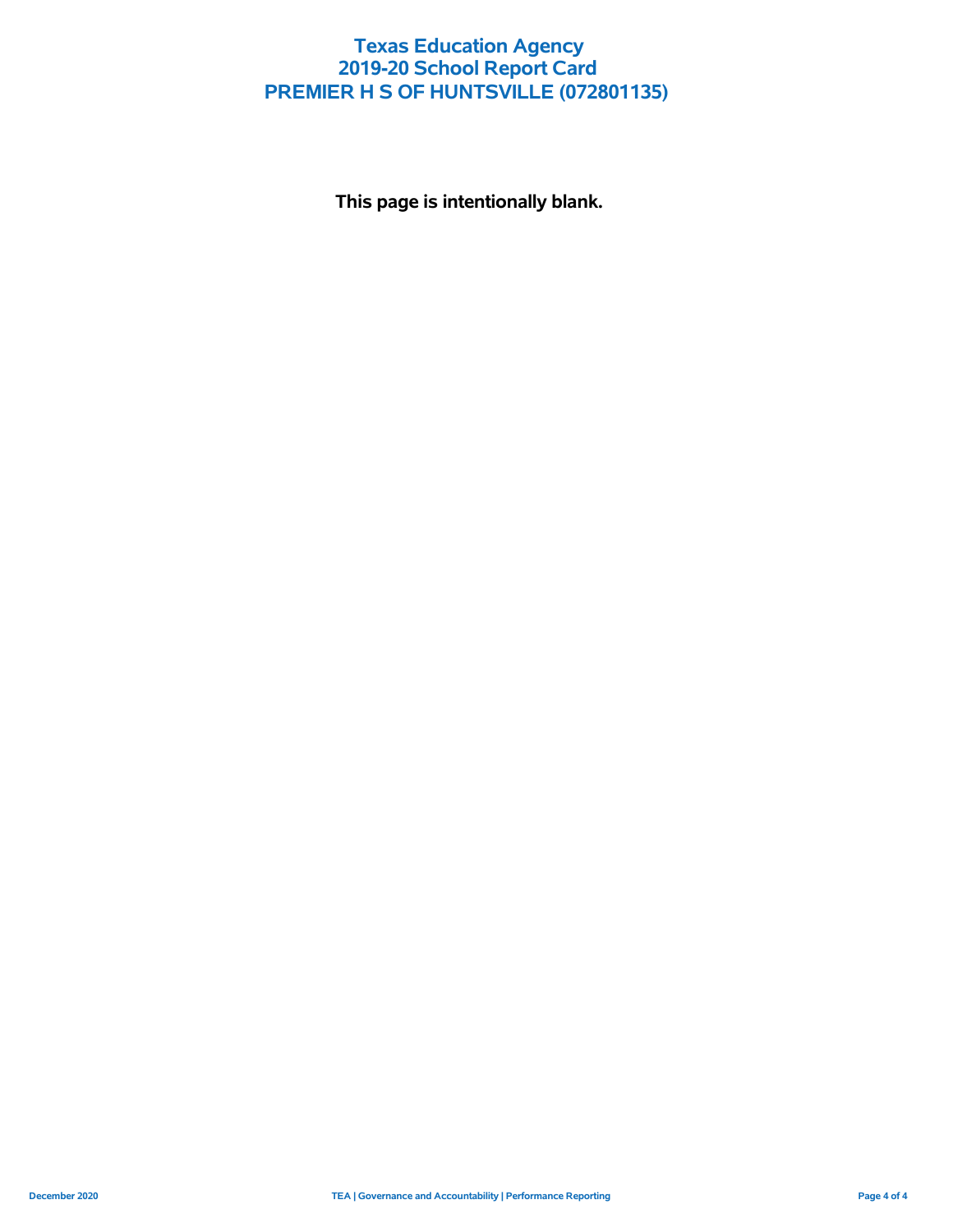| <b>Accountability Rating</b> | <b>School Information</b> |
|------------------------------|---------------------------|
|                              |                           |

#### **\*All Districts and Schools Were Not Rated in 2020 Due to COVID-19\***

#### **District Name:** PREMIER HIGH SCHOOLS **Campus Type:** High School **Total Students:** 103 **Grade Span:** 09 - 12

**Not Rated**

Given the impact of COVID-19, all districts and schools received a label of Not Rated: Declared State of Disaster for their 2020 accountability ratings.

For more information about this campus, see **https://TXSchools.gov** or the Texas Academic Performance Report at **https://rptsvr1.tea.texas.gov/perfreport/tapr/2020/index.html**

#### **Distinction Designations**

### **Click here to read the official announcement.**

#### **[Distinction designations were not awarded in 2020.](https://rptsvr1.tea.texas.gov/perfreport/tapr/2020/index.html)**

#### **School and Student Information**

This section provides demographic information about PREMIER H S OF NEW BRAUNFELS, including attendance rates; enrollment percentages for various student group[s; student mobility rates; and class size averages](https://tea.texas.gov/about-tea/news-and-multimedia/correspondence/taa-letters/every-student-succeeds-act-essa-waiver-approval-2020-state-academic-accountability) at the campus, district, and state level, where applicable.

|                                     | CampusDistrict State |                   |           | <b>Campus</b>                           |     | <b>District</b> | <b>State</b> |
|-------------------------------------|----------------------|-------------------|-----------|-----------------------------------------|-----|-----------------|--------------|
| Attendance Rate (2018-19)           |                      | 91.8% 89.1% 95.4% |           |                                         |     |                 |              |
| <b>Enrollment by Race/Ethnicity</b> |                      |                   |           | Class Size Averages by Grade or Subject |     |                 |              |
| African American                    |                      | 1.9% 11.2% 12.6%  |           | Secondary                               |     |                 |              |
| Hispanic                            |                      | 46.6% 53.4% 52.8% |           | Science                                 | 2.0 | 16.4            | 18.8         |
| White                               |                      | 46.6% 31.6% 27.0% |           |                                         |     |                 |              |
| American Indian                     | $0.0\%$              | $0.4\%$           | $0.4\%$   |                                         |     |                 |              |
| Asian                               | $0.0\%$              | 0.8%              | 4.6%      |                                         |     |                 |              |
| Pacific Islander                    | $0.0\%$              | $0.1\%$           | $0.2\%$   |                                         |     |                 |              |
| Two or More Races                   | 4.9%                 |                   | 2.5% 2.5% |                                         |     |                 |              |
| <b>Enrollment by Student Group</b>  |                      |                   |           |                                         |     |                 |              |
| Economically Disadvantaged          |                      | 39.8% 56.1% 60.2% |           |                                         |     |                 |              |
| Special Education                   |                      | 18.4% 13.9% 10.7% |           |                                         |     |                 |              |
| <b>English Learners</b>             |                      | 3.9% 15.4% 20.3%  |           |                                         |     |                 |              |
| Mobility Rate (2018-19)             |                      | 63.6% 66.5% 15.3% |           |                                         |     |                 |              |

#### **School Financial Information (2018-19)**

|                                        | Campus District State |             |  |
|----------------------------------------|-----------------------|-------------|--|
| <b>Instructional Staff Percent</b>     | n/a                   | 46.2% 64.6% |  |
| <b>Instructional Expenditure Ratio</b> | n/a                   | 61.5% 62.8% |  |

|                                     | Campus District |         | <b>State</b> |
|-------------------------------------|-----------------|---------|--------------|
| <b>Expenditures per Student</b>     |                 |         |              |
| <b>Total Operating Expenditures</b> | \$7.245         | \$7.516 | \$9.913      |
| Instruction                         | \$4.193         | \$3.989 | \$5.558      |
| Instructional Leadership            | \$174           | \$302   | \$162        |
| School Leadership                   | \$1.793         | \$1.070 | \$589        |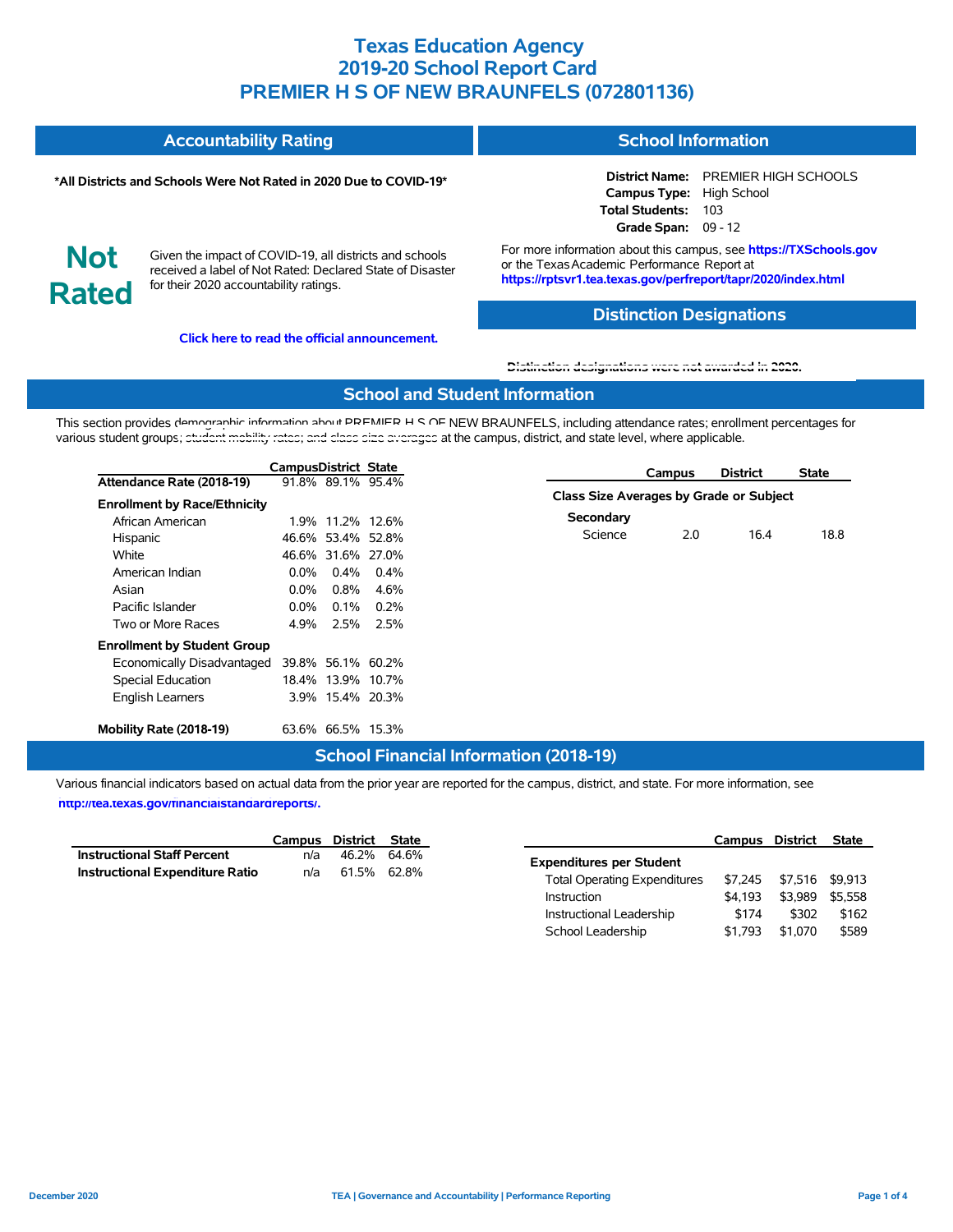#### **STAAR Outcomes**

This section provides STAAR performance and Academic Growth outcomes. Academic Growth measures whether students are maintaining performance or improving from year to year. **Please note that due to the cancellation of spring 2020 State of Texas Assessments of Academic Readiness (STAAR) due to the COVID-19 pandemic, the performance of this year's report is not updated.**

|                                                                                |              |            |          |               |                                   |                          |              |          |       |                 | Two or                   |               |
|--------------------------------------------------------------------------------|--------------|------------|----------|---------------|-----------------------------------|--------------------------|--------------|----------|-------|-----------------|--------------------------|---------------|
|                                                                                |              |            |          |               | African                           |                          |              | American |       | <b>Pacific</b>  | <b>More</b>              | Econ          |
|                                                                                |              | State      |          |               | District Campus American Hispanic |                          | White        | Indian   | Asian | <b>Islander</b> | Races                    | <b>Disadv</b> |
| STAAR Performance Rates at Approaches Grade Level or Above (All Grades Tested) |              |            |          |               |                                   |                          |              |          |       |                 |                          |               |
| All Subjects                                                                   | 2019         | 78%        | 70%      | 91%           | $\ast$                            | 88%                      | 97%          |          |       |                 |                          | 86%           |
|                                                                                | 2018         | 77%        | 71%      | 82%           | $\overline{\phantom{a}}$          | 80%                      | 82%          |          |       |                 | $\ast$                   | 69%           |
| ELA/Reading                                                                    | 2019         | 75%        | 60%      | 90%           | $\ast$                            | 87%                      | 93%          |          |       |                 |                          | 88%           |
|                                                                                | 2018         | 74%        | 64%      | 67%           |                                   | 67%                      | 67%          |          |       |                 | $\blacksquare$           | 50%           |
| <b>Mathematics</b>                                                             | 2019         | 82%        | 52%      | ÷             | $\ast$                            | $\ast$                   | $\ast$       |          |       |                 | L,                       | $\ast$        |
|                                                                                | 2018         | 81%        | 59%      | 75%           |                                   | $\ast$                   | 73%          |          |       |                 | $\overline{a}$           | 60%           |
| Science                                                                        | 2019         | 81%        | 81%      | 75%           | $\ast$                            | $\ast$                   | $\ast$       |          |       |                 | $\overline{a}$           | $\ast$        |
|                                                                                | 2018         | 80%        | 82%      | 100%          |                                   | $\ast$                   | 100%         |          |       |                 | $\ast$                   | 100%          |
| <b>Social Studies</b>                                                          | 2019         | 81%        | 90%      | 100%          | $\overline{a}$                    | 100%                     | 100%         |          |       |                 | $\overline{a}$           | 100%          |
|                                                                                | 2018         | 78%        | 87%      | 96%           |                                   | 89%                      | 100%         |          |       |                 | $\ast$                   | 83%           |
| STAAR Performance Rates at Meets Grade Level or Above (All Grades Tested)      |              |            |          |               |                                   |                          |              |          |       |                 |                          |               |
| All Subjects                                                                   | 2019         | 50%        | 38%      | 67%           | $\ast$                            | 62%                      | 75%          |          |       |                 |                          | 56%           |
|                                                                                | 2018         | 48%        | 38%      | 52%           | $\overline{a}$                    | 60%                      | 51%          |          |       |                 | $\ast$                   | 36%           |
| ELA/Reading                                                                    | 2019         | 48%        | 37%      | 57%           | $\ast$                            | 53%                      | 57%          |          |       |                 | $\overline{a}$           | 47%           |
|                                                                                | 2018         | 46%        | 39%      | 56%           | ÷,                                | 42%                      | 63%          |          |       |                 | L,                       | 31%           |
| <b>Mathematics</b>                                                             | 2019         | 52%        | 16%      | $\star$       | $\ast$                            | $\ast$                   | $\ast$       |          |       |                 |                          | $\ast$        |
|                                                                                | 2018         | 50%        | 14%      | 8%            |                                   | $\ast$                   | 0%           |          |       |                 | $\overline{a}$           | 0%            |
| Science                                                                        | 2019         | 54%        | 38%      | 50%           | $\ast$                            | $\ast$                   | $\ast$       |          |       |                 | $\overline{a}$           | $\ast$        |
|                                                                                | 2018         | 51%        | 39%      | 56%           |                                   | $\ast$                   | 50%          |          |       |                 | $\ast$                   | 44%           |
| <b>Social Studies</b>                                                          | 2019         | 55%        | 55%      | 89%           |                                   | 86%                      | 93%          |          |       |                 | $\overline{a}$           | 80%           |
|                                                                                | 2018         | 53%        | 56%      | 67%           | $\overline{a}$                    | 67%                      | 71%          |          |       |                 | $\ast$                   | 67%           |
|                                                                                |              |            |          |               |                                   |                          |              |          |       |                 |                          |               |
| STAAR Performance Rates at Masters Grade Level (All Grades Tested)             |              |            |          | 27%           | ∗                                 |                          |              |          |       |                 |                          | 19%           |
| All Subjects                                                                   | 2019<br>2018 | 24%<br>22% | 9%<br>9% | 14%           | $\overline{a}$                    | 21%<br>28%               | 34%<br>8%    |          |       |                 | $\overline{a}$<br>$\ast$ | 6%            |
|                                                                                |              | 21%        |          | 7%            | $\ast$                            | 7%                       | 7%           |          |       |                 | L,                       | 0%            |
| ELA/Reading                                                                    | 2019         | 19%        | 4%       |               |                                   |                          |              |          |       |                 | $\overline{a}$           |               |
|                                                                                | 2018         |            | 5%       | 8%<br>$\star$ | $\overline{a}$<br>$\ast$          | 17%<br>$\ast$            | 4%<br>$\ast$ |          |       |                 |                          | 0%<br>$\ast$  |
| <b>Mathematics</b>                                                             | 2019<br>2018 | 26%        | 4%       | 0%            |                                   | $\ast$                   | 0%           |          |       |                 |                          | 0%            |
|                                                                                | 2019         | 24%<br>25% | 4%<br>5% | 25%           | $\ast$                            | $\ast$                   | $\ast$       |          |       |                 | $\overline{a}$           | $\ast$        |
| Science                                                                        |              | 23%        | 7%       | 6%            |                                   | $\ast$                   | 0%           |          |       |                 | $\ast$                   | 0%            |
|                                                                                | 2018         |            |          |               | $\overline{a}$                    |                          |              |          |       |                 |                          |               |
| Social Studies                                                                 | 2019         | 33%        | 24%      | 54%           | $\overline{a}$                    | 43%                      | 64%          |          |       |                 | $\overline{a}$<br>$\ast$ | 47%           |
|                                                                                | 2018         | 31%        | 23%      | 33%           |                                   | 44%                      | 29%          |          |       |                 |                          | 33%           |
| <b>Academic Growth Score (All Grades Tested)</b>                               |              |            |          |               |                                   |                          |              |          |       |                 |                          |               |
| <b>Both Subjects</b>                                                           | 2019         | 69         | 53       | 86            |                                   | $\ast$                   | 100          |          |       |                 |                          | *             |
|                                                                                | 2018         | 69         | 54       | 53            | $\overline{a}$                    | 36                       | 65           |          |       |                 |                          | 38            |
| ELA/Reading                                                                    | 2019         | 68         | 66       | 86            | $\overline{a}$                    | $\ast$                   | 100          |          |       |                 |                          | $\ast$        |
|                                                                                | 2018         | 69         | 64       | 60            |                                   | 36                       | 81           |          |       |                 |                          | 43            |
| <b>Mathematics</b>                                                             | 2019         | 70         | 34       |               |                                   | $\overline{\phantom{a}}$ |              |          |       |                 |                          |               |
|                                                                                | 2018         | 70         | 41       | $\star$       |                                   |                          | $\ast$       |          |       |                 |                          | $\ast$        |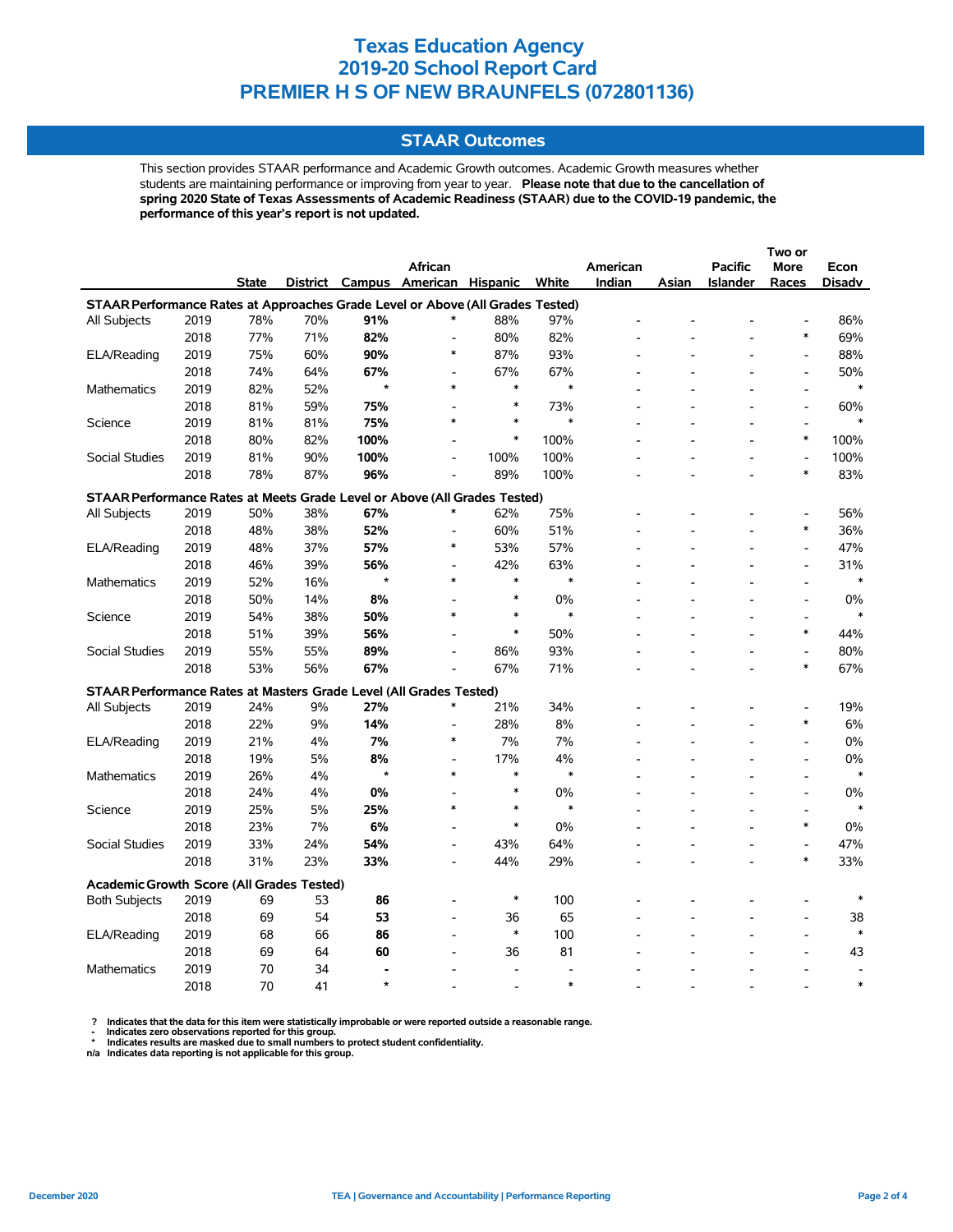### **Graduation and College, Career, and Military Readiness Outcomes**

This section provides graduation, graduation plan, and College, Career, and Military Readiness rates.

|                                                                         | State          | District | Campus          | African<br>American Hispanic |                 | White           | American<br>Indian | Asian | <b>Pacific</b><br>Islander | Two or<br>More<br>Races | Econ<br><b>Disadv</b> |
|-------------------------------------------------------------------------|----------------|----------|-----------------|------------------------------|-----------------|-----------------|--------------------|-------|----------------------------|-------------------------|-----------------------|
| Annual Dropout Rate (Gr 9-12)                                           |                |          |                 |                              |                 |                 |                    |       |                            |                         |                       |
| 2018-19                                                                 | 1.9%           | 3.3%     | 0.0%            |                              | 0.0%            | $0.0\%$         |                    |       |                            | 0.0%                    | $0.0\%$               |
| 2017-18                                                                 | 1.9%           | 3.7%     | 0.0%            | $\ast$                       | 0.0%            | 0.0%            |                    |       |                            | 0.0%                    | 0.0%                  |
| 4-Year Longitudinal Rate (Gr 9-12)<br>Class of 2019                     |                |          |                 |                              |                 |                 |                    |       |                            |                         |                       |
| Graduated                                                               | 90.0%          | 56.9%    | 73.3%           |                              | 73.7%           | 80.0%           |                    |       |                            |                         | 75.0%                 |
| Graduates, TxCHSE, & Cont                                               | 94.1%          | 88.6%    | 100.0%          |                              | 100.0%          | 100.0%          |                    |       |                            | $\ast$                  | 100.0%                |
| Class of 2018<br>Graduated                                              | 90.0%          | 55.8%    | 63.6%           | $\ast$                       | 60.0%           | 64.3%           |                    |       |                            |                         | 42.9%                 |
| Graduates, TxCHSE, & Cont                                               | 94.3%          | 89.9%    | 100.0%          |                              | 100.0%          | 100.0%          |                    |       |                            | $\ast$                  | 100.0%                |
| 5-Year Extended Longitudinal Rate (Gr 9-12)<br>Class of 2018            |                |          |                 |                              |                 |                 |                    |       |                            |                         |                       |
| Graduated                                                               | 92.2%          | 76.4%    | 90.5%           |                              | 80.0%           | 92.3%           |                    |       |                            |                         | 75.0%                 |
| Graduates, TxCHSE, & Cont                                               | 93.9%          | 88.1%    | 100.0%          | *                            | 100.0%          | 100.0%          |                    |       |                            | $\ast$                  | 100.0%                |
| Class of 2017                                                           |                |          |                 |                              |                 |                 |                    |       |                            |                         |                       |
| Graduated                                                               | 92.0%<br>93.7% | 79.5%    | 82.6%<br>100.0% |                              | 90.9%<br>100.0% | 75.0%<br>100.0% |                    |       |                            |                         | 77.8%<br>100.0%       |
| Graduates, TxCHSE, & Cont                                               |                | 91.4%    |                 |                              |                 |                 |                    |       |                            |                         |                       |
| 6-Year Extended Longitudinal Rate (Gr 9-12)<br>Class of 2017            |                |          |                 |                              |                 |                 |                    |       |                            |                         |                       |
| Graduated                                                               | 92.4%          | 85.8%    | 91.3%           |                              | 100.0%          | 83.3%           |                    |       |                            |                         | 88.9%                 |
| Graduates, TxCHSE, & Cont<br>Class of 2016                              | 93.7%          | 91.9%    | 100.0%          |                              | 100.0%          | 100.0%          |                    |       |                            |                         | 100.0%                |
| Graduated                                                               | 92.1%          | 86.7%    | 100.0%          | $\overline{\phantom{a}}$     | 100.0%          | 100.0%          |                    |       |                            |                         | 100.0%                |
| Graduates, TxCHSE, & Cont                                               | 93.4%          | 93.0%    | 100.0%          |                              | 100.0%          | 100.0%          |                    |       |                            |                         | 100.0%                |
| 4-Year Federal Graduation Rate Without Exclusions (Gr 9-12)             |                |          |                 |                              |                 |                 |                    |       |                            |                         |                       |
| Class of 2019                                                           | 90.0%          | 55.4%    | 73.3%           |                              | 73.7%           | 80.0%           |                    |       |                            |                         | 75.0%                 |
| Class of 2018                                                           | 90.0%          | 54.5%    | 63.6%           | $\ast$                       | 60.0%           | 64.3%           |                    |       |                            |                         | 42.9%                 |
| RHSP/DAP Graduates (Longitudinal Rate)<br>Class of 2019                 | 73.3%          |          |                 |                              |                 |                 |                    |       |                            |                         |                       |
| Class of 2018                                                           | 68.5%          | 72.7%    |                 |                              |                 |                 |                    |       |                            |                         |                       |
|                                                                         |                |          |                 |                              |                 |                 |                    |       |                            |                         |                       |
| RHSP/DAP/FHSP-E/FHSP-DLA Graduates (Longitudinal Rate)<br>Class of 2019 | 87.6%          | 71.4%    | 81.8%           |                              | 71.4%           | 100.0%          |                    |       |                            |                         | 83.3%                 |
| Class of 2018                                                           | 86.8%          | 83.2%    | 85.7%           |                              | ∗               | 77.8%           |                    |       |                            |                         |                       |
|                                                                         |                |          |                 |                              |                 |                 |                    |       |                            |                         |                       |
| College, Career, and Military Ready (Annual Graduates)                  |                |          |                 |                              |                 |                 |                    |       |                            |                         |                       |
| 2018-19                                                                 | 72.9%          | 28.4%    | 34.3%           | ∗                            | 35.3%           | 35.3%           |                    |       |                            |                         | 41.2%                 |
| 2017-18                                                                 | 65.5%          | 26.6%    | 33.3%           |                              | 25.0%           | 36.4%           |                    |       |                            |                         | 33.3%                 |
| <b>SAT/ACT Results (Annual Graduates)</b><br>Tested                     |                |          |                 |                              |                 |                 |                    |       |                            |                         |                       |
| 2018-19                                                                 | 75.0%          | 28.7%    | 60.0%           |                              | 52.9%           | 70.6%           |                    |       |                            |                         | 58.8%                 |
| 2017-18                                                                 | 74.6%          | 29.1%    | 66.7%           | $\ast$                       | 50.0%           | 72.7%           |                    |       |                            | $\ast$                  | 77.8%                 |
| Average SAT Score<br>2018-19                                            | 1027           | 937      | 933             |                              | 858             | 1000            |                    |       |                            |                         | 905                   |
| 2017-18                                                                 | 1036           | 984      | 918             | $\ast$                       | $\ast$          | 1005            |                    |       |                            |                         | 840                   |
| Average ACT Score<br>2018-19                                            | 20.6           | 18.6     | $\star$         |                              |                 | $\ast$          |                    |       |                            |                         |                       |
| 2017-18                                                                 | 20.6           | 18.5     |                 |                              |                 |                 |                    |       |                            |                         |                       |
|                                                                         |                |          |                 |                              |                 |                 |                    |       |                            |                         |                       |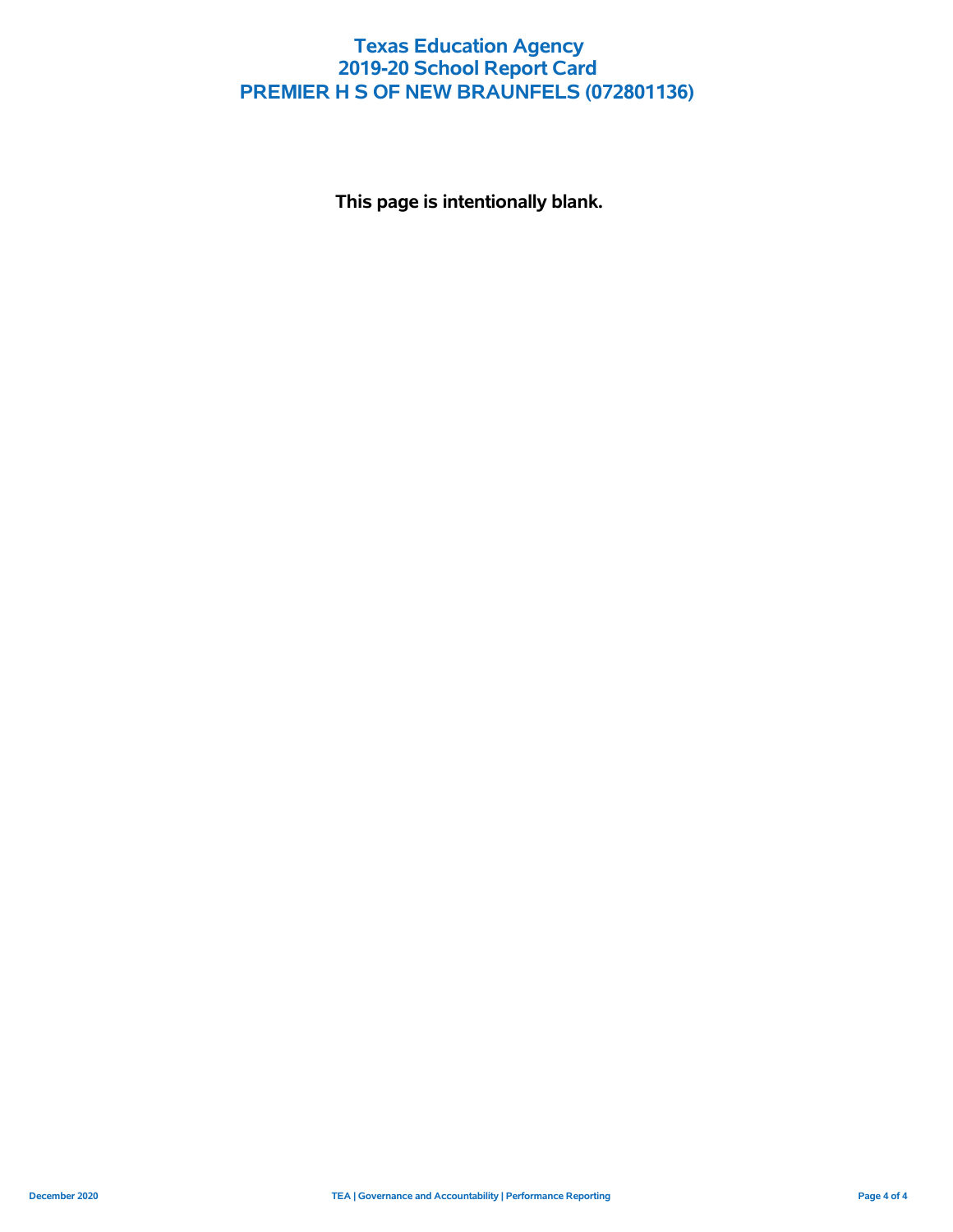| <b>Accountability Rating</b> | <b>School Information</b> |
|------------------------------|---------------------------|
|                              |                           |

#### **\*All Districts and Schools Were Not Rated in 2020 Due to COVID-19\***

#### **District Name:** PREMIER HIGH SCHOOLS **Campus Type:** High School **Total Students:** 134 **Grade Span:** 09 - 12



Given the impact of COVID-19, all districts and schools received a label of Not Rated: Declared State of Disaster for their 2020 accountability ratings.

For more information about this campus, see **https://TXSchools.gov** or the Texas Academic Performance Report at **https://rptsvr1.tea.texas.gov/perfreport/tapr/2020/index.html**

#### **Distinction Designations**

### **Click here to read the official announcement.**

#### **[Distinction designations were not awarded in 2020.](https://rptsvr1.tea.texas.gov/perfreport/tapr/2020/index.html)**

#### **School and Student Information**

This section provides demographic information about PREMIER H S OF GRANBURY, including attendance rates; enrollment percentages for various student groups; stude[nt mobility rates; and class size averages at the ca](https://tea.texas.gov/about-tea/news-and-multimedia/correspondence/taa-letters/every-student-succeeds-act-essa-waiver-approval-2020-state-academic-accountability)mpus, district, and state level, where applicable.

|                                     | <b>CampusDistrict State</b> |                   |         | <b>District</b><br><b>State</b><br>Campus |
|-------------------------------------|-----------------------------|-------------------|---------|-------------------------------------------|
| Attendance Rate (2018-19)           |                             | 89.4% 89.1% 95.4% |         |                                           |
| <b>Enrollment by Race/Ethnicity</b> |                             |                   |         | Class Size Averages by Grade or Subject   |
| African American                    |                             | 1.5% 11.2% 12.6%  |         | Secondary                                 |
| Hispanic                            |                             | 12.7% 53.4% 52.8% |         | 6.3<br>16.4<br>18.8<br>Science            |
| White                               |                             | 79.1% 31.6% 27.0% |         |                                           |
| American Indian                     | 1.5%                        | $0.4\%$           | $0.4\%$ |                                           |
| Asian                               | $0.0\%$                     | $0.8\%$           | 4.6%    |                                           |
| Pacific Islander                    | $0.0\%$                     | $0.1\%$           | $0.2\%$ |                                           |
| Two or More Races                   | $5.2\%$                     | 2.5% 2.5%         |         |                                           |
| <b>Enrollment by Student Group</b>  |                             |                   |         |                                           |
| Economically Disadvantaged          |                             | 46.3% 56.1% 60.2% |         |                                           |
| Special Education                   |                             | 8.2% 13.9% 10.7%  |         |                                           |
| <b>English Learners</b>             |                             | 0.0% 15.4% 20.3%  |         |                                           |
| Mobility Rate (2018-19)             |                             | 49.5% 66.5% 15.3% |         |                                           |

#### **School Financial Information (2018-19)**

|                                        | Campus District State |             |  |
|----------------------------------------|-----------------------|-------------|--|
| <b>Instructional Staff Percent</b>     | n/a                   | 46.2% 64.6% |  |
| <b>Instructional Expenditure Ratio</b> | n/a                   | 61.5% 62.8% |  |

|                                     | Campus District |         | <b>State</b> |
|-------------------------------------|-----------------|---------|--------------|
| <b>Expenditures per Student</b>     |                 |         |              |
| <b>Total Operating Expenditures</b> | \$6.816         | \$7.516 | \$9.913      |
| Instruction                         | \$4.465         | \$3.989 | \$5.558      |
| Instructional Leadership            | \$163           | \$302   | \$162        |
| School Leadership                   | \$1.194         | \$1.070 | \$589        |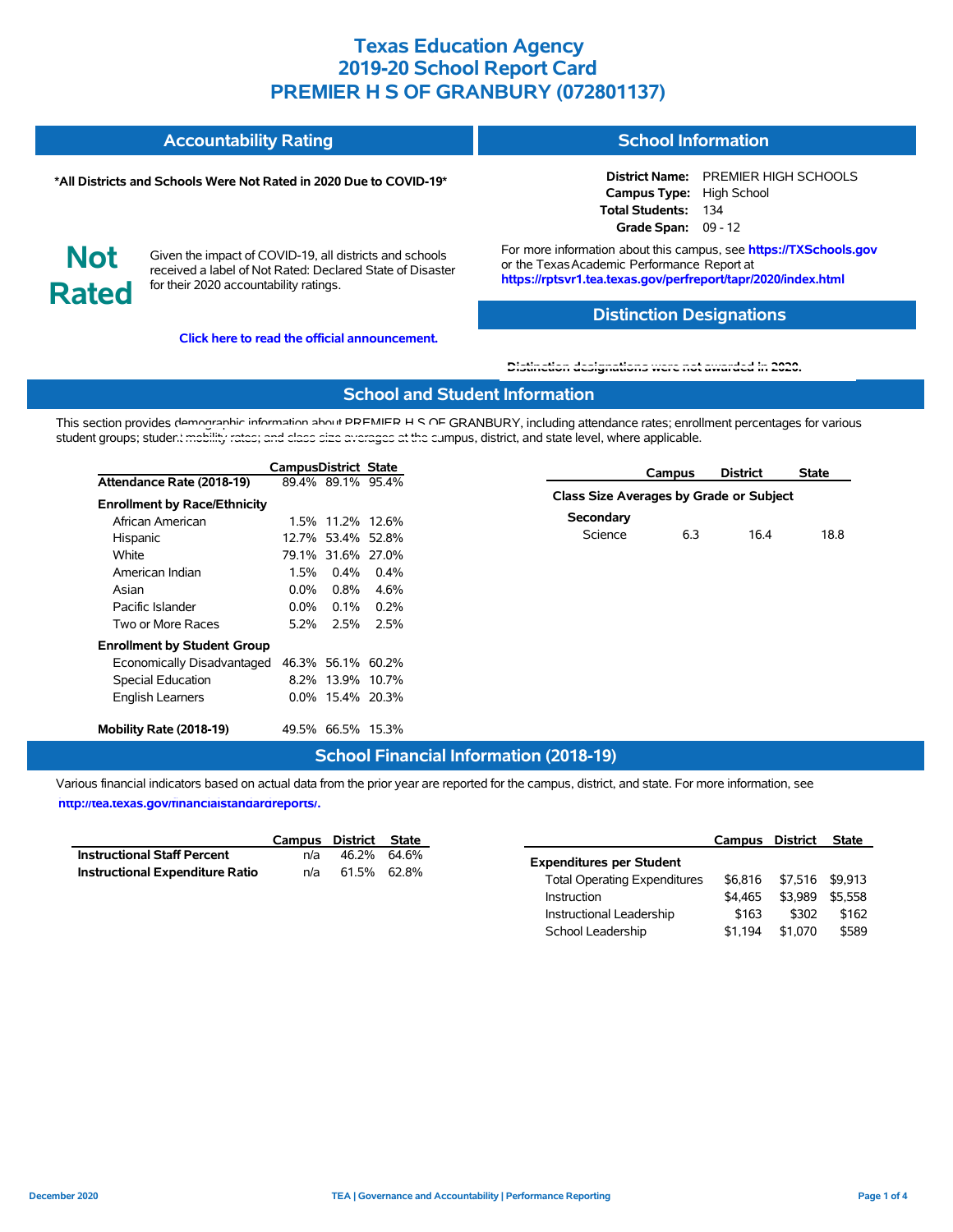#### **STAAR Outcomes**

This section provides STAAR performance and Academic Growth outcomes. Academic Growth measures whether students are maintaining performance or improving from year to year. **Please note that due to the cancellation of spring 2020 State of Texas Assessments of Academic Readiness (STAAR) due to the COVID-19 pandemic, the performance of this year's report is not updated.**

|                                                                                    |      |              |     |         |                                   |        |        |                |       |                          | Two or                   |               |
|------------------------------------------------------------------------------------|------|--------------|-----|---------|-----------------------------------|--------|--------|----------------|-------|--------------------------|--------------------------|---------------|
|                                                                                    |      |              |     |         | African                           |        |        | American       |       | <b>Pacific</b>           | <b>More</b>              | Econ          |
|                                                                                    |      | <b>State</b> |     |         | District Campus American Hispanic |        | White  | Indian         | Asian | <b>Islander</b>          | Races                    | <b>Disadv</b> |
| STAAR Performance Rates at Approaches Grade Level or Above (All Grades Tested)     |      |              |     |         |                                   |        |        |                |       |                          |                          |               |
| All Subjects                                                                       | 2019 | 78%          | 70% | 76%     | $\overline{a}$                    | 59%    | 80%    | $\ast$         |       |                          |                          | 71%           |
|                                                                                    | 2018 | 77%          | 71% | 79%     | $\ast$                            | 100%   | 79%    | $\overline{a}$ |       |                          | $\ast$                   | 75%           |
| ELA/Reading                                                                        | 2019 | 75%          | 60% | 55%     |                                   | 22%    | 63%    | $\ast$         |       |                          | Ĭ.                       | 53%           |
|                                                                                    | 2018 | 74%          | 64% | 62%     | $\ast$                            | $\ast$ | 63%    |                |       |                          | $\ast$                   | 53%           |
| <b>Mathematics</b>                                                                 | 2019 | 82%          | 52% | 88%     | $\overline{a}$                    | $\ast$ | 86%    |                |       |                          | $\overline{\phantom{a}}$ | 83%           |
|                                                                                    | 2018 | 81%          | 59% | 83%     | $\overline{a}$                    | $\ast$ | 80%    |                |       |                          | $\blacksquare$           | 83%           |
| Science                                                                            | 2019 | 81%          | 81% | 100%    |                                   | $\ast$ | 100%   | $\ast$         |       |                          | $\overline{a}$           | 100%          |
|                                                                                    | 2018 | 80%          | 82% | 90%     |                                   | $\ast$ | 86%    |                |       |                          | $\ast$                   | 86%           |
| Social Studies                                                                     | 2019 | 81%          | 90% | 97%     |                                   | $\ast$ | 97%    |                |       |                          | $\overline{\phantom{a}}$ | 94%           |
|                                                                                    | 2018 | 78%          | 87% | 95%     | $\ast$                            | $\ast$ | 97%    |                |       |                          | $\ast$                   | 94%           |
| STAAR Performance Rates at Meets Grade Level or Above (All Grades Tested)          |      |              |     |         |                                   |        |        |                |       |                          |                          |               |
| All Subjects                                                                       | 2019 | 50%          | 38% | 41%     |                                   | 29%    | 44%    | $\ast$         |       |                          |                          | 44%           |
|                                                                                    | 2018 | 48%          | 38% | 42%     | $\ast$                            | 88%    | 40%    |                |       |                          | $\ast$                   | 40%           |
| ELA/Reading                                                                        | 2019 | 48%          | 37% | 39%     | $\overline{\phantom{a}}$          | 11%    | 46%    | $\ast$         |       |                          | $\overline{\phantom{a}}$ | 42%           |
|                                                                                    | 2018 | 46%          | 39% | 27%     | $\ast$                            | $\ast$ | 23%    |                |       |                          | $\ast$                   | 32%           |
| Mathematics                                                                        | 2019 | 52%          | 16% | 38%     |                                   | $\ast$ | 43%    |                |       |                          | $\blacksquare$           | 50%           |
|                                                                                    | 2018 | 50%          | 14% | 17%     | L,                                | $\ast$ | 20%    |                |       |                          | $\overline{\phantom{a}}$ | 17%           |
| Science                                                                            | 2019 | 54%          | 38% | 47%     | $\overline{\phantom{a}}$          | $\ast$ | 55%    | $\ast$         |       |                          | $\overline{\phantom{a}}$ | 38%           |
|                                                                                    | 2018 | 51%          | 39% | 70%     |                                   | $\ast$ | 57%    |                |       |                          | $\ast$                   | 71%           |
| <b>Social Studies</b>                                                              | 2019 | 55%          | 55% | 41%     |                                   | $\ast$ | 37%    |                |       |                          | $\sim$                   | 50%           |
|                                                                                    | 2018 | 53%          | 56% | 58%     | ×,                                | $\ast$ | 59%    |                |       |                          | $\ast$                   | 44%           |
|                                                                                    |      |              |     |         |                                   |        |        |                |       |                          |                          |               |
| STAAR Performance Rates at Masters Grade Level (All Grades Tested)<br>All Subjects | 2019 | 24%          | 9%  | 7%      | $\overline{a}$                    | 6%     | 7%     | $\ast$         |       |                          | Ĭ.                       | 6%            |
|                                                                                    | 2018 | 22%          | 9%  | 11%     | $\ast$                            | 25%    | 10%    |                |       |                          | $\ast$                   | 8%            |
| ELA/Reading                                                                        | 2019 | 21%          | 4%  | 2%      | $\overline{\phantom{a}}$          | 0%     | 2%     | $\ast$         |       |                          | $\overline{a}$           | 3%            |
|                                                                                    | 2018 | 19%          | 5%  | 0%      | $\ast$                            | $\ast$ | 0%     |                |       |                          | $\ast$                   | 0%            |
| <b>Mathematics</b>                                                                 | 2019 | 26%          | 4%  | 13%     |                                   | $\ast$ | 14%    |                |       |                          | $\overline{a}$           | 17%           |
|                                                                                    | 2018 | 24%          | 4%  | 0%      |                                   | $\ast$ | 0%     |                |       |                          | $\blacksquare$           | 0%            |
| Science                                                                            | 2019 | 25%          | 5%  | 7%      |                                   | $\ast$ | 9%     | $\ast$         |       |                          | $\overline{\phantom{a}}$ | 0%            |
|                                                                                    | 2018 | 23%          | 7%  | 40%     |                                   | $\ast$ | 43%    |                |       |                          | $\ast$                   | 43%           |
| Social Studies                                                                     | 2019 | 33%          | 24% | 15%     |                                   | $\ast$ | 13%    |                |       |                          | $\overline{\phantom{a}}$ | 13%           |
|                                                                                    | 2018 | 31%          | 23% | 18%     | $\ast$                            | $\ast$ | 18%    |                | L.    | $\overline{\phantom{a}}$ | $\ast$                   | 6%            |
|                                                                                    |      |              |     |         |                                   |        |        |                |       |                          |                          |               |
| <b>Academic Growth Score (All Grades Tested)</b>                                   |      |              |     |         |                                   |        |        |                |       |                          |                          |               |
| <b>Both Subjects</b>                                                               | 2019 | 69           | 53  | 56      |                                   | $\ast$ | 60     |                |       |                          |                          | 59            |
|                                                                                    | 2018 | 69           | 54  | 62      |                                   | $\ast$ | 68     |                |       |                          | $\blacksquare$           | 50            |
| ELA/Reading                                                                        | 2019 | 68           | 66  | 57      |                                   | $\ast$ | 62     |                |       |                          | L.                       | 61            |
|                                                                                    | 2018 | 69           | 64  | 68      |                                   | $\ast$ | 70     |                |       |                          |                          | 58            |
| <b>Mathematics</b>                                                                 | 2019 | 70           | 34  | $\star$ |                                   |        | $\ast$ |                |       |                          |                          | $\ast$        |
|                                                                                    | 2018 | 70           | 41  | $\star$ |                                   | $\ast$ | $\ast$ |                |       |                          |                          | $\ast$        |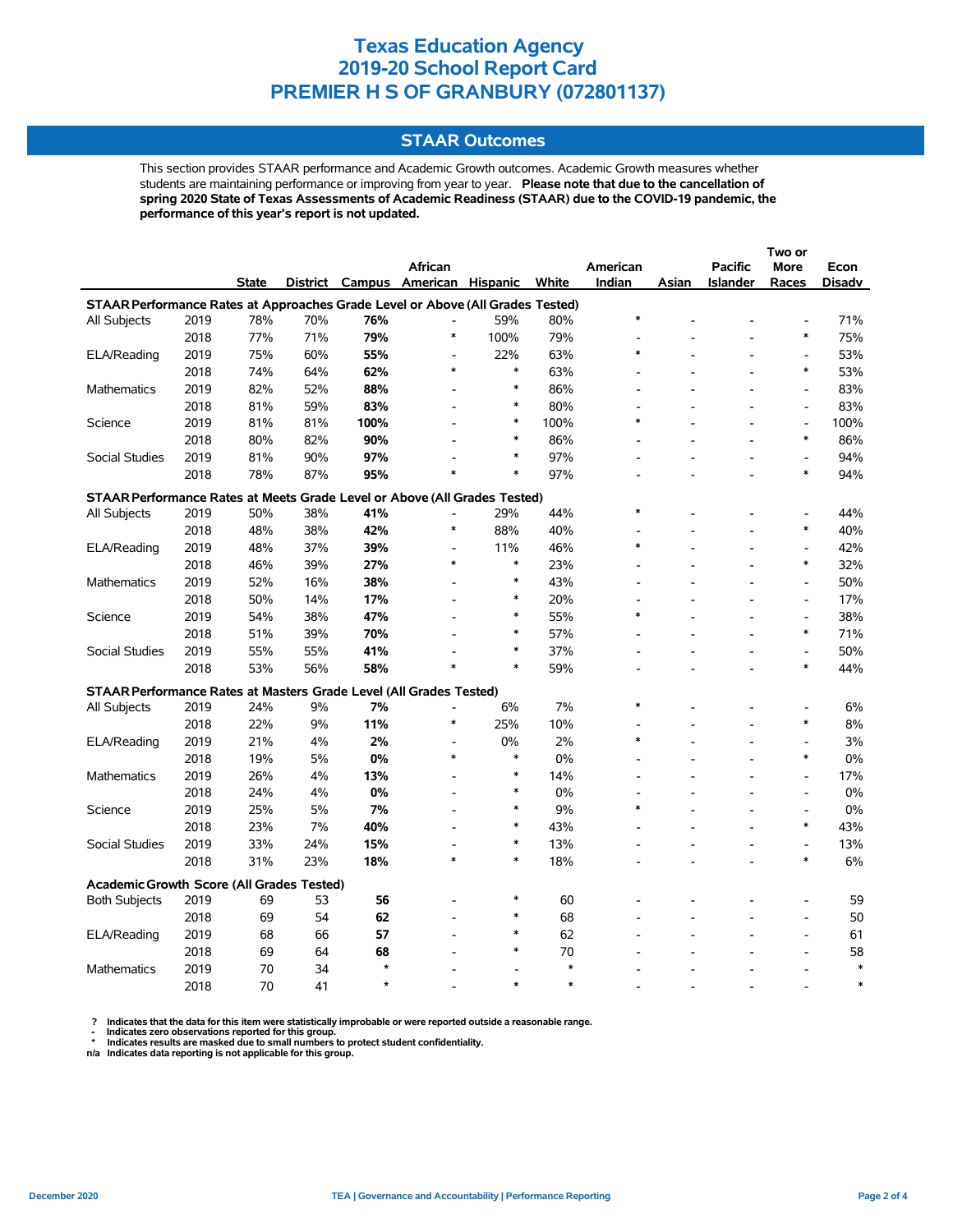### **Graduation and College, Career, and Military Readiness Outcomes**

This section provides graduation, graduation plan, and College, Career, and Military Readiness rates.

|                                                              | <b>State</b> | District       |        | African<br>Campus American Hispanic |                          | White          | American<br>Indian | Asian | <b>Pacific</b><br>Islander | Two or<br>More<br>Races | Econ<br>Disadv |
|--------------------------------------------------------------|--------------|----------------|--------|-------------------------------------|--------------------------|----------------|--------------------|-------|----------------------------|-------------------------|----------------|
| Annual Dropout Rate (Gr 9-12)                                |              |                |        |                                     |                          |                |                    |       |                            |                         |                |
| 2018-19                                                      | 1.9%         | 3.3%           | 0.0%   |                                     | 0.0%                     | 0.0%           |                    |       |                            | $0.0\%$                 | $0.0\%$        |
| 2017-18                                                      | 1.9%         | 3.7%           | 0.0%   |                                     | 0.0%                     | 0.0%           |                    |       |                            | 0.0%                    | 0.0%           |
| 4-Year Longitudinal Rate (Gr 9-12)<br>Class of 2019          |              |                |        |                                     |                          |                |                    |       |                            |                         |                |
| Graduated                                                    | 90.0%        | 56.9%          | 73.2%  |                                     | 100.0%                   | 68.2%          |                    |       |                            |                         | 71.4%          |
| Graduates, TxCHSE, & Cont                                    | 94.1%        | 88.6%          | 100.0% | ∗                                   | 100.0%                   | 100.0%         |                    |       |                            | $\ast$                  | 100.0%         |
| Class of 2018<br>Graduated                                   | 90.0%        | 55.8%          | 79.2%  |                                     | 85.7%                    | 78.9%          |                    |       |                            |                         | 77.3%          |
| Graduates, TxCHSE, & Cont                                    | 94.3%        | 89.9%          | 100.0% |                                     | 100.0%                   | 100.0%         |                    |       |                            | $\ast$                  | 100.0%         |
| 5-Year Extended Longitudinal Rate (Gr 9-12)<br>Class of 2018 |              |                |        |                                     |                          |                |                    |       |                            |                         |                |
| Graduated                                                    | 92.2%        | 76.4%          | 93.3%  |                                     | 85.7%                    | 94.3%          |                    |       |                            |                         | 95.2%          |
| Graduates, TxCHSE, & Cont                                    | 93.9%        | 88.1%          | 100.0% |                                     | 100.0%                   | 100.0%         |                    |       |                            |                         | 100.0%         |
| Class of 2017<br>Graduated                                   | 92.0%        | 79.5%          | 93.5%  |                                     | $\ast$                   | 96.4%          |                    |       |                            |                         | 80.0%          |
| Graduates, TxCHSE, & Cont                                    | 93.7%        | 91.4%          | 100.0% |                                     | $\ast$                   | 100.0%         |                    |       |                            |                         | 100.0%         |
|                                                              |              |                |        |                                     |                          |                |                    |       |                            |                         |                |
| 6-Year Extended Longitudinal Rate (Gr 9-12)<br>Class of 2017 |              |                |        |                                     |                          |                |                    |       |                            |                         |                |
| Graduated                                                    | 92.4%        | 85.8%          | 100.0% |                                     | ∗                        | 100.0%         |                    |       |                            |                         | 100.0%         |
| Graduates, TxCHSE, & Cont<br>Class of 2016                   | 93.7%        | 91.9%          | 100.0% |                                     | $\ast$                   | 100.0%         |                    |       |                            |                         | 100.0%         |
| Graduated                                                    | 92.1%        | 86.7%          | 93.0%  |                                     | 100.0%                   | 91.7%          |                    |       |                            |                         | 89.5%          |
| Graduates, TxCHSE, & Cont                                    | 93.4%        | 93.0%          | 100.0% |                                     | 100.0%                   | 100.0%         |                    |       |                            |                         | 100.0%         |
| 4-Year Federal Graduation Rate Without Exclusions (Gr 9-12)  |              |                |        |                                     |                          |                |                    |       |                            |                         |                |
| Class of 2019                                                | 90.0%        | 55.4%          | 71.2%  |                                     | 100.0%                   | 66.7%          |                    |       |                            |                         | 72.7%          |
| Class of 2018                                                | 90.0%        | 54.5%          | 79.2%  |                                     | 85.7%                    | 78.9%          |                    |       |                            | $\ast$                  | 77.3%          |
| RHSP/DAP Graduates (Longitudinal Rate)<br>Class of 2019      | 73.3%        |                |        |                                     |                          |                |                    |       |                            |                         |                |
| Class of 2018                                                | 68.5%        | 72.7%          |        |                                     |                          |                |                    |       |                            |                         |                |
|                                                              |              |                |        |                                     |                          |                |                    |       |                            |                         |                |
| RHSP/DAP/FHSP-E/FHSP-DLA Graduates (Longitudinal Rate)       |              |                |        |                                     |                          |                |                    |       |                            |                         |                |
| Class of 2019<br>Class of 2018                               | 87.6%        | 71.4%<br>83.2% | 29.3%  |                                     | 14.3%<br>66.7%           | 33.3%<br>56.7% |                    |       |                            | $\ast$                  | 40.0%<br>70.6% |
|                                                              | 86.8%        |                | 60.5%  |                                     |                          |                |                    |       |                            |                         |                |
| College, Career, and Military Ready (Annual Graduates)       |              |                |        |                                     |                          |                |                    |       |                            |                         |                |
| 2018-19                                                      | 72.9%        | 28.4%          | 38.2%  | ∗                                   | 57.1%                    | 39.7%          |                    |       |                            |                         | 38.1%          |
| 2017-18                                                      | 65.5%        | 26.6%          | 27.6%  |                                     | 33.3%                    | 28.8%          |                    |       |                            |                         | 22.9%          |
| <b>SAT/ACT Results (Annual Graduates)</b><br>Tested          |              |                |        |                                     |                          |                |                    |       |                            |                         |                |
| 2018-19                                                      | 75.0%        | 28.7%          | 39.2%  |                                     | 0.0%                     | 51.3%          |                    |       |                            |                         | 36.8%          |
| 2017-18                                                      | 74.6%        | 29.1%          | 46.9%  | $\ast$                              | 50.0%                    | 45.0%          |                    |       |                            | $\ast$                  | 47.8%          |
| Average SAT Score                                            |              |                |        |                                     |                          |                |                    |       |                            |                         |                |
| 2018-19                                                      | 1027         | 937            | 996    |                                     | $\overline{\phantom{a}}$ | 996            |                    |       |                            |                         | 993            |
| 2017-18                                                      | 1036         | 984            | 1026   |                                     | $\ast$                   | 1002           |                    |       |                            | $\ast$                  | 1040           |
| Average ACT Score                                            |              |                |        |                                     |                          |                |                    |       |                            |                         |                |
| 2018-19                                                      | 20.6         | 18.6           |        |                                     |                          | $\ast$         |                    |       |                            |                         |                |
| 2017-18                                                      | 20.6         | 18.5           |        |                                     |                          |                |                    |       |                            |                         |                |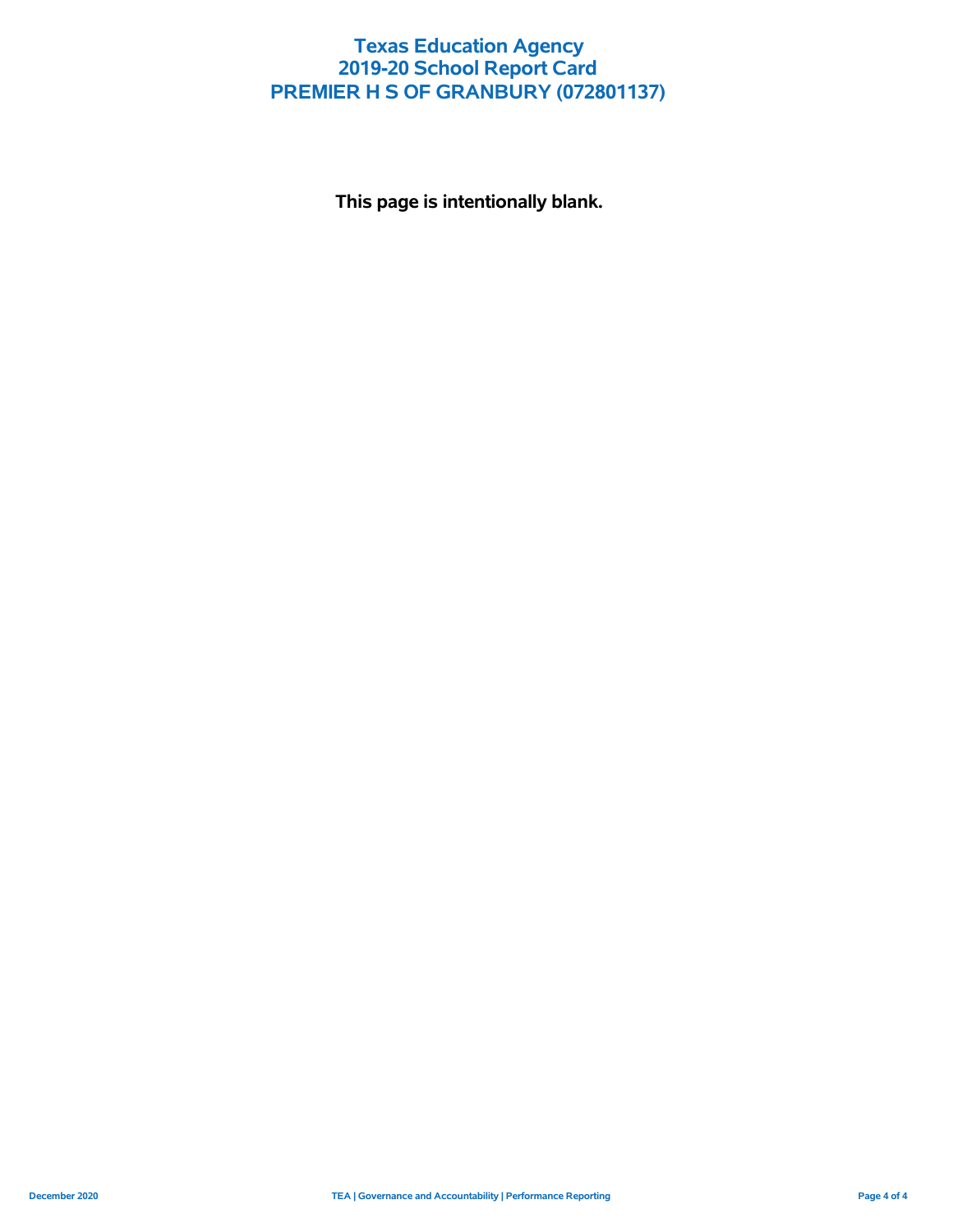| <b>Accountability Rating</b> | <b>School Information</b> |
|------------------------------|---------------------------|
|                              |                           |

#### **\*All Districts and Schools Were Not Rated in 2020 Due to COVID-19\***

#### **District Name:** PREMIER HIGH SCHOOLS **Campus Type:** High School **Total Students:** 79 **Grade Span:** 09 - 12



Given the impact of COVID-19, all districts and schools received a label of Not Rated: Declared State of Disaster for their 2020 accountability ratings.

**Click here to read the official announcement.**

For more information about this campus, see **https://TXSchools.gov** or the Texas Academic Performance Report at **https://rptsvr1.tea.texas.gov/perfreport/tapr/2020/index.html**

#### **Distinction Designations**

#### **[Distinction designations were not awarded in 2020.](https://rptsvr1.tea.texas.gov/perfreport/tapr/2020/index.html)**

#### **School and Student Information**

This section provides demographic information about PREMIER H S OF DAYTON, including attendance rates; enrollment percentages for various student groups; student mobilit[y rates; and class size averages at the campus, d](https://tea.texas.gov/about-tea/news-and-multimedia/correspondence/taa-letters/every-student-succeeds-act-essa-waiver-approval-2020-state-academic-accountability)istrict, and state level, where applicable.

|                                     | <b>CampusDistrict State</b> |                   |         | <b>Campus</b>                           |     | <b>District</b> | <b>State</b> |
|-------------------------------------|-----------------------------|-------------------|---------|-----------------------------------------|-----|-----------------|--------------|
| Attendance Rate (2018-19)           |                             | 93.6% 89.1% 95.4% |         |                                         |     |                 |              |
| <b>Enrollment by Race/Ethnicity</b> |                             |                   |         | Class Size Averages by Grade or Subject |     |                 |              |
| African American                    |                             | 2.5% 11.2% 12.6%  |         | Secondary                               |     |                 |              |
| Hispanic                            |                             | 16.5% 53.4% 52.8% |         | Science                                 | 1.0 | 16.4            | 18.8         |
| White                               |                             | 79.7% 31.6% 27.0% |         |                                         |     |                 |              |
| American Indian                     | $0.0\%$                     | $0.4\%$           | $0.4\%$ |                                         |     |                 |              |
| Asian                               | $0.0\%$                     | $0.8\%$           | 4.6%    |                                         |     |                 |              |
| Pacific Islander                    | $0.0\%$                     | $0.1\%$           | 0.2%    |                                         |     |                 |              |
| Two or More Races                   | 1.3%                        | 2.5%              | 2.5%    |                                         |     |                 |              |
| <b>Enrollment by Student Group</b>  |                             |                   |         |                                         |     |                 |              |
| Economically Disadvantaged          |                             | 40.5% 56.1% 60.2% |         |                                         |     |                 |              |
| Special Education                   |                             | 13.9% 13.9% 10.7% |         |                                         |     |                 |              |
| <b>English Learners</b>             |                             | 3.8% 15.4% 20.3%  |         |                                         |     |                 |              |
| Mobility Rate (2018-19)             |                             | 73.2% 66.5% 15.3% |         |                                         |     |                 |              |

#### **School Financial Information (2018-19)**

|                                        | Campus District State |             |  |
|----------------------------------------|-----------------------|-------------|--|
| <b>Instructional Staff Percent</b>     | n/a                   | 46.2% 64.6% |  |
| <b>Instructional Expenditure Ratio</b> | n/a                   | 61.5% 62.8% |  |

|                                     | Campus District |         | <b>State</b> |
|-------------------------------------|-----------------|---------|--------------|
| <b>Expenditures per Student</b>     |                 |         |              |
| <b>Total Operating Expenditures</b> | \$7.130         | \$7.516 | \$9.913      |
| Instruction                         | \$3.935         | \$3.989 | \$5.558      |
| Instructional Leadership            | \$174           | \$302   | \$162        |
| School Leadership                   | \$1.354         | \$1,070 | \$589        |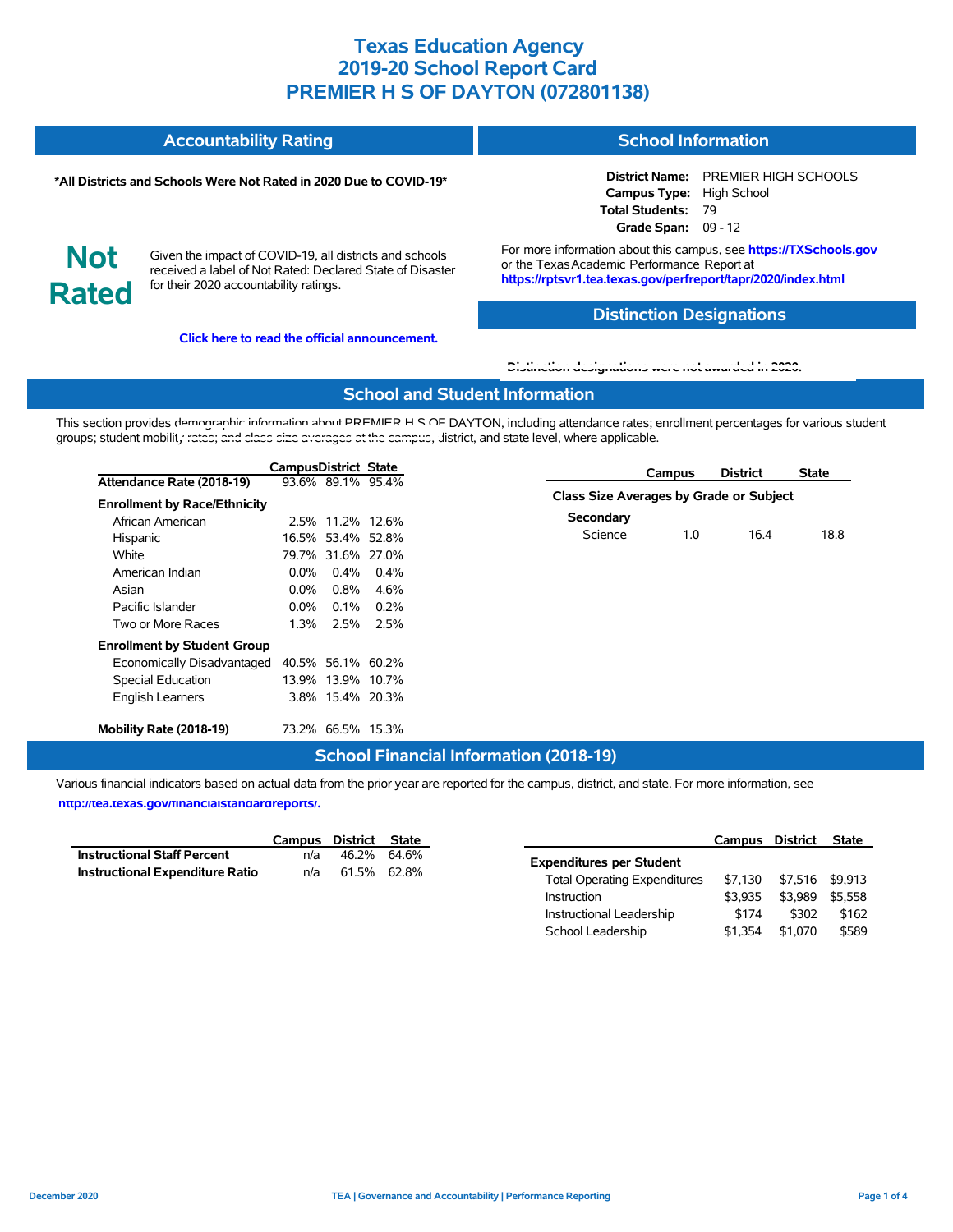#### **STAAR Outcomes**

This section provides STAAR performance and Academic Growth outcomes. Academic Growth measures whether students are maintaining performance or improving from year to year. **Please note that due to the cancellation of spring 2020 State of Texas Assessments of Academic Readiness (STAAR) due to the COVID-19 pandemic, the performance of this year's report is not updated.**

|                                                                                    |      |              |     |         |                                   |        |        |          |       |                          | Two or                   |               |
|------------------------------------------------------------------------------------|------|--------------|-----|---------|-----------------------------------|--------|--------|----------|-------|--------------------------|--------------------------|---------------|
|                                                                                    |      |              |     |         | African                           |        |        | American |       | <b>Pacific</b>           | <b>More</b>              | Econ          |
|                                                                                    |      | <b>State</b> |     |         | District Campus American Hispanic |        | White  | Indian   | Asian | <b>Islander</b>          | Races                    | <b>Disadv</b> |
| STAAR Performance Rates at Approaches Grade Level or Above (All Grades Tested)     |      |              |     |         |                                   |        |        |          |       |                          |                          |               |
| All Subjects                                                                       | 2019 | 78%          | 70% | 64%     | $\ast$                            | 70%    | 65%    |          |       |                          | $\ast$                   | 58%           |
|                                                                                    | 2018 | 77%          | 71% | 70%     | $\overline{\phantom{a}}$          | 69%    | 69%    |          |       | $\overline{a}$           | 80%                      | 67%           |
| ELA/Reading                                                                        | 2019 | 75%          | 60% | 46%     | $\ast$                            | 60%    | 46%    |          |       |                          | $\ast$                   | 42%           |
|                                                                                    | 2018 | 74%          | 64% | 56%     | L,                                | 75%    | 50%    |          |       |                          | $\ast$                   | 54%           |
| <b>Mathematics</b>                                                                 | 2019 | 82%          | 52% | 58%     | $\ast$                            | $\ast$ | 67%    |          |       |                          | $\overline{\phantom{a}}$ | 50%           |
|                                                                                    | 2018 | 81%          | 59% | 59%     | $\overline{a}$                    | 40%    | 73%    |          |       | $\overline{\phantom{a}}$ | $\ast$                   | 55%           |
| Science                                                                            | 2019 | 81%          | 81% | 76%     | $\ast$                            | $\ast$ | 75%    |          |       |                          | $\overline{\phantom{a}}$ | 69%           |
|                                                                                    | 2018 | 80%          | 82% | 93%     |                                   | $\ast$ | 90%    |          |       |                          | $\ast$                   | 100%          |
| Social Studies                                                                     | 2019 | 81%          | 90% | 93%     |                                   | $\ast$ | 91%    |          |       |                          | $\overline{\phantom{a}}$ | 87%           |
|                                                                                    | 2018 | 78%          | 87% | 89%     |                                   | $\ast$ | 88%    |          |       |                          | Ĭ.                       | 85%           |
| STAAR Performance Rates at Meets Grade Level or Above (All Grades Tested)          |      |              |     |         |                                   |        |        |          |       |                          |                          |               |
| All Subjects                                                                       | 2019 | 50%          | 38% | 32%     | $\ast$                            | 25%    | 36%    |          |       |                          | $\ast$                   | 23%           |
|                                                                                    | 2018 | 48%          | 38% | 31%     | $\overline{a}$                    | 44%    | 28%    |          |       |                          | 40%                      | 24%           |
| ELA/Reading                                                                        | 2019 | 48%          | 37% | 28%     | $\ast$                            | 20%    | 32%    |          |       | $\overline{a}$           | $\ast$                   | 19%           |
|                                                                                    | 2018 | 46%          | 39% | 31%     | $\overline{a}$                    | 38%    | 29%    |          |       |                          | $\ast$                   | 19%           |
| <b>Mathematics</b>                                                                 | 2019 | 52%          | 16% | 17%     | $\ast$                            | $\ast$ | 22%    |          |       |                          | $\blacksquare$           | 10%           |
|                                                                                    | 2018 | 50%          | 14% | 12%     | $\overline{a}$                    | 20%    | 9%     |          |       |                          | $\ast$                   | 18%           |
| Science                                                                            | 2019 | 54%          | 38% | 29%     | $\ast$                            | $\ast$ | 33%    |          |       |                          | $\overline{\phantom{a}}$ | 23%           |
|                                                                                    | 2018 | 51%          | 39% | 43%     |                                   | $\ast$ | 30%    |          |       |                          | $\ast$                   | 38%           |
| <b>Social Studies</b>                                                              | 2019 | 55%          | 55% | 48%     |                                   | $\ast$ | 48%    |          |       |                          | $\sim$                   | 40%           |
|                                                                                    | 2018 | 53%          | 56% | 37%     |                                   | $\ast$ | 35%    |          |       |                          | $\overline{a}$           | 31%           |
|                                                                                    |      |              |     |         |                                   |        |        |          |       |                          |                          |               |
| STAAR Performance Rates at Masters Grade Level (All Grades Tested)<br>All Subjects | 2019 | 24%          | 9%  | 5%      | ∗                                 | 0%     | 6%     |          |       | $\overline{a}$           | $\ast$                   | 6%            |
|                                                                                    | 2018 | 22%          | 9%  | 4%      | $\overline{a}$                    | 6%     | 4%     |          |       | $\overline{a}$           | 0%                       | 3%            |
|                                                                                    | 2019 | 21%          | 4%  | 4%      | $\ast$                            | 0%     | 5%     |          |       | $\overline{\phantom{a}}$ | $\ast$                   | 6%            |
| ELA/Reading                                                                        | 2018 | 19%          | 5%  | 4%      | $\blacksquare$                    | 13%    | 3%     |          |       |                          | $\ast$                   | 4%            |
| <b>Mathematics</b>                                                                 | 2019 | 26%          | 4%  | 0%      | $\ast$                            | $\ast$ | 0%     |          |       |                          | Ĭ.                       | 0%            |
|                                                                                    | 2018 | 24%          | 4%  | 0%      | $\overline{a}$                    | 0%     | 0%     |          |       |                          | $\ast$                   | 0%            |
| Science                                                                            | 2019 | 25%          | 5%  | 0%      | $\ast$                            | $\ast$ | 0%     |          |       |                          | $\overline{\phantom{a}}$ | 0%            |
|                                                                                    | 2018 | 23%          | 7%  | 0%      |                                   | $\ast$ | 0%     |          |       |                          | $\ast$                   | 0%            |
| Social Studies                                                                     | 2019 | 33%          | 24% | 11%     | $\overline{\phantom{a}}$          | $\ast$ | 13%    |          |       |                          | $\overline{\phantom{a}}$ | 13%           |
|                                                                                    | 2018 | 31%          | 23% | 7%      |                                   | $\ast$ | 8%     |          | L.    |                          | $\overline{a}$           | 8%            |
|                                                                                    |      |              |     |         |                                   |        |        |          |       |                          |                          |               |
| <b>Academic Growth Score (All Grades Tested)</b>                                   |      |              |     |         |                                   |        |        |          |       |                          |                          |               |
| <b>Both Subjects</b>                                                               | 2019 | 69           | 53  | 57      | $\ast$                            | $\ast$ | 62     |          |       |                          |                          | 50            |
|                                                                                    | 2018 | 69           | 54  | 73      |                                   | $\ast$ | 73     |          |       |                          | $\overline{a}$           | 73            |
| ELA/Reading                                                                        | 2019 | 68           | 66  | 65      |                                   |        | 65     |          |       |                          | $\overline{a}$           | 57            |
|                                                                                    | 2018 | 69           | 64  | 77      |                                   | $\ast$ | 80     |          |       |                          | L.                       | 79            |
| <b>Mathematics</b>                                                                 | 2019 | 70           | 34  | 40      | $\ast$                            | $\ast$ | $\ast$ |          |       |                          |                          | 40            |
|                                                                                    | 2018 | 70           | 41  | $\star$ |                                   | $\ast$ | $\ast$ |          |       |                          |                          | $\ast$        |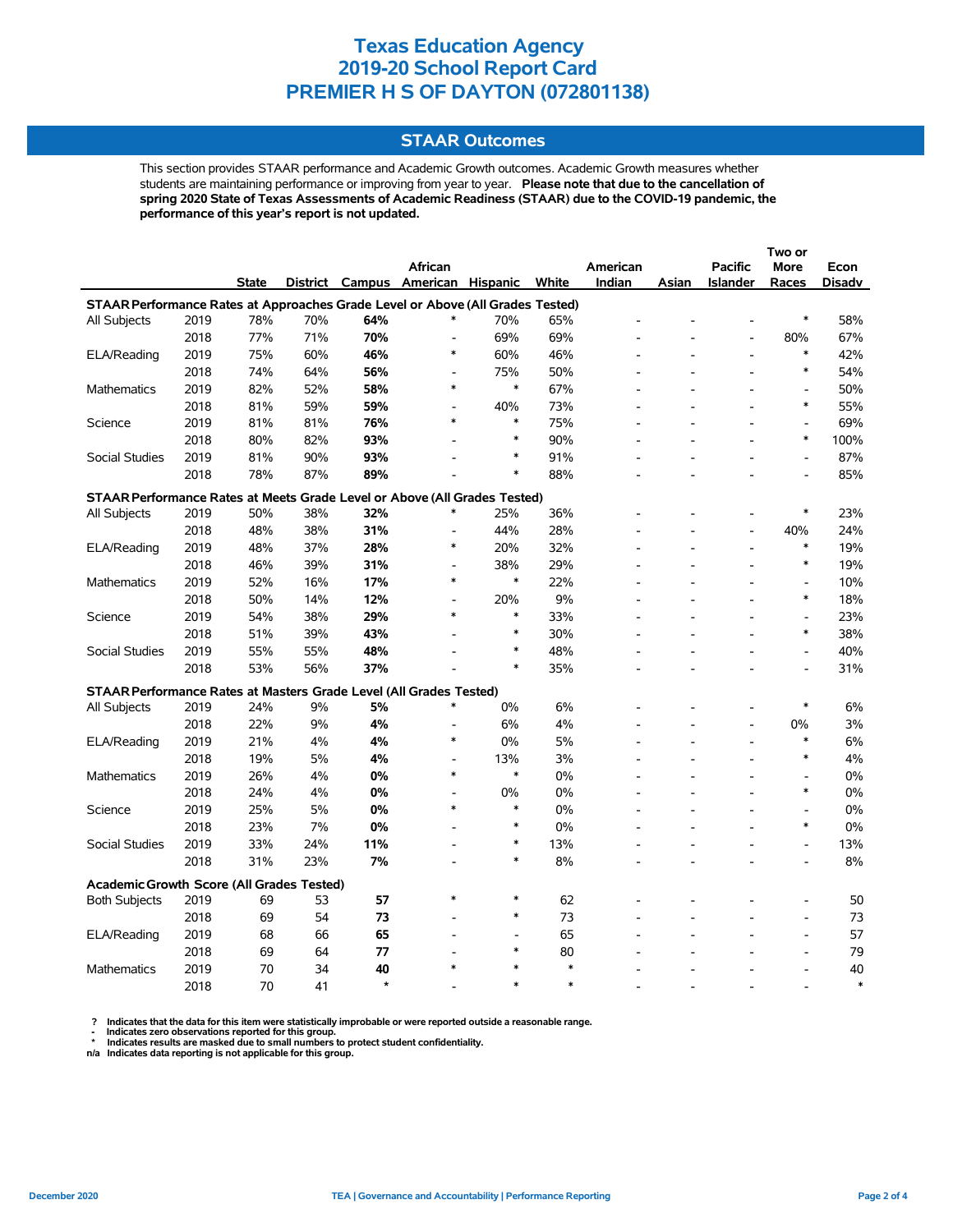### **Graduation and College, Career, and Military Readiness Outcomes**

This section provides graduation, graduation plan, and College, Career, and Military Readiness rates.

|                                                              |              |          |         |                          |        |        |          |       |                | Two or |         |
|--------------------------------------------------------------|--------------|----------|---------|--------------------------|--------|--------|----------|-------|----------------|--------|---------|
|                                                              |              |          |         | African                  |        |        | American |       | <b>Pacific</b> | More   | Econ    |
|                                                              | <b>State</b> | District |         | Campus American Hispanic |        | White  | Indian   | Asian | Islander       | Races  | Disadv  |
| Annual Dropout Rate (Gr 9-12)                                |              |          |         |                          |        |        |          |       |                |        |         |
| 2018-19                                                      | 1.9%         | 3.3%     | 0.0%    | 0.0%<br>$\ast$           | 0.0%   | 0.0%   |          |       |                | $\ast$ | $0.0\%$ |
| 2017-18                                                      | 1.9%         | 3.7%     | 0.0%    |                          | 0.0%   | 0.0%   |          |       |                |        | 0.0%    |
| 4-Year Longitudinal Rate (Gr 9-12)                           |              |          |         |                          |        |        |          |       |                |        |         |
| Class of 2019                                                |              |          |         |                          |        |        |          |       |                |        |         |
| Graduated                                                    | 90.0%        | 56.9%    | 92.1%   | $\ast$                   | 88.9%  | 92.6%  |          |       |                |        | 92.3%   |
| Graduates, TxCHSE, & Cont<br>Class of 2018                   | 94.1%        | 88.6%    | 100.0%  |                          | 100.0% | 100.0% |          |       |                |        | 100.0%  |
| Graduated                                                    | 90.0%        | 55.8%    | 90.3%   |                          | 85.7%  | 90.9%  |          |       |                | $\ast$ | 85.7%   |
| Graduates, TxCHSE, & Cont                                    | 94.3%        | 89.9%    | 100.0%  |                          | 100.0% | 100.0% |          |       |                | $\ast$ | 100.0%  |
|                                                              |              |          |         |                          |        |        |          |       |                |        |         |
| 5-Year Extended Longitudinal Rate (Gr 9-12)<br>Class of 2018 |              |          |         |                          |        |        |          |       |                |        |         |
| Graduated                                                    | 92.2%        | 76.4%    | 100.0%  |                          | 100.0% | 100.0% |          |       |                |        | 100.0%  |
| Graduates, TxCHSE, & Cont                                    | 93.9%        | 88.1%    | 100.0%  |                          | 100.0% | 100.0% |          |       |                | $\ast$ | 100.0%  |
| Class of 2017                                                |              |          |         |                          |        |        |          |       |                |        |         |
| Graduated                                                    | 92.0%        | 79.5%    | 94.6%   | $\ast$                   | 100.0% | 96.2%  |          |       |                |        | 100.0%  |
| Graduates, TxCHSE, & Cont                                    | 93.7%        | 91.4%    | 97.3%   |                          | 100.0% | 96.2%  |          |       |                |        | 100.0%  |
| 6-Year Extended Longitudinal Rate (Gr 9-12)                  |              |          |         |                          |        |        |          |       |                |        |         |
| Class of 2017                                                |              |          |         |                          |        |        |          |       |                |        |         |
| Graduated                                                    | 92.4%        | 85.8%    | 97.3%   |                          | 100.0% | 96.2%  |          |       |                |        | 100.0%  |
| Graduates, TxCHSE, & Cont                                    | 93.7%        | 91.9%    | 97.3%   | $\ast$                   | 100.0% | 96.2%  |          |       |                | $\ast$ | 100.0%  |
| Class of 2016                                                |              |          |         |                          |        |        |          |       |                |        |         |
| Graduated                                                    | 92.1%        | 86.7%    | 97.0%   |                          | 100.0% | 95.7%  |          |       |                |        | 100.0%  |
| Graduates, TxCHSE, & Cont                                    | 93.4%        | 93.0%    | 97.0%   |                          | 100.0% | 95.7%  |          |       |                |        | 100.0%  |
| 4-Year Federal Graduation Rate Without Exclusions (Gr 9-12)  |              |          |         |                          |        |        |          |       |                |        |         |
| Class of 2019                                                | 90.0%        | 55.4%    | 92.1%   |                          | 88.9%  | 92.6%  |          |       |                |        | 92.3%   |
| Class of 2018                                                | 90.0%        | 54.5%    | 90.3%   |                          | 85.7%  | 90.9%  |          |       |                | $\ast$ | 85.7%   |
| RHSP/DAP Graduates (Longitudinal Rate)                       |              |          |         |                          |        |        |          |       |                |        |         |
| Class of 2019                                                | 73.3%        |          |         |                          |        |        |          |       |                |        |         |
| Class of 2018                                                | 68.5%        | 72.7%    |         |                          |        |        |          |       |                |        |         |
| RHSP/DAP/FHSP-E/FHSP-DLA Graduates (Longitudinal Rate)       |              |          |         |                          |        |        |          |       |                |        |         |
| Class of 2019                                                | 87.6%        | 71.4%    | 74.3%   | $\ast$                   | 75.0%  | 72.0%  |          |       |                |        | 62.5%   |
| Class of 2018                                                | 86.8%        | 83.2%    | 89.3%   |                          | 66.7%  | 95.0%  |          |       |                | $\ast$ | 88.9%   |
| College, Career, and Military Ready (Annual Graduates)       |              |          |         |                          |        |        |          |       |                |        |         |
| 2018-19                                                      | 72.9%        | 28.4%    | 13.3%   |                          | 0.0%   | 13.5%  |          |       |                |        | 9.4%    |
| 2017-18                                                      | 65.5%        | 26.6%    | 41.5%   |                          | 41.7%  | 38.5%  |          |       |                |        | 36.4%   |
|                                                              |              |          |         |                          |        |        |          |       |                |        |         |
| <b>SAT/ACT Results (Annual Graduates)</b><br>Tested          |              |          |         |                          |        |        |          |       |                |        |         |
| 2018-19                                                      | 75.0%        | 28.7%    | 24.4%   |                          | 16.7%  | 27.0%  |          |       |                |        | 25.0%   |
| 2017-18                                                      | 74.6%        | 29.1%    | 39.0%   | $\ast$                   | 50.0%  | 30.8%  |          |       |                | $\ast$ | 29.2%   |
| Average SAT Score                                            |              |          |         |                          |        |        |          |       |                |        |         |
| 2018-19                                                      | 1027         | 937      | 932     |                          | $\ast$ | 952    |          |       |                |        | 883     |
| 2017-18                                                      | 1036         | 984      | 1017    | $\ast$                   | 958    | 1051   |          |       |                |        | 1004    |
| Average ACT Score                                            |              |          |         |                          |        |        |          |       |                |        |         |
| 2018-19                                                      | 20.6         | 18.6     |         |                          |        |        |          |       |                |        |         |
| 2017-18                                                      | 20.6         | 18.5     | $\star$ |                          | $\ast$ |        |          |       |                |        |         |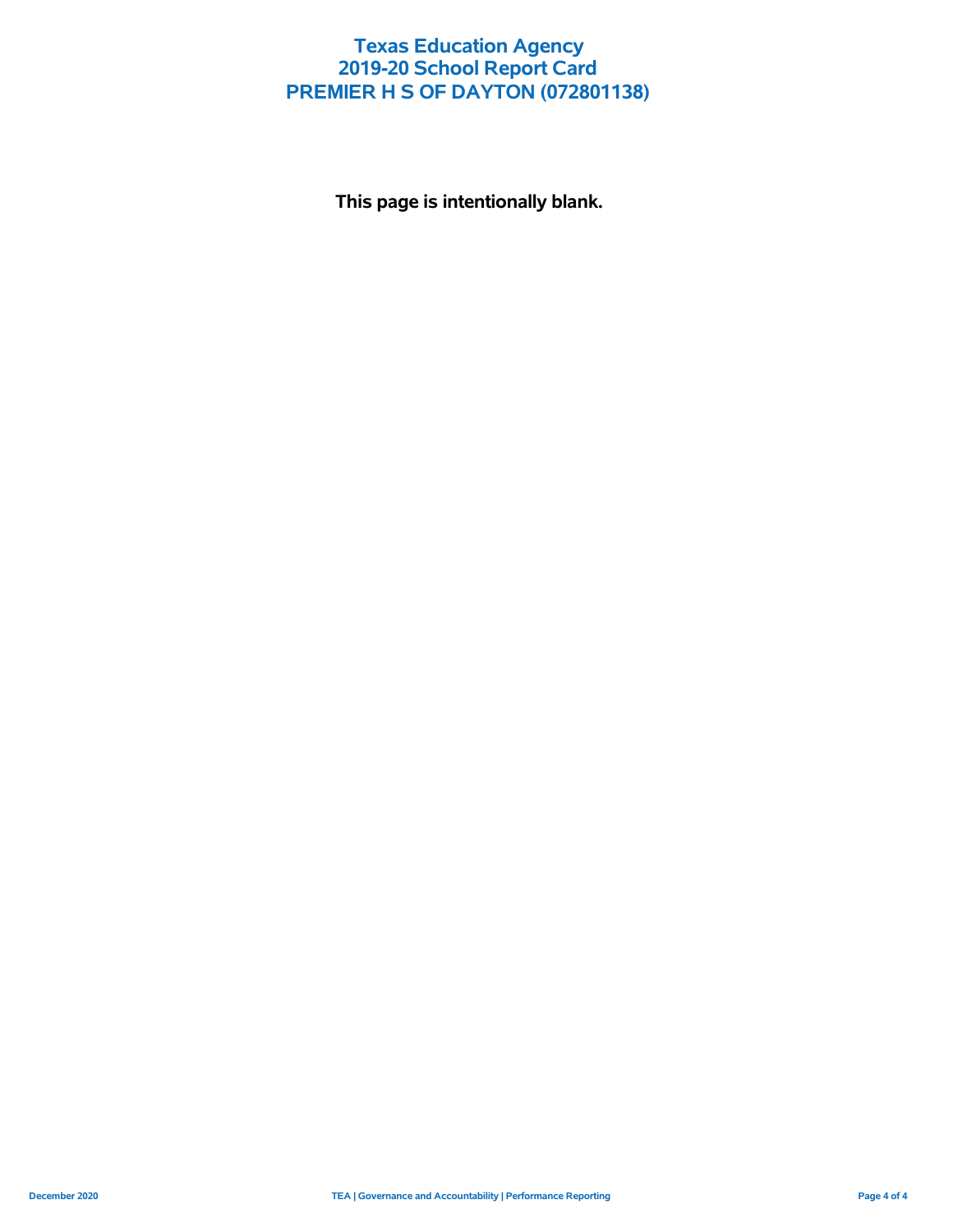| <b>Accountability Rating</b>                                       | <b>School Information</b>                  |  |  |  |  |
|--------------------------------------------------------------------|--------------------------------------------|--|--|--|--|
| *All Districts and Schools Were Not Rated in 2020 Due to COVID-19* | <b>District Name:</b> PREMIER HIGH SCHOOLS |  |  |  |  |

### **Campus Type:** High School **Total Students:** 98

**Grade Span:** 09 - 12

**Not Rated**

Given the impact of COVID-19, all districts and schools received a label of Not Rated: Declared State of Disaster for their 2020 accountability ratings.

For more information about this campus, see **https://TXSchools.gov** or the Texas Academic Performance Report at **https://rptsvr1.tea.texas.gov/perfreport/tapr/2020/index.html**

### **Distinction Designations**

#### **Click here to read the official announcement.**

#### **[Distinction designations were not awarded in 2020.](https://rptsvr1.tea.texas.gov/perfreport/tapr/2020/index.html)**

#### **School and Student Information**

This section provides demographic information about PREMIER H S OF SOUTH IRVING, including attendance rates; enrollment percentages for various student groups; stude[nt mobility rates; and class size averages at the ca](https://tea.texas.gov/about-tea/news-and-multimedia/correspondence/taa-letters/every-student-succeeds-act-essa-waiver-approval-2020-state-academic-accountability)mpus, district, and state level, where applicable.

|                                     | <b>CampusDistrict State</b> |                   |             |
|-------------------------------------|-----------------------------|-------------------|-------------|
| Attendance Rate (2018-19)           |                             | 86.9% 89.1% 95.4% |             |
| <b>Enrollment by Race/Ethnicity</b> |                             |                   |             |
| African American                    |                             | 13.3% 11.2% 12.6% |             |
| Hispanic                            | 69.4%                       | 53.4%             | 52.8%       |
| White                               |                             | 12.2% 31.6% 27.0% |             |
| American Indian                     | 2.0%                        | $0.4\%$           | 0.4%        |
| Asian                               | 1.0%                        | 0.8%              | 4.6%        |
| Pacific Islander                    | 0.0%                        | $0.1\%$           | 0.2%        |
| Two or More Races                   | 20%                         | 2.5%              | 2.5%        |
| <b>Enrollment by Student Group</b>  |                             |                   |             |
| Economically Disadvantaged          |                             | 80.6% 56.1%       | 60.2%       |
| Special Education                   | 5.1%                        |                   | 13.9% 10.7% |
| <b>English Learners</b>             |                             | 21.4% 15.4% 20.3% |             |
| Mobility Rate (2018-19)             | 59.4%                       | 66.5% 15.3%       |             |

### **School Financial Information (2018-19)**

|                                        | Campus District State |             |  |
|----------------------------------------|-----------------------|-------------|--|
| <b>Instructional Staff Percent</b>     | n/a                   | 46.2% 64.6% |  |
| <b>Instructional Expenditure Ratio</b> | n/a                   | 61.5% 62.8% |  |

|                                     | Campus District |         | <b>State</b> |
|-------------------------------------|-----------------|---------|--------------|
| <b>Expenditures per Student</b>     |                 |         |              |
| <b>Total Operating Expenditures</b> | \$4.572         | \$7.516 | \$9.913      |
| Instruction                         | \$2.687         | \$3.989 | \$5.558      |
| Instructional Leadership            | \$165           | \$302   | \$162        |
| School Leadership                   | \$1.067         | \$1.070 | \$589        |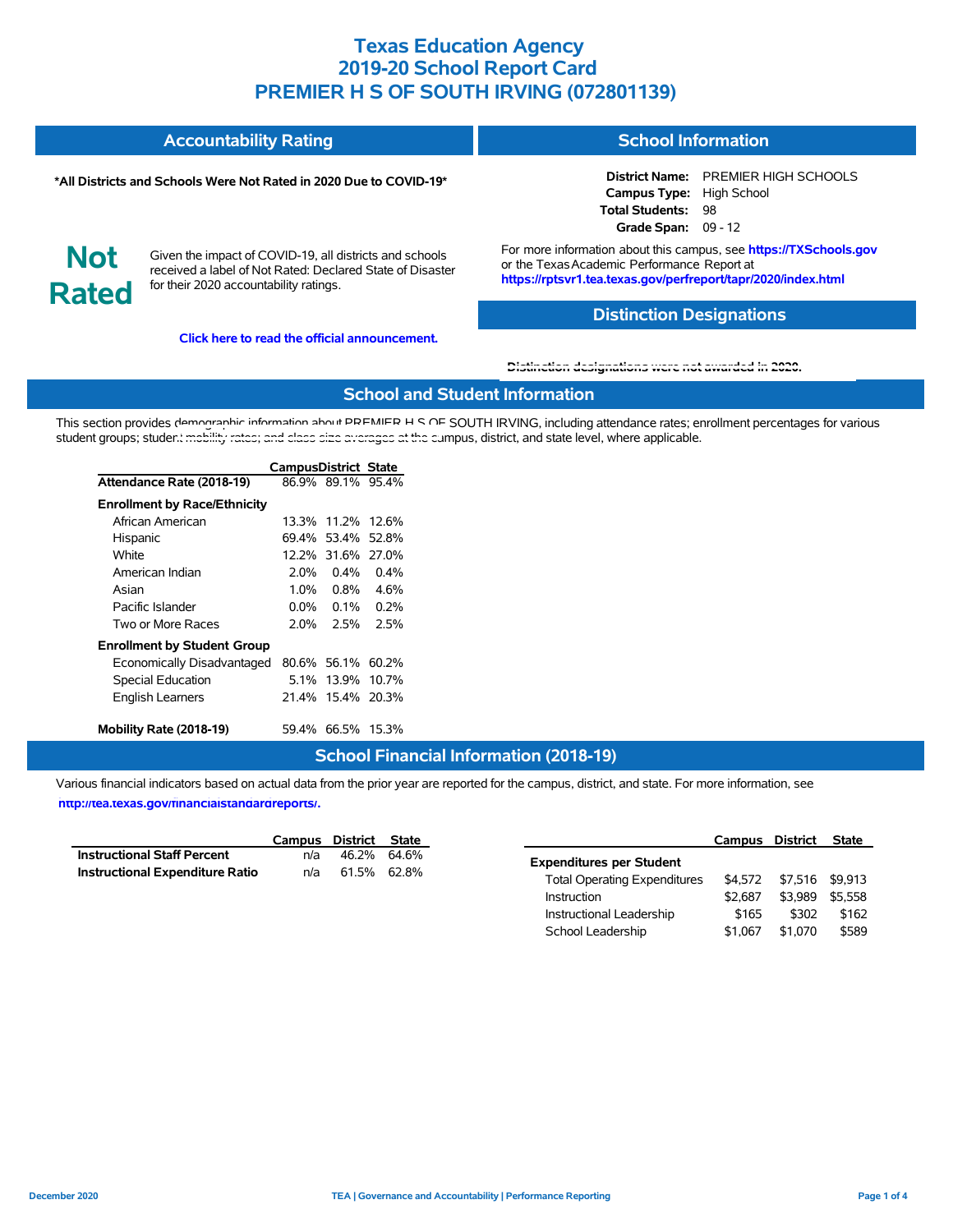#### **STAAR Outcomes**

This section provides STAAR performance and Academic Growth outcomes. Academic Growth measures whether students are maintaining performance or improving from year to year. **Please note that due to the cancellation of spring 2020 State of Texas Assessments of Academic Readiness (STAAR) due to the COVID-19 pandemic, the performance of this year's report is not updated.**

|                                                                                |      |          |          |       |                                   |        |        |              |        |                 | Two or                       |        |
|--------------------------------------------------------------------------------|------|----------|----------|-------|-----------------------------------|--------|--------|--------------|--------|-----------------|------------------------------|--------|
|                                                                                |      |          |          |       | African                           |        |        | American     |        | <b>Pacific</b>  | <b>More</b>                  | Econ   |
|                                                                                |      | State    |          |       | District Campus American Hispanic |        | White  | Indian       | Asian  | <b>Islander</b> | Races                        | Disadv |
| STAAR Performance Rates at Approaches Grade Level or Above (All Grades Tested) |      |          |          |       |                                   |        |        |              |        |                 |                              |        |
| All Subjects                                                                   | 2019 | 78%      | 70%      | 70%   | 100%                              | 60%    | 100%   | 80%          | *      |                 | $\ast$                       | 77%    |
|                                                                                | 2018 | 77%      | 71%      | 71%   | 89%                               | 67%    |        | $\ast$       |        |                 | $\overline{a}$               | 79%    |
| ELA/Reading                                                                    | 2019 | 75%      | 60%      | 53%   | $\ast$                            | 42%    |        |              |        |                 | $\ast$                       | 65%    |
|                                                                                | 2018 | 74%      | 64%      | 47%   | $\ast$                            | 38%    |        | $\ast$       |        |                 | $\overline{\phantom{a}}$     | 58%    |
| <b>Mathematics</b>                                                             | 2019 | 82%      | 52%      | 63%   | $\ast$                            | $\ast$ |        | $\ast$       |        |                 | $\overline{a}$               | 50%    |
|                                                                                | 2018 | 81%      | 59%      | 88%   | $\ast$                            | 83%    |        |              |        |                 | $\overline{\phantom{a}}$     | 83%    |
| Science                                                                        | 2019 | 81%      | 81%      | 80%   | $\ast$                            | 67%    |        |              |        |                 | $\overline{a}$               | 100%   |
|                                                                                | 2018 | 80%      | 82%      | 80%   | $\ast$                            | 86%    |        | $\mathbf{r}$ |        |                 | $\overline{a}$               | 88%    |
| <b>Social Studies</b>                                                          | 2019 | 81%      | 90%      | 88%   | $\ast$                            | 84%    |        |              | $\ast$ |                 | $\ast$                       | 94%    |
|                                                                                | 2018 | 78%      | 87%      | 100%  | $\ast$                            | 100%   |        |              |        |                 |                              | 100%   |
| STAAR Performance Rates at Meets Grade Level or Above (All Grades Tested)      |      |          |          |       |                                   |        |        |              |        |                 |                              |        |
| All Subjects                                                                   | 2019 | 50%      | 38%      | 36%   | 50%                               | 30%    | 83%    | 0%           | $\ast$ |                 | $\ast$                       | 38%    |
|                                                                                | 2018 | 48%      | 38%      | 37%   | 56%                               | 33%    | $\ast$ | $\ast$       |        |                 | $\overline{a}$               | 43%    |
| ELA/Reading                                                                    | 2019 | 48%      | 37%      | 37%   | $\ast$                            | 25%    |        |              |        |                 | $\ast$                       | 43%    |
|                                                                                | 2018 | 46%      | 39%      | 28%   | $\ast$                            | 21%    |        | $\ast$       |        |                 | L,                           | 32%    |
| <b>Mathematics</b>                                                             | 2019 | 52%      | 16%      | $0\%$ | $\ast$                            | $\ast$ |        | $\ast$       |        |                 | $\overline{a}$               | 0%     |
|                                                                                | 2018 | 50%      | 14%      | 13%   | $\ast$                            | 17%    |        |              |        |                 | L,                           | 17%    |
| Science                                                                        | 2019 | 54%      | 38%      | 40%   | $\ast$                            | 33%    |        | $\ast$       |        |                 | $\overline{a}$               | 43%    |
|                                                                                | 2018 | 51%      | 39%      | 30%   | $\ast$                            | 29%    |        | $\ast$       |        |                 | $\overline{\phantom{a}}$     | 38%    |
| <b>Social Studies</b>                                                          | 2019 | 55%      | 55%      | 44%   | $\ast$                            | 42%    |        | $\ast$       | $\ast$ |                 | $\ast$                       | 44%    |
|                                                                                | 2018 | 53%      | 56%      | 64%   | $\ast$                            | 61%    |        |              |        |                 | $\overline{a}$               | 71%    |
| STAAR Performance Rates at Masters Grade Level (All Grades Tested)             |      |          |          |       |                                   |        |        |              |        |                 |                              |        |
| All Subjects                                                                   | 2019 | 24%      | 9%       | 11%   | 17%                               | 6%     | 67%    | 0%           | *      |                 | $\ast$                       | 13%    |
|                                                                                | 2018 | 22%      | 9%       | 8%    | 22%                               | 5%     | $\ast$ | $\ast$       |        |                 |                              | 9%     |
| ELA/Reading                                                                    | 2019 | 21%      | 4%       | 7%    | $\ast$                            | 0%     |        |              |        |                 | $\ast$                       | 9%     |
|                                                                                | 2018 | 19%      | 5%       | 3%    | $\ast$                            | 0%     |        | $\ast$       |        |                 | $\overline{a}$               | 5%     |
| Mathematics                                                                    | 2019 | 26%      | 4%       | 0%    | $\ast$                            | $\ast$ |        | $\ast$       |        |                 |                              | 0%     |
|                                                                                | 2018 | 24%      | 4%       | 0%    | $\ast$                            | 0%     |        |              |        |                 |                              | 0%     |
| Science                                                                        | 2019 | 25%      | 5%       | 10%   | $\ast$                            | 0%     |        | $\ast$       |        |                 | $\overline{\phantom{a}}$     | 14%    |
|                                                                                | 2018 | 23%      | 7%       | 0%    | $\ast$                            | 0%     |        |              |        |                 | $\qquad \qquad \blacksquare$ | 0%     |
| Social Studies                                                                 | 2019 | 33%      | 24%      | 20%   | $\ast$                            | 16%    | $\ast$ | $\ast$       | *      |                 | $\ast$                       | 25%    |
|                                                                                | 2018 | 31%      | 23%      | 23%   | $\ast$                            | 17%    | $\ast$ |              |        |                 |                              | 21%    |
|                                                                                |      |          |          |       |                                   |        |        |              |        |                 |                              |        |
| <b>Academic Growth Score (All Grades Tested)</b>                               |      |          |          |       |                                   | $\ast$ |        |              |        |                 |                              |        |
| <b>Both Subjects</b>                                                           | 2019 | 69       | 53       |       |                                   | $\ast$ |        |              |        |                 |                              |        |
|                                                                                | 2018 | 69       | 54       |       |                                   | $\ast$ |        |              |        |                 |                              |        |
| ELA/Reading                                                                    | 2019 | 68       | 66       |       |                                   | $\ast$ |        |              |        |                 |                              |        |
|                                                                                | 2018 | 69<br>70 | 64<br>34 |       |                                   |        |        |              |        |                 |                              |        |
| <b>Mathematics</b>                                                             | 2019 |          |          |       |                                   | $\ast$ |        |              |        |                 |                              | $\ast$ |
|                                                                                | 2018 | 70       | 41       |       |                                   |        |        |              |        |                 |                              |        |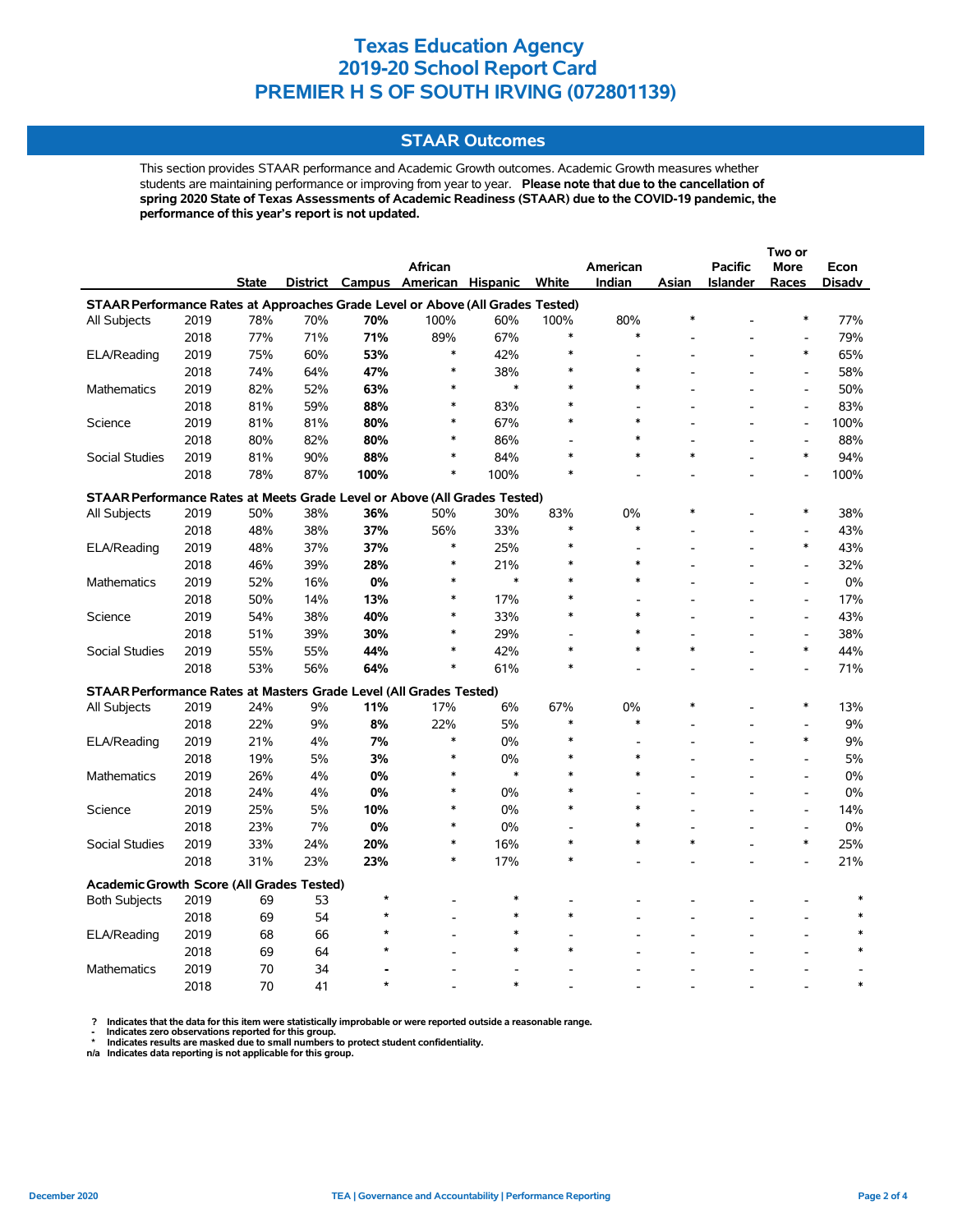### **Graduation and College, Career, and Military Readiness Outcomes**

This section provides graduation, graduation plan, and College, Career, and Military Readiness rates.

|                                                              |              |          |        |                          |        |        |          |        |                | Two or |        |
|--------------------------------------------------------------|--------------|----------|--------|--------------------------|--------|--------|----------|--------|----------------|--------|--------|
|                                                              |              |          |        | African                  |        |        | American |        | <b>Pacific</b> | More   | Econ   |
|                                                              | <b>State</b> | District |        | Campus American Hispanic |        | White  | Indian   | Asian  | Islander       | Races  | Disadv |
| Annual Dropout Rate (Gr 9-12)                                |              |          |        |                          |        |        |          |        |                |        |        |
| 2018-19                                                      | 1.9%         | 3.3%     | 1.7%   | 10.5%                    | 0.0%   | 7.1%   | $\ast$   | $\ast$ |                |        | 0.8%   |
| 2017-18                                                      | 1.9%         | 3.7%     | 0.6%   | 0.0%                     | 0.7%   | 0.0%   |          | $\ast$ |                | $\ast$ | 1.3%   |
| 4-Year Longitudinal Rate (Gr 9-12)                           |              |          |        |                          |        |        |          |        |                |        |        |
| Class of 2019                                                |              |          |        |                          |        |        |          |        |                |        |        |
| Graduated                                                    | 90.0%        | 56.9%    | 48.3%  | 20.0%                    | 56.3%  | 33.3%  |          |        |                |        | 45.5%  |
| Graduates, TxCHSE, & Cont                                    | 94.1%        | 88.6%    | 93.1%  | 80.0%                    | 100.0% | 83.3%  |          | $\ast$ |                |        | 95.5%  |
| Class of 2018                                                |              |          |        |                          |        |        |          |        |                |        |        |
| Graduated                                                    | 90.0%        | 55.8%    | 66.7%  | $\ast$                   | 54.2%  | $\ast$ |          |        |                | $\ast$ | 65.2%  |
| Graduates, TxCHSE, & Cont                                    | 94.3%        | 89.9%    | 97.0%  | $\ast$                   | 95.8%  | $\ast$ |          |        |                | $\ast$ | 95.7%  |
| 5-Year Extended Longitudinal Rate (Gr 9-12)                  |              |          |        |                          |        |        |          |        |                |        |        |
| Class of 2018                                                |              |          |        |                          |        |        |          |        |                |        |        |
| Graduated                                                    | 92.2%        | 76.4%    | 87.1%  |                          | 81.8%  |        |          |        |                |        | 90.0%  |
| Graduates, TxCHSE, & Cont                                    | 93.9%        | 88.1%    | 96.8%  |                          | 95.5%  |        |          |        |                | $\ast$ | 95.0%  |
| Class of 2017                                                |              |          |        |                          |        |        |          |        |                |        |        |
| Graduated                                                    | 92.0%        | 79.5%    | 79.2%  | $\ast$                   | 73.3%  | 80.0%  |          |        |                |        | 72.2%  |
| Graduates, TxCHSE, & Cont                                    | 93.7%        | 91.4%    | 95.8%  |                          | 93.3%  | 100.0% |          |        |                |        | 94.4%  |
|                                                              |              |          |        |                          |        |        |          |        |                |        |        |
| 6-Year Extended Longitudinal Rate (Gr 9-12)<br>Class of 2017 |              |          |        |                          |        |        |          |        |                |        |        |
| Graduated                                                    | 92.4%        | 85.8%    | 90.9%  |                          | 92.3%  | 80.0%  |          |        |                |        | 87.5%  |
| Graduates, TxCHSE, & Cont                                    | 93.7%        | 91.9%    | 95.5%  | $\ast$                   | 92.3%  | 100.0% |          |        |                |        | 93.8%  |
| Class of 2016                                                |              |          |        |                          |        |        |          |        |                |        |        |
| Graduated                                                    | 92.1%        | 86.7%    | 69.6%  | $\overline{a}$           | 73.3%  | 57.1%  |          |        |                | ∗      | 76.9%  |
| Graduates, TxCHSE, & Cont                                    | 93.4%        | 93.0%    | 78.3%  |                          | 86.7%  | 57.1%  |          |        |                |        | 92.3%  |
|                                                              |              |          |        |                          |        |        |          |        |                |        |        |
| 4-Year Federal Graduation Rate Without Exclusions (Gr 9-12)  |              |          |        |                          |        |        |          |        |                |        |        |
| Class of 2019                                                | 90.0%        | 55.4%    | 48.3%  | 20.0%                    | 56.3%  | 33.3%  |          | $\ast$ |                |        | 45.5%  |
| Class of 2018                                                | 90.0%        | 54.5%    | 67.6%  | $\ast$                   | 56.0%  | $\ast$ |          |        |                | $\ast$ | 66.7%  |
| RHSP/DAP Graduates (Longitudinal Rate)                       |              |          |        |                          |        |        |          |        |                |        |        |
| Class of 2019                                                | 73.3%        |          |        |                          |        |        |          |        |                |        |        |
| Class of 2018                                                | 68.5%        | 72.7%    |        |                          |        |        |          |        |                |        |        |
| RHSP/DAP/FHSP-E/FHSP-DLA Graduates (Longitudinal Rate)       |              |          |        |                          |        |        |          |        |                |        |        |
| Class of 2019                                                | 87.6%        | 71.4%    | 64.3%  |                          | 77.8%  |        |          | $\ast$ |                |        | 60.0%  |
| Class of 2018                                                | 86.8%        | 83.2%    | 66.7%  | $\ast$                   | 76.9%  |        |          |        |                | $\ast$ | 73.3%  |
|                                                              |              |          |        |                          |        |        |          |        |                |        |        |
| College, Career, and Military Ready (Annual Graduates)       |              |          |        |                          |        |        |          |        |                |        |        |
| 2018-19                                                      | 72.9%        | 28.4%    | 9.1%   |                          | 11.8%  |        |          | $\ast$ |                |        | 6.3%   |
| 2017-18                                                      | 65.5%        | 26.6%    | 16.7%  |                          | 8.3%   |        |          |        |                |        | 14.3%  |
| <b>SAT/ACT Results (Annual Graduates)</b>                    |              |          |        |                          |        |        |          |        |                |        |        |
| Tested                                                       |              |          |        |                          |        |        |          |        |                |        |        |
| 2018-19                                                      | 75.0%        | 28.7%    | 100.0% |                          | 100.0% | ∗      | $\ast$   |        |                | ?      | 100.0% |
| 2017-18                                                      | 74.6%        | 29.1%    | 94.4%  | $\ast$                   | 100.0% | $\ast$ |          |        |                |        | 85.7%  |
| Average SAT Score                                            |              |          |        |                          |        |        |          |        |                |        |        |
| 2018-19                                                      | 1027         | 937      | 839    | $\ast$                   | 842    | 912    |          | $\ast$ |                | $\ast$ | 880    |
| 2017-18                                                      | 1036         | 984      | 903    | $\ast$                   | 866    | $\ast$ |          |        |                |        | 866    |
| Average ACT Score                                            |              |          |        |                          |        |        |          |        |                |        |        |
| 2018-19                                                      | 20.6         | 18.6     | 15.1   |                          | 15.5   | $\ast$ |          | $\ast$ |                |        | 15.5   |
| 2017-18                                                      | 20.6         | 18.5     | 17.1   |                          | 16.3   |        |          |        |                |        |        |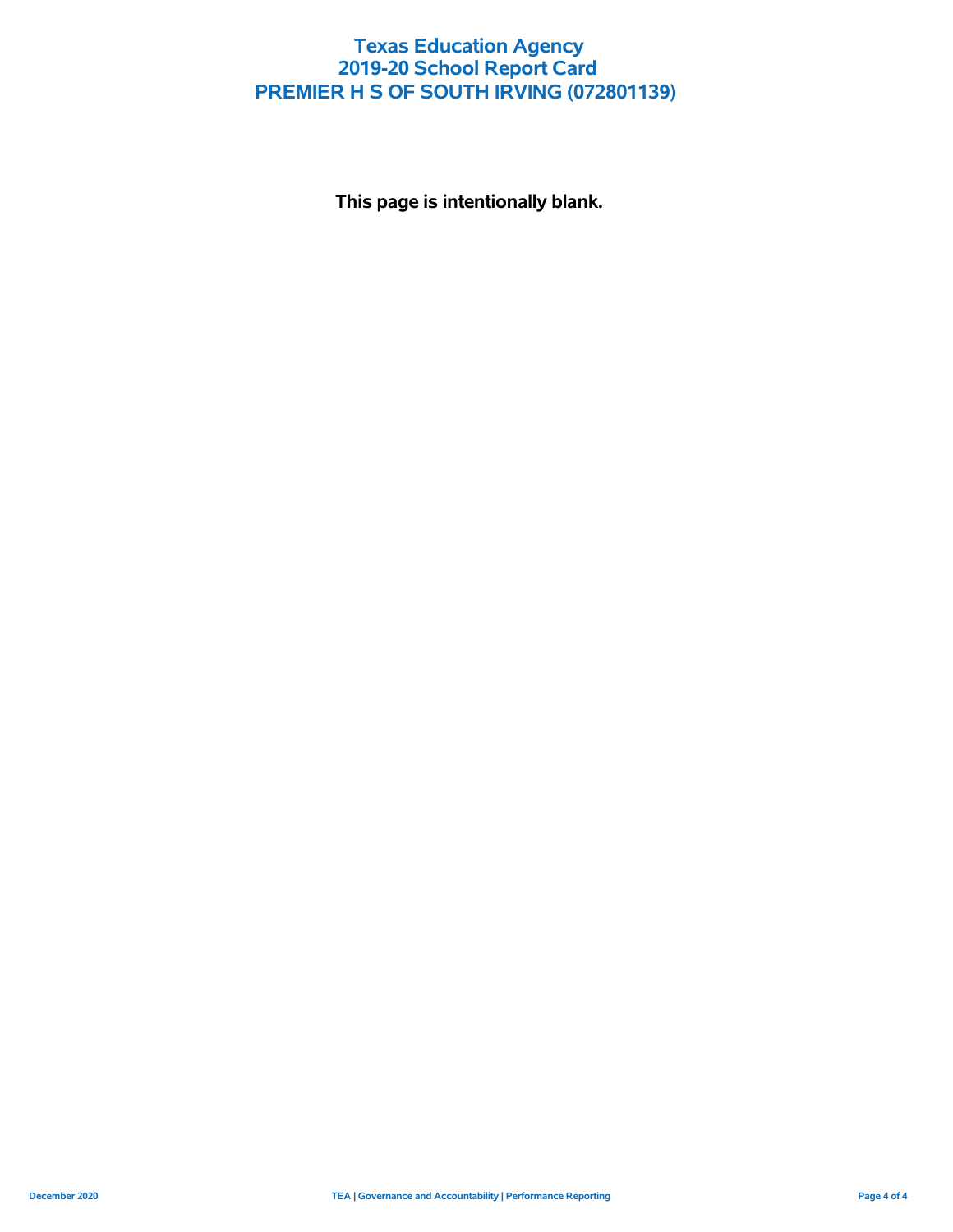| <b>Accountability Rating</b> | <b>School Information</b> |
|------------------------------|---------------------------|
|                              |                           |

#### **\*All Districts and Schools Were Not Rated in 2020 Due to COVID-19\***

#### **District Name:** PREMIER HIGH SCHOOLS **Campus Type:** High School **Total Students:** 234 **Grade Span:** 09 - 12



Given the impact of COVID-19, all districts and schools received a label of Not Rated: Declared State of Disaster for their 2020 accountability ratings.

For more information about this campus, see **https://TXSchools.gov** or the Texas Academic Performance Report at **https://rptsvr1.tea.texas.gov/perfreport/tapr/2020/index.html**

#### **Distinction Designations**

### **Click here to read the official announcement.**

#### **[Distinction designations were not awarded in 2020.](https://rptsvr1.tea.texas.gov/perfreport/tapr/2020/index.html)**

#### **School and Student Information**

This section provides demographic information about PREMIER H S OF AMARILLO, including attendance rates; enrollment percentages for various student groups; stude[nt mobility rates; and class size averages at the ca](https://tea.texas.gov/about-tea/news-and-multimedia/correspondence/taa-letters/every-student-succeeds-act-essa-waiver-approval-2020-state-academic-accountability)mpus, district, and state level, where applicable.

|                                     | <b>CampusDistrict State</b> |                   |         | <b>District</b><br><b>State</b><br><b>Campus</b> |      |
|-------------------------------------|-----------------------------|-------------------|---------|--------------------------------------------------|------|
| Attendance Rate (2018-19)           |                             | 84.9% 89.1% 95.4% |         |                                                  |      |
| <b>Enrollment by Race/Ethnicity</b> |                             |                   |         | Class Size Averages by Grade or Subject          |      |
| African American                    |                             | 5.5% 11.2% 12.6%  |         | Secondary                                        |      |
| Hispanic                            |                             | 34.9% 53.4% 52.8% |         | 17.3<br>Science<br>16.4                          | 18.8 |
| White                               |                             | 53.8% 31.6% 27.0% |         |                                                  |      |
| American Indian                     | 0.8%                        | $0.4\%$           | $0.4\%$ |                                                  |      |
| Asian                               | 0.8%                        | $0.8\%$           | 4.6%    |                                                  |      |
| Pacific Islander                    | $0.0\%$                     | $0.1\%$           | $0.2\%$ |                                                  |      |
| Two or More Races                   | 4.2%                        | 2.5%              | 2.5%    |                                                  |      |
| <b>Enrollment by Student Group</b>  |                             |                   |         |                                                  |      |
| Economically Disadvantaged          |                             | 52.5% 56.1% 60.2% |         |                                                  |      |
| Special Education                   |                             | 16.0% 13.9% 10.7% |         |                                                  |      |
| <b>English Learners</b>             |                             | 2.9% 15.4% 20.3%  |         |                                                  |      |
| Mobility Rate (2018-19)             |                             | 64.5% 66.5% 15.3% |         |                                                  |      |

#### **School Financial Information (2018-19)**

|                                        | Campus District State |             |  |
|----------------------------------------|-----------------------|-------------|--|
| <b>Instructional Staff Percent</b>     | n/a                   | 46.2% 64.6% |  |
| <b>Instructional Expenditure Ratio</b> | n/a                   | 61.5% 62.8% |  |

|                                     | Campus District |         | <b>State</b> |
|-------------------------------------|-----------------|---------|--------------|
| <b>Expenditures per Student</b>     |                 |         |              |
| <b>Total Operating Expenditures</b> | \$5.529         | \$7.516 | \$9.913      |
| Instruction                         | \$3.587         | \$3.989 | \$5.558      |
| Instructional Leadership            | \$170           | \$302   | \$162        |
| School Leadership                   | \$600           | \$1.070 | \$589        |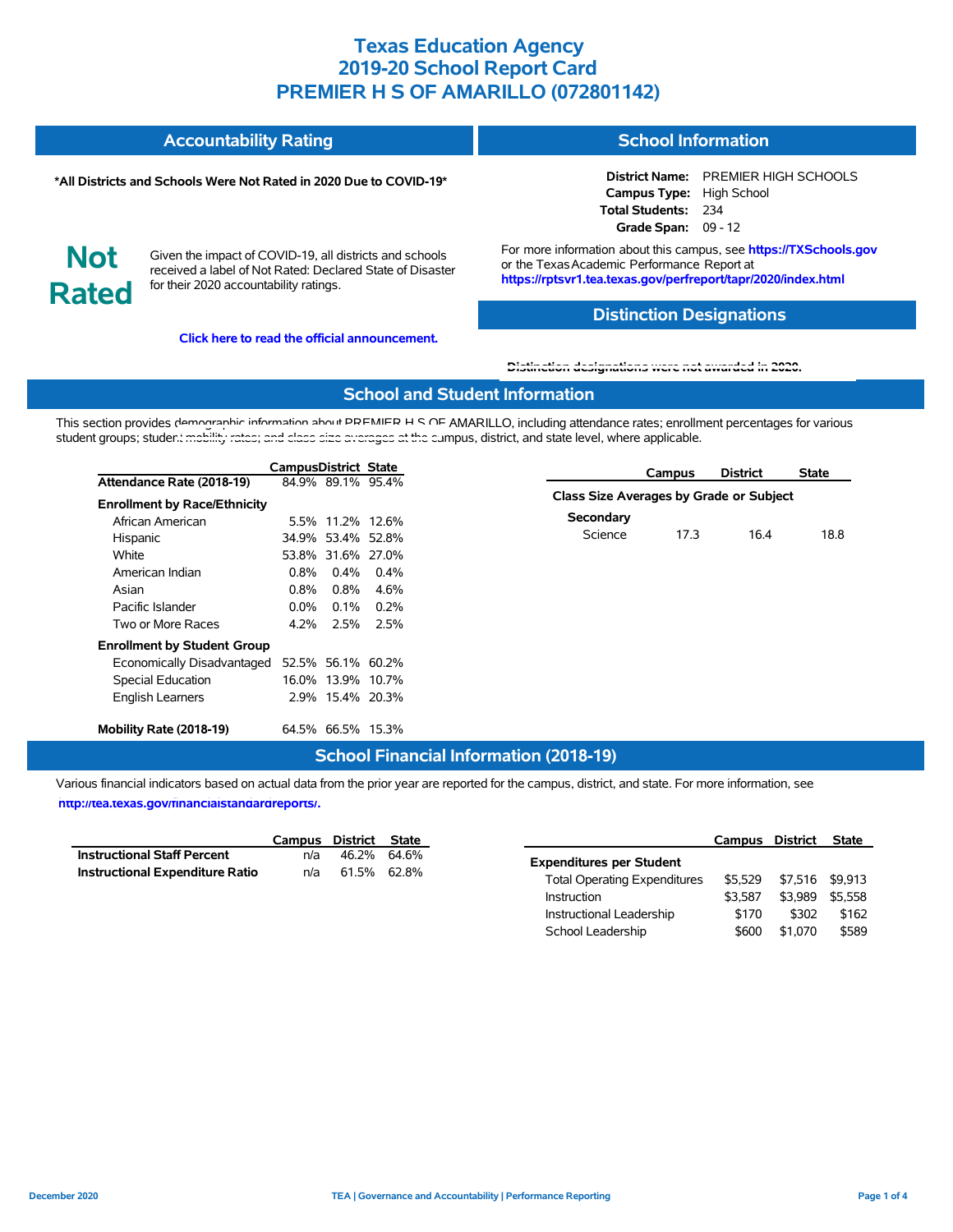#### **STAAR Outcomes**

This section provides STAAR performance and Academic Growth outcomes. Academic Growth measures whether students are maintaining performance or improving from year to year. **Please note that due to the cancellation of spring 2020 State of Texas Assessments of Academic Readiness (STAAR) due to the COVID-19 pandemic, the performance of this year's report is not updated.**

|                                                                                |              |              |          |            |                                    |          |           |                |                |                | Two or                                               |               |
|--------------------------------------------------------------------------------|--------------|--------------|----------|------------|------------------------------------|----------|-----------|----------------|----------------|----------------|------------------------------------------------------|---------------|
|                                                                                |              |              |          |            | African                            |          |           | American       |                | <b>Pacific</b> | <b>More</b>                                          | Econ          |
|                                                                                |              | <b>State</b> |          |            | District Campus American Hispanic  |          | White     | Indian         | Asian          | Islander       | Races                                                | <b>Disadv</b> |
| STAAR Performance Rates at Approaches Grade Level or Above (All Grades Tested) |              |              |          |            |                                    |          |           |                |                |                |                                                      |               |
| All Subjects                                                                   | 2019         | 78%          | 70%      | 70%        | 100%                               | 54%      | 80%       | $\ast$         |                |                | $\overline{a}$                                       | 68%           |
|                                                                                | 2018         | 77%          | 71%      | 76%        | 75%                                | 66%      | 83%       | $\overline{a}$ | $\ast$         |                | $\ast$                                               | 78%           |
| ELA/Reading                                                                    | 2019         | 75%          | 60%      | 66%        | $\ast$                             | 42%      | 83%       | $\ast$         |                |                | Ĭ.                                                   | 65%           |
|                                                                                | 2018         | 74%          | 64%      | 68%        | 80%                                | 50%      | 75%       |                | *              |                | $\ast$                                               | 70%           |
| <b>Mathematics</b>                                                             | 2019         | 82%          | 52%      | 54%        | $\ast$                             | 33%      | 59%       | L,             |                |                | $\overline{\phantom{a}}$                             | 56%           |
|                                                                                | 2018         | 81%          | 59%      | 80%        | $\overline{a}$                     | 67%      | 86%       |                |                |                | $\overline{\phantom{a}}$                             | 89%           |
| Science                                                                        | 2019         | 81%          | 81%      | 82%        | $\ast$                             | 83%      | $\ast$    |                |                |                | $\overline{\phantom{a}}$                             | 75%           |
|                                                                                | 2018         | 80%          | 82%      | 90%        | $\ast$                             | 83%      | 92%       |                |                |                | $\overline{\phantom{a}}$                             | 90%           |
| Social Studies                                                                 | 2019         | 81%          | 90%      | 86%        | $\overline{\phantom{a}}$           | 82%      | 88%       |                |                |                | $\overline{\phantom{a}}$                             | 82%           |
|                                                                                | 2018         | 78%          | 87%      | 88%        | $\ast$                             | 100%     | 92%       |                |                |                | $\ast$                                               | 86%           |
| STAAR Performance Rates at Meets Grade Level or Above (All Grades Tested)      |              |              |          |            |                                    |          |           |                |                |                |                                                      |               |
| All Subjects                                                                   | 2019         | 50%          | 38%      | 39%        | 80%                                | 26%      | 46%       | $\ast$         |                |                | ÷,                                                   | 37%           |
|                                                                                | 2018         | 48%          | 38%      | 44%        | 38%                                | 30%      | 54%       |                | $\ast$         |                | $\ast$                                               | 38%           |
| ELA/Reading                                                                    | 2019         | 48%          | 37%      | 41%        | $\ast$                             | 24%      | 52%       | $\ast$         |                |                | $\overline{\phantom{a}}$                             | 40%           |
|                                                                                | 2018         | 46%          | 39%      | 42%        | 40%                                | 25%      | 53%       |                | $\ast$         |                | $\ast$                                               | 38%           |
| Mathematics                                                                    | 2019         | 52%          | 16%      | 11%        | $\ast$                             | 0%       | 12%       |                |                |                | $\overline{\phantom{a}}$                             | 17%           |
|                                                                                | 2018         | 50%          | 14%      | 30%        | $\overline{\phantom{a}}$           | 17%      | 36%       |                |                |                | $\overline{\phantom{a}}$                             | 22%           |
| Science                                                                        | 2019         | 54%          | 38%      | 36%        | $\ast$                             | 17%      | $\ast$    |                |                |                | $\overline{\phantom{a}}$                             | 38%           |
|                                                                                | 2018         | 51%          | 39%      | 45%        | $\ast$                             | 33%      | 54%       |                |                |                | $\overline{a}$                                       | 40%           |
| <b>Social Studies</b>                                                          | 2019         | 55%          | 55%      | 53%        | $\overline{a}$                     | 47%      | 58%       |                |                |                | $\sim$                                               | 45%           |
|                                                                                | 2018         | 53%          | 56%      | 63%        | $\ast$                             | 50%      | 77%       |                |                |                | $\ast$                                               | 50%           |
|                                                                                |              |              |          |            |                                    |          |           |                |                |                |                                                      |               |
| STAAR Performance Rates at Masters Grade Level (All Grades Tested)             |              |              |          |            |                                    |          | 12%       | $\ast$         |                |                |                                                      |               |
| All Subjects                                                                   | 2019<br>2018 | 24%<br>22%   | 9%<br>9% | 10%<br>11% | 20%<br>13%                         | 9%<br>5% | 15%       |                | *              |                | $\overline{\phantom{a}}$<br>$\ast$                   | 10%<br>8%     |
|                                                                                |              | 21%          |          | 6%         | $\ast$                             |          | 6%        | $\ast$         |                |                | $\overline{a}$                                       | 5%            |
| ELA/Reading                                                                    | 2019         | 19%          | 4%       |            |                                    | 5%       | 0%        |                | $\ast$         |                | $\ast$                                               | 3%            |
|                                                                                | 2018         |              | 5%       | 1%         | 0%<br>$\ast$                       | 4%       |           |                |                |                | L.                                                   |               |
| <b>Mathematics</b>                                                             | 2019<br>2018 | 26%          | 4%       | 4%         |                                    | 0%       | 0%<br>21% |                |                |                |                                                      | 6%<br>11%     |
|                                                                                | 2019         | 24%<br>25%   | 4%<br>5% | 15%<br>0%  | $\overline{a}$<br>$\ast$           | 0%<br>0% | $\ast$    |                |                |                | $\overline{\phantom{a}}$<br>$\overline{\phantom{a}}$ | 0%            |
| Science                                                                        |              | 23%          |          | 25%        | ∗                                  | 0%       |           |                |                |                |                                                      | 20%           |
|                                                                                | 2018         |              | 7%       |            |                                    |          | 38%       |                |                |                | $\overline{\phantom{a}}$                             | 27%           |
| Social Studies                                                                 | 2019         | 33%          | 24%      | 28%        | $\overline{\phantom{a}}$<br>$\ast$ | 24%      | 31%       |                | $\overline{a}$ | $\overline{a}$ | $\overline{\phantom{a}}$<br>$\ast$                   |               |
|                                                                                | 2018         | 31%          | 23%      | 25%        |                                    | 13%      | 31%       |                |                |                |                                                      | 14%           |
| <b>Academic Growth Score (All Grades Tested)</b>                               |              |              |          |            |                                    |          |           |                |                |                |                                                      |               |
| <b>Both Subjects</b>                                                           | 2019         | 69           | 53       | 50         | $\ast$                             | 40       | 53        |                |                |                |                                                      | 55            |
|                                                                                | 2018         | 69           | 54       | 70         |                                    | $\ast$   | 73        |                | *              |                | $\overline{a}$                                       | 64            |
| ELA/Reading                                                                    | 2019         | 68           | 66       | 64         | $\overline{a}$                     | 44       | 80        |                |                |                | $\overline{a}$                                       | 63            |
|                                                                                | 2018         | 69           | 64       | 75         |                                    | $\ast$   | 86        |                | $\ast$         |                | L.                                                   | 71            |
| <b>Mathematics</b>                                                             | 2019         | 70           | 34       | 31         | $\ast$                             | $\ast$   | 25        |                |                |                | L,                                                   | 43            |
|                                                                                | 2018         | 70           | 41       | 63         |                                    |          | 63        |                |                |                |                                                      | $\ast$        |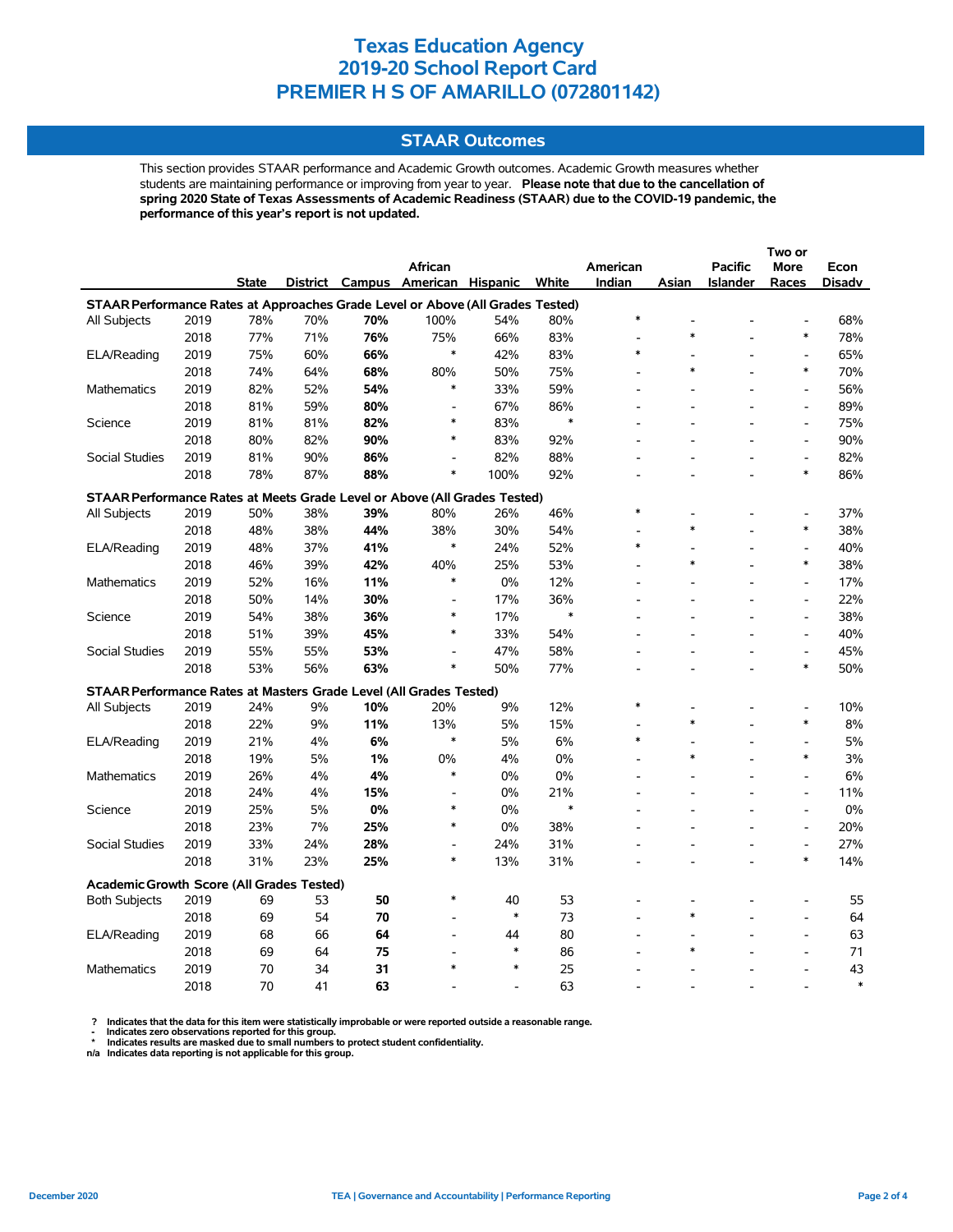### **Graduation and College, Career, and Military Readiness Outcomes**

This section provides graduation, graduation plan, and College, Career, and Military Readiness rates.

|                                                              | State |       |         | African<br>District Campus American Hispanic |        | White  | American<br>Indian | Asian  | <b>Pacific</b><br>Islander | Two or<br>More<br>Races | Econ<br>Disadv |
|--------------------------------------------------------------|-------|-------|---------|----------------------------------------------|--------|--------|--------------------|--------|----------------------------|-------------------------|----------------|
| Annual Dropout Rate (Gr 9-12)                                |       |       |         |                                              |        |        |                    |        |                            |                         |                |
| 2018-19                                                      | 1.9%  | 3.3%  | 2.6%    | 4.5%                                         | 5.0%   | 1.0%   | $\ast$             | $\ast$ |                            | $0.0\%$                 | 3.0%           |
| 2017-18                                                      | 1.9%  | 3.7%  | 1.4%    | 0.0%                                         | 0.7%   | 1.6%   |                    | $\ast$ |                            | 11.1%                   | 0.7%           |
| 4-Year Longitudinal Rate (Gr 9-12)<br>Class of 2019          |       |       |         |                                              |        |        |                    |        |                            |                         |                |
| Graduated                                                    | 90.0% | 56.9% | 64.9%   |                                              | 64.3%  | 64.1%  |                    |        |                            | 80.0%                   | 46.7%          |
| Graduates, TxCHSE, & Cont                                    | 94.1% | 88.6% | 97.3%   | $\ast$                                       | 96.4%  | 97.4%  |                    |        |                            | 100.0%                  | 96.7%          |
| Class of 2018                                                |       |       |         |                                              |        |        |                    |        |                            |                         |                |
| Graduated                                                    | 90.0% | 55.8% | 36.2%   | $\ast$                                       | 41.2%  | 36.0%  |                    | $\ast$ |                            | $\ast$                  | 30.4%          |
| Graduates, TxCHSE, & Cont                                    | 94.3% | 89.9% | 85.1%   | $\ast$                                       | 82.4%  | 88.0%  |                    | $\ast$ |                            | $\ast$                  | 87.0%          |
| 5-Year Extended Longitudinal Rate (Gr 9-12)<br>Class of 2018 |       |       |         |                                              |        |        |                    |        |                            |                         |                |
| Graduated                                                    | 92.2% | 76.4% | 67.5%   |                                              | 60.0%  | 76.2%  |                    |        |                            |                         | 66.7%          |
| Graduates, TxCHSE, & Cont                                    | 93.9% | 88.1% | 80.0%   | *                                            | 73.3%  | 90.5%  |                    | $\ast$ |                            | $\ast$                  | 76.2%          |
| Class of 2017                                                |       |       |         |                                              |        |        |                    |        |                            |                         |                |
| Graduated                                                    | 92.0% | 79.5% | 84.9%   | $\ast$                                       | 81.8%  | 84.0%  |                    |        |                            | ∗                       | 80.6%          |
| Graduates, TxCHSE, & Cont                                    | 93.7% | 91.4% | 90.6%   |                                              | 86.4%  | 92.0%  |                    |        |                            |                         | 90.3%          |
| 6-Year Extended Longitudinal Rate (Gr 9-12)<br>Class of 2017 |       |       |         |                                              |        |        |                    |        |                            |                         |                |
| Graduated                                                    | 92.4% | 85.8% | 90.2%   |                                              | 85.7%  | 91.7%  |                    |        |                            |                         | 89.7%          |
| Graduates, TxCHSE, & Cont                                    | 93.7% | 91.9% | 90.2%   | *                                            | 85.7%  | 91.7%  |                    |        |                            | $\ast$                  | 89.7%          |
| Class of 2016                                                |       |       |         |                                              |        |        |                    |        |                            |                         |                |
| Graduated                                                    | 92.1% | 86.7% |         |                                              |        |        |                    |        |                            |                         |                |
| Graduates, TxCHSE, & Cont                                    | 93.4% | 93.0% |         |                                              |        |        |                    |        |                            |                         |                |
| 4-Year Federal Graduation Rate Without Exclusions (Gr 9-12)  |       |       |         |                                              |        |        |                    |        |                            |                         |                |
| Class of 2019                                                | 90.0% | 55.4% | 62.3%   |                                              | 58.1%  | 64.1%  |                    |        |                            | 80.0%                   | 45.2%          |
| Class of 2018                                                | 90.0% | 54.5% | 34.0%   |                                              | 38.9%  | 33.3%  |                    | $\ast$ |                            | $\ast$                  | 29.2%          |
| RHSP/DAP Graduates (Longitudinal Rate)                       |       |       |         |                                              |        |        |                    |        |                            |                         |                |
| Class of 2019                                                | 73.3% |       |         |                                              |        |        |                    |        |                            |                         |                |
| Class of 2018                                                | 68.5% | 72.7% |         |                                              |        |        |                    |        |                            |                         |                |
| RHSP/DAP/FHSP-E/FHSP-DLA Graduates (Longitudinal Rate)       |       |       |         |                                              |        |        |                    |        |                            |                         |                |
| Class of 2019                                                | 87.6% | 71.4% | 65.2%   | $\ast$                                       | 70.6%  | 66.7%  |                    |        |                            |                         | 64.3%          |
| Class of 2018                                                | 86.8% | 83.2% | 100.0%  |                                              | 100.0% | 100.0% |                    | $\ast$ |                            |                         | 100.0%         |
| College, Career, and Military Ready (Annual Graduates)       |       |       |         |                                              |        |        |                    |        |                            |                         |                |
| 2018-19                                                      | 72.9% | 28.4% | 43.1%   | *                                            | 37.5%  | 50.0%  |                    |        |                            |                         | 41.7%          |
| 2017-18                                                      | 65.5% | 26.6% | 24.1%   |                                              | 25.0%  | 27.3%  |                    |        |                            |                         | 11.8%          |
| <b>SAT/ACT Results (Annual Graduates)</b><br>Tested          |       |       |         |                                              |        |        |                    |        |                            |                         |                |
| 2018-19                                                      | 75.0% | 28.7% | 8.3%    |                                              | 12.5%  | 4.8%   |                    |        |                            |                         | 10.7%          |
| 2017-18                                                      | 74.6% | 29.1% | 6.9%    | $\ast$                                       | 8.3%   | 9.1%   |                    |        |                            |                         | 0.0%           |
| Average SAT Score                                            |       |       |         |                                              |        |        |                    |        |                            |                         |                |
| 2018-19                                                      | 1027  | 937   | $\star$ | $\ast$                                       | $\ast$ | $\ast$ |                    |        |                            |                         | $\ast$         |
| 2017-18                                                      | 1036  | 984   |         |                                              |        |        |                    |        |                            |                         |                |
| Average ACT Score                                            |       |       |         |                                              |        |        |                    |        |                            |                         |                |
| 2018-19                                                      | 20.6  | 18.6  |         |                                              |        |        |                    |        |                            |                         |                |
| 2017-18                                                      | 20.6  | 18.5  |         |                                              |        |        |                    |        |                            |                         |                |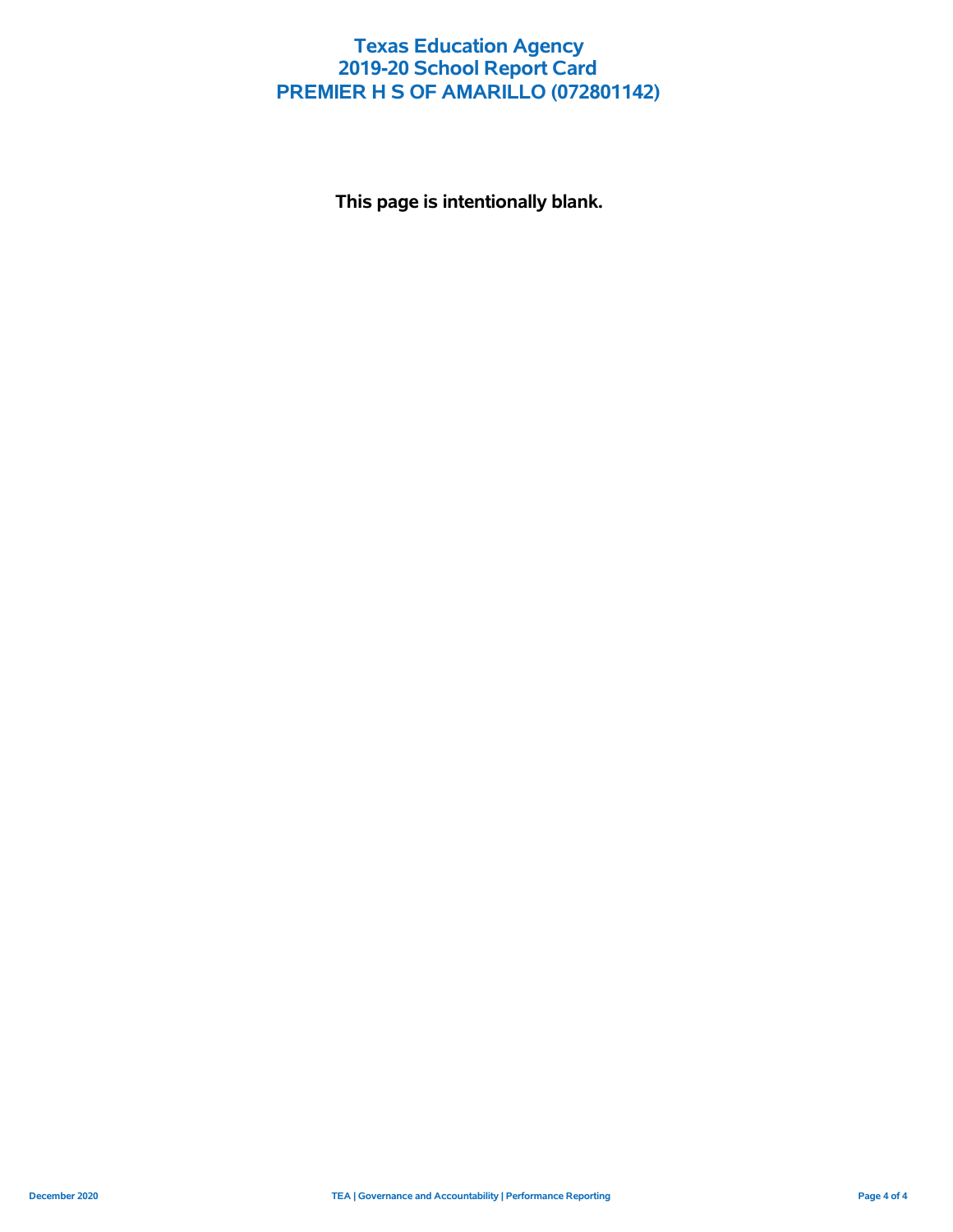| <b>Accountability Rating</b> | <b>School Information</b> |
|------------------------------|---------------------------|
|                              |                           |

### **\*All Districts and Schools Were Not Rated in 2020 Due to COVID-19\***

**District Name:** PREMIER HIGH SCHOOLS **Campus Type:** High School **Total Students:** 115 **Grade Span:** 09 - 12

**Not Rated**

Given the impact of COVID-19, all districts and schools received a label of Not Rated: Declared State of Disaster for their 2020 accountability ratings.

For more information about this campus, see **https://TXSchools.gov** or the Texas Academic Performance Report at **https://rptsvr1.tea.texas.gov/perfreport/tapr/2020/index.html**

### **Distinction Designations**

#### **Click here to read the official announcement.**

#### **[Distinction designations were not awarded in 2020.](https://rptsvr1.tea.texas.gov/perfreport/tapr/2020/index.html)**

#### **School and Student Information**

This section provides demographic information about PREMIER H S OF EAST EL PASO, including attendance rates; enrollment percentages for various student groups; stude[nt mobility rates; and class size averages at the ca](https://tea.texas.gov/about-tea/news-and-multimedia/correspondence/taa-letters/every-student-succeeds-act-essa-waiver-approval-2020-state-academic-accountability)mpus, district, and state level, where applicable.

|                                     | <b>CampusDistrict State</b> |                   |         |
|-------------------------------------|-----------------------------|-------------------|---------|
| Attendance Rate (2018-19)           |                             | 79.1% 89.1% 95.4% |         |
| <b>Enrollment by Race/Ethnicity</b> |                             |                   |         |
| African American                    | 0 ዐ%                        | 11 2% 12 6%       |         |
| Hispanic                            | 97.4%                       | 53.4%             | 52.8%   |
| White                               | 2.6%                        | 31.6% 27.0%       |         |
| American Indian                     | $0.0\%$                     | $0.4\%$           | $0.4\%$ |
| Asian                               | $0.0\%$                     | 0 8%              | 4.6%    |
| Pacific Islander                    | 0.0%                        | 0 1%              | 0.2%    |
| Two or More Races                   | $0.0\%$                     | 2.5%              | 2.5%    |
| <b>Enrollment by Student Group</b>  |                             |                   |         |
| Economically Disadvantaged          |                             | 84.3% 56.1% 60.2% |         |
| Special Education                   | 8.7%                        | 13.9% 10.7%       |         |
| English Learners                    |                             | 20.0% 15.4% 20.3% |         |
| Mobility Rate (2018-19)             |                             | 72.7% 66.5% 15.3% |         |

### **School Financial Information (2018-19)**

|                                        | Campus District State |             |  |
|----------------------------------------|-----------------------|-------------|--|
| <b>Instructional Staff Percent</b>     | n/a                   | 46.2% 64.6% |  |
| <b>Instructional Expenditure Ratio</b> | n/a                   | 61.5% 62.8% |  |

|                                     | Campus District |         | <b>State</b> |
|-------------------------------------|-----------------|---------|--------------|
| <b>Expenditures per Student</b>     |                 |         |              |
| <b>Total Operating Expenditures</b> | \$7.164         | \$7.516 | \$9.913      |
| Instruction                         | \$4.118         | \$3.989 | \$5.558      |
| Instructional Leadership            | \$161           | \$302   | \$162        |
| School Leadership                   | \$1.081         | \$1.070 | \$589        |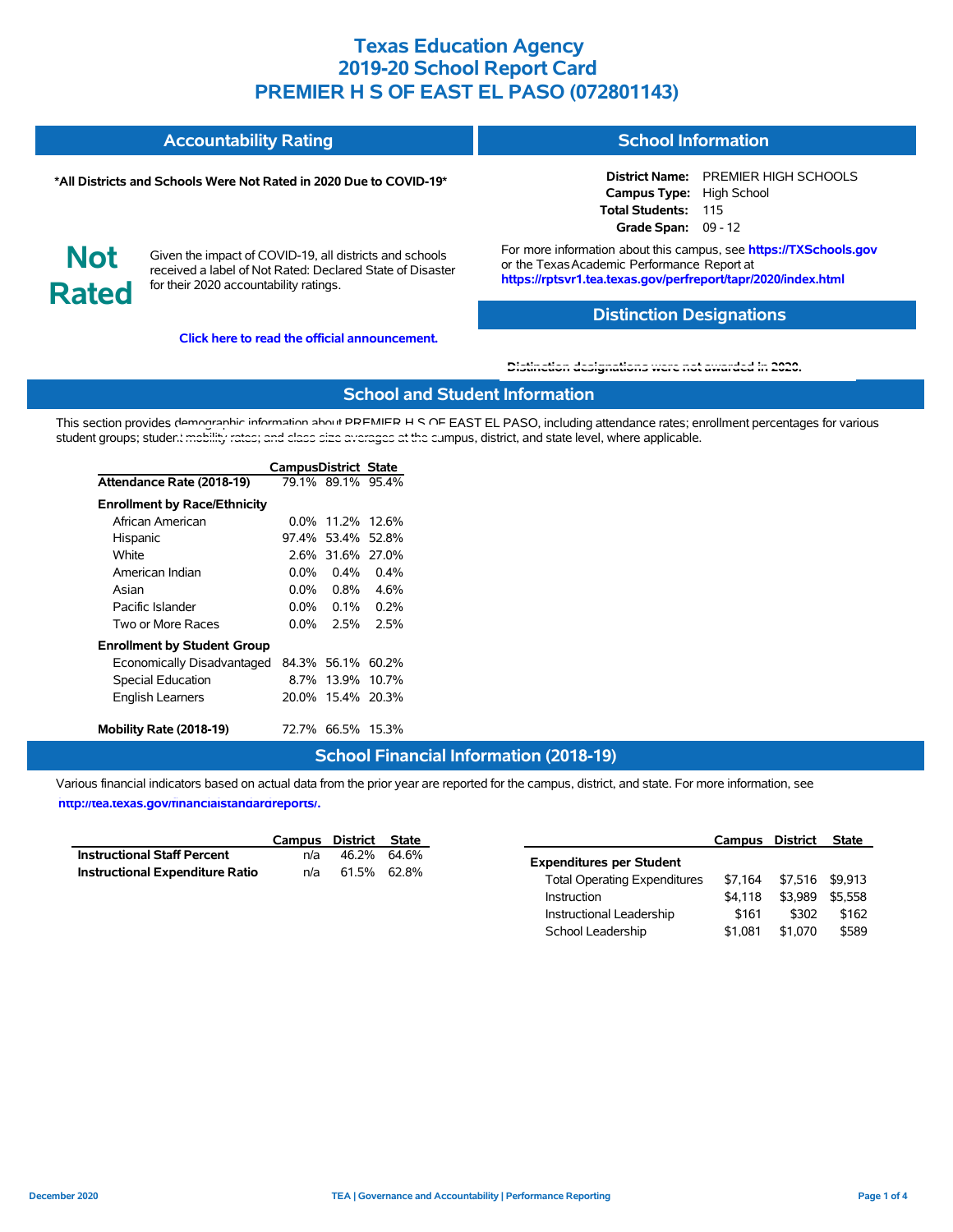### **STAAR Outcomes**

This section provides STAAR performance and Academic Growth outcomes. Academic Growth measures whether students are maintaining performance or improving from year to year. **Please note that due to the cancellation of spring 2020 State of Texas Assessments of Academic Readiness (STAAR) due to the COVID-19 pandemic, the performance of this year's report is not updated.**

|                                                                                    |              |       |          |         |                                         |        |        |          |       |                 | Two or                   |               |
|------------------------------------------------------------------------------------|--------------|-------|----------|---------|-----------------------------------------|--------|--------|----------|-------|-----------------|--------------------------|---------------|
|                                                                                    |              |       |          |         | African                                 |        |        | American |       | <b>Pacific</b>  | <b>More</b>              | Econ          |
|                                                                                    |              | State |          |         | District Campus American Hispanic White |        |        | Indian   | Asian | <b>Islander</b> | Races                    | <b>Disadv</b> |
| STAAR Performance Rates at Approaches Grade Level or Above (All Grades Tested)     |              |       |          |         |                                         |        |        |          |       |                 |                          |               |
| All Subjects                                                                       | 2019         | 78%   | 70%      | 58%     | $\frac{1}{2}$                           | 57%    | *      |          |       |                 |                          | 62%           |
|                                                                                    | 2018         | 77%   | 71%      | 44%     | $\overline{\phantom{a}}$                | 43%    | $\ast$ |          |       |                 | $\overline{\phantom{a}}$ | 37%           |
| ELA/Reading                                                                        | 2019         | 75%   | 60%      | 45%     |                                         | 45%    |        |          |       |                 | Ĭ.                       | 47%           |
|                                                                                    | 2018         | 74%   | 64%      | 24%     | $\overline{a}$                          | 24%    |        |          |       |                 | $\blacksquare$           | 22%           |
| <b>Mathematics</b>                                                                 | 2019         | 82%   | 52%      | $\star$ | L,                                      | $\ast$ |        |          |       |                 | $\blacksquare$           | $\ast$        |
|                                                                                    | 2018         | 81%   | 59%      | 60%     | $\overline{a}$                          | 56%    |        |          |       |                 | $\blacksquare$           | 20%           |
| Science                                                                            | 2019         | 81%   | 81%      | $\star$ | L,                                      | $\ast$ |        |          |       |                 | $\blacksquare$           | $\ast$        |
|                                                                                    | 2018         | 80%   | 82%      | 50%     | $\overline{a}$                          | 50%    |        |          |       |                 | $\overline{a}$           | 40%           |
| Social Studies                                                                     | 2019         | 81%   | 90%      | 75%     | $\overline{a}$                          | 74%    |        |          |       |                 | $\overline{\phantom{a}}$ | 76%           |
|                                                                                    | 2018         | 78%   | 87%      | 71%     |                                         | 71%    |        |          |       |                 |                          | 86%           |
| STAAR Performance Rates at Meets Grade Level or Above (All Grades Tested)          |              |       |          |         |                                         |        |        |          |       |                 |                          |               |
| All Subjects                                                                       | 2019         | 50%   | 38%      | 38%     |                                         | 38%    | $\ast$ |          |       |                 | ٠                        | 41%           |
|                                                                                    | 2018         | 48%   | 38%      | 15%     | $\overline{a}$                          | 16%    | $\ast$ |          |       |                 | $\overline{a}$           | 9%            |
| ELA/Reading                                                                        | 2019         | 48%   | 37%      | 25%     | $\overline{\phantom{a}}$                | 25%    |        |          |       |                 | $\overline{\phantom{a}}$ | 27%           |
|                                                                                    | 2018         | 46%   | 39%      | 14%     |                                         | 14%    |        |          |       |                 | L,                       | 6%            |
| Mathematics                                                                        | 2019         | 52%   | 16%      | $\star$ | L,                                      | $\ast$ |        |          |       |                 | L,                       | $\ast$        |
|                                                                                    | 2018         | 50%   | 14%      | 0%      | $\overline{a}$                          | 0%     |        |          |       |                 | ÷,                       | 0%            |
| Science                                                                            | 2019         | 54%   | 38%      | $\star$ | $\overline{\phantom{a}}$                | $\ast$ |        |          |       |                 | $\overline{\phantom{a}}$ | $\star$       |
|                                                                                    | 2018         | 51%   | 39%      | 17%     | $\overline{\phantom{0}}$                | 17%    |        |          |       |                 | $\overline{\phantom{a}}$ | 20%           |
| <b>Social Studies</b>                                                              | 2019         | 55%   | 55%      | 50%     | $\overline{\phantom{a}}$                | 53%    | $\ast$ |          |       |                 | $\sim$                   | 53%           |
|                                                                                    | 2018         | 53%   | 56%      | 29%     | $\overline{a}$                          | 29%    |        |          |       |                 | $\overline{a}$           | 14%           |
|                                                                                    |              |       |          |         |                                         |        |        |          |       |                 |                          |               |
| STAAR Performance Rates at Masters Grade Level (All Grades Tested)<br>All Subjects | 2019         | 24%   | 9%       | 10%     | $\overline{a}$                          | 11%    |        |          |       |                 | Ĭ.                       | 8%            |
|                                                                                    | 2018         | 22%   | 9%       | 0%      | $\overline{\phantom{a}}$                | 0%     | $\ast$ |          |       |                 | ÷,                       | 0%            |
|                                                                                    | 2019         | 21%   |          | 10%     | $\overline{a}$                          | 10%    |        |          |       |                 | $\blacksquare$           | 7%            |
| ELA/Reading                                                                        | 2018         | 19%   | 4%       | 0%      | $\overline{\phantom{a}}$                | 0%     |        |          |       |                 | $\blacksquare$           | 0%            |
|                                                                                    |              | 26%   | 5%       | $\star$ |                                         | $\ast$ |        |          |       |                 |                          | $\ast$        |
| Mathematics                                                                        | 2019<br>2018 | 24%   | 4%<br>4% | 0%      | $\overline{a}$                          | 0%     |        |          |       |                 | $\overline{a}$           | 0%            |
| Science                                                                            | 2019         | 25%   | 5%       | $\star$ | $\overline{a}$                          | $\ast$ |        |          |       |                 | $\blacksquare$           | $\ast$        |
|                                                                                    | 2018         | 23%   | 7%       | 0%      | $\overline{a}$                          | 0%     |        |          |       |                 | $\overline{a}$           | 0%            |
| Social Studies                                                                     | 2019         | 33%   | 24%      | 15%     | $\overline{a}$                          | 16%    | ∗      |          |       |                 | $\overline{\phantom{a}}$ | 12%           |
|                                                                                    | 2018         | 31%   | 23%      | 0%      | $\overline{\phantom{a}}$                |        |        |          |       |                 | L.                       | 0%            |
|                                                                                    |              |       |          |         |                                         | 0%     |        |          |       |                 |                          |               |
| <b>Academic Growth Score (All Grades Tested)</b>                                   |              |       |          |         |                                         |        |        |          |       |                 |                          |               |
| <b>Both Subjects</b>                                                               | 2019         | 69    | 53       |         |                                         |        |        |          |       |                 |                          |               |
|                                                                                    | 2018         | 69    | 54       | ÷       |                                         |        |        |          |       |                 |                          |               |
| ELA/Reading                                                                        | 2019         | 68    | 66       |         |                                         |        |        |          |       |                 |                          |               |
|                                                                                    | 2018         | 69    | 64       |         |                                         | $\ast$ |        |          |       |                 |                          |               |
| <b>Mathematics</b>                                                                 | 2019         | 70    | 34       |         |                                         |        |        |          |       |                 |                          |               |
|                                                                                    | 2018         | 70    | 41       | ÷       |                                         | $\ast$ |        |          |       |                 |                          |               |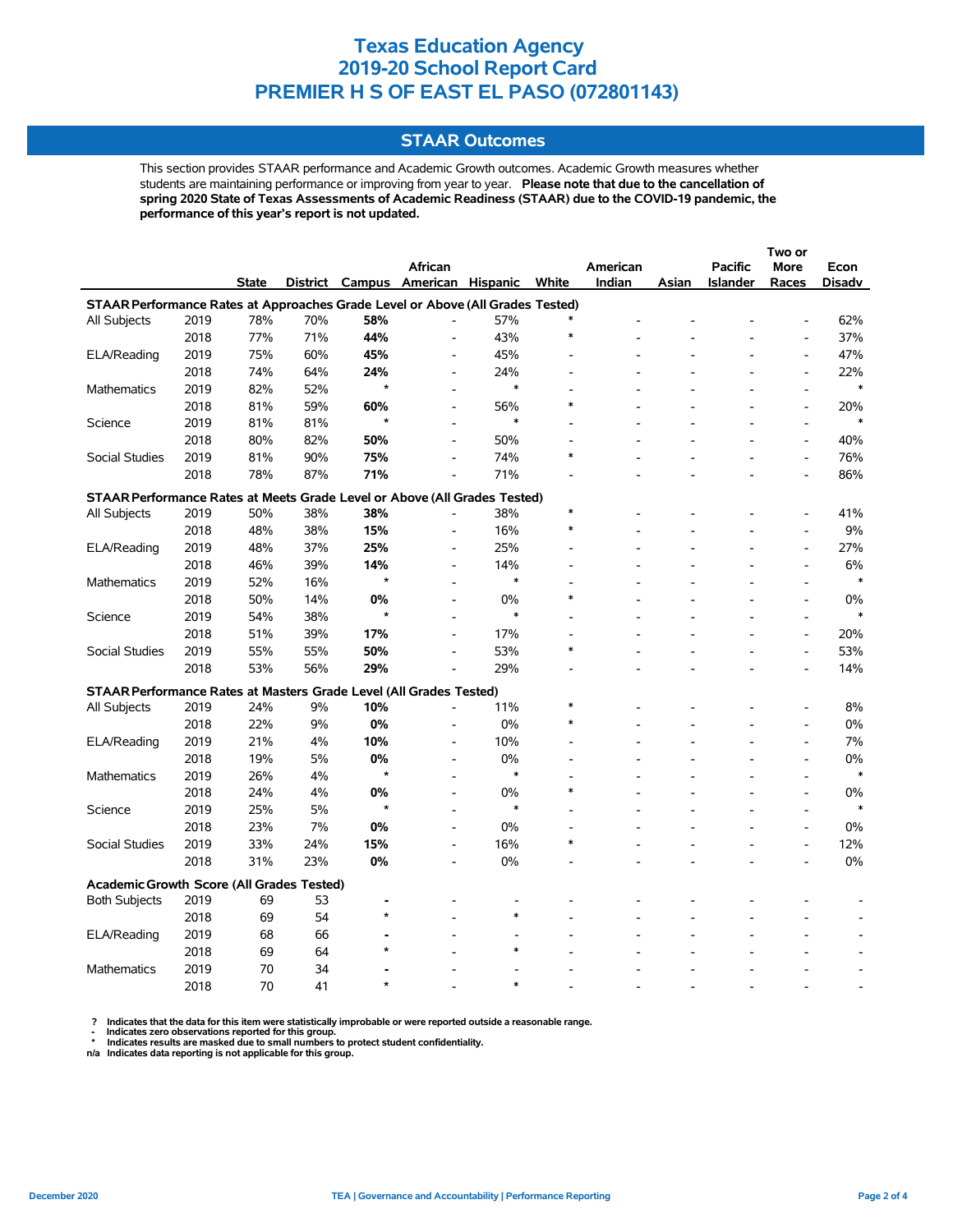### **Graduation and College, Career, and Military Readiness Outcomes**

This section provides graduation, graduation plan, and College, Career, and Military Readiness rates.

|                                                              |       |       |         | African                           |        |         | American |       | <b>Pacific</b>  | Two or<br>More           | Econ    |
|--------------------------------------------------------------|-------|-------|---------|-----------------------------------|--------|---------|----------|-------|-----------------|--------------------------|---------|
|                                                              | State |       |         | District Campus American Hispanic |        | White   | Indian   | Asian | <b>Islander</b> | Races                    | Disadv  |
| Annual Dropout Rate (Gr 9-12)                                |       |       |         |                                   |        |         |          |       |                 |                          |         |
| 2018-19                                                      | 1.9%  | 3.3%  | 0.0%    |                                   | 0.0%   | $0.0\%$ |          |       |                 |                          | $0.0\%$ |
| 2017-18                                                      | 1.9%  | 3.7%  | 3.7%    | $\ast$                            | 3.8%   | 0.0%    |          |       |                 |                          | 2.8%    |
| 4-Year Longitudinal Rate (Gr 9-12)                           |       |       |         |                                   |        |         |          |       |                 |                          |         |
| Class of 2019                                                |       |       |         |                                   |        |         |          |       |                 |                          |         |
| Graduated                                                    | 90.0% | 56.9% | 25.0%   |                                   | 25.0%  |         |          |       |                 |                          | 20.6%   |
| Graduates, TxCHSE, & Cont                                    | 94.1% | 88.6% | 100.0%  |                                   | 100.0% |         |          |       |                 |                          | 100.0%  |
| Class of 2018                                                |       |       |         |                                   |        |         |          |       |                 |                          |         |
| Graduated                                                    | 90.0% | 55.8% |         |                                   |        |         |          |       |                 |                          |         |
| Graduates, TxCHSE, & Cont                                    | 94.3% | 89.9% |         |                                   |        |         |          |       |                 |                          |         |
| 5-Year Extended Longitudinal Rate (Gr 9-12)<br>Class of 2018 |       |       |         |                                   |        |         |          |       |                 |                          |         |
| Graduated                                                    | 92.2% | 76.4% |         |                                   |        |         |          |       |                 |                          |         |
| Graduates, TxCHSE, & Cont                                    | 93.9% | 88.1% |         |                                   |        |         |          |       |                 |                          |         |
| Class of 2017                                                |       |       |         |                                   |        |         |          |       |                 |                          |         |
| Graduated                                                    | 92.0% | 79.5% |         |                                   |        |         |          |       |                 |                          |         |
| Graduates, TxCHSE, & Cont                                    | 93.7% | 91.4% |         |                                   |        |         |          |       |                 |                          |         |
| 6-Year Extended Longitudinal Rate (Gr 9-12)                  |       |       |         |                                   |        |         |          |       |                 |                          |         |
| Class of 2017                                                |       |       |         |                                   |        |         |          |       |                 |                          |         |
| Graduated                                                    | 92.4% | 85.8% |         |                                   |        |         |          |       |                 |                          |         |
| Graduates, TxCHSE, & Cont                                    | 93.7% | 91.9% |         |                                   |        |         |          |       |                 |                          |         |
| Class of 2016                                                |       |       |         |                                   |        |         |          |       |                 |                          |         |
| Graduated                                                    | 92.1% | 86.7% |         |                                   |        |         |          |       |                 |                          |         |
| Graduates, TxCHSE, & Cont                                    | 93.4% | 93.0% |         |                                   |        |         |          |       |                 |                          |         |
| 4-Year Federal Graduation Rate Without Exclusions (Gr 9-12)  |       |       |         |                                   |        |         |          |       |                 |                          |         |
| Class of 2019                                                | 90.0% | 55.4% | 24.4%   |                                   | 24.4%  |         |          |       |                 |                          | 20.0%   |
| Class of 2018                                                | 90.0% | 54.5% |         |                                   |        |         |          |       |                 |                          |         |
| RHSP/DAP Graduates (Longitudinal Rate)                       |       |       |         |                                   |        |         |          |       |                 |                          |         |
| Class of 2019                                                | 73.3% |       |         |                                   |        |         |          |       |                 |                          |         |
| Class of 2018                                                | 68.5% | 72.7% |         |                                   |        |         |          |       |                 |                          |         |
| RHSP/DAP/FHSP-E/FHSP-DLA Graduates (Longitudinal Rate)       |       |       |         |                                   |        |         |          |       |                 |                          |         |
| Class of 2019                                                | 87.6% | 71.4% | 100.0%  |                                   | 100.0% |         |          |       |                 |                          | 100.0%  |
| Class of 2018                                                | 86.8% | 83.2% |         |                                   |        |         |          |       |                 |                          |         |
| College, Career, and Military Ready (Annual Graduates)       |       |       |         |                                   |        |         |          |       |                 |                          |         |
| 2018-19                                                      | 72.9% | 28.4% | 18.2%   |                                   | 14.3%  |         |          |       |                 | $\overline{\phantom{a}}$ | 17.6%   |
| 2017-18                                                      | 65.5% | 26.6% | 5.3%    |                                   | 5.3%   |         |          |       |                 |                          | 14.3%   |
| <b>SAT/ACT Results (Annual Graduates)</b>                    |       |       |         |                                   |        |         |          |       |                 |                          |         |
| Tested                                                       |       |       |         |                                   |        |         |          |       |                 |                          |         |
| 2018-19                                                      | 75.0% | 28.7% | 9.1%    |                                   | 9.5%   |         |          |       |                 |                          | 5.9%    |
| 2017-18                                                      | 74.6% | 29.1% | 5.3%    |                                   | 5.3%   |         |          |       |                 |                          | 0.0%    |
| Average SAT Score<br>2018-19                                 | 1027  | 937   | $\ast$  |                                   | $\ast$ |         |          |       |                 |                          |         |
| 2017-18                                                      | 1036  | 984   | $\star$ |                                   | $\ast$ |         |          |       |                 |                          |         |
| Average ACT Score                                            |       |       |         |                                   |        |         |          |       |                 |                          |         |
| 2018-19                                                      | 20.6  | 18.6  |         |                                   | ∗      |         |          |       |                 |                          |         |
| 2017-18                                                      | 20.6  | 18.5  |         |                                   |        |         |          |       |                 |                          |         |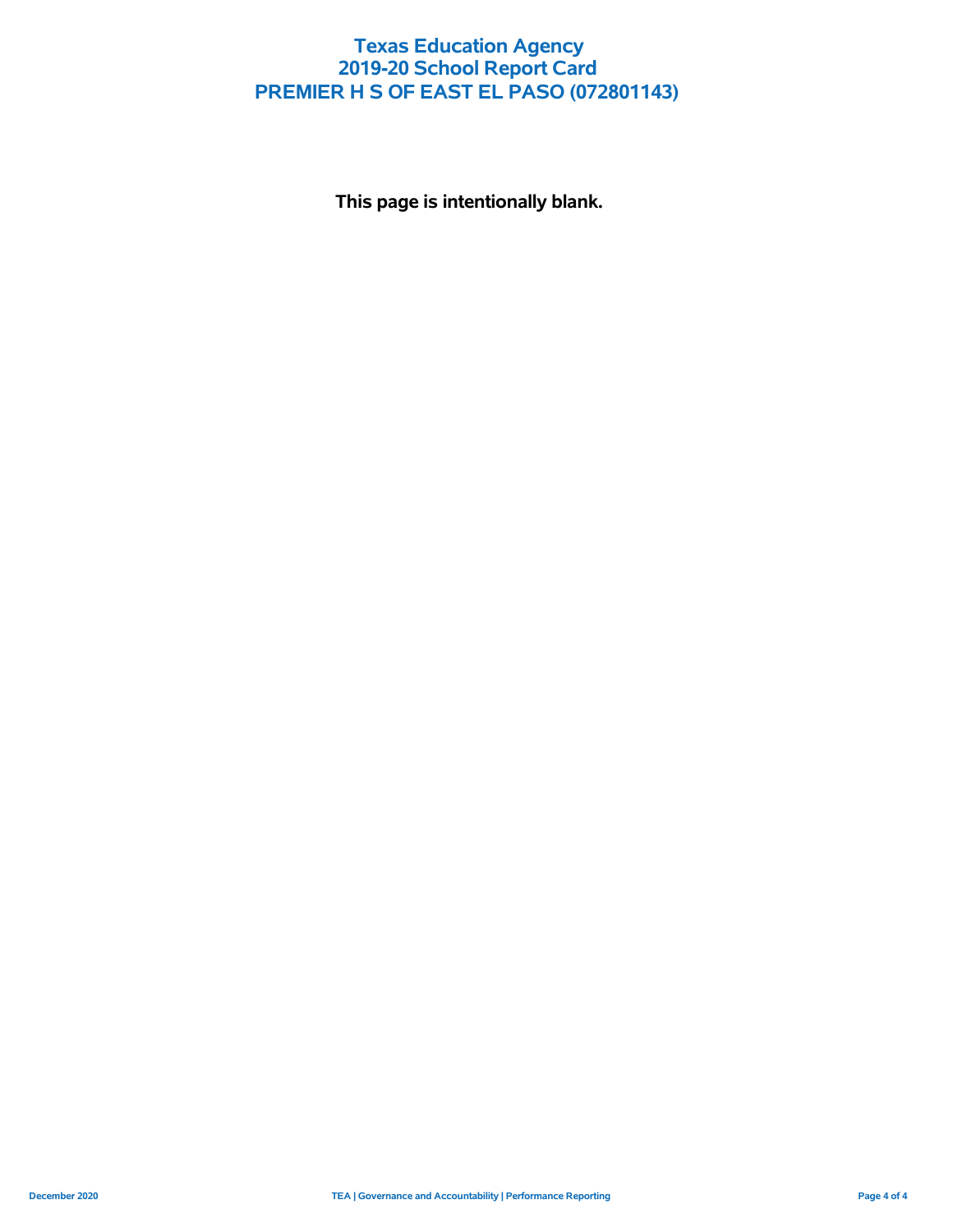| <b>Accountability Rating</b> | <b>School Information</b> |
|------------------------------|---------------------------|
|                              |                           |

#### **\*All Districts and Schools Were Not Rated in 2020 Due to COVID-19\***

**District Name:** PREMIER HIGH SCHOOLS **Campus Type:** High School **Total Students:** 132 **Grade Span:** 09 - 12

**Not Rated**

Given the impact of COVID-19, all districts and schools received a label of Not Rated: Declared State of Disaster for their 2020 accountability ratings.

For more information about this campus, see **https://TXSchools.gov** or the Texas Academic Performance Report at **https://rptsvr1.tea.texas.gov/perfreport/tapr/2020/index.html**

#### **Distinction Designations**

## **Click here to read the official announcement.**

#### **[Distinction designations were not awarded in 2020.](https://rptsvr1.tea.texas.gov/perfreport/tapr/2020/index.html)**

#### **School and Student Information**

This section provides demographic information about PREMIER H S OF PFLUGERVILLE, including attendance rates; enrollment percentages for various student groups; stude[nt mobility rates; and class size averages at the ca](https://tea.texas.gov/about-tea/news-and-multimedia/correspondence/taa-letters/every-student-succeeds-act-essa-waiver-approval-2020-state-academic-accountability)mpus, district, and state level, where applicable.

|                                     | <b>CampusDistrict State</b> |                   |         |                                         | Campus | <b>District</b> | <b>State</b> |
|-------------------------------------|-----------------------------|-------------------|---------|-----------------------------------------|--------|-----------------|--------------|
| Attendance Rate (2018-19)           |                             | 82.7% 89.1% 95.4% |         |                                         |        |                 |              |
| <b>Enrollment by Race/Ethnicity</b> |                             |                   |         | Class Size Averages by Grade or Subject |        |                 |              |
| African American                    |                             | 11.9% 11.2% 12.6% |         | Secondary                               |        |                 |              |
| Hispanic                            |                             | 53.0% 53.4% 52.8% |         | Science                                 | 1.0    | 16.4            | 18.8         |
| White                               |                             | 24.6% 31.6% 27.0% |         |                                         |        |                 |              |
| American Indian                     | $2.2\%$                     | $0.4\%$           | $0.4\%$ |                                         |        |                 |              |
| Asian                               | $3.0\%$                     | 0.8%              | 4.6%    |                                         |        |                 |              |
| Pacific Islander                    | $0.0\%$                     | 0.1%              | 0.2%    |                                         |        |                 |              |
| Two or More Races                   | 5.2%                        | 2.5%              | 2.5%    |                                         |        |                 |              |
| <b>Enrollment by Student Group</b>  |                             |                   |         |                                         |        |                 |              |
| Economically Disadvantaged          |                             | 46.3% 56.1% 60.2% |         |                                         |        |                 |              |
| Special Education                   |                             | 20.9% 13.9% 10.7% |         |                                         |        |                 |              |
| English Learners                    |                             | 11.9% 15.4% 20.3% |         |                                         |        |                 |              |
| Mobility Rate (2018-19)             |                             | 73.4% 66.5% 15.3% |         |                                         |        |                 |              |

#### **School Financial Information (2018-19)**

|                                        | Campus District State |             |  |
|----------------------------------------|-----------------------|-------------|--|
| <b>Instructional Staff Percent</b>     | n/a                   | 46.2% 64.6% |  |
| <b>Instructional Expenditure Ratio</b> | n/a                   | 61.5% 62.8% |  |

|                                     | Campus District |         | State   |
|-------------------------------------|-----------------|---------|---------|
| <b>Expenditures per Student</b>     |                 |         |         |
| <b>Total Operating Expenditures</b> | \$6.362         | \$7.516 | \$9.913 |
| Instruction                         | \$3.835         | \$3.989 | \$5.558 |
| Instructional Leadership            | \$165           | \$302   | \$162   |
| School Leadership                   | \$1.196         | \$1.070 | \$589   |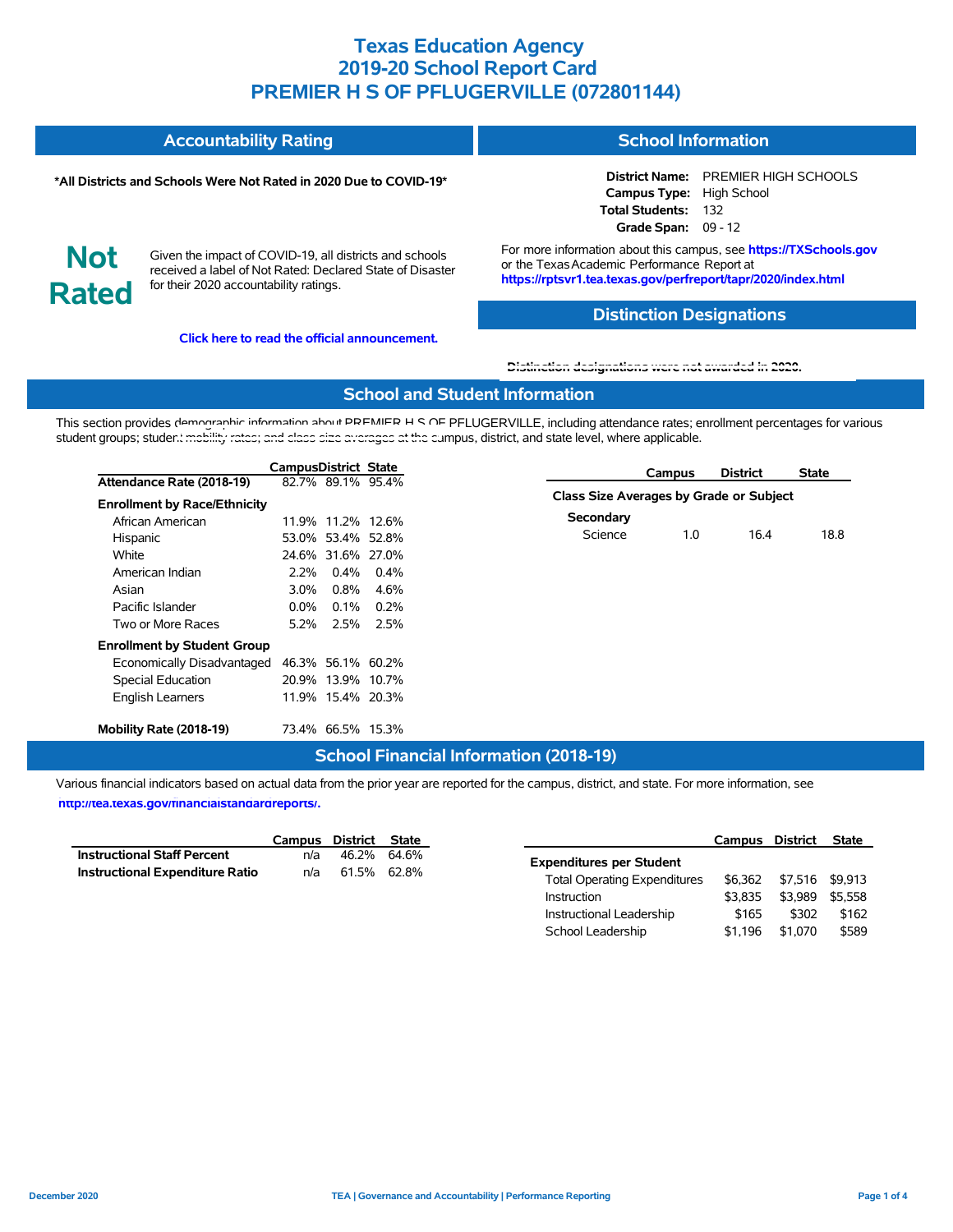#### **STAAR Outcomes**

This section provides STAAR performance and Academic Growth outcomes. Academic Growth measures whether students are maintaining performance or improving from year to year. **Please note that due to the cancellation of spring 2020 State of Texas Assessments of Academic Readiness (STAAR) due to the COVID-19 pandemic, the performance of this year's report is not updated.**

|                                                                                |      |       |     |         |                                   |        |        |          |        |                          | Two or                   |        |
|--------------------------------------------------------------------------------|------|-------|-----|---------|-----------------------------------|--------|--------|----------|--------|--------------------------|--------------------------|--------|
|                                                                                |      |       |     |         | African                           |        |        | American |        | <b>Pacific</b>           | <b>More</b>              | Econ   |
|                                                                                |      | State |     |         | District Campus American Hispanic |        | White  | Indian   | Asian  | <b>Islander</b>          | Races                    | Disadv |
| STAAR Performance Rates at Approaches Grade Level or Above (All Grades Tested) |      |       |     |         |                                   |        |        |          |        |                          |                          |        |
| All Subjects                                                                   | 2019 | 78%   | 70% | 64%     | 29%                               | 75%    | 62%    | $\ast$   | $\ast$ |                          | $\ast$                   | 58%    |
|                                                                                | 2018 | 77%   | 71% | 70%     | 50%                               | 64%    | 78%    |          |        |                          | 83%                      | 73%    |
| ELA/Reading                                                                    | 2019 | 75%   | 60% | 38%     | $\ast$                            | 56%    | 33%    |          | *      |                          | $\ast$                   | 30%    |
|                                                                                | 2018 | 74%   | 64% | 59%     | $\ast$                            | 50%    | 80%    |          |        |                          | $\ast$                   | 67%    |
| <b>Mathematics</b>                                                             | 2019 | 82%   | 52% | 57%     | $\ast$                            | $\ast$ | $\ast$ |          |        |                          |                          | $\ast$ |
|                                                                                | 2018 | 81%   | 59% | 64%     | $\overline{a}$                    | 50%    | 75%    |          |        |                          | $\overline{a}$           | $\ast$ |
| Science                                                                        | 2019 | 81%   | 81% | 57%     | $\ast$                            | 80%    |        |          |        |                          |                          | $\ast$ |
|                                                                                | 2018 | 80%   | 82% | 70%     | $\overline{a}$                    | 60%    | 80%    |          |        |                          | $\overline{a}$           | 50%    |
| <b>Social Studies</b>                                                          | 2019 | 81%   | 90% | 100%    | ∗                                 | 100%   | 100%   |          |        |                          | $\ast$                   | 100%   |
|                                                                                | 2018 | 78%   | 87% | 89%     | $\ast$                            | 92%    | 78%    |          |        |                          | $\ast$                   | 92%    |
| STAAR Performance Rates at Meets Grade Level or Above (All Grades Tested)      |      |       |     |         |                                   |        |        |          |        |                          |                          |        |
| All Subjects                                                                   | 2019 | 50%   | 38% | 44%     | 0%                                | 54%    | 42%    | $\ast$   | $\ast$ |                          | $\ast$                   | 46%    |
|                                                                                | 2018 | 48%   | 38% | 34%     | $0\%$                             | 25%    | 51%    |          |        |                          | 33%                      | 30%    |
| ELA/Reading                                                                    | 2019 | 48%   | 37% | 35%     | $\ast$                            | 56%    | 25%    |          | $\ast$ |                          | $\ast$                   | 30%    |
|                                                                                | 2018 | 46%   | 39% | 34%     | $\ast$                            | 20%    | 60%    |          |        |                          | $\ast$                   | 33%    |
| <b>Mathematics</b>                                                             | 2019 | 52%   | 16% | $0\%$   | $\ast$                            | $\ast$ | $\ast$ |          |        |                          |                          | $\ast$ |
|                                                                                | 2018 | 50%   | 14% | 14%     | $\overline{a}$                    | 0%     | 25%    |          |        |                          |                          | $\ast$ |
| Science                                                                        | 2019 | 54%   | 38% | 43%     | $\ast$                            | 60%    |        |          |        |                          | $\overline{\phantom{a}}$ | $\ast$ |
|                                                                                | 2018 | 51%   | 39% | 30%     | $\overline{\phantom{a}}$          | 20%    | 40%    |          |        |                          | $\overline{\phantom{0}}$ | 17%    |
| <b>Social Studies</b>                                                          | 2019 | 55%   | 55% | 71%     | $\ast$                            | 71%    | 73%    | $\ast$   |        |                          | $\ast$                   | 86%    |
|                                                                                | 2018 | 53%   | 56% | 46%     | $\ast$                            | 46%    | 67%    |          |        |                          | $\ast$                   | 38%    |
| STAAR Performance Rates at Masters Grade Level (All Grades Tested)             |      |       |     |         |                                   |        |        |          |        |                          |                          |        |
| All Subjects                                                                   | 2019 | 24%   | 9%  | 10%     | 0%                                | 8%     | 15%    |          | *      |                          | $\ast$                   | 8%     |
|                                                                                | 2018 | 22%   | 9%  | 6%      | 0%                                | 2%     | 14%    |          |        |                          | 0%                       | 3%     |
| ELA/Reading                                                                    | 2019 | 21%   | 4%  | 0%      | $\ast$                            | 0%     | 0%     |          | *      | $\overline{\phantom{a}}$ | $\ast$                   | 0%     |
|                                                                                | 2018 | 19%   | 5%  | 7%      | $\ast$                            | 0%     | 20%    |          |        |                          | $\ast$                   | 7%     |
| Mathematics                                                                    | 2019 | 26%   | 4%  | 0%      | $\ast$                            | $\ast$ | $\ast$ |          |        |                          |                          | $\ast$ |
|                                                                                | 2018 | 24%   | 4%  | 0%      | $\overline{a}$                    | 0%     | 0%     |          |        |                          |                          | $\ast$ |
| Science                                                                        | 2019 | 25%   | 5%  | 0%      | $\ast$                            | 0%     |        |          |        |                          |                          | $\ast$ |
|                                                                                | 2018 | 23%   | 7%  | 0%      | $\overline{a}$                    | 0%     | 0%     |          |        |                          | $\overline{a}$           | 0%     |
| Social Studies                                                                 | 2019 | 33%   | 24% | 29%     | $\ast$                            | 29%    | 36%    | $\ast$   |        |                          | *                        | 29%    |
|                                                                                | 2018 | 31%   | 23% | 11%     | $\ast$                            | 8%     | 22%    |          |        |                          | $\ast$                   | 0%     |
|                                                                                |      |       |     |         |                                   |        |        |          |        |                          |                          |        |
| <b>Academic Growth Score (All Grades Tested)</b>                               |      |       |     |         |                                   |        |        |          |        |                          |                          |        |
| <b>Both Subjects</b>                                                           | 2019 | 69    | 53  | 20      | $\ast$                            | $\ast$ |        |          | $\ast$ |                          |                          |        |
|                                                                                | 2018 | 69    | 54  | $\star$ |                                   |        |        |          |        |                          |                          |        |
| ELA/Reading                                                                    | 2019 | 68    | 66  |         | $\ast$                            | $\ast$ |        |          | $\ast$ |                          |                          | $\ast$ |
|                                                                                | 2018 | 69    | 64  |         |                                   |        |        |          |        |                          |                          |        |
| <b>Mathematics</b>                                                             | 2019 | 70    | 34  |         |                                   | $\ast$ |        |          |        |                          |                          |        |
|                                                                                | 2018 | 70    | 41  |         |                                   |        |        |          |        |                          |                          |        |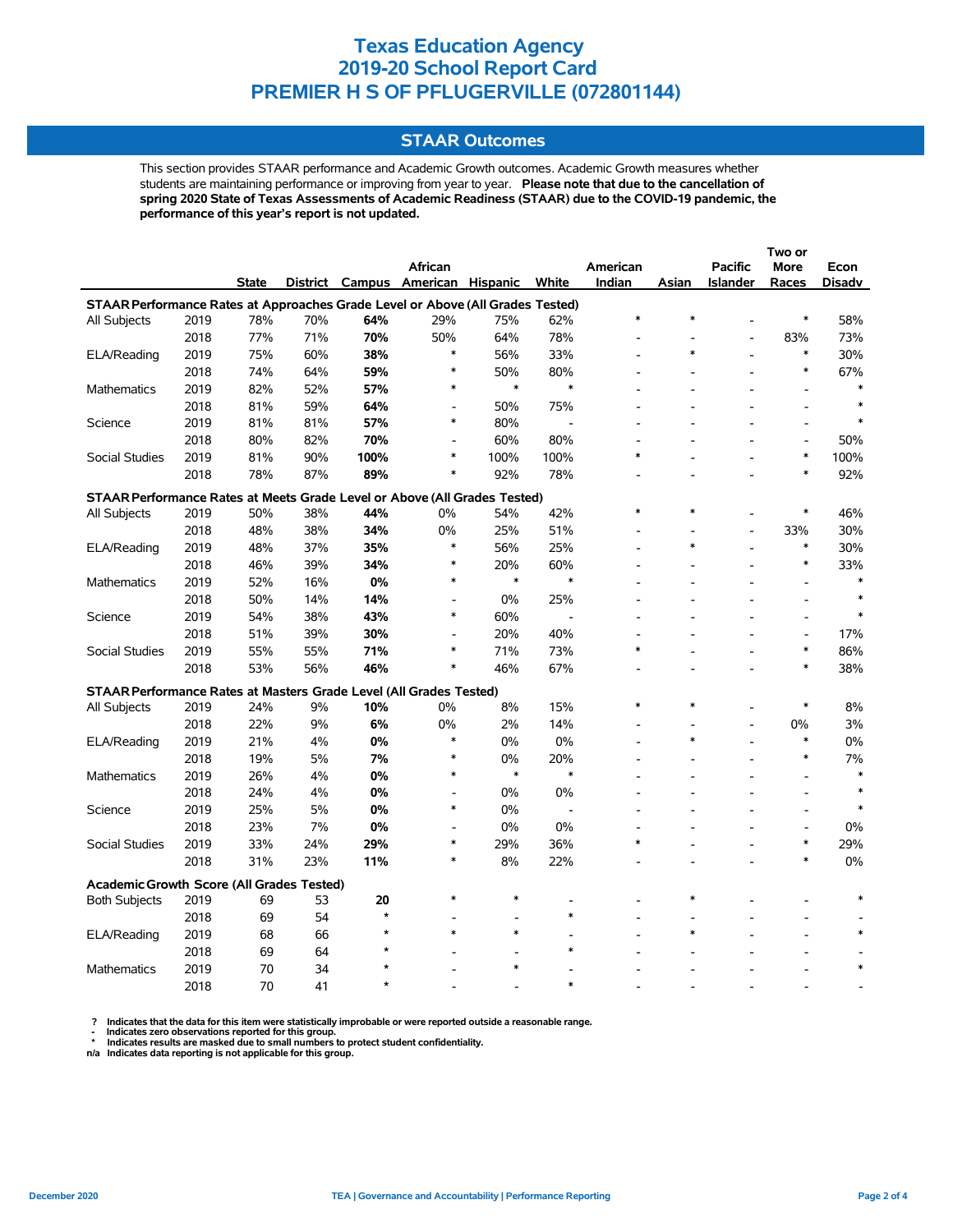### **Graduation and College, Career, and Military Readiness Outcomes**

This section provides graduation, graduation plan, and College, Career, and Military Readiness rates.

|                                                                         | <b>State</b> | District |         | African<br>Campus American Hispanic |        | White  | American<br>Indian | Asian | <b>Pacific</b><br><b>Islander</b> | Two or<br>More<br>Races | Econ<br>Disadv |
|-------------------------------------------------------------------------|--------------|----------|---------|-------------------------------------|--------|--------|--------------------|-------|-----------------------------------|-------------------------|----------------|
| Annual Dropout Rate (Gr 9-12)                                           |              |          |         |                                     |        |        |                    |       |                                   |                         |                |
| 2018-19                                                                 | 1.9%         | 3.3%     | 0.0%    | 0.0%                                | 0.0%   | 0.0%   | *                  |       |                                   | 0.0%                    | $0.0\%$        |
| 2017-18                                                                 | 1.9%         | 3.7%     | 1.1%    | 0.0%                                | 0.0%   | 3.3%   |                    |       |                                   | 0.0%                    | 1.8%           |
| 4-Year Longitudinal Rate (Gr 9-12)<br>Class of 2019                     |              |          |         |                                     |        |        |                    |       |                                   |                         |                |
| Graduated                                                               | 90.0%        | 56.9%    | 70.5%   | 60.0%                               | 69.6%  | 73.3%  |                    |       |                                   |                         | 73.7%          |
| Graduates, TxCHSE, & Cont                                               | 94.1%        | 88.6%    | 100.0%  | 100.0%                              | 100.0% | 100.0% |                    |       |                                   |                         | 100.0%         |
| Class of 2018<br>Graduated                                              | 90.0%        | 55.8%    |         |                                     |        |        |                    |       |                                   |                         |                |
| Graduates, TxCHSE, & Cont                                               | 94.3%        | 89.9%    |         |                                     |        |        |                    |       |                                   |                         |                |
| 5-Year Extended Longitudinal Rate (Gr 9-12)<br>Class of 2018            |              |          |         |                                     |        |        |                    |       |                                   |                         |                |
| Graduated                                                               | 92.2%        | 76.4%    |         |                                     |        |        |                    |       |                                   |                         |                |
| Graduates, TxCHSE, & Cont                                               | 93.9%        | 88.1%    |         |                                     |        |        |                    |       |                                   |                         |                |
| Class of 2017<br>Graduated                                              | 92.0%        | 79.5%    |         |                                     |        |        |                    |       |                                   |                         |                |
| Graduates, TxCHSE, & Cont                                               | 93.7%        | 91.4%    |         |                                     |        |        |                    |       |                                   |                         |                |
|                                                                         |              |          |         |                                     |        |        |                    |       |                                   |                         |                |
| 6-Year Extended Longitudinal Rate (Gr 9-12)<br>Class of 2017            |              |          |         |                                     |        |        |                    |       |                                   |                         |                |
| Graduated                                                               | 92.4%        | 85.8%    |         |                                     |        |        |                    |       |                                   |                         |                |
| Graduates, TxCHSE, & Cont<br>Class of 2016                              | 93.7%        | 91.9%    |         |                                     |        |        |                    |       |                                   |                         |                |
| Graduated                                                               | 92.1%        | 86.7%    |         |                                     |        |        |                    |       |                                   |                         |                |
| Graduates, TxCHSE, & Cont                                               | 93.4%        | 93.0%    |         |                                     |        |        |                    |       |                                   |                         |                |
| 4-Year Federal Graduation Rate Without Exclusions (Gr 9-12)             |              |          |         |                                     |        |        |                    |       |                                   |                         |                |
| Class of 2019                                                           | 90.0%        | 55.4%    | 66.0%   | 60.0%                               | 69.6%  | 64.7%  |                    |       |                                   |                         | 66.7%          |
| Class of 2018                                                           | 90.0%        | 54.5%    |         |                                     |        |        |                    |       |                                   |                         |                |
| RHSP/DAP Graduates (Longitudinal Rate)<br>Class of 2019                 | 73.3%        |          |         |                                     |        |        |                    |       |                                   |                         |                |
| Class of 2018                                                           | 68.5%        | 72.7%    |         |                                     |        |        |                    |       |                                   |                         |                |
|                                                                         |              |          |         |                                     |        |        |                    |       |                                   |                         |                |
| RHSP/DAP/FHSP-E/FHSP-DLA Graduates (Longitudinal Rate)<br>Class of 2019 | 87.6%        | 71.4%    | 66.7%   |                                     | 81.3%  | 45.5%  |                    |       |                                   |                         | 92.3%          |
| Class of 2018                                                           | 86.8%        | 83.2%    |         |                                     |        |        |                    |       |                                   |                         |                |
|                                                                         |              |          |         |                                     |        |        |                    |       |                                   |                         |                |
| College, Career, and Military Ready (Annual Graduates)                  |              |          |         |                                     |        |        |                    |       |                                   |                         |                |
| 2018-19                                                                 | 72.9%        | 28.4%    | 29.8%   |                                     | 13.0%  | 62.5%  |                    |       |                                   |                         | 9.5%           |
| 2017-18                                                                 | 65.5%        | 26.6%    | 39.3%   |                                     | 30.8%  | 66.7%  |                    |       |                                   |                         | 27.3%          |
| <b>SAT/ACT Results (Annual Graduates)</b><br>Tested                     |              |          |         |                                     |        |        |                    |       |                                   |                         |                |
| 2018-19                                                                 | 75.0%        | 28.7%    | 12.8%   |                                     | 4.3%   | 31.3%  |                    |       |                                   |                         | 15.0%          |
| 2017-18                                                                 | 74.6%        | 29.1%    | 17.9%   | $\ast$                              | 7.7%   | 33.3%  | $\ast$             |       |                                   |                         | 9.1%           |
| Average SAT Score                                                       |              |          |         |                                     |        |        |                    |       |                                   |                         |                |
| 2018-19                                                                 | 1027         | 937      | 985     |                                     | $\ast$ | 1014   |                    |       |                                   |                         | $\ast$         |
| 2017-18                                                                 | 1036         | 984      | 1076    |                                     | $\ast$ | $\ast$ |                    |       |                                   | $\ast$                  | $\ast$         |
| Average ACT Score                                                       |              |          |         |                                     |        |        |                    |       |                                   |                         |                |
| 2018-19<br>2017-18                                                      | 20.6         | 18.6     | $\star$ |                                     |        |        |                    |       |                                   | $\ast$                  |                |
|                                                                         | 20.6         | 18.5     |         |                                     |        |        |                    |       |                                   |                         |                |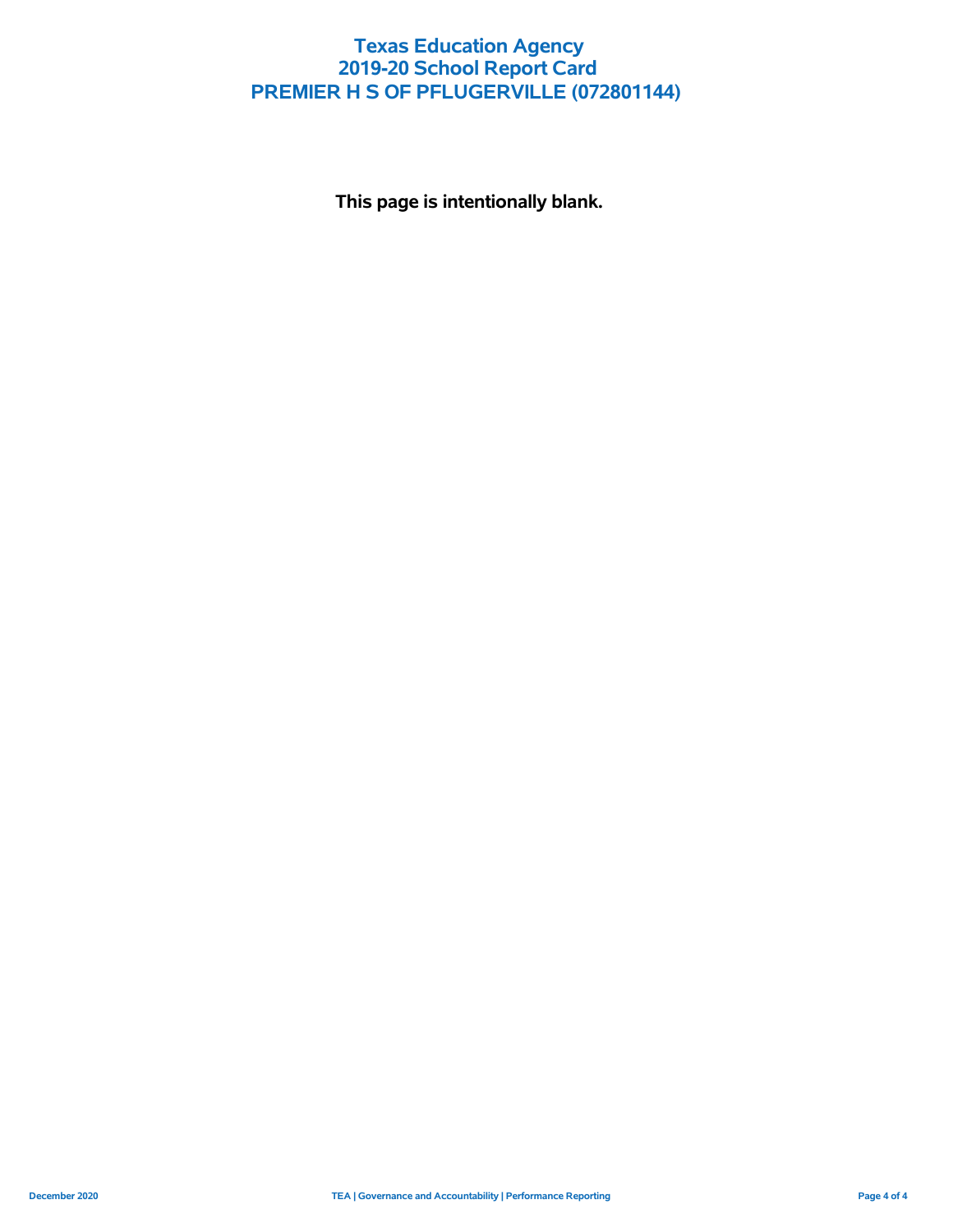| <b>Accountability Rating</b> | <b>School Information</b> |
|------------------------------|---------------------------|
|                              |                           |

#### **\*All Districts and Schools Were Not Rated in 2020 Due to COVID-19\***

# **District Name:** PREMIER HIGH SCHOOLS

**Not Rated**

Given the impact of COVID-19, all districts and schools received a label of Not Rated: Declared State of Disaster for their 2020 accountability ratings.

**Click here to read the official announcement.**

**Campus Type:** High School **Total Students:** 1,356 **Grade Span:** 09 - 12

For more information about this campus, see **https://TXSchools.gov** or the Texas Academic Performance Report at **https://rptsvr1.tea.texas.gov/perfreport/tapr/2020/index.html**

#### **Distinction Designations**

#### **[Distinction designations were not awarded in 2020.](https://rptsvr1.tea.texas.gov/perfreport/tapr/2020/index.html)**

#### **School and Student Information**

This section provides demographic information about PREMIER H S ONLINE, including attendance rates; enrollment percentages for various student groups; student mobilit[y rates; and class size averages at the campus, d](https://tea.texas.gov/about-tea/news-and-multimedia/correspondence/taa-letters/every-student-succeeds-act-essa-waiver-approval-2020-state-academic-accountability)istrict, and state level, where applicable.

|                                     | <b>CampusDistrict State</b> |                   |             |
|-------------------------------------|-----------------------------|-------------------|-------------|
| Attendance Rate (2018-19)           | 100.0% 89.1% 95.4%          |                   |             |
| <b>Enrollment by Race/Ethnicity</b> |                             |                   |             |
| African American                    |                             | 13.4% 11.2%       | 12 6%       |
| Hispanic                            | 37.5%                       | 53.4%             | 52.8%       |
| White                               |                             | 44.2% 31.6% 27.0% |             |
| American Indian                     | $0.4\%$                     | $0.4\%$           | $0.4\%$     |
| Asian                               | 1.3%                        | 0.8%              | 4.6%        |
| Pacific Islander                    | 0.3%                        | $0.1\%$           | $0.2\%$     |
| Two or More Races                   | 2 ጸ%                        | 2.5%              | 2.5%        |
| <b>Enrollment by Student Group</b>  |                             |                   |             |
| Economically Disadvantaged          |                             | 13.5% 56.1%       | 60.2%       |
| <b>Special Education</b>            | 19.8%                       |                   | 13.9% 10.7% |
| <b>English Learners</b>             | 3.3%                        |                   | 15.4% 20.3% |
| Mobility Rate (2018-19)             | 54.3%                       | 66.5%             | 15.3%       |

|                                         | Campus | <b>District</b> | <b>State</b> |  |  |  |  |  |  |
|-----------------------------------------|--------|-----------------|--------------|--|--|--|--|--|--|
| Class Size Averages by Grade or Subject |        |                 |              |  |  |  |  |  |  |
| Secondary                               |        |                 |              |  |  |  |  |  |  |
| English/Language Arts                   | 24.9   | 24.9            | 16.4         |  |  |  |  |  |  |
| Foreign Languages                       | 27.7   | 27.7            | 18.7         |  |  |  |  |  |  |
| <b>Mathematics</b>                      | 23.5   | 23.5            | 17.8         |  |  |  |  |  |  |
| Science                                 | 26.6   | 16.4            | 18.8         |  |  |  |  |  |  |
| Social Studies                          | 32.8   | 32.8            | 19.3         |  |  |  |  |  |  |
|                                         |        |                 |              |  |  |  |  |  |  |

#### **School Financial Information (2018-19)**

|                                        | Campus District State |             |  |
|----------------------------------------|-----------------------|-------------|--|
| <b>Instructional Staff Percent</b>     | n/a                   | 46.2% 64.6% |  |
| <b>Instructional Expenditure Ratio</b> | n/a                   | 61.5% 62.8% |  |

|                                     | Campus District |         | <b>State</b> |
|-------------------------------------|-----------------|---------|--------------|
| <b>Expenditures per Student</b>     |                 |         |              |
| <b>Total Operating Expenditures</b> | \$5.593         | \$7.516 | \$9.913      |
| Instruction                         | \$2.641         | \$3.989 | \$5.558      |
| Instructional Leadership            | \$585           | \$302   | \$162        |
| School Leadership                   | \$690           | \$1.070 | \$589        |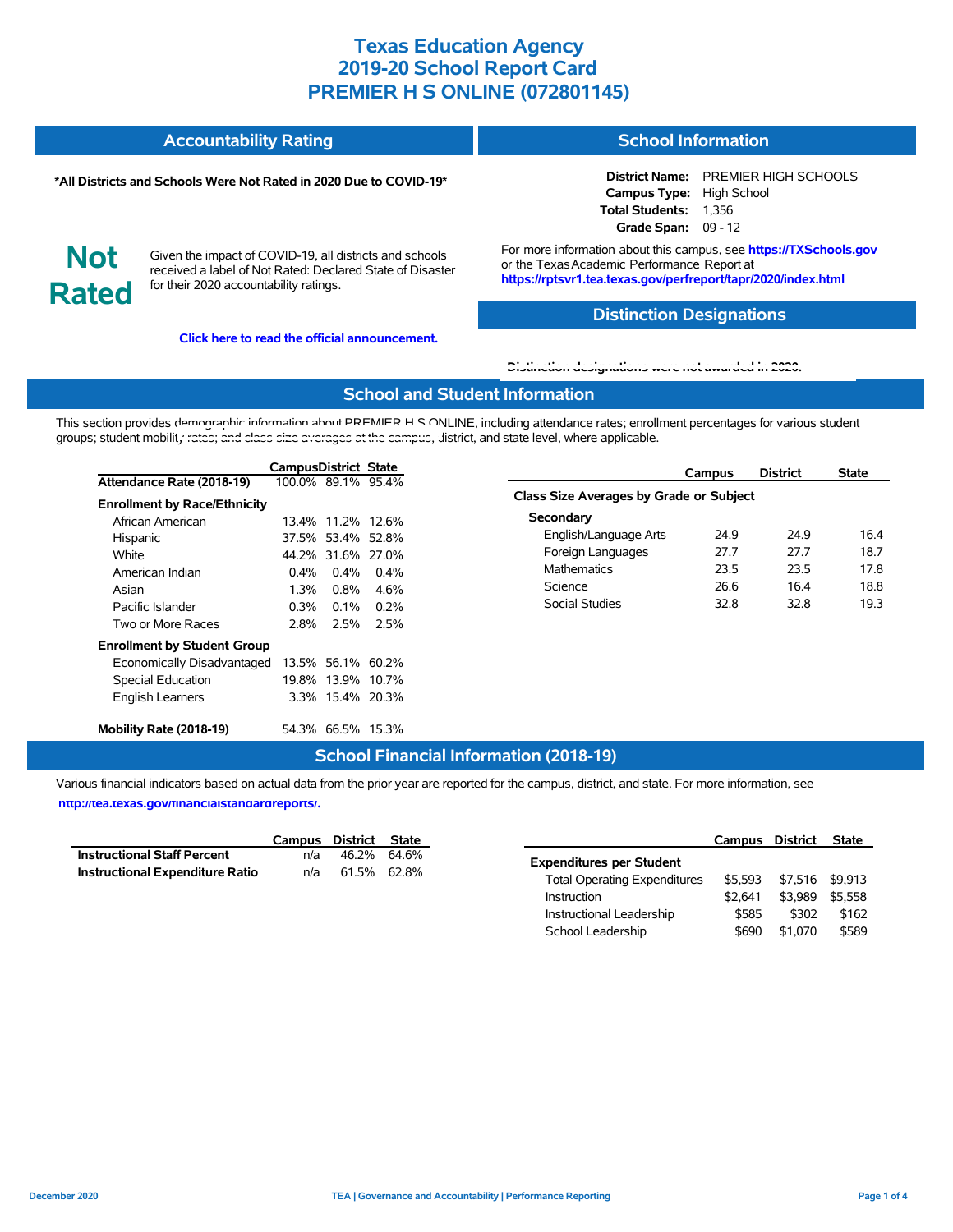### **STAAR Outcomes**

This section provides STAAR performance and Academic Growth outcomes. Academic Growth measures whether students are maintaining performance or improving from year to year. **Please note that due to the cancellation of spring 2020 State of Texas Assessments of Academic Readiness (STAAR) due to the COVID-19 pandemic, the performance of this year's report is not updated.**

|                                                                                |      |              |     |     |                          |                                   |        |                          |                |                          | Two or |               |
|--------------------------------------------------------------------------------|------|--------------|-----|-----|--------------------------|-----------------------------------|--------|--------------------------|----------------|--------------------------|--------|---------------|
|                                                                                |      |              |     |     | <b>African</b>           |                                   |        | American                 |                | <b>Pacific</b>           | More   | Econ          |
|                                                                                |      | <b>State</b> |     |     |                          | District Campus American Hispanic | White  | Indian                   | Asian          | <b>Islander</b>          | Races  | <b>Disadv</b> |
| STAAR Performance Rates at Approaches Grade Level or Above (All Grades Tested) |      |              |     |     |                          |                                   |        |                          |                |                          |        |               |
| All Subjects                                                                   | 2019 | 78%          | 70% | 64% | 67%                      | 67%                               | 64%    | 90%                      | 100%           | 50%                      | 50%    | 63%           |
|                                                                                | 2018 | 77%          | 71% | 70% | 62%                      | 70%                               | 72%    | 59%                      | 80%            | 67%                      | 74%    | 67%           |
| ELA/Reading                                                                    | 2019 | 75%          | 60% | 61% | 62%                      | 65%                               | 61%    | $\ast$                   | 100%           | 49%                      | 53%    | 58%           |
|                                                                                | 2018 | 74%          | 64% | 67% | 58%                      | 67%                               | 68%    | 50%                      | 72%            | $\ast$                   | 73%    | 65%           |
| <b>Mathematics</b>                                                             | 2019 | 82%          | 52% | 40% | 57%                      | 45%                               | 41%    | $\blacksquare$           | $\ast$         | 23%                      | 17%    | 44%           |
|                                                                                | 2018 | 81%          | 59% | 53% | 42%                      | 52%                               | 56%    | 29%                      | 93%            | $\ast$                   | 58%    | 48%           |
| Science                                                                        | 2019 | 81%          | 81% | 78% | 86%                      | 88%                               | 70%    | $\ast$                   | $\ast$         | 68%                      | $\ast$ | 83%           |
|                                                                                | 2018 | 80%          | 82% | 82% | 76%                      | 84%                               | 82%    | $\ast$                   | 81%            | $\overline{\phantom{a}}$ | 89%    | 81%           |
| Social Studies                                                                 | 2019 | 81%          | 90% | 89% | 86%                      | 92%                               | 93%    | 100%                     | $\ast$         | 75%                      | 86%    | 87%           |
|                                                                                | 2018 | 78%          | 87% | 87% | 87%                      | 85%                               | 90%    | 83%                      | 81%            | $\ast$                   | 77%    | 83%           |
| STAAR Performance Rates at Meets Grade Level or Above (All Grades Tested)      |      |              |     |     |                          |                                   |        |                          |                |                          |        |               |
| All Subjects                                                                   | 2019 | 50%          | 38% | 31% | 26%                      | 31%                               | 34%    | 40%                      | 56%            | 17%                      | 32%    | 30%           |
|                                                                                | 2018 | 48%          | 38% | 38% | 27%                      | 37%                               | 40%    | 24%                      | 52%            | 50%                      | 42%    | 34%           |
| ELA/Reading                                                                    | 2019 | 48%          | 37% | 37% | 24%                      | 40%                               | 40%    | $\ast$                   | 67%            | 20%                      | 35%    | 34%           |
|                                                                                | 2018 | 46%          | 39% | 42% | 28%                      | 45%                               | 44%    | 17%                      | 56%            | $\ast$                   | 55%    | 40%           |
| <b>Mathematics</b>                                                             | 2019 | 52%          | 16% | 5%  | 14%                      | 6%                                | 6%     | $\overline{a}$           | $\ast$         | 3%                       | 0%     | 8%            |
|                                                                                | 2018 | 50%          | 14% | 10% | 7%                       | 10%                               | 10%    | 0%                       | 36%            | $\ast$                   | 12%    | 7%            |
| Science                                                                        | 2019 | 54%          | 38% | 33% | 43%                      | 35%                               | 38%    | $\ast$                   | $\ast$         | 18%                      | $\ast$ | 42%           |
|                                                                                | 2018 | 51%          | 39% | 41% | 31%                      | 37%                               | 47%    | $\ast$                   | 44%            | $\overline{\phantom{a}}$ | 41%    | 38%           |
| <b>Social Studies</b>                                                          | 2019 | 55%          | 55% | 55% | 43%                      | 49%                               | 48%    | 60%                      | $\ast$         | 32%                      | 71%    | 43%           |
|                                                                                | 2018 | 53%          | 56% | 57% | 51%                      | 53%                               | 62%    | 50%                      | 69%            | $\ast$                   | 42%    | 48%           |
| STAAR Performance Rates at Masters Grade Level (All Grades Tested)             |      |              |     |     |                          |                                   |        |                          |                |                          |        |               |
| All Subjects                                                                   | 2019 | 24%          | 9%  | 7%  | 0%                       | 8%                                | 7%     | 10%                      | 0%             | 4%                       | 3%     | 6%            |
|                                                                                | 2018 | 22%          | 9%  | 8%  | 4%                       | 8%                                | 10%    | 3%                       | 14%            | 0%                       | 6%     | 6%            |
| ELA/Reading                                                                    | 2019 | 21%          | 4%  | 4%  | 0%                       | 7%                                | 5%     | $\ast$                   | $0\%$          | 0%                       | 0%     | 3%            |
|                                                                                | 2018 | 19%          | 5%  | 5%  | 3%                       | 5%                                | 5%     | $0\%$                    | 8%             | $\ast$                   | 9%     | 4%            |
| <b>Mathematics</b>                                                             | 2019 | 26%          | 4%  | 3%  | $0\%$                    | 4%                                | 4%     | $\blacksquare$           | $\ast$         | 3%                       | $0\%$  | 3%            |
|                                                                                | 2018 | 24%          | 4%  | 2%  | $1\%$                    | 2%                                | 2%     | 0%                       | 7%             | $\ast$                   | 0%     | 1%            |
| Science                                                                        | 2019 | 25%          | 5%  | 5%  | 0%                       | 8%                                | 3%     | $\ast$                   | $\ast$         | 0%                       | $\ast$ | 6%            |
|                                                                                | 2018 | 23%          | 7%  | 6%  | 4%                       | 6%                                | 8%     | $\ast$                   | 0%             | $\overline{a}$           | 3%     | 5%            |
| Social Studies                                                                 | 2019 | 33%          | 24% | 23% | 0%                       | 14%                               | 24%    | 20%                      | $\ast$         | 18%                      | 14%    | 20%           |
|                                                                                | 2018 | 31%          | 23% | 27% | 12%                      | 26%                               | 31%    | 17%                      | 44%            | $\ast$                   | 12%    | 20%           |
|                                                                                |      |              |     |     |                          |                                   |        |                          |                |                          |        |               |
| <b>Academic Growth Score (All Grades Tested)</b>                               |      |              |     |     |                          |                                   |        |                          |                |                          |        |               |
| <b>Both Subjects</b>                                                           | 2019 | 69           | 53  | 43  | 70                       | 44                                | 73     | $\overline{\phantom{a}}$ | $\blacksquare$ | 21                       | $\ast$ | 43            |
|                                                                                | 2018 | 69           | 54  | 49  | 48                       | 43                                | 52     | 42                       | 84             | $\ast$                   | 53     | 45            |
| ELA/Reading                                                                    | 2019 | 68           | 66  | 76  | 70                       | 85                                | 82     | $\blacksquare$           | $\overline{a}$ | $\ast$                   | $\ast$ | 77            |
|                                                                                | 2018 | 69           | 64  | 62  | 63                       | 55                                | 65     | 50                       | 100            | $\frac{1}{2}$            | 66     | 59            |
| Mathematics                                                                    | 2019 | 70           | 34  | 19  | $\overline{\phantom{a}}$ | 25                                | $\ast$ | $\overline{a}$           |                | 15                       | $\ast$ | 24            |
|                                                                                | 2018 | 70           | 41  | 35  | 30                       | 31                                | 37     | $\ast$                   | 75             | $\ast$                   | 23     | 30            |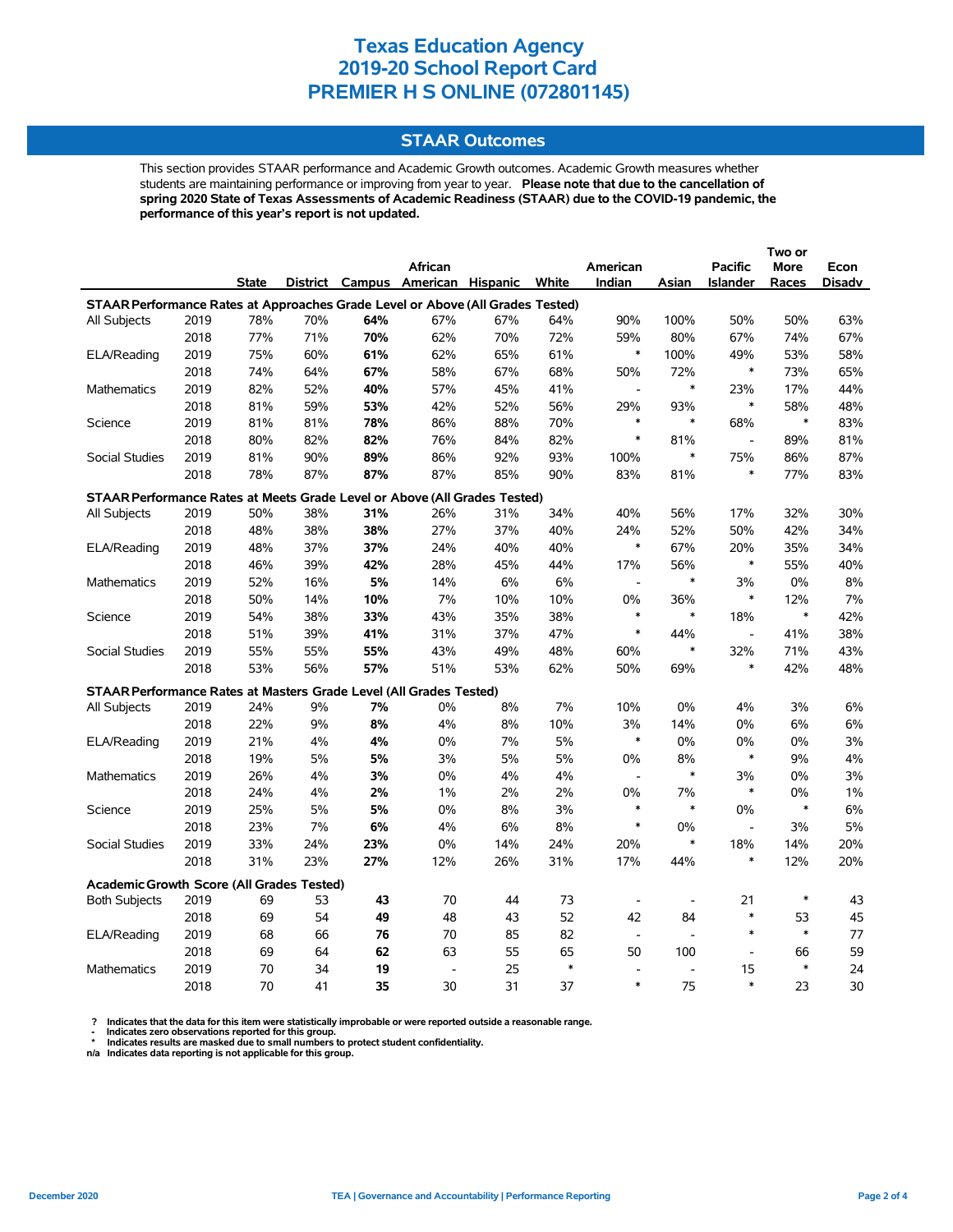#### **Graduation and College, Career, and Military Readiness Outcomes**

This section provides graduation, graduation plan, and College, Career, and Military Readiness rates.

|                                                              | <b>State</b> | District |       | African<br>Campus American Hispanic |                  | White | American<br>Indian       | Asian  | <b>Pacific</b><br><b>Islander</b> | Two or<br>More<br>Races | Econ<br>Disadv |
|--------------------------------------------------------------|--------------|----------|-------|-------------------------------------|------------------|-------|--------------------------|--------|-----------------------------------|-------------------------|----------------|
| Annual Dropout Rate (Gr 9-12)                                |              |          |       |                                     |                  |       |                          |        |                                   |                         |                |
| 2018-19                                                      | 1.9%         | 3.3%     | 9.8%  | 8.6%                                | 11.6%            | 8.7%  | 11.8%                    | 6.3%   | 0.0%                              | 13.4%                   | 13.5%          |
| 2017-18                                                      | 1.9%         | 3.7%     | 8.0%  | 9.0%                                | 9.2%             | 7.3%  | 8.8%                     | 4.7%   | 14.3%                             | 5.8%                    | 8.5%           |
| 4-Year Longitudinal Rate (Gr 9-12)<br>Class of 2019          |              |          |       |                                     |                  |       |                          |        |                                   |                         |                |
| Graduated                                                    | 90.0%        | 56.9%    | 51.8% | 51.9%                               | 47.3%            | 55.0% | 42.9%                    | 62.5%  |                                   | 40.9%                   | 40.1%          |
| Graduates, TxCHSE, & Cont<br>Class of 2018                   | 94.1%        | 88.6%    | 73.3% | 75.9%                               | 73.1%            | 73.8% | 57.1%                    | 75.0%  |                                   | 63.6%                   | 50.3%          |
| Graduated                                                    | 90.0%        | 55.8%    |       |                                     |                  |       |                          |        |                                   |                         |                |
| Graduates, TxCHSE, & Cont                                    | 94.3%        | 89.9%    |       |                                     |                  |       |                          |        |                                   |                         |                |
| 5-Year Extended Longitudinal Rate (Gr 9-12)<br>Class of 2018 |              |          |       |                                     |                  |       |                          |        |                                   |                         |                |
| Graduated                                                    | 92.2%        | 76.4%    |       |                                     |                  |       |                          |        |                                   |                         |                |
| Graduates, TxCHSE, & Cont                                    | 93.9%        | 88.1%    |       |                                     |                  |       |                          |        |                                   |                         |                |
| Class of 2017<br>Graduated                                   | 92.0%        | 79.5%    |       |                                     |                  |       |                          |        |                                   |                         |                |
| Graduates, TxCHSE, & Cont                                    | 93.7%        | 91.4%    |       |                                     |                  |       |                          |        |                                   |                         |                |
| 6-Year Extended Longitudinal Rate (Gr 9-12)                  |              |          |       |                                     |                  |       |                          |        |                                   |                         |                |
| Class of 2017                                                |              |          |       |                                     |                  |       |                          |        |                                   |                         |                |
| Graduated                                                    | 92.4%        | 85.8%    |       |                                     |                  |       |                          |        |                                   |                         |                |
| Graduates, TxCHSE, & Cont                                    | 93.7%        | 91.9%    |       |                                     |                  |       |                          |        |                                   |                         |                |
| Class of 2016                                                |              |          |       |                                     |                  |       |                          |        |                                   |                         |                |
| Graduated                                                    | 92.1%        | 86.7%    |       |                                     |                  |       |                          |        |                                   |                         |                |
| Graduates, TxCHSE, & Cont                                    | 93.4%        | 93.0%    |       |                                     |                  |       |                          |        |                                   |                         |                |
| 4-Year Federal Graduation Rate Without Exclusions (Gr 9-12)  |              |          |       |                                     |                  |       |                          |        |                                   |                         |                |
| Class of 2019                                                | 90.0%        | 55.4%    | 50.7% | 50.0%                               | 46.6%            | 53.5% | 42.9%                    | 62.5%  |                                   | 40.9%                   | 39.1%          |
| Class of 2018                                                | 90.0%        | 54.5%    |       |                                     |                  |       |                          |        |                                   |                         |                |
| RHSP/DAP Graduates (Longitudinal Rate)                       |              |          |       |                                     |                  |       |                          |        |                                   |                         |                |
| Class of 2019                                                | 73.3%        |          |       |                                     |                  |       |                          |        |                                   |                         |                |
| Class of 2018                                                | 68.5%        | 72.7%    |       |                                     |                  |       |                          |        |                                   |                         |                |
| RHSP/DAP/FHSP-E/FHSP-DLA Graduates (Longitudinal Rate)       |              |          |       |                                     |                  |       |                          |        |                                   |                         |                |
| Class of 2019                                                | 87.6%        | 71.4%    | 83.5% | 85.2%                               | 88.0%            | 81.2% | ∗                        | 100.0% |                                   | 66.7%                   | 85.5%          |
| Class of 2018                                                | 86.8%        | 83.2%    |       |                                     |                  |       |                          |        |                                   |                         |                |
| College, Career, and Military Ready (Annual Graduates)       |              |          |       |                                     |                  |       |                          |        |                                   |                         |                |
| 2018-19                                                      | 72.9%        | 28.4%    | 22.4% | 16.7%                               | 21.0%            | 22.3% | $\ast$                   | 57.1%  |                                   | 50.0%                   | 20.5%          |
| 2017-18                                                      | 65.5%        | 26.6%    | 20.3% | 15.6%                               | 14.6%            | 23.6% | 20.0%                    | 66.7%  |                                   | 5.3%                    | 14.8%          |
| <b>SAT/ACT Results (Annual Graduates)</b><br>Tested          |              |          |       |                                     |                  |       |                          |        |                                   |                         |                |
| 2018-19                                                      | 75.0%        | 28.7%    | 17.4% | 16.7%                               | 11.8%            | 18.1% | $\ast$                   | 71.4%  | ∗                                 | 40.0%                   | 17.1%          |
| 2017-18                                                      | 74.6%        | 29.1%    | 19.4% | 23.4%                               | 18.5%            | 18.2% | 20.0%                    | 55.6%  |                                   | 15.8%                   | 20.9%          |
| Average SAT Score                                            |              |          |       |                                     |                  |       |                          |        |                                   |                         |                |
| 2018-19                                                      | 1027         | 937      | 1026  | 1001                                | 1048             | 1023  | $\overline{\phantom{a}}$ | 1024   |                                   | $\ast$                  | 1038           |
| 2017-18                                                      | 1036         | 984      | 1058  | 927                                 | 1026             | 1104  | $\ast$                   | $\ast$ |                                   | $\ast$                  | 1047           |
| Average ACT Score                                            |              |          |       |                                     |                  |       |                          |        |                                   |                         |                |
| 2018-19                                                      | 20.6         | 18.6     | 19.8  |                                     | $\ast$<br>$\ast$ | 19.9  |                          | $\ast$ |                                   |                         |                |
| 2017-18                                                      | 20.6         | 18.5     | 20.7  | $\overline{a}$                      |                  | 20.4  |                          |        |                                   |                         | 21.0           |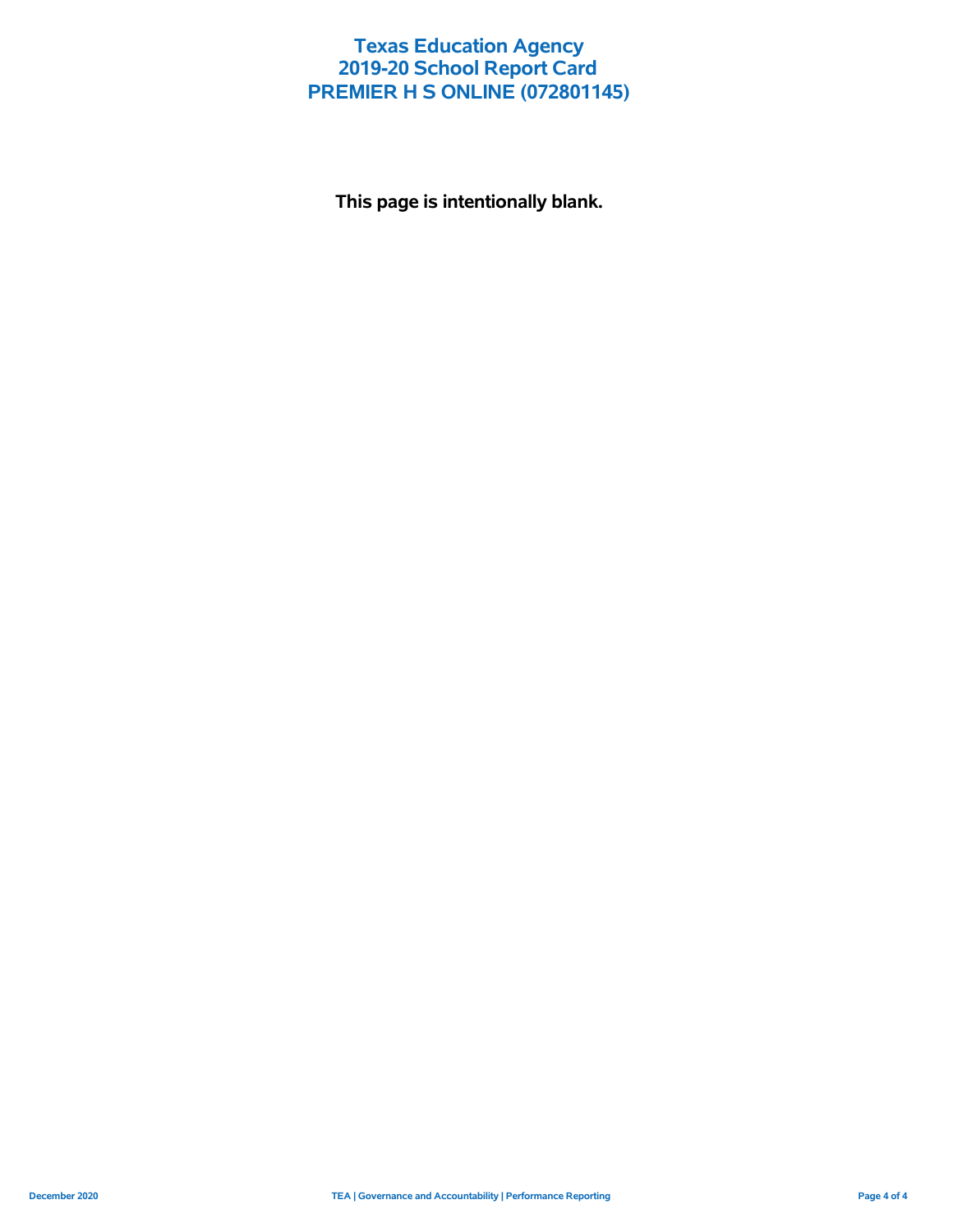| Accountability Rating | <b>School Information</b> |
|-----------------------|---------------------------|
|                       |                           |

#### **\*All Districts and Schools Were Not Rated in 2020 Due to COVID-19\***

**District Name:** PREMIER HIGH SCHOOLS **Campus Type:** High School **Total Students:** 143 **Grade Span:** 09 - 12

**Not Rated**

Given the impact of COVID-19, all districts and schools received a label of Not Rated: Declared State of Disaster for their 2020 accountability ratings.

For more information about this campus, see **https://TXSchools.gov** or the Texas Academic Performance Report at **https://rptsvr1.tea.texas.gov/perfreport/tapr/2020/index.html**

### **Distinction Designations**

#### **Click here to read the official announcement.**

#### **[Distinction designations were not awarded in 2020.](https://rptsvr1.tea.texas.gov/perfreport/tapr/2020/index.html)**

#### **School and Student Information**

This section provides demographic information about PREMIER HIGH SCHOOLS CAREER & TECH, including attendance rates; enrollment percentages for various student gro[ups; student mobility rates; and class size averag](https://tea.texas.gov/about-tea/news-and-multimedia/correspondence/taa-letters/every-student-succeeds-act-essa-waiver-approval-2020-state-academic-accountability)es at the campus, district, and state level, where applicable.

|                                     | <b>CampusDistrict State</b> |                   |         |                                         | <b>Campus</b> | <b>District</b> | <b>State</b> |
|-------------------------------------|-----------------------------|-------------------|---------|-----------------------------------------|---------------|-----------------|--------------|
| Attendance Rate (2018-19)           |                             | 85.9% 89.1% 95.4% |         |                                         |               |                 |              |
| <b>Enrollment by Race/Ethnicity</b> |                             |                   |         | Class Size Averages by Grade or Subject |               |                 |              |
| African American                    |                             | 0.0% 11.2% 12.6%  |         | Secondary                               |               |                 |              |
| Hispanic                            |                             | 96.5% 53.4% 52.8% |         | Science                                 | 5.0           | 16.4            | 18.8         |
| White                               |                             | 2.8% 31.6% 27.0%  |         |                                         |               |                 |              |
| American Indian                     | $0.0\%$                     | $0.4\%$           | $0.4\%$ |                                         |               |                 |              |
| Asian                               | $0.0\%$                     | $0.8\%$           | 4.6%    |                                         |               |                 |              |
| Pacific Islander                    | $0.0\%$                     | $0.1\%$           | 0.2%    |                                         |               |                 |              |
| Two or More Races                   | $0.7\%$                     | 2.5%              | 2.5%    |                                         |               |                 |              |
| <b>Enrollment by Student Group</b>  |                             |                   |         |                                         |               |                 |              |
| Economically Disadvantaged          |                             | 95.1% 56.1% 60.2% |         |                                         |               |                 |              |
| Special Education                   |                             | 2.1% 13.9% 10.7%  |         |                                         |               |                 |              |
| <b>English Learners</b>             |                             | 56.6% 15.4% 20.3% |         |                                         |               |                 |              |
| Mobility Rate (2018-19)             |                             | 74.8% 66.5% 15.3% |         |                                         |               |                 |              |

#### **School Financial Information (2018-19)**

|                                        | Campus District State |             |  |
|----------------------------------------|-----------------------|-------------|--|
| <b>Instructional Staff Percent</b>     | n/a                   | 46.2% 64.6% |  |
| <b>Instructional Expenditure Ratio</b> | n/a                   | 61.5% 62.8% |  |

|                                     | Campus District |         | <b>State</b> |
|-------------------------------------|-----------------|---------|--------------|
| <b>Expenditures per Student</b>     |                 |         |              |
| <b>Total Operating Expenditures</b> | \$8.367         | \$7.516 | \$9.913      |
| Instruction                         | \$4.995         | \$3.989 | \$5.558      |
| Instructional Leadership            | \$175           | \$302   | \$162        |
| School Leadership                   | \$905           | \$1.070 | \$589        |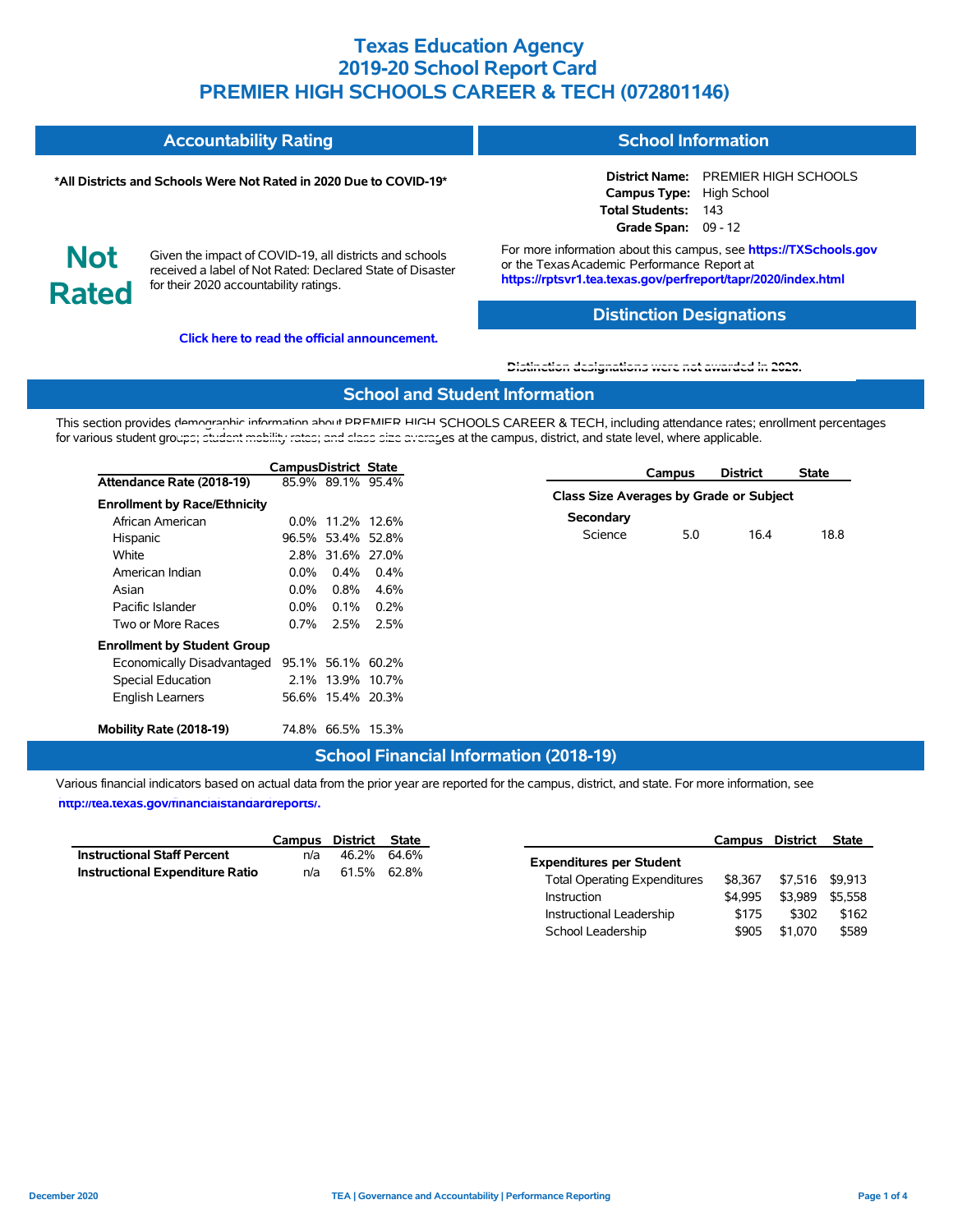#### **STAAR Outcomes**

This section provides STAAR performance and Academic Growth outcomes. Academic Growth measures whether students are maintaining performance or improving from year to year. **Please note that due to the cancellation of spring 2020 State of Texas Assessments of Academic Readiness (STAAR) due to the COVID-19 pandemic, the performance of this year's report is not updated.**

|                                                                                |      |              |     |         |                                   |        |        |          |       |                | Two or                           |              |
|--------------------------------------------------------------------------------|------|--------------|-----|---------|-----------------------------------|--------|--------|----------|-------|----------------|----------------------------------|--------------|
|                                                                                |      |              |     |         | African                           |        |        | American |       | <b>Pacific</b> | <b>More</b>                      | Econ         |
|                                                                                |      | <b>State</b> |     |         | District Campus American Hispanic |        | White  | Indian   | Asian | Islander       | Races                            | Disadv       |
| STAAR Performance Rates at Approaches Grade Level or Above (All Grades Tested) |      |              |     |         |                                   |        |        |          |       |                |                                  |              |
| All Subjects                                                                   | 2019 | 78%          | 70% | 70%     | $\frac{1}{2}$                     | 69%    | ∗      |          |       |                |                                  | 65%          |
|                                                                                | 2018 | 77%          | 71% | 69%     | $\qquad \qquad \blacksquare$      | 69%    |        |          |       |                | $\overline{\phantom{a}}$         | 69%          |
| ELA/Reading                                                                    | 2019 | 75%          | 60% | 61%     |                                   | 59%    |        |          |       |                | L,                               | 60%          |
|                                                                                | 2018 | 74%          | 64% | 59%     | $\blacksquare$                    | 59%    |        |          |       |                | $\overline{\phantom{a}}$         | 59%          |
| <b>Mathematics</b>                                                             | 2019 | 82%          | 52% | 80%     | $\blacksquare$                    | 80%    |        |          |       |                | $\overline{\phantom{a}}$         | 80%          |
|                                                                                | 2018 | 81%          | 59% | 33%     | $\overline{\phantom{a}}$          | 33%    |        |          |       |                | $\overline{\phantom{a}}$         | 33%          |
| Science                                                                        | 2019 | 81%          | 81% | 56%     | $\blacksquare$                    | 53%    | $\ast$ |          |       |                | L,                               |              |
|                                                                                | 2018 | 80%          | 82% | 70%     | $\blacksquare$                    | 70%    |        |          |       |                | L,                               | 70%          |
| <b>Social Studies</b>                                                          | 2019 | 81%          | 90% | 83%     | $\overline{a}$                    | 82%    |        |          |       |                | $\overline{\phantom{a}}$         |              |
|                                                                                | 2018 | 78%          | 87% | 89%     |                                   | 89%    |        |          |       |                |                                  | 89%          |
| STAAR Performance Rates at Meets Grade Level or Above (All Grades Tested)      |      |              |     |         |                                   |        |        |          |       |                |                                  |              |
| All Subjects                                                                   | 2019 | 50%          | 38% | 30%     | $\overline{a}$                    | 30%    | $\ast$ |          |       |                | ÷,                               | 15%          |
|                                                                                | 2018 | 48%          | 38% | 35%     | $\overline{a}$                    | 35%    |        |          |       |                | $\sim$                           | 35%          |
| ELA/Reading                                                                    | 2019 | 48%          | 37% | 26%     | $\overline{\phantom{a}}$          | 24%    | $\ast$ |          |       |                | $\overline{\phantom{a}}$         | 20%          |
|                                                                                | 2018 | 46%          | 39% | 35%     | $\overline{a}$                    | 35%    |        |          |       |                | L,                               | 35%          |
| Mathematics                                                                    | 2019 | 52%          | 16% | 30%     | $\overline{\phantom{a}}$          | 30%    |        |          |       |                | $\overline{\phantom{a}}$         | 20%          |
|                                                                                | 2018 | 50%          | 14% | 0%      | $\overline{\phantom{a}}$          | 0%     |        |          |       |                | L,                               | 0%           |
| Science                                                                        | 2019 | 54%          | 38% | 19%     | $\overline{\phantom{a}}$          | 20%    | $\ast$ |          |       |                | ÷                                | $\ast$       |
|                                                                                | 2018 | 51%          | 39% | 0%      | $\overline{\phantom{a}}$          | 0%     |        |          |       |                | ÷                                | 0%           |
| <b>Social Studies</b>                                                          | 2019 | 55%          | 55% | 40%     | ÷,                                | 41%    | $\ast$ |          |       |                | ÷,                               | $\ast$       |
|                                                                                | 2018 | 53%          | 56% | 56%     | $\overline{a}$                    | 56%    |        |          |       |                | $\overline{a}$                   | 56%          |
|                                                                                |      |              |     |         |                                   |        |        |          |       |                |                                  |              |
| STAAR Performance Rates at Masters Grade Level (All Grades Tested)             |      |              |     |         |                                   |        | $\ast$ |          |       |                |                                  |              |
| All Subjects                                                                   | 2019 | 24%          | 9%  | 5%      |                                   | 5%     |        |          |       |                | $\overline{a}$                   | 0%           |
|                                                                                | 2018 | 22%          | 9%  | 8%      | $\overline{\phantom{a}}$          | 8%     | $\ast$ |          |       |                | L,                               | 8%           |
| ELA/Reading                                                                    | 2019 | 21%          | 4%  | 3%      | $\blacksquare$                    | 3%     |        |          |       |                | $\overline{\phantom{a}}$         | 0%           |
|                                                                                | 2018 | 19%          | 5%  | 3%      | $\blacksquare$                    | 3%     |        |          |       |                | $\overline{\phantom{a}}$         | 3%           |
| Mathematics                                                                    | 2019 | 26%          | 4%  | 10%     | L,                                | 10%    |        |          |       |                | L,                               | 0%           |
|                                                                                | 2018 | 24%          | 4%  | 0%      | $\overline{a}$                    | 0%     | $\ast$ |          |       |                | L,                               | 0%<br>$\ast$ |
| Science                                                                        | 2019 | 25%          | 5%  | 0%      | $\blacksquare$                    | 0%     |        |          |       |                | L,                               |              |
|                                                                                | 2018 | 23%          | 7%  | 0%      | $\overline{a}$<br>$\overline{a}$  | 0%     | $\ast$ |          |       |                | $\overline{a}$<br>$\overline{a}$ | 0%<br>$\ast$ |
| Social Studies                                                                 | 2019 | 33%          | 24% | 9%      |                                   | 9%     |        |          |       |                |                                  |              |
|                                                                                | 2018 | 31%          | 23% | 19%     |                                   | 19%    |        |          |       |                | L.                               | 19%          |
| Academic Growth Score (All Grades Tested)                                      |      |              |     |         |                                   |        |        |          |       |                |                                  |              |
| <b>Both Subjects</b>                                                           | 2019 | 69           | 53  | $\star$ |                                   | $\ast$ |        |          |       |                |                                  |              |
|                                                                                | 2018 | 69           | 54  | 90      |                                   | 90     |        |          |       |                | $\overline{a}$                   | 90           |
| ELA/Reading                                                                    | 2019 | 68           | 66  | $\star$ |                                   | $\ast$ |        |          |       |                | L,                               | $\ast$       |
|                                                                                | 2018 | 69           | 64  | 90      |                                   | 90     |        |          |       |                |                                  | 90           |
| <b>Mathematics</b>                                                             | 2019 | 70           | 34  | $\star$ |                                   | $\ast$ |        |          |       |                |                                  |              |
|                                                                                | 2018 | 70           | 41  |         |                                   |        |        |          |       |                |                                  |              |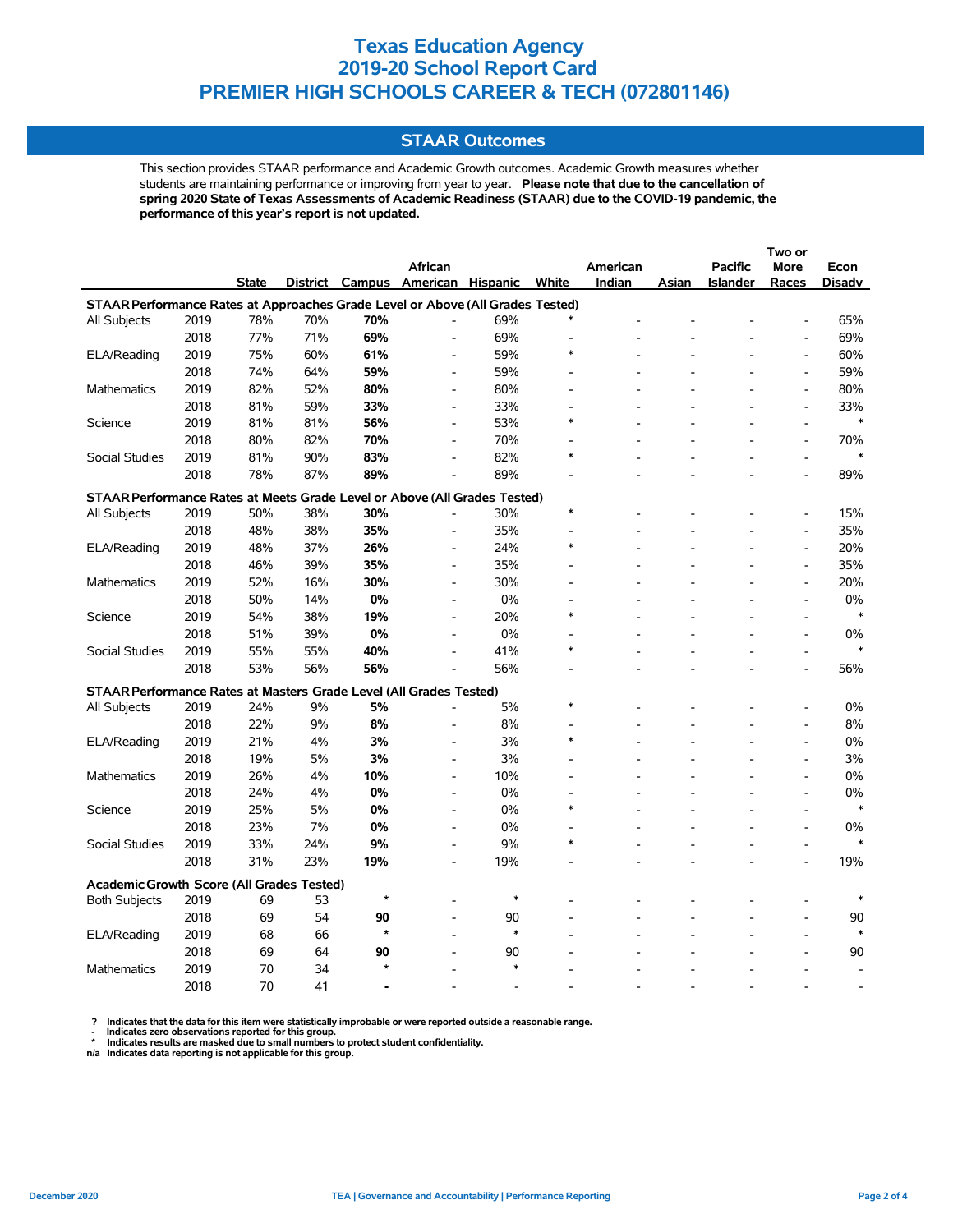### **Graduation and College, Career, and Military Readiness Outcomes**

This section provides graduation, graduation plan, and College, Career, and Military Readiness rates.

|                                                              | State          |                |         | African<br>District Campus American Hispanic |        | White   | American<br>Indian | Asian | <b>Pacific</b><br><b>Islander</b> | Two or<br>More<br>Races | Econ<br>Disadv |
|--------------------------------------------------------------|----------------|----------------|---------|----------------------------------------------|--------|---------|--------------------|-------|-----------------------------------|-------------------------|----------------|
| Annual Dropout Rate (Gr 9-12)                                |                |                |         |                                              |        |         |                    |       |                                   |                         |                |
| 2018-19                                                      | 1.9%           | 3.3%           | 0.0%    |                                              | 0.0%   | $0.0\%$ |                    |       |                                   |                         | $0.0\%$        |
| 2017-18                                                      | 1.9%           | 3.7%           | 0.0%    | $\ast$                                       | 0.0%   | 0.0%    |                    |       |                                   |                         | 0.0%           |
| 4-Year Longitudinal Rate (Gr 9-12)<br>Class of 2019          |                |                |         |                                              |        |         |                    |       |                                   |                         |                |
| Graduated                                                    | 90.0%          | 56.9%          | 77.3%   |                                              | 76.2%  |         |                    |       |                                   |                         | 76.7%          |
| Graduates, TxCHSE, & Cont                                    | 94.1%          | 88.6%          | 100.0%  |                                              | 100.0% |         |                    |       |                                   |                         | 100.0%         |
| Class of 2018<br>Graduated                                   | 90.0%          | 55.8%          |         |                                              |        |         |                    |       |                                   |                         |                |
| Graduates, TxCHSE, & Cont                                    | 94.3%          | 89.9%          |         |                                              |        |         |                    |       |                                   |                         |                |
| 5-Year Extended Longitudinal Rate (Gr 9-12)<br>Class of 2018 |                |                |         |                                              |        |         |                    |       |                                   |                         |                |
| Graduated                                                    | 92.2%          | 76.4%          |         |                                              |        |         |                    |       |                                   |                         |                |
| Graduates, TxCHSE, & Cont                                    | 93.9%          | 88.1%          |         |                                              |        |         |                    |       |                                   |                         |                |
| Class of 2017<br>Graduated                                   | 92.0%          | 79.5%          |         |                                              |        |         |                    |       |                                   |                         |                |
| Graduates, TxCHSE, & Cont                                    | 93.7%          | 91.4%          |         |                                              |        |         |                    |       |                                   |                         |                |
|                                                              |                |                |         |                                              |        |         |                    |       |                                   |                         |                |
| 6-Year Extended Longitudinal Rate (Gr 9-12)<br>Class of 2017 |                |                |         |                                              |        |         |                    |       |                                   |                         |                |
| Graduated                                                    | 92.4%          | 85.8%          |         |                                              |        |         |                    |       |                                   |                         |                |
| Graduates, TxCHSE, & Cont<br>Class of 2016                   | 93.7%          | 91.9%          |         |                                              |        |         |                    |       |                                   |                         |                |
| Graduated                                                    | 92.1%          | 86.7%          |         |                                              |        |         |                    |       |                                   |                         |                |
| Graduates, TxCHSE, & Cont                                    | 93.4%          | 93.0%          |         |                                              |        |         |                    |       |                                   |                         |                |
| 4-Year Federal Graduation Rate Without Exclusions (Gr 9-12)  |                |                |         |                                              |        |         |                    |       |                                   |                         |                |
| Class of 2019                                                | 90.0%          | 55.4%          | 75.6%   |                                              | 74.4%  |         |                    |       |                                   |                         | 75.0%          |
| Class of 2018                                                | 90.0%          | 54.5%          |         |                                              |        |         |                    |       |                                   |                         |                |
| RHSP/DAP Graduates (Longitudinal Rate)<br>Class of 2019      | 73.3%          |                |         |                                              |        |         |                    |       |                                   |                         |                |
| Class of 2018                                                | 68.5%          | 72.7%          |         |                                              |        |         |                    |       |                                   |                         |                |
|                                                              |                |                |         |                                              |        |         |                    |       |                                   |                         |                |
| RHSP/DAP/FHSP-E/FHSP-DLA Graduates (Longitudinal Rate)       |                |                |         |                                              |        |         |                    |       |                                   |                         |                |
| Class of 2019<br>Class of 2018                               | 87.6%<br>86.8% | 71.4%<br>83.2% | 75.8%   |                                              | 74.2%  |         |                    |       |                                   |                         | 75.0%          |
|                                                              |                |                |         |                                              |        |         |                    |       |                                   |                         |                |
| College, Career, and Military Ready (Annual Graduates)       |                |                |         |                                              |        |         |                    |       |                                   |                         |                |
| 2018-19                                                      | 72.9%          | 28.4%          | 34.5%   |                                              | 36.0%  |         |                    |       |                                   |                         | 34.5%          |
| 2017-18                                                      | 65.5%          | 26.6%          | 52.1%   |                                              | 54.4%  |         |                    |       |                                   |                         | 52.2%          |
| <b>SAT/ACT Results (Annual Graduates)</b><br>Tested          |                |                |         |                                              |        |         |                    |       |                                   |                         |                |
| 2018-19                                                      | 75.0%          | 28.7%          | 33.8%   | *                                            | 33.8%  | ∗       |                    |       |                                   |                         | 31.4%          |
| 2017-18                                                      | 74.6%          | 29.1%          | 36.2%   |                                              | 37.8%  | $\ast$  |                    |       |                                   | L,                      | 35.6%          |
| Average SAT Score                                            |                |                |         |                                              |        |         |                    |       |                                   |                         |                |
| 2018-19                                                      | 1027           | 937            | 867     | $\ast$                                       | 869    |         |                    |       |                                   |                         | 857            |
| 2017-18                                                      | 1036           | 984            | 908     | $\overline{a}$                               | 908    |         |                    |       |                                   |                         | 950            |
| Average ACT Score                                            |                |                |         |                                              |        |         |                    |       |                                   |                         |                |
| 2018-19                                                      | 20.6           | 18.6           | $\star$ |                                              | ∗      |         |                    |       |                                   |                         | $\ast$         |
| 2017-18                                                      | 20.6           | 18.5           | 15.8    | $\overline{a}$                               | 15.8   |         |                    |       |                                   |                         | 15.8           |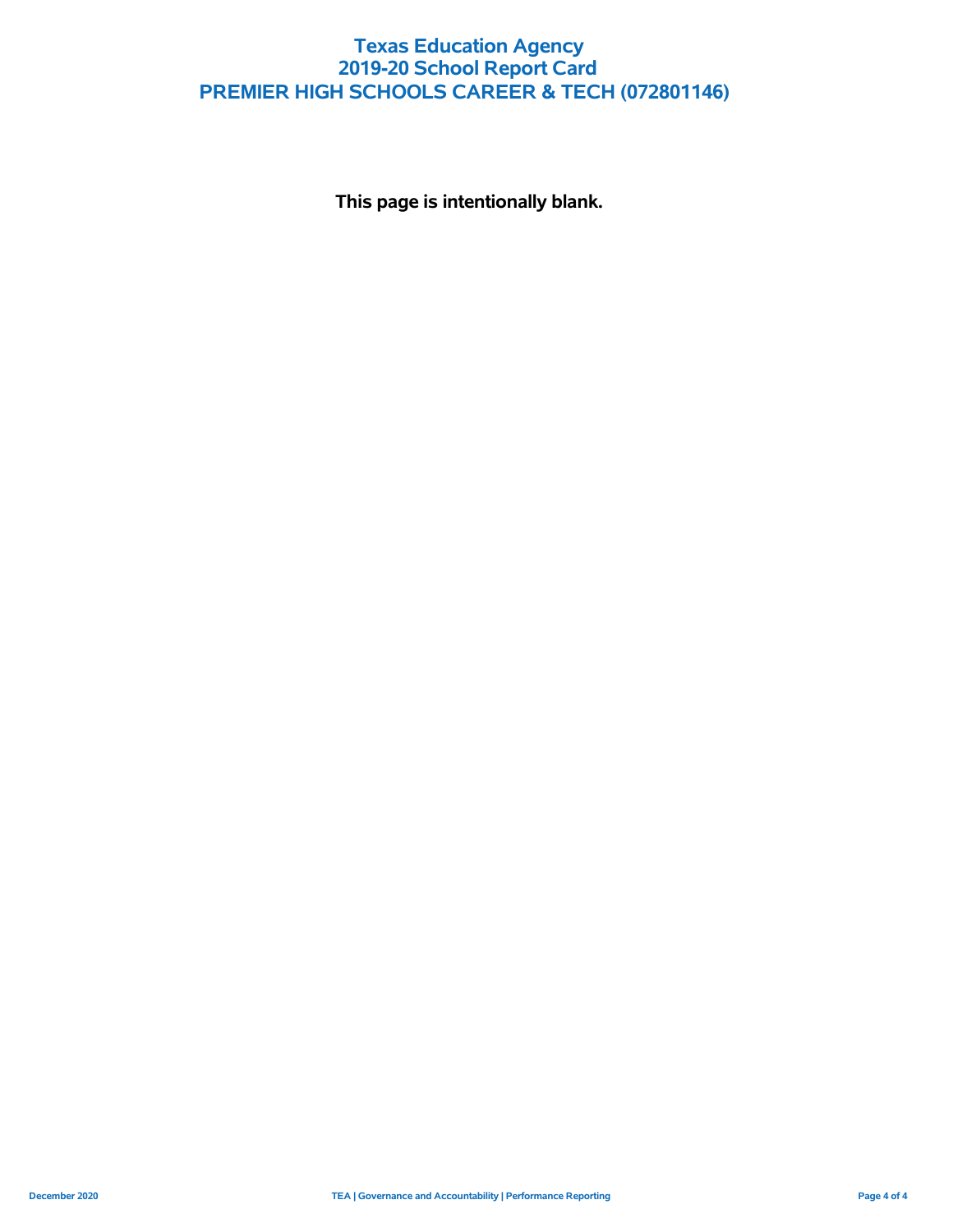| <b>Accountability Rating</b> | <b>School Information</b>           |
|------------------------------|-------------------------------------|
|                              | Dictrict Name: DDEMIED HIGH SCHOOLS |

#### **\*All Districts and Schools Were Not Rated in 2020 Due to COVID-19\***

**District Name:** PREMIER HIGH SCHOOLS **Campus Type:** High School **Total Students:** 77 **Grade Span:** 09 - 12



Given the impact of COVID-19, all districts and schools received a label of Not Rated: Declared State of Disaster for their 2020 accountability ratings.

For more information about this campus, see **https://TXSchools.gov** or the Texas Academic Performance Report at **https://rptsvr1.tea.texas.gov/perfreport/tapr/2020/index.html**

### **Distinction Designations**

#### **Click here to read the official announcement.**

#### **[Distinction designations were not awarded in 2020.](https://rptsvr1.tea.texas.gov/perfreport/tapr/2020/index.html)**

#### **School and Student Information**

This section provides demographic information about PREMIER H S OF NORTH HOUSTON, including attendance rates; enrollment percentages for various student group[s; student mobility rates; and class size averages](https://tea.texas.gov/about-tea/news-and-multimedia/correspondence/taa-letters/every-student-succeeds-act-essa-waiver-approval-2020-state-academic-accountability) at the campus, district, and state level, where applicable.

|                                     | <b>CampusDistrict State</b> |                   |         |
|-------------------------------------|-----------------------------|-------------------|---------|
| Attendance Rate (2018-19)           |                             | 80.7% 89.1% 95.4% |         |
| <b>Enrollment by Race/Ethnicity</b> |                             |                   |         |
| African American                    |                             | 50.6% 11.2% 12.6% |         |
| Hispanic                            | 32.5%                       | 53.4%             | 52.8%   |
| White                               |                             | 10.4% 31.6% 27.0% |         |
| American Indian                     | 2.6%                        | $0.4\%$           | $0.4\%$ |
| Asian                               | 2.6%                        | 0.8%              | 4.6%    |
| Pacific Islander                    | 0.0%                        | $0.1\%$           | 0.2%    |
| Two or More Races                   | 1.3%                        | 2.5%              | 2.5%    |
| <b>Enrollment by Student Group</b>  |                             |                   |         |
| Economically Disadvantaged          |                             | 61.0% 56.1% 60.2% |         |
| Special Education                   | 11.7%                       | 13.9% 10.7%       |         |
| <b>English Learners</b>             | 7.8%                        | 15.4% 20.3%       |         |
| Mobility Rate (2018-19)             |                             | 62.7% 66.5% 15.3% |         |

### **School Financial Information (2018-19)**

|                                        | Campus District State |             |  |
|----------------------------------------|-----------------------|-------------|--|
| <b>Instructional Staff Percent</b>     | n/a                   | 46.2% 64.6% |  |
| <b>Instructional Expenditure Ratio</b> | n/a                   | 61.5% 62.8% |  |

|                                     | Campus District |         | State   |
|-------------------------------------|-----------------|---------|---------|
| <b>Expenditures per Student</b>     |                 |         |         |
| <b>Total Operating Expenditures</b> | \$7.977         | \$7.516 | \$9.913 |
| Instruction                         | \$4.475         | \$3.989 | \$5.558 |
| Instructional Leadership            | \$172           | \$302   | \$162   |
| School Leadership                   | \$1.434         | \$1.070 | \$589   |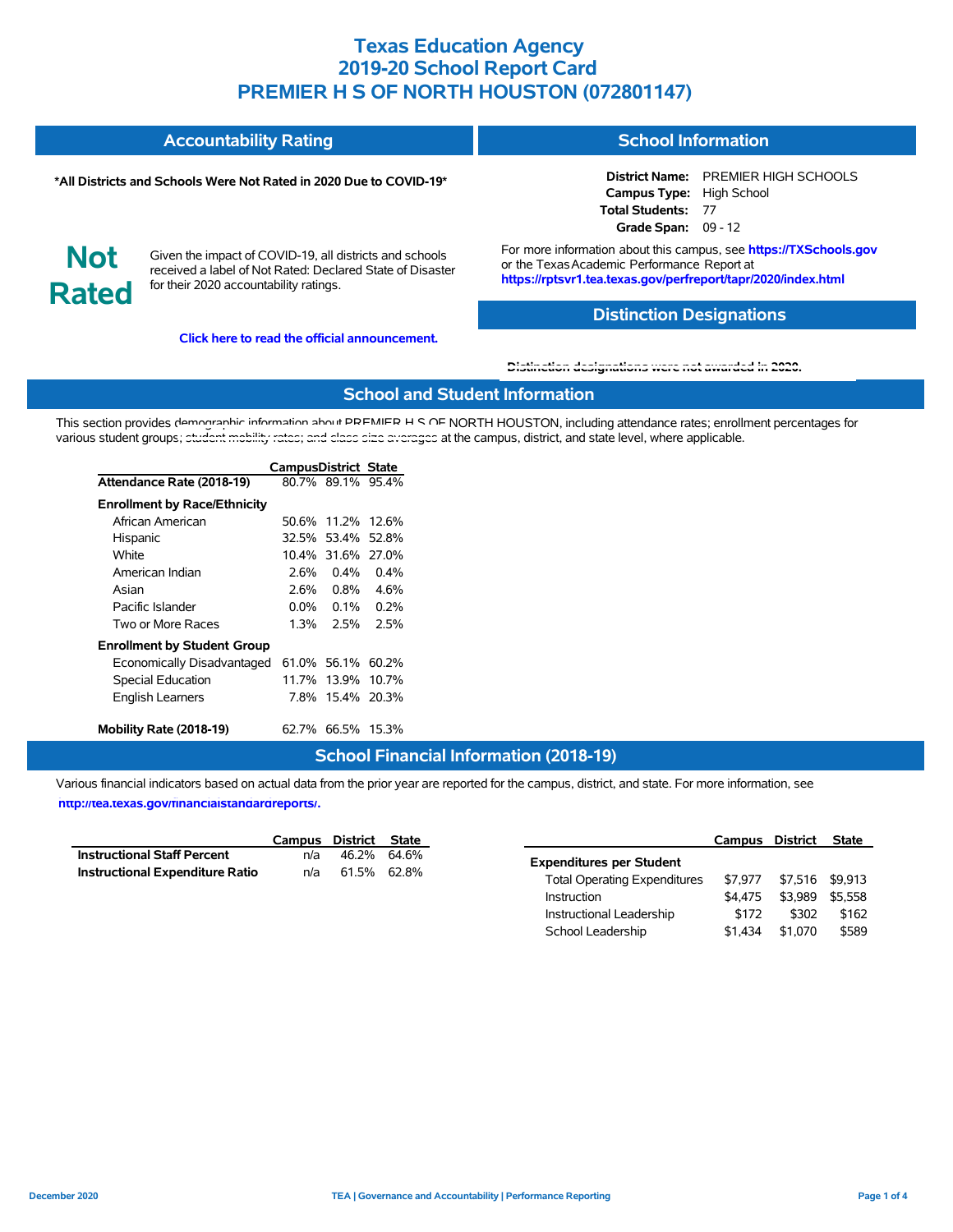#### **STAAR Outcomes**

This section provides STAAR performance and Academic Growth outcomes. Academic Growth measures whether students are maintaining performance or improving from year to year. **Please note that due to the cancellation of spring 2020 State of Texas Assessments of Academic Readiness (STAAR) due to the COVID-19 pandemic, the performance of this year's report is not updated.**

|                                                                                |      |              |     |         |                                   |                          |        |          |        |                          | Two or                   |        |
|--------------------------------------------------------------------------------|------|--------------|-----|---------|-----------------------------------|--------------------------|--------|----------|--------|--------------------------|--------------------------|--------|
|                                                                                |      |              |     |         | African                           |                          |        | American |        | <b>Pacific</b>           | More                     | Econ   |
|                                                                                |      | <b>State</b> |     |         | District Campus American Hispanic |                          | White  | Indian   | Asian  | <b>Islander</b>          | Races                    | Disadv |
| STAAR Performance Rates at Approaches Grade Level or Above (All Grades Tested) |      |              |     |         |                                   |                          |        |          |        |                          |                          |        |
| All Subjects                                                                   | 2019 | 78%          | 70% | 74%     | 88%                               | 44%                      |        | $\ast$   | *      |                          | $\ast$                   | 74%    |
|                                                                                | 2018 | 77%          | 71% | 75%     | 67%                               | 80%                      | 71%    | $\ast$   | 100%   | $\ast$                   | ÷.                       | 77%    |
| ELA/Reading                                                                    | 2019 | 75%          | 60% | 47%     | 70%                               | $\ast$                   | $\ast$ | $\ast$   | *      |                          | $\ast$                   | 50%    |
|                                                                                | 2018 | 74%          | 64% | 66%     | 60%                               | 75%                      | 50%    | $\ast$   | $\ast$ |                          | $\overline{a}$           | 67%    |
| <b>Mathematics</b>                                                             | 2019 | 82%          | 52% | 89%     | 100%                              | $\ast$                   |        |          |        |                          | ÷,                       | 86%    |
|                                                                                | 2018 | 81%          | 59% | 80%     | 80%                               | 83%                      | $\ast$ |          |        | $\ast$                   | L.                       | 89%    |
| Science                                                                        | 2019 | 81%          | 81% | 100%    | 100%                              |                          |        |          |        |                          | $\blacksquare$           |        |
|                                                                                | 2018 | 80%          | 82% | 70%     | $\ast$                            | 60%                      |        |          |        |                          | $\overline{\phantom{a}}$ | 67%    |
| Social Studies                                                                 | 2019 | 81%          | 90% | 88%     | 90%                               | $\ast$                   |        | $\ast$   |        |                          | $\ast$                   | 83%    |
|                                                                                | 2018 | 78%          | 87% | 91%     | 71%                               | 100%                     |        |          | $\ast$ | $\ast$                   | $\overline{a}$           | 92%    |
| STAAR Performance Rates at Meets Grade Level or Above (All Grades Tested)      |      |              |     |         |                                   |                          |        |          |        |                          |                          |        |
| All Subjects                                                                   | 2019 | 50%          | 38% | 46%     | 56%                               | 33%                      | $\ast$ | $\ast$   | $\ast$ |                          | $\ast$                   | 46%    |
|                                                                                | 2018 | 48%          | 38% | 40%     | 33%                               | 37%                      | 43%    | $\ast$   | 83%    | *                        | $\overline{a}$           | 38%    |
| ELA/Reading                                                                    | 2019 | 48%          | 37% | 32%     | 40%                               | $\ast$                   | $\ast$ | $\ast$   | $\ast$ |                          | $\ast$                   | 33%    |
|                                                                                | 2018 | 46%          | 39% | 37%     | 35%                               | 33%                      | 17%    | $\ast$   | $\ast$ |                          | $\overline{a}$           | 33%    |
| <b>Mathematics</b>                                                             | 2019 | 52%          | 16% | 56%     | 71%                               | $\ast$                   |        |          |        |                          | $\overline{\phantom{a}}$ | 57%    |
|                                                                                | 2018 | 50%          | 14% | 27%     | 40%                               | 17%                      |        |          |        | $\ast$                   | $\blacksquare$           | 33%    |
| Science                                                                        | 2019 | 54%          | 38% | 33%     | 40%                               | $\overline{a}$           |        |          |        |                          | L,                       | $\ast$ |
|                                                                                | 2018 | 51%          | 39% | 20%     | $\ast$                            | 20%                      |        |          |        |                          | $\overline{\phantom{a}}$ | 17%    |
| <b>Social Studies</b>                                                          | 2019 | 55%          | 55% | 63%     | 70%                               | $\ast$                   |        | $\ast$   |        | $\overline{\phantom{a}}$ | $\ast$                   | 50%    |
|                                                                                | 2018 | 53%          | 56% | 65%     | 43%                               | 71%                      |        |          | $\ast$ | $\ast$                   |                          | 62%    |
| STAAR Performance Rates at Masters Grade Level (All Grades Tested)             |      |              |     |         |                                   |                          |        |          |        |                          |                          |        |
| All Subjects                                                                   | 2019 | 24%          | 9%  | 12%     | 13%                               | 11%                      | $\ast$ | $\ast$   | $\ast$ |                          | $\ast$                   | 11%    |
|                                                                                | 2018 | 22%          | 9%  | 12%     | 8%                                | 17%                      | 14%    | $\ast$   | 17%    | $\ast$                   |                          | 13%    |
| ELA/Reading                                                                    | 2019 | 21%          | 4%  | 0%      | 0%                                | $\ast$                   | $\ast$ | $\ast$   | $\ast$ |                          | $\ast$                   | 0%     |
|                                                                                | 2018 | 19%          | 5%  | 7%      | 0%                                | 17%                      | 17%    |          | $\ast$ |                          | Ĭ.                       | 4%     |
| Mathematics                                                                    | 2019 | 26%          | 4%  | 11%     | 14%                               | $\ast$                   |        |          |        |                          | Ĭ.                       | 14%    |
|                                                                                | 2018 | 24%          | 4%  | 13%     | 20%                               | 17%                      | $\ast$ |          |        | $\ast$                   | $\overline{a}$           | 22%    |
| Science                                                                        | 2019 | 25%          | 5%  | 0%      | 0%                                | $\overline{\phantom{a}}$ | $\ast$ |          |        |                          | ٠                        | $\ast$ |
|                                                                                | 2018 | 23%          | 7%  | 0%      | $\ast$                            | 0%                       |        |          |        |                          | L.                       | 0%     |
| Social Studies                                                                 | 2019 | 33%          | 24% | 31%     | 30%                               | $\ast$                   |        | $\ast$   |        |                          | $\ast$                   | 25%    |
|                                                                                | 2018 | 31%          | 23% | 26%     | 29%                               | 29%                      | $\ast$ |          | $\ast$ | $\ast$                   |                          | 31%    |
| <b>Academic Growth Score (All Grades Tested)</b>                               |      |              |     |         |                                   |                          |        |          |        |                          |                          |        |
| <b>Both Subjects</b>                                                           | 2019 | 69           | 53  | 55      | $\ast$                            | $\ast$                   | $\ast$ | $\ast$   |        |                          | $\ast$                   | 56     |
|                                                                                | 2018 | 69           | 54  | 69      | 79                                |                          |        |          |        |                          |                          | 83     |
| ELA/Reading                                                                    | 2019 | 68           | 66  | 56      | $\ast$                            | $\ast$                   |        | $\ast$   |        |                          | $\ast$                   | 58     |
|                                                                                | 2018 | 69           | 64  | 58      | 70                                | $\ast$                   |        |          |        |                          |                          | $\ast$ |
| Mathematics                                                                    | 2019 | 70           | 34  | $\star$ | $\ast$                            |                          |        |          |        |                          |                          | $\ast$ |
|                                                                                | 2018 | 70           | 41  | $\star$ | $\ast$                            |                          |        |          |        |                          |                          | $\ast$ |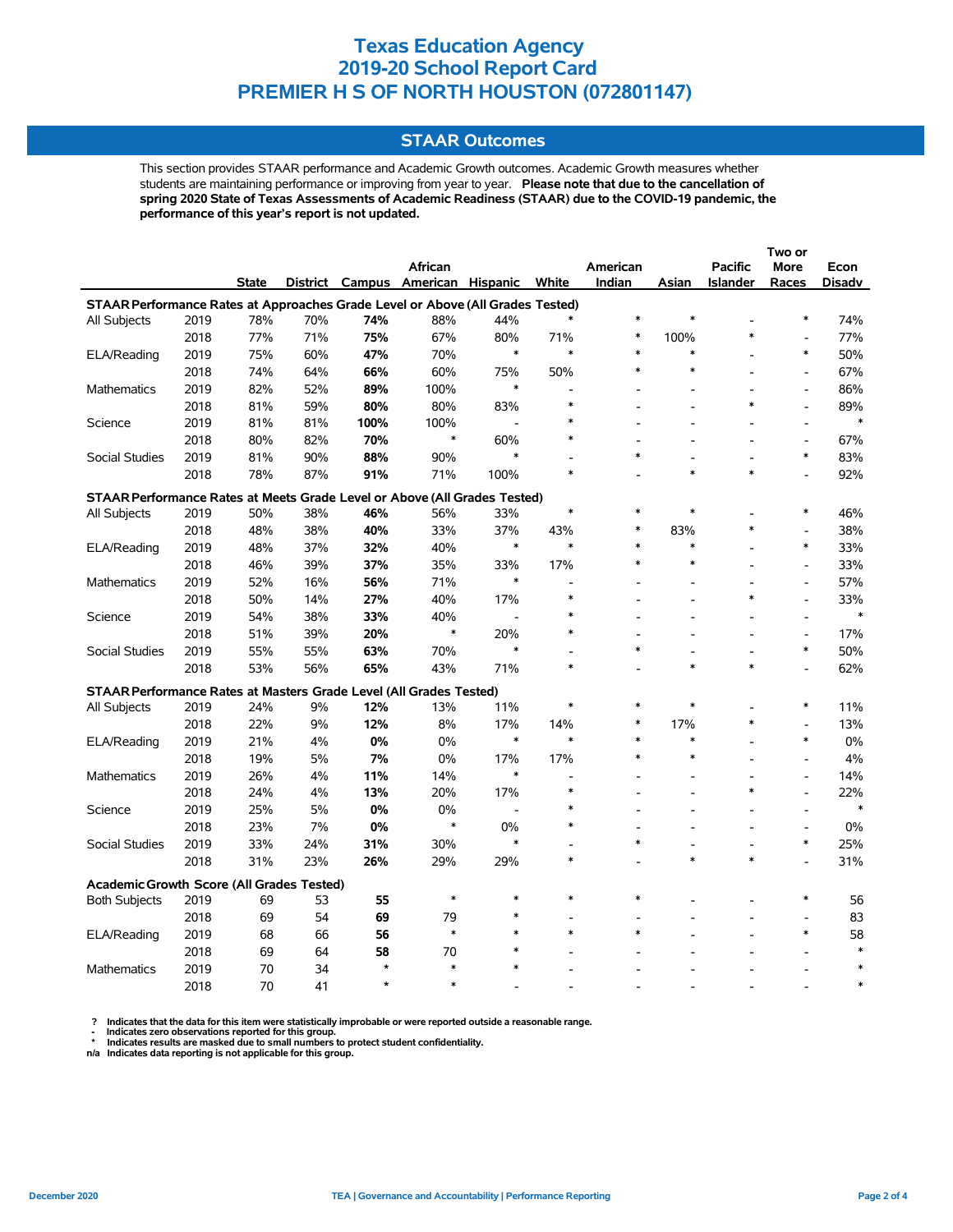### **Graduation and College, Career, and Military Readiness Outcomes**

This section provides graduation, graduation plan, and College, Career, and Military Readiness rates.

|                                                              |                |       |                  | African                           |        |        | American |       | <b>Pacific</b>  | Two or<br>More | Econ   |
|--------------------------------------------------------------|----------------|-------|------------------|-----------------------------------|--------|--------|----------|-------|-----------------|----------------|--------|
|                                                              | <b>State</b>   |       |                  | District Campus American Hispanic |        | White  | Indian   | Asian | <b>Islander</b> | Races          | Disadv |
| Annual Dropout Rate (Gr 9-12)                                |                |       |                  |                                   |        |        |          |       |                 |                |        |
| 2018-19                                                      | 1.9%           | 3.3%  | 9.5%             | 9.2%                              | 8.7%   | 12.5%  |          | 20.0% |                 |                | 8.1%   |
| 2017-18                                                      | 1.9%           | 3.7%  | 2.1%             | 1.4%                              | 4.8%   | 0.0%   | $\ast$   | 0.0%  |                 | $\ast$         | 3.2%   |
| 4-Year Longitudinal Rate (Gr 9-12)                           |                |       |                  |                                   |        |        |          |       |                 |                |        |
| Class of 2019                                                |                |       |                  |                                   |        |        |          |       |                 |                |        |
| Graduated                                                    | 90.0%          | 56.9% |                  |                                   |        |        |          |       |                 |                |        |
| Graduates, TxCHSE, & Cont<br>Class of 2018                   | 94.1%          | 88.6% |                  |                                   |        |        |          |       |                 |                |        |
| Graduated                                                    | 90.0%          | 55.8% |                  |                                   |        |        |          |       |                 |                |        |
| Graduates, TxCHSE, & Cont                                    | 94.3%          | 89.9% |                  |                                   |        |        |          |       |                 |                |        |
|                                                              |                |       |                  |                                   |        |        |          |       |                 |                |        |
| 5-Year Extended Longitudinal Rate (Gr 9-12)<br>Class of 2018 |                |       |                  |                                   |        |        |          |       |                 |                |        |
| Graduated                                                    | 92.2%          | 76.4% |                  |                                   |        |        |          |       |                 |                |        |
| Graduates, TxCHSE, & Cont                                    | 93.9%          | 88.1% |                  |                                   |        |        |          |       |                 |                |        |
| Class of 2017                                                |                |       |                  |                                   |        |        |          |       |                 |                |        |
| Graduated                                                    | 92.0%          | 79.5% |                  |                                   |        |        |          |       |                 |                |        |
| Graduates, TxCHSE, & Cont                                    | 93.7%          | 91.4% |                  |                                   |        |        |          |       |                 |                |        |
| 6-Year Extended Longitudinal Rate (Gr 9-12)                  |                |       |                  |                                   |        |        |          |       |                 |                |        |
| Class of 2017                                                |                |       |                  |                                   |        |        |          |       |                 |                |        |
| Graduated                                                    | 92.4%          | 85.8% |                  |                                   |        |        |          |       |                 |                |        |
| Graduates, TxCHSE, & Cont                                    | 93.7%          | 91.9% |                  |                                   |        |        |          |       |                 |                |        |
| Class of 2016<br>Graduated                                   |                | 86.7% |                  |                                   |        |        |          |       |                 |                |        |
|                                                              | 92.1%<br>93.4% | 93.0% |                  |                                   |        |        |          |       |                 |                |        |
| Graduates, TxCHSE, & Cont                                    |                |       |                  |                                   |        |        |          |       |                 |                |        |
| 4-Year Federal Graduation Rate Without Exclusions (Gr 9-12)  |                |       |                  |                                   |        |        |          |       |                 |                |        |
| Class of 2019                                                | 90.0%          | 55.4% |                  |                                   |        |        |          |       |                 |                |        |
| Class of 2018                                                | 90.0%          | 54.5% |                  |                                   |        |        |          |       |                 |                |        |
| RHSP/DAP Graduates (Longitudinal Rate)                       |                |       |                  |                                   |        |        |          |       |                 |                |        |
| Class of 2019                                                | 73.3%          |       |                  |                                   |        |        |          |       |                 |                |        |
| Class of 2018                                                | 68.5%          | 72.7% |                  |                                   |        |        |          |       |                 |                |        |
| RHSP/DAP/FHSP-E/FHSP-DLA Graduates (Longitudinal Rate)       |                |       |                  |                                   |        |        |          |       |                 |                |        |
| Class of 2019                                                | 87.6%          | 71.4% |                  |                                   |        |        |          |       |                 |                |        |
| Class of 2018                                                | 86.8%          | 83.2% |                  |                                   |        |        |          |       |                 |                |        |
| College, Career, and Military Ready (Annual Graduates)       |                |       |                  |                                   |        |        |          |       |                 |                |        |
| 2018-19                                                      | 72.9%          | 28.4% | 28.6%            | 25.0%                             | 42.9%  |        |          |       |                 | ∗              | 16.7%  |
| 2017-18                                                      | 65.5%          | 26.6% | 15.8%            | 0.0%                              | 0.0%   |        |          |       |                 |                | 16.7%  |
| <b>SAT/ACT Results (Annual Graduates)</b>                    |                |       |                  |                                   |        |        |          |       |                 |                |        |
| Tested                                                       |                |       |                  |                                   |        |        |          |       |                 |                |        |
| 2018-19                                                      | 75.0%          | 28.7% | 23.8%<br>$0.0\%$ | 25.0%<br>0.0%                     | 14.3%  | $\ast$ |          |       | $\ast$          |                | 16.7%  |
| 2017-18                                                      | 74.6%          | 29.1% |                  |                                   | 0.0%   |        |          |       |                 |                | 0.0%   |
| Average SAT Score<br>2018-19                                 | 1027           | 937   | $\star$          |                                   | $\ast$ |        |          |       |                 |                |        |
| 2017-18                                                      | 1036           | 984   |                  |                                   |        |        |          |       |                 |                |        |
| Average ACT Score                                            |                |       |                  |                                   |        |        |          |       |                 |                |        |
| 2018-19                                                      | 20.6           | 18.6  |                  |                                   |        |        |          |       |                 |                |        |
| 2017-18                                                      | 20.6           | 18.5  |                  |                                   |        |        |          |       |                 |                |        |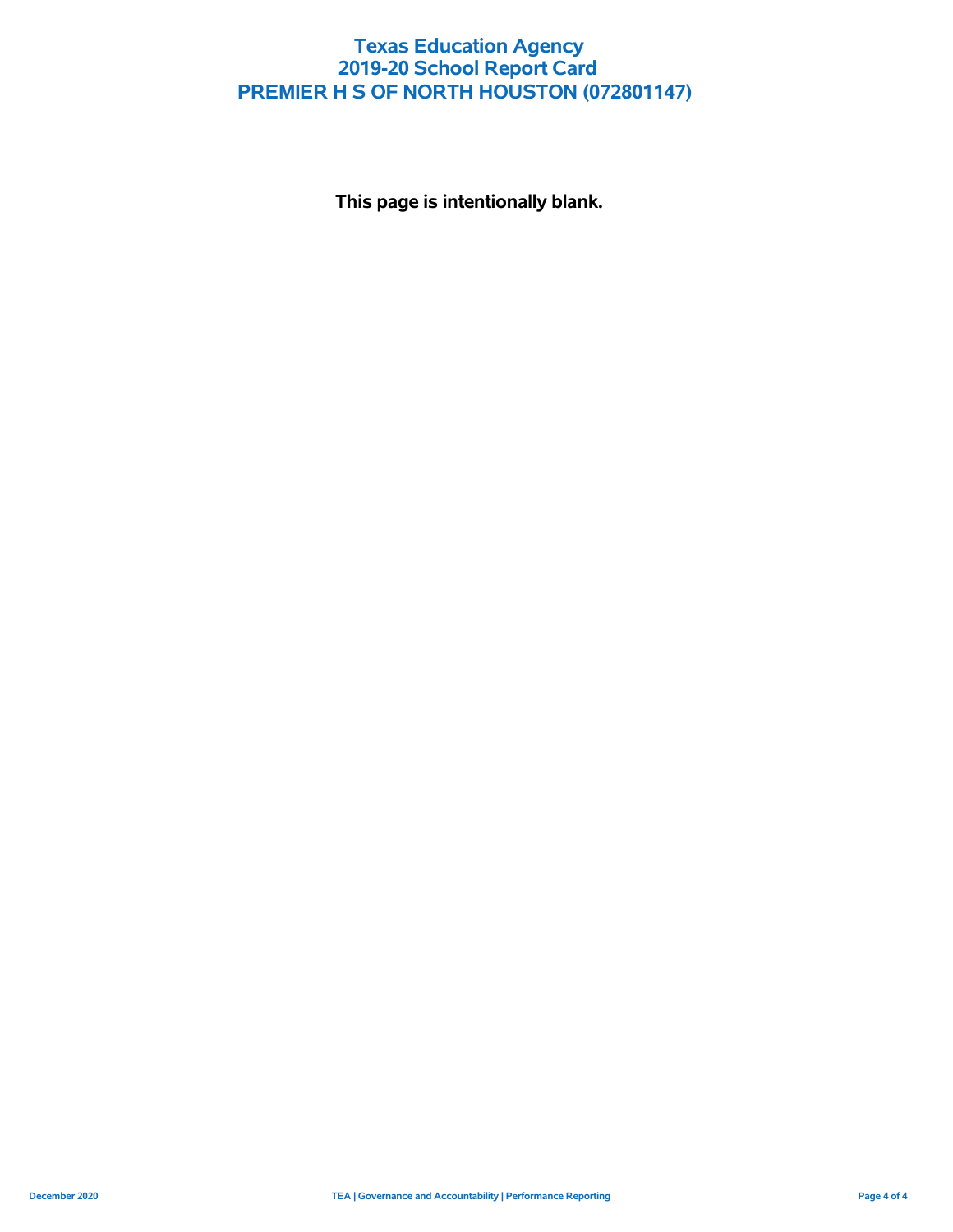| <b>Accountability Rating</b>                                       | <b>School Information</b>                  |
|--------------------------------------------------------------------|--------------------------------------------|
| *All Districts and Schools Were Not Rated in 2020 Due to COVID-19* | <b>District Name:</b> PREMIER HIGH SCHOOLS |

**District Name:** PREMIER HIGH SCHOOLS **Campus Type:** High School **Total Students:** 76 **Grade Span:** 09 - 12



Given the impact of COVID-19, all districts and schools received a label of Not Rated: Declared State of Disaster for their 2020 accountability ratings.

For more information about this campus, see **https://TXSchools.gov** or the Texas Academic Performance Report at **https://rptsvr1.tea.texas.gov/perfreport/tapr/2020/index.html**

### **Distinction Designations**

**Click here to read the official announcement.**

#### **[Distinction designations were not awarded in 2020.](https://rptsvr1.tea.texas.gov/perfreport/tapr/2020/index.html)**

#### **School and Student Information**

This section provides demographic information about PREMIER H S OF TEXARKANA, including attendance rates; enrollment percentages for various student groups; stude[nt mobility rates; and class size averages at the ca](https://tea.texas.gov/about-tea/news-and-multimedia/correspondence/taa-letters/every-student-succeeds-act-essa-waiver-approval-2020-state-academic-accountability)mpus, district, and state level, where applicable.

|                                     | <b>CampusDistrict State</b> |                   |             |
|-------------------------------------|-----------------------------|-------------------|-------------|
| Attendance Rate (2018-19)           |                             | 87.0% 89.1% 95.4% |             |
| <b>Enrollment by Race/Ethnicity</b> |                             |                   |             |
| African American                    |                             | 28.9% 11.2% 12.6% |             |
| Hispanic                            | 2.6%                        | 53.4%             | 52.8%       |
| White                               | 65.8%                       | 31.6%             | 27.0%       |
| American Indian                     | $0.0\%$                     | $0.4\%$           | $0.4\%$     |
| Asian                               | $0.0\%$                     | 0 8%              | 4.6%        |
| Pacific Islander                    | 0.0%                        | 0 1%              | 0.2%        |
| Two or More Races                   | 2.6%                        | 2.5%              | 2.5%        |
| <b>Enrollment by Student Group</b>  |                             |                   |             |
| Economically Disadvantaged          |                             | 59.2% 56.1% 60.2% |             |
| Special Education                   | 7.9%                        | 13.9% 10.7%       |             |
| English Learners                    | 0.0%                        |                   | 15.4% 20.3% |
| Mobility Rate (2018-19)             | 70.6%                       | 66.5%             | 15.3%       |

### **School Financial Information (2018-19)**

|                                        | Campus District State |             |  |
|----------------------------------------|-----------------------|-------------|--|
| <b>Instructional Staff Percent</b>     | n/a                   | 46.2% 64.6% |  |
| <b>Instructional Expenditure Ratio</b> | n/a                   | 61.5% 62.8% |  |

|                                     | Campus District |         | <b>State</b> |
|-------------------------------------|-----------------|---------|--------------|
| <b>Expenditures per Student</b>     |                 |         |              |
| <b>Total Operating Expenditures</b> | \$7.975         | \$7,516 | \$9.913      |
| Instruction                         | \$4.867         | \$3.989 | \$5.558      |
| Instructional Leadership            | \$165           | \$302   | \$162        |
| School Leadership                   | \$1.680         | \$1.070 | \$589        |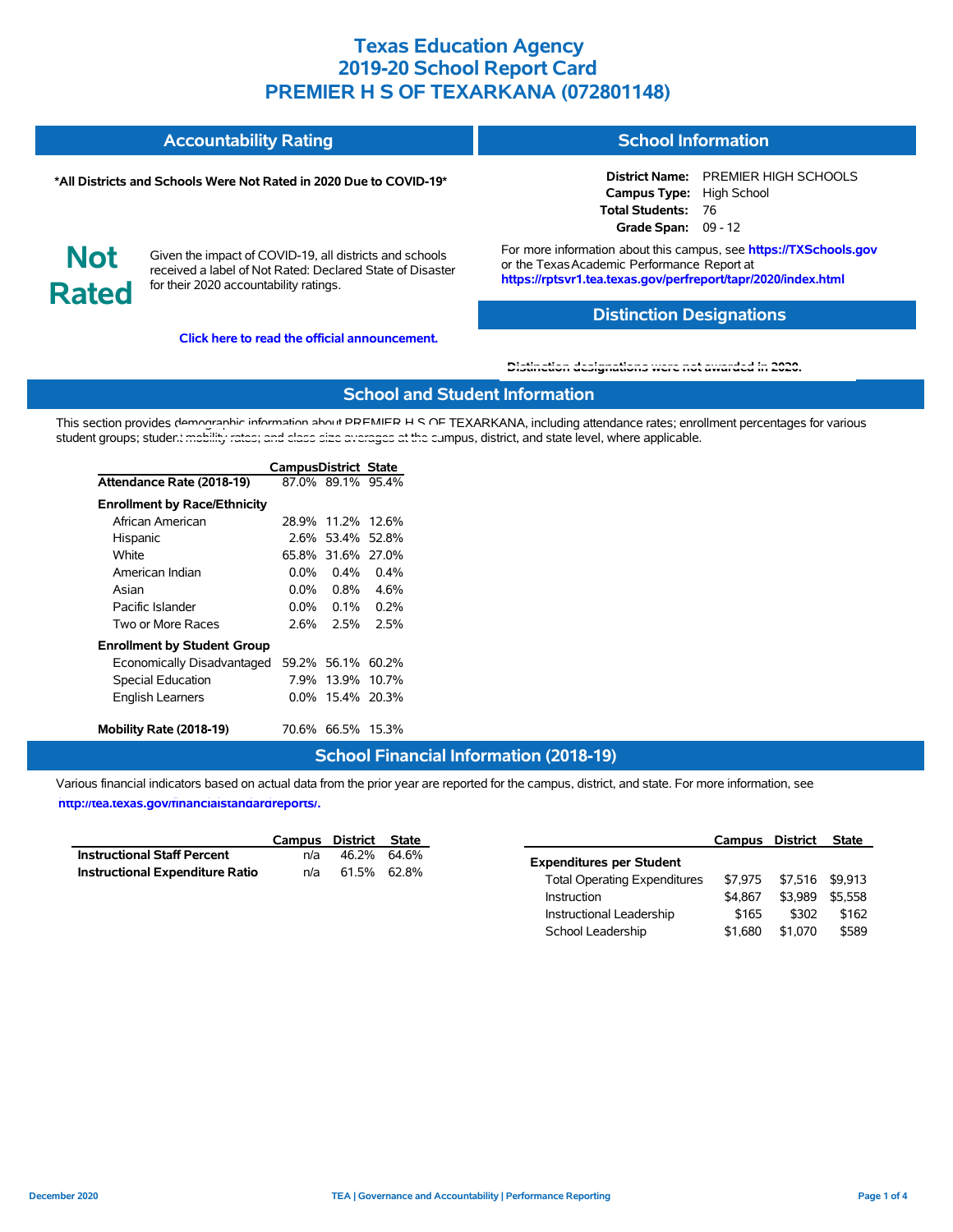#### **STAAR Outcomes**

This section provides STAAR performance and Academic Growth outcomes. Academic Growth measures whether students are maintaining performance or improving from year to year. **Please note that due to the cancellation of spring 2020 State of Texas Assessments of Academic Readiness (STAAR) due to the COVID-19 pandemic, the performance of this year's report is not updated.**

|                                                                                |      |              |     |         |                                   |                              |        |          |       |                          | Two or                   |        |
|--------------------------------------------------------------------------------|------|--------------|-----|---------|-----------------------------------|------------------------------|--------|----------|-------|--------------------------|--------------------------|--------|
|                                                                                |      |              |     |         | African                           |                              |        | American |       | <b>Pacific</b>           | More                     | Econ   |
|                                                                                |      | <b>State</b> |     |         | District Campus American Hispanic |                              | White  | Indian   | Asian | <b>Islander</b>          | Races                    | Disadv |
| STAAR Performance Rates at Approaches Grade Level or Above (All Grades Tested) |      |              |     |         |                                   |                              |        |          |       |                          |                          |        |
| All Subjects                                                                   | 2019 | 78%          | 70% | 76%     | 41%                               |                              | 91%    |          |       |                          | $\ast$                   | 74%    |
|                                                                                | 2018 | 77%          | 71% | 69%     | 32%                               | $\ast$                       | 89%    |          |       |                          | $\ast$                   | 64%    |
| ELA/Reading                                                                    | 2019 | 75%          | 60% | 74%     | 20%                               |                              | 92%    |          |       |                          | ∗                        | 71%    |
|                                                                                | 2018 | 74%          | 64% | 57%     | 27%                               | $\ast$                       | 89%    |          |       |                          | $\overline{a}$           | 50%    |
| <b>Mathematics</b>                                                             | 2019 | 82%          | 52% | 50%     | $\ast$                            |                              | $\ast$ |          |       |                          | $\overline{a}$           | 60%    |
|                                                                                | 2018 | 81%          | 59% | 55%     | 40%                               | $\ast$                       | 60%    |          |       |                          | $\overline{a}$           | 67%    |
| Science                                                                        | 2019 | 81%          | 81% | 90%     | $\ast$                            | $\overline{a}$               | 100%   |          |       |                          | $\overline{a}$           | 86%    |
|                                                                                | 2018 | 80%          | 82% | 100%    |                                   | $\qquad \qquad \blacksquare$ |        |          |       |                          | $\blacksquare$           |        |
| Social Studies                                                                 | 2019 | 81%          | 90% | 79%     | 50%                               | $\ast$                       | 100%   |          |       |                          | $\ast$                   | 77%    |
|                                                                                | 2018 | 78%          | 87% | 87%     | $\ast$                            | $\ast$                       | 100%   |          |       |                          | $\ast$                   | 75%    |
| STAAR Performance Rates at Meets Grade Level or Above (All Grades Tested)      |      |              |     |         |                                   |                              |        |          |       |                          |                          |        |
| All Subjects                                                                   | 2019 | 50%          | 38% | 54%     | 12%                               | $\ast$                       | 71%    |          |       |                          | $\ast$                   | 46%    |
|                                                                                | 2018 | 48%          | 38% | 27%     | 5%                                | $\ast$                       | 37%    |          |       | $\overline{\phantom{a}}$ | $\ast$                   | 25%    |
| ELA/Reading                                                                    | 2019 | 48%          | 37% | 68%     | 20%                               | ٠                            | 85%    |          |       |                          | $\ast$                   | 64%    |
|                                                                                | 2018 | 46%          | 39% | 38%     | 9%                                | $\ast$                       | 67%    |          |       |                          | $\blacksquare$           | 33%    |
| <b>Mathematics</b>                                                             | 2019 | 52%          | 16% | 0%      | $\ast$                            |                              | $\ast$ |          |       |                          | $\overline{a}$           | 0%     |
|                                                                                | 2018 | 50%          | 14% | 0%      | 0%                                | $\ast$                       | 0%     |          |       |                          | L,                       | 0%     |
| Science                                                                        | 2019 | 54%          | 38% | 60%     | $\ast$                            | ٠                            | 75%    |          |       |                          | $\overline{a}$           | 43%    |
|                                                                                | 2018 | 51%          | 39% | 40%     | $\ast$                            | ÷.                           | $\ast$ |          |       |                          | $\overline{\phantom{a}}$ | $\ast$ |
| <b>Social Studies</b>                                                          | 2019 | 55%          | 55% | 53%     | 13%                               | $\ast$                       | 78%    |          |       |                          | $\ast$                   | 46%    |
|                                                                                | 2018 | 53%          | 56% | 27%     | $\ast$                            | $\ast$                       | 22%    |          |       |                          | $\ast$                   | 25%    |
| STAAR Performance Rates at Masters Grade Level (All Grades Tested)             |      |              |     |         |                                   |                              |        |          |       |                          |                          |        |
| All Subjects                                                                   | 2019 | 24%          | 9%  | 9%      | 0%                                | $\ast$                       | 12%    |          |       |                          |                          | 8%     |
|                                                                                | 2018 | 22%          | 9%  | 10%     | 0%                                | $\ast$                       | 15%    |          |       |                          |                          | 14%    |
| ELA/Reading                                                                    | 2019 | 21%          | 4%  | 11%     | 0%                                | $\overline{a}$               | 15%    |          |       |                          | $\ast$                   | 7%     |
|                                                                                | 2018 | 19%          | 5%  | 5%      | 0%                                | ∗                            | 11%    |          |       |                          | $\overline{a}$           | 8%     |
| <b>Mathematics</b>                                                             | 2019 | 26%          | 4%  | 0%      | $\ast$                            |                              | $\ast$ |          |       |                          |                          | 0%     |
|                                                                                | 2018 | 24%          | 4%  | 0%      | 0%                                | $\ast$                       | 0%     |          |       |                          | $\overline{\phantom{a}}$ | 0%     |
| Science                                                                        | 2019 | 25%          | 5%  | 0%      | $\ast$                            | $\overline{\phantom{a}}$     | 0%     |          |       |                          | $\overline{a}$           | 0%     |
|                                                                                | 2018 | 23%          | 7%  | 40%     | $\ast$                            |                              | $\ast$ |          |       |                          |                          | $\ast$ |
| Social Studies                                                                 | 2019 | 33%          | 24% | 16%     | 0%                                | $\ast$                       | 22%    |          |       |                          | $\ast$                   | 15%    |
|                                                                                | 2018 | 31%          | 23% | 13%     | $\ast$                            | $\ast$                       | 11%    |          |       |                          | $\ast$                   | 25%    |
| Academic Growth Score (All Grades Tested)                                      |      |              |     |         |                                   |                              |        |          |       |                          |                          |        |
| <b>Both Subjects</b>                                                           | 2019 | 69           | 53  | 72      |                                   |                              | 75     |          |       |                          |                          | 69     |
|                                                                                | 2018 | 69           | 54  | 58      |                                   | $\ast$                       | $\ast$ |          |       |                          |                          | 60     |
| ELA/Reading                                                                    | 2019 | 68           | 66  | 75      | $\ast$                            |                              | 80     |          |       |                          |                          | 71     |
|                                                                                | 2018 | 69           | 64  | $\star$ |                                   | $\ast$                       | $\ast$ |          |       |                          |                          | $\ast$ |
| Mathematics                                                                    | 2019 | 70           | 34  |         |                                   |                              |        |          |       |                          |                          | $\ast$ |
|                                                                                | 2018 | 70           | 41  | $\star$ | $\ast$                            |                              | $\ast$ |          |       |                          |                          | $\ast$ |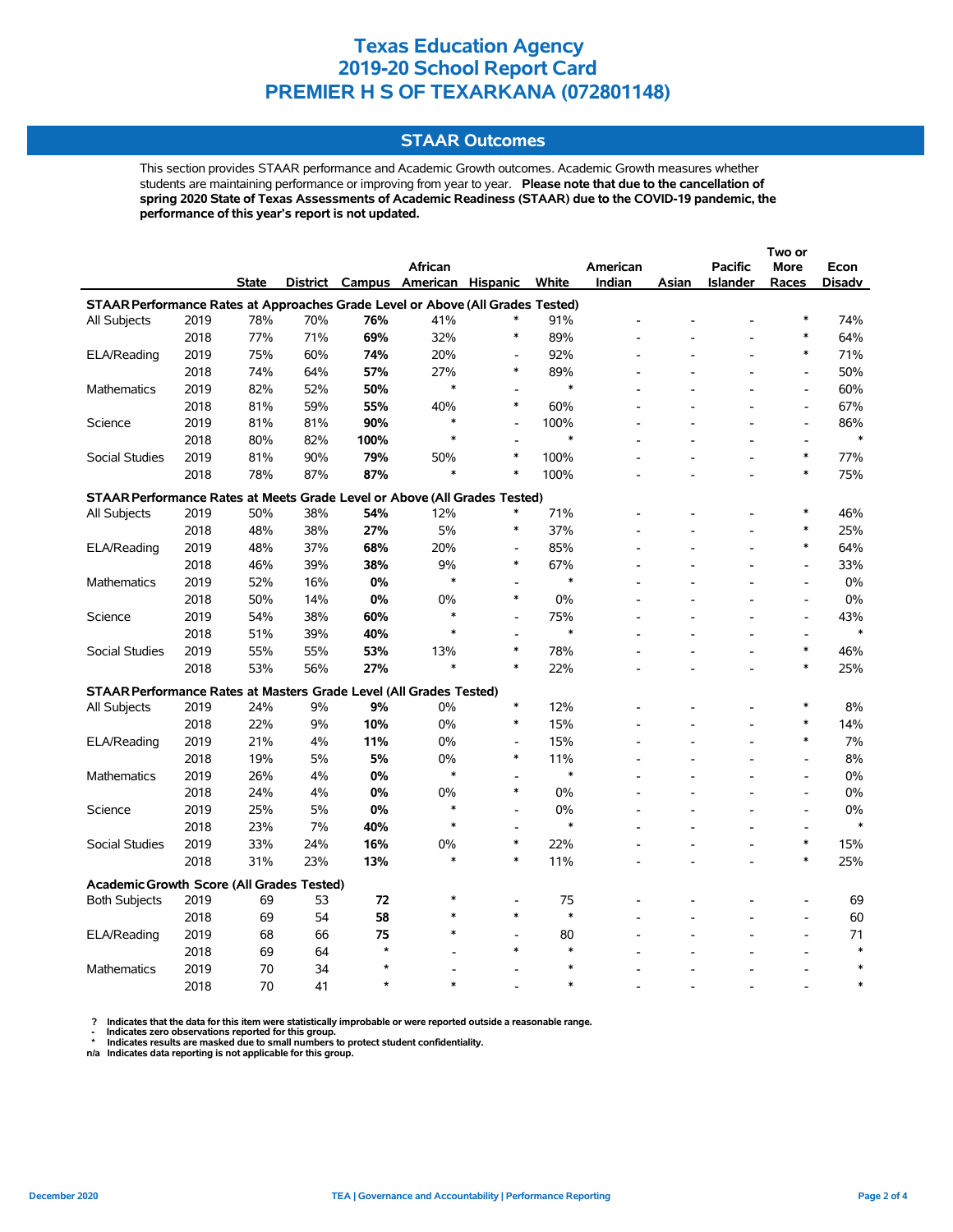### **Graduation and College, Career, and Military Readiness Outcomes**

This section provides graduation, graduation plan, and College, Career, and Military Readiness rates.

|                                                              | <b>State</b> |       |                | African<br>District Campus American Hispanic |        | White  | American<br>Indian | Asian | <b>Pacific</b><br><b>Islander</b> | Two or<br>More<br>Races | Econ<br>Disadv |
|--------------------------------------------------------------|--------------|-------|----------------|----------------------------------------------|--------|--------|--------------------|-------|-----------------------------------|-------------------------|----------------|
| Annual Dropout Rate (Gr 9-12)                                |              |       |                |                                              |        |        |                    |       |                                   |                         |                |
| 2018-19                                                      | 1.9%         | 3.3%  | 0.0%           | 0.0%                                         | 0.0%   | 0.0%   |                    |       |                                   | 0.0%                    | $0.0\%$        |
| 2017-18                                                      | 1.9%         | 3.7%  | 0.0%           | 0.0%                                         | 0.0%   | 0.0%   |                    |       |                                   | 0.0%                    | 0.0%           |
| 4-Year Longitudinal Rate (Gr 9-12)<br>Class of 2019          |              |       |                |                                              |        |        |                    |       |                                   |                         |                |
| Graduated                                                    | 90.0%        | 56.9% |                |                                              |        |        |                    |       |                                   |                         |                |
| Graduates, TxCHSE, & Cont                                    | 94.1%        | 88.6% |                |                                              |        |        |                    |       |                                   |                         |                |
| Class of 2018<br>Graduated                                   | 90.0%        | 55.8% |                |                                              |        |        |                    |       |                                   |                         |                |
| Graduates, TxCHSE, & Cont                                    | 94.3%        | 89.9% |                |                                              |        |        |                    |       |                                   |                         |                |
| 5-Year Extended Longitudinal Rate (Gr 9-12)<br>Class of 2018 |              |       |                |                                              |        |        |                    |       |                                   |                         |                |
| Graduated                                                    | 92.2%        | 76.4% |                |                                              |        |        |                    |       |                                   |                         |                |
| Graduates, TxCHSE, & Cont                                    | 93.9%        | 88.1% |                |                                              |        |        |                    |       |                                   |                         |                |
| Class of 2017<br>Graduated                                   | 92.0%        | 79.5% |                |                                              |        |        |                    |       |                                   |                         |                |
| Graduates, TxCHSE, & Cont                                    | 93.7%        | 91.4% |                |                                              |        |        |                    |       |                                   |                         |                |
| 6-Year Extended Longitudinal Rate (Gr 9-12)<br>Class of 2017 |              |       |                |                                              |        |        |                    |       |                                   |                         |                |
| Graduated                                                    | 92.4%        | 85.8% |                |                                              |        |        |                    |       |                                   |                         |                |
| Graduates, TxCHSE, & Cont<br>Class of 2016                   | 93.7%        | 91.9% |                |                                              |        |        |                    |       |                                   |                         |                |
| Graduated                                                    | 92.1%        | 86.7% |                |                                              |        |        |                    |       |                                   |                         |                |
| Graduates, TxCHSE, & Cont                                    | 93.4%        | 93.0% |                |                                              |        |        |                    |       |                                   |                         |                |
| 4-Year Federal Graduation Rate Without Exclusions (Gr 9-12)  |              |       |                |                                              |        |        |                    |       |                                   |                         |                |
| Class of 2019                                                | 90.0%        | 55.4% |                |                                              |        |        |                    |       |                                   |                         |                |
| Class of 2018                                                | 90.0%        | 54.5% |                |                                              |        |        |                    |       |                                   |                         |                |
| RHSP/DAP Graduates (Longitudinal Rate)                       |              |       |                |                                              |        |        |                    |       |                                   |                         |                |
| Class of 2019                                                | 73.3%        |       |                |                                              |        |        |                    |       |                                   |                         |                |
| Class of 2018                                                | 68.5%        | 72.7% |                |                                              |        |        |                    |       |                                   |                         |                |
| RHSP/DAP/FHSP-E/FHSP-DLA Graduates (Longitudinal Rate)       |              |       |                |                                              |        |        |                    |       |                                   |                         |                |
| Class of 2019                                                | 87.6%        | 71.4% | $\blacksquare$ |                                              |        |        |                    |       |                                   |                         |                |
| Class of 2018                                                | 86.8%        | 83.2% |                |                                              |        |        |                    |       |                                   |                         |                |
| College, Career, and Military Ready (Annual Graduates)       |              |       |                |                                              |        |        |                    |       |                                   |                         |                |
| 2018-19                                                      | 72.9%        | 28.4% | 28.0%          | 0.0%                                         | ∗      | 46.7%  |                    |       |                                   |                         | 21.4%          |
| 2017-18                                                      | 65.5%        | 26.6% | 46.7%          | 0.0%                                         |        | 62.5%  |                    |       |                                   |                         | 40.0%          |
| <b>SAT/ACT Results (Annual Graduates)</b><br>Tested          |              |       |                |                                              |        |        |                    |       |                                   |                         |                |
| 2018-19                                                      | 75.0%        | 28.7% | 20.0%          | 0.0%                                         | ∗      | 26.7%  |                    |       |                                   |                         | 27.3%          |
| 2017-18                                                      | 74.6%        | 29.1% | 6.7%           | 0.0%                                         |        | 12.5%  |                    |       |                                   | $\ast$                  | 0.0%           |
| Average SAT Score<br>2018-19                                 | 1027         | 937   | $\blacksquare$ |                                              |        |        |                    |       |                                   |                         |                |
| 2017-18                                                      | 1036         | 984   |                |                                              |        |        |                    |       |                                   |                         |                |
| Average ACT Score                                            |              |       |                |                                              |        |        |                    |       |                                   |                         |                |
| 2018-19                                                      | 20.6         | 18.6  | 23.0           |                                              | $\ast$ | $\ast$ |                    |       |                                   |                         |                |
| 2017-18                                                      | 20.6         | 18.5  | $\star$        |                                              |        | $\ast$ |                    |       |                                   |                         |                |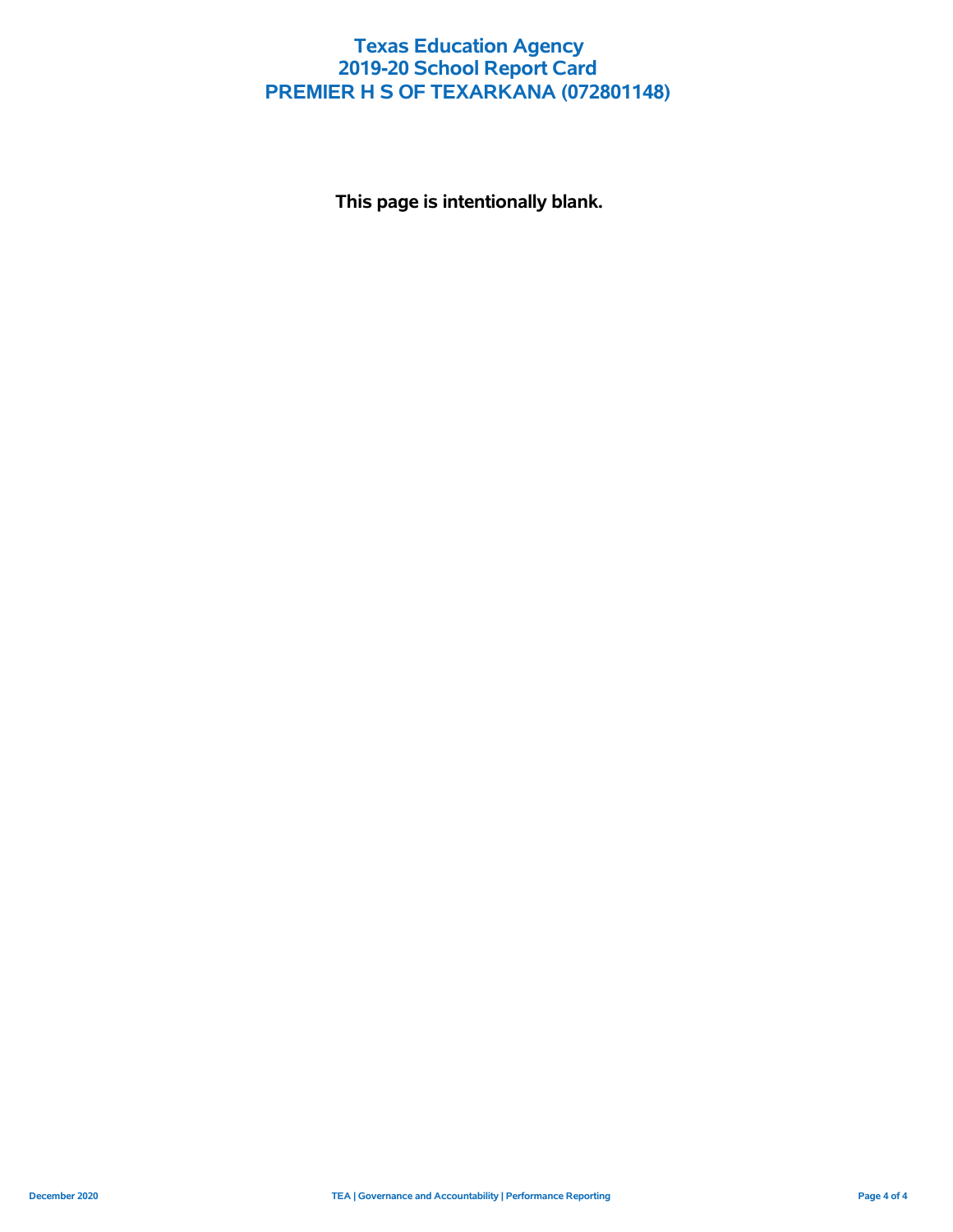| <b>Accountability Rating</b> | <b>School Information</b>   |
|------------------------------|-----------------------------|
|                              | BLULLING BRENER HOLLOCHOOLO |

#### **\*All Districts and Schools Were Not Rated in 2020 Due to COVID-19\***

**District Name:** PREMIER HIGH SCHOOLS **Campus Type:** High School **Total Students:** 143 **Grade Span:** 09 - 12

**Not Rated**

Given the impact of COVID-19, all districts and schools received a label of Not Rated: Declared State of Disaster for their 2020 accountability ratings.

For more information about this campus, see **https://TXSchools.gov** or the Texas Academic Performance Report at **https://rptsvr1.tea.texas.gov/perfreport/tapr/2020/index.html**

### **Distinction Designations**

#### **Click here to read the official announcement.**

#### **[Distinction designations were not awarded in 2020.](https://rptsvr1.tea.texas.gov/perfreport/tapr/2020/index.html)**

#### **School and Student Information**

This section provides demographic information about PREMIER H S SAN ANTONIO - WEST, including attendance rates; enrollment percentages for various student group[s; student mobility rates; and class size averages](https://tea.texas.gov/about-tea/news-and-multimedia/correspondence/taa-letters/every-student-succeeds-act-essa-waiver-approval-2020-state-academic-accountability) at the campus, district, and state level, where applicable.

|                                     | <b>CampusDistrict State</b> |                   |         |
|-------------------------------------|-----------------------------|-------------------|---------|
| Attendance Rate (2018-19)           |                             | 71.0% 89.1% 95.4% |         |
| <b>Enrollment by Race/Ethnicity</b> |                             |                   |         |
| African American                    | 4.9%                        | 11 2% 12 6%       |         |
| Hispanic                            | 81.1%                       | 53.4%             | 52.8%   |
| White                               |                             | 11.9% 31.6%       | 27.0%   |
| American Indian                     | $0.0\%$                     | $0.4\%$           | $0.4\%$ |
| Asian                               | $0.0\%$                     | በ ጸ%              | 4.6%    |
| Pacific Islander                    | 0.0%                        | $0.1\%$           | 0.2%    |
| Two or More Races                   | 21%                         | 2.5%              | 2.5%    |
| <b>Enrollment by Student Group</b>  |                             |                   |         |
| Economically Disadvantaged          |                             | 69.2% 56.1%       | 60.2%   |
| Special Education                   | 16.1%                       | 13.9%             | 10.7%   |
| <b>English Learners</b>             | 7.0%                        | 15.4% 20.3%       |         |
| Mobility Rate (2018-19)             | 79.5%                       | 66.5% 15.3%       |         |

### **School Financial Information (2018-19)**

|                                        | Campus District State |             |  |
|----------------------------------------|-----------------------|-------------|--|
| <b>Instructional Staff Percent</b>     | n/a                   | 46.2% 64.6% |  |
| <b>Instructional Expenditure Ratio</b> | n/a                   | 61.5% 62.8% |  |

|                                     | Campus District |         | State   |
|-------------------------------------|-----------------|---------|---------|
| <b>Expenditures per Student</b>     |                 |         |         |
| <b>Total Operating Expenditures</b> | \$6.125         | \$7.516 | \$9.913 |
| Instruction                         | \$3.597         | \$3.989 | \$5.558 |
| Instructional Leadership            | \$163           | \$302   | \$162   |
| School Leadership                   | \$1.196         | \$1,070 | \$589   |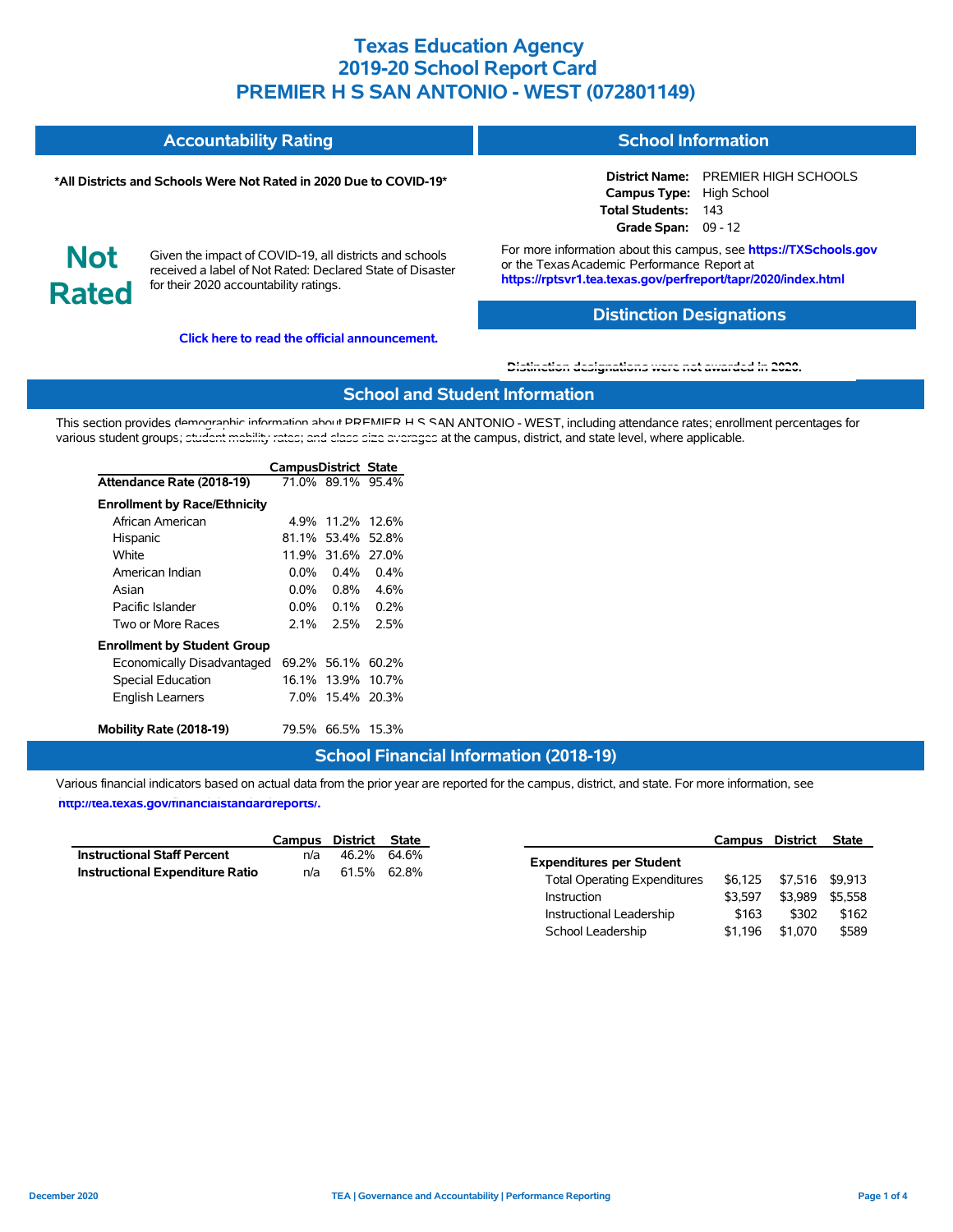#### **STAAR Outcomes**

This section provides STAAR performance and Academic Growth outcomes. Academic Growth measures whether students are maintaining performance or improving from year to year. **Please note that due to the cancellation of spring 2020 State of Texas Assessments of Academic Readiness (STAAR) due to the COVID-19 pandemic, the performance of this year's report is not updated.**

|                                                                                |      |       |     |         |                                         |        |        |          |       |                | Two or         |               |
|--------------------------------------------------------------------------------|------|-------|-----|---------|-----------------------------------------|--------|--------|----------|-------|----------------|----------------|---------------|
|                                                                                |      |       |     |         | African                                 |        |        | American |       | <b>Pacific</b> | <b>More</b>    | Econ          |
|                                                                                |      | State |     |         | District Campus American Hispanic White |        |        | Indian   | Asian | Islander       | Races          | <b>Disadv</b> |
| STAAR Performance Rates at Approaches Grade Level or Above (All Grades Tested) |      |       |     |         |                                         |        |        |          |       |                |                |               |
| All Subjects                                                                   | 2019 | 78%   | 70% | 68%     | ∗                                       | 62%    | 90%    |          |       |                |                | 64%           |
|                                                                                | 2018 | 77%   | 71% | 67%     | *                                       | 62%    | L,     |          |       |                |                | 58%           |
| ELA/Reading                                                                    | 2019 | 75%   | 60% | 40%     | $\ast$                                  | 27%    | *      |          |       |                |                | 33%           |
|                                                                                | 2018 | 74%   | 64% | 50%     |                                         | 50%    |        |          |       |                | L,             | 50%           |
| <b>Mathematics</b>                                                             | 2019 | 82%   | 52% |         |                                         | $\ast$ | *      |          |       |                |                | $\ast$        |
|                                                                                | 2018 | 81%   | 59% |         |                                         | ×.     |        |          |       |                |                | ×             |
| Science                                                                        | 2019 | 81%   | 81% | 100%    |                                         | $\ast$ | $\ast$ |          |       |                |                | $\ast$        |
|                                                                                | 2018 | 80%   | 82% | $\star$ | ×                                       | $\ast$ |        |          |       |                |                | $\ast$        |
| Social Studies                                                                 | 2019 | 81%   | 90% | 100%    |                                         | 100%   |        |          |       |                | $\overline{a}$ | 100%          |
|                                                                                | 2018 | 78%   | 87% |         |                                         |        |        |          |       |                |                |               |
| STAAR Performance Rates at Meets Grade Level or Above (All Grades Tested)      |      |       |     |         |                                         |        |        |          |       |                |                |               |
| All Subjects                                                                   | 2019 | 50%   | 38% | 39%     | *                                       | 42%    | 40%    |          |       |                |                | 39%           |
|                                                                                | 2018 | 48%   | 38% | 13%     | $\ast$                                  | 15%    |        |          |       |                |                | 8%            |
| ELA/Reading                                                                    | 2019 | 48%   | 37% | 20%     | $\ast$                                  | 18%    | $\ast$ |          |       |                | $\overline{a}$ | 25%           |
|                                                                                | 2018 | 46%   | 39% | 0%      |                                         | $0\%$  |        |          |       |                |                | 0%            |
| Mathematics                                                                    | 2019 | 52%   | 16% |         |                                         | $\ast$ | $\ast$ |          |       |                |                | $\ast$        |
|                                                                                | 2018 | 50%   | 14% | $\star$ | $\ast$                                  | $\ast$ |        |          |       |                |                |               |
| Science                                                                        | 2019 | 54%   | 38% | 50%     |                                         | $\ast$ | $\ast$ |          |       |                |                |               |
|                                                                                | 2018 | 51%   | 39% |         |                                         | $\ast$ |        |          |       |                |                | $\ast$        |
| <b>Social Studies</b>                                                          | 2019 | 55%   | 55% | 64%     |                                         | 67%    | $\ast$ |          |       |                |                | 60%           |
|                                                                                | 2018 | 53%   | 56% |         |                                         | $\ast$ |        |          |       |                |                |               |
|                                                                                |      |       |     |         |                                         |        |        |          |       |                |                |               |
| STAAR Performance Rates at Masters Grade Level (All Grades Tested)             |      |       |     |         | ∗                                       |        |        |          |       |                |                |               |
| All Subjects                                                                   | 2019 | 24%   | 9%  | 18%     |                                         | 15%    | 30%    |          |       |                |                | 21%           |
|                                                                                | 2018 | 22%   | 9%  | 7%      | ∗                                       | 8%     |        |          |       |                |                | 0%            |
| ELA/Reading                                                                    | 2019 | 21%   | 4%  | 7%      | $\ast$                                  | 0%     | $\ast$ |          |       |                |                | 8%            |
|                                                                                | 2018 | 19%   | 5%  | 0%      |                                         | 0%     |        |          |       |                |                | 0%            |
| Mathematics                                                                    | 2019 | 26%   | 4%  | $\star$ |                                         | $\ast$ | $\ast$ |          |       |                |                | $\ast$        |
|                                                                                | 2018 | 24%   | 4%  | $\star$ |                                         |        |        |          |       |                |                |               |
| Science                                                                        | 2019 | 25%   | 5%  | 0%      |                                         | $\ast$ | $\ast$ |          |       |                |                |               |
|                                                                                | 2018 | 23%   | 7%  | ÷       | $\ast$                                  | $\ast$ |        |          |       |                |                | $\ast$        |
| Social Studies                                                                 | 2019 | 33%   | 24% | 43%     | $\ast$                                  | 44%    | $\ast$ |          |       |                |                | 50%           |
|                                                                                | 2018 | 31%   | 23% | ÷       |                                         | $\ast$ |        |          |       |                |                | $\ast$        |
| <b>Academic Growth Score (All Grades Tested)</b>                               |      |       |     |         |                                         |        |        |          |       |                |                |               |
| <b>Both Subjects</b>                                                           | 2019 | 69    | 53  |         |                                         |        |        |          |       |                |                |               |
|                                                                                | 2018 | 69    | 54  |         |                                         |        |        |          |       |                |                |               |
| ELA/Reading                                                                    | 2019 | 68    | 66  |         |                                         | $\ast$ |        |          |       |                |                |               |
|                                                                                | 2018 | 69    | 64  |         |                                         | $\ast$ |        |          |       |                |                |               |
| <b>Mathematics</b>                                                             | 2019 | 70    | 34  |         |                                         |        |        |          |       |                |                |               |
|                                                                                | 2018 | 70    | 41  |         |                                         |        |        |          |       |                |                |               |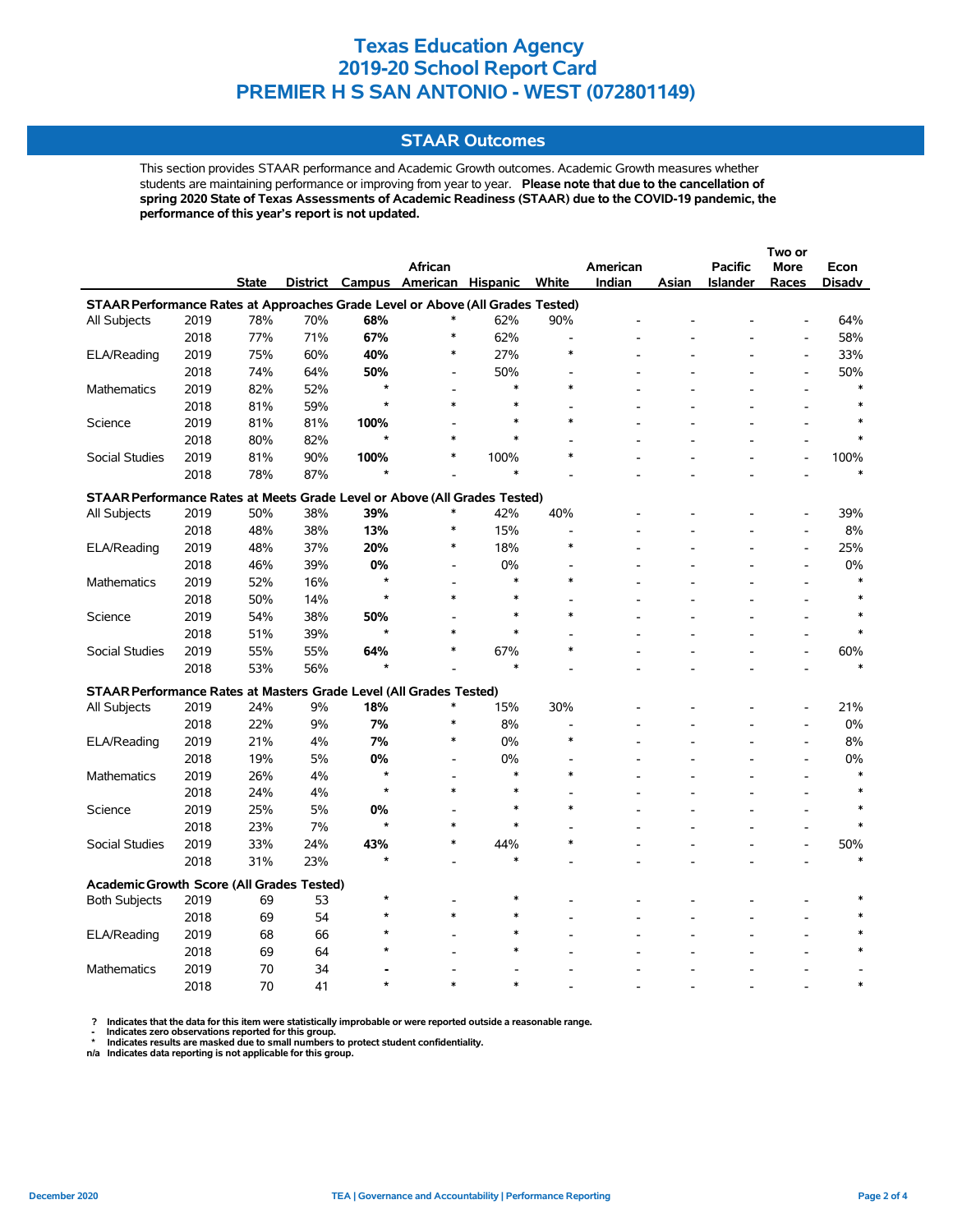### **Graduation and College, Career, and Military Readiness Outcomes**

This section provides graduation, graduation plan, and College, Career, and Military Readiness rates.

|                                                              | <b>State</b> |       |       | African<br>District Campus American Hispanic |        | White  | American<br>Indian | Asian  | Pacific<br>Islander | Two or<br>More<br>Races | Econ<br>Disadv |
|--------------------------------------------------------------|--------------|-------|-------|----------------------------------------------|--------|--------|--------------------|--------|---------------------|-------------------------|----------------|
| Annual Dropout Rate (Gr 9-12)                                |              |       |       |                                              |        |        |                    |        |                     |                         |                |
| 2018-19                                                      | 1.9%         | 3.3%  | 3.1%  | 8.7%                                         | 2.7%   | 2.8%   | $\ast$             |        |                     | 0.0%                    | 3.8%           |
| 2017-18                                                      | 1.9%         | 3.7%  | 11.1% | 7.1%                                         | 11.4%  | 12.5%  |                    | $\ast$ |                     | 16.7%                   | 12.5%          |
| 4-Year Longitudinal Rate (Gr 9-12)<br>Class of 2019          |              |       |       |                                              |        |        |                    |        |                     |                         |                |
| Graduated                                                    | 90.0%        | 56.9% |       |                                              |        |        |                    |        |                     |                         |                |
| Graduates, TxCHSE, & Cont                                    | 94.1%        | 88.6% |       |                                              |        |        |                    |        |                     |                         |                |
| Class of 2018<br>Graduated                                   | 90.0%        | 55.8% |       |                                              |        |        |                    |        |                     |                         |                |
| Graduates, TxCHSE, & Cont                                    | 94.3%        | 89.9% |       |                                              |        |        |                    |        |                     |                         |                |
| 5-Year Extended Longitudinal Rate (Gr 9-12)<br>Class of 2018 |              |       |       |                                              |        |        |                    |        |                     |                         |                |
| Graduated                                                    | 92.2%        | 76.4% |       |                                              |        |        |                    |        |                     |                         |                |
| Graduates, TxCHSE, & Cont                                    | 93.9%        | 88.1% |       |                                              |        |        |                    |        |                     |                         |                |
| Class of 2017<br>Graduated                                   | 92.0%        | 79.5% |       |                                              |        |        |                    |        |                     |                         |                |
| Graduates, TxCHSE, & Cont                                    | 93.7%        | 91.4% |       |                                              |        |        |                    |        |                     |                         |                |
|                                                              |              |       |       |                                              |        |        |                    |        |                     |                         |                |
| 6-Year Extended Longitudinal Rate (Gr 9-12)<br>Class of 2017 |              |       |       |                                              |        |        |                    |        |                     |                         |                |
| Graduated                                                    | 92.4%        | 85.8% |       |                                              |        |        |                    |        |                     |                         |                |
| Graduates, TxCHSE, & Cont<br>Class of 2016                   | 93.7%        | 91.9% |       |                                              |        |        |                    |        |                     |                         |                |
| Graduated                                                    | 92.1%        | 86.7% |       |                                              |        |        |                    |        |                     |                         |                |
| Graduates, TxCHSE, & Cont                                    | 93.4%        | 93.0% |       |                                              |        |        |                    |        |                     |                         |                |
| 4-Year Federal Graduation Rate Without Exclusions (Gr 9-12)  |              |       |       |                                              |        |        |                    |        |                     |                         |                |
| Class of 2019                                                | 90.0%        | 55.4% |       |                                              |        |        |                    |        |                     |                         |                |
| Class of 2018                                                | 90.0%        | 54.5% |       |                                              |        |        |                    |        |                     |                         |                |
| RHSP/DAP Graduates (Longitudinal Rate)                       |              |       |       |                                              |        |        |                    |        |                     |                         |                |
| Class of 2019                                                | 73.3%        |       |       |                                              |        |        |                    |        |                     |                         |                |
| Class of 2018                                                | 68.5%        | 72.7% |       |                                              |        |        |                    |        |                     |                         |                |
| RHSP/DAP/FHSP-E/FHSP-DLA Graduates (Longitudinal Rate)       |              |       |       |                                              |        |        |                    |        |                     |                         |                |
| Class of 2019                                                | 87.6%        | 71.4% |       |                                              |        |        |                    |        |                     |                         |                |
| Class of 2018                                                | 86.8%        | 83.2% |       |                                              |        |        |                    |        |                     |                         |                |
| College, Career, and Military Ready (Annual Graduates)       |              |       |       |                                              |        |        |                    |        |                     |                         |                |
| 2018-19                                                      | 72.9%        | 28.4% | 21.9% | ∗                                            | 21.7%  | 40.0%  |                    |        |                     | ∗                       | 31.6%          |
| 2017-18                                                      | 65.5%        | 26.6% | 35.7% |                                              | 35.7%  |        |                    |        |                     |                         | 42.9%          |
| <b>SAT/ACT Results (Annual Graduates)</b><br>Tested          |              |       |       |                                              |        |        |                    |        |                     |                         |                |
| 2018-19                                                      | 75.0%        | 28.7% | 9.4%  |                                              | 4.3%   | 20.0%  |                    |        |                     |                         | 12.5%          |
| 2017-18                                                      | 74.6%        | 29.1% | 0.0%  |                                              | 0.0%   |        |                    |        |                     |                         | $0.0\%$        |
| Average SAT Score<br>2018-19                                 | 1027         | 937   |       |                                              |        |        |                    |        |                     |                         |                |
| 2017-18                                                      | 1036         | 984   |       |                                              |        |        |                    |        |                     |                         |                |
| Average ACT Score                                            |              |       |       |                                              | $\ast$ | $\ast$ |                    |        |                     |                         |                |
| 2018-19<br>2017-18                                           | 20.6         | 18.6  |       |                                              |        |        |                    |        |                     |                         |                |
|                                                              | 20.6         | 18.5  |       |                                              |        |        |                    |        |                     |                         |                |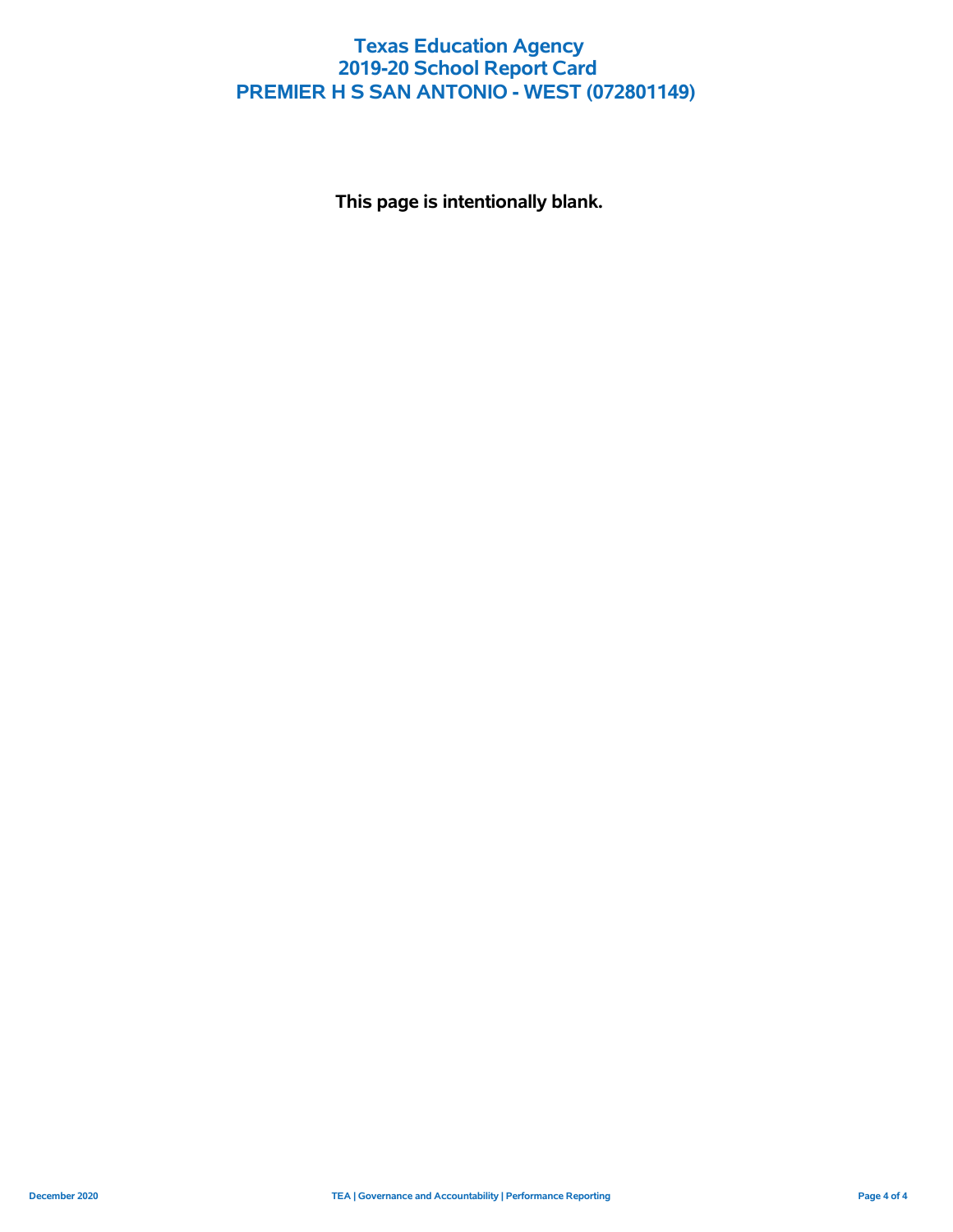| <b>Accountability Rating</b> | <b>School Information</b> |
|------------------------------|---------------------------|
|                              |                           |

#### **\*All Districts and Schools Were Not Rated in 2020 Due to COVID-19\***

**District Name:** PREMIER HIGH SCHOOLS **Campus Type:** High School **Total Students:** 112 **Grade Span:** 09 - 12

**Not Rated**

Given the impact of COVID-19, all districts and schools received a label of Not Rated: Declared State of Disaster for their 2020 accountability ratings.

For more information about this campus, see **https://TXSchools.gov** or the Texas Academic Performance Report at **https://rptsvr1.tea.texas.gov/perfreport/tapr/2020/index.html**

### **Distinction Designations**

## **Click here to read the official announcement.**

#### **[Distinction designations were not awarded in 2020.](https://rptsvr1.tea.texas.gov/perfreport/tapr/2020/index.html)**

#### **School and Student Information**

This section provides demographic information about PREMIER H S - SAN ANGELO, including attendance rates; enrollment percentages for various student groups; stude[nt mobility rates; and class size averages at the ca](https://tea.texas.gov/about-tea/news-and-multimedia/correspondence/taa-letters/every-student-succeeds-act-essa-waiver-approval-2020-state-academic-accountability)mpus, district, and state level, where applicable.

|                                     | CampusDistrict State |                   |                   | Campus                                  | <b>District</b> | <b>State</b> |
|-------------------------------------|----------------------|-------------------|-------------------|-----------------------------------------|-----------------|--------------|
| Attendance Rate (2018-19)           |                      | 86.7% 89.1% 95.4% |                   |                                         |                 |              |
| <b>Enrollment by Race/Ethnicity</b> |                      |                   |                   | Class Size Averages by Grade or Subject |                 |              |
| African American                    |                      |                   | 1.8% 11.2% 12.6%  | Secondary                               |                 |              |
| Hispanic                            |                      |                   | 52.2% 53.4% 52.8% | 9.8<br>Science                          | 16.4            | 18.8         |
| White                               |                      |                   | 41.6% 31.6% 27.0% |                                         |                 |              |
| American Indian                     | $0.0\%$              | $0.4\%$           | $0.4\%$           |                                         |                 |              |
| Asian                               | $0.0\%$              | $0.8\%$           | 4.6%              |                                         |                 |              |
| Pacific Islander                    | $0.0\%$              | $0.1\%$           | $0.2\%$           |                                         |                 |              |
| Two or More Races                   |                      |                   | 4.4% 2.5% 2.5%    |                                         |                 |              |
| <b>Enrollment by Student Group</b>  |                      |                   |                   |                                         |                 |              |
| Economically Disadvantaged          |                      |                   | 77.0% 56.1% 60.2% |                                         |                 |              |
| Special Education                   |                      |                   | 11.5% 13.9% 10.7% |                                         |                 |              |
| English Learners                    |                      | 1.8% 15.4% 20.3%  |                   |                                         |                 |              |
| Mobility Rate (2018-19)             |                      |                   | 79.3% 66.5% 15.3% |                                         |                 |              |

### **School Financial Information (2018-19)**

|                                        | Campus District State |             |  |
|----------------------------------------|-----------------------|-------------|--|
| <b>Instructional Staff Percent</b>     | n/a                   | 46.2% 64.6% |  |
| <b>Instructional Expenditure Ratio</b> | n/a                   | 61.5% 62.8% |  |

|                                     | Campus District |         | <b>State</b> |
|-------------------------------------|-----------------|---------|--------------|
| <b>Expenditures per Student</b>     |                 |         |              |
| <b>Total Operating Expenditures</b> | \$7.497         | \$7.516 | \$9.913      |
| Instruction                         | \$4.443         | \$3.989 | \$5.558      |
| Instructional Leadership            | \$174           | \$302   | \$162        |
| School Leadership                   | \$1.454         | \$1.070 | \$589        |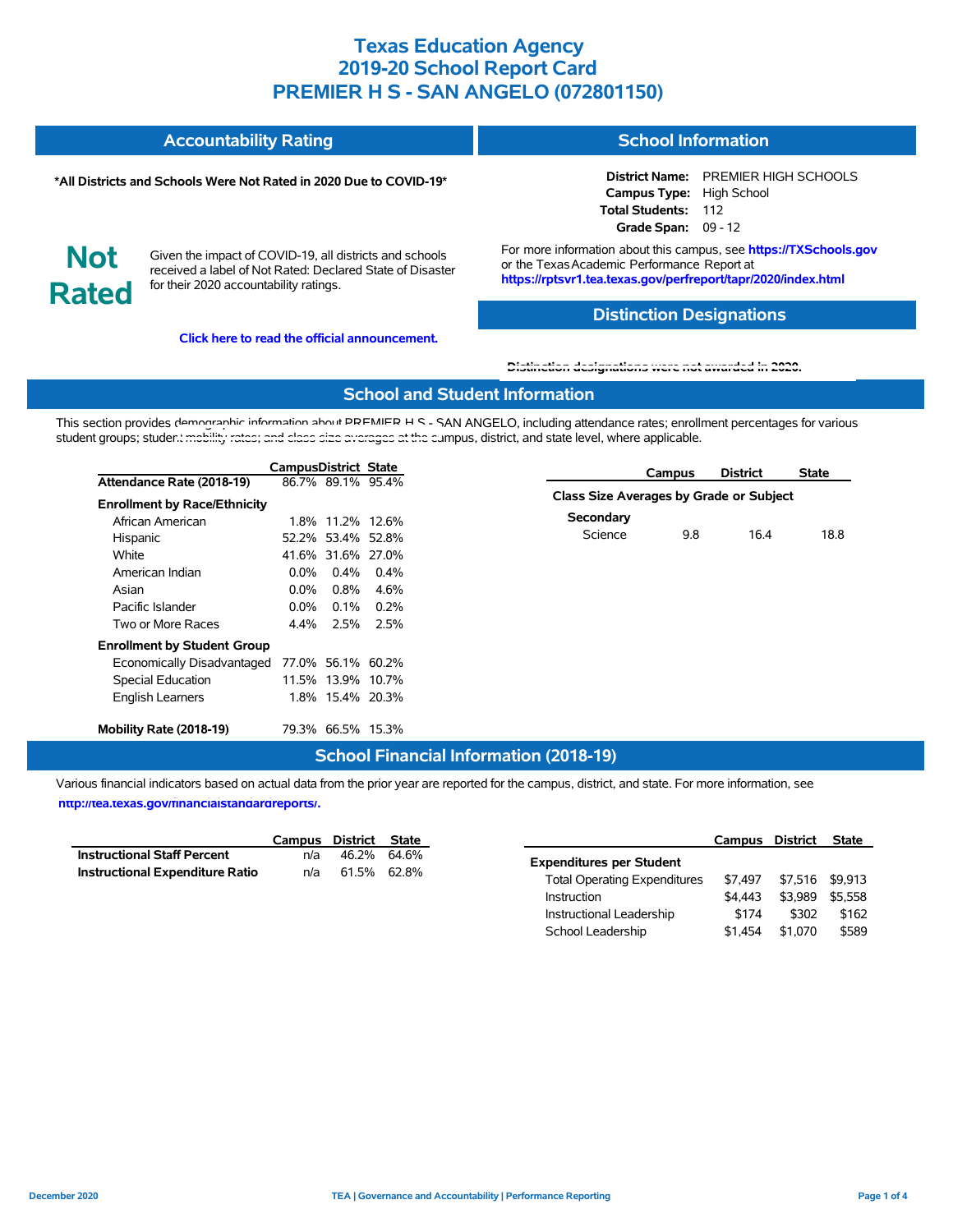### **STAAR Outcomes**

This section provides STAAR performance and Academic Growth outcomes. Academic Growth measures whether students are maintaining performance or improving from year to year. **Please note that due to the cancellation of spring 2020 State of Texas Assessments of Academic Readiness (STAAR) due to the COVID-19 pandemic, the performance of this year's report is not updated.**

|                                                                                |      |              |     |                 |                          |                          |        |          |       |                 | Two or                   |               |
|--------------------------------------------------------------------------------|------|--------------|-----|-----------------|--------------------------|--------------------------|--------|----------|-------|-----------------|--------------------------|---------------|
|                                                                                |      |              |     |                 | <b>African</b>           |                          |        | American |       | <b>Pacific</b>  | <b>More</b>              | Econ          |
|                                                                                |      | <b>State</b> |     | District Campus | American                 | <b>Hispanic</b>          | White  | Indian   | Asian | <b>Islander</b> | Races                    | <b>Disadv</b> |
| STAAR Performance Rates at Approaches Grade Level or Above (All Grades Tested) |      |              |     |                 |                          |                          |        |          |       |                 |                          |               |
| All Subjects                                                                   | 2019 | 78%          | 70% | 56%             |                          | 44%                      | 74%    |          |       | $\ast$          |                          | 59%           |
| ELA/Reading                                                                    | 2019 | 75%          | 60% | 33%             |                          | 23%                      | 50%    |          |       | $\ast$          |                          | 38%           |
| <b>Mathematics</b>                                                             | 2019 | 82%          | 52% | 38%             | $\overline{\phantom{a}}$ | 17%                      | *      |          |       |                 | $\overline{\phantom{a}}$ | 43%           |
| Science                                                                        | 2019 | 81%          | 81% | 67%             |                          | $\ast$                   | *      |          |       | $\ast$          |                          | 60%           |
| <b>Social Studies</b>                                                          | 2019 | 81%          | 90% | 91%             |                          | 87%                      | 100%   |          |       |                 |                          | 94%           |
| STAAR Performance Rates at Meets Grade Level or Above (All Grades Tested)      |      |              |     |                 |                          |                          |        |          |       |                 |                          |               |
| All Subjects                                                                   | 2019 | 50%          | 38% | 29%             |                          | 18%                      | 43%    |          |       | $\ast$          |                          | 29%           |
| ELA/Reading                                                                    | 2019 | 48%          | 37% | 24%             | $\overline{\phantom{a}}$ | 14%                      | 40%    |          |       | $\ast$          | $\blacksquare$           | 27%           |
| Mathematics                                                                    | 2019 | 52%          | 16% | 0%              |                          | 0%                       | $\ast$ |          |       |                 |                          | 0%            |
| Science                                                                        | 2019 | 54%          | 38% | 17%             |                          | $\ast$                   | $\ast$ |          |       | $\ast$          |                          | 0%            |
| <b>Social Studies</b>                                                          | 2019 | 55%          | 55% | 48%             |                          | 33%                      | 75%    |          |       |                 |                          | 50%           |
| STAAR Performance Rates at Masters Grade Level (All Grades Tested)             |      |              |     |                 |                          |                          |        |          |       |                 |                          |               |
| All Subjects                                                                   | 2019 | 24%          | 9%  | 9%              |                          | 4%                       | 17%    |          |       | $\ast$          |                          | 9%            |
| ELA/Reading                                                                    | 2019 | 21%          | 4%  | 0%              |                          | 0%                       | $0\%$  |          |       | $\ast$          |                          | 0%            |
| <b>Mathematics</b>                                                             | 2019 | 26%          | 4%  | 0%              | $\overline{\phantom{a}}$ | 0%                       | $\ast$ |          |       |                 |                          | 0%            |
| Science                                                                        | 2019 | 25%          | 5%  | 0%              |                          | $\ast$                   | $\ast$ |          |       | $\ast$          |                          | 0%            |
| <b>Social Studies</b>                                                          | 2019 | 33%          | 24% | 26%             |                          | 13%                      | 50%    |          |       |                 |                          | 28%           |
| Academic Growth Score (All Grades Tested)                                      |      |              |     |                 |                          |                          |        |          |       |                 |                          |               |
| <b>Both Subjects</b>                                                           | 2019 | 69           | 53  | 31              |                          | 20                       | ∗      |          |       |                 |                          | 33            |
|                                                                                | 2018 | 69           | 54  |                 |                          | $\overline{\phantom{a}}$ |        |          |       |                 |                          |               |
| ELA/Reading                                                                    | 2019 | 68           | 66  | 31              |                          | 17                       | $\ast$ |          |       |                 |                          | 31            |
|                                                                                | 2018 | 69           | 64  |                 |                          |                          |        |          |       |                 |                          |               |
| <b>Mathematics</b>                                                             | 2019 | 70           | 34  | 30              |                          | $\ast$                   | $\ast$ |          |       |                 |                          | *             |
|                                                                                | 2018 | 70           | 41  |                 |                          |                          |        |          |       |                 |                          |               |

 **? Indicates that the data for this item were statistically improbable or were reported outside a reasonable range.**

 **- Indicates zero observations reported for this group. \* Indicates results are masked due to small numbers to protect student confidentiality.**

**n/a Indicates data reporting is not applicable for this group.**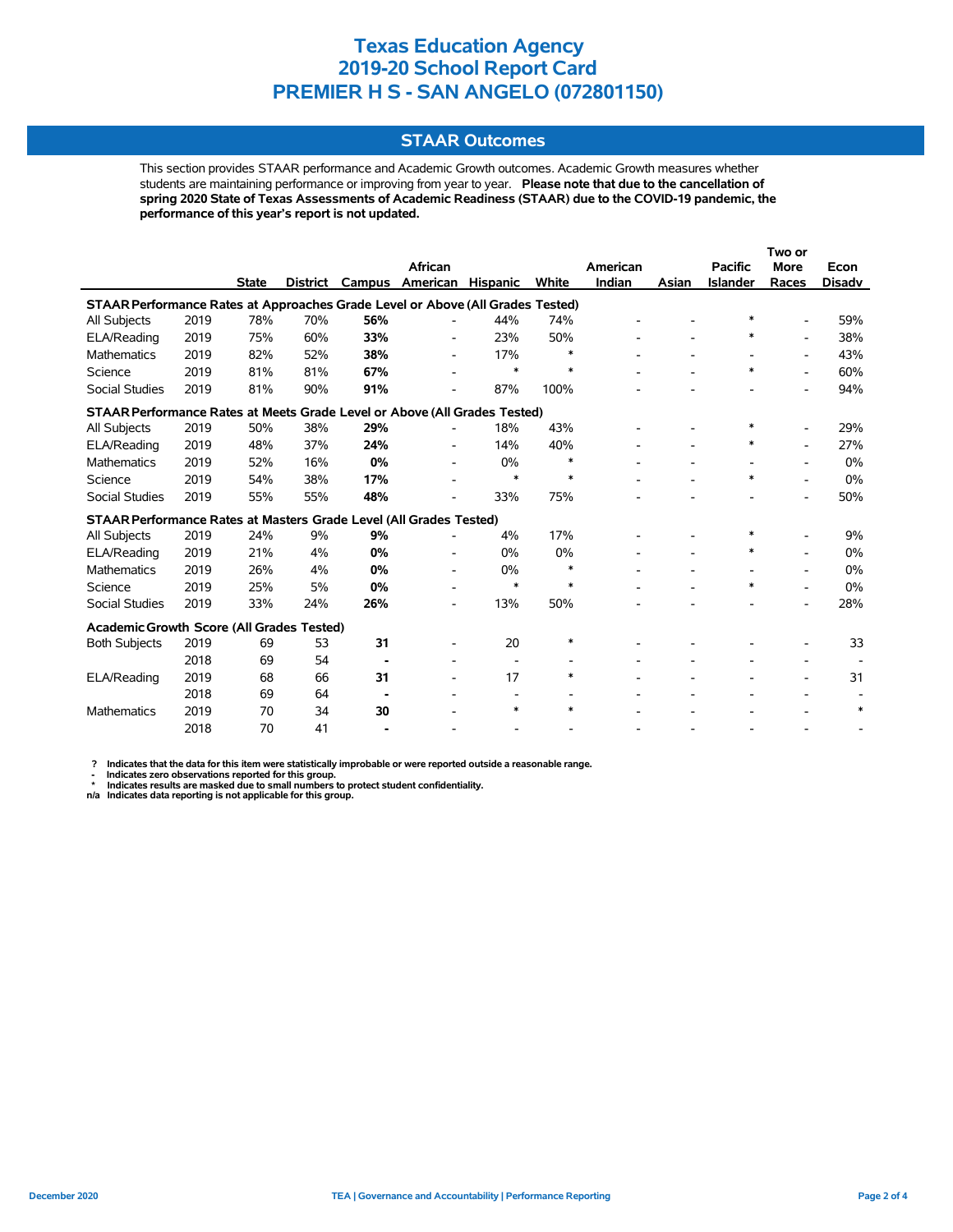### **Graduation and College, Career, and Military Readiness Outcomes**

This section provides graduation, graduation plan, and College, Career, and Military Readiness rates.

|                                                              | State |       |       | African<br>District Campus American Hispanic |                | White | American<br>Indian | Asian | <b>Pacific</b><br><b>Islander</b> | Two or<br>More<br>Races | Econ<br>Disadv |
|--------------------------------------------------------------|-------|-------|-------|----------------------------------------------|----------------|-------|--------------------|-------|-----------------------------------|-------------------------|----------------|
| Annual Dropout Rate (Gr 9-12)                                |       |       |       |                                              |                |       |                    |       |                                   |                         |                |
| 2018-19                                                      | 1.9%  | 3.3%  | 0.0%  | 0.0%                                         | 0.0%           | 0.0%  |                    |       |                                   | 0.0%                    | 0.0%           |
| 2017-18                                                      | 1.9%  | 3.7%  |       |                                              |                |       |                    |       |                                   |                         |                |
| 4-Year Longitudinal Rate (Gr 9-12)<br>Class of 2019          |       |       |       |                                              |                |       |                    |       |                                   |                         |                |
| Graduated                                                    | 90.0% | 56.9% |       |                                              |                |       |                    |       |                                   |                         |                |
| Graduates, TxCHSE, & Cont                                    | 94.1% | 88.6% |       |                                              |                |       |                    |       |                                   |                         |                |
| Class of 2018<br>Graduated                                   | 90.0% | 55.8% |       |                                              |                |       |                    |       |                                   |                         |                |
| Graduates, TxCHSE, & Cont                                    | 94.3% | 89.9% |       |                                              |                |       |                    |       |                                   |                         |                |
| 5-Year Extended Longitudinal Rate (Gr 9-12)<br>Class of 2018 |       |       |       |                                              |                |       |                    |       |                                   |                         |                |
| Graduated                                                    | 92.2% | 76.4% |       |                                              |                |       |                    |       |                                   |                         |                |
| Graduates, TxCHSE, & Cont                                    | 93.9% | 88.1% |       |                                              |                |       |                    |       |                                   |                         |                |
| Class of 2017                                                |       |       |       |                                              |                |       |                    |       |                                   |                         |                |
| Graduated                                                    | 92.0% | 79.5% |       |                                              |                |       |                    |       |                                   |                         |                |
| Graduates, TxCHSE, & Cont                                    | 93.7% | 91.4% |       |                                              |                |       |                    |       |                                   |                         |                |
| 6-Year Extended Longitudinal Rate (Gr 9-12)<br>Class of 2017 |       |       |       |                                              |                |       |                    |       |                                   |                         |                |
| Graduated                                                    | 92.4% | 85.8% |       |                                              |                |       |                    |       |                                   |                         |                |
| Graduates, TxCHSE, & Cont<br>Class of 2016                   | 93.7% | 91.9% |       |                                              |                |       |                    |       |                                   |                         |                |
| Graduated                                                    | 92.1% | 86.7% |       |                                              |                |       |                    |       |                                   |                         |                |
| Graduates, TxCHSE, & Cont                                    | 93.4% | 93.0% |       |                                              |                |       |                    |       |                                   |                         |                |
| 4-Year Federal Graduation Rate Without Exclusions (Gr 9-12)  |       |       |       |                                              |                |       |                    |       |                                   |                         |                |
| Class of 2019                                                | 90.0% | 55.4% |       |                                              |                |       |                    |       |                                   |                         |                |
| Class of 2018                                                | 90.0% | 54.5% |       |                                              |                |       |                    |       |                                   |                         |                |
| RHSP/DAP Graduates (Longitudinal Rate)                       |       |       |       |                                              |                |       |                    |       |                                   |                         |                |
| Class of 2019                                                | 73.3% |       |       |                                              |                |       |                    |       |                                   |                         |                |
| Class of 2018                                                | 68.5% | 72.7% |       |                                              |                |       |                    |       |                                   |                         |                |
| RHSP/DAP/FHSP-E/FHSP-DLA Graduates (Longitudinal Rate)       |       |       |       |                                              |                |       |                    |       |                                   |                         |                |
| Class of 2019                                                | 87.6% | 71.4% |       |                                              |                |       |                    |       |                                   |                         |                |
| Class of 2018                                                | 86.8% | 83.2% |       |                                              |                |       |                    |       |                                   |                         |                |
| College, Career, and Military Ready (Annual Graduates)       |       |       |       |                                              |                |       |                    |       |                                   |                         |                |
| 2018-19                                                      | 72.9% | 28.4% | 42.3% |                                              | 40.0%          | 44.4% |                    |       |                                   |                         | 42.1%          |
| 2017-18                                                      | 65.5% | 26.6% |       |                                              |                |       |                    |       |                                   |                         |                |
| <b>SAT/ACT Results (Annual Graduates)</b><br>Tested          |       |       |       |                                              |                |       |                    |       |                                   |                         |                |
| 2018-19                                                      | 75.0% | 28.7% | 23.1% |                                              | 6.7%           | 44.4% |                    |       |                                   |                         | 15.8%          |
| 2017-18                                                      | 74.6% | 29.1% |       |                                              | $\blacksquare$ |       |                    |       |                                   |                         |                |
| Average SAT Score<br>2018-19                                 | 1027  | 937   | 962   |                                              | $\ast$         |       |                    |       |                                   |                         |                |
| 2017-18                                                      | 1036  | 984   |       |                                              |                |       |                    |       |                                   |                         |                |
| Average ACT Score                                            |       |       |       |                                              |                |       |                    |       |                                   |                         |                |
| 2018-19                                                      | 20.6  | 18.6  |       |                                              |                |       |                    |       |                                   |                         |                |
| 2017-18                                                      | 20.6  | 18.5  |       |                                              |                |       |                    |       |                                   |                         |                |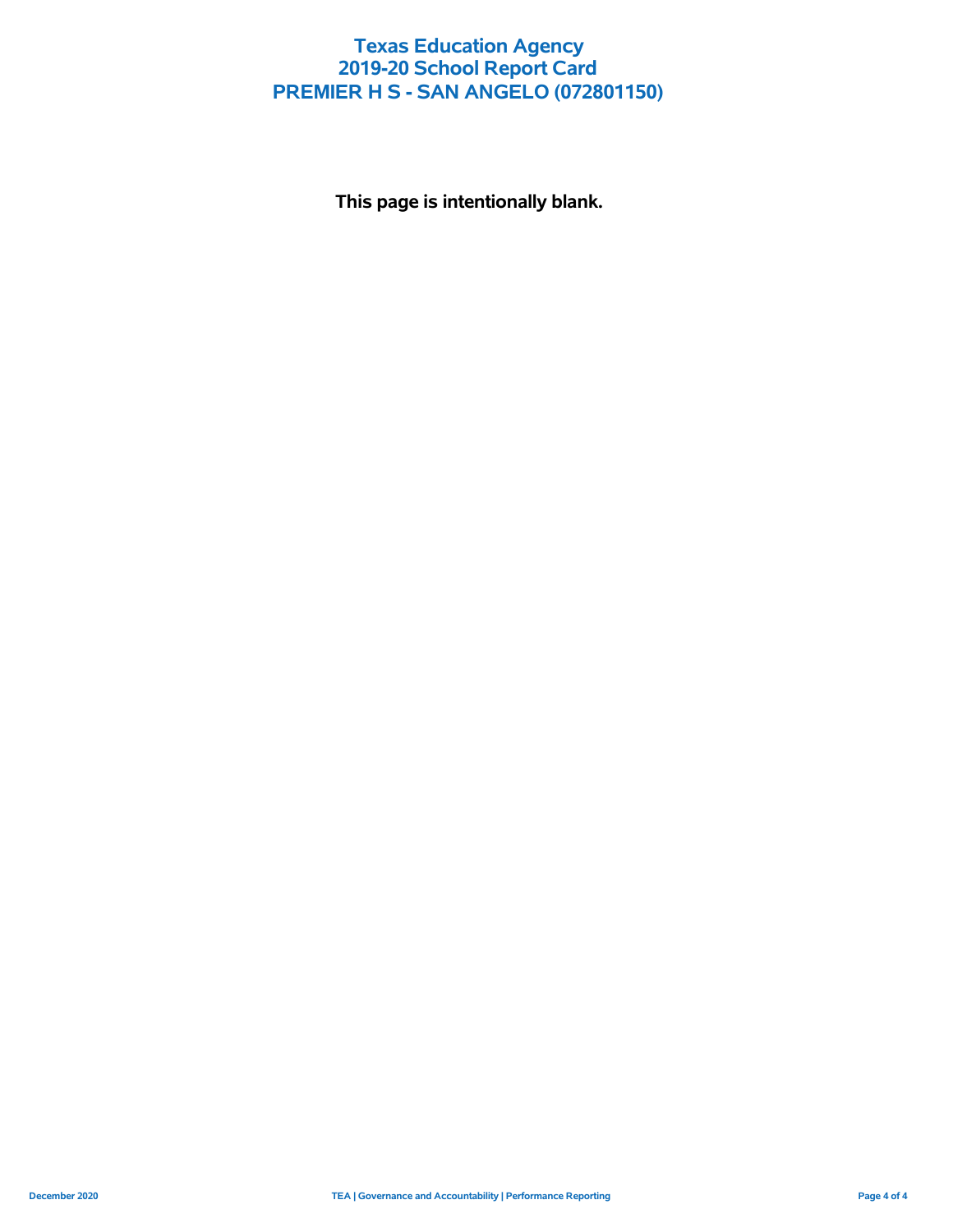### **Texas Education Agency 2019-20 School Report Card FOUNDATION SCHOOL OF AUTISM - SAN (072801151)**

**Accountability Rating FOUNDATION SCHOOL OF AUTISM - SAN is paired with PREMIER HIGH SCHOOLS (072801000) \*All Districts and Schools Were Not Rated in 2020 Due to COVID-19\*** Given the impact of COVID-19, all districts and schools received a label of Not Rated: Declared State of Disaster **School Information District Name:** PREMIER HIGH SCHOOLS **Campus Type:** Elementary **Total Students:** 35 **Grade Span:** EE - 01 For more information about this campus, see **https://TXSchools.gov** or the Texas Academic Performance Report at **https://rptsvr1.tea.texas.gov/perfreport/tapr/2020/index.html**

#### **Click here to read the official announcement.**

#### **School and Student Information**

This section provides demographic information about FOUNDATION SCHOOL OF AUTISM - SAN, including attendance rates; enrollment percentages for various student groups; student mobility rates; and class size averages at the campus, district, and state level, where applicable.

|                                     | Campus  | <b>District</b> | <b>State</b> |
|-------------------------------------|---------|-----------------|--------------|
| Attendance Rate (2018-19)           |         | 89.1%           | 95.4%        |
| <b>Enrollment by Race/Ethnicity</b> |         |                 |              |
| African American                    | 14.3%   | 11.2%           | 12.6%        |
| Hispanic                            | 54.3%   | 53.4%           | 52.8%        |
| White                               | 17.1%   | 31.6%           | 27.0%        |
| American Indian                     | $0.0\%$ | $0.4\%$         | 0.4%         |
| Asian                               | 11.4%   | $0.8\%$         | 4.6%         |
| Pacific Islander                    | $0.0\%$ | $0.1\%$         | 0.2%         |
| Two or More Races                   | 2.9%    | 2.5%            | 2.5%         |
| <b>Enrollment by Student Group</b>  |         |                 |              |
| Economically Disadvantaged          | 34.3%   | 56.1%           | 60.2%        |
| Special Education                   | 100.0%  | 13.9%           | 10.7%        |
| <b>English Learners</b>             | $0.0\%$ | 15.4%           | 20.3%        |
| Mobility Rate (2018-19)             | $0.0\%$ | 66.5%           | 15.3%        |

for their 2020 accountability ratings.

#### **School Financial Information (2018-19)**

Various financial indicators based on actual data from the prior year are reported for the campus, district, and state. For more information, see

**[http://tea.texas.gov/financialstandardreports/.](http://tea.texas.gov/financialstandardreports/)**

|                                    | Campus District State |             |  |
|------------------------------------|-----------------------|-------------|--|
| <b>Instructional Staff Percent</b> | n/a                   | 46.2% 64.6% |  |